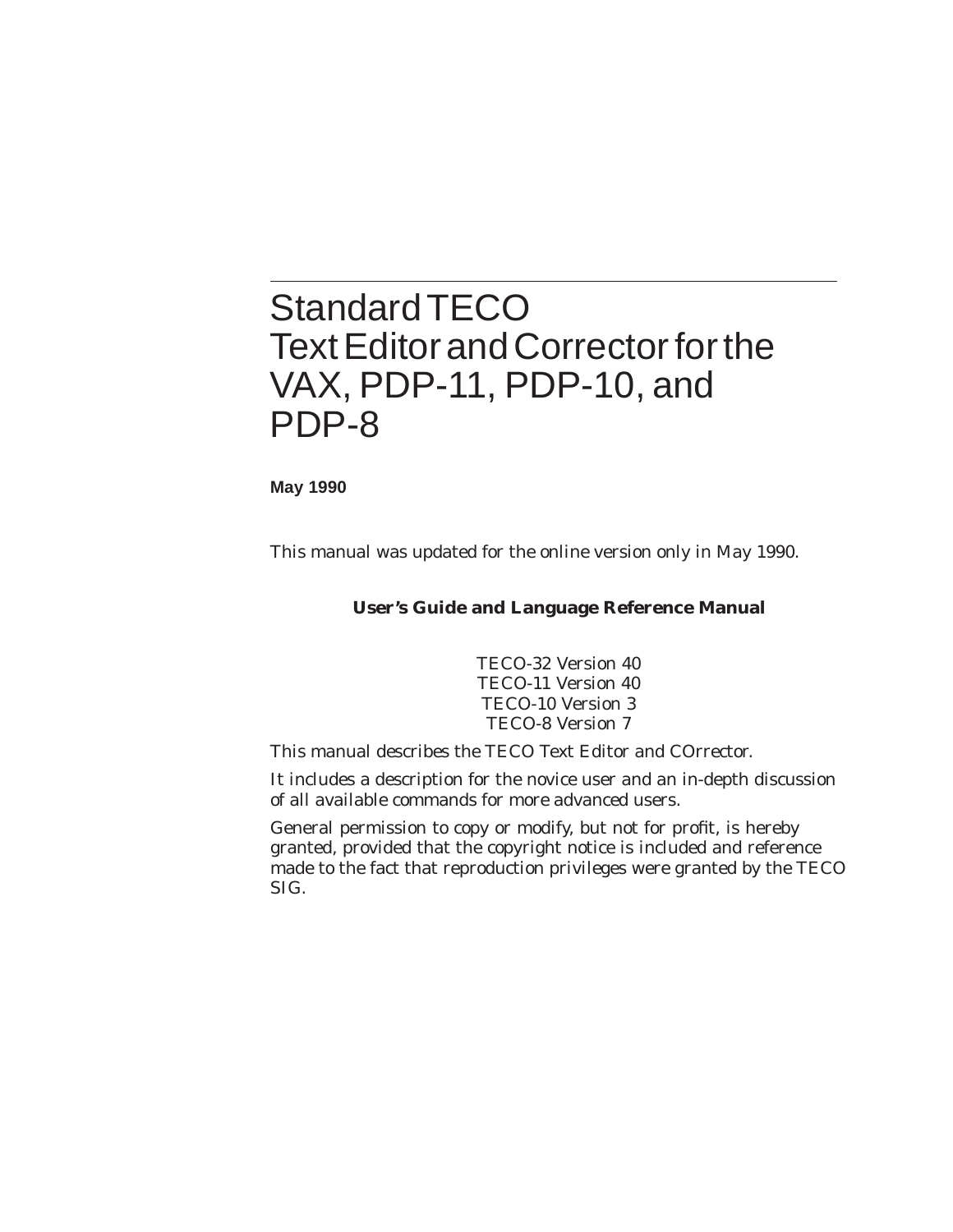© Digital Equipment Corporation 1979, 1985, 1990 TECO SIG. All Rights Reserved.

This document was prepared using DECdocument, Version 3.3-1b.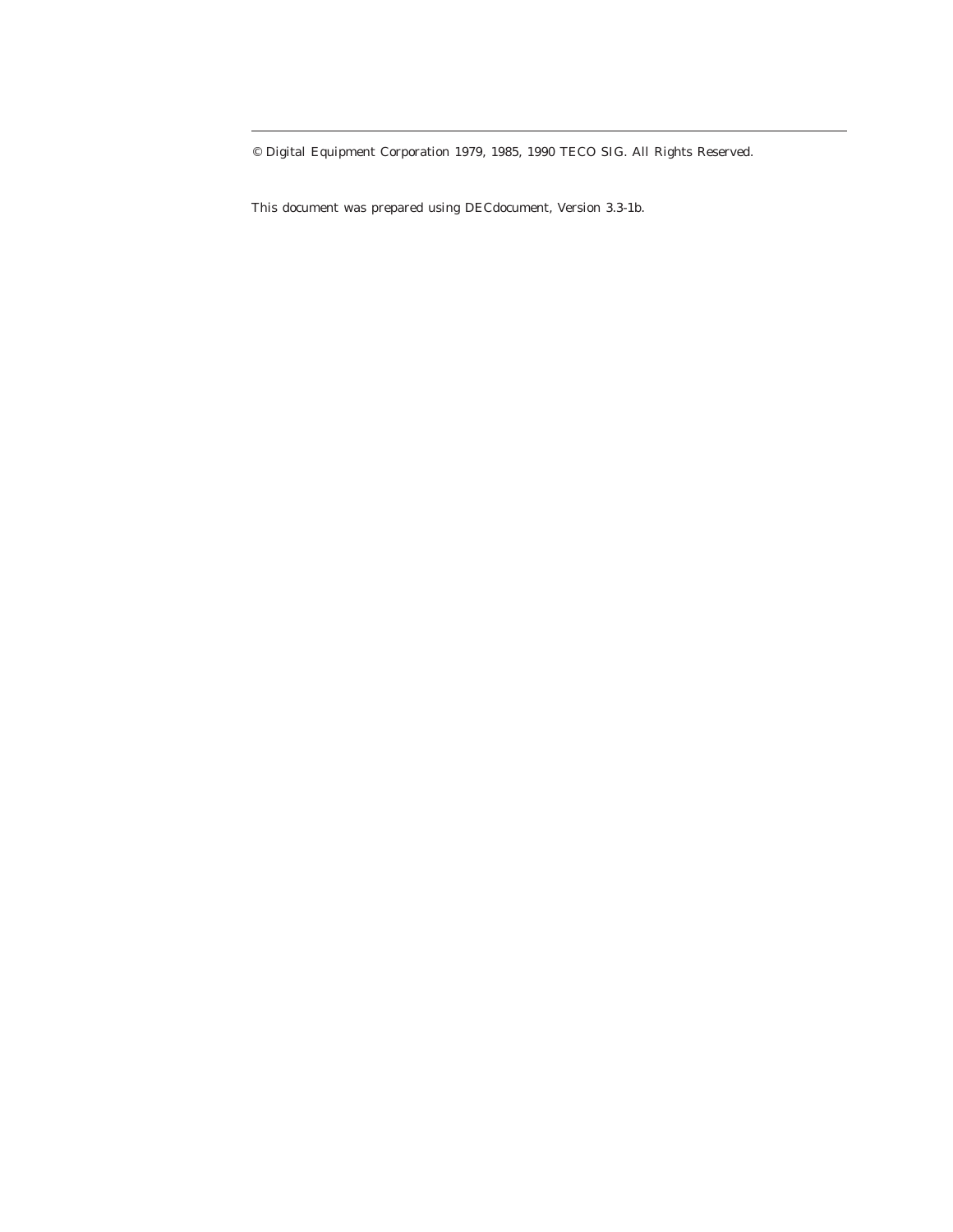# **Contents**

|                |                                                                                                                 |                                                                                                                                                                 | xvii                                                                                                                                                               |
|----------------|-----------------------------------------------------------------------------------------------------------------|-----------------------------------------------------------------------------------------------------------------------------------------------------------------|--------------------------------------------------------------------------------------------------------------------------------------------------------------------|
|                |                                                                                                                 |                                                                                                                                                                 | xix                                                                                                                                                                |
|                |                                                                                                                 |                                                                                                                                                                 | xxiii                                                                                                                                                              |
|                |                                                                                                                 |                                                                                                                                                                 | <b>XXV</b>                                                                                                                                                         |
| $\mathbf 1$    |                                                                                                                 | <b>Basics of TECO</b>                                                                                                                                           |                                                                                                                                                                    |
|                | 1.1<br>1.2<br>1.3<br>1.3.1<br>1.3.2<br>1.3.3<br>1.3.4<br>1.4<br>1.5<br>1.6<br>1.6.1<br>17<br>1.8<br>1.9<br>1.10 | Input File Specification (ER command)<br>Output File Specification (EW command)<br>Closing Files (EX command)<br>Immediate Inspection Commands [not in TECO-10] | $1 - 1$<br>$1 - 2$<br>$1 - 3$<br>$1 - 3$<br>$1 - 4$<br>$1 - 4$<br>$1 - 5$<br>$1 - 5$<br>$1 - 5$<br>$1 - 6$<br>$1 - 7$<br>$1 - 7$<br>$1 - 8$<br>$1 - 9$<br>$1 - 11$ |
| $\overline{2}$ |                                                                                                                 | <b>Invoking TECO</b>                                                                                                                                            |                                                                                                                                                                    |
|                | 2.1<br>2.2<br>2.3<br>2.4<br>2.5<br>2.6                                                                          | Switches on TECO and MAKE Commands                                                                                                                              | $2 - 1$<br>$2 - 1$<br>$2 - 1$<br>$2 - 2$<br>$2 - 3$<br>$2 - 3$                                                                                                     |
| 3              |                                                                                                                 | <b>Conventions and Structures</b>                                                                                                                               |                                                                                                                                                                    |
|                | 3.1<br>3.2<br>3.2.1<br>3.2.2                                                                                    |                                                                                                                                                                 | $3 - 1$<br>$3 - 2$<br>$3 - 2$<br>$3 - 4$                                                                                                                           |

3.2.3 Colon Modifiers . . ........................................ 3–5 3.3 Data Structures ............................................. 3–5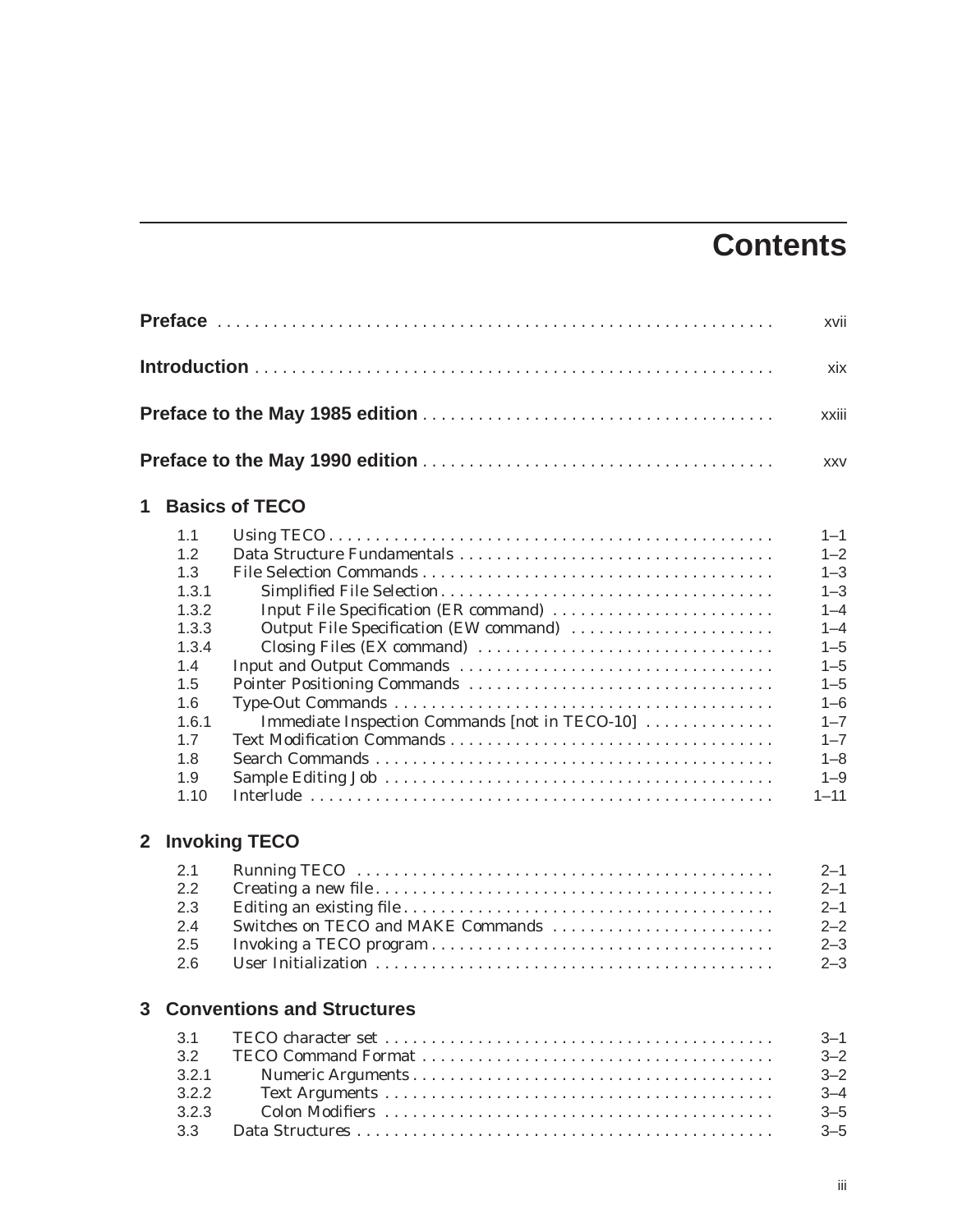| 3.3.1 | -3–6     |
|-------|----------|
| 3.3.2 | -3–6     |
| 3.3.3 | $-3-7$   |
| 3.3.4 | $-3 - 7$ |

# **4 Command String Editing**

|                                                       | $4 - 1$ |
|-------------------------------------------------------|---------|
|                                                       | $4 - 3$ |
|                                                       | $4 - 4$ |
| 4.4 Immediate ESCAPE-Sequence Commands [TECO-11 only] | $4 - 4$ |
|                                                       | $4 - 6$ |

# **5 Command Descriptions**

| 5.1    |                                        | $5 - 1$  |
|--------|----------------------------------------|----------|
| 5.1.1  |                                        | $5 - 1$  |
| 5.1.2  |                                        | $5 - 2$  |
| 5.1.3  | File Close and Exit Commands           | $5 - 3$  |
| 5.1.4  |                                        | $5 - 5$  |
| 5.1.5  |                                        | $5 - 6$  |
| 5.1.6  |                                        | $5 - 7$  |
| 5.2    |                                        | $5 - 7$  |
| 5.3    | Buffer Pointer Manipulation Commands   | $5 - 10$ |
| 5.4    |                                        | $5 - 12$ |
| 5.5    |                                        | $5 - 13$ |
| 5.6    |                                        | $5 - 14$ |
| 5.7    |                                        | $5 - 16$ |
| 5.8    |                                        | $5 - 20$ |
| 5.9    |                                        | $5 - 23$ |
| 5.10   |                                        | $5 - 26$ |
| 5.11   |                                        | $5 - 28$ |
| 5.12   |                                        | $5 - 32$ |
| 5.13   |                                        | $5 - 32$ |
| 5.14   | Conditional Execution Commands         | $5 - 36$ |
| 5.15   | Retrieving Environment Characteristics | $5 - 38$ |
| 5.16   |                                        | $5 - 40$ |
| 5.17   |                                        | $5 - 47$ |
| 5.17.1 | Video Terminal Scope Commands          | $5 - 47$ |
| 5.17.2 |                                        | $5 - 49$ |
| 5.18   |                                        | $5 - 49$ |
| 5.18.1 |                                        | $5 - 50$ |
| 5.18.2 |                                        | $5 - 50$ |
| 5.18.3 |                                        | $5 - 51$ |
| 5.18.4 |                                        | $5 - 51$ |
| 5.18.5 |                                        | $5 - 51$ |
| 5.18.6 |                                        | $5 - 52$ |
| 5.18.7 |                                        | $5 - 52$ |
| 5.19   |                                        | $5 - 53$ |
| 5.20   |                                        | $5 - 53$ |
|        |                                        |          |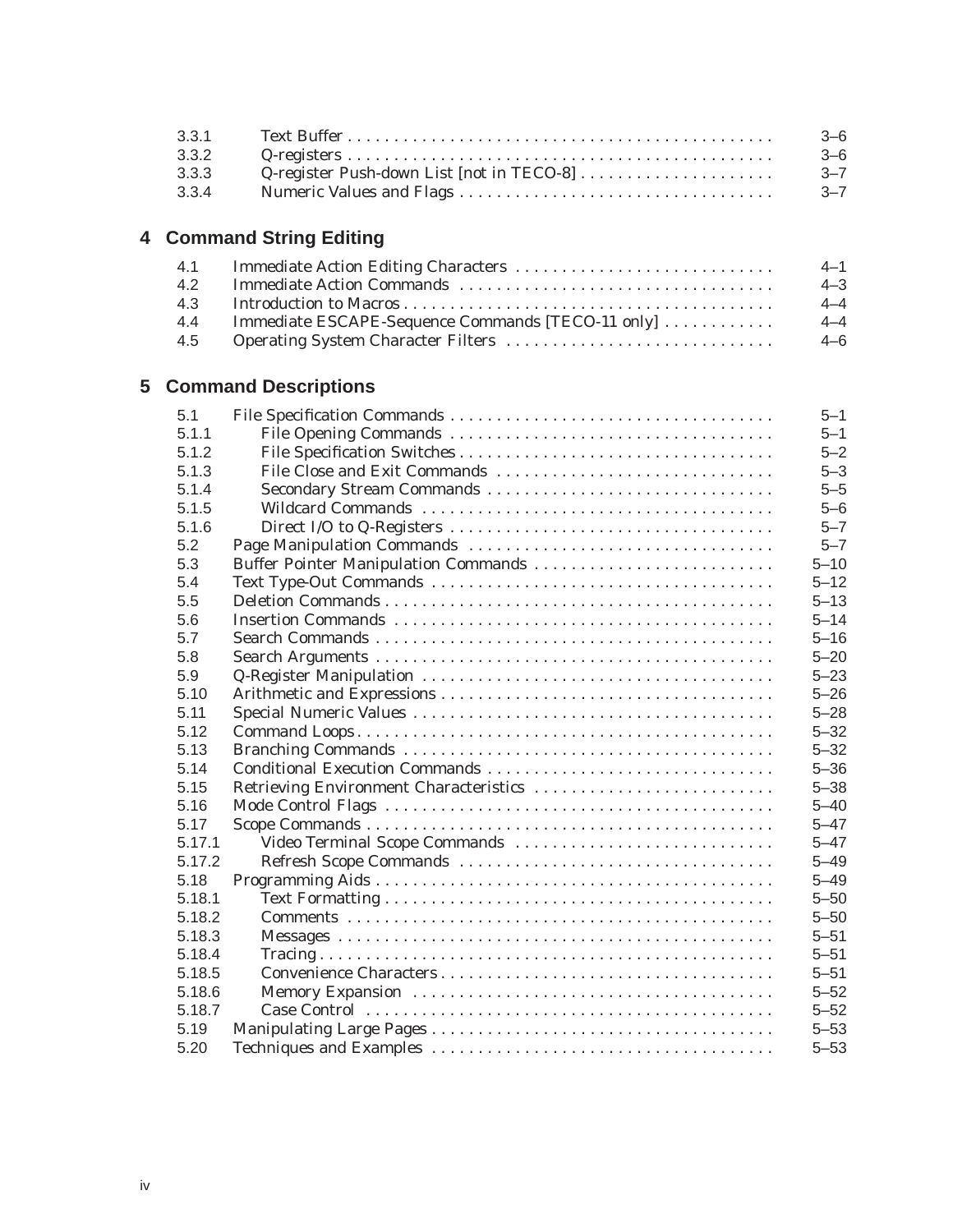#### **A Octal, Decimal & Hexadecimal ASCII Character Set**

## **B Error Messages**

#### **C Incompatible, Obsolete, and System-Specific Commands**

| C.1 | $C-1$ |
|-----|-------|
| C.2 | $C-3$ |
| C.3 | $C-3$ |
| C.4 |       |
| C.5 | $C-4$ |
| C.6 | $C-4$ |
| C.7 | $C-4$ |

#### **D RT-11 Operating Characeristics**

| D.1 | $D-1$   |
|-----|---------|
| D.2 | $D-2$   |
| D.3 | $D-2$   |
| D.4 | $D-2$   |
| D.5 | $D-2$   |
| D.6 | $D-3$   |
| D.7 | $D - 3$ |
| D.8 | $D-3$   |

#### **E RSTS/E Operating Characeristics**

|  | $E-1$ |
|--|-------|
|  | $E-1$ |
|  | $E-2$ |
|  | $E-2$ |
|  |       |

#### **F RSX-11 Operating Characeristics**

| F.1              | $F-1$   |
|------------------|---------|
| F <sub>2</sub>   | $F-1$   |
| F <sub>0</sub> 3 | $F-2$   |
| F.4              | $F - 3$ |
| F.5              | $F - 3$ |
| F.6              | $F - 3$ |
| F.7              | $F-3$   |
| F.8              | $F-4$   |
| F.9              | $F-4$   |
| F.10             | $F-5$   |

#### **G VAX/VMS Operating Characeristics**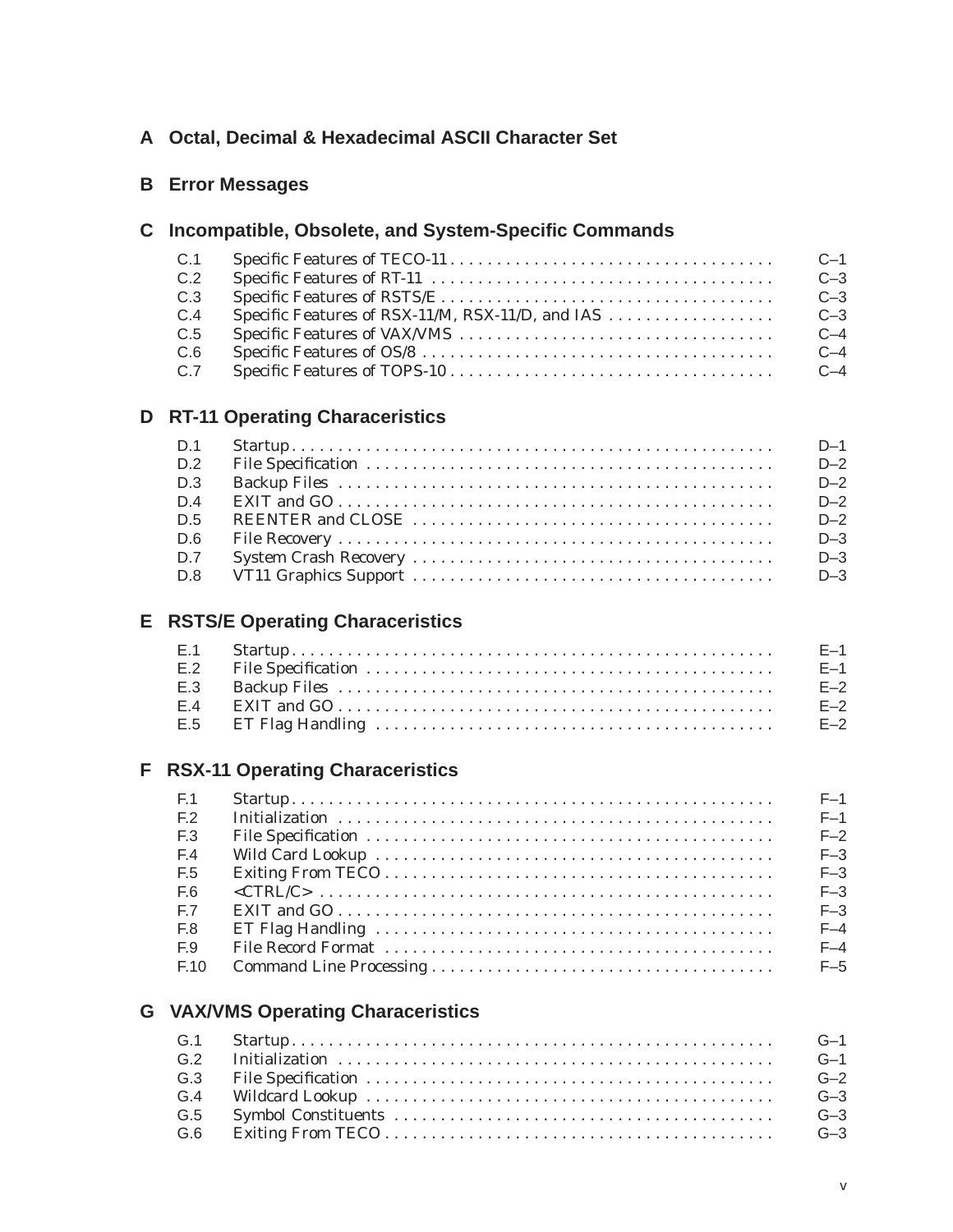| G.7    |                                                                                                               | $G-3$    |
|--------|---------------------------------------------------------------------------------------------------------------|----------|
| G.8    |                                                                                                               | $G-4$    |
| G.9    |                                                                                                               | $G-4$    |
| G.10   |                                                                                                               | $G-4$    |
| G.11   |                                                                                                               | $G-5$    |
| G.11.1 |                                                                                                               | $G-5$    |
| G.11.2 |                                                                                                               | $G-5$    |
| G.11.3 |                                                                                                               | $G-6$    |
| G.11.4 | The :W flag $\dots \dots \dots \dots \dots \dots \dots \dots \dots \dots \dots \dots \dots \dots \dots \dots$ | $G-6$    |
| G.12   |                                                                                                               | $G-6$    |
| G.13   |                                                                                                               | $G-6$    |
| G.14   |                                                                                                               | $G - 8$  |
| G.15   |                                                                                                               | $G-9$    |
| G.16   |                                                                                                               | $G-9$    |
| G.17   | Callable TECO interface routines                                                                              | $G-10$   |
|        |                                                                                                               | $G-12$   |
|        |                                                                                                               | $G-13$   |
|        |                                                                                                               | $G-15$   |
|        |                                                                                                               | $G-16$   |
|        |                                                                                                               | $G - 17$ |
|        |                                                                                                               | $G-18$   |
|        |                                                                                                               | $G-19$   |
|        |                                                                                                               | $G-20$   |
|        |                                                                                                               | $G-21$   |
|        |                                                                                                               | $G-22$   |
|        |                                                                                                               | $G-23$   |
|        |                                                                                                               | $G-24$   |
|        |                                                                                                               | $G-25$   |
|        |                                                                                                               | $G-26$   |
|        |                                                                                                               | $G-27$   |

# H OS/8 Operating Characteristics

| H.1  | $H-1$   |
|------|---------|
| H.2  | $H - 2$ |
| H.3  | $H-3$   |
| H.4  | $H-3$   |
| H.5  | $H - 3$ |
| H.6  | $H - 4$ |
| H.7  | $H - 4$ |
| H.8  | $H-5$   |
| H.9  | $H-5$   |
| H.10 | $H - 6$ |
| H.11 | $H - 6$ |
| H.12 | $H - 7$ |
| H.13 | $H - 7$ |
| H.14 | $H - 8$ |
| H.15 | $H - 9$ |
| H.16 | $H-9$   |
| H.17 | $H - 9$ |
| H.18 | $H-10$  |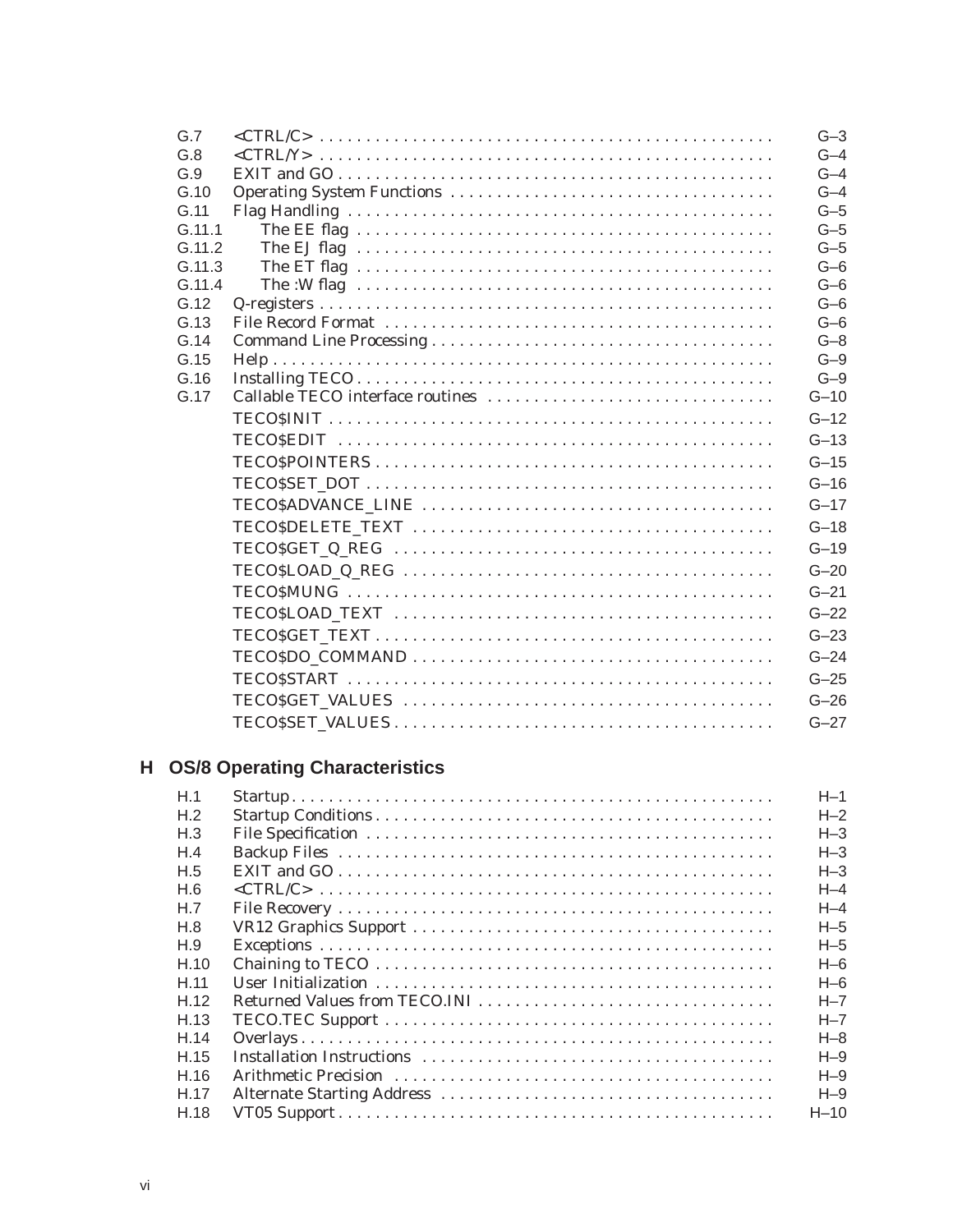#### **I TOPS-10 Operating Characteristics**

| $\pm$ 1.1        |                                             | $I - 1$ |
|------------------|---------------------------------------------|---------|
| 1.2              |                                             | $I-2$   |
| $\perp$ 3        |                                             | $ -3$   |
| $\overline{1.4}$ |                                             | $ -3$   |
| 1.5              |                                             | $ -3$   |
| 1.6              |                                             | $ -3$   |
| $\overline{1.7}$ |                                             | $ -4$   |
| <b>L8</b>        |                                             | $I - 4$ |
| <b>1.9</b>       |                                             | $ -4$   |
| 1.10             |                                             | $I - 4$ |
| 1.11             |                                             | $I-5$   |
| 1.12             | Referencing the Text Buffer as a Q-Register | $I-5$   |
| 1.13             |                                             | $I-5$   |
| 1.14             |                                             | $I-5$   |
| 1.15             |                                             | I–6     |

# **J Basic-Plus/Basic-Plus-2 Handling**

| $\overline{12}$  | $J-1$ |
|------------------|-------|
|                  |       |
| J.4              |       |
| $\overline{.}15$ | $J=2$ |

# **K VTEDIT—A keypad editing macro for TECO-11 and TECO-32**

| K.1   |                                          | $K-1$  |
|-------|------------------------------------------|--------|
| K 1 1 |                                          | $K-1$  |
| K 1 2 | Invoking the Video Terminal Editor Macro | $K-2$  |
| K.1.3 | Interpreting the Terminal Screen         | $K-2$  |
| K.1.4 |                                          | $K-4$  |
| K.2   |                                          | $K-5$  |
| K 2 1 |                                          | $K-5$  |
|       |                                          | $K-6$  |
|       |                                          | $K-7$  |
|       |                                          | $K-8$  |
|       |                                          | $K-9$  |
|       |                                          | $K-10$ |
|       |                                          | $K-11$ |
|       |                                          | $K-12$ |
|       |                                          | $K-13$ |
|       |                                          | $K-14$ |
|       |                                          | $K-15$ |
|       |                                          | $K-16$ |
|       |                                          | $K-17$ |
|       |                                          | $K-18$ |
|       |                                          | $K-19$ |
|       |                                          | $K-20$ |
|       |                                          | $K-21$ |
|       |                                          | $K-22$ |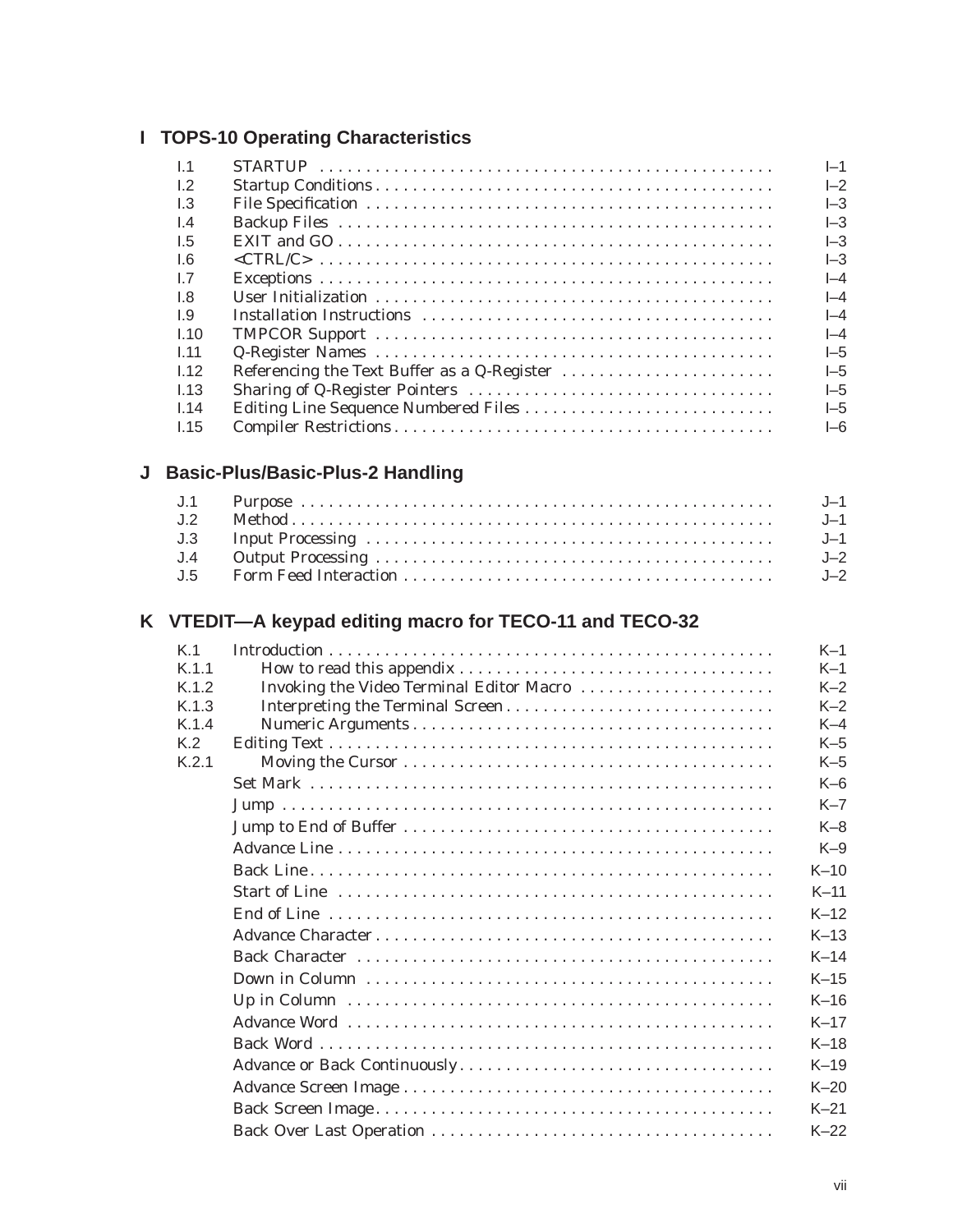| K.2.2 |                                                   | $K-23$ |
|-------|---------------------------------------------------|--------|
|       | Set Search Argument and Search Text Buffer        | $K-24$ |
|       | Set Search Argument and Search through File       | $K-25$ |
|       | Set Search Argument and Destructively Search File | $K-26$ |
|       |                                                   | $K-27$ |
| K.2.3 |                                                   | $K-28$ |
|       |                                                   | $K-29$ |
|       |                                                   | $K-30$ |
|       |                                                   | $K-31$ |
|       |                                                   | $K-32$ |
|       |                                                   | $K-33$ |
|       |                                                   | $K-34$ |
|       |                                                   | $K-35$ |
|       |                                                   | $K-36$ |
| K.2.4 |                                                   | $K-37$ |
|       |                                                   | $K-38$ |
|       |                                                   | $K-39$ |
|       |                                                   | $K-40$ |
|       | Load Q-register and Delete Text                   | $K-41$ |
|       |                                                   | $K-42$ |
|       |                                                   | $K-43$ |
|       |                                                   | $K-44$ |
|       |                                                   | $K-45$ |
| K.2.5 | Advancing through the Input File                  | $K-46$ |
|       |                                                   | $K-47$ |
|       |                                                   | $K-48$ |
|       |                                                   | $K-49$ |
|       |                                                   | $K-50$ |
|       |                                                   | $K-51$ |
|       |                                                   | $K-52$ |
| K.2.6 |                                                   | $K-53$ |
|       |                                                   | $K-54$ |
|       |                                                   | $K-55$ |
|       | Set TECO Command and Execute                      | $K-56$ |
|       |                                                   | $K-57$ |
|       | Set TECO Command and Repeat Execution             | $K-58$ |
|       |                                                   | $K-59$ |
|       |                                                   | $K-60$ |
| K.2.7 | Controlling the Video Terminal                    | $K-61$ |
|       |                                                   | $K-62$ |
|       |                                                   | $K-63$ |
|       |                                                   | $K-64$ |
|       |                                                   | $K-65$ |
|       | Enter/Exit Screen Holding Mode                    | $K-66$ |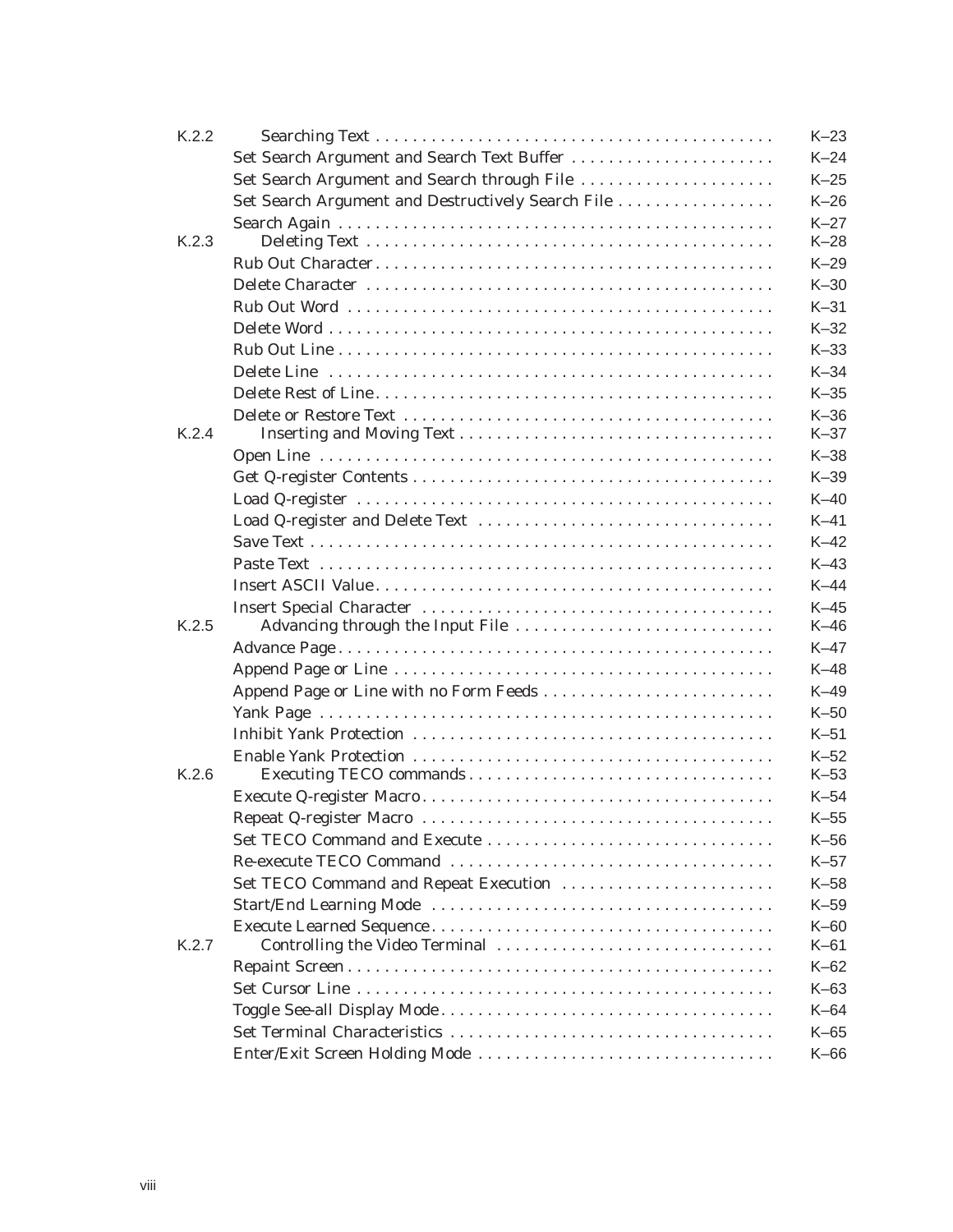| K.2.8  |                                          | $K-67$ |
|--------|------------------------------------------|--------|
|        |                                          | $K-68$ |
|        |                                          | $K-69$ |
|        |                                          | $K-70$ |
|        |                                          | $K-71$ |
|        |                                          | $K-72$ |
| K.2.9  |                                          | $K-73$ |
|        |                                          | $K-74$ |
|        |                                          | $K-75$ |
|        | Exit from TECO Without Preserving Output | $K-76$ |
| K.2.10 |                                          | $K-77$ |
|        |                                          | $K-78$ |
|        | Worry About Operating System Crashing    | $K-79$ |
|        |                                          | $K-80$ |
|        |                                          | $K-81$ |
|        |                                          | $K-82$ |
|        |                                          | $K-83$ |
|        |                                          |        |

# **L Index to TECO commands and special characters**

# **Glossary of Obscure TECO Terms**

# **Examples**

| $1 - 1$ |                                           | $1 - 9$  |
|---------|-------------------------------------------|----------|
| $5 - 1$ |                                           | $5 - 54$ |
| $5 - 2$ | Splitting, Merging, And Rearranging Files | $5 - 55$ |
| $5 - 3$ |                                           | $5 - 57$ |

## **Tables**

|         |                                      | <b>XX</b> |
|---------|--------------------------------------|-----------|
| $2 - 1$ |                                      | $2 - 2$   |
| $2 - 2$ |                                      | $2 - 4$   |
| $3 - 1$ |                                      | $3 - 3$   |
| $3 - 2$ |                                      | $3 - 4$   |
| $4 - 1$ |                                      | $4 - 2$   |
| $4 - 2$ | Immediate Action Commands            | $4 - 3$   |
| $4 - 3$ | Operating System Character Filters   | $4 - 7$   |
| $5 - 1$ |                                      | $5 - 2$   |
| $5 - 2$ |                                      | $5 - 2$   |
| $5 - 3$ |                                      | $5 - 3$   |
| $5 - 4$ |                                      | $5 - 5$   |
| $5 - 5$ |                                      | $5 - 7$   |
| $5 - 6$ |                                      | $5 - 7$   |
| $5 - 7$ | Page Manipulation Commands           | $5 - 8$   |
| $5 - 8$ | Buffer Pointer Manipulation Commands | $5 - 10$  |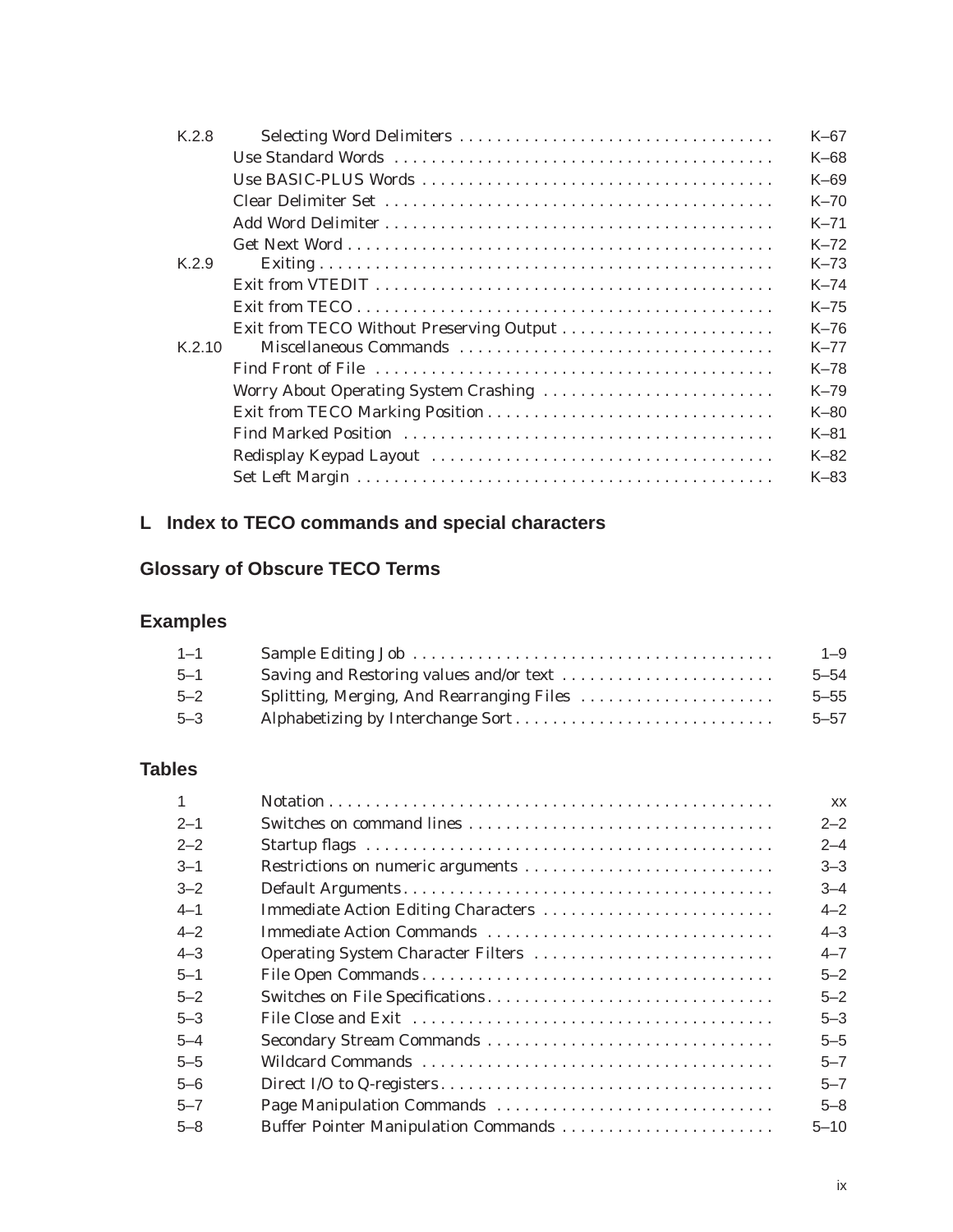| $5 - 9$  |                                                  | $5 - 12$ |
|----------|--------------------------------------------------|----------|
| $5 - 10$ |                                                  | $5 - 13$ |
| $5 - 11$ |                                                  | $5 - 13$ |
| $5 - 12$ |                                                  | $5 - 15$ |
| $5 - 13$ |                                                  | $5 - 16$ |
| $5 - 14$ | Bounded Search Commands                          | $5 - 18$ |
| $5 - 15$ |                                                  | $5 - 18$ |
| $5 - 16$ | TECO-10 Specific Search and Replace commands     | $5 - 19$ |
| $5 - 17$ |                                                  | $5 - 20$ |
| $5 - 18$ |                                                  | $5 - 21$ |
| $5 - 19$ | Q-Register Loading Commands                      | $5 - 23$ |
| $5 - 20$ | Q-Register Retrieval Commands                    | $5 - 25$ |
| $5 - 21$ |                                                  | $5 - 25$ |
| $5 - 22$ |                                                  | $5 - 27$ |
| $5 - 23$ |                                                  | $5 - 27$ |
| $5 - 24$ | Characters Associated with Numeric Quantities    | $5 - 29$ |
| $5 - 25$ |                                                  | $5 - 33$ |
| $5 - 26$ | Conditional Execution Commands                   | $5 - 37$ |
| $5 - 27$ | Retrieving Environment Characteristics           | $5 - 38$ |
| $5 - 28$ | Setting Environment Information                  | $5 - 39$ |
| $5 - 29$ |                                                  | $5 - 40$ |
| $5 - 30$ |                                                  | $5 - 40$ |
| $5 - 31$ | Video Terminal Watch Commands                    | $5 - 47$ |
| $5 - 32$ | Video Terminal Status Commands                   | $5 - 48$ |
| $5 - 33$ | Refresh Scope Watch Commands                     | $5 - 49$ |
| $5 - 34$ |                                                  | $5 - 51$ |
| $5 - 35$ |                                                  | $5 - 52$ |
| $A-1$    | Hexadecimal, Octal & Decimal ASCII Character Set | $A-2$    |
| $C-1$    | TECO-11 and TECO-32 Commands                     | $C-1$    |
| $C-2$    |                                                  | $C-3$    |
| $C-3$    |                                                  | $C-3$    |
| $C-4$    |                                                  | $C-4$    |
| $C-5$    |                                                  | $C-4$    |
| $C-6$    |                                                  | $C-4$    |
| $C-7$    |                                                  | $C-5$    |
| $G-1$    |                                                  | $G-10$   |
| $L-1$    |                                                  | $L-1$    |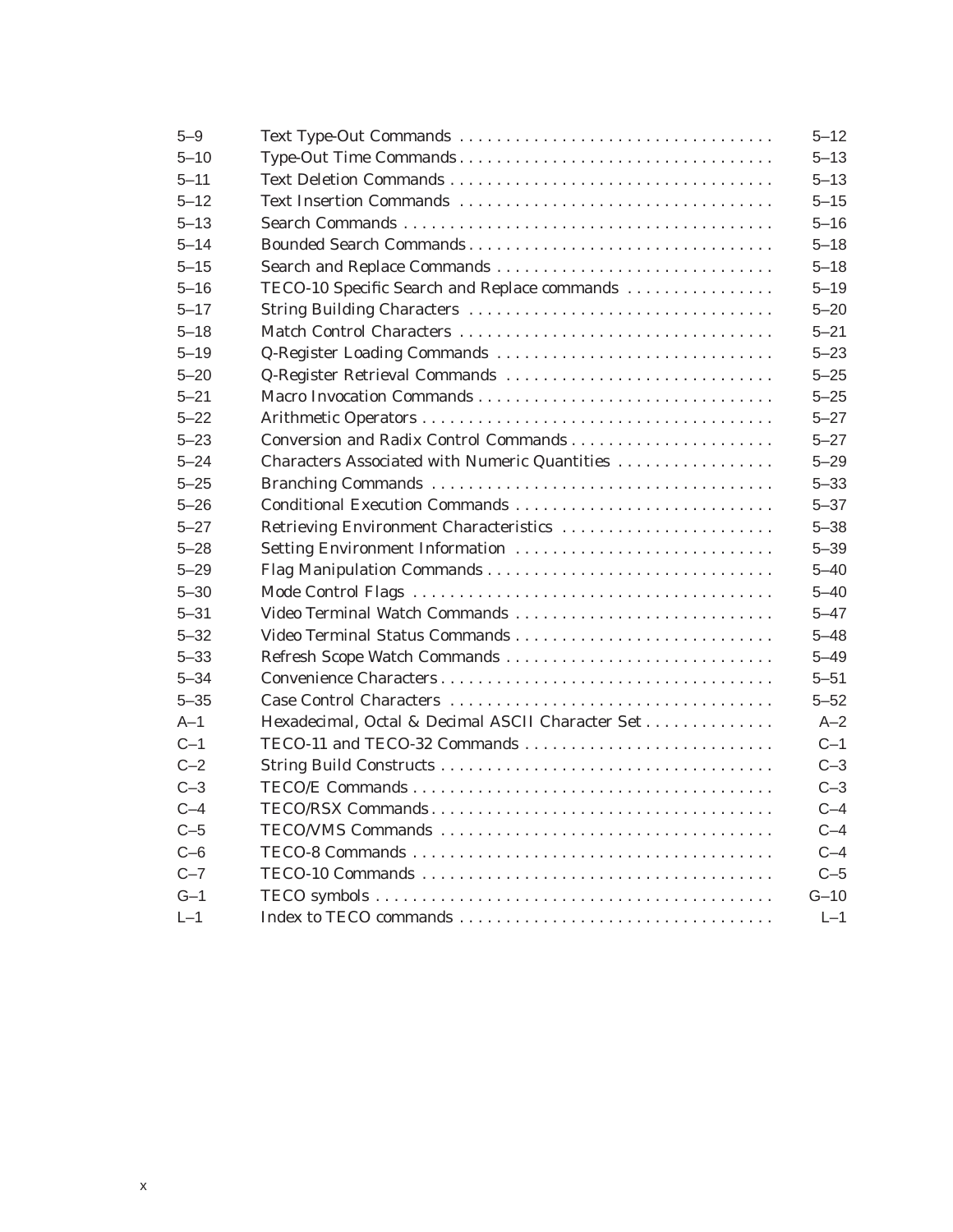# **Preface**

TECO's history goes back a long time. In fact, TECO is older than many of the readers of this manual, its roots go back to 1962, when it was conceived by Daniel L. Murphy at MIT on Digital's first computer, the PDP-1.

Since then, TECO has seen many implementations and additions to its power.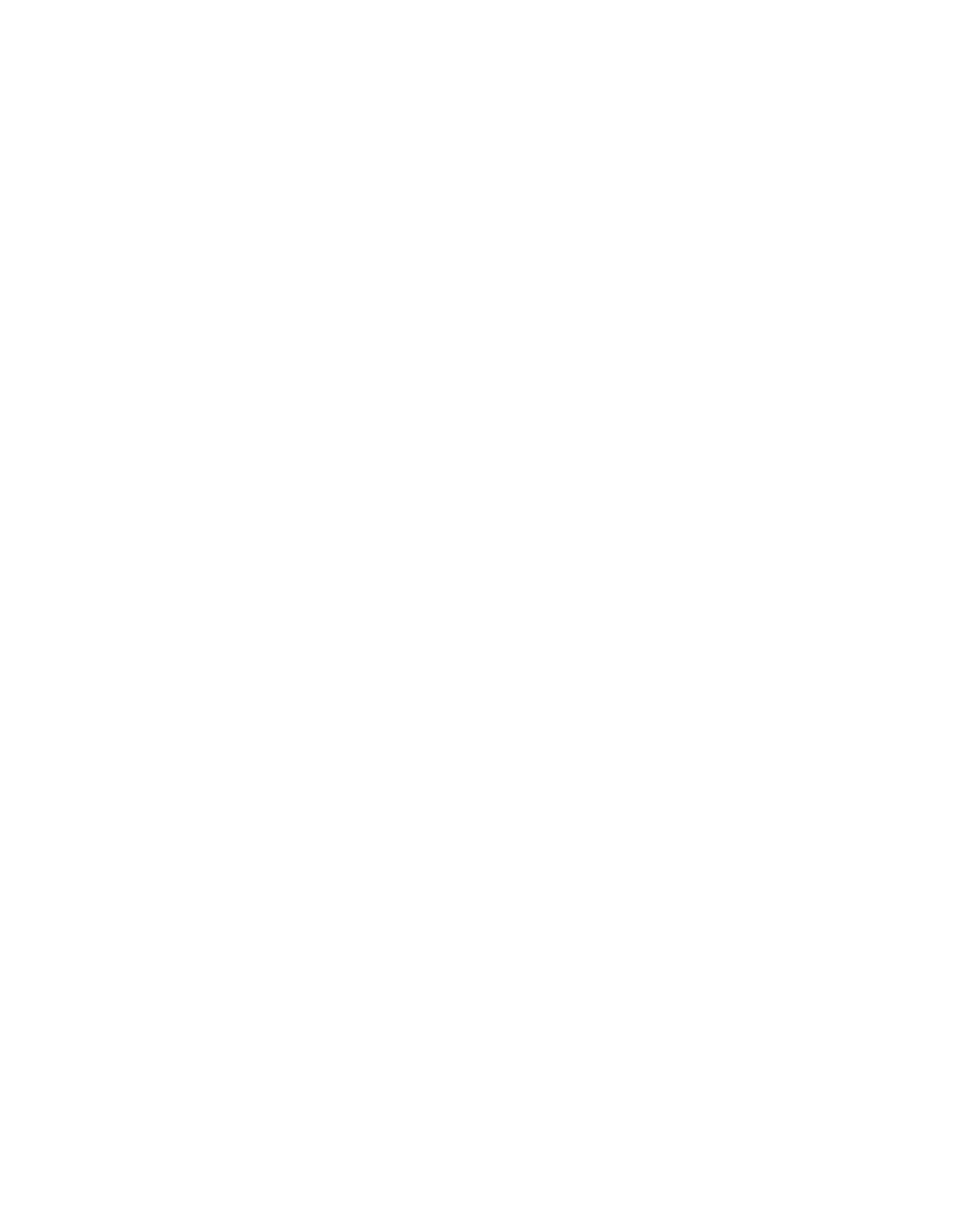# **Introduction**

TECO is a powerful **text editing language** available under most DIGITAL operating systems. TECO may be used to edit any form of ASCII text: program sources, command procedures, or manuscripts, for example. TECO is a characteroriented editor, and also offers a number of facilities for dealing with lines of text.

You can use TECO interactively, issuing commands which are to be executed as soon as they are typed in. (TECO is an **interpreter**.) In this mode, TECO can be used for tasks ranging from very simple to quite complex.

You can write sequences of commands called **macros**, which can be stored and then invoked by short commands or even single keystrokes. You can write sequences of commands to be run as TECO **programs**, and store them on disk for execution at convenience.

TECO can be used as an implementation language, as it provides powerful primitive functions for text processing, screen handling, and keyboard management. (The VTEDIT program included with some TECO distributions is an example of a full keypad editor developed in the TECO language.)

TECO correctly handles most sequential ASCII formats supported by the operating systems upon which it runs. It provides flexible pattern-matching constructs for text searching, file wildcarding, and special support for editing BASIC-PLUS/BASIC-PLUS-2 source programs. A split screen scrolling feature allows command dialogue to share the screen with an automatically-updated window into the editing buffer.

TECO's syntax is terse; commands are designed to minimize keystrokes. Also, the versatility of TECO "in all its glory" makes it complex. However, just a few commands suffice to get real work done, and a novice TECO user can begin creating and editing text files after only a few hours of instruction. More powerful features can be learned one at a time, and at leisure.

This manual presents TECO in two stages. The first part (Chapter 1, Basics of TECO) contains basic information and introduces that set of "just a few" commands.

Subsequent chapters describe the full TECO command set, including a review of the those commands presented in Chapter 1. These chapters also introduce the concept of TECO as a programming language and explain how basic editing commands may be combined into "programs" sophisticated enough to handle the most complicated editing tasks.

The early sections of this manual include few specific examples of commands, since all TECO commands have a consistent, logical format which will quickly become apparent to the beginning user. There is, however, an extensive example at the end of Chapter 1 which employs most of the commands introduced up to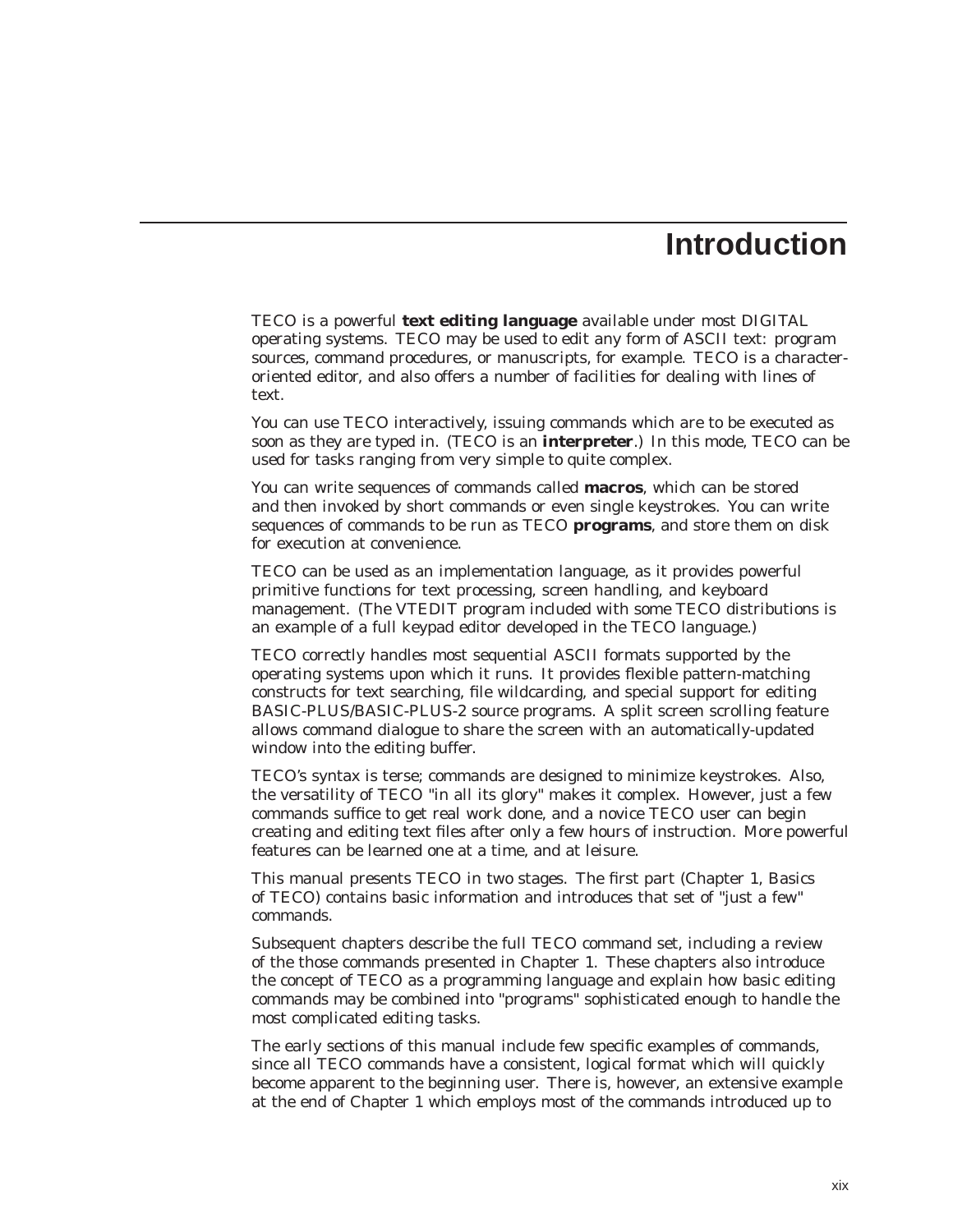that point. Students of TECO should experiment with each command as it is introduced, and then duplicate the examples on their computer.

(If a video terminal which supports split-screen scrolling such as a member of the VTx00 families is available and the TECO being used supports it, seeing both your commands and their effects in the text buffer simultaneously can make learning easier. A command such as "5,7:W" allows 5 lines for command dialogue, while "watching" the text buffer on the remainder of the screen. The 7:W command is described in Table 5–32.)

This manual is intended to be a reference manual, and except for Chapter 1, Basics of TECO, is not a tutorial. After Chapter 1, it is assumed that the reader has a general familiarity with TECO and is referring to this manual to find detailed information.

Table 1 shows the notation which is used in this manual to represent special characters.

| <b>Notation</b>                        | <b>ASCII code</b><br>(octal) | <b>Name</b>              |
|----------------------------------------|------------------------------|--------------------------|
| $<$ NULL $>$                           | $\bf{0}$                     | Null                     |
| $<$ BS>                                | 10                           | <b>Backspace</b>         |
| $<$ TAB $>$                            | 11                           | Tab                      |
| $<$ LF $>$                             | 12                           | Line Feed                |
| $<$ VT $>$                             | 13                           | <b>Vertical Tab</b>      |
| $<$ FF $>$                             | 14                           | Form Feed                |
| $<$ CR>                                | 15                           | Carriage Return          |
| $\leq$ ESCAPE $>$ or S                 | 33                           | <b>ESCape or Altmode</b> |
| $\langle \text{CTRL}/\text{x} \rangle$ | $\qquad \qquad \blacksquare$ | Control-x                |
| <space></space>                        | 40                           | <b>Space</b>             |
| $<$ DELETE>                            | 177                          | Delete or Rubout         |
| $\triangle$ DELIM> or `                | ٠                            | See below                |

**Table 1 Notation**

<DELIM> is a character used to signify the end of text strings and TECO commands typed at the terminal. (TECO presumes that you may need to deal with carriage return and line feed as ordinary characters in ASCII text, so another character must be used as TECO's text-string and command-string delimiter.)

When a command string is being executed, TECO looks for the ESCape character as its delimiter. Some newer terminals, however, no longer possess an ESCape key. Late-model TECOs are capable of recognizing a surrogate (some other, user-specified) character as signifying an ESCape when typed at the terminal. Such a character echos as accent grave—you see an ` character, and TECO receives an ESCape character. (Note that TECO programs, command files, and macros cannot use the surrogate, since it is translated to ESCape only when you type it at the terminal.) For details on choosing a surrogate for ESCape, see the EE flag or the 8192 ET bit (Section 5.16).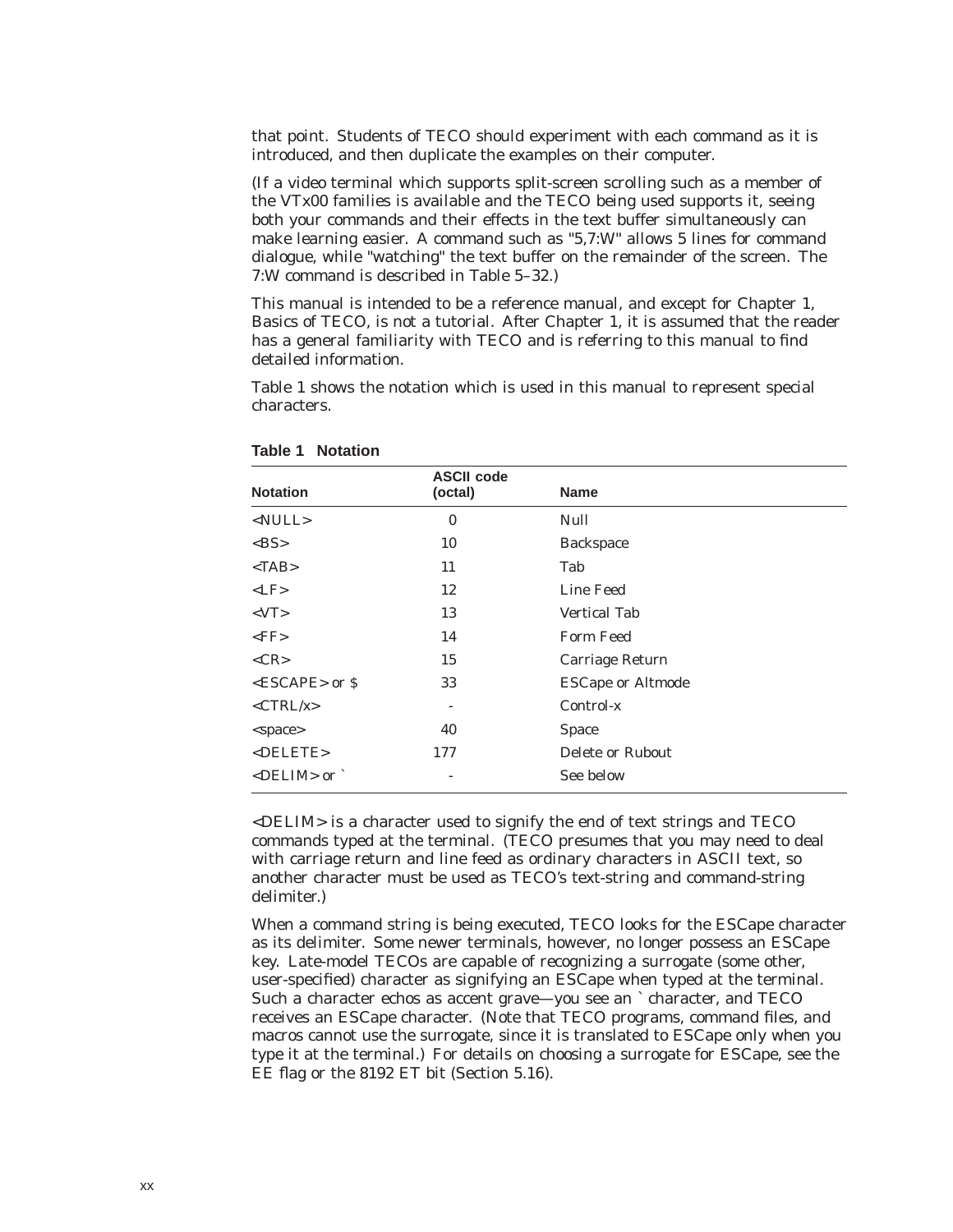Throughout this manual, the term <DELIM> is used to mean whatever character you type as a text-string or command-string delimiter. The ` character is used throughout to mean whichever character is echoed for a keystroke which passes an ESCape to TECO; if no ESCape surrogate is active, you will see a \$ instead.

Control characters, <CTRL/x>, are produced by striking the CONTROL key and a character key simultaneously.

Throughout this manual, upper case characters will be used to represent TECO commands.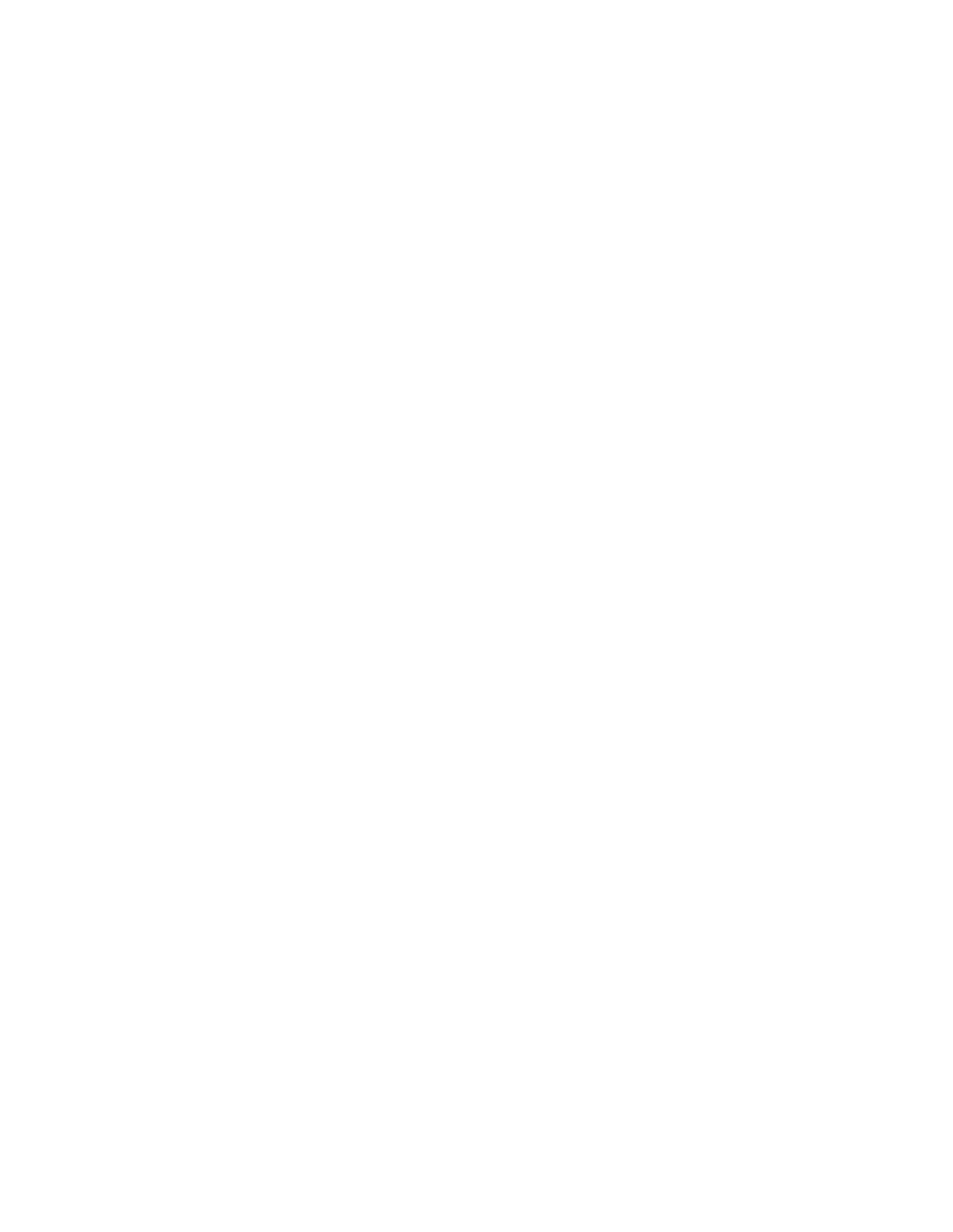# **Preface to the May 1985 edition**

#### **Trading in the ESCape key**

In the beginning, terminals had ESCape keys. (Go back far enough and the device TT: stands for might actually have existed on the system, too...) Programs wanting to treat  $\langle CR \rangle \&$  Co. as data needed another character to serve as command delimiter, and ESCape looked available.

Times change. Welcome to ESCape sequences, to cursor-control and function keys. Farewell to \$\$. Hello ``.

See the Introduction for the notation used in this manual (Table 1).

#### **Changes to the manual**

This edition of the manual incorporates new material pertinent to the enhancements to TECO-11 between Version 36 and Version 40 (see below).

Although this manual is still not intended to be a tutorial, some "how to learn" suggestions (such as use of split-screen scrolling) were added, as were indications of how TECO can be used to build custom-designed editors.

Numerous smaller changes were also made: clarifications, new index and glossary entries, additional explanatory material and cross referrals, correction of old typographic errors, and (no doubt) addition of new ones.

#### **From Version 36 to Version 40 - affected section numbers**

- Manual organization/additions
	- Introduction to Macros (new section), 4.3
	- Split-screen scrolling, 5.17
	- "Immediate action commands" renamed to "immediate inspection commands", 1.6.1
	- "Immediate action editing characters" (new name), 4.1
	- VAX/VMS filespec qualifiers, format/attribute table, G.13
	- Eight-bit ASCII character set table, Appendix A
	- $\sim$ Handling for BASIC-PLUS-x source files, Appendix J
- "Significant" software changes
	- ESCape surrogate EE flag, 8192 ET bit, 5.16
	- Reverse paging (-P, et al, VAX/VMS only), 5.2
	- Reverse searching (-N, et al, VAX/VMS only), 5.7
	- Local Q-registers, 3.3.2
	- Local Q-register manipulation, 5.9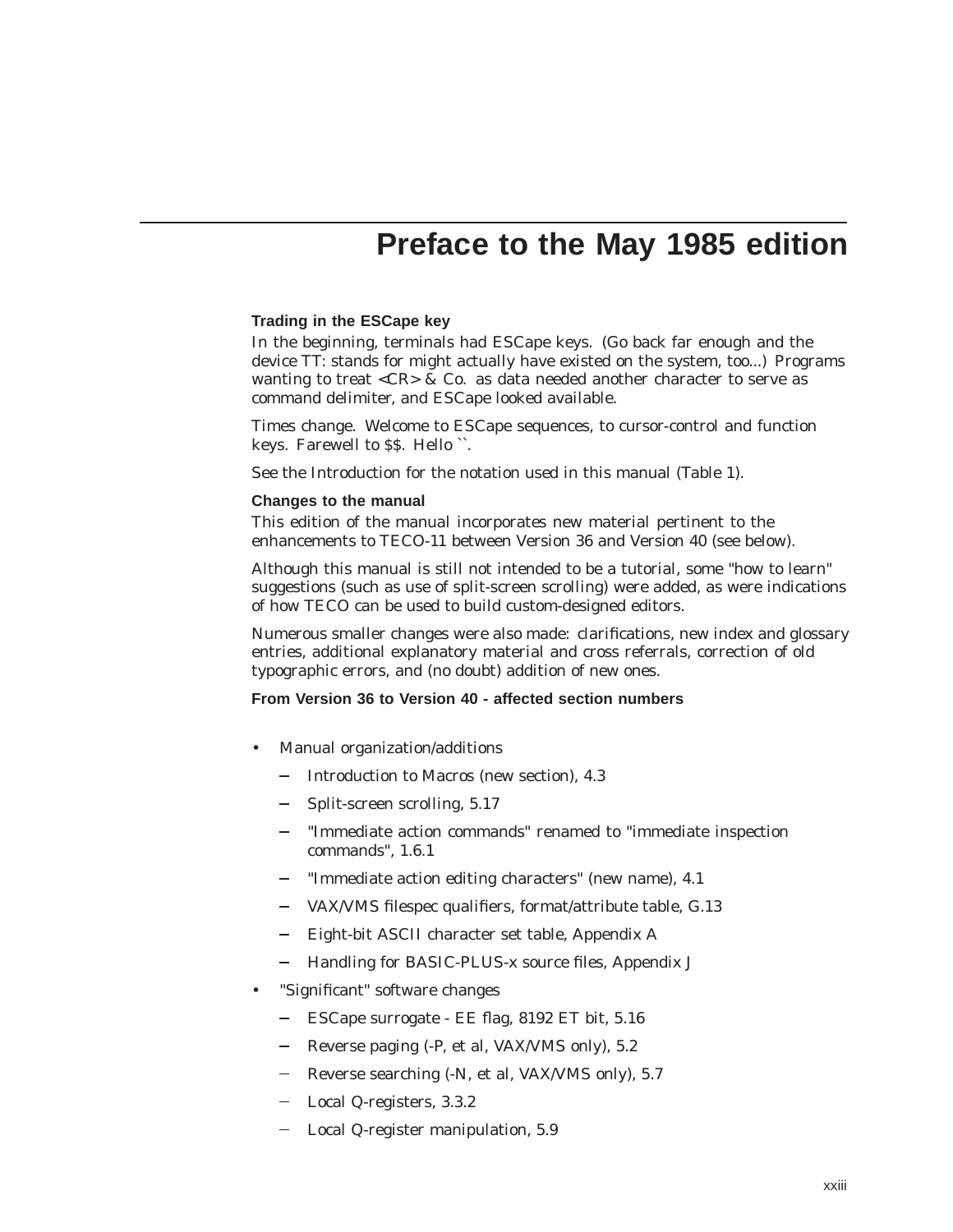- Immediate ESCape-sequence commands, 4.4
- :^T, read/decode a keystroke, 5.11
- 32 ED bit controls immediate ESC-seq commands, 5.16  $\overline{\phantom{a}}$
- Acceptance and handling of 8-bit characters, [throughout]  $\equiv$
- Typeout of 8-bit data, and the 4096 ET bit, 5.16
- n:^T, one-shot binary-mode character typeout, 5.4  $\equiv$
- TECO HELP facilities on VAX/VMS, G.15  $\overline{\phantom{a}}$
- "Minor" software changes
	- $\wedge$ W as immediate mode command (screen re-paint), 4.2
	- <DELIM> character as immediate inspection command, 1.6.1,4.2
	- Null tag allowed in computed GOTO, 5.13
	- nFRtext` command (replace n characters), 5.6
	- m,nFRtext` command (replace from m to n), 5.6
	- $^{\wedge}E$  (form feed flag) can now be user-set, 5.11
	- Setting 1:W changes width and O/S characteristic, 5.17  $\sim$
	- $\sim$ WRAP/NOWRAP set by 256 ET bit on VAX/VMS, 5.16
	- 128 ED bit inhibits auto-refresh in split scrolling, 5.16  $\overline{\phantom{a}}$
	- Search matching with diacritical marks, 5.16
	- New 0:W codes for VT102 and GIGI scope types, 5.17
	- VAX/VMS handling of  $\textdegree{T}$  (disabled when), 4.5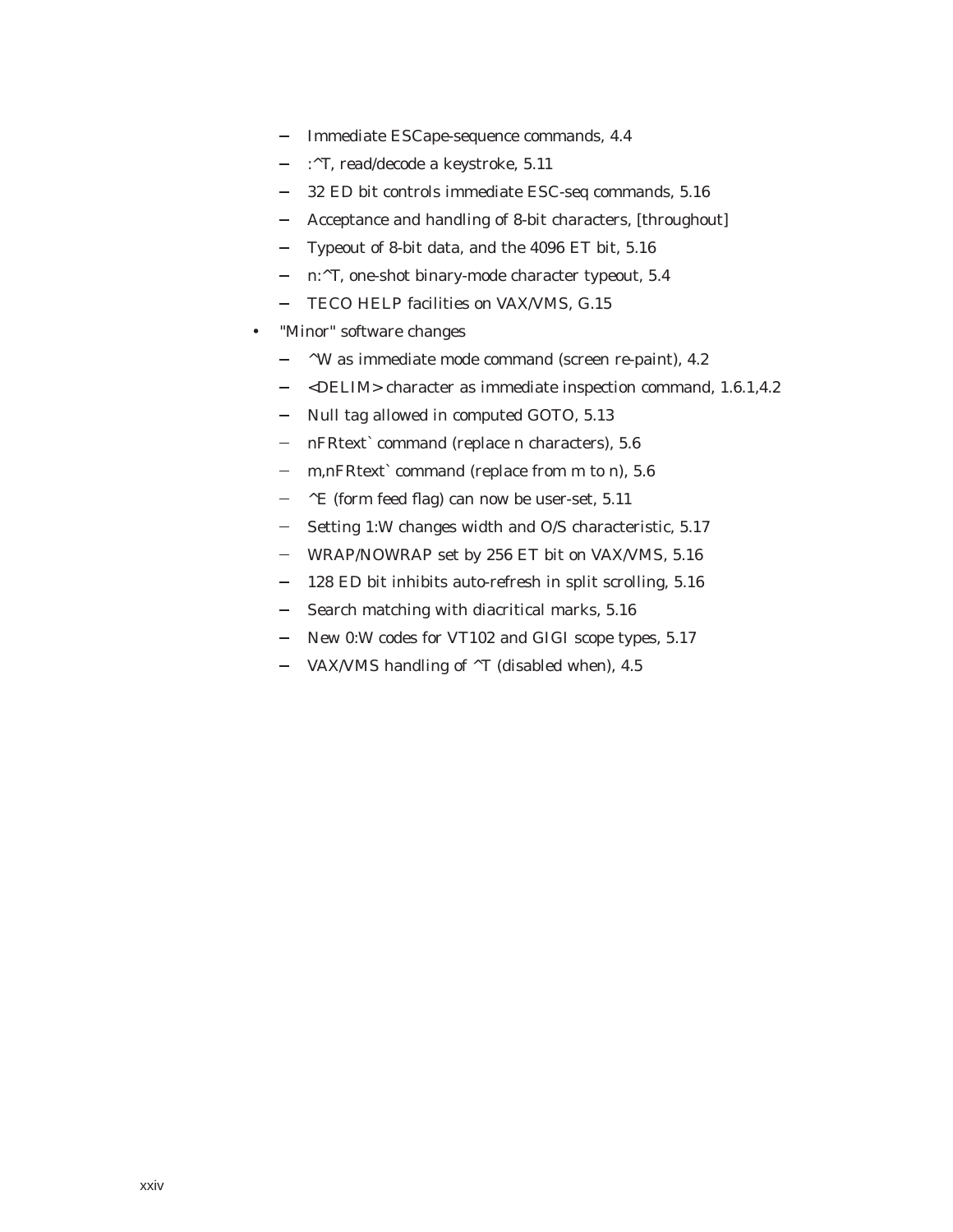# **Preface to the May 1990 edition**

#### **TECO-32 goes Native**

TECO for VAX/VMS started life as a **hybrid** image. The command processor and editor proper were the same as TECO-11 and ran in PDP-11 compatibility mode on VAX processors. The operating system interface and file service logic ran in VAX native mode.

With the advent of new processors without microcode support for PDP-11 compatibility mode, TECO could only be run on such processors when VAX RSX, which supplies PDP-11 instruction emulation, was present. This resulted in a dramatic decrease in performance.

Included with VMS version 5.0 is TECO-32, a brute force translation of TECO-11 to VAX native mode performed by Richard H. Murphy of Digital Equipment Corporation.

It was included into VMS V5.0 by Andrew C. Goldstein, also of Digital.

This version of the manual is a brute force translation from the May 1985 edition into Standard Document Markup Language (SDML) done by Rien Timmer, Digital. Enhancements to the manual were made to include TECO-32.

Added and changed features of TECO-32 are described in Appendix G.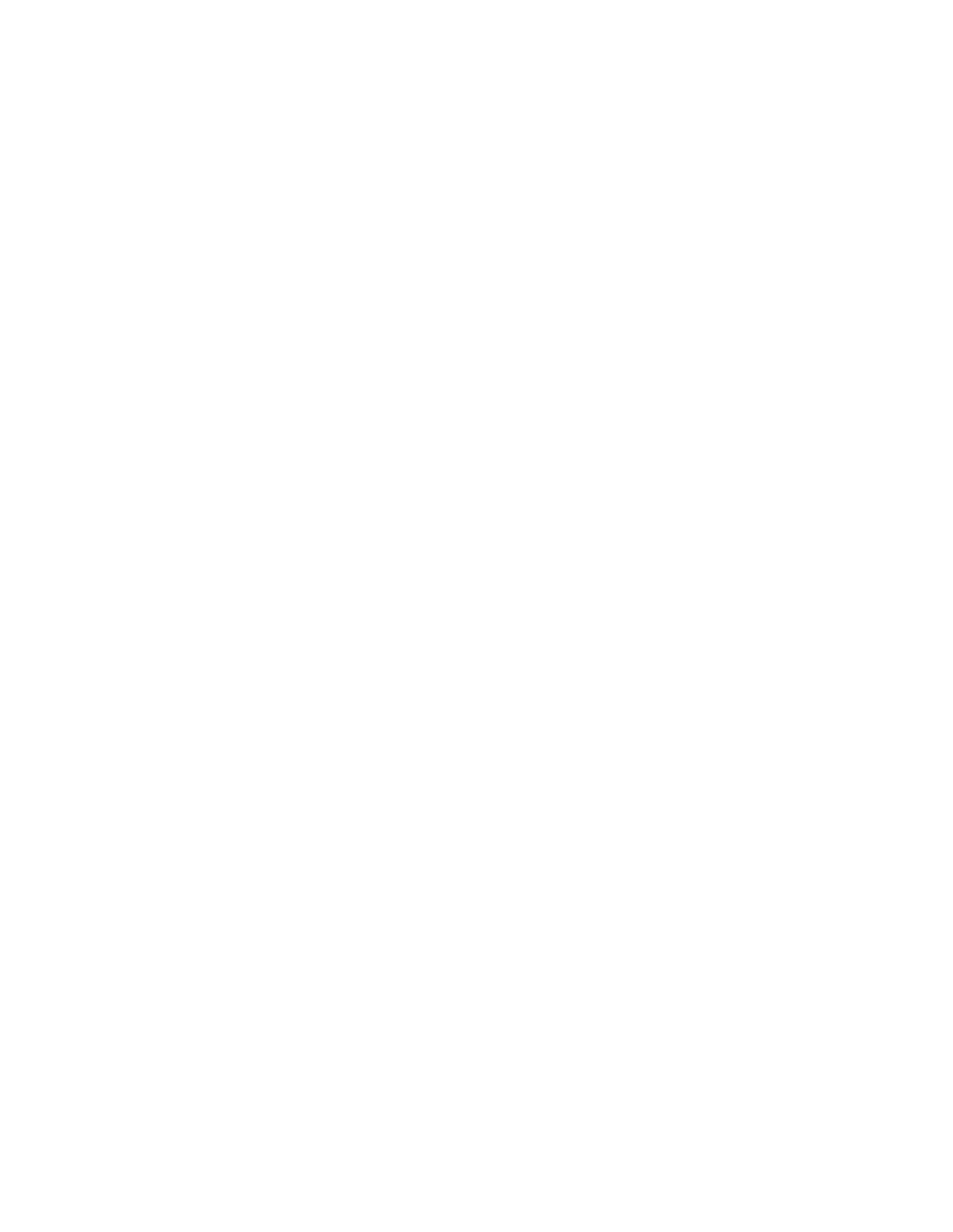# **1 Basics of TECO**

## **1.1 Using TECO**

TECO may be called from command level by typing the appropriate command, followed by a carriage return:

| <b>Operating System</b> | <b>Command</b>               |  |  |
|-------------------------|------------------------------|--|--|
| $RT-11$                 | R TECO                       |  |  |
| OS/8                    | R TECO                       |  |  |
| TOPS-10                 | R TECO                       |  |  |
| TOPS-20                 | R TECO                       |  |  |
| <b>RSTS/E</b>           | RUN TECOS:TECO -or-          |  |  |
|                         | EDIT/TECO                    |  |  |
| $RSX-11$                | <b>RUN STEC</b>              |  |  |
| <b>VAX/VMS</b>          | <b>RUN SYSSSYSTEM:TECO32</b> |  |  |

TECO will respond by printing an asterisk at the left margin to indicate that it is ready to accept user commands. At this point, you may type one or more commands.

A **TECO command** consists of one or two characters which cause a specific operation to be performed. Some TECO commands may be preceded or followed by **arguments**. Arguments may be either **numeric** or **textual**. A numeric argument is simply an integer value which can be used to indicate, for example, the number of times a command should be executed. A text argument is a string of ASCII characters which might be, for example, words of text or a file specification.

If a command requires a numeric argument, the numeric argument always precedes the command. If a command requires a text argument, the text argument always follows the command. Each text argument is terminated by a special character (usually a <DELIM> character, which TECO hears as an ESCape - see Introduction). This indicates to TECO that the next character typed will be the first character of a new command.

TECO accumulates commands as they are typed in a **command string**, and executes commands upon receipt of two consecutive <DELIM> characters. <DELIM> may be any character you select (if your TECO and operating system support user-selectable ESCape surrogates - see sections on ET and EE flags). When you type the character you have designated as  $\leq$ DELIM $>$ , TECO receives an ESCape character, and an ` (accent grave) is echoed. (If you are not using an ESCape surrogate—that is, you are actually pressing an ESCape key—a dollar sign is echoed.) The **accent grave** character is used in examples throughout this manual to represent typed <DELIM>s. Note that the carriage return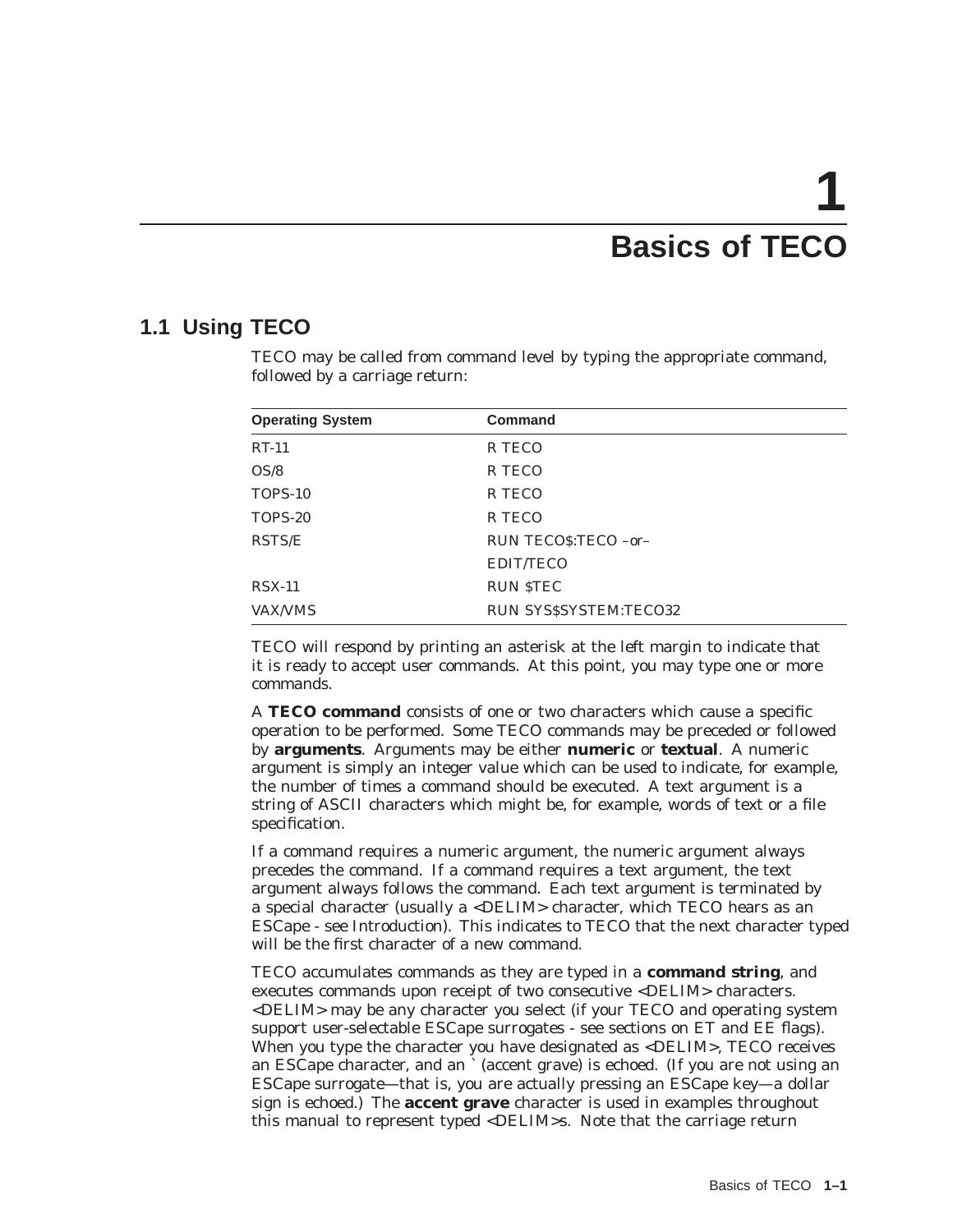character has no special significance to TECO; only the <DELIM><DELIM> forces execution of the command string.

TECO executes command strings from left to right until either all commands have been executed or a **command error** is recognized. It then prints an asterisk to signal that additional commands may be entered.

If TECO encounters an erroneous command, it prints an error message and ignores the erroneous command as well as all commands which follow it. All error messages are of the form:

#### ?XXX Message

where XXX is an error code and the message is a description of the error. Some error messages mention the specific character or string of characters in error. In these error messages, TECO represents the non-printing special characters as follows:

| <b>Character</b>                       | <b>Form Displayed</b>                         |
|----------------------------------------|-----------------------------------------------|
| $<$ TAB $>$                            | $<$ TAB $>$                                   |
| $<$ LF $>$                             | $<$ LF $>$                                    |
| $<$ VT $>$                             | $<$ VT $>$                                    |
| $\langle FF \rangle$                   | $\langle FF \rangle$                          |
| $<$ CR>                                | $<$ CR>                                       |
| $<$ ESCAPE>                            | $<$ ESC $>$                                   |
| $\langle \text{CTRL}/\text{x} \rangle$ | $\langle$ <sup><math>\land</math></sup> X $>$ |

Every error message is followed by an asterisk at the left margin, indicating that TECO is ready to accept additional commands. If you type a single **question mark** character after a TECO-generated error message, TECO will print the erroneous command string up to and including the character which caused the error message. This helps you to find errors in long command strings and to determine how much of a command string was executed before the error was encountered.

You can correct typing errors by hitting the DELETE key, which may be labeled DEL or RUBOUT or  $\leq x$  on your keyboard. Each depression of the DELETE key deletes one character and echoes it on your terminal, beginning with the last character typed. If your terminal is a CRT, TECO will actually erase the deleted character from the screen. You can delete an entire command string this way, if necessary. To delete an entire line of commands, enter the character <CTRL/U>, typed by holding down the CONTROL key while depressing the "U" key.

When you are done editing, use the EX command to exit TECO, as described below in Section 1.3.4.

#### **1.2 Data Structure Fundamentals**

TECO considers any string of ASCII codes to be **text**. Text is broken down into units of **characters**, **lines**, and **pages**. A character is one ASCII code. A line of text is a string of ASCII codes including one **line terminator** (usually a line feed) as the last character on the line. A page of text is a string of ASCII codes including one form feed character as the last character on the page.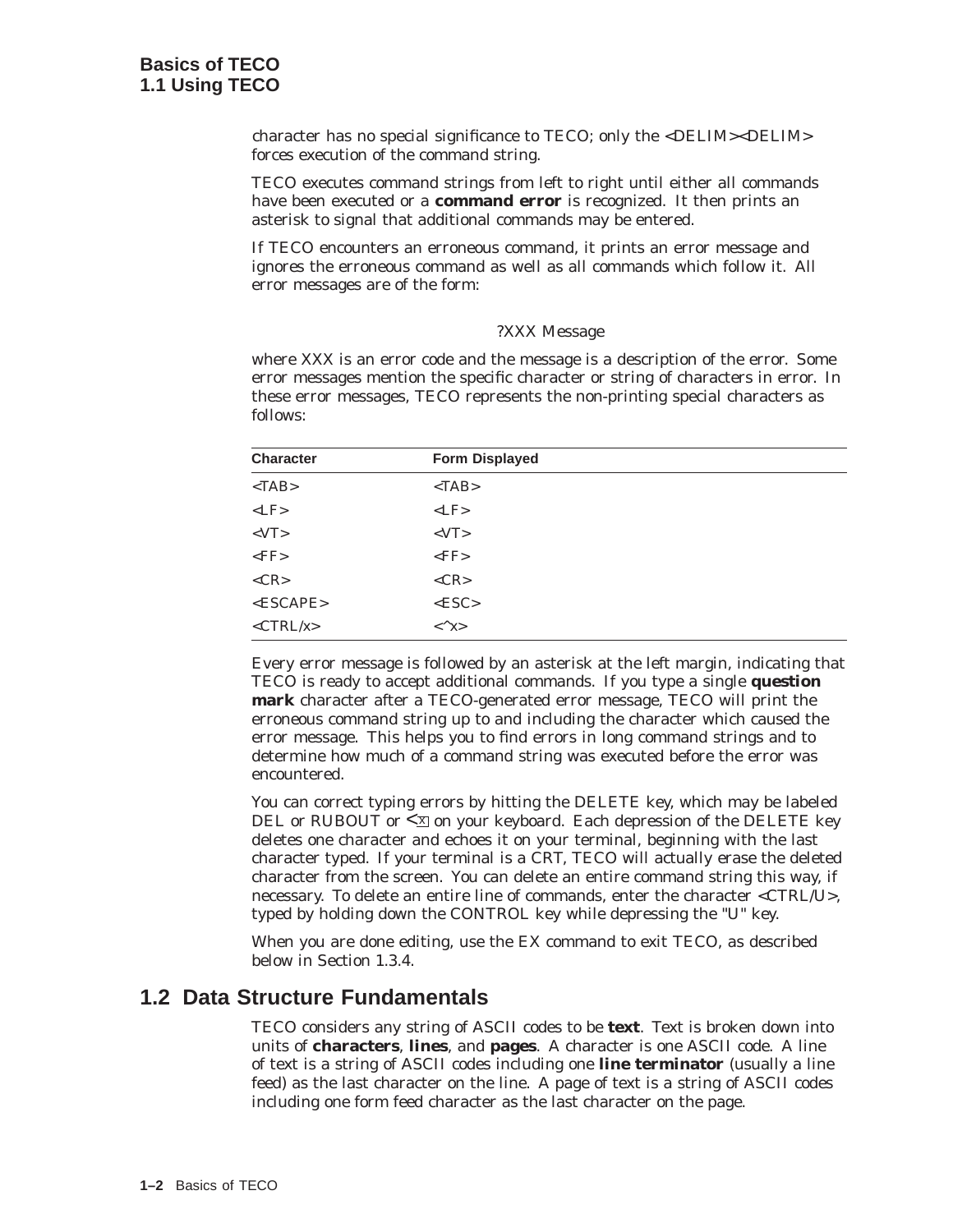TECO maintains a **text buffer** in which text is stored. The buffer usually contains one page of text, but the terminating form feed character never appears in the buffer. TECO also maintains a text buffer **pointer**. The pointer is a movable position indicator which is never located directly on a character, but is always **between** characters: between two characters in the buffer, before the first character in the buffer, or after the last character in the buffer.

Line feed and form feed characters are inserted automatically by TECO. A line feed is automatically appended to every carriage return typed to TECO and a form feed is appended to the contents of the buffer by certain output commands. Additional line feed and form feed characters may be entered into the buffer as text. If a form feed character is entered into the buffer, it will cause a page break upon output; text following the form feed will begin a new page.

Finally, TECO maintains an **input file** and an **output file**, both of which are selected by the user through file specification commands. The input file may be on any device from which text may be accepted. The output file may be on any device on which edited text may be written.

TECO functions as a **pipeline** editor. Text is read from the input file into the text buffer, and is written from the buffer onto the output file. In the VAX/VMS implementation, it is possible to "back up" as well as page forward in the file being edited. In other implementations, once text has been written to the output file, it cannot be accessed again without closing the output file and reopening it as an input file.

#### **1.3 File Selection Commands**

Input and output files may be specified to TECO in several ways. The following sections present first a simple method for specifying files, and then more sophisticated commands that permit flexible file selection.

**Note**

All of the following file selection commands are shown with a general argument of "filespec". The actual contents of this filespec argument are operating system dependent. See the operating characteristics appendices. Examples include a mixture of file specifications from various operating systems.

#### **1.3.1 Simplified File Selection**

For most simple applications, you can use special operating system commands to specify the name of the file you wish to edit at the same time that you start up TECO.

To create a new file:

MAKE filespec

This command starts up TECO and creates the specified file for output.

To edit an existing file:

TECO filespec

This command starts up TECO and opens the specified file for editing while preserving the original file (as a backup file). It also automatically brings the first page of the file into the text buffer. These functions simulate the EB command described in Chapter 5.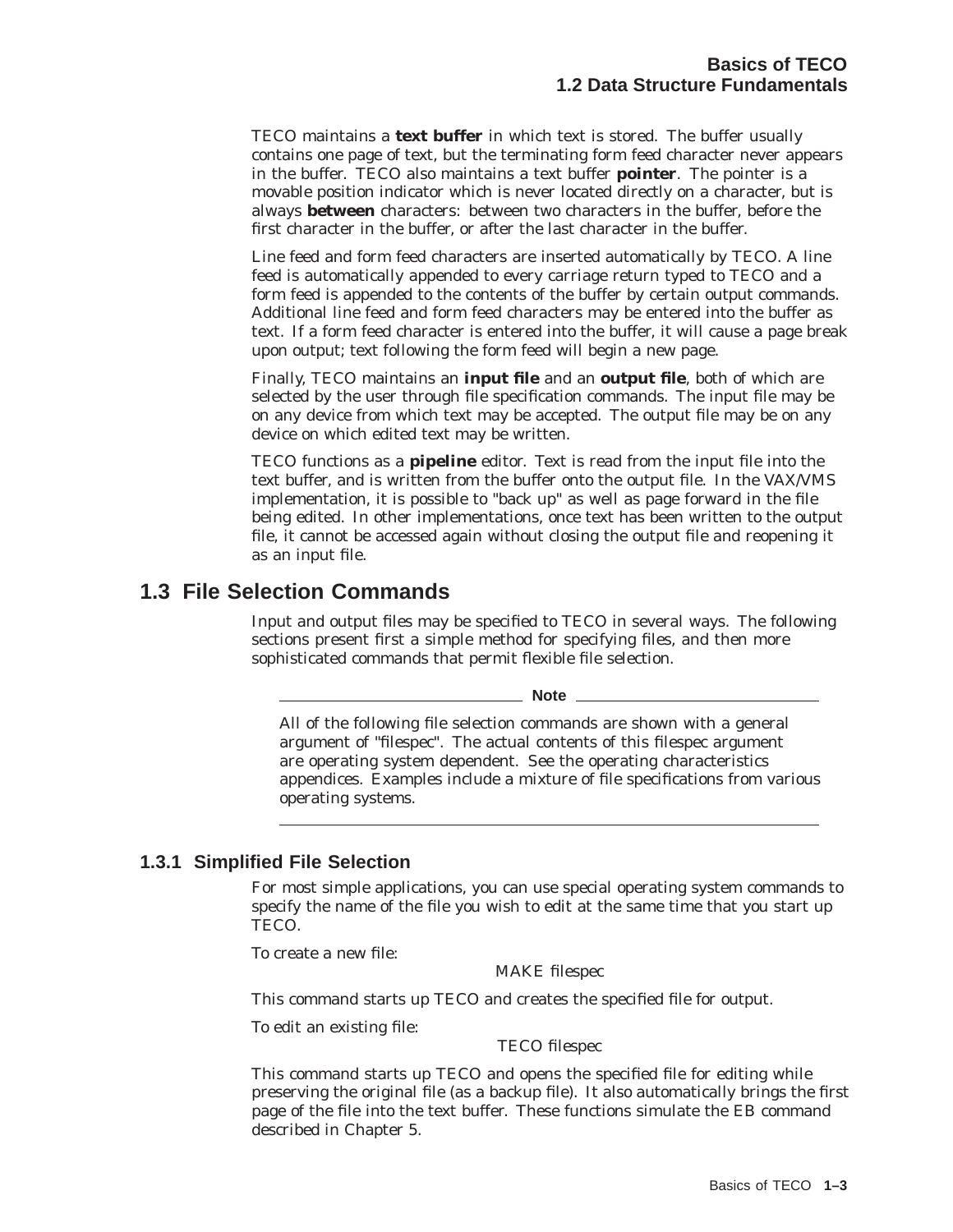If any of the above commands do not seem to work on your operating system, consult the appropriate appendix for information about how to install TECO and its associated operating system commands.

#### **1.3.2 Input File Specification (ER command)**

TECO will accept input text from any input device in the operating system. The input device may be specified by the text string supplied in the ER command (and which, like any text argument, is terminated by a <DELIM> character). The ER command causes TECO to open the specified file or print an error message if the file is not found. This command does not cause any portion of the file to be read into the text buffer, however. The following examples illustrate use of the ER command.

| <b>Command</b>  | <b>Function</b>                                                                                                                                       |
|-----------------|-------------------------------------------------------------------------------------------------------------------------------------------------------|
| ERfilespec`     | General form of the ER command where "filespec" is the<br>designation of the input file. The command is terminated by a<br><delim> character.</delim> |
| ERPR:           | Prepare to read an input file from the paper tape reader.                                                                                             |
| ERPROG.MAC`     | Prepare to read input file PROG.MAC from the system's<br>default device.                                                                              |
| ERDX1:PROG.FOR` | Prepare to read input file PROG.FOR from DX1:.                                                                                                        |

TECO will only keep one input and one output file open and selected at a time. The current input file may be changed by simply using the ER command to specify a new file.

It is not always necessary to specify an input file. If you want to create a file without using any previously edited text as input, you may type commands to insert the necessary text directly into the text buffer from the keyboard and, at the end of each page, write the contents of the buffer onto an output file. Since all input is supplied from the keyboard, no input file is necessary.

#### **1.3.3 Output File Specification (EW command)**

TECO will write output text onto any output device in the operating system. The output file may be specified by means of the text string supplied in an EW command. If the output device is a file-structured device (for example, a disk), the file name and any extension must be supplied. If a file name is specified but no device is explicitly specified, the system's default device is assumed. The following examples illustrate use of the EW command.

| <b>Command</b>                    | <b>Function</b>                                                                                                                                                                                                                                                                                                                                                      |
|-----------------------------------|----------------------------------------------------------------------------------------------------------------------------------------------------------------------------------------------------------------------------------------------------------------------------------------------------------------------------------------------------------------------|
| EWfilespec                        | General form of the EW command where "filespec" is the<br>designation of the input file. The command is terminated by a<br><delim> character.</delim>                                                                                                                                                                                                                |
| EWSYS:TEXT.LST                    | Prepare to write output file TEXT.LST on SYS:.                                                                                                                                                                                                                                                                                                                       |
| EWPROG <sup>®</sup>               | Prepare to write output file PROG on the system's default<br>device.                                                                                                                                                                                                                                                                                                 |
| ERDX1: INPUT, MAC<br>EWOUTPUT.MAC | Open an input file INPUT.MAC to be found on DX1: and open<br>an output file named OUTPUT.MAC. The double <delim><br/>(echoed as ") terminates the command string and causes<br/>the string to be executed. Note that the <delim> which<br/>terminates the EW command may be one of the two <delim>s<br/>which terminates the command string.</delim></delim></delim> |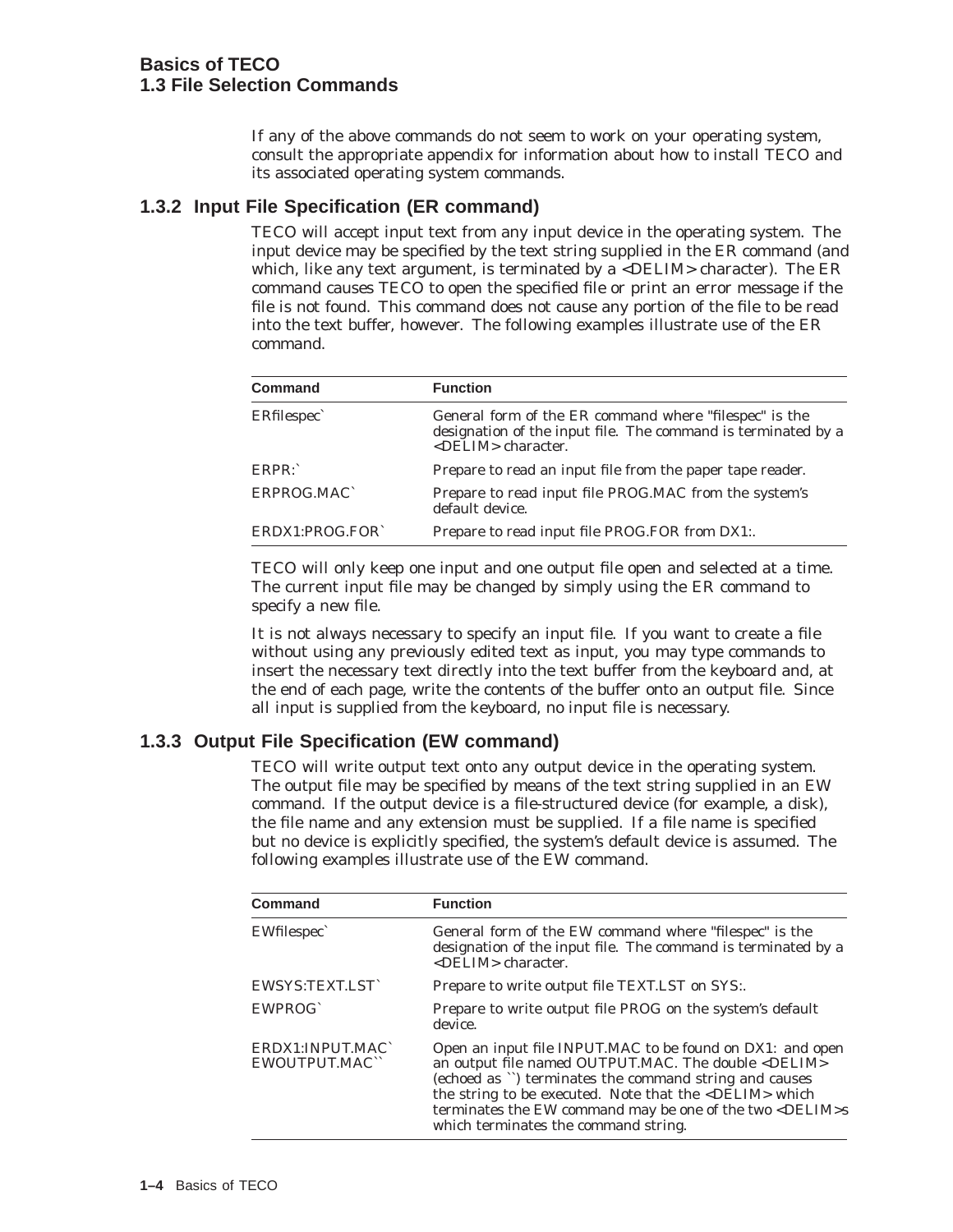You do not need to specify an output file if you only want to examine an input file, without making permanent changes or corrections. In this case, the contents of the input file may be read into the text buffer page by page and examined at the terminal. Since all output is printed on the user terminal, no output file is needed.

#### **1.3.4 Closing Files (EX command)**

When you are finished editing a file, use the EX command to close out the file and exit from TECO. The current contents of the text buffer and any portion of the input file that has not been read yet are copied to the output file before TECO exits. The EX command takes no arguments.

| <b>Command</b>                 | <b>Function</b>                                                                                                                                                                              |
|--------------------------------|----------------------------------------------------------------------------------------------------------------------------------------------------------------------------------------------|
| $EX^{\sim}$                    | Write the text buffer to the current output file, move the<br>remainder of the current input file to the current output file,<br>close the output file, then return to the operating system. |
| ERFILE.MAC`<br>EWCOPY.MAC`EX`` | Open an input file FILE.MAC and open an output file named<br>COPY.MAC, then copy all the text in the input file to the<br>output file, close the output file, and exit from TECO.            |

## **1.4 Input and Output Commands**

The following commands permit pages of text to be read into the TECO text buffer from an input file or written from the buffer onto an output file. Once a page of text has been written onto the output file, it cannot be recalled into the text buffer unless the output file is closed and reopened as an input file.

| <b>Command</b> | <b>Function</b>                                                                                                                                                                                                                                  |
|----------------|--------------------------------------------------------------------------------------------------------------------------------------------------------------------------------------------------------------------------------------------------|
|                | Clear the text buffer, then read the next page of the input file<br>into the buffer. Since the Y command causes the contents of<br>the text buffer to be lost, it is not permitted if an output file is<br>open and there is text in the buffer. |
| P              | Write the contents of the text buffer onto the next page of the<br>output file, then clear the buffer and read the next page of the<br>input file into the buffer.                                                                               |
| nP             | Execute the P command n times. If n is not specified, a value<br>of 1 is assumed.                                                                                                                                                                |

After each Y, P, or nP command, TECO positions the pointer before the first character in the buffer.

## **1.5 Pointer Positioning Commands**

The buffer pointer provides the means of specifying the location within a block of text at which insertions, deletions or corrections are to be made. The following commands permit the buffer pointer to be moved to a position between any two adjacent characters in the buffer.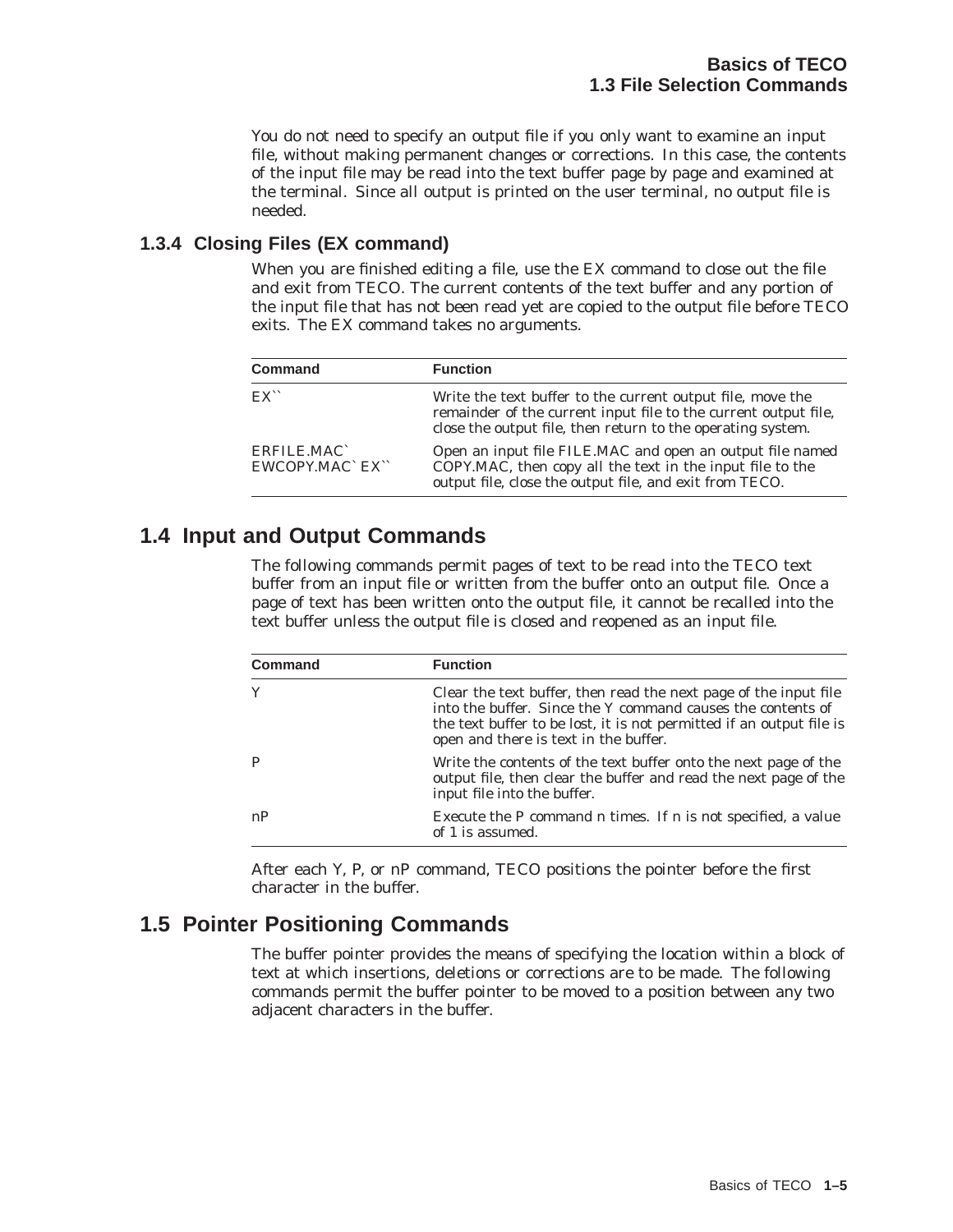#### **Basics of TECO 1.5 Pointer Positioning Commands**

| <b>Command</b> | <b>Function</b><br>Move the pointer to the beginning of the buffer.                                                                                                                                                                                                                                                                                                                                                                        |  |
|----------------|--------------------------------------------------------------------------------------------------------------------------------------------------------------------------------------------------------------------------------------------------------------------------------------------------------------------------------------------------------------------------------------------------------------------------------------------|--|
| J              |                                                                                                                                                                                                                                                                                                                                                                                                                                            |  |
| L              | Move the pointer forward to a position between the next line<br>feed and the first character of the next line. That is, advance<br>the pointer to the beginning of the next line.                                                                                                                                                                                                                                                          |  |
| nL             | Execute the L command n times, where n is a signed integer.<br>A positive value of n moves the pointer to the beginning of<br>the nth line following the current pointer position. A negative<br>value moves the pointer backward n lines and positions it at<br>the beginnning of the nth line preceding the current position.<br>If n is zero, the pointer is moved to the beginning of the line on<br>which it is currently positioned. |  |
| C              | Advance the pointer forward across one character.                                                                                                                                                                                                                                                                                                                                                                                          |  |
| nC             | Execute the C command n times, where n is a signed integer.<br>A positive value of n moves the pointer forward across n<br>characters. A negative value of n moves the pointer backward<br>across n characters. If n is zero, the pointer position is not<br>changed. Remember that there are two characters, <cr> and<br/><math>\langle LF \rangle</math>, at the end of each line in the buffer.</cr>                                    |  |

These commands may be used to move the buffer pointer across any number of lines or characters in either direction; however, they will not move the pointer across a page boundary. If a C command attempts to move the pointer backward beyond the beginning of the buffer or forward past the end of the buffer, an error message is printed and the command is ignored.

If an L command attempts to exceed the page boundaries in this manner, the pointer is positioned at the boundary which would have been exceeded. Thus, in a page of 2000 lines, the command "–4000L" would position the pointer before the first character in the buffer. The command "4000L" would position the pointer after the last character in the buffer. No error message is printed in either case.

## **1.6 Type-Out Commands**

The following commands permit sections of the text in the buffer to be printed out on your terminal for examination. These commands do not move the buffer pointer.

| <b>Command</b> | <b>Function</b>                                                                                                                                                                                                                                                                                                                                                                                                        |  |
|----------------|------------------------------------------------------------------------------------------------------------------------------------------------------------------------------------------------------------------------------------------------------------------------------------------------------------------------------------------------------------------------------------------------------------------------|--|
|                | Type the contents of the text buffer from the current position of<br>the pointer through and including the next line feed character.                                                                                                                                                                                                                                                                                   |  |
| nT             | Type n lines, where n is a signed integer. A positive value of n<br>causes the n lines following the pointer to be typed. A negative<br>value of n causes the n lines preceding the pointer to be typed.<br>If n is zero, the contents of the buffer from the beginning of the<br>line on which the pointer is located up to the pointer is typed.<br>This is useful for verifying the location of the buffer pointer. |  |
| HT             | Type the entire contents of the text buffer.                                                                                                                                                                                                                                                                                                                                                                           |  |
|                | Type the current line. Equivalent to the sequence "OTT".                                                                                                                                                                                                                                                                                                                                                               |  |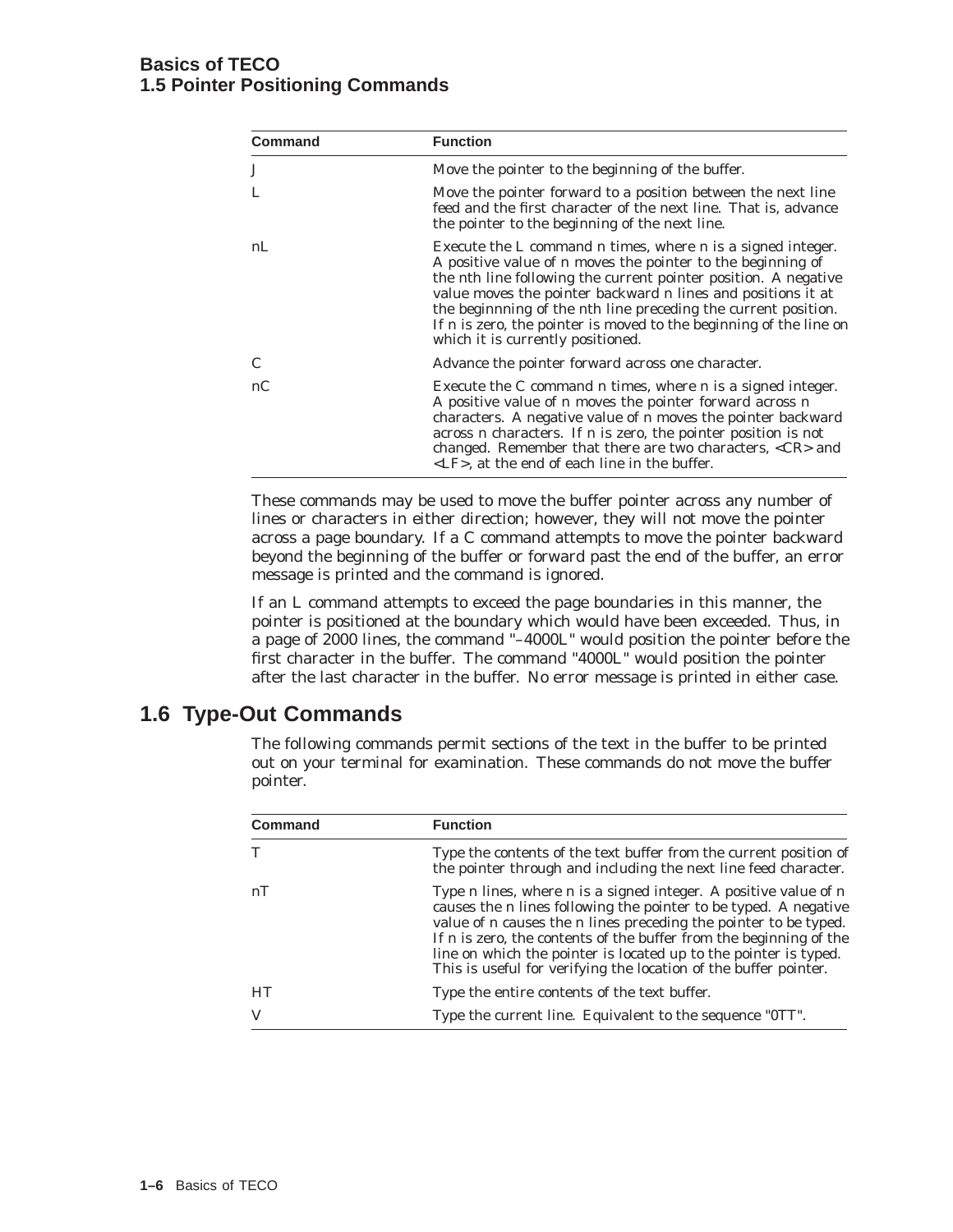#### **1.6.1 Immediate Inspection Commands [not in TECO-10]**

In addition, there are available as a convenience abbreviations of two frequently used type out commands. Each one consists of a single character, and must be the very first character typed after TECO prints its prompting asterisk. Each of these commands takes effect immediately; there is no need to follow any of these commands by any <DELIM> character. For this reason, these commands are known as "immediate" commands (see Chapter 4 for more information on immediate commands).

| Command         | <b>Function</b>                                                                                                                                                                                                                                                                                                                                       |  |
|-----------------|-------------------------------------------------------------------------------------------------------------------------------------------------------------------------------------------------------------------------------------------------------------------------------------------------------------------------------------------------------|--|
| $<$ LF $>$      | Immediately execute an LT command. This command is issued<br>by typing the line feed key as the first keystroke after TECO's<br>prompt. It causes TECO to move the pointer ahead one line<br>and then type out the new line. On terminals without a line<br>feed key, typing <ctrl j=""> has the same effect. (See also the<br/>next command.)</ctrl> |  |
| <delim></delim> | Immediately execute an LT command.(Action identical to that<br>of the command above.) This command is available when an<br>ESCape surrogate is active, and causes TECO to move the<br>pointer ahead one line and then type out the new line when<br>$a$ <delim> is the first thing typed after TECO's prompting<br/>asterisk. [RSTS/E only]</delim>   |  |
| >BS>            | Immediately execute a -LT command. This command is<br>issued by typing the backspace key as the first keystroke after<br>TECO's prompt. It causes TECO to move the pointer back one<br>line and then type the line just moved over on the terminal.<br>On terminals without a backspace key, typing <ctrl h=""> has<br/>the same effect.</ctrl>       |  |

These commands are useful for "walking through" a file, examining and/or modifying lines one at a time.

#### **1.7 Text Modification Commands**

You can insert or delete text from the buffer using the following commands: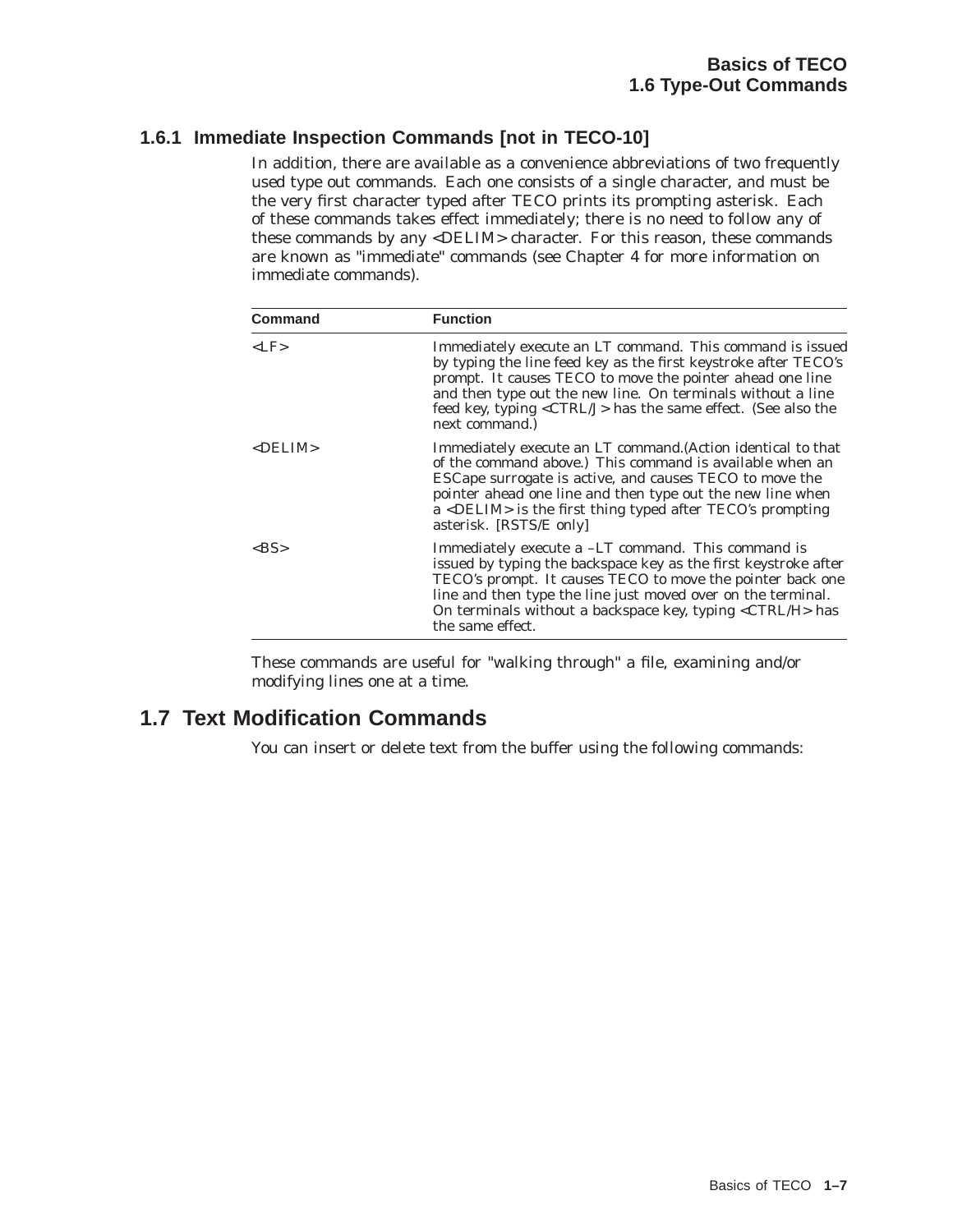#### **Basics of TECO 1.7 Text Modification Commands**

| Command   | <b>Function</b>                                                                                                                                                                                                                                                                                                                                                              |  |
|-----------|------------------------------------------------------------------------------------------------------------------------------------------------------------------------------------------------------------------------------------------------------------------------------------------------------------------------------------------------------------------------------|--|
| Itext`    | Where "text" is a string of ASCII characters terminated by a<br><delim> character. The specified text is inserted into the<br/>buffer at the current position of the pointer. The pointer is<br/>positioned immediately after the last character of the insertion.</delim>                                                                                                   |  |
| K         | Delete the contents of the text buffer from the current position<br>of the pointer up to and including the next line feed character.                                                                                                                                                                                                                                         |  |
| nK        | Execute the K command n times, where n is a signed integer.<br>A positive value of n causes the n lines following the pointer to<br>be deleted. A negative value of n causes the n lines preceding<br>the pointer to be deleted. If n is zero, the contents of the buffer<br>from the beginning of the line on which the pointer is located<br>up to the pointer is deleted. |  |
| <b>HK</b> | Delete the entire contents of the text buffer.                                                                                                                                                                                                                                                                                                                               |  |
| D         | Delete the character following the buffer pointer.                                                                                                                                                                                                                                                                                                                           |  |
| nD        | Execute the D command n times, where n is a signed integer.<br>A positive value of n causes the n characters following the<br>pointer to be deleted. A negative value of n causes the n<br>characters preceding the pointer to be deleted. If n is zero, the<br>command is ignored.                                                                                          |  |

Like the L and C commands, the K and D commands may not execute across page boundaries. If a K command attempts to delete text up to and across the beginning or end of the buffer, text will be deleted only up to the buffer boundary and the pointer will be positioned at the boundary. No error message is printed. A D command attempting to delete text past the end or beginning of the text buffer will produce an error message and the command will be ignored.

### **1.8 Search Commands**

The following commands may be used to search the input file for a specified string of characters.

| Command           | <b>Function</b>                                                                                                                                                                                                                                                                                                                                                                                                                                                                                                                                                                                                                  |  |
|-------------------|----------------------------------------------------------------------------------------------------------------------------------------------------------------------------------------------------------------------------------------------------------------------------------------------------------------------------------------------------------------------------------------------------------------------------------------------------------------------------------------------------------------------------------------------------------------------------------------------------------------------------------|--|
| Stext`            | Where "text" is a string of ASCII characters terminated by<br>a <delim> character. This command searches the text<br/>buffer for the next occurrence of the specified character string<br/>following the current pointer position. If the string is found,<br/>the pointer is positioned after the last character on the string.<br/>If it is not found, the pointer is positioned immediately before<br/>the first character in the buffer and an error message is<br/>printed.</delim>                                                                                                                                         |  |
| N <sub>text</sub> | Performs the same function as the S command except that<br>the search is continued across page boundaries, if necessary,<br>until the character string is found or the end of the input<br>file is reached. If the end of the input file is reached, an<br>error message is printed. On VAX/VMS, you can "back up"<br>into the file and continue editing, although doing so uses<br>TECO features beyond those introduced in this chapter. Using<br>only basic features (or a TECO implementation other than<br>VAX/VMS), you must close the output file and reopen it as an<br>input file before you can edit the file further. |  |

Both the S command and the N command begin searching for the specified character string at the current position of the pointer. Therefore, neither command will locate any occurrence of the character string which precedes the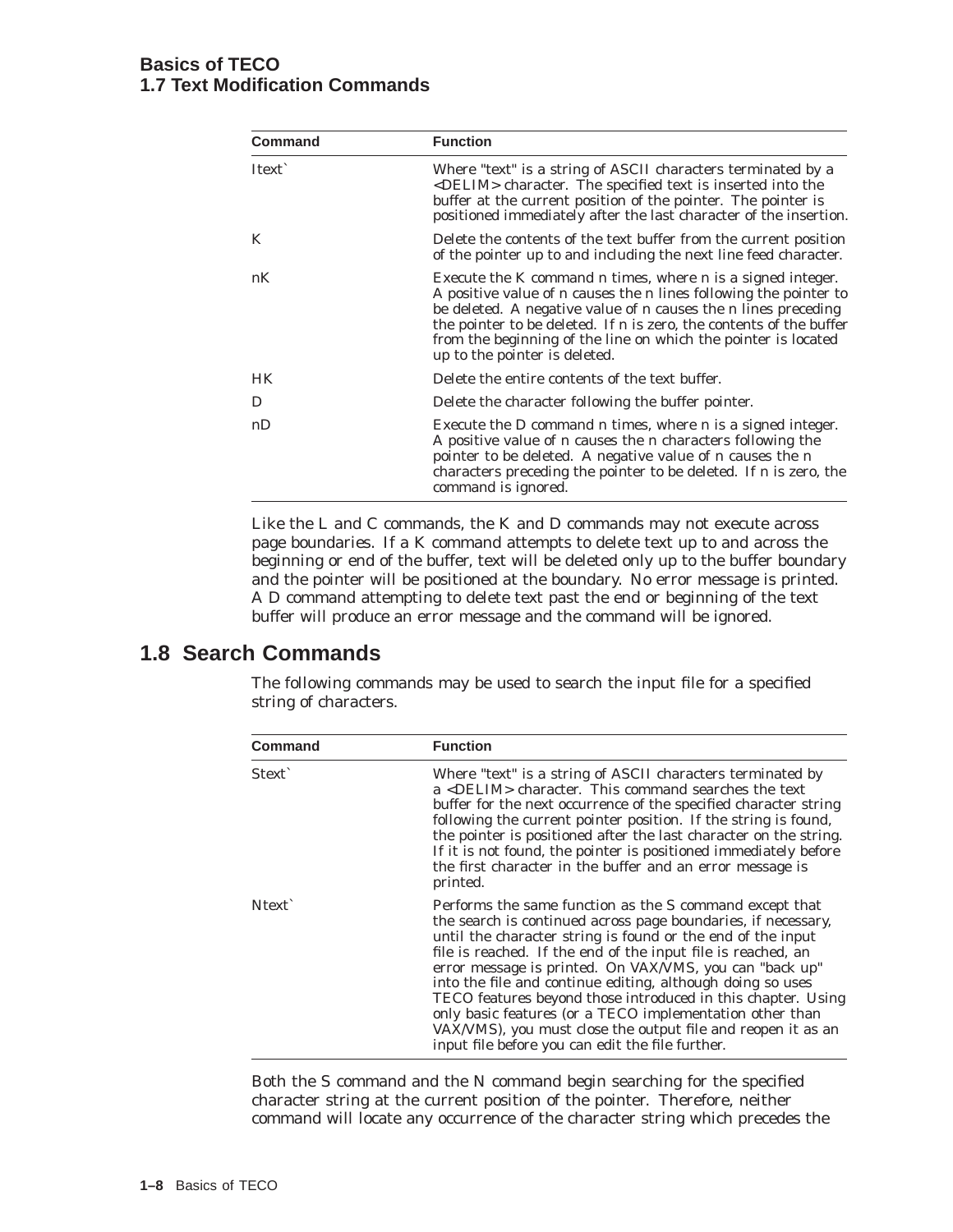current pointer position, nor will it locate any character string which is split across a page boundary.

Both commands execute the search by attempting to match the command argument, character for character, with some portion of the buffer contents. If an N command reaches the end of the buffer without finding a match for its argument, it writes the contents of the buffer onto the output file, clears the buffer, reads the next page of the input file into the buffer, and continues the search.

#### **1.9 Sample Editing Job**

The following sample editing job is included to help the new user to achieve a greater understanding of the basic TECO commands. The entire terminal output from the editing run is reproduced intact, with numbers added in the left margin referring to the explanatory paragraphs which follow.

#### **Example 1–1 Sample Editing Job**

```
1 \star EWDT1:FILE1.TXT``
2 ! * HKIMR. JOHN P. JONES
  ! COMPUTER ELECTRONICS CORPORATION
  ! BOSTON, MASAASACHUSETTS
   !
  ! DEAR MR. JONES:
   !
  ! I WAS PLEASED TO RECEIVE YOUR REQUEST FOR INFORMATION
  ! PERTAINING TO THE NEW TECO TEXT EDITING AND CORRECTING
  ! PROGRAM.
   !
  ! ENCLOSED IS A COPY OF THE TECO USERS'S GUIDE, WHICH
  ! SHOULD ANSWER ALL OF YOUR QUESTIONS.
   !
  ! SINCERELY,
  !
  !
  !
   !
   ! ``
3 ! * -20LSETTS`I 02150``
  ! * STION`2C13DIREGARDING``
4 ! \star SGUIDE \text{-5DIMANUAL}! * SELY`0T``
  ! SINCERELY* OKIVERY TRULY YOURS``
  ! \star HT``
  ! MR. JOHN P. JONES
  ! COMPUTER ELECTRONICS CORPORATION
  ! BOSTON, MASSACHUSETTS 02150
   !
  ! DEAR MR. JONES:
   !
  ! I WAS PLEASED TO RECEIVE YOUR REQUEST FOR INFORMATION
  ! REGARDING THE NEW TECO TEXT EDITING AND CORRECTING
  ! PROGRAM.
   !
  ! ENCLOSED IS A COPY OF THE TECO USER'S MANUAL, WHICH
  ! SHOULD ANSWER ALL OF YOUR QUESTIONS.
   !
  ! VERY TRULY YOURS,
```
(continued on next page)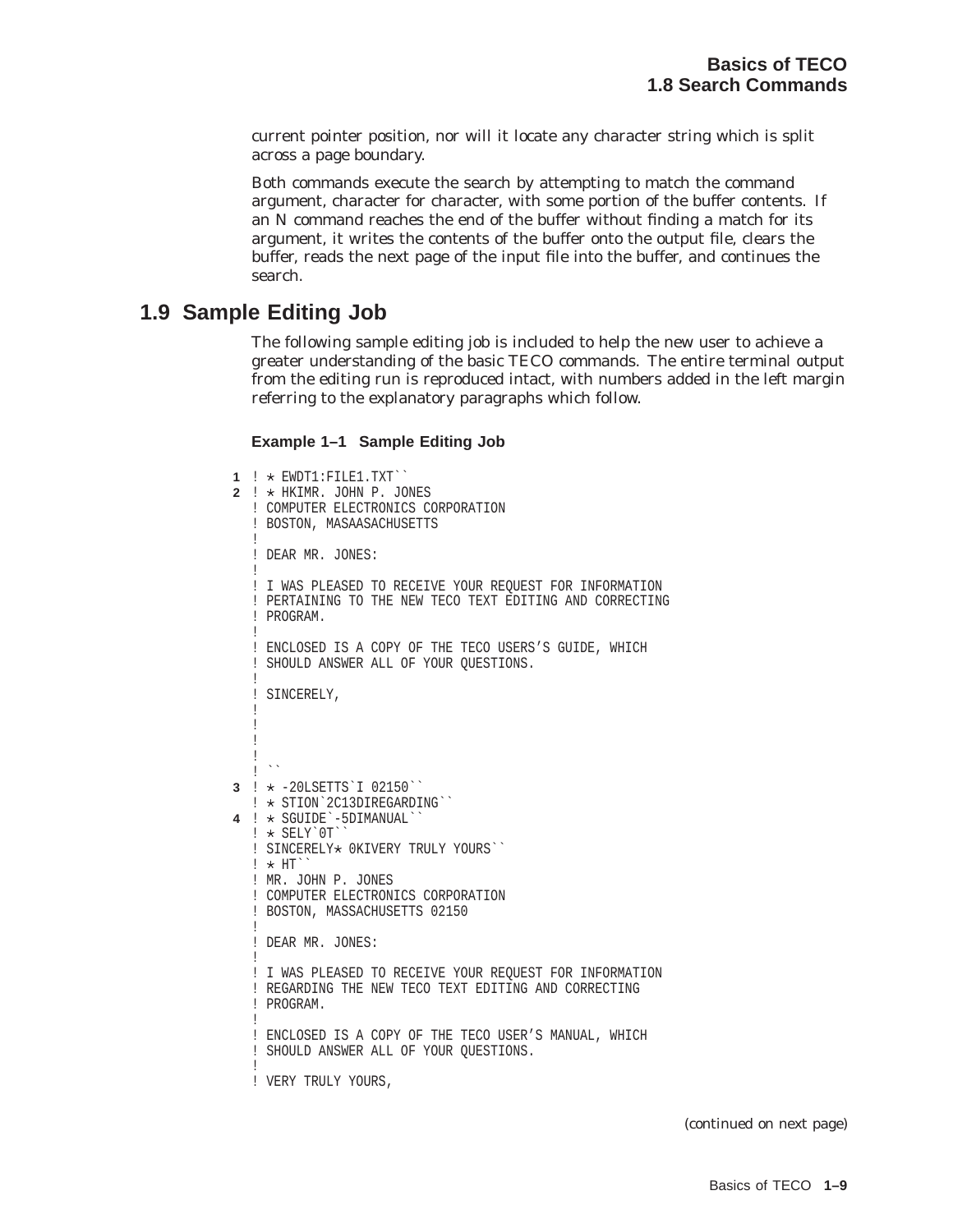```
Example 1–1 (Cont.) Sample Editing Job
  !
  !
  !
  !
5 ! ★ EX``
  ! (TECO is rerun, operating system dependent)
  ! ? ERDT1:FILE1.TXT`EWLP:``
6 ! * Y5KIMR. JAMES B. SMITH
  ! DATEK ASSOCIATES, INC.
  ! 122 MAIN STREET WEST
  ! AUSTIN, TEXAS
   !
  ! DEAR MR. SMITH:
   ! ``<br>! * HT``
  ! MR. JAMES B. SMITH
  ! DATEK ASSOCIATES, INC.
  ! 122 MAIN STREET WEST
  ! AUSTIN, TEXAS
   !
  ! DEAR MR. SMITH:
   !
  ! I WAS PLEASED TO RECEIVE YOUR REQUEST FOR INFORMATION
  ! REGARDING THE NEW TECO TEXT EDITING AND CORRECTING
  ! PROGRAM.
   !
  ! ENCLOSED IS A COPY OF THE TECO USER'S MANUAL, WHICH
  ! SHOULD ANSWER ALL OF YOUR QUESTIONS.
   !
  ! VERY TRULY YOURS,
   !
  !
  !
  !
  !
  ! \star EX^ \hat{}
```
- **1** At this point, the user called TECO into memory. TECO responded by printing an asterisk at the left margin. The user then entered an EW command, opening an output file called "FILE1.TXT" on DT1. There is no input file. Upon receipt of the double <DELIM> (echoed as ``), TECO created the designated output file, then printed another asterisk at the left margin.
- **2** The user entered a command string consisting of two commands. The HK command cleared the text buffer (not really necessary, since it was already empty), and the I command inserted 18 lines of text into the buffer, including 8 blank lines. TECO executed these commands upon receipt of the second double <DELIM>. At this point, the buffer pointer was positioned at the end of the buffer, following the last line feed character in the text. Note that the user made an error while typing the word "MASSACHUSETTS". He typed "MASA", then realized his mistake and struck the DELETE key once to delete the second "A". TECO echoed the deleted character. The user then typed the correct character and continued the insertion.
- **3** The user typed –20L to move the pointer to the beginning of the buffer and SETTS` to position the pointer immediately after the character string "ETTS" (which terminates the word "MASSACHUSETTS"). He then used an I command to insert one space and a five-digit zip code. A second S command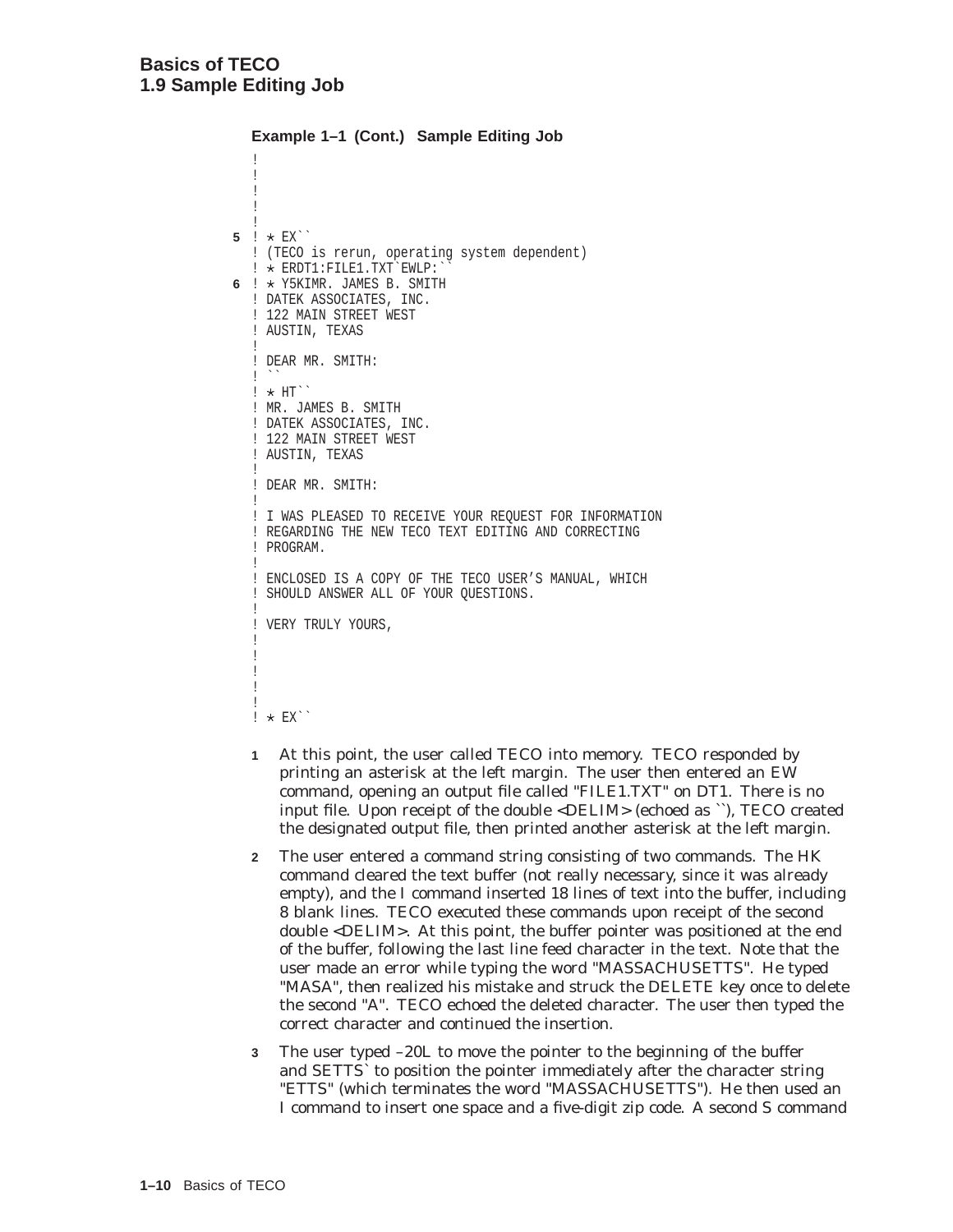positioned the pointer after the word "INFORMATION". The 2C command moved the pointer to the beginning of the next line (carriage return and line feed count two characters), and the user deleted the words "PERTAINING TO" and replaced them with the word "REGARDING".

- **4** The user continued editing by positioning the pointer after the word "GUIDE". He then deleted this word, and replaced it with the word "MANUAL". Finally, he searched for the word "SINCERELY", typed 0T to determine that the pointer was correctly positioned between the Y and the comma which follows it, and typed 0K to delete everything on the line except the comma. He then inserted "VERY TRULY YOURS" in place of the word "SINCERELY". An HT command caused the edited text to be printed at the terminal.
- **5** The command string EX`` caused the contents of the buffer to be written onto the output file and the output file to be closed. The user then reentered TECO and reopened the file "FILE1.TXT" as an input file and specified the line printer as an output file.
- **6** This command string reads the first (and only) page of "FILE1.TXT" into the buffer, deleted the first 5 lines, replaced them with a different address and salutation, then printed the contents of the buffer on the terminal for verification and finally printed the new version of the letter onto the line printer. Note that the previous version of the letter still resides in file "FILE1.TXT" on DT1.

#### **1.10 Interlude**

The rest of this manual is a description of TECO in all its glory. TECO is a complex editor and has many features because it has been under development for a long time. (TECO is older than some of the readers of this manual!) Do not try to understand everything the first time through. If you find that what you are reading seems hopelessly obscure, or makes no sense whatsoever, skip to the next section and come back to it some time later. It will be a while before you need all of TECO's features.

This manual is meant to be a reference manual and not a tutorial.

The commands described in this manual are those implemented in TECO-32 Version 40, TECO-11 Version 40, TECO-8 Version 7, and TECO-10 Version 3. Some of the more obscure commands may not be present under some operating systems, in which case this is indicated by a note in the form [Not in TECO-x].

This manual also describes some (but not necessarily all) of the obscure commands that belong to one implementation of TECO but not to the other implementations. Such commands are flagged by a note of the form  $[TECO-x]$ only]. These commands are not to be considered part of the so-called "Standard TECO" and should not be used in applications that may be run on multiple operating systems. Consult also the appendices for commands that are very operating system dependent.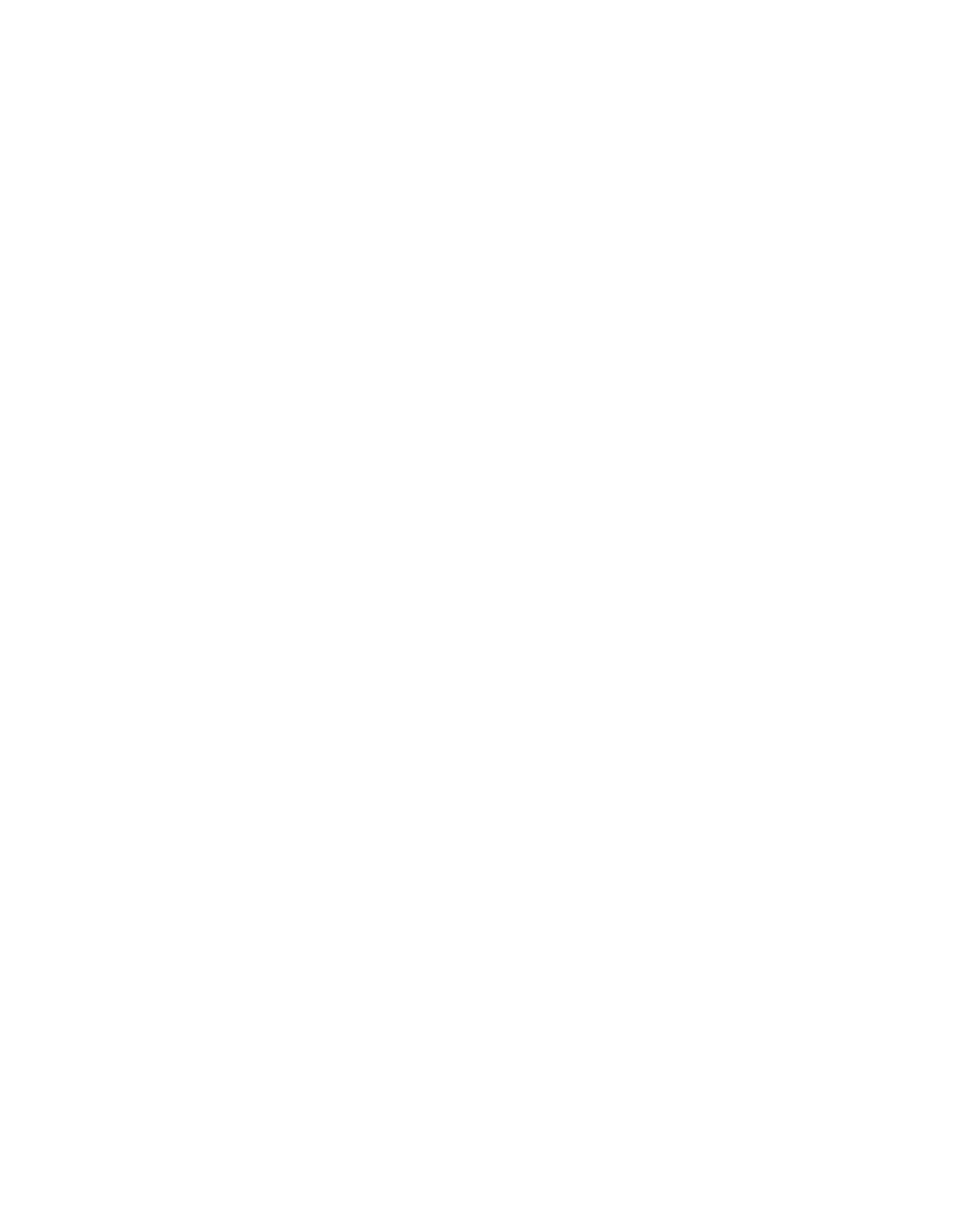# **2 Invoking TECO**

### **2.1 Running TECO**

To run TECO with no special options or defaults, use the same command on your operating system that you would use to run any other program. The command is system dependent but is usually something like

#### RUN TECO

Consult the appendix that describes your operating system's characteristics for details.

#### **2.2 Creating a new file**

As described in Chapter 1, most operating systems use the same command to invoke TECO for the purpose of creating a new file:

#### MAKE filespec

The "MAKE filespec" command takes as its single argument the file specification for the file to be created. This file specification must conform to the conventions used by your operating system. If a file by that name already exists, TECO will give you a warning message telling you that you are superseding an existing file.

The MAKE command invokes TECO and performs an effective EWfilespec`` command, as described in Chapter 1.

#### **2.3 Editing an existing file**

As Chapter 1 states, most operating systems use the same command to invoke TECO for the purpose of editing an existing file:

#### TECO filespec

The "TECO filespec" command takes as its argument the file specification for the file to be edited. The file will be opened for input and output, with back-up protection. That means that the system will save the original version of the source file (in case you 'blow' the edit). If your operating system supports file version numbers, a new version will be created. If your operating system does not support file version numbers, the original file will be preserved in a file with the same name but with a backup extension (.BAK).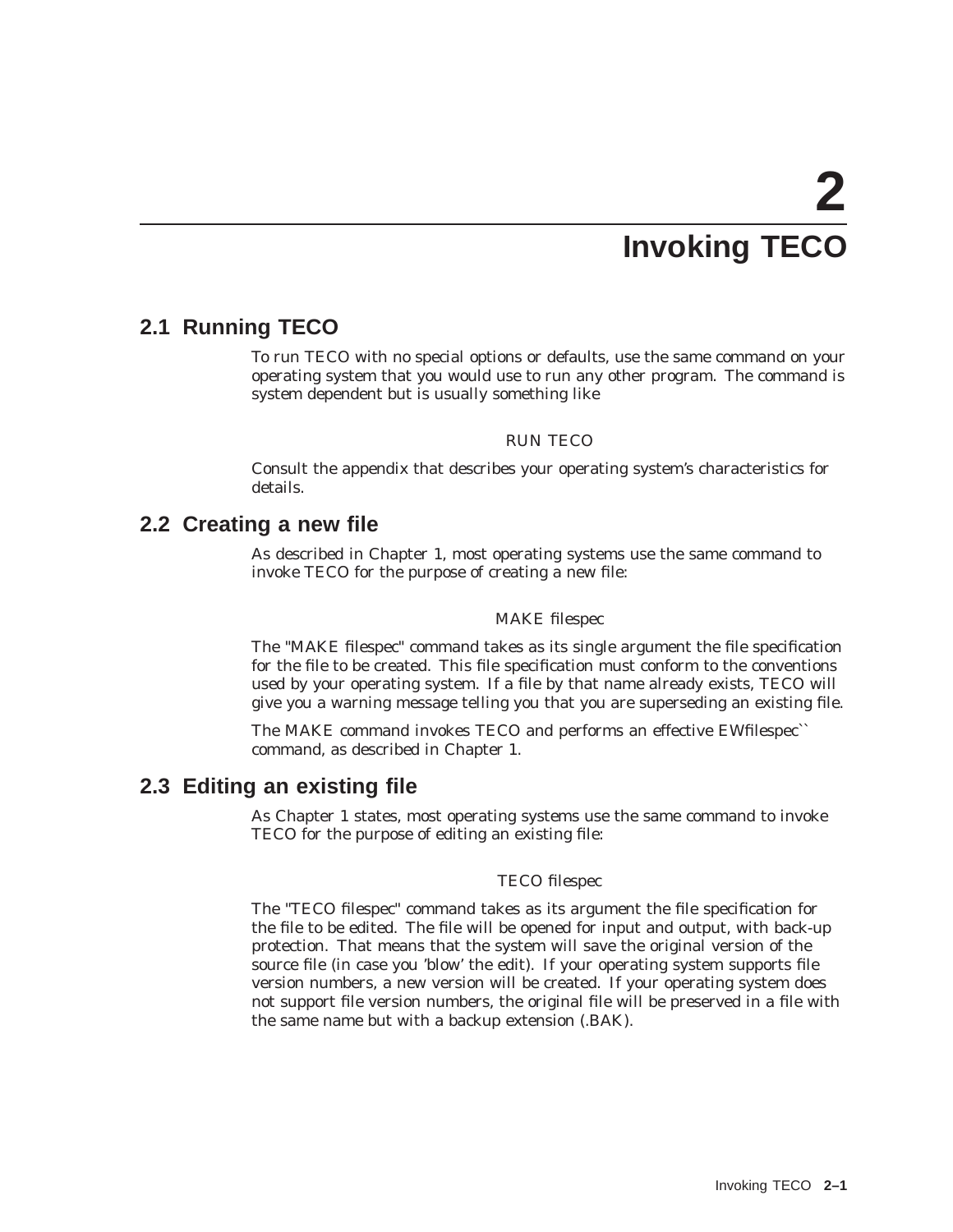**Note** 2008

On VMS systems you can set the version limit of files and directories to a maximum value, so that VMS will automatically delete the oldest versions when more files than the version limit are present. When you use the EB command to open a file (either explicitly or implicitly) TECO will open the input file and the output file. If the version limit for that file is 1, VMS will automatically mark the input file for deletion upon closure of that file. So make sure that you do not terminate the edit in any way without writing the contents of the buffers and the remainder of the input file to the output file, or your input file will be lost!

The TECO command invokes TECO and performs an effective EBfilespec`Y`` command. Note that the first page of the file is brought into memory and that the text buffer pointer is positioned at the start of the file.

If, at any time during the edit, you discover that the edit is invalid, slowly (so TECO can respond to them) type enough <CTRL/C>s to get you back to the operating system. You will find s to get you back to the operating system. You will find that your original file has been preserved.

TECO remembers the filespec given in a MAKE or TECO command. If TECO is invoked with the command "TECO", with no filespec, it will open the file edited last (i.e., the remembered filespec).

### **2.4 Switches on TECO and MAKE Commands**

The TECO and MAKE commands can take switches (qualifiers) of the form /SWITCH. These switches are described below.

| System                                                     | <b>Switch</b>   | <b>Meaning</b>                                                                                                                                      |
|------------------------------------------------------------|-----------------|-----------------------------------------------------------------------------------------------------------------------------------------------------|
| RSTS/E                                                     | /SIZE:n         | start with nK word editing area                                                                                                                     |
|                                                            | $/SIZE: +n$     | start with nK additional words of editing area                                                                                                      |
| $\mathrm{RSTS}/\mathrm{E} =$<br>RSX-11 —<br><b>VAX/VMS</b> | <b>INSPECT</b>  | Do not create an output file.                                                                                                                       |
|                                                            | <b>/FIND</b>    | Initially position to the position marker left in the<br>file by the VTEDIT macro and delete the marker.                                            |
|                                                            | <b>NOCREATE</b> | Do not automatically create a new file if the file<br>specified by the TECO command does not exist.                                                 |
|                                                            | /NOINI          | Do not use TECO. INI to perform initialization.                                                                                                     |
|                                                            | /NOMEMORY       | Do not remember the argument to the invocation<br>command.                                                                                          |
|                                                            | /SCROLL         | Automatically enter split screen scrolling mode,<br>using 1/4 of the screen's lines as the scrolling area<br>(available on DEC_CRT terminals only). |
|                                                            | <b>NTEDIT</b>   | Load VTEDIT video terminal editor.                                                                                                                  |
|                                                            |                 | $\left( \begin{array}{cccc} 1 & 1 & 1 \end{array} \right)$                                                                                          |

**Table 2–1 Switches on command lines**

(continued on next page)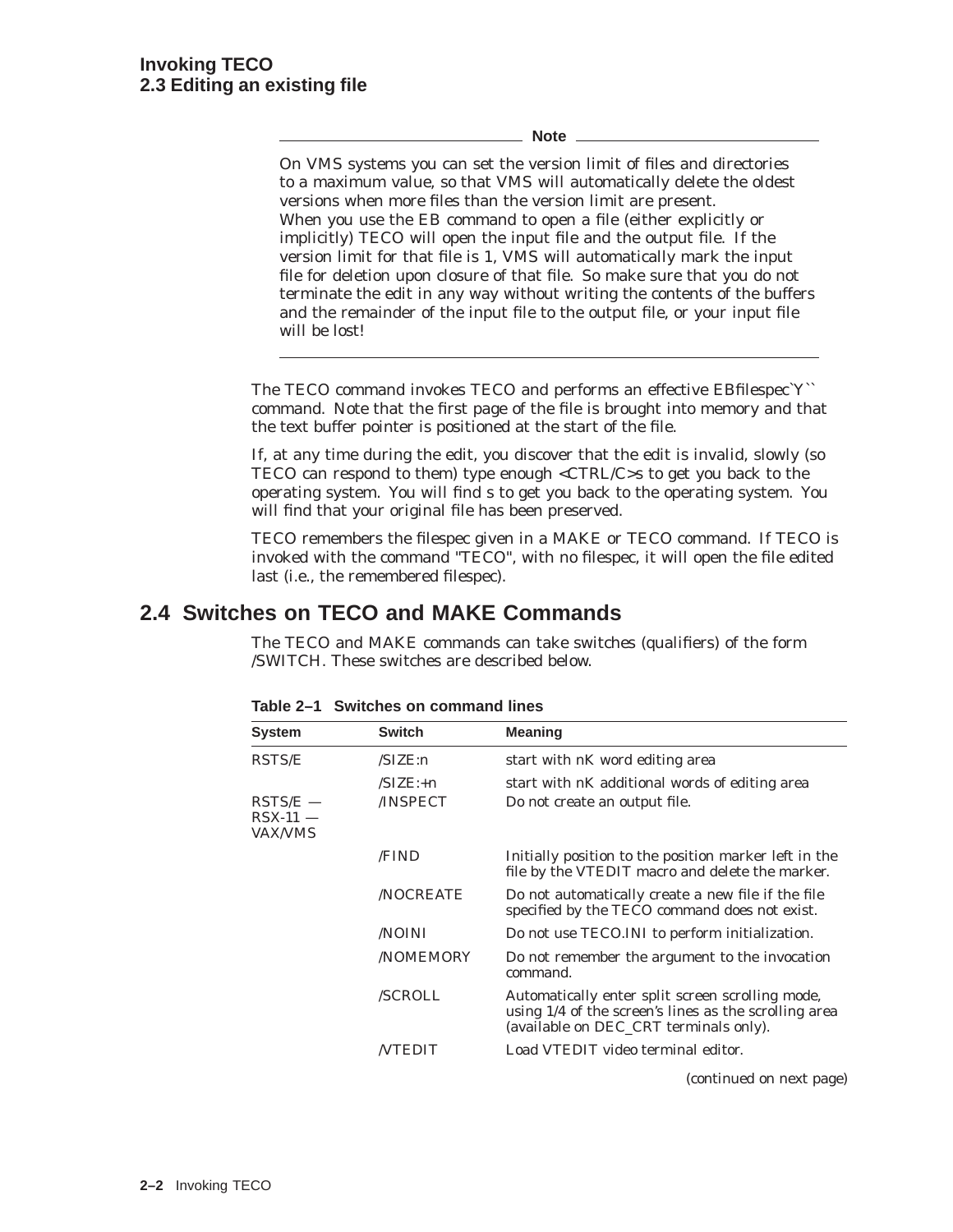| <b>System</b> | <b>Switch</b> | <b>Meaning</b>                                                              |
|---------------|---------------|-----------------------------------------------------------------------------|
|               |               | The /SCROLL switch may take a value of the following form:                  |
|               | /SCROLL: n    | Enter split screen scrolling mode, using n lines for<br>the scrolling area. |
|               |               | The NTEDIT switch may also take values (of the form :value)                 |
|               | /VTEDIT:HOLD  | Start up in hold screen mode.                                               |
|               |               | /VTEDIT:SEEALL Start up in SEEALL mode.                                     |
|               |               | These values can be combined, viz.: /VTEDIT:HOLD:SEEALL.                    |

**Table 2–1 (Cont.) Switches on command lines**

### **2.5 Invoking a TECO program**

All operating systems except TOPS-10 and TOPS-20 use the same command to let you start up execution of a TECO program (macro). This is the MUNG command.

The MUNG command has the form:

#### MUNG filespec

where filespec is the name of the TECO program that is to be run. If no file extension (file type) is specified, .TEC is assumed. This command executes the TECO code that appears within the specified file. It invokes TECO and performs an effective EIfilespec`` command (consult the appendices for operating-system dependent differences). The contents of the specified file should generally end with a double ESCAPE so that execution will start immediately.

Another form of this command is:

#### MUNG filespec,data

where "data" is any string of ASCII characters to be passed to the TECO program. This version of the MUNG command invokes TECO and issues an effective: Idata`EIfilespec``

command. Under TECO-11, a space, tab, or a slash  $\ell$  may be used instead of the comma.

#### **2.6 User Initialization**

You can specify initialization commands to TECO by creating a file called TECO.INI. If, upon start-up, TECO finds a file called TECO.INI in your area, TECO executes the commands in that file. You can use TECO.INI commands to set initial values of flags and to tailor TECO to your needs. You must, however, be very careful in constructing code for your TECO.INI file: an error in this code may keep TECO from running at all!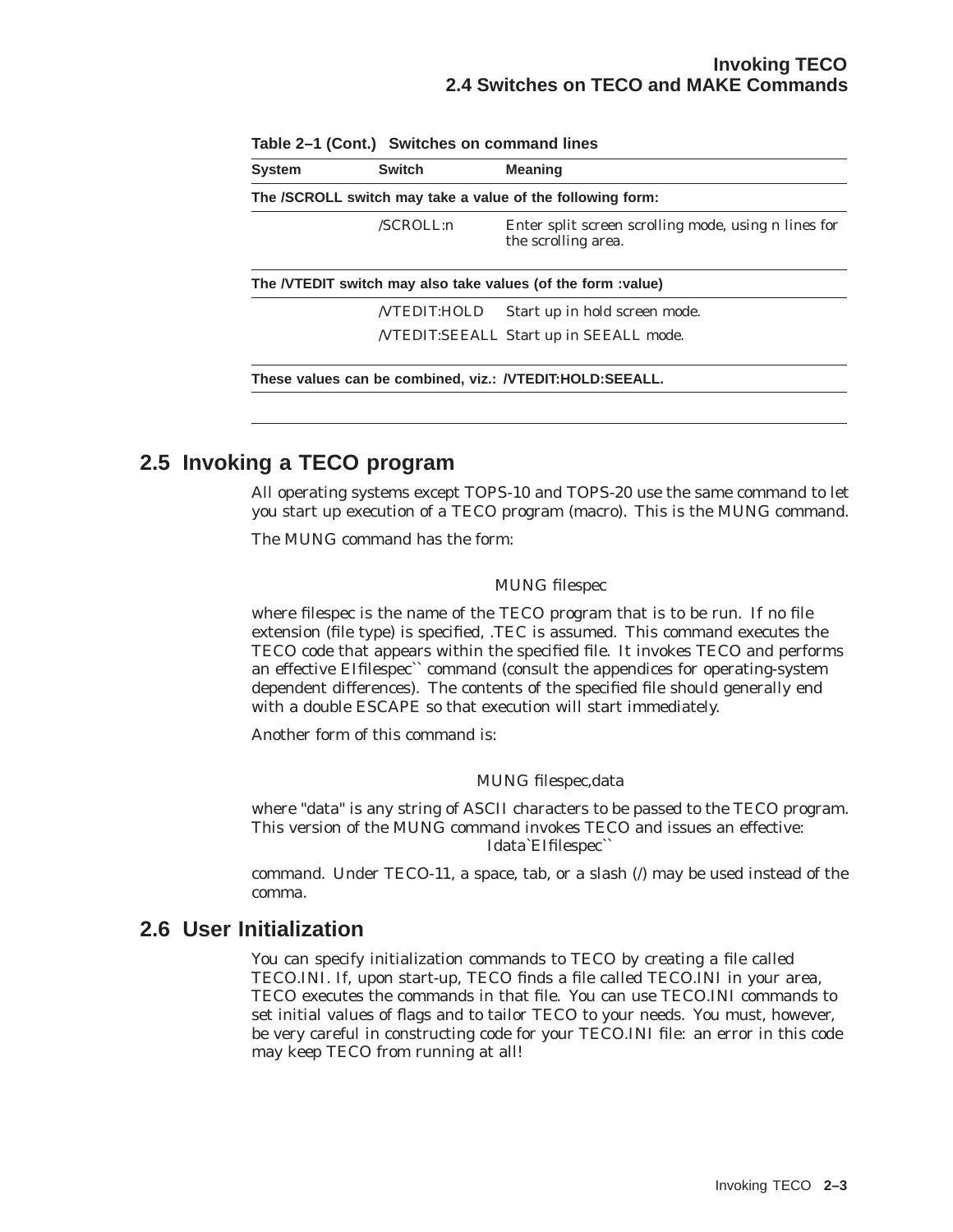If you include unusual commands in your initialization file, you would be prudent to surround such commands with the ? command. This causes TECO to type the commands out when they are executed (see Section 5.18.4). You should also print an informative message on the terminal reminding other users that this version of TECO has been customized.

Example 1:

?1ED?

The user initialization file sets the ED flag to 1 so that  $\wedge$  characters in search strings have their traditional meaning (do not convert the next character to a control character). The file also causes the command to be typed out when it is executed.

Example 2:

0,16ED ^A[Dot preserved on failing searches]^A 13^T 10^T

The user initialization file causes future search string failures to preserve the pointer position. It also prints a message informing all users of this feature.

In TECO-11, the TECO.INI commands may return a value to the command processor. Such a value, if present, is interpreted as a set of bit encoded flags that control the startup processing. The following bits may be set:

**Table 2–2 Startup flags**

| Value       | <b>Meaning</b>                                                                                                              |
|-------------|-----------------------------------------------------------------------------------------------------------------------------|
| Value&1     | Automatically load the VTEDIT macro (as if the user had typed<br>TECO/VTEDIT).                                              |
| Value&4     | Inhibit use of the memory file (as if the user had typed<br>TECO/NOMEMORY).                                                 |
| Value&16    | Automatically load VTEDIT and start it in SEEALL mode (as if the user<br>had typed TECO/VTEDIT:SEEALL).                     |
| Value&32    | Automatically load VTEDIT and start it in HOLDSCREEN mode (as if<br>the user had typed TECO/VTEDIT:HOLD).                   |
| Value & 128 | Automatically enter split screen scrolling mode (as if the user had typed<br>TECO/SCROLL).                                  |
| Value&256   | Inhibit automatic creation of the output file if the input file does not<br>exist (as if the user had typed TECO/NOCREATE). |

For additional information on initialization, consult the operating system specific appendices.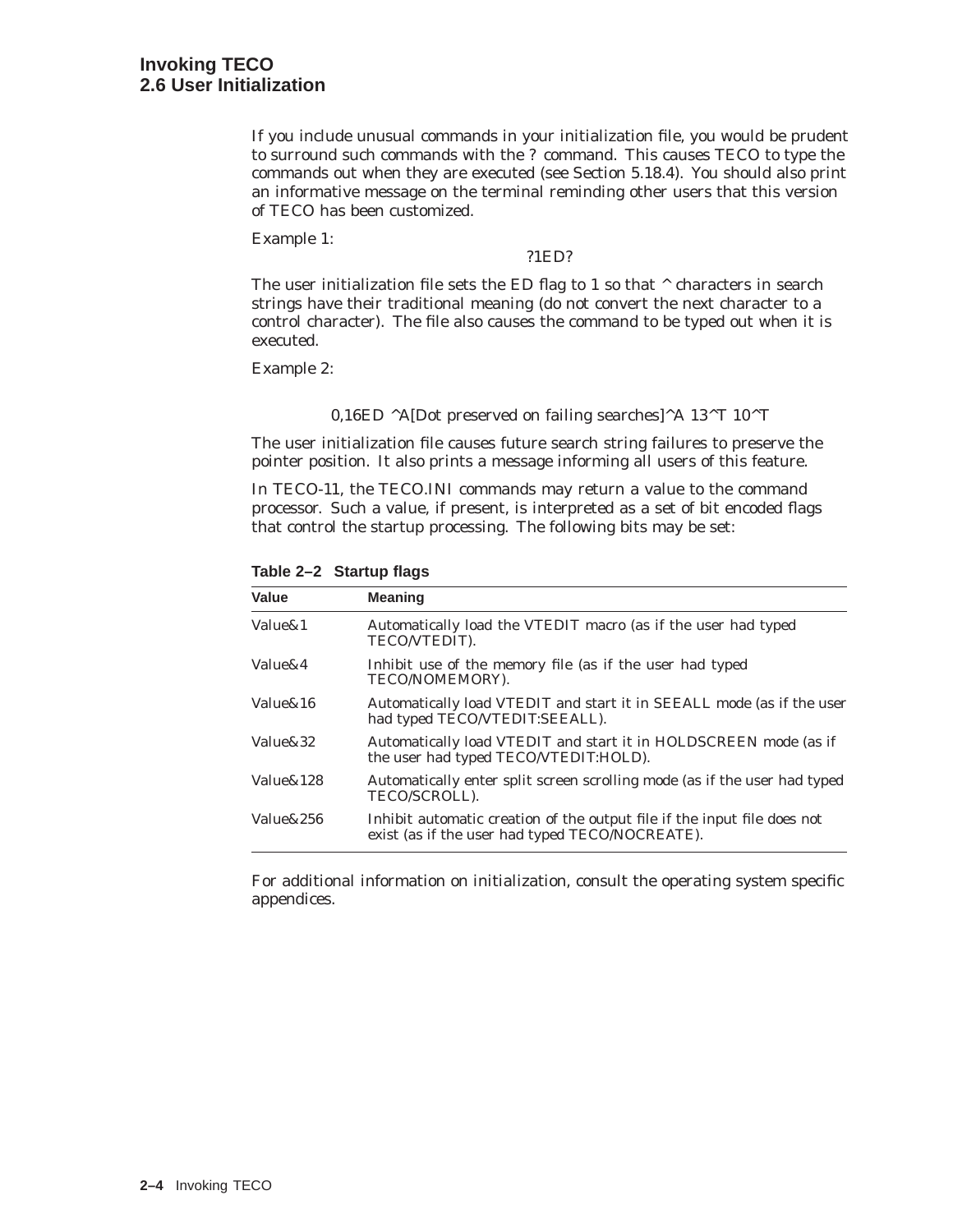# **Conventions and Structures**

# **3.1 TECO character set**

TECO accepts the full 8-bit ASCII character set. (In other than TECO-11, characters typed at the terminal have their 8th bit trimmed off. If your terminal does not transmit or receive all of the ASCII codes, you can still insert the full character set into your TECO buffer, using special commands (see Section 5.6).

For more information on TECO's handling of 8-bit characters (including on terminals capable of displaying only 7-bit data), see the description of the 4096 ET bit, in Section 5.16.

When TECO is maintaining a window into the text buffer, a special facility (called "SEEALL" or "View All" mode) is available to explicitly show certain characters which normally do not print, such as <CR>, <FF>, and <TAB>. This mode is controlled by the 3:W flag, which is described in Section 5.17.

TECO command strings may be entered using upper case characters (as shown throughout this manual) or lower case characters. For example, the commands MQ, mQ, Mq, and mq are executed identically. A file containing upper and lower case text can be edited in the same way as a file containing upper case only, although this may be clumsy to do from an upper case only terminal. TECO can be set to convert lower case alphabetics to upper case as they are typed in; commands to enable or disable lower case type-in will be presented in Section 5.16.

Control characters are generally echoed by TECO as a caret or up-arrow followed by the character. Some control characters, such as <CTRL/L> (form feed) and <CTRL/G> (bell) echo as the function they perform. In many cases, you can type a control character as a caret (up-arrow) followed by a character, and it will be treated as if it had been entered using the control key.

There are exceptions to the interchangeable use of the CONTROL key and the caret. When a control character is used as the delimiter of a text string (as explained in Section 3.2.2 below), it must be entered in its <CTRL/x> form. This form must also be used if the control character is the second character of a two-character command, or is being entered as an immmediate action command. Since certain control characters have special meaning in text arguments, some of them (such as  $\langle \text{CTR} L / \text{N} \rangle$  and  $\langle \text{CTR} L / \text{X} \rangle$ ), must be entered into a text string using the CONTROL key and preceded by  $\langle \text{CTRL/Q}\rangle$ ,  $\land Q$ ,  $\langle \text{CTRL/R}\rangle$ , or  $\land R$ .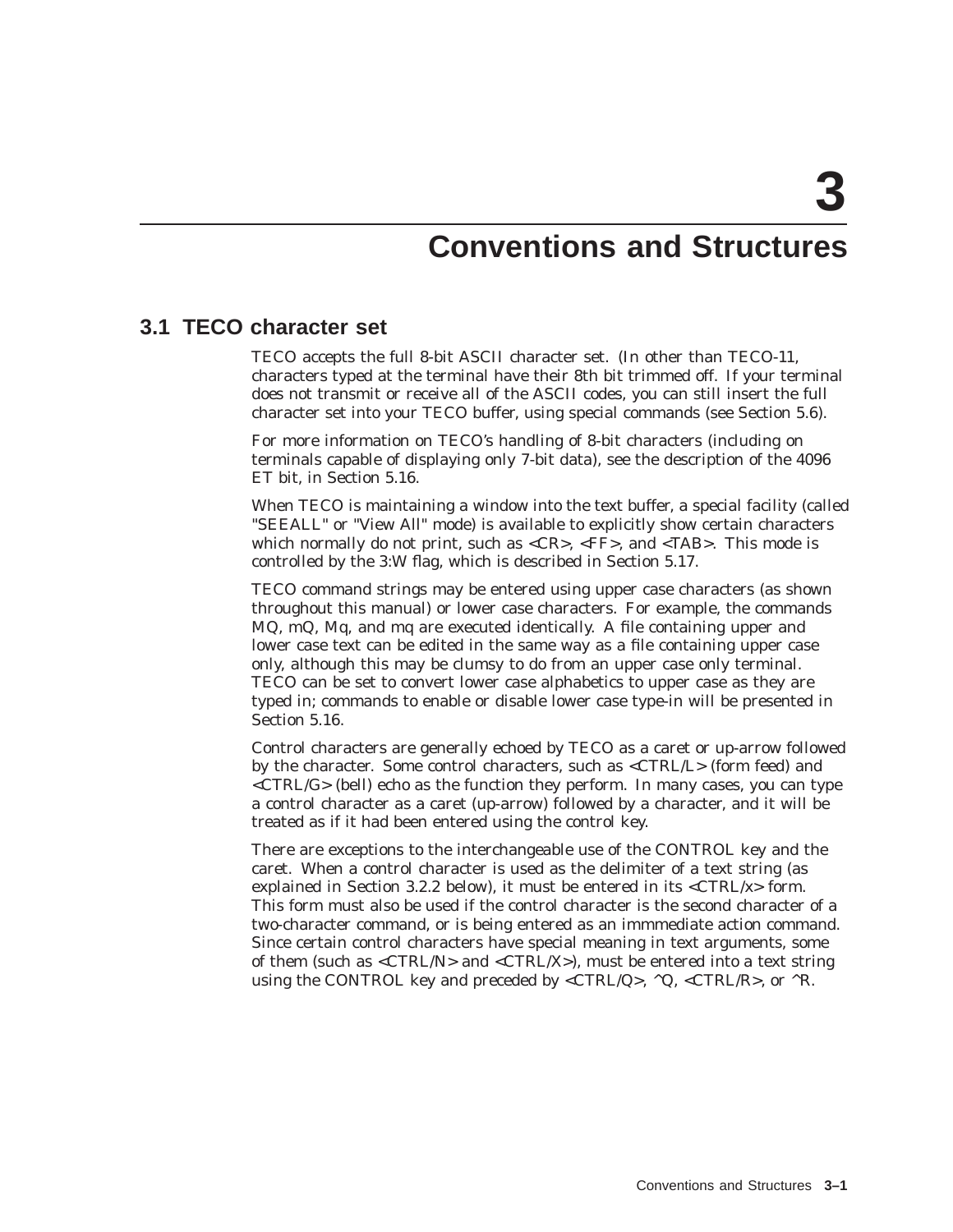# **3.2 TECO Command Format**

Each TECO commands consists of one or two characters.

TECO commands may be strung together (concatenated) into a command string. If a command in the string returns numeric value(s), it or they will be passed to the following command.

**Note**

Most commands which return a value are expressly designed for that purpose. A few commands (such as n%q and m,n:W, q.v.) can be used to cause an action, and also return a value. Good programming practice suggests following such a command with <DELIM> or caret-[ if the returned value is not intended to affect the following command.

A TECO command may be preceded by one or two numeric arguments. Some TECO commands may be followed by a text argument. Many TECO commands can be modified by "@" (see Section 3.2.2) and/or by ":" (see Section 3.2.3).

When TECO commands are concatenated into a command string, no delimiter is necessary between commands except for one necessary to delimit a text argument or one as suggested in the note above.

TECO commands are accumulated into a command string as they are typed. The command string is executed when it is terminated by typing two consecutive <DELIM> characters. TECO then executes the commands in the order in which they appear in the command string, until the string is exhausted or an error occurrs. (Some TECO commands cause branching or looping, so altering the order of execution.)

TECO's <DELIM> character is (internally) the ESCape (octal 33). Because newer terminals use the ESCape character as part of control sequences (and some terminals no longer even possess an ESCape key), provision is made for you to designate a key on your terminal to cause an ESCape to be sent to TECO—that is, to act as an ESCape surrogate. (See the EE flag and the 8192 ET bit, Section 5.16.) Because the key you press to delimit text strings and TECO commands may be the ESCape key or may be the surrogate, this manual uses the indirect term <DELIM> to mean whichever one you are using. When an ESCape surrogate is active, the character you see is `. (When no surrogate is active, you see \$.) This manual uses the ` character.

### **3.2.1 Numeric Arguments**

Most TECO commands may be preceded by a numeric argument. Some numeric arguments must be positive; others can be negative or zero. The maximum size of any numeric argument is restricted, as summarized in the following table: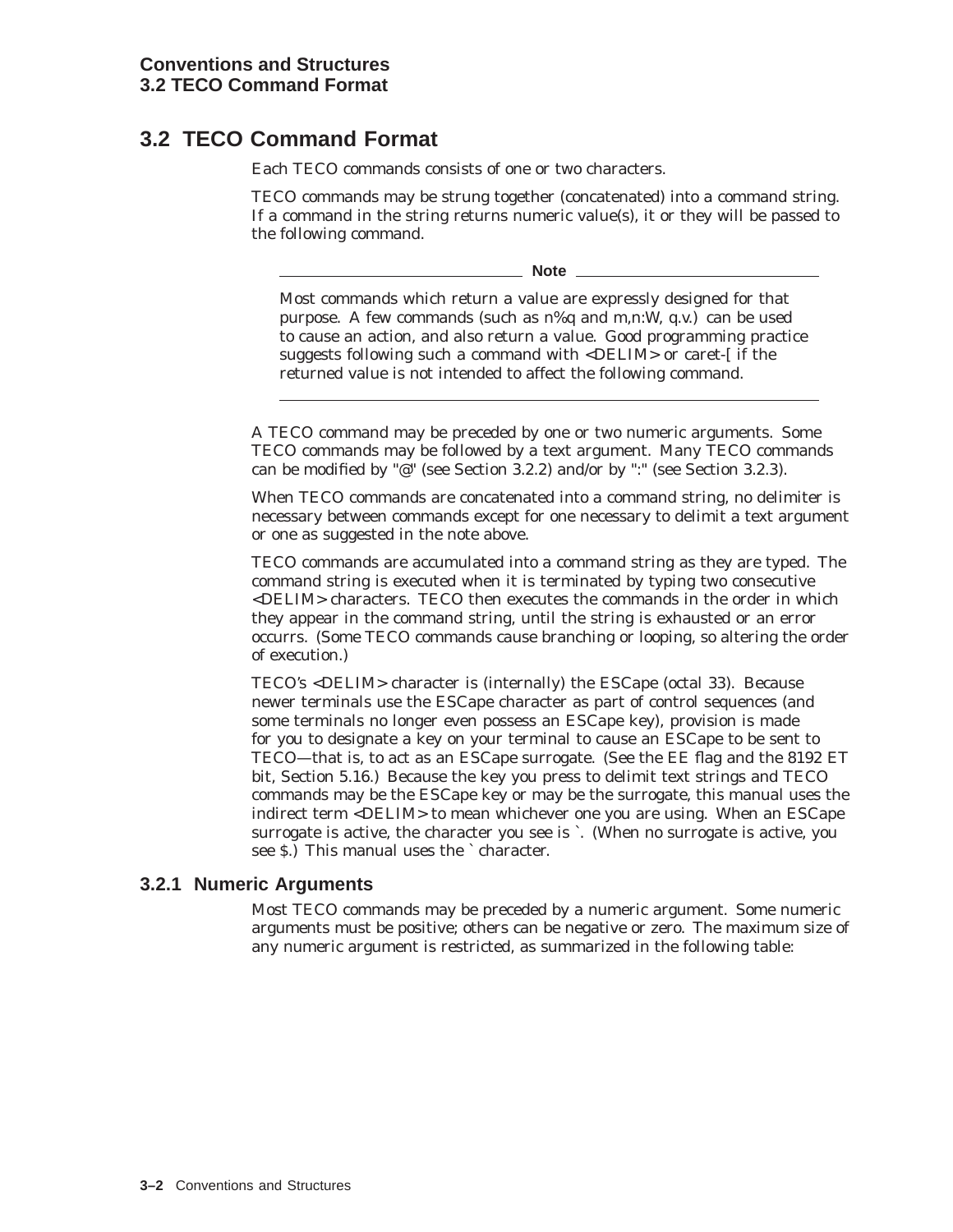|               | <b>Signed</b> |             | <b>Unsigned</b> |  |
|---------------|---------------|-------------|-----------------|--|
| <b>System</b> | Min           | Max         | Max             |  |
| TECO-8        | $-2**12+1$    | $+2$ **12-1 | $2^{**}13-1$    |  |
| TECO-10       | $-2**34$      | $+2$ **34-1 | $2^{**}35-1$    |  |
| TECO-11       | $-2**15$      | $+2$ **15-1 | $2^{**}16-1$    |  |
| TECO-32       | $-2**31$      | $+2**31-1$  | $2**32-1$       |  |

**Table 3–1 Restrictions on numeric arguments**

Exceeding these ranges of values can cause unpredictable results. So can using a negative argument with a command that takes only an unsigned argument.

Numeric arguments can be used in the following ways:

- Character commands such as J, C, R, and D take a single numeric argument which represents the number of characters that the command is to act on.
- Such commands as P, PW, and < perform an action that can be repeated. The numeric argument is the repetition count.
- Some commands, such as ED, ET,  $^{\wedge}E$ ,  $^{\wedge}X$ , ES, EU, and EV, control the setting of variables called flags. When a numeric argument is specified, the value of that argument becomes the new value of the associated flag. When no numeric argument is specified, these command return the value of the associated flag.
- Line commands such as T, K, X, FB, and FC operate on lines. They take zero, one, or two numeric arguments. If one argument (n) is specified, it represents the number of lines over which the command is to have effect, beginning at the current buffer pointer position. A positive (non-zero) n affects a text running from the current pointer position to the nth following line delimiter. A negative n affects a text running from the pointer back to the beginning of the line containing the nth previous line delimiter. When n is zero, the affected text runs from the beginning of the current line to the current pointer position. When  $n$  is omitted,  $n = 1$  is assumed.

When a line command contains two numeric arguments  $(m,n)$ , these represent the pointer positions between which text is affected. Unless the description of the command says the order of these two arguments is important, they may be entered in either order.

When a command that normally takes an argument is specified with no argument, TECO executes the command in the most common or most useful way, as shown in the following table: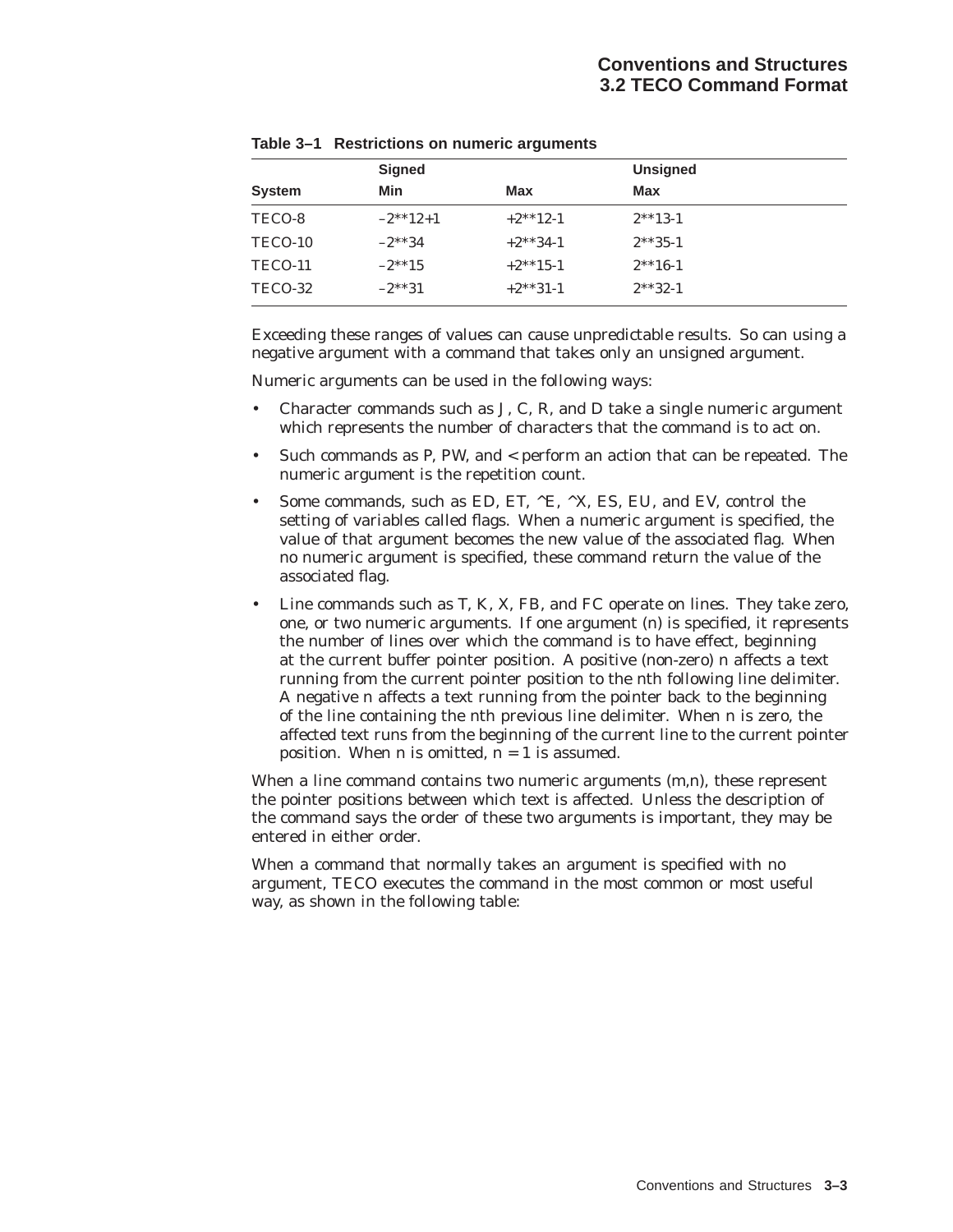### **Conventions and Structures 3.2 TECO Command Format**

|                | <b>Default</b> |                             |
|----------------|----------------|-----------------------------|
| <b>Command</b> | Argument       | <b>Default Action</b>       |
| C              | 1              | Advance 1 character         |
| R              | 1              | Back over 1 character       |
| L              | 1              | Advance 1 line              |
| J              | 0              | Jump to start of buffer     |
| V              | 1              | View 1 line                 |
| D              | 1              | Delete 1 character          |
| K              | 1              | Kill 1 line                 |
| S, N, etc.     | 1              | Search for first occurrence |
| %              | 1              | Increment Q-register by 1   |
| X              |                | Extract one line            |

|  |  |  | Table 3-2 Default Arguments |
|--|--|--|-----------------------------|
|--|--|--|-----------------------------|

These default arguments reduce the number of keystrokes needed for common TECO actions.

#### **3.2.2 Text Arguments**

Many TECO commands take a text (character string) argument. The string is placed immediately after the command and consists of a sequence of ASCII characters terminated by a <DELIM> character (or in the case of ! and  $\Delta$ A commands, by the command character). The string of ASCII characters may not include a <DELIM>, since this would terminate the string prematurely, but may include any other character. (Some characters may be difficult to enter from a terminal because they are TECO immediate action commands or because they have been filtered out by the operating system).

Examples of text arguments:

Sabc` Search for the string "abc" ^UAHELLO` Insert the text "HELLO" into Q-register A OBEGIN` Branch to the tag specified by the string "BEGIN"

Some TECO commands require two text arguments. Each argument must be followed by a <DELIM> character, as follows:

FSabc`def` Replace string "abc" by "def"

You can include a <DELIM> character in a text string by using another format of text argument. In this alternate form, the string is delimited on both sides by any ASCII code that does not otherwise appear in the string. You signal that this format is being used by inserting an @ character before the command, as follows:

@ER5TEST.FOR5 Open the file "TEST.FOR" for input. The delimiter used is "5"

@^A+Hello out there!+ Type the message "Hello out there!" on the terminal. The delimiter is "+"

Unpredictable results will occur if another TECO command intervenes between an @ sign and the command that it is supposed to affect. Note that a control character used as a delimiter must be entered as <CTRL/x> (that is, in its single-keystroke form).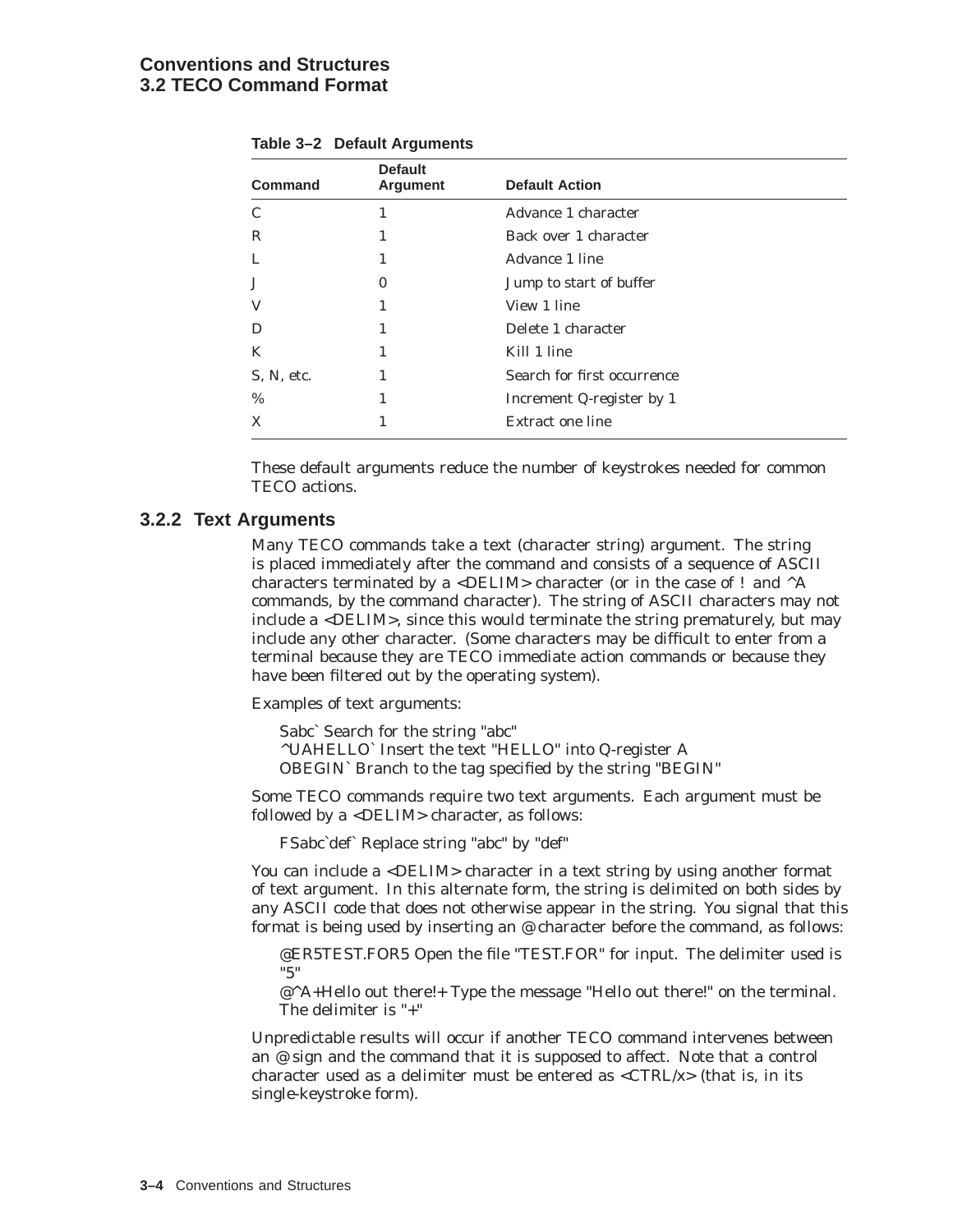# **3.2.3 Colon Modifiers**

The colon (:) command modifies the action of the next command. In some cases, it will cause the next command to return a value indicating whether it has failed or succeeded. A zero (0) indicates that the command has failed, while a -1 indicates that it has succeeded. The colon modifier is used this way with such commands as :ER, :EB, :EN, :S, :N, :FS, :FN, :FB, and :FC. If the next sequential command requires a positive argument, the -1 is interpreted as the largest possible positive number. In other cases, such as : $Gq$  and :=, the colon modifier changes the meaning of the command. Unpredictable results may occur if you place a colon directly before a TECO command that does not normally accept a colon modifier.

If both the : and the  $\mathcal{Q}$  (string delimiter) are used with the same command, they may be placed in either order.

# **3.3 Data Structures**

A good way to begin the study of a programming language is to forget the commands, for the moment, and concentrate instead on the data structures. This section follows that approach, describing both the values on which TECO operates and the buffers and registers in which these values are stored.

TECO manipulates two types of data, namely,

- The character string: a sequence of zero or more ASCII characters, and
- The integer: a numeric value that may be signed or unsigned.

The text that TECO edits is, of course, a character string. Less obviously, the command string by which the user controls TECO is also a character string. The counters and indices for character string manipulation, and the repetition counts for loops are integers.

Character strings and integers have distinct internal representation and this is reflected in the design of the TECO commands. Commands designed for character strings do not work on integers and vice versa.

The data structures described in this section are frequently applied to character strings. Structure is never "built into" the data, but rather is attributed to the data by particular commands and conventions. Thus "lines" of characters are recognized by line manipulation commands, but not by character manipulation commands, which view an end-of-line character as just another ASCII code.

The following are definitions for the line and the page in TECO:

• Any character string can be divided into TECO lines by considering the line to be ended by either:

a line feed (octal 12) a form feed (octal 14) a vertical tab (octal 13) or the end of the given character string

• Any character string can be divided into TECO pages by considering the page to be ended by either

a form feed (octal 14) or the end of the given character string

These data structures are used to achieve two quite separate results: the formatting of type out and the logical division of data.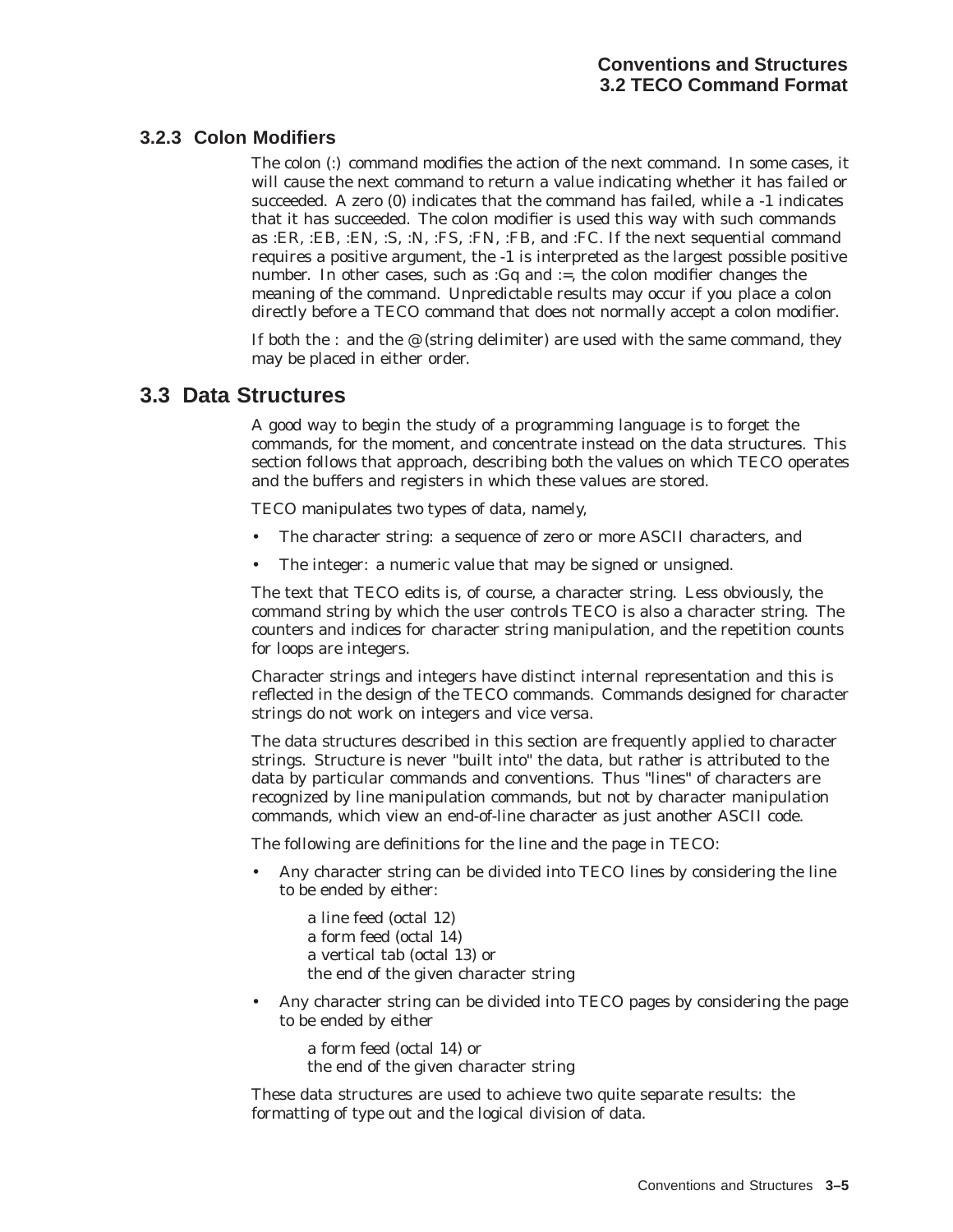# **3.3.1 Text Buffer**

The main storage of TECO is the text buffer. The text buffer stores a single character string that TECO edits. A text buffer pointer is used to address text in the buffer; it is moved about by many TECO commands. The text buffer pointer never points to characters in the buffer; it is always pointing at pointer positions (between characters). The available pointer positions in the text buffer are sequentially numbered beginning with 0. Pointer position 0 is the position at the start of the buffer, just to the left of the first character. Pointer position 1 is the next position, just to the right of the first character, etc. As an example, suppose the text buffer contains the string FOOBAR. Then seven text buffer pointer positions are determined as shown by the arrows in the following figure:

```
FOOBAR
"""""""
0123456
```
Note that there are 6 characters in the buffer and that the highest numbered pointer position is 6. The pointer position number is equal to the number of characters preceding that position.

Useful definitions of "current" objects are made with respect to the text buffer pointer as follows:

- 1. The current character of the text buffer is the character just to the right of the pointer. If the pointer is at the end of the text buffer, there is no character to the right of the buffer pointer, and the current character does not exist.
- 2. The current line of the text buffer is the TECO line that contains the current character. In the special case that the pointer is at the end of the buffer, the current line is everything back to (but not including) the last end-of-line character.
- 3. The current page of the text buffer is the TECO page that contains the current character. In the special case that the pointer is at the end of the buffer, the current page is everything back to (but not including) the last form feed character (or the beginning of the buffer).

When the text buffer pointer is at the end of the text buffer and the last character of the buffer is an end-of-line character, then the current line is an empty string according to the definition just given. In this case, TECO performs the required operation on this empty string. For example, if the pointer is at the end of the buffer and TECO is commanded to kill (delete) the next 3 lines, then the empty string is killed 3 times. Similarly, if the pointer is at the end of the buffer and TECO is commanded to advance the pointer 5 lines, the pointer will remain at the end of the buffer. No error message will be given. In a like fashion, if the pointer is at the end of the first line of the buffer, and TECO is instructed to extract the previous 4 lines (into a Q-register), then only the first line is extracted since it is presumed to be preceded by 3 empty lines.

### **3.3.2 Q-registers**

TECO provides data storage registers, called Q-registers, which may be used to store single integers and/or ASCII character strings. Each Q-register is divided into two storage areas. In its numeric storage area, each Q-register can store one signed integer. In its text storage area, each Q-register can store an ASCII character string (which can be any text, including the important case of a TECO command string).

There are global Q-registers and (in TECO-11) local Q-registers.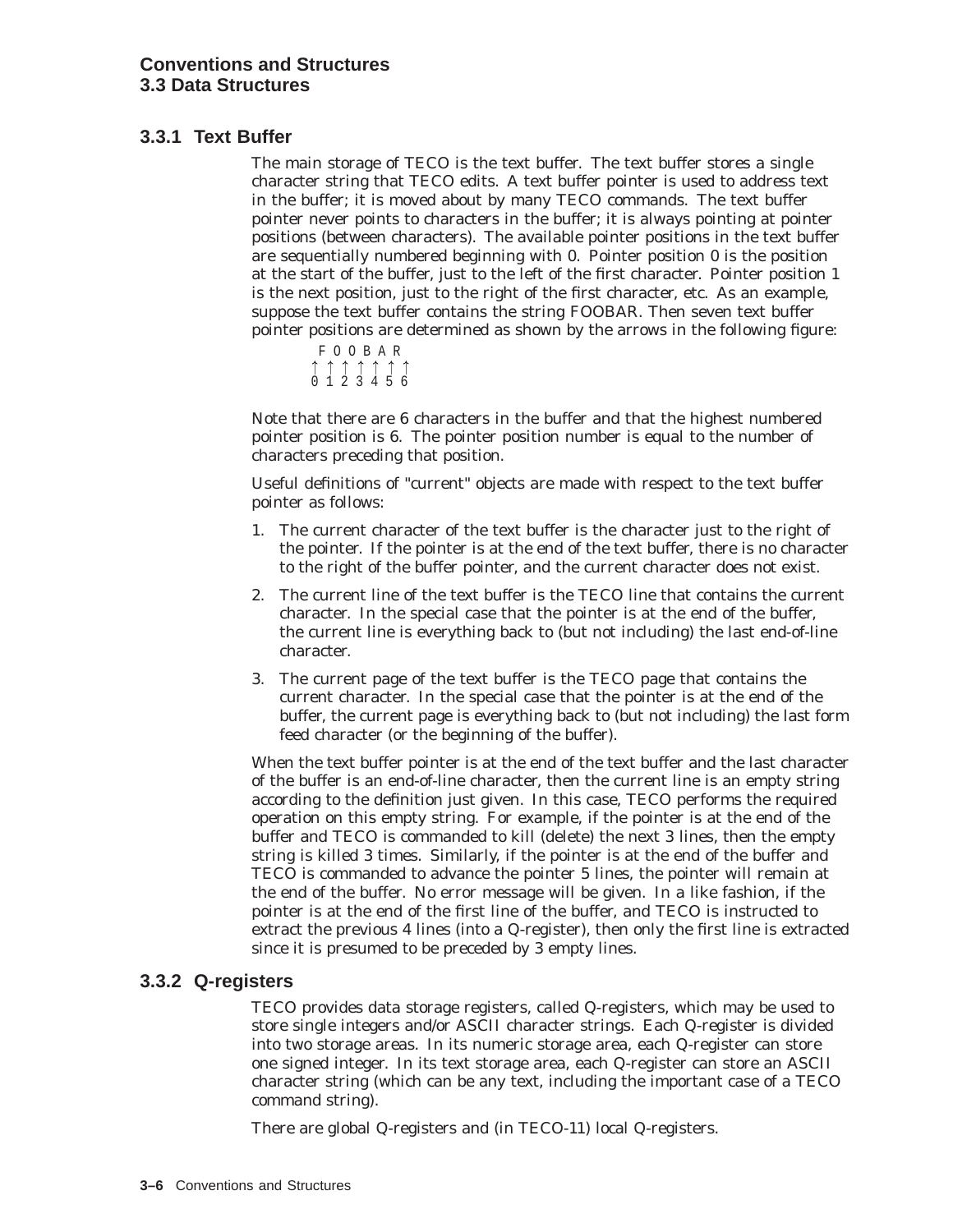In every TECO, there are 36 global Q-registers, each of which has a one-character name: A through Z and 0 through 9. The global Q-registers are available to all macro levels, including "outside" macros altogether (that is, at prompt level).

In TECO-11, there are additionally 36 local Q-registers, each of which has a twocharacter name: .A through .Z and .0 through .9. Effectively, there is a complete and unique set of local Q-registers available to each and every macro level, including prompt level. TECO automatically saves and restores a given macro level's local Q-registers around execution of a nested (lower level) macro. When a macro is invoked via an Mq command (where the command is not colon-modified, and q is a global Q-register), the current set of local Q-registers is saved and a new set of local Q-registers created. When the macro exits, its local Q-registers are destroyed and those of the calling macro level are restored. (If a fatal error occurs and TECO goes back to prompt level, local Q-registers from all macro levels are destroyed and prompt level's set is restored.)

(A new set of local Q-registers is not created when the command is colon-modified, as in :MA, or when the invoked macro itself resides in a local Q-register, as in M.A—see Table 5–21.) A local Q-register name can be used in any command that takes a Q-register name.

Various TECO commands allow the storing and retrieving of numeric values from the numeric storage areas of the Q-registers. Other TECO commands allow the storage and retrieval of strings from the text storage areas of the Q-registers.

# **3.3.3 Q-register Push-down List [not in TECO-8]**

The Q-register pushdown list is a stack that permits the numeric and text storage areas of Q-registers to be saved (the [ command) and restored (the ] command). The command sequence [A ]B replicates the text string and numeric value from Q-register A into Q-register B. (Note that in TECO-11, macros can be written to use local Q-registers, avoiding the need to save and restore Q-registers via the pushdown list.)

#### **3.3.4 Numeric Values and Flags**

TECO has many special numeric values and flags which are accessible through TECO commands. Some of these values, such as the text buffer pointer, reflect the state of TECO. Others control TECO's behavior in various ways.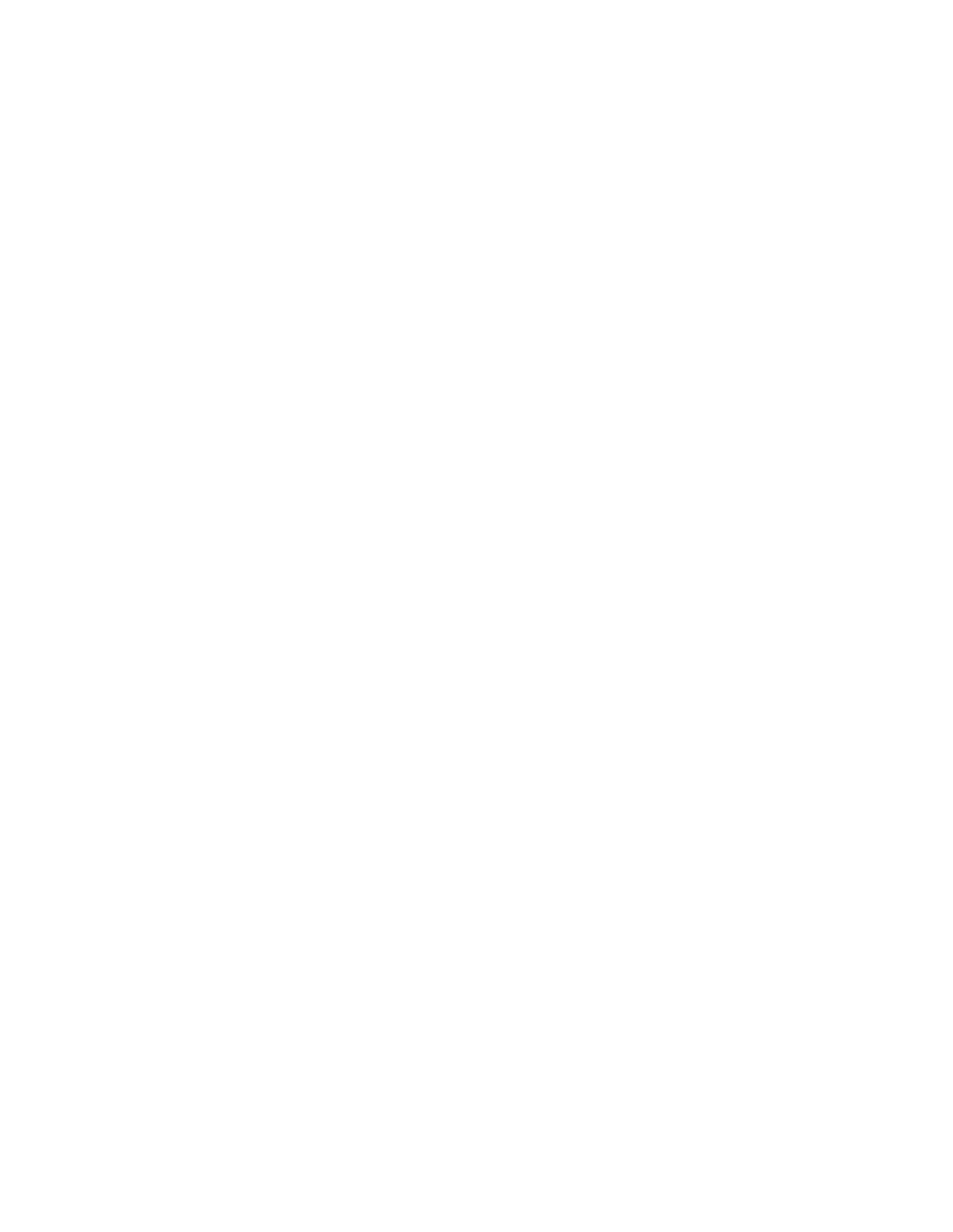# **Command String Editing**

# **4.1 Immediate Action Editing Characters**

While you are typing command strings at a terminal, TECO considers certain ASCII characters to have special meaning. Most of the special characters cause TECO to perform a specified function immediately, without waiting for the double <DELIM> which normally be required to terminate a command string. Immediate action editing characters may be entered at any point in a command string - even in the middle of a command or text argument.

Many immediate action editing characters, such as <DELETE> (which deletes the immediately preceding character), cannot be used as regular TECO commands. For instance, if you enter a <DELETE> into a command string which is to be later executed as a macro, the <DELETE> will not delete a character as part the execution of the macro.

Some characters, like <CTRL/U>, are both regular TECO commands and immediate action commands. The command string  $\Delta U$ qtext` enters the specified text into Q-register q. However, <CTRL/U> typed while entering a command string is an immediate action editing character which deletes the current line. Thus you cannot type a <CTRL/U> (or any similar sequence) directly into TECO as part of a command string. Nevertheless, <CTRL/U> is still a valid TECO command; should TECO encounter it in a macro or indirect file, it will have its regular TECO effect (^Uqtext`).

Control characters used as immediate action editing characters must be entered using the CONTROL key; they will not be recognized if entered in their caret or up-arrow form.

Table 4–1 lists the immediate action editing characters and explains their functions.

These characters take immediate effect and are used to edit a command string as it is being entered: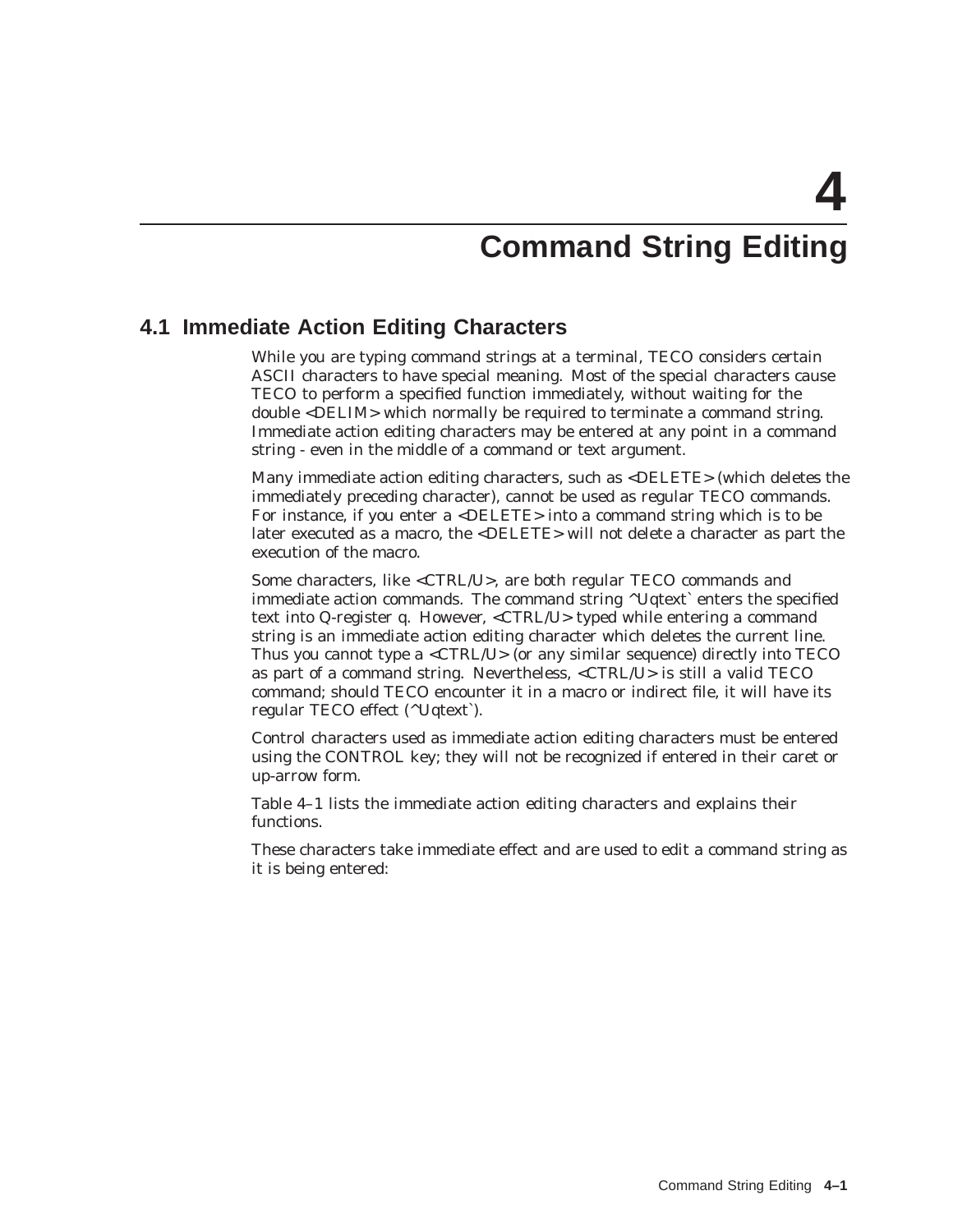## **Command String Editing 4.1 Immediate Action Editing Characters**

| <b>Character</b>                     | <b>Explanation</b>                                                                                                                                                                                                                                                                                                                                                                                                                                                                                                                                     |
|--------------------------------------|--------------------------------------------------------------------------------------------------------------------------------------------------------------------------------------------------------------------------------------------------------------------------------------------------------------------------------------------------------------------------------------------------------------------------------------------------------------------------------------------------------------------------------------------------------|
| <delim><delim></delim></delim>       | The double <delim> character sequence tells TECO to begin<br/>execution of the command string just typed in. It inserts two<br/><escape>s into the command string. (<delim> may be<br/>generated by pressing a key designated by the user as an<br/>"ESCape surrogate" or by pressing an actual ESCape key. In<br/>the former case, " is echoed; if no ESCape surrogate has been<br/>designated, \$\$ is echoed. See the EE flag and the 8192 ET bit,<br/>Section 5.16, for more information.)</delim></escape></delim>                                |
|                                      | The two <delim>s must be typed successively. If any other<br/>character is typed in between the two <delim>s (even if<br/>subsequently DELETEd), then the two <delim>s might<br/>be treated simply as two <delim>s to be entered into the<br/>command string rather than as an immediate action command.</delim></delim></delim></delim>                                                                                                                                                                                                               |
|                                      | If you need to enter two <delim>s into a command<br/>line, as in the case where you want to use the FSstring"<br/>command to delete a string, you can keep TECO from<br/>recognizing " as an immediate action command. Type<br/><delim><space><delete><delim> and then continue<br/>entering the remainder of your command string.</delim></delete></space></delim></delim>                                                                                                                                                                            |
|                                      | A single <delim> character can also be an immediate action<br/>command (when typed immediately after TECO's prompting<br/>asterisk, see Section 4.2. Elsewhere, a single <delim><br/>performs no immediate action.)</delim></delim>                                                                                                                                                                                                                                                                                                                    |
| <delete></delete>                    | Typing a DELETE character (DEL or RUBOUT on some<br>terminals) deletes the last character typed. DELETE can be<br>typed repeatedly to erase multiple characters. TECO echoes<br>the deleted character whenever a DELETE is typed, indicating<br>to you that the character has been rubbed out. If you are<br>doing your editing on a scope terminal, then the action of this<br>key is different: the character that has been rubbed out will<br>disappear from the screen of your editing terminal and the<br>cursor will be moved back one position. |
|                                      | If you delete a line feed, form feed, or vertical tab, the cursor<br>will move up the screen and position itself at the end of the<br>text that immediately preceded the line feed, form feed, or<br>vertical tab.                                                                                                                                                                                                                                                                                                                                     |
| $\langle \text{CTRL/C} \rangle$      | < $CTRL/C$ > echoes as $\wedge$ C (Caret-C) and aborts the entering of<br>the command string. The exact action of the <ctrl c=""> key<br/>depends on the operating system being used (See appendices).</ctrl>                                                                                                                                                                                                                                                                                                                                          |
| <ctrl u=""></ctrl>                   | <ctrl u=""> causes the current line of the current command line<br/>to be deleted. TECO echoes the character as ^U followed by<br/><cr><lf> and an asterisk prompt. If you are using a scope<br/>terminal, the visible action of typing this key is different. The<br/>current line physically disappears from the screen and the<br/>cursor is positioned back at the beginning of the line.</lf></cr></ctrl>                                                                                                                                         |
| <ctrl g=""><ctrl g=""></ctrl></ctrl> | Typing two consecutive <ctrl g=""> characters causes all<br/>commands which have been entered but not executed to be<br/>erased. (If the terminal has a bell, it will ring.) This command<br/>is used to erase an entire command string. A single <ctrl g=""><br/>character is not a special character.</ctrl></ctrl>                                                                                                                                                                                                                                  |
| <ctrl g=""><space></space></ctrl>    | <ctrl g=""> followed by a space causes the line currently being<br/>entered into the command string to be retyped.</ctrl>                                                                                                                                                                                                                                                                                                                                                                                                                              |

# **Table 4–1 Immediate Action Editing Characters**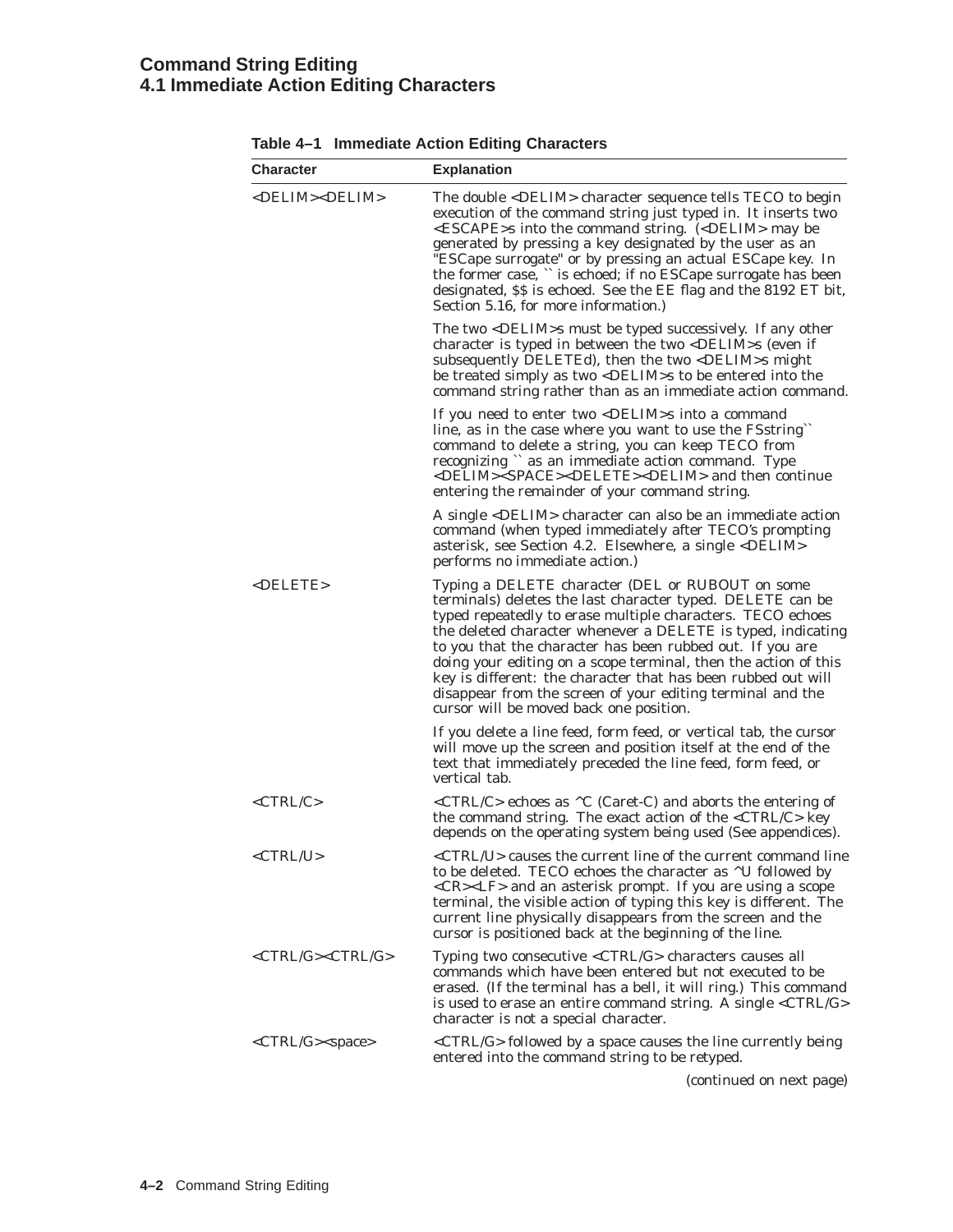| <b>Character</b>                                                                                 | <b>Explanation</b>                                                                                                                                                                        |
|--------------------------------------------------------------------------------------------------|-------------------------------------------------------------------------------------------------------------------------------------------------------------------------------------------|
| $\langle \text{CTRL/G>} \star$                                                                   | <ctrl g=""> followed by an asterisk causes all the lines typed<br/>by the user from the last TECO prompt (the asterisk) to be<br/>retyped.</ctrl>                                         |
| $<$ CR>                                                                                          | Typing a carriage return enters a carriage return followed by a<br>line feed into the command string. To enter a carriage return<br>without a line feed, type <cr><delete>.</delete></cr> |
| $\langle \text{CTRL/Z} \rangle \langle \text{CTRL/Z} \rangle$<br>$\langle \text{CTRL/Z} \rangle$ | RSX-11 TECO uses the triple <ctrl z=""> command as an<br/>immediate action command. See the appropriate appendix for<br/>more details.</ctrl>                                             |

**Table 4–1 (Cont.) Immediate Action Editing Characters**

The <CTRL/Z> character is used as an end-of-file terminator in some contexts on some operating systems. While its presence is usually harmless in disk files, it may cause premature end of file if the file is copied to other media (e.g., paper tape).

# **4.2 Immediate Action Commands**

The following commands take effect if (and only if) they are typed as the very first keystroke(s) after TECO issues its asterisk prompt.

The <LF>, <DELIM>, and <BS> commands are also described in Chapter 1, where they are introduced as "immediate inspection commands".

| <b>Character</b> | <b>Explanation</b>                                                                                                                                                                                                                                                                                                                                                                                                                                                        |
|------------------|---------------------------------------------------------------------------------------------------------------------------------------------------------------------------------------------------------------------------------------------------------------------------------------------------------------------------------------------------------------------------------------------------------------------------------------------------------------------------|
| ?                | If the previous command aborted because of an error, this<br>immediate action command causes TECO to print the<br>erroneous command string from the beginning of the current<br>macro level up to and including the character that caused the<br>error.                                                                                                                                                                                                                   |
|                  | If TECO has just printed an error message, type this<br>immediate action command to receive a more detailed<br>explanation of the error. (On VAX/VMS, a HELP command<br>is also available. See section G.13.)<br>[Not in TECO-11]                                                                                                                                                                                                                                         |
| $<$ LF>          | Typing this immediate action command, line feed, as the first<br>keystroke after TECO's prompt causes TECO to immediately<br>execute an LT command. This aid lets you "walk through" a<br>file on a non-scope terminal. (If the EV flag is non-zero, then<br>the T portion of this command is redundant and therefore is<br>not performed.) If you are already positioned at the end of<br>the text buffer, TECO-11 will not type out anything. [Not in<br><b>TECO-10</b> |
| <delim></delim>  | Typing this immediate action command, $\langle$ DELIM $\rangle$ , is<br>synonymous with typing the <lf> immediate action command<br/>(described above). This command is available on TECOs<br/>offering the ESCAPE surrogate. [TECO-11 only]</lf>                                                                                                                                                                                                                         |
|                  | (continued on next page)                                                                                                                                                                                                                                                                                                                                                                                                                                                  |

**Table 4–2 Immediate Action Commands**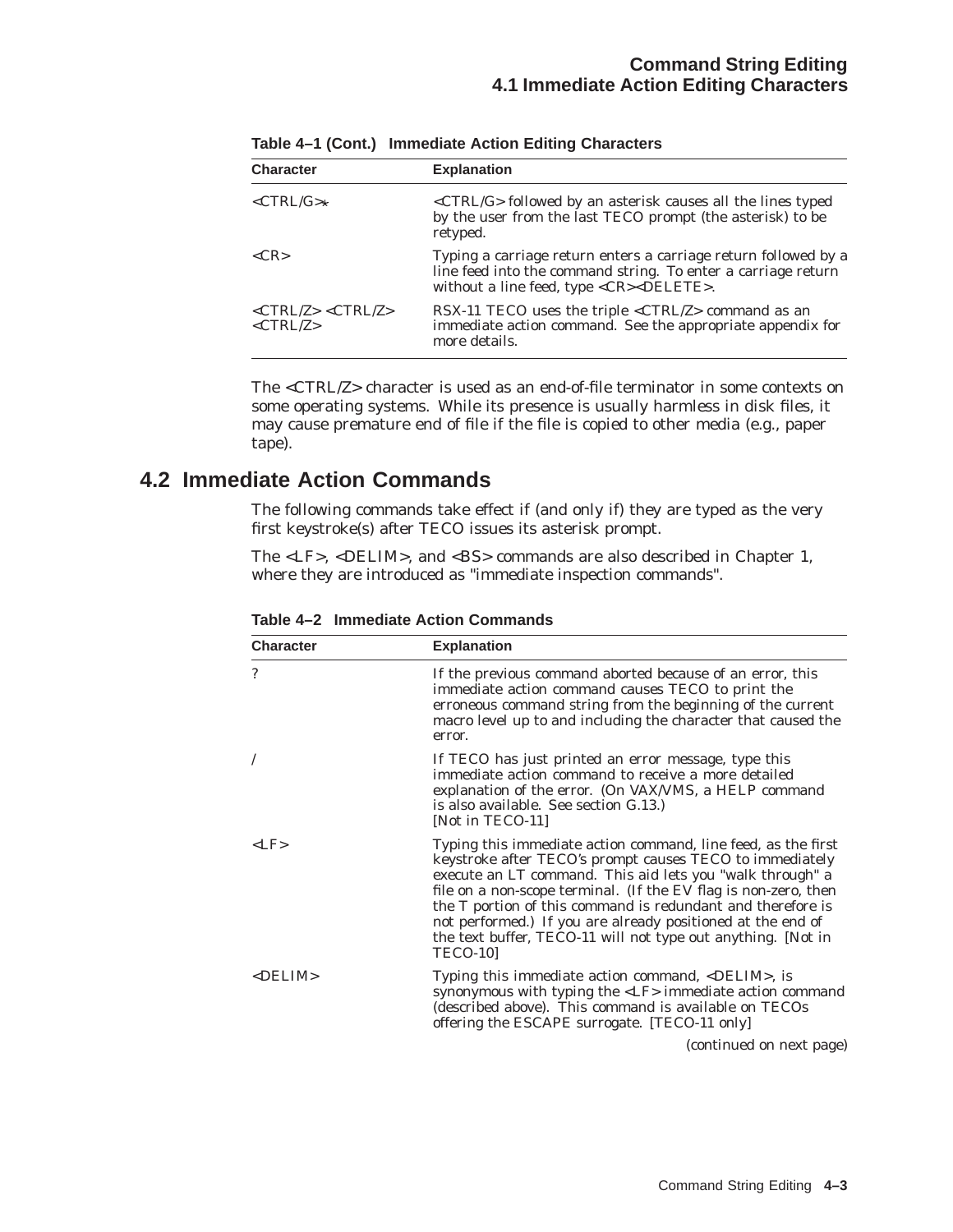### **Command String Editing 4.2 Immediate Action Commands**

| <b>Character</b> | <b>Explanation</b>                                                                                                                                                                                                                                                                                                                                                                                                                                                                                                                                                                                                                   |
|------------------|--------------------------------------------------------------------------------------------------------------------------------------------------------------------------------------------------------------------------------------------------------------------------------------------------------------------------------------------------------------------------------------------------------------------------------------------------------------------------------------------------------------------------------------------------------------------------------------------------------------------------------------|
| $<$ BS>          | Typing this immediate action command, backspace, (as the first<br>keystroke after TECO's prompt) causes TECO to immediately<br>execute a -LT command. (If the EV flag is non-zero, then the<br>T portion of this command is redundant and therefore is not<br>performed.) [Not in TECO-10]                                                                                                                                                                                                                                                                                                                                           |
| $\wedge$ W       | Typing this immediate action command, <ctrl w="">, as the<br/>first keystroke after TECO's prompt when split-screen scrolling<br/>is active causes TECO to re-paint the buffer display portion<br/>of the screen. (Split-screen scrolling is active when 7:W is<br/>non-zero.) This command is useful if the display has been<br/>"confused" by characters from a broadcast message or type-<br/>ahead. It is also useful in conjunction with ED's 128 bit (which<br/>inhibits all automatic scroll display updating). [TECO-11 only]</ctrl>                                                                                         |
| $\star$ q        | When an asterisk followed immediately by a Q-register name<br>(any alphanumeric character, here represented by q) is the<br>first keystroke after TECO's prompt, TECO places the previous<br>command string into Q-register q. [In TECO-8, only the<br>$\star$ Z command is permitted, and TECO will automatically<br>type the Z.] Note that since $\star q$ is itself an immediate action<br>command, it may not be edited with other immediate action<br>commands. In other words, you can't use DELETE to delete<br>an incorrectly typed $\star$ . [In TECO-10, $\star$ q must be followed by<br><delim><delim>.]</delim></delim> |

| Table 4–2 (Cont.) Immediate Action Commands |  |  |  |
|---------------------------------------------|--|--|--|
|---------------------------------------------|--|--|--|

)

# **4.3 Introduction to Macros**

One of TECO's powerful features is the ability to execute ASCII text stored in a Q-register as a command string. This is called the "macro" facility, and a command string so stored and executed is called a "macro".

A Q-register may be loaded with a macro by any of several means: directly from the terminal (via the ^Uq command), by extraction from the text buffer (via the X command), or by these or other Q-register loading commands contained in an indirect file or even in another macro.

Particularly handy is the " $\star$ " immediate action command, discussed in a preceding section. When you type this command as the first character following TECO's asterisk prompt, whatever immediately preceding command you just typed at the terminal is saved in a Q-register. You can then use that command again (and repeatedly) by using the Mq command.

You invoke a macro by using the Mq command, where "q" is the name of the Q-register in which the macro text has been stored.

A related facility is that of immediate ESCAPE-sequence commands, which is discussed in the following section.

# **4.4 Immediate ESCAPE-Sequence Commands [TECO-11 only]**

Certain keys on many newer terminals generate ESCape sequences. TECO provides a facility by which you can cause the pressing of one of these keys at the prompting asterisk to be interpreted as an immediate command. When this facility is enabled, a key such as one of the cursor control keys can cause TECO to immediately execute commands (previously stored as a macro). The single keystroke suffices; no <DELIM><DELIM> is needed.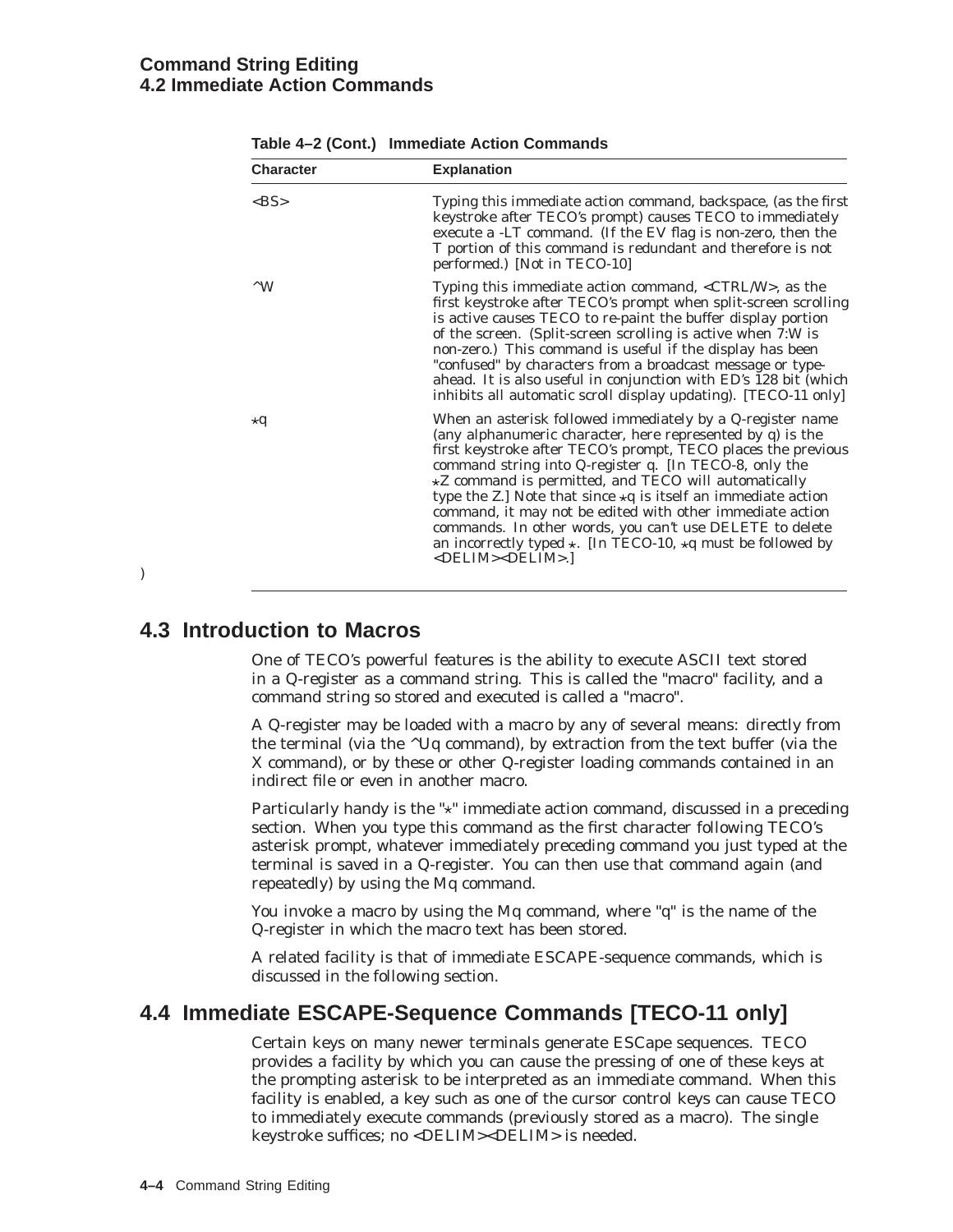# **Command String Editing 4.4 Immediate ESCAPE-Sequence Commands [TECO-11 only]**

The 32 bit in the ED flag enables immedate ESCape-sequence commands. When ED's 32 bit is non-zero, and the first character TECO receives after its  $*$  prompt is ESCape, TECO will automatically read further characters and attempt to decode an ESCape sequence. The decoded ESCape sequence is resolved into a pair of numeric values, which are then passed to the macro residing in global Q-register A.

The two numeric values are a type code and a value code. They are passed to the macro in QA by an effective <type>, <value>MA``. The macro in QA can retrieve them by code such as:

```
UA ! Save the <value> code in QA !<br>@O!T0,T1,T2,T3! ! Dispatch on <type> code !
                   ! Dispatch on <type> code !
!T0! ! Type 0 codes come here !
  QA@O!V0,V1,V2...
```
The <type> and <value> codes are as follows:

Type 0

• ESCape followed by a control character

The <value> code is the control character's code (0 - 31.)

Type 1

- ESCape followed by a letter (e.g., ESC A), –or–
- ESCape followed by  $\lceil$  then a letter (e.g., ESC  $\lceil A \rceil$ , -or-
- CSI followed by a letter (e.g., CSI A), -or-
- ESCape, O, then an uppercase letter (e.g., ESC O A)
- The <value> code is the letter's ASCII value, trimmed to 5 bits (that is, a value of 0 through 31)
- Common keys of <type> 1 are:

| <b>Key</b>      | Value        |
|-----------------|--------------|
| Up arrow        | $\mathbf{1}$ |
| Down arrow      | 2            |
| Left arrow      | 4            |
| Right arrow     | 3            |
| PF1             | 16           |
| PF <sub>2</sub> | 17           |
| PF <sub>3</sub> | 18           |
| PF4             | 19           |
| <b>ENTER</b>    | 13           |

Type 2

- ESCape followed by ? then a letter (e.g., ESC ? p), –or–
- ESCape, O, then an lowercase letter (e.g., ESC  $O$  p)
- The <value> code is the letter's ASCII value, trimmed to 5 bits (that is, a value of 0 through 31)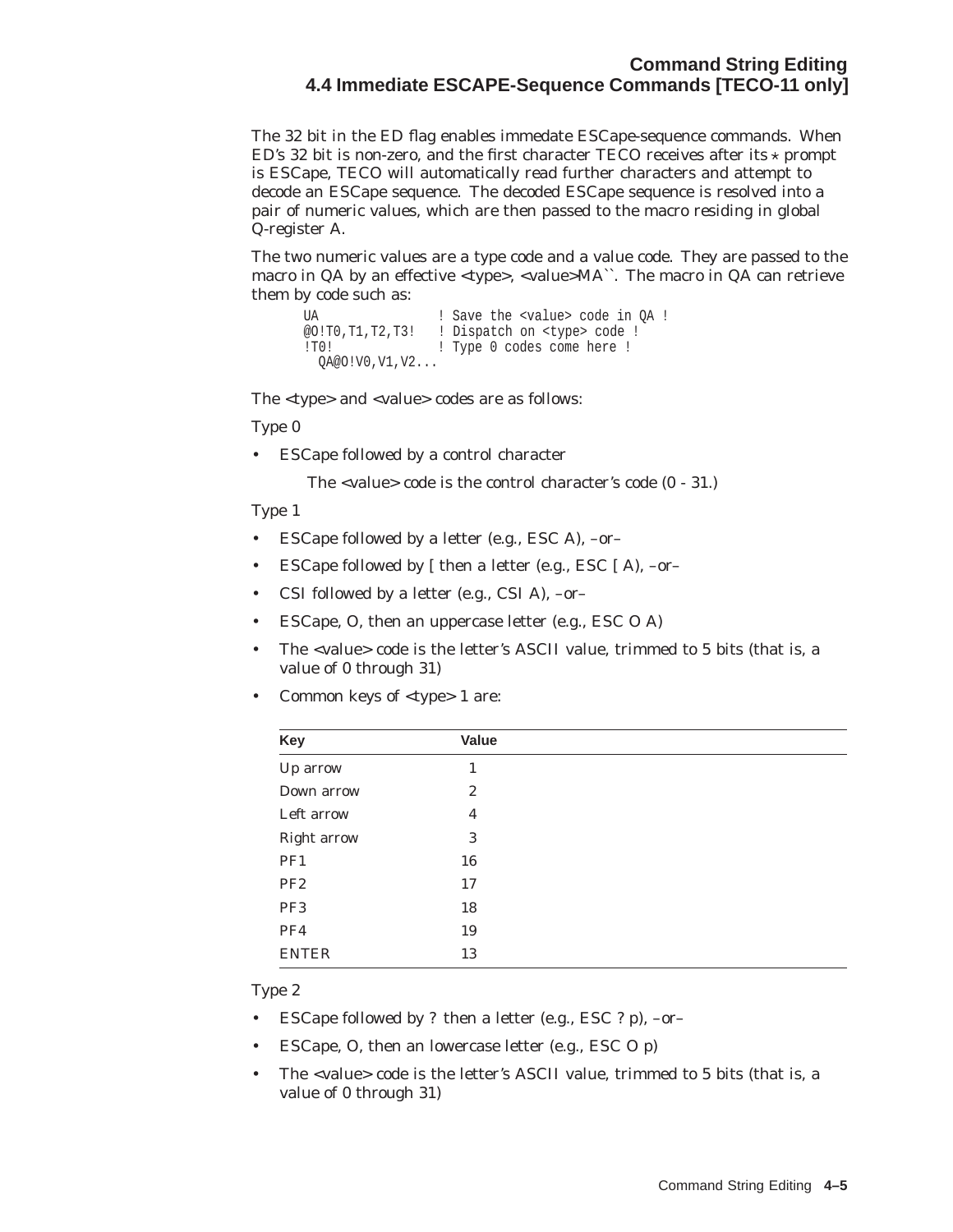# **Command String Editing 4.4 Immediate ESCAPE-Sequence Commands [TECO-11 only]**

| 12 |       |
|----|-------|
| 13 |       |
| 14 |       |
| 16 |       |
| 17 |       |
| 18 |       |
| 19 |       |
| 20 |       |
| 21 |       |
| 22 |       |
| 23 |       |
| 24 |       |
| 25 |       |
|    | Value |

• Common keys of <type> 2 are:

#### Type 3

- ESCape followed by  $\lceil$  then a digit string then  $\sim$  -or-
- CSI followed by a digit string then  $\sim$
- The <value> code is the value of the digit string.
- All of the LK201 keyboard's editing and function keys generate sequences of this format.

# **4.5 Operating System Character Filters**

In general, TECO accepts any ASCII character, whether encountered in a macro, read from an indirect file, or entered directly via a command string from the terminal. (Note that TECOs other than TECO-11 strip the eighth bit on command input.) In addition, some operating systems filter out certain characters typed at a terminal and do not pass them to TECO. So that you can be aware of the possible difficulty of entering these characters directly into a TECO command string, we list them below in Table 4–3. Note that these characters are still valid characters to TECO, but may have to be entered indirectly, such as by using the nI` command.

**Note** 

On some operating systems, the ^T character is an immediate action command (to the operating system), and invokes a one-line status report.

Where reference is made below in Table 4–3 to this note, TECO causes the operating system's recognition of ^T to be turned off if TECO ever asks the user for input. The original state of ^T handling is restored upon exit. MUNGed TECO macros that never ask the user for input do not affect the operating system's handling of ^T.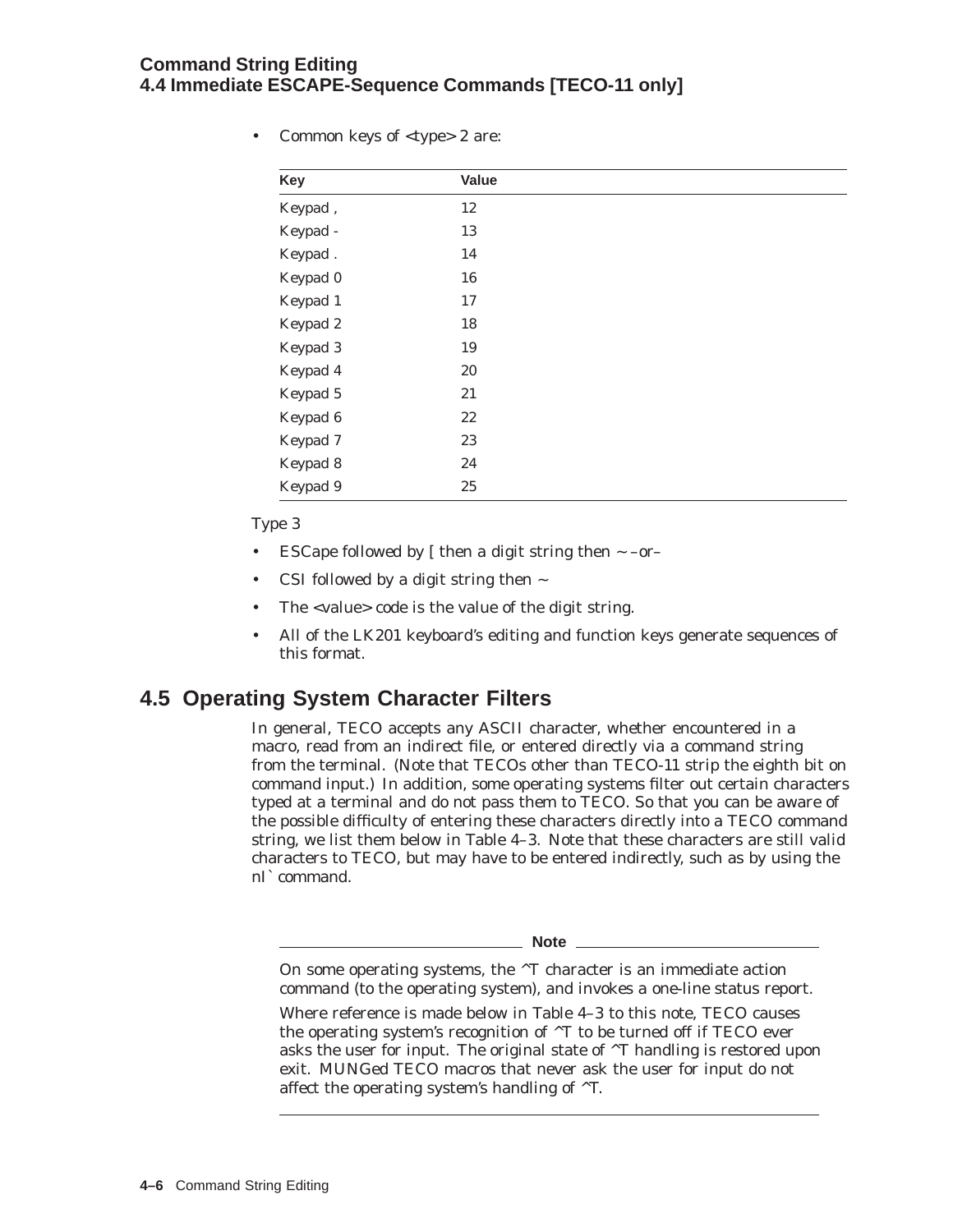#### **Command String Editing 4.5 Operating System Character Filters**

| <b>System</b>  | <b>Character</b>            | <b>System's Use</b>                   |
|----------------|-----------------------------|---------------------------------------|
| $RT-11$        | $^{\wedge}$ A               | VT11 support [only if GT ON]          |
|                | $^{\wedge}B$                | Background control [F/B systems only] |
|                | $^\wedge \text{E}$          | VT11 support [only if GT ON]          |
|                | $^{\wedge}F$                | Foreground control [F/B systems only] |
|                | $^{\wedge}$ O               | Output control                        |
|                | $^{\wedge}Q$                | Terminal Synchronization              |
|                | $^{\wedge}{\rm S}$          | Terminal Synchronization              |
| <b>RSTS/E</b>  | $^{\wedge}$ O               | Output control                        |
|                | $^{\wedge}Q$                | Terminal Synchronization              |
|                | $^{\wedge}{\rm S}$          | Terminal Synchronization              |
| <b>VAX/VMS</b> | $^{\wedge}$ O               | Output control                        |
|                | $^{\wedge}Q$                | Terminal Synchronization              |
|                | $^{\wedge}{\rm S}$          | Terminal Synchronization              |
|                | $\mathsf{r}$                | System status (see ^T Note above)     |
|                | ${}^\wedge\mathbf{X}$       | Cancel Type-ahead                     |
|                | $\mathbf{Y}$                | Process Interruption                  |
| $RSX-11$       | $^{\wedge}$ O               | Output control                        |
|                | $^{\wedge}Q$                | Terminal synchronization              |
|                | $^{\wedge}S$                | Terminal synchronization              |
|                | $^{\wedge}X$                | Task control [RSX-11D only]           |
| <b>TOPS-10</b> | $^{\wedge}$ C $^{\wedge}$ C | Job interruption                      |
|                | $^{\wedge}$ O               | Output control                        |
|                | $^{\wedge}Q$                | Terminal synchronization              |
|                | $^\wedge \text{S}$          | Terminal synchronization              |
|                | $^{\wedge}T$                | System status                         |
| <b>TOPS-20</b> | $^{\wedge}$ C $^{\wedge}$ C | Job interruption                      |
|                | $^{\wedge}$ O               | Output control                        |
|                | $^{\wedge}$ Q               | Terminal synchronization              |
|                | $^{\wedge}{\rm S}$          | Terminal synchronization              |
|                | $\mathsf{r}$                | System status                         |
| OS/8           | $^{\wedge}B$                | Background control [F/B systems only] |
|                | $^{\wedge}$ F               | Foreground control [F/B systems only] |
|                |                             |                                       |

# **Table 4–3 Operating System Character Filters**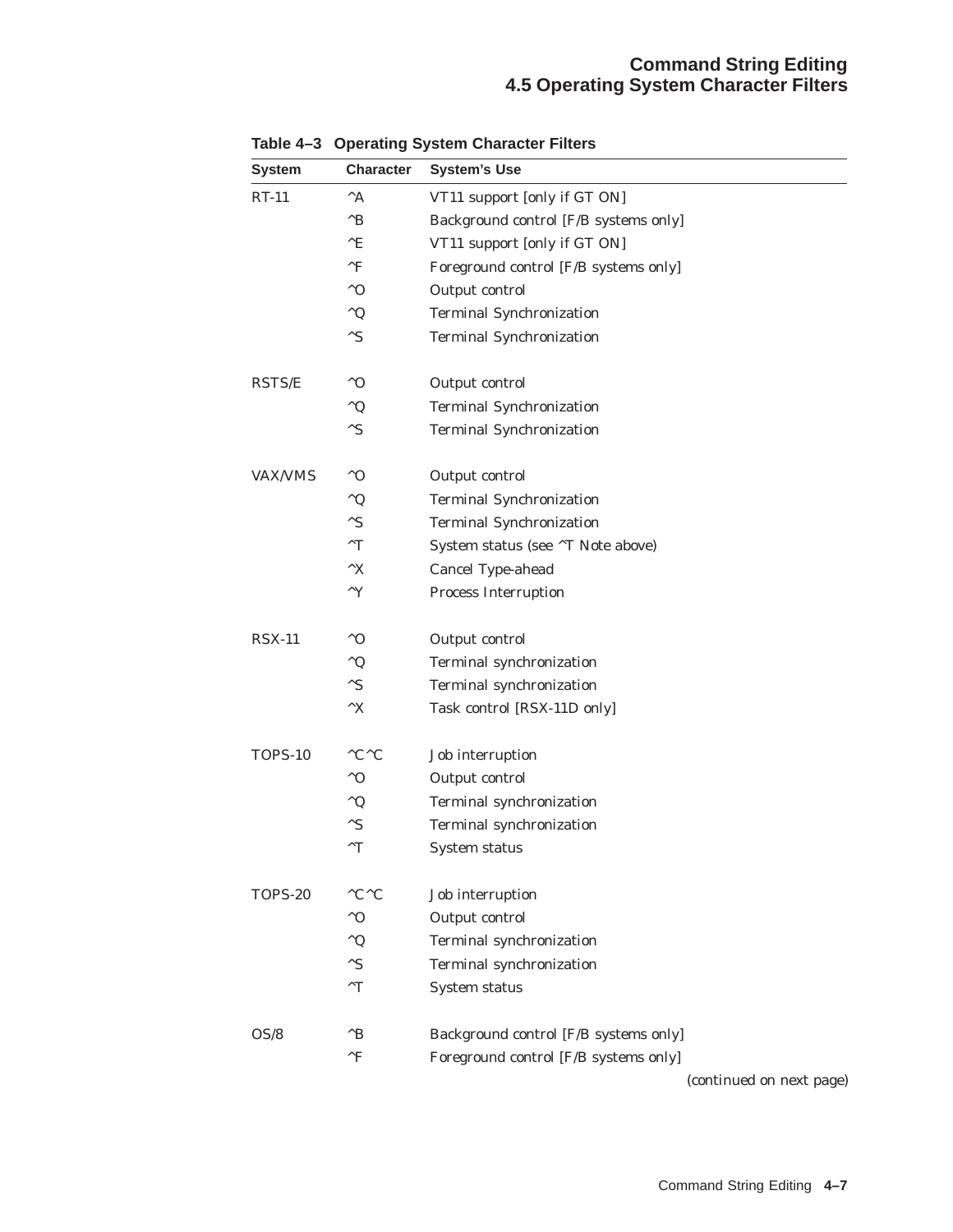# **Command String Editing 4.5 Operating System Character Filters**

| Table 4-3 (Cont.) Operating System Character Filters |    |                                     |
|------------------------------------------------------|----|-------------------------------------|
| System                                               |    | <b>Character</b> System's Use       |
|                                                      | ۸V | Reboot indicator [F/B systems only] |

# **Table 4–3 (Cont.) Operating System Character Filters**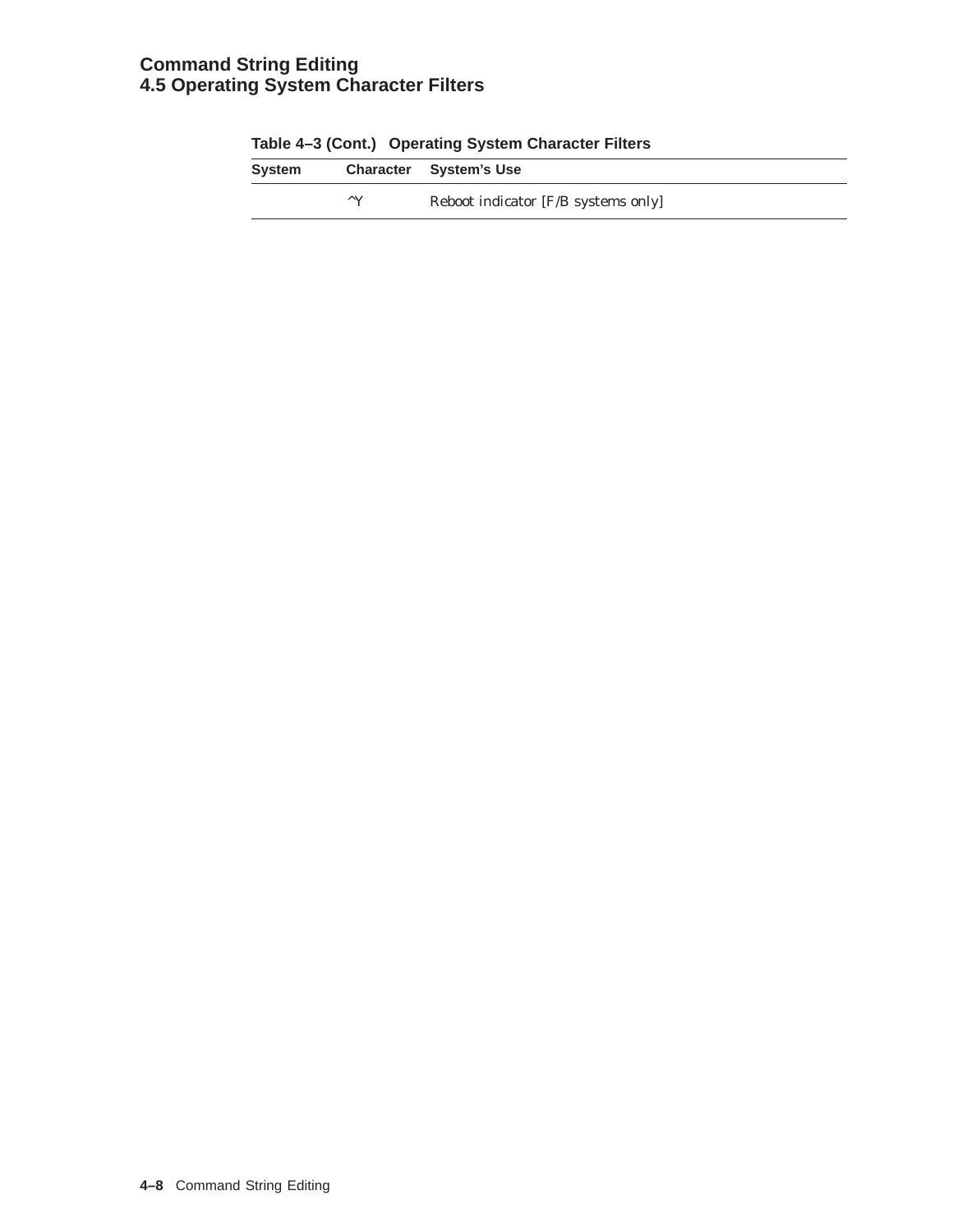# **Command Descriptions**

This chapter presents a detailed description of the full TECO command set, functionally organized. It assumes that the reader is familiar with the elementary TECO commands presented earlier.

In the sections following, the letters "m" and "n" are used In command formats to represent numerical arguments. These may be either simple integers or complex expressions. The letter "q" represents any Q-register.

# **5.1 File Specification Commands**

You must specify an input file whenever you want TECO to accept text from any source other than the terminal. You must specify an output file whenever you want to make a permanent change to the input file. Input and output files are selected by means of file specification commands.

File specification formats are operating system dependent and are fully described in the operating characteristics appendices at the end of this manual.

Almost every editing job begins with at least one file specification command. Additional file specification commands may be executed during an editing job whenever required; however, TECO will keep only one input file and one output file selected at a time.

TECO-11 recognizes two input and two output "streams" called the primary and secondary streams. The primary input and output streams are initially selected when TECO is invoked. Most file selection commands, and all of the other TECO commands (page manipulation, etc.), operate on the currently selected input and/or output stream.

The following sections list all of the file specification commands. Unless otherwise noted, all of these commands leave the text buffer unchanged. Examples of some of these commands appear in Chapter 1.

## **5.1.1 File Opening Commands**

The following commands are used to open files for input and output: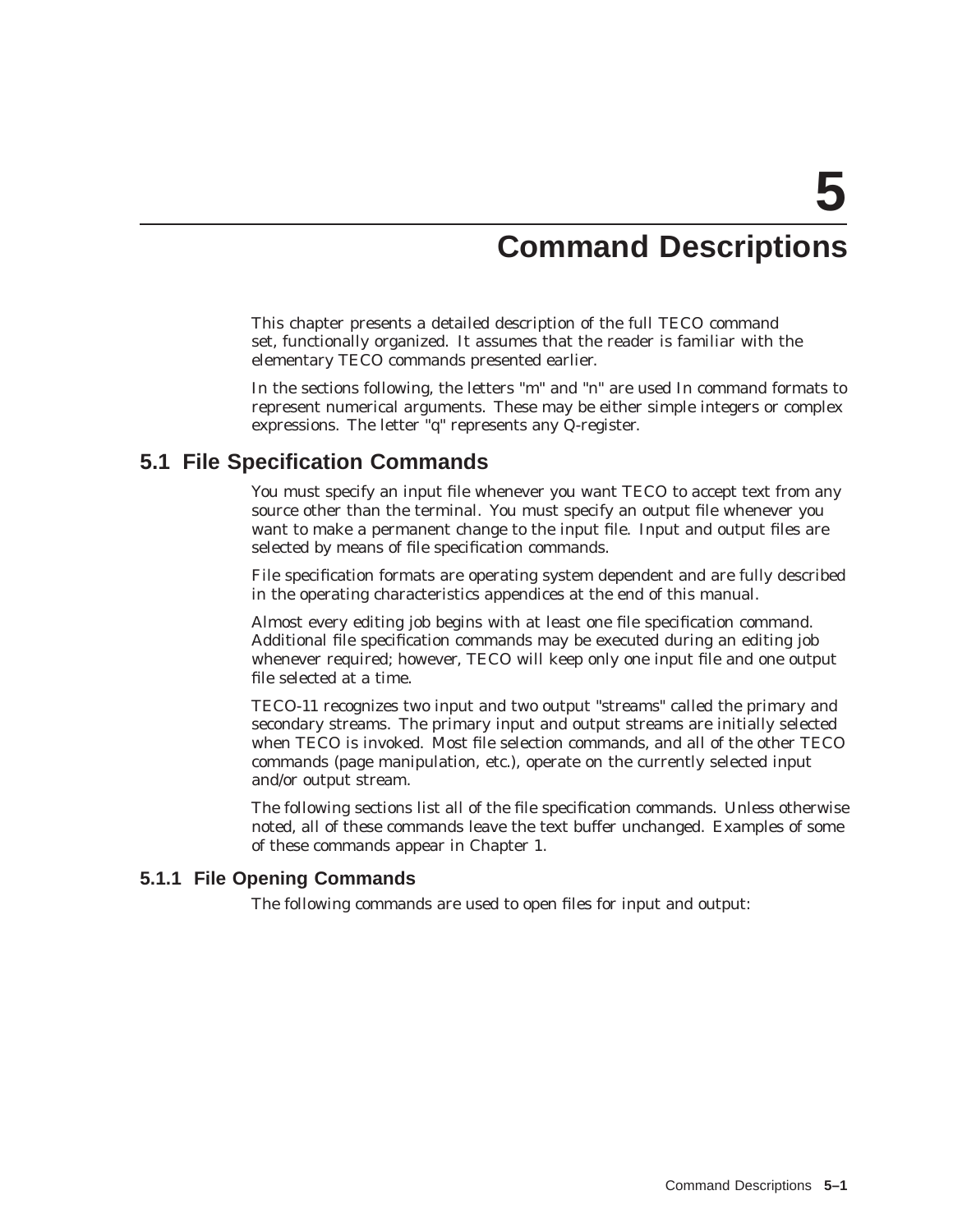| <b>Command</b> | <b>Function</b>                                                                                                                                                                                                                                                                                                                                                                                                                                      |
|----------------|------------------------------------------------------------------------------------------------------------------------------------------------------------------------------------------------------------------------------------------------------------------------------------------------------------------------------------------------------------------------------------------------------------------------------------------------------|
| EBfilespec     | Edit Backup. This command is recommended for most editing<br>jobs. It is used for files on file-structured devices only. It opens<br>the specified file for input on the currently selected input<br>stream and for output on the currently selected output stream.<br>The EB command also keeps the unmodified file (the latest<br>copy of the input file) available to the user; details of this<br>process are system dependent (See appendices). |
| ERfilespec     | Edit Read. Opens a file for input on the currently selected<br>input stream.                                                                                                                                                                                                                                                                                                                                                                         |
| EWfilespec     | Edit Write. Opens a file for output on the currently selected<br>output stream.                                                                                                                                                                                                                                                                                                                                                                      |
| $E$ Bfilespec  | Executes the EB command, and returns a numeric value. -1<br>returned indicates success: the file is open for input. A 0<br>indicates the specified file could not be found, and no error<br>message is generated. Other errors (e.g., hardware errors,<br>protection violations, etc.) generate messages and terminate<br>command execution as usual.                                                                                                |
| :ERfilespec`   | Executes the ER command, and returns a numeric value. See<br>the :EB command, above.                                                                                                                                                                                                                                                                                                                                                                 |

#### **Table 5–1 File Open Commands**

#### **5.1.2 File Specification Switches**

Various system-dependent switches (qualifiers) of the form /SWITCH can be used with the file specification in ER, EW, and EB commands. These switches are listed below. Consult the operating system specific appendices for further details.

In addition, on some systems switches are provided for convenient handling of BASIC-PLUS or BASIC-PLUS-2 source files which use <LF> or '&' characters for program line continuation. See Appendix J for more information.

| <b>System</b> | <b>Switch</b>  | <b>Meaning</b>                                                                             |
|---------------|----------------|--------------------------------------------------------------------------------------------|
| OS/8          | /S             | Ignore end-of-file $\langle \langle \text{CTRL/Z}\rangle$ s on input. (SUPER<br>TECO mode) |
| <b>RSTS/E</b> | /B             | Read and write with unfiltered 8-bit                                                       |
|               | /n             | Handle BASIC-PLUS-x line continuation                                                      |
|               | $/B+$          | Handle BASIC-PLUS line continuation                                                        |
|               |                | Same as $/B+$                                                                              |
|               | /B2            | Handle BASIC-PLUS-x line continuation                                                      |
|               | /CLUSTERSIZE:n | Specifies output file cluster size                                                         |
|               | /MODE:n        | Use non-standard open mode                                                                 |
| VAX/VMS.      | /B2            | Handle BASIC-PLUS-x line continuation                                                      |
| $RSX-11$      | /CR            | Implied carriage control                                                                   |
|               |                | (continued on next page)                                                                   |

**Table 5–2 Switches on File Specifications**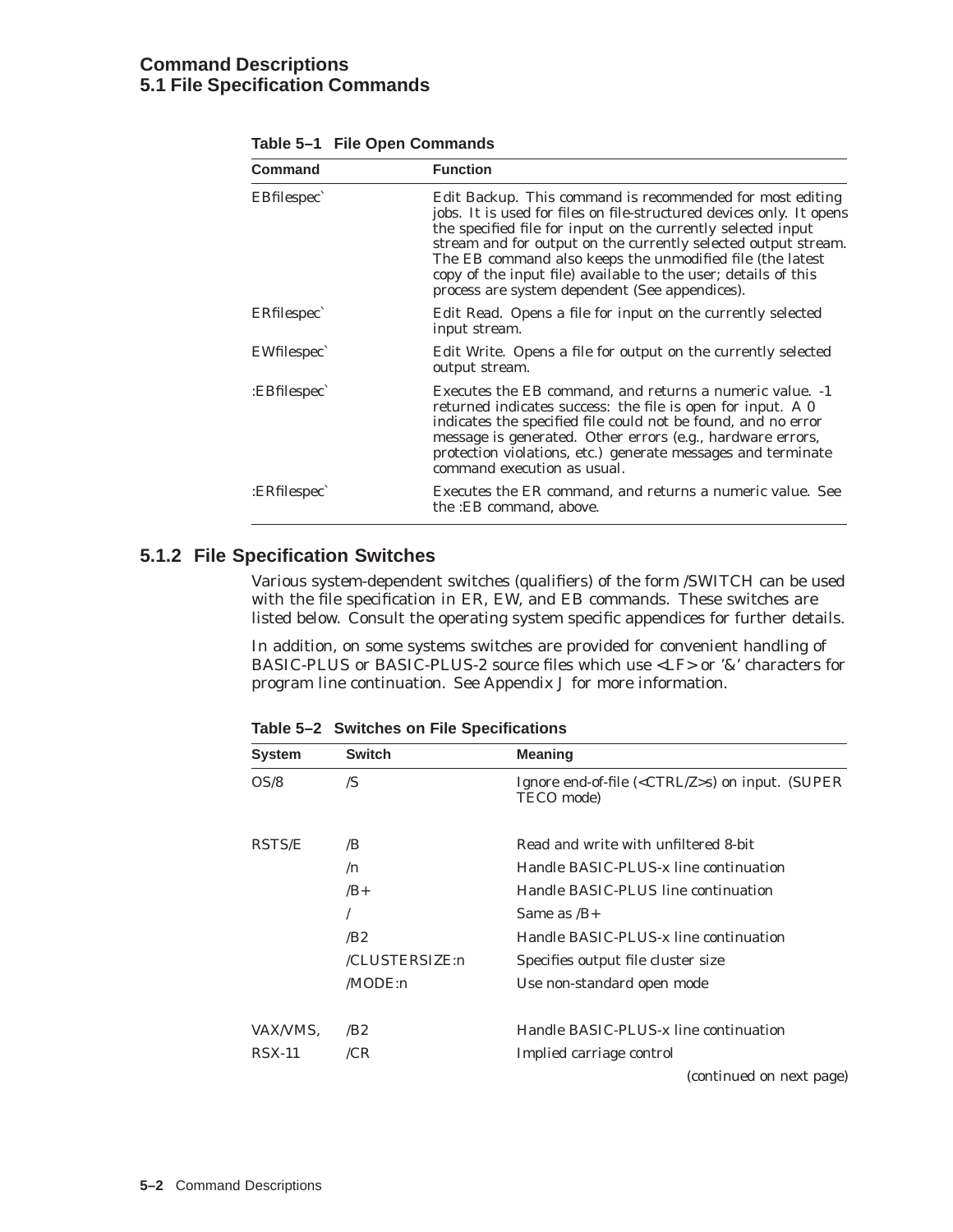# **Command Descriptions 5.1 File Specification Commands**

| System         | <b>Switch</b> | <b>Meaning</b>                                    |
|----------------|---------------|---------------------------------------------------|
|                | /CR           | No (internal) carriage control                    |
|                | /FT           | FORTRAN carriage control                          |
|                | /FTN          | Same as /FT                                       |
|                | /RW           | Rewind magtape before opening file                |
|                | /SH           | Open the file in shared mode                      |
|                | /SHR          | Same as /SH                                       |
|                | /STM          | Stream format                                     |
|                | NAR           | Variable format                                   |
|                |               |                                                   |
| <b>TOPS-10</b> | <b>APPEND</b> | Append to existing output file (EW only)          |
|                | /ASCII        | File is ASCII                                     |
|                | /GENLSN       | Generate line sequence numbers                    |
|                | /NOIN         | Don't put user type-in into log file              |
|                | <b>NONSTD</b> | Open DECtape in non-standard mode                 |
|                | /NOOUT        | Don't put TECO's type-out into log file (EL only) |
|                | /OCTAL        | Read file in octal                                |
|                | /PROTECT:n    | Specify protection code                           |
|                | /SIXBIT       | Read file in pure SIXBIT                          |
|                | /SUPLSN       | Suppress line sequence numbers                    |
|                |               |                                                   |

**Table 5–2 (Cont.) Switches on File Specifications**

# **5.1.3 File Close and Exit Commands**

The following commands are used to close files and exit from TECO:

**Table 5–3 File Close and Exit**

| Command | <b>Function</b>                                                                                                                                                                                                                                                                                                 |
|---------|-----------------------------------------------------------------------------------------------------------------------------------------------------------------------------------------------------------------------------------------------------------------------------------------------------------------|
| EC      | Moves the contents of the text buffer, plus the remainder of<br>the current input file on the currently selected input stream, to<br>the current output file on the currently selected output stream;<br>then closes those input and output files. Control remains in<br>TECO. EC leaves the text buffer empty. |
| EF      | Closes the current output file on the currently selected output<br>stream. The EF command does not write the current contents<br>of the buffer to the file before closing it.                                                                                                                                   |
| $EG^c$  | Performs the same function as the EC command, but then exits<br>from TECO and re-executes the last COMPIL class command<br>(COMPILE, LINK, EXECUTE, etc.)<br>[Same as EX in TECO-11]                                                                                                                            |
| EGtext` | Performs the same function as the EC command, but then<br>exits from TECO and passes "text" to the operating system as<br>a command string to be executed (see appendices).                                                                                                                                     |
|         | (continued on next page)                                                                                                                                                                                                                                                                                        |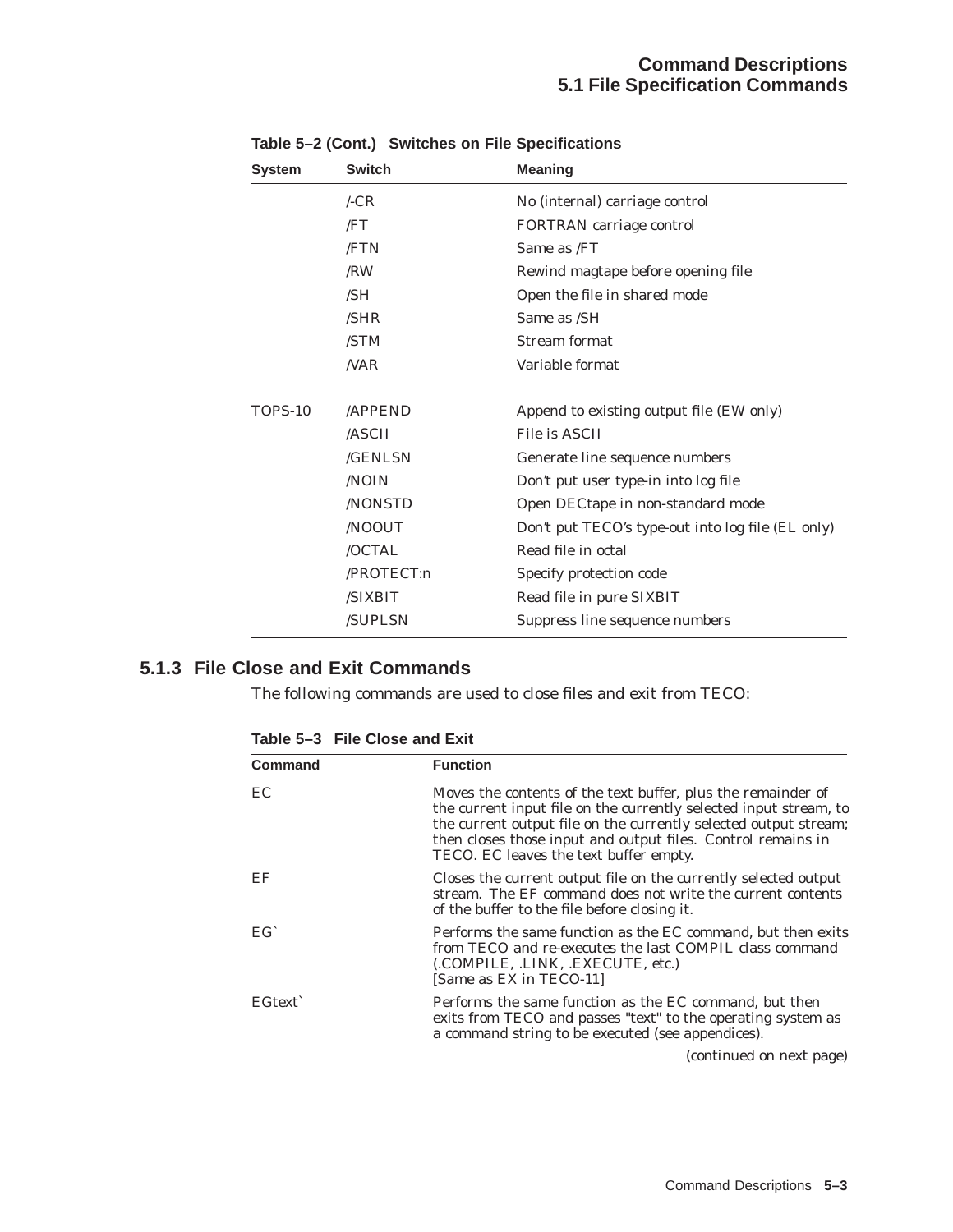## **Command Descriptions 5.1 File Specification Commands**

| Command      | <b>Function</b>   |                                                                                                                                                                                                     |
|--------------|-------------------|-----------------------------------------------------------------------------------------------------------------------------------------------------------------------------------------------------|
| :EGcmd args` | value as follows: | Performs operating system function "cmd" passing that<br>function "args" as arguments. This command always returns a                                                                                |
|              | Value             | <b>Meaning</b>                                                                                                                                                                                      |
|              | $-1$              | Function "cmd" successfully performed.                                                                                                                                                              |
|              | 0                 | Function "cmd" is unsupported.                                                                                                                                                                      |
|              | Other             | Function "cmd" attempted, but failed. The<br>returned value is the failure status.                                                                                                                  |
|              |                   | There are four functions that are commonly defined:                                                                                                                                                 |
|              | cmd               | <b>Function</b>                                                                                                                                                                                     |
|              | INI               | Locates the user's private initialization TECO<br>macro.                                                                                                                                            |
|              | <b>LIB</b>        | Defines the user's private library of TECO macros.                                                                                                                                                  |
|              | <b>MEM</b>        | Read/write TECO's last edited file memory.                                                                                                                                                          |
|              | <b>VTE</b>        | Locates the user's private scope editing TECO<br>macro.                                                                                                                                             |
|              |                   | These four functions work as follows:                                                                                                                                                               |
|              | <b>Command</b>    | <b>Function</b>                                                                                                                                                                                     |
|              | :EGcmd            | Loads Q-register $\star$ with the requested<br>information. If there is no information<br>(e.g., no user private scope editing TECO<br>macro) then Q-register $\star$ is set to the null<br>string. |

| Table 5–3 (Cont.) File Close and Exit |  |  |  |  |  |
|---------------------------------------|--|--|--|--|--|
|---------------------------------------|--|--|--|--|--|

|              | information. If there is no information<br>(e.g., no user private scope editing TECO<br>macro) then Q-register $\star$ is set to the null<br>string. |
|--------------|------------------------------------------------------------------------------------------------------------------------------------------------------|
| EGcmd        | Clears the information holder.<br>Subsequent : EGcmd` commands will<br>set Q-register $\star$ to the null string.                                    |
| :EGcmd text` | Sets the information holder to "text".<br>Subsequent : EGcmd` commands will set<br>Q-register $\star$ to "text".                                     |

Consult the appendices for details.

EK Kill the current output file on the currently selected output stream. This command, which purges the output file without closing it, is useful to abort an undesired edit. Executing the EK command after an EW which is superseding an existing file leaves the old file intact. The EK command also "undoes" an EB command. (See appendices for details.)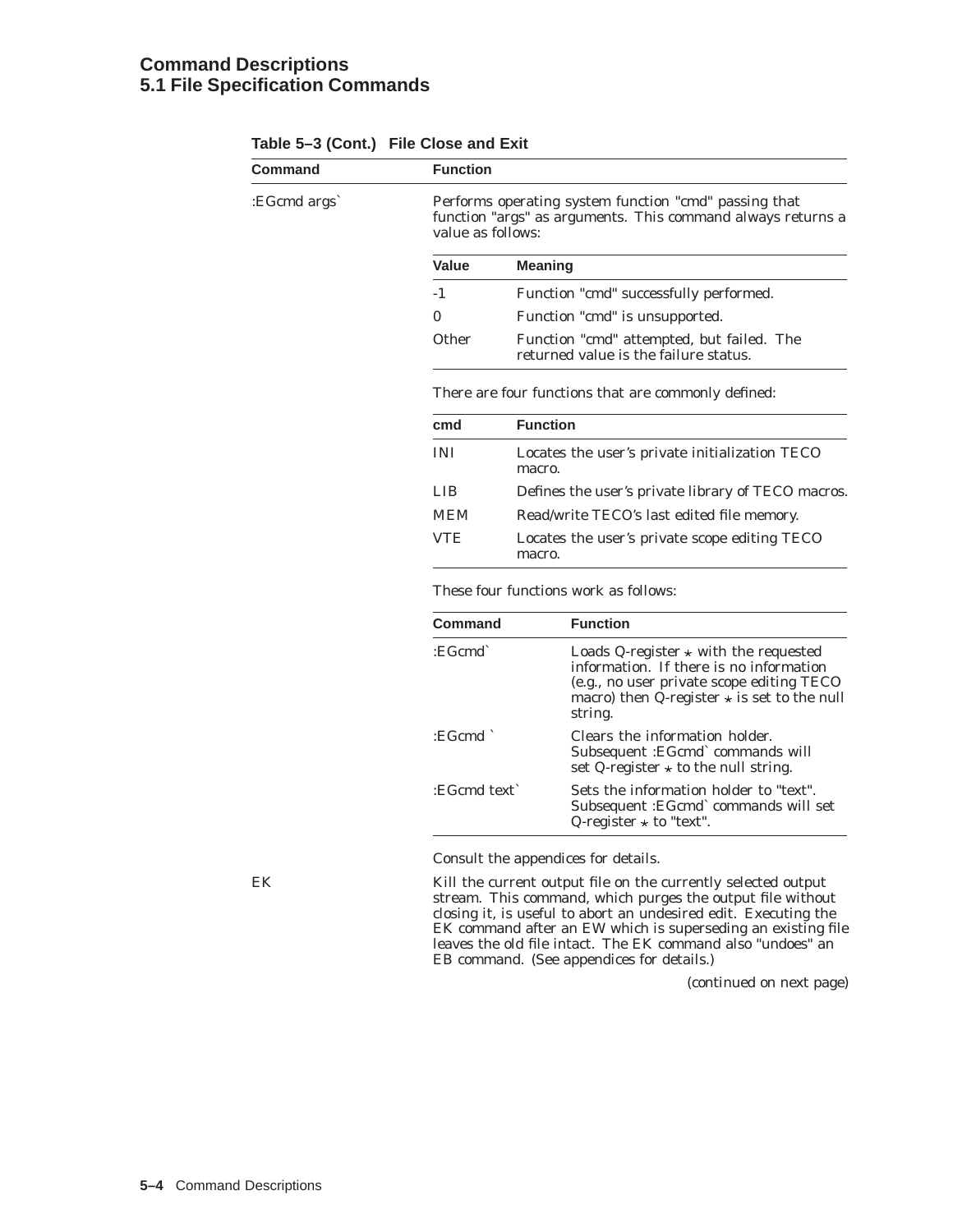| Command                                         | <b>Function</b>                                                                                                                                                                                                                                                                                                                                                                                                                        |
|-------------------------------------------------|----------------------------------------------------------------------------------------------------------------------------------------------------------------------------------------------------------------------------------------------------------------------------------------------------------------------------------------------------------------------------------------------------------------------------------------|
| ELfilespec                                      | Open the specified file for output as a log file. Any currently<br>open log file will be closed. If the /APPEND switch is given,<br>future logs will append to the file (if it already exists). The<br>default is to supersede. All type-in to TECO and all type-out<br>from TECO goes into the log file. The log file is automatically<br>closed by the EX and <ctrl c=""><ctrl c=""> TECO commands.<br/>[TECO-10 only]</ctrl></ctrl> |
| EX                                              | Performs the same function as the EC command, but then<br>exits from TECO. For safety reasons, this command is aborted<br>if there is text in the text buffer but no output file is open. To<br>exit TECO after just looking at a file, use the command string<br>HKEX.                                                                                                                                                                |
| EZfilespec                                      | This command is useful for outputting to magtapes and<br>DECtapes, on which it initializes (zeros) the specified output<br>device before switching the ouput to the primary output<br>stream. In the case of a magtape, this command rewinds<br>the magtape to load point. If the output device is a disk, this<br>command works exactly like the EW command. [TECO-10<br>only                                                         |
| $\langle CTRI/C \rangle$                        | The $\langle \text{CTRL/C>}}$ (caret/C) command terminates execution of<br>the current command string and returns control to TECO's<br>prompt. (Under TECO-8, the <ctrl c=""> command currently<br/>acts as <math>\langle \text{CTRL/C}\rangle \langle \text{CTRL/C}\rangle</math>.</ctrl>                                                                                                                                             |
| $\langle CTRL/C \rangle \langle CTRL/C \rangle$ | The $\text{AC}$ $\text{CTRL/C}$ command causes an immediate abort and<br>exit from TECO. Currently open files are not necessarily<br>closed. See the appendices for more details. Note that the<br>second <ctrl c=""> may not be entered in up-arrow mode.</ctrl>                                                                                                                                                                      |

**Table 5–3 (Cont.) File Close and Exit**

# **5.1.4 Secondary Stream Commands**

TECO-11 provides secondary input and output streams. These permit the user to have two input and two output files open at the same time, and to switch processing back and forth between them. Each stream maintains its file position independently, so that one can read from one stream (for example), switch to the other, and then switch back to the first and resume from where one left off. In addition, a separate command stream allows one to execute TECO commands from a file without disturbing either input stream.

The following commands manipulate the secondary input and output streams:

**Table 5–4 Secondary Stream Commands**

| <b>Command</b>  | <b>Function</b>                                   |
|-----------------|---------------------------------------------------|
| Input commands  |                                                   |
| EP              | Switches the input to the secondary input stream. |
| ER <sup>-</sup> | Switches the input to the primary input stream.   |
|                 | (constanted on not now)                           |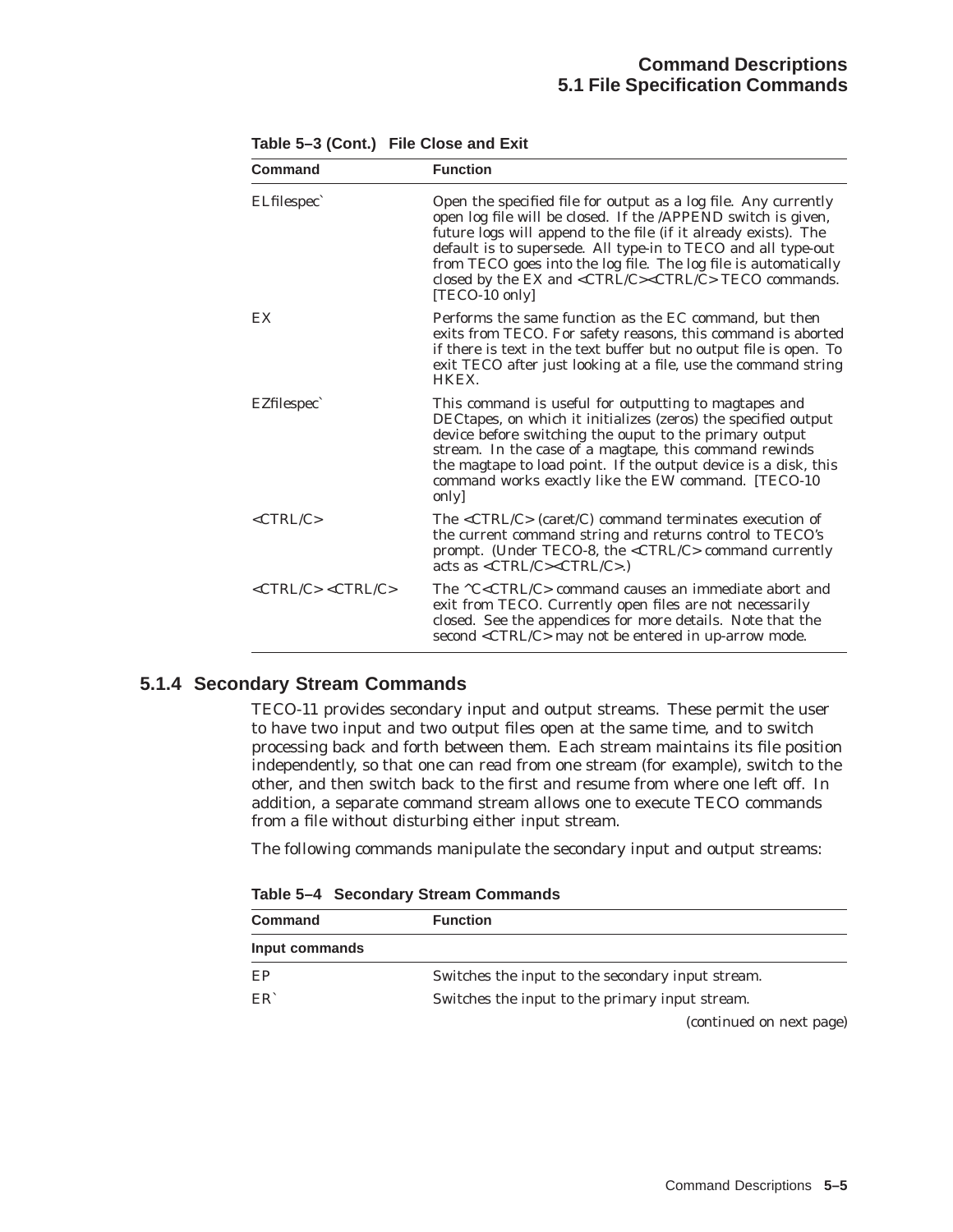## **Command Descriptions 5.1 File Specification Commands**

| Command                | <b>Function</b>                                                                                                                                                                                                                                                                                                                                                                                                                                                                                                                                                                                                                                                                                                                                                                                                     |
|------------------------|---------------------------------------------------------------------------------------------------------------------------------------------------------------------------------------------------------------------------------------------------------------------------------------------------------------------------------------------------------------------------------------------------------------------------------------------------------------------------------------------------------------------------------------------------------------------------------------------------------------------------------------------------------------------------------------------------------------------------------------------------------------------------------------------------------------------|
| <b>Output commands</b> |                                                                                                                                                                                                                                                                                                                                                                                                                                                                                                                                                                                                                                                                                                                                                                                                                     |
| EA                     | Switches the output to the secondary output stream.                                                                                                                                                                                                                                                                                                                                                                                                                                                                                                                                                                                                                                                                                                                                                                 |
| EW <sup>-</sup>        | Switches the output to the primary output stream.                                                                                                                                                                                                                                                                                                                                                                                                                                                                                                                                                                                                                                                                                                                                                                   |
| Indirect file commands |                                                                                                                                                                                                                                                                                                                                                                                                                                                                                                                                                                                                                                                                                                                                                                                                                     |
| EIfilespec`            | Opens a file as an indirect command file, so that any further<br>TECO requests for terminal input will come from this file. At<br>end-of-file, or upon TECO's receipt of any error message, the<br>indirect command file will be closed and terminal input will be<br>switched back to the terminal. Note that this command only<br>presets where input will come from; it does not "splice" the<br>file's data into the current command string.                                                                                                                                                                                                                                                                                                                                                                    |
|                        | While end-of-file closes the indirect command file, it does<br>not automatically start execution of commands. Execution<br>will begin only upon TECO's receipt of two adjacent <esc>s.<br/>For instance, assume that FOO.TEC contains valid TECO<br/>commands, that it presets a return to your terminal with the<br/>customary EI`, but that it does not contain an <esc><esc><br/>pair. If you type EIFOO", TECO will read in the contents<br/>of FOO.TEC (building a command string) and attempt<br/>to continue building the command string by reading from<br/>your terminal when end of file on FOO.TEC is encountered.<br/>Things will appear "very quiet" until it occurs to you to type<br/><delim><delim> and so begin execution of the (composite)<br/>command string.</delim></delim></esc></esc></esc> |
|                        | All commands encountered in the indirect file will have their<br>normal TECO meaning (as opposed to any immediate action<br>meaning). For example, a <ctrl u=""> encountered in an<br/>indirect file will not erase the command line in which it occurs.<br/>Instead, it will be treated as the TECO ^Uqtext` command.<br/>The only exception to this rule is the <esc><esc> command,<br/>which directs TECO to execute the preceding command string<br/>and then return to the indirect file at the point following the<br/><esc><esc>. (We can say <esc> explicitly here, because<br/><delim> can be other than ESCape only in commands typed<br/>at the terminal.)</delim></esc></esc></esc></esc></esc></ctrl>                                                                                                  |
| EI.                    | If an indirect command file is active, this command will close it<br>and resume terminal input from the terminal. Any portion of<br>the file after a double <delim> which has not yet been read<br/>is discarded. This command has no effect if no indirect file is<br/>already open.</delim>                                                                                                                                                                                                                                                                                                                                                                                                                                                                                                                       |

|  | Table 5–4 (Cont.) Secondary Stream Commands |
|--|---------------------------------------------|
|--|---------------------------------------------|

# **5.1.5 Wildcard Commands**

TECO-11 supports wild card file processing with a set of special commands, to allow TECO programs to operate on a set of files. [Not in TECO-8 or TECO-10]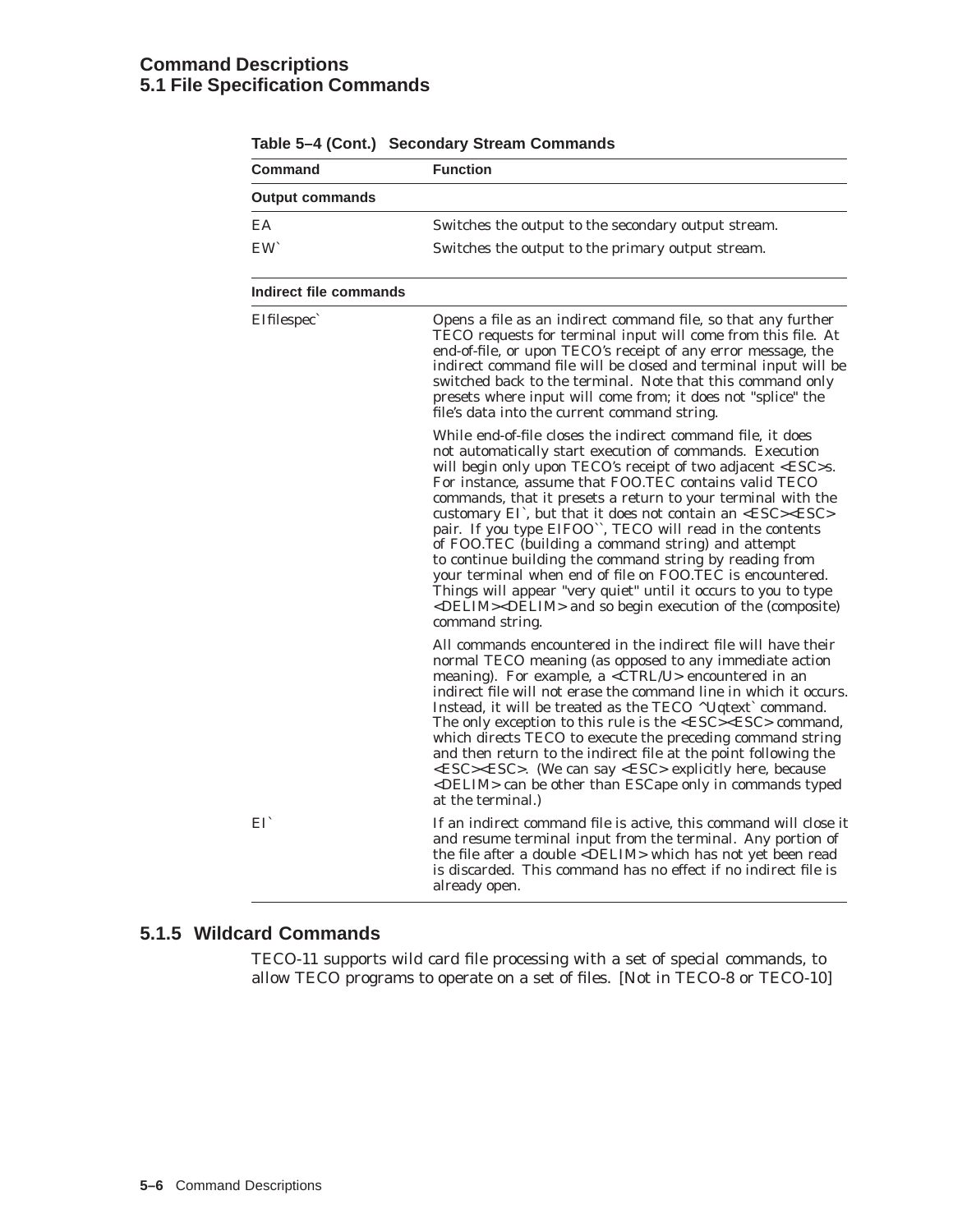| Command         | <b>Function</b>                                                                                                                                                                                                                                                                                                                                                                                                                   |
|-----------------|-----------------------------------------------------------------------------------------------------------------------------------------------------------------------------------------------------------------------------------------------------------------------------------------------------------------------------------------------------------------------------------------------------------------------------------|
| ENfilespec      | This command presets the "wild card" lookup filespec. It is<br>only a preset; it does not open, close, or try to find any file.<br>The "wild card" lookup is the only filespec that can contain any<br>wild card notations. See the appendices for the allowed wild<br>fields in each operating system.                                                                                                                           |
| EN <sup>-</sup> | Once the wild card lookup filespec has been preset, executing<br>this command will find the next file that matches the preset<br>wild card lookup filespec and will load the filespec buffer with<br>that file's name. The $G_{\star}$ command (see Appendix C, section<br>C.1.1) can be used to retrieve the fully expanded filespec.<br>When no more occurences of the wild card filespec exist, the<br>?FNF error is returned. |
| $:EN^{\cdot}$   | Executes the EN command, and returns a numeric value. A<br>-1 indicates that another match of the wild card filespec exists<br>and has been loaded into the filespec buffer. A 0 indicates no<br>more occurences exist. No error message is generated.                                                                                                                                                                            |

**Table 5–5 Wildcard Commands**

The filespec argument to the file selection commands in TECO-11 can use the string building characters described in Table 5–17 (see Section 5.8). The  $\langle \text{CTRL/E} \rangle Q*$  construct, described in Appendix C, is especially useful in TECO-11.

### **5.1.6 Direct I/O to Q-Registers**

TECO-10 provides commands to do I/O directly to and from the Q-registers, allowing I/O to bypass the text buffer. [Not in TECO-8 or TECO-11]

| Command          | <b>Function</b>                                                                                                                                                                                                                                                                                                                                                                                                                                                                                            |
|------------------|------------------------------------------------------------------------------------------------------------------------------------------------------------------------------------------------------------------------------------------------------------------------------------------------------------------------------------------------------------------------------------------------------------------------------------------------------------------------------------------------------------|
| $EQq$ filespec`  | Read specified file into Q-register q. No <null>s or <ff>s<br/>are removed from the file, except that trailing <null>s are<br/>discarded. The only switch permitted on the filespec in this<br/>command is the /DELETE switch, which causes TECO to<br/>delete the file after reading it, providing that the file is less<br/>than 500 characters long. This command supports the pseudo-<br/>device TMP:, for TMPCOR. Consult the appropriate appendix<br/>for details. [TECO-10 only]</null></ff></null> |
| $E\%$ qfilespec` | Create the specified file. The contents of the file will be<br>the contents of Q-register q with no <null>s deleted. No<br/>switches are permitted on the filespec of this command. This<br/>command supports the pseudo-device TMP:, for TMPCOR.<br/>Consult the appropriate appendix for details. [TECO-10 only]</null>                                                                                                                                                                                  |

**Table 5–6 Direct I/O to Q-registers**

# **5.2 Page Manipulation Commands**

The following commands permit text to be read into the text buffer from an input file or written from the buffer onto an output file.

All of the input commands listed in this table assume that the input file is organized into pages small enough to fit into available memory. If any page of the input file contains more characters than will fit into available memory, the input command will continue reading characters into the buffer until a line feed is encountered when the buffer is about 3/4 full. See the appendices for more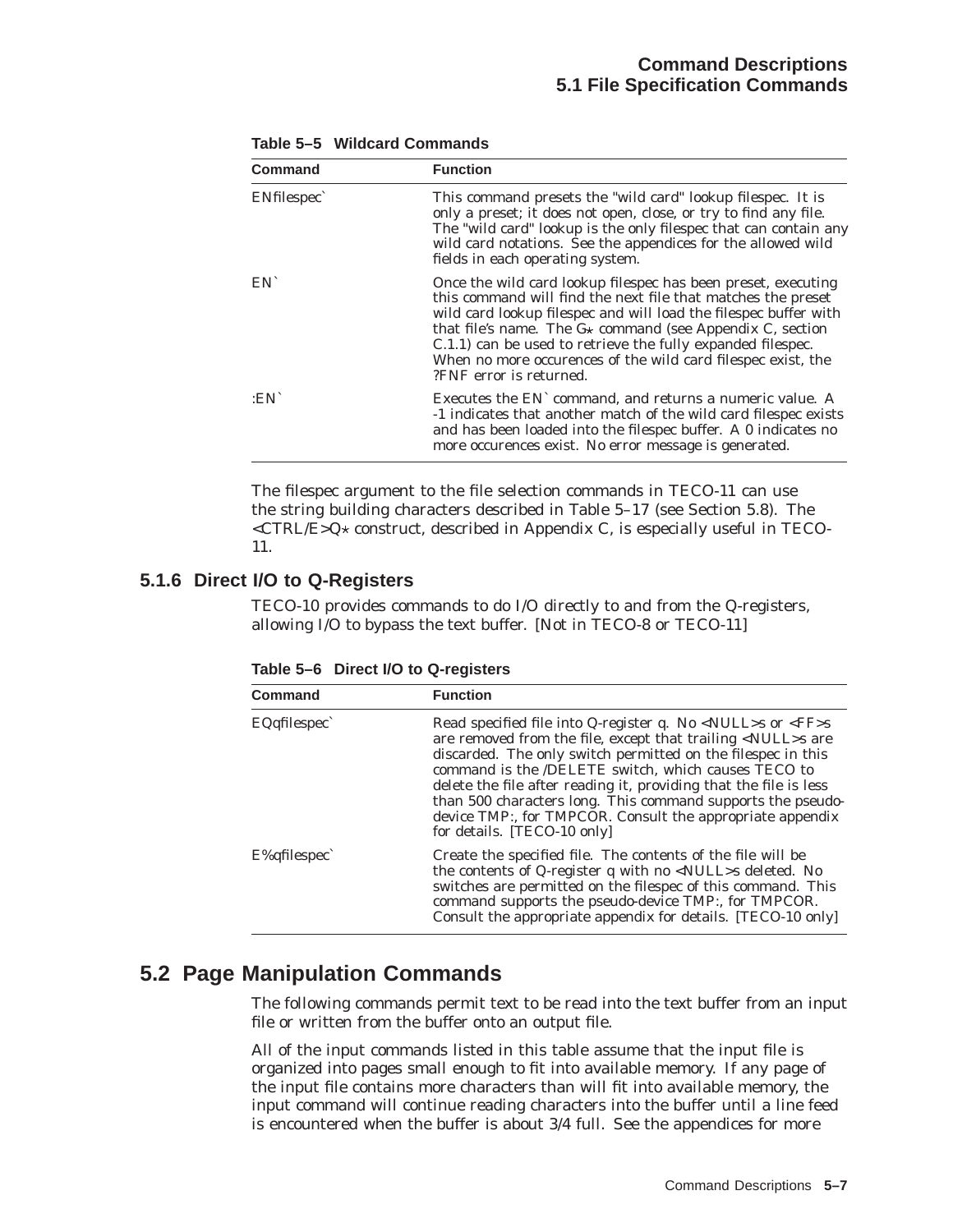# **Command Descriptions 5.2 Page Manipulation Commands**

details. Special techniques for handling pages larger than the buffer capacity will be presented later in this chapter.

| <b>Command</b>         | <b>Function</b>                                                                                                                                                                                                                                                                                                                                                                                                                                                                                                          |
|------------------------|--------------------------------------------------------------------------------------------------------------------------------------------------------------------------------------------------------------------------------------------------------------------------------------------------------------------------------------------------------------------------------------------------------------------------------------------------------------------------------------------------------------------------|
| <b>APPEND commands</b> |                                                                                                                                                                                                                                                                                                                                                                                                                                                                                                                          |
| A                      | Appends the next page of the input file to the contents of the<br>text buffer, thus combining the two pages of text on a single<br>page with no intervening form feed character. This command<br>takes no argument. To perform n Appends, use the n <a><br/>construct. Note that nA is a completely different command.</a>                                                                                                                                                                                               |
| :A                     | Equivalent to the A command except that a value is returned.<br>-1 is returned if the append succeeded, and 0 is returned if the<br>append failed because the end-of-the-input-file had previously<br>been reached (^N flag is -1 at start of this command). [Not in<br>TECO-81                                                                                                                                                                                                                                          |
| n:A                    | Appends n lines of text from the input file to the contents of<br>the text buffer. The value of n must not be negative. A value<br>is returned indicating whether or not there were in fact n lines<br>remaining in the input file. -1 is returned if the command<br>succeeded. 0 is returned if end-of-file on the input file was<br>encountered before all n lines were read in. Note that the<br>command can succeed and yet read in fewer than n lines in the<br>case that the text buffer fills up. [Not in TECO-8] |
|                        | (continued on next page)                                                                                                                                                                                                                                                                                                                                                                                                                                                                                                 |

**Table 5–7 Page Manipulation Commands**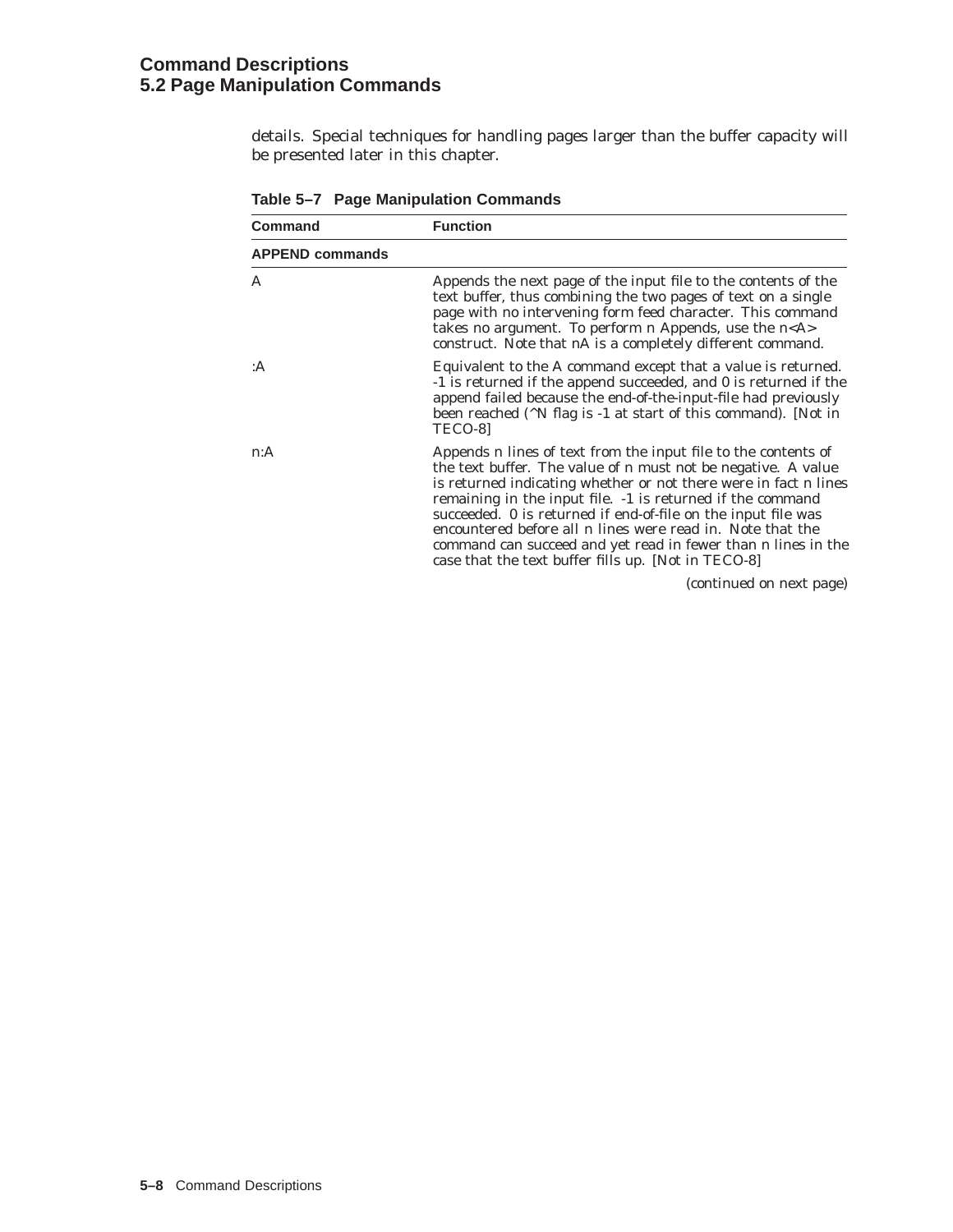| <b>Command</b>       | <b>Function</b>                                                                                                                                                                                                                                                                                                          |
|----------------------|--------------------------------------------------------------------------------------------------------------------------------------------------------------------------------------------------------------------------------------------------------------------------------------------------------------------------|
| <b>PAGE Commands</b> |                                                                                                                                                                                                                                                                                                                          |
| P                    | Writes the contents of the buffer onto the output file, then<br>clears the buffer and reads the next page of the input file into<br>the buffer. A form feed is appended to the output file if the last<br>page read in (with a P, Y, or A command) was terminated with<br>a form feed.                                   |
| : P                  | Same as the P command except that a value is returned.<br>-1 is returned if the command succeeded. 0 is returned if<br>the command failed because the end-of-file on the input file<br>had been reached prior to the initiation of this command. The<br>command string <: P; > takes you to end of file. [Not in TECO-8] |
| nP                   | Executes the P command n times, where n must be a non-zero<br>positive integer. In TECO-32 n can be a negative integer (and<br>-P means -1P). A -nP command will back up n pages.                                                                                                                                        |
| $n$ :P               | Executes the :P command n times, where n must be a non-zero<br>positive integer. In TECO-32 n can be a negative integer (and<br>-: P means -1: P). This command returns 0 when another page<br>could not be backed up because beginning of file had been<br>reached. [Not in TECO-8]                                     |
| PW                   | Write the contents of the buffer onto the output file and append<br>a form feed character. The buffer is not cleared and the pointer<br>position remains unchanged.                                                                                                                                                      |
| nPW                  | Executes the PW command n times, where n must be a non-<br>zero positive integer.                                                                                                                                                                                                                                        |
| $m, n$ PW            | Writes the contents of the buffer between pointer positions m<br>and n onto the output file. m and n must be positive integers.<br>A form feed is not appended to this output, nor is the buffer<br>cleared. The pointer position remains unchanged.                                                                     |
| m,nP                 | Equivalent to m,nPW.                                                                                                                                                                                                                                                                                                     |
| <b>HPW</b>           | Equivalent to the PW command except that a form feed<br>character is not appended to the output.                                                                                                                                                                                                                         |
| HP                   | Equivalent to HPW.                                                                                                                                                                                                                                                                                                       |
|                      | (continued on next nage)                                                                                                                                                                                                                                                                                                 |

**Table 5–7 (Cont.) Page Manipulation Commands**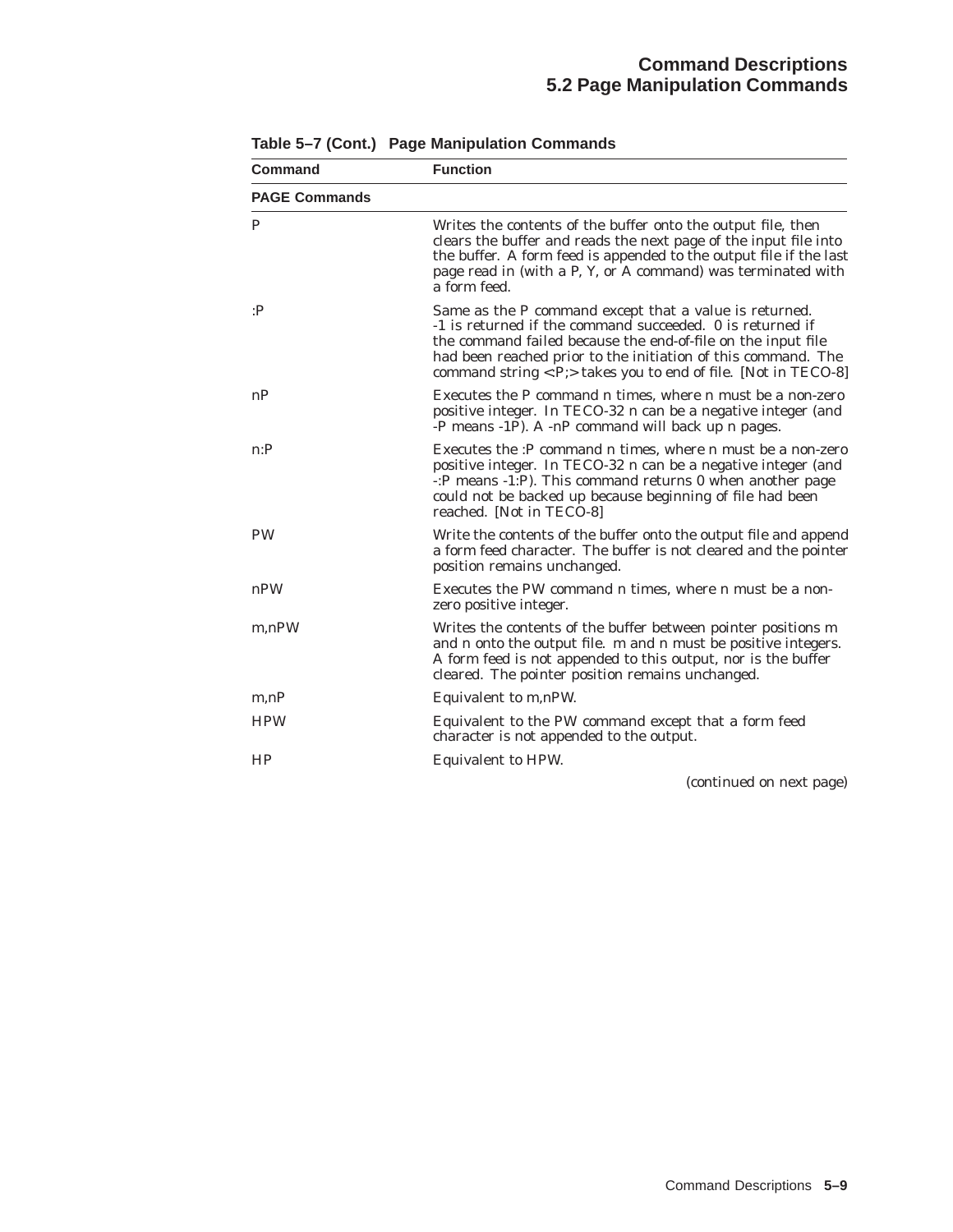## **Command Descriptions 5.2 Page Manipulation Commands**

| Command       | <b>Function</b>                                                                                                                                                                                                                                                                                                 |
|---------------|-----------------------------------------------------------------------------------------------------------------------------------------------------------------------------------------------------------------------------------------------------------------------------------------------------------------|
| YANK commands |                                                                                                                                                                                                                                                                                                                 |
| Y             | Clears the text buffer and then reads the next page of the input<br>file into the buffer. Because the Y command DESTROYS the<br>current text buffer, its use can result in the loss of data, and is<br>subject to "Yank protection" (see ED flag in Section 5.14.)                                              |
| $-Y$          | Clears the text buffer and then reads the previous page of the<br>file being edited back into the buffer. Because the Y command<br>DESTROYS the current text buffer, its use can result in the<br>loss of data, and is subject to "Yank protection" (see ED flag in<br>Section 5.14). [TECO-11 on VAX/VMS only] |
| :Y            | Same as the Y command but a value is returned. -1 is returned<br>if the Yank succeeded. 0 is returned if the Yank failed because<br>the end-of-file had been reached on the input file prior to the<br>initiation of this command. [Not in TECO-8]                                                              |
| $\cdot Y$     | Same as the -Y command but a value is returned. -1 is<br>returned if the Yank succeeded. 0 is returned if the Yank<br>failed because the beginning of file had been reached on the file<br>being edited prior to the initiation of this command. [TECO-32<br>only                                               |
| EY            | Same as the Y command, but its action is always permitted<br>regardless of the value of the Yank Protection bit in the ED<br>flag. Remember that Yank DESTROYS the current buffer;<br>there's no way to get it back!                                                                                            |
| :EY           | Same as the : Y command, but its action is always permitted<br>regardless of the value of the Yank protection bit in the ED<br>flag. Remember that Yank DESTROYS the current buffer;<br>there's no way to get it back! [Not in TECO-8]                                                                          |

# **5.3 Buffer Pointer Manipulation Commands**

Table 5–8 describes all of the buffer pointer manipulation commands These commands may be used to move the pointer to a position between any two characters in the buffer, but they will not move the pointer across a buffer boundary. If any R or C command attempts to move the pointer backward beyond the beginning of the buffer or forward past the end of the buffer, the command is ignored and an error message is printed. If any L command attempts to exceed the buffer boundaries, the pointer is positioned at the boundary which would have been exceeded and no error message is printed.

| <b>Command</b>            | <b>Function</b>                                                                                                                                                                                                                      |
|---------------------------|--------------------------------------------------------------------------------------------------------------------------------------------------------------------------------------------------------------------------------------|
| <b>CHARACTER commands</b> |                                                                                                                                                                                                                                      |
| $\mathcal{C}$             | Advances the pointer forward across one character.                                                                                                                                                                                   |
| nC                        | Executes the C command n times. If n is positive, the pointer<br>is moved forward across n characters. If n is negative, the<br>pointer is moved backward across n characters. If n is zero,<br>the pointer position is not changed. |
|                           | (continued on next nage)                                                                                                                                                                                                             |

**Table 5–8 Buffer Pointer Manipulation Commands**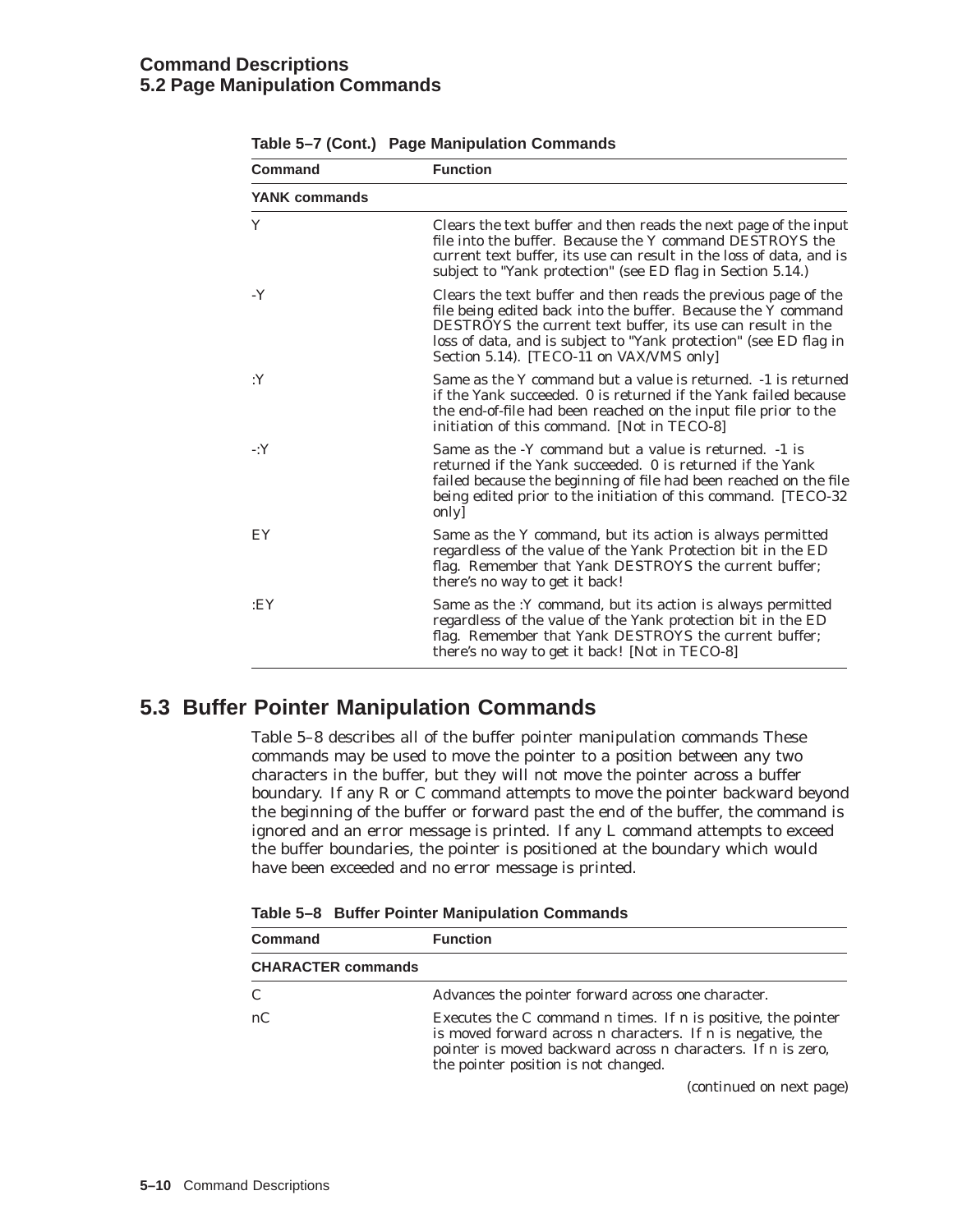| Command                   | <b>Function</b>                                                                                                                                                                                                                                                                                                                                                                             |
|---------------------------|---------------------------------------------------------------------------------------------------------------------------------------------------------------------------------------------------------------------------------------------------------------------------------------------------------------------------------------------------------------------------------------------|
| <b>CHARACTER commands</b> |                                                                                                                                                                                                                                                                                                                                                                                             |
| n:C                       | Same as nC except that a value is returned. If the command<br>succeeded, -1 is returned. If the command failed, the pointer<br>does not move and a value of 0 is returned. [TECO-10 only]                                                                                                                                                                                                   |
| :C                        | Equivalent to 1:C.                                                                                                                                                                                                                                                                                                                                                                          |
| -C                        | Equivalent to -1C.                                                                                                                                                                                                                                                                                                                                                                          |
| <b>JUMP commands</b>      |                                                                                                                                                                                                                                                                                                                                                                                             |
| J                         | Moves the pointer to a position immediately preceding the first<br>character in the buffer. Equivalent to 0J.                                                                                                                                                                                                                                                                               |
| nJ                        | Moves the pointer to a position immediately following the nth<br>character in the buffer.                                                                                                                                                                                                                                                                                                   |
| ZJ                        | Moves the pointer to a position immediately following the last<br>character in the buffer.                                                                                                                                                                                                                                                                                                  |
| n:J                       | Same as the nJ command except that if pointer position n is<br>outside of the buffer, the pointer does not move and a value<br>of 0 is returned. If the command succeeded, a value of -1 is<br>returned. [TECO-10 only]                                                                                                                                                                     |
| <b>LINE commands</b>      |                                                                                                                                                                                                                                                                                                                                                                                             |
| L                         | Advances the pointer forward across the next line terminator<br>(line feed, vertical tab, or form feed) and positions it at the<br>beginning of the next line.                                                                                                                                                                                                                              |
| nL                        | Executes the L command n times. A positive value of n<br>advances the pointer to the beginning of the nth line following<br>its current position. A negative value of n moves the pointer<br>backwards to the beginning of the nth complete line preceding<br>its current position. If n is zero, the pointer is moved to the<br>beginning of the line on which it is currently positioned. |
| -L                        | Equivalent to -1L.                                                                                                                                                                                                                                                                                                                                                                          |
| <b>REVERSE commands</b>   |                                                                                                                                                                                                                                                                                                                                                                                             |
| R                         | Moves the pointer backward across one character.                                                                                                                                                                                                                                                                                                                                            |
| nR                        | Executes the R command n times. If n is positive, the pointer<br>is moved backward across n characters. If n is negative, the<br>pointer is moved forward across n characters. If n is zero, the<br>position of the pointer is not changed.                                                                                                                                                 |
| -R                        | Equivalent to -1R.                                                                                                                                                                                                                                                                                                                                                                          |
| n:R                       | Same as the nR command except that a value is returned. If<br>the command succeeded, then a value of -1 is returned. If the<br>command failed, then the buffer pointer is not moved and a<br>value of 0 is returned. [TECO-10 only]                                                                                                                                                         |
| :R                        | Equivalent to 1:R.                                                                                                                                                                                                                                                                                                                                                                          |
|                           |                                                                                                                                                                                                                                                                                                                                                                                             |

**Table 5–8 (Cont.) Buffer Pointer Manipulation Commands**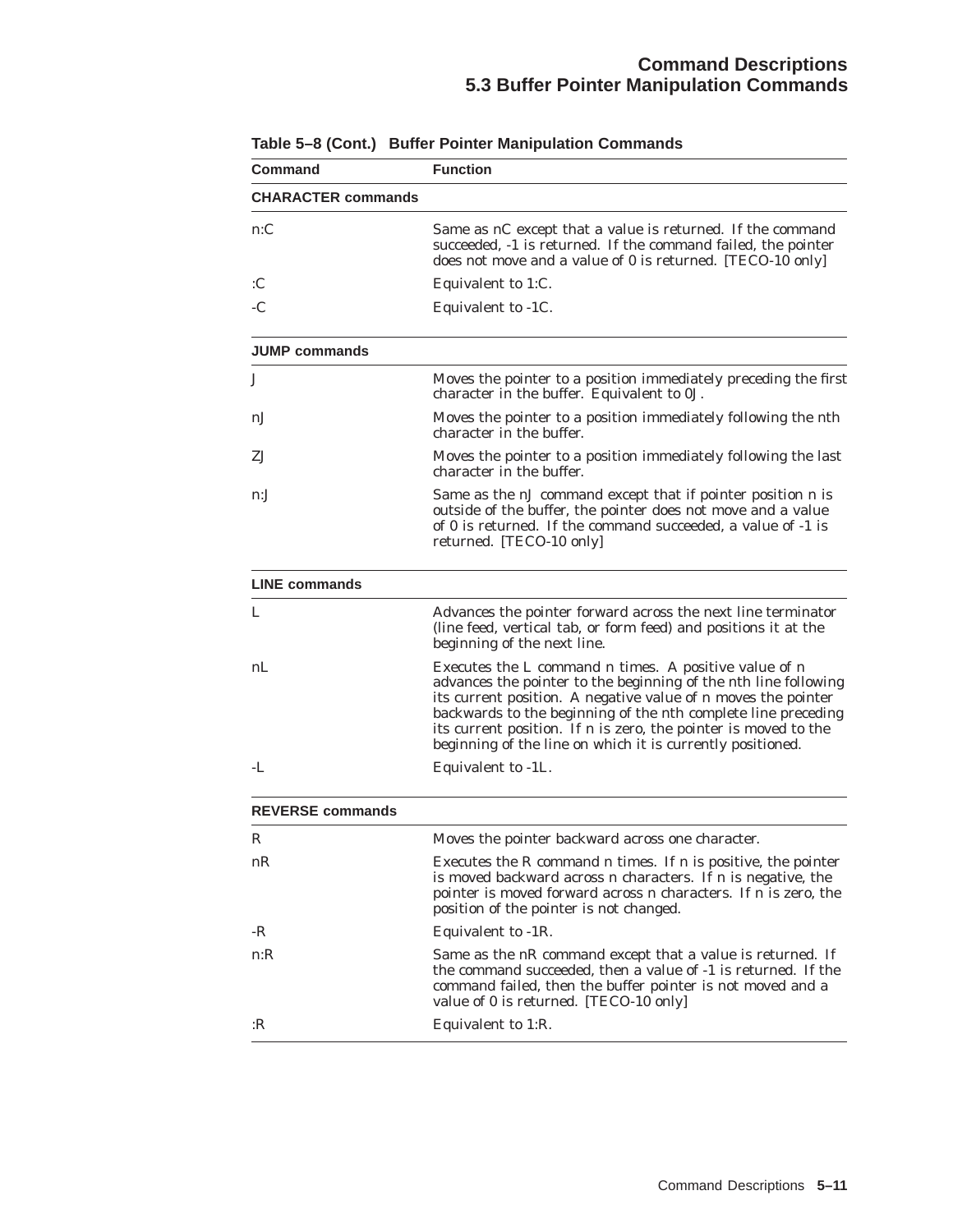# **5.4 Text Type-Out Commands**

Table 5–9 describes the commands used to type out part or all of the contents of the buffer for examination. These commands do not move the buffer pointer.

| Command                  | <b>Function</b>                                                                                                                                                                                                                                                                                           |
|--------------------------|-----------------------------------------------------------------------------------------------------------------------------------------------------------------------------------------------------------------------------------------------------------------------------------------------------------|
| Т                        | Types out the contents of the buffer from the current position<br>of the buffer pointer through and including the next line<br>terminator character.                                                                                                                                                      |
| nT                       | Types n lines. If n is positive, types the n lines following the<br>current position of the pointer. If n is negative, types the n<br>lines preceding the pointer. If n is zero, types the contents of<br>the buffer from the beginning of the line on which the pointer<br>is located up to the pointer. |
| -T                       | Equivalent to -1T.                                                                                                                                                                                                                                                                                        |
| m,nT                     | Types out the contents of the buffer between pointer positions<br>m and n.                                                                                                                                                                                                                                |
| $+nT$                    | Types out the n characters immediately following the buffer<br>pointer. n should be greater than zero.                                                                                                                                                                                                    |
| $-n,T$                   | Types the n characters immediately preceding the buffer<br>pointer. n should be greater than zero.                                                                                                                                                                                                        |
| $n^{\wedge}T$            | Types out to the terminal the character whose ASCII value is<br>n. Whatever normal type-out conversions may currently be in<br>effect and applicable (such as translation of control characters<br>to up-arrow format) are done. The value of n is used modulo<br>256.                                    |
| n:                       | Outputs to the terminal the character whose ASCII value<br>is n. Output is done in "one-shot" binary mode; no type-out<br>translations are done. The value of n is used modulo 256.<br>[TECO-11 only]                                                                                                     |
| <b>HT</b>                | Types out the entire contents of the buffer.                                                                                                                                                                                                                                                              |
| V                        | Types out the current line. Equivalent to OTT.                                                                                                                                                                                                                                                            |
| nV                       | Types out n-1 lines on each side of the current line. Equivalent<br>to 1-nTnT. [Not in TECO-8]                                                                                                                                                                                                            |
| m, nV                    | Types out m-1 lines before and n-1 lines after the current line.<br>[Not in TECO-8]                                                                                                                                                                                                                       |
| Atext <ctrl a=""></ctrl> | Types"text" on the terminal. While the command may begin<br>with <ctrl a=""> or Caret/A, the closing character must be a<br/><math>\langle \text{CTR} \cup \text{A} \rangle</math>. A numeric argument must not be specified with<br/>this command.</ctrl>                                                |
| $@^{\wedge}$ A/text/     | Equivalent to the ^A command except that the text to be<br>printed may be bracketed with any character. This avoids the<br>need for the closing $\langle \text{CTR} \rangle$ .                                                                                                                            |

**Table 5–9 Text Type-Out Commands**

You may stop or delay the output of any type-out command by typing certain special characters at the keyboard while TECO is typing out at the terminal (via a T, V, ^A, or :G command). These characters are described in the table below: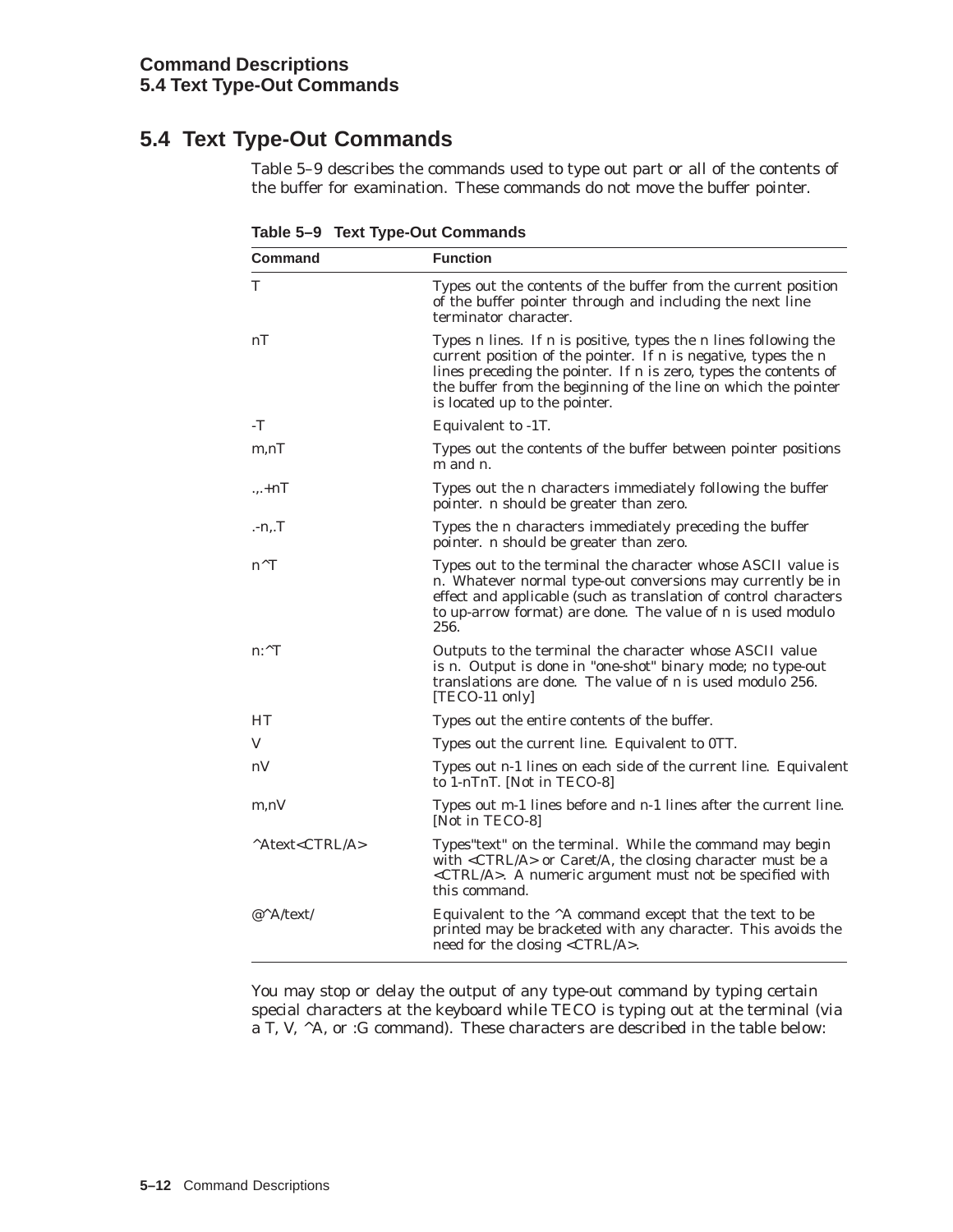| <b>Character</b>                | <b>Function</b>                                                                                                                                                                                                                                                                                                                                                                                                                                                                                                                                               |
|---------------------------------|---------------------------------------------------------------------------------------------------------------------------------------------------------------------------------------------------------------------------------------------------------------------------------------------------------------------------------------------------------------------------------------------------------------------------------------------------------------------------------------------------------------------------------------------------------------|
| $\langle \text{CTRL/O} \rangle$ | Stops the terminal output of the current command string.<br>TECO continues to run and to send characters to the<br>terminal, however, these characters are suppressed from<br>actually printing on the terminal. You can resume printing<br>characters by typing another <ctrl o=""> while type-out is<br/>being suppressed. TECO cancels this suppression the next<br/>time that it prompts for command string input. A TECO macro<br/>can cancel the effect of any <ctrl o=""> by setting the 16's bit<br/>in the ET flag (see Section 5.16).</ctrl></ctrl> |
| $\langle CTRI/S \rangle$        | Freezes the terminal output of the current command string.<br>TECO stops running the next time it tries to output a<br>character to your terminal, and waits for you to type a<br><ctrl q=""> to indicate that output should resume.</ctrl>                                                                                                                                                                                                                                                                                                                   |
| $<$ CTRL/Q>                     | Causes TECO to resume any type-out that was frozen via use<br>of the <ctrl s=""> command described above. This character<br/>has this effect only while typout is frozen. Striking any<br/>key other than <math>\langle \text{CTRL/Q&gt; or } \langle \text{CTRL/C&gt; while type-out is} \rangle</math><br/>frozen will have unpredictable results; consult the appropriate<br/>operating system manual.</ctrl>                                                                                                                                              |

**Table 5–10 Type-Out Time Commands**

Note that <CTRL/O>, <CTRL/Q>, and <CTRL/S> are legal TECO commands as well. When TECO is not typing on the terminal (when you are entering a command string, for example), these characters do not have the effect described above. They may be entered into your command string just like any other control character (except under operating systems that filter out these characters, see Section 4.5).

# **5.5 Deletion Commands**

Table 5–11 summarizes the text deletion commands, which permit deletion of single characters, groups of adjacent characters, single lines, or groups of adjacent lines.

| <b>Command</b>         | <b>Function</b>                                                                                                                                                                                                                                             |
|------------------------|-------------------------------------------------------------------------------------------------------------------------------------------------------------------------------------------------------------------------------------------------------------|
| <b>DELETE commands</b> |                                                                                                                                                                                                                                                             |
| D                      | Delete the first character following the current position of the<br>buffer pointer.                                                                                                                                                                         |
| nD                     | Execute the D command n times. If n is positive, the n<br>characters following the current pointer position are deleted.<br>If n is negative, the n characters preceding the current pointer<br>position are deleted. If n is zero, the command is ignored. |
| -D                     | Equivalent to -1D.                                                                                                                                                                                                                                          |
| m, nD                  | Equivalent to m, nK. [TECO-11 only]                                                                                                                                                                                                                         |
| n:D                    | Same as nD but returns a value (-1 if command succeeds, 0 if<br>command failed because the range of characters to be deleted<br>fell outside the text buffer). [TECO-10 only]                                                                               |
|                        | (continued on next page)                                                                                                                                                                                                                                    |

**Table 5–11 Text Deletion Commands**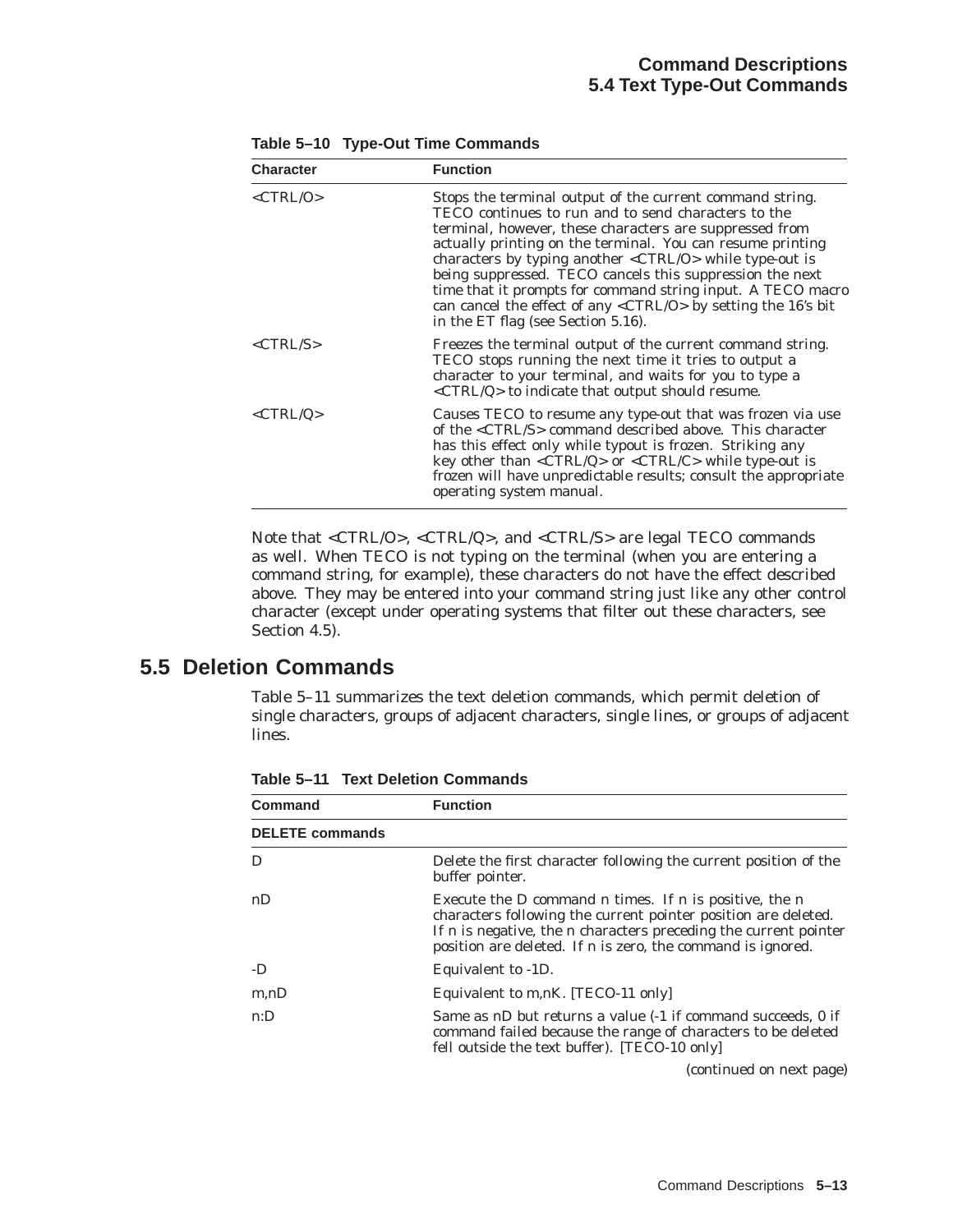| Command                | <b>Function</b>                                                                                                                                                                                                                                                                                                                                                                                                                                                          |
|------------------------|--------------------------------------------------------------------------------------------------------------------------------------------------------------------------------------------------------------------------------------------------------------------------------------------------------------------------------------------------------------------------------------------------------------------------------------------------------------------------|
| <b>DELETE commands</b> |                                                                                                                                                                                                                                                                                                                                                                                                                                                                          |
| FD <sub>text</sub>     | Search for the specified text string and delete it. (See search<br>commands in Section 5.7.) [TECO-10 only]                                                                                                                                                                                                                                                                                                                                                              |
| @FD/text/              | Equivalent to FDtext` except that the <delim> character is<br/>not necessary.</delim>                                                                                                                                                                                                                                                                                                                                                                                    |
| FR <sup>-</sup>        | Equivalent to -nD where n is the length of the last insert,<br>get or search command. See the description of the FRtext`<br>command in Section 5.6 for more details.                                                                                                                                                                                                                                                                                                     |
| $@FR$ //               | Form of the FR command that does not require use of the<br><delim> character.</delim>                                                                                                                                                                                                                                                                                                                                                                                    |
| <b>KILL commands</b>   |                                                                                                                                                                                                                                                                                                                                                                                                                                                                          |
| K                      | Deletes the contents of the buffer from the current position<br>of the buffer pointer through and including the next line<br>terminator character.                                                                                                                                                                                                                                                                                                                       |
| nK                     | Executes the K command n times. If n is positive, the n lines<br>following the current pointer position are deleted. If n is<br>negative, the n lines preceding the current pointer position<br>are deleted. If n is zero, the contents of the buffer from the<br>beginning of the line on which the pointer is located up to the<br>pointer is deleted. It is not an error if more lines are specified<br>than occur when a boundary of the text buffer is encountered. |
| -K                     | Equivalent to -1K.                                                                                                                                                                                                                                                                                                                                                                                                                                                       |
| m,nK                   | Deletes the contents of the buffer between pointer positions<br>m and n. The pointer moves to the point of the deletion. The<br>?POP error message (or its equivalent) is issued if either m or<br>n is out of range.                                                                                                                                                                                                                                                    |
| <b>FKtext</b>          | Executes a Stext` command then deletes all the text from the<br>initial pointer position to the new pointer position. [TECO-10<br>only]                                                                                                                                                                                                                                                                                                                                  |
| @FK/text/              | Equivalent to FKtext` except that "text" may contain any<br>character, including <escape>, other than the delimiter<br/>(shown here as /). [TECO-10 only]</escape>                                                                                                                                                                                                                                                                                                       |
| <b>HK</b>              | Deletes the entire contents of the buffer.                                                                                                                                                                                                                                                                                                                                                                                                                               |

**Table 5–11 (Cont.) Text Deletion Commands**

# **5.6 Insertion Commands**

Table 5–12 lists all of the text insertion commands. These commands cause the string of characters specified in the command to be inserted into the text buffer at the current position of the buffer pointer. Following execution of an insertion command, the pointer will be positioned immediately after the last character of the insertion.

The length of an insertion command is limited primarily by the amount of memory available for command string storage. During normal editing jobs, it is most convenient to limit insertions to about 10 or 15 lines each. When command string space is about to run out, TECO will ring the terminal's bell after each character that is typed. From the time you hear the first warning bell, you have 10 characters to type in order to clean up your command line. Attempting to enter too many characters into the current command string causes unpredictible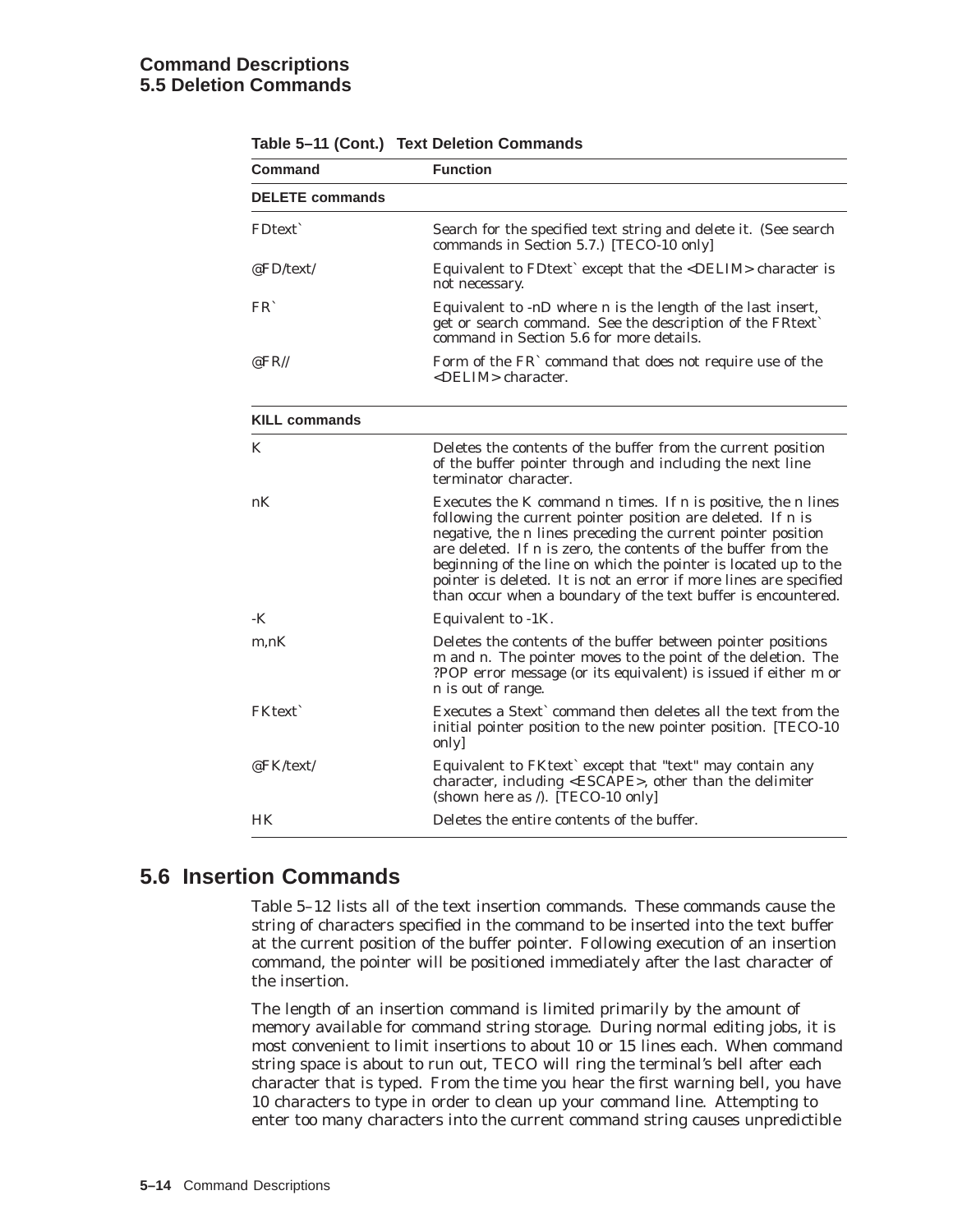results to occur and should be avoided. Use the DELETE key to shorten the command to permit its termination.

As explained above in Chapter 4, certain characters are filtered out by the operating system and/or may perform special functions, and some characters are immediate action commands and have special effect. If you want to insert such characters into the text buffer, use the nI` command described in the following table. It will insert any ASCII character into the buffer, including the special characters that could not ordinarily be typed at a terminal.

**Command Function** Itext` Where "text" is a string of ASCII characters terminated by a <DELIM>. The specified text string is entered into the buffer at the current position of the pointer, with the pointer positioned immediately after the last character of the insertion. nI` This form of the I command inserts the single character whose ASCII code is n into the buffer at the current position of the buffer pointer. (n is taken modulo 256 in TECO-11, modulo 128 in other TECOs.) nI` is used to insert characters that are not available on the user's terminal or special characters such as DELETE which may not be inserted from a terminal with the standard I command. @I/text/ Equivalent to the I command except that the text to be inserted may contain ESCAPE characters. A delimiting character (shown as a slash here) must precede and follow the text to be inserted, as described in Section 3.2.2 above. n@I// Equivalent to the nI` command, but does not require the <DELIM> character. <TAB>text` This command is equivalent to the I command except that the <TAB> is part of the text which is inserted into the buffer. FRtext` Equivalent to "-nDItext`", where "n" is obtained from the most recent occurrence of the following: (a) the length of the most recent string found by a successful search command, (b) the length of the most recent text string inserted (including insertions from the FS, FN, or FR commands), or (c) the length of the string retrieved by the most recent "G" command. In effect, the last string inserted or found is replaced with "text", provided that the pointer has not been moved. After execution of this command, the buffer pointer is positioned immediately after "text". [Not in TECO-8] @FR/text/ Equivalent to "FRtext`", except that "text" may contain ESCAPE characters. [Not in TECO-8] nFRtext` Equivalent to "nDItext`". If n is less than 0, characters preceding the buffer pointer are deleted and replaced with "text". If n is greater than 0, characters following the buffer pointer are deleted and replaced with "text". In either case, the buffer pointer is left positioned immediately after "text" upon completion of this command. [TECO-11 only] n@FR/text/ Equivalent to "nFRtext`", except that "text" may contain ESCAPE characters. [TECO-11 only] (continued on next page)

**Table 5–12 Text Insertion Commands**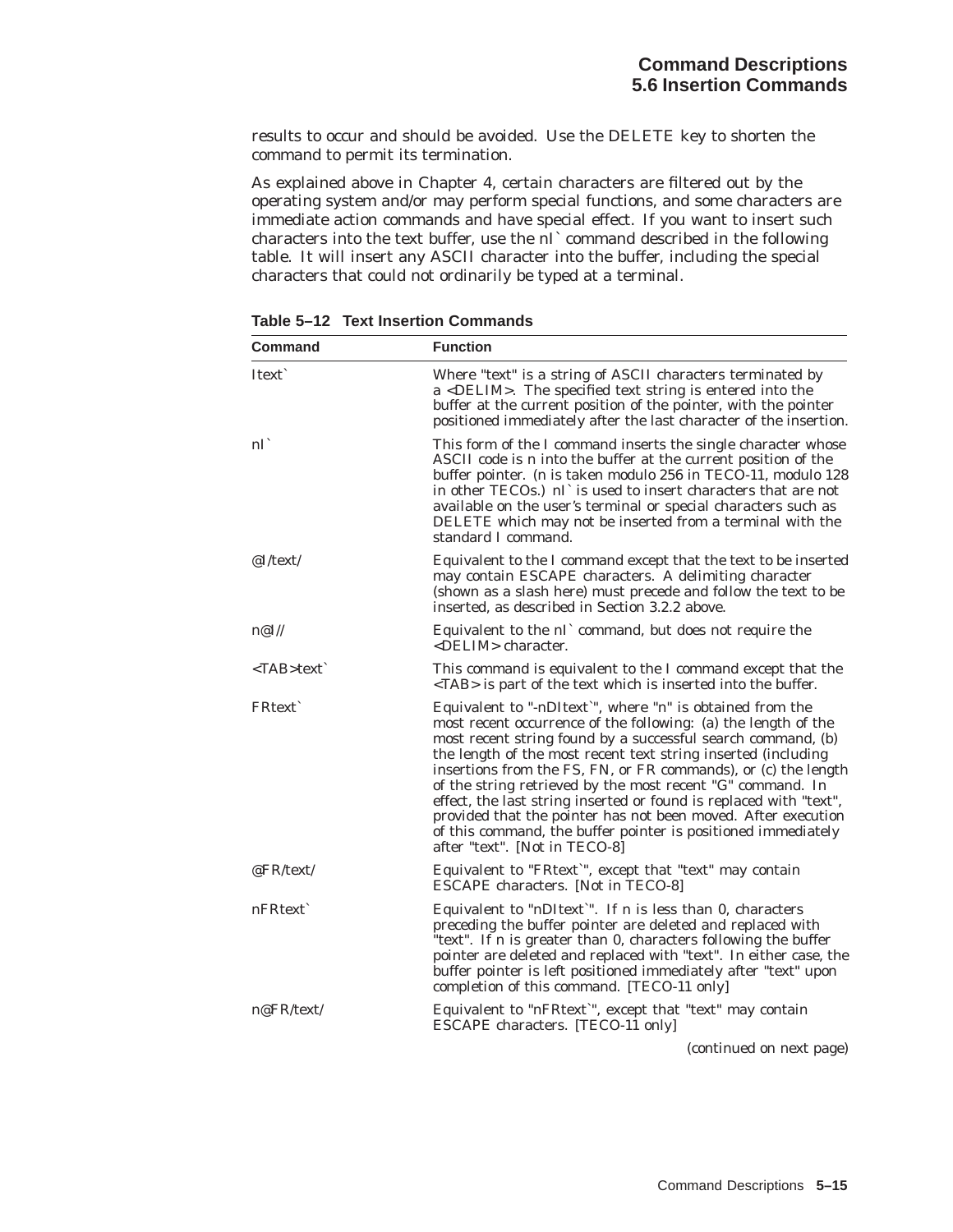| <b>Command</b> | <b>Function</b>                                                                                                                                                                                                                          |
|----------------|------------------------------------------------------------------------------------------------------------------------------------------------------------------------------------------------------------------------------------------|
| m,nFRtext`     | Equivalent to "m,nDItext". The characters between buffer<br>positions m and n are deleted and replaced with "text". The<br>buffer pointer is left positioned immediately after "text" upon<br>completion of this command. [TECO-11 only] |
| m.n@FR/text/   | Equivalent to "m,nFRtext", except that "text" may contain<br>ESCAPE characters. [TECO-11 only]                                                                                                                                           |

**Table 5–12 (Cont.) Text Insertion Commands**

# **5.7 Search Commands**

In many cases, the easiest way to position the buffer pointer is by means of a character string search. Search commands cause TECO to scan through text until a specified string of characters is found, and then position the buffer pointer at the end of the string. A character string search begins at the current position of the pointer. It proceeds within the current buffer in a forward or a reverse direction or through the file in a forward direction. Specifying a negative numeric argument to the search command causes the search to proceed backwards from the pointer.

Your last explicitly specified search string is always remembered by TECO. If a search command is specified with a null search string argument, the last explicitly defined search string will be used. This saves having to retype a complex or lengthy search string on successive search commands.

Normally searches are "unbounded" - they search from the current position to the end of the text buffer (or in the case of backwards searches, until the beginning of the buffer). A bounded search, however, will only search from the current position to the specified bound limit. If the search string is found within the bound limits, the pointer is positioned immediately after the last character in the string. If the string cannot be found, the pointer is left unchanged.

A special case of the bounded search occurs when the upper and lower bound limits are the same. In such a case, the search command is called an anchored search, and is used to compare the search argument against the character string immediately following the text buffer pointer.

TECO-8 does not permit backward, bounded, or anchored searches. This is a general property and will not be specifically mentioned again in the following tables.

| Command | <b>Function</b>                                                                                                                                                                                                                                                                                                                                                                                                                                                                                                |
|---------|----------------------------------------------------------------------------------------------------------------------------------------------------------------------------------------------------------------------------------------------------------------------------------------------------------------------------------------------------------------------------------------------------------------------------------------------------------------------------------------------------------------|
| Stext`  | Where "text" is a string of characters terminated by a<br>$\leq$ DELIM $\geq$ . This command searches the text buffer for the<br>next occurrence of the specified character string following the<br>current position of the buffer pointer. If the string is found, the<br>pointer is positioned after the last character in the string. If it<br>is not found, the pointer is positioned immediately before the<br>first character in the buffer (i.e., a 0J is executed) and an error<br>message is printed. |

**Table 5–13 Search Commands**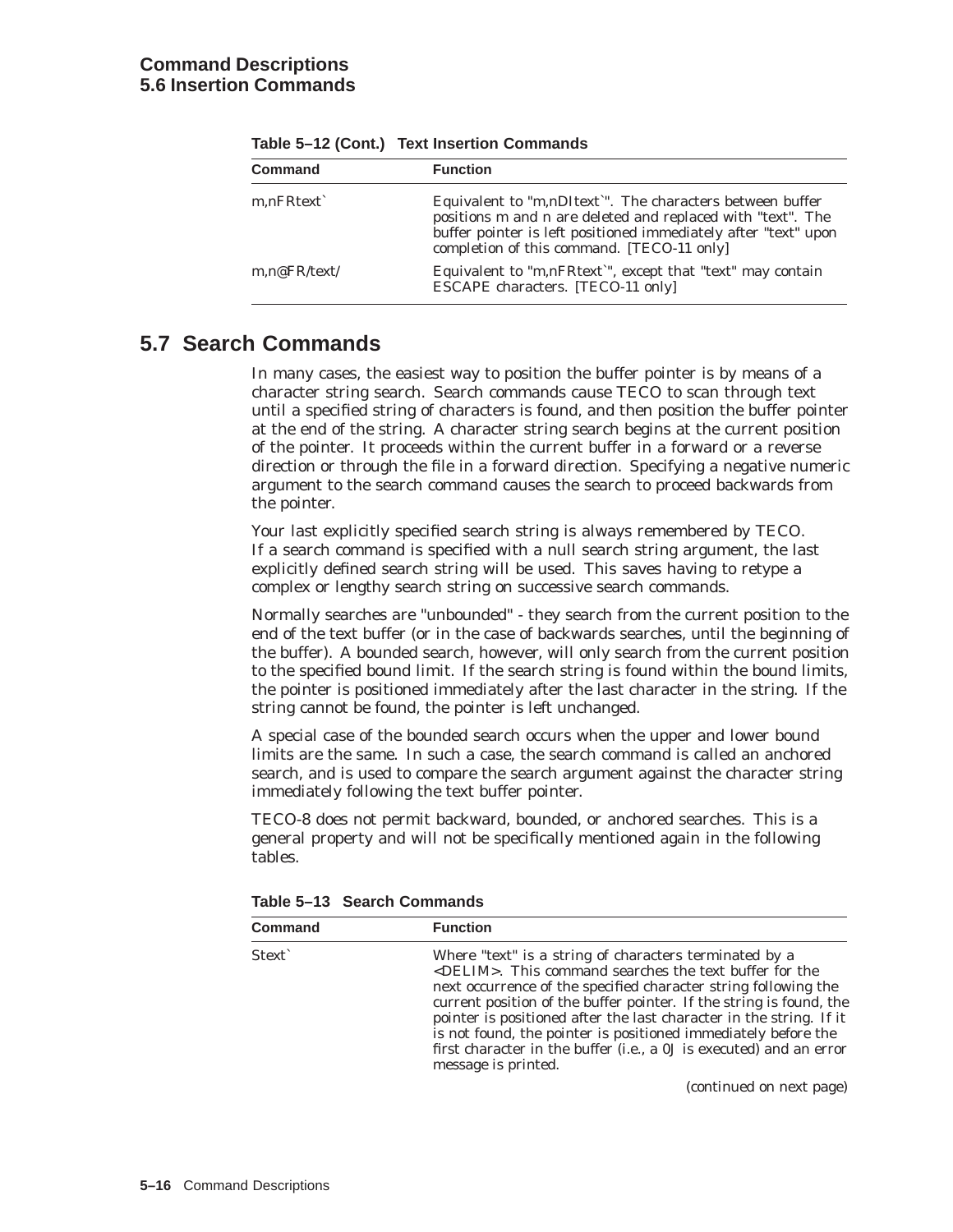| Command           | <b>Function</b>                                                                                                                                                                                                                                                                                                                                                                                                                                                                                                                                                                                       |
|-------------------|-------------------------------------------------------------------------------------------------------------------------------------------------------------------------------------------------------------------------------------------------------------------------------------------------------------------------------------------------------------------------------------------------------------------------------------------------------------------------------------------------------------------------------------------------------------------------------------------------------|
| nStext`           | This command searches for the nth occurrence of the specified<br>character string, where n is greater than zero. It is identical to<br>the S command in other respects.                                                                                                                                                                                                                                                                                                                                                                                                                               |
| -nStext`          | Identical to "nStext`" except that the search proceeds in the<br>reverse direction. If the string is not found, the pointer is<br>positioned immediately before the first character in the buffer<br>and an error message is printed. If the pointer is positioned at<br>the beginning of or within an occurrence of the desired string,<br>that occurrence is considered to be the first one found. Upon<br>successful completion, the pointer is positioned after the last<br>character in the string found.                                                                                        |
| -Stext`           | Equivalent to -1Stext.                                                                                                                                                                                                                                                                                                                                                                                                                                                                                                                                                                                |
| N <sub>text</sub> | Performs the same function as the S command except that<br>the search is continued across page boundaries, if necessary,<br>until the character string is found or the end of the input file<br>is reached. This is accomplished by executing an effective P<br>command after each page is searched. If the end of the input<br>file is reached, an error message is printed and it is necessary<br>to close the output file and re-open it as an input file before<br>any further editing may be done on that file. The N command<br>will not locate a character string which spans a page boundary. |
| -Ntext`           | Performs the same function as the -S command except that<br>the search is continued (backwards) across page boundaries, if<br>necessary, until the character string is found or the beginning<br>of the file being edited is reached. [TECO-32 only]                                                                                                                                                                                                                                                                                                                                                  |
| -nNtext`          | This command searches (backwards) for the nth occurrence<br>of the specified character string. It is identical to the -N<br>command in other respects. [TECO-32 only]                                                                                                                                                                                                                                                                                                                                                                                                                                 |
| nNtext`           | This command searches for the nth occurrance of the specified<br>character string, where n must be greater than zero. It is<br>identical to the N command in other respects.                                                                                                                                                                                                                                                                                                                                                                                                                          |
| $_t$ text         | The underscore command is identical to the N command<br>except that the search is continued across page boundaries<br>by executing effective Y commands instead of P commands,<br>so that no output is generated. Since an underscore search<br>can result in the loss of data, it is aborted under the<br>same circumstances as the Y command (see the ED flag in<br>Section 5.16). Note that underscore is backarrow on some<br>terminals.                                                                                                                                                          |
| n_text`           | This command searches for the nth occurrence of the specified<br>character string, where n must be greater than zero. It is<br>identical to the _ command in other respects. In TECO-32 n<br>can be negative, in which case the search proceeds backwards<br>through each text buffer and through the file being edited.<br>It terminates upon the correct search string match and/or<br>beginning of file. A -n:_ command returns 0 at beginning of<br>file.                                                                                                                                         |
| $E_{\text{text}}$ | Same as _text` command except that effective EY (rather than<br>Y) commands are used. Thus, this command is never aborted<br>and is not controlled by the Yank protection bit in the ED flag.<br>Remember that Yank DESTROYS the current buffer; there's<br>no way to get it back!                                                                                                                                                                                                                                                                                                                    |

**Table 5–13 (Cont.) Search Commands**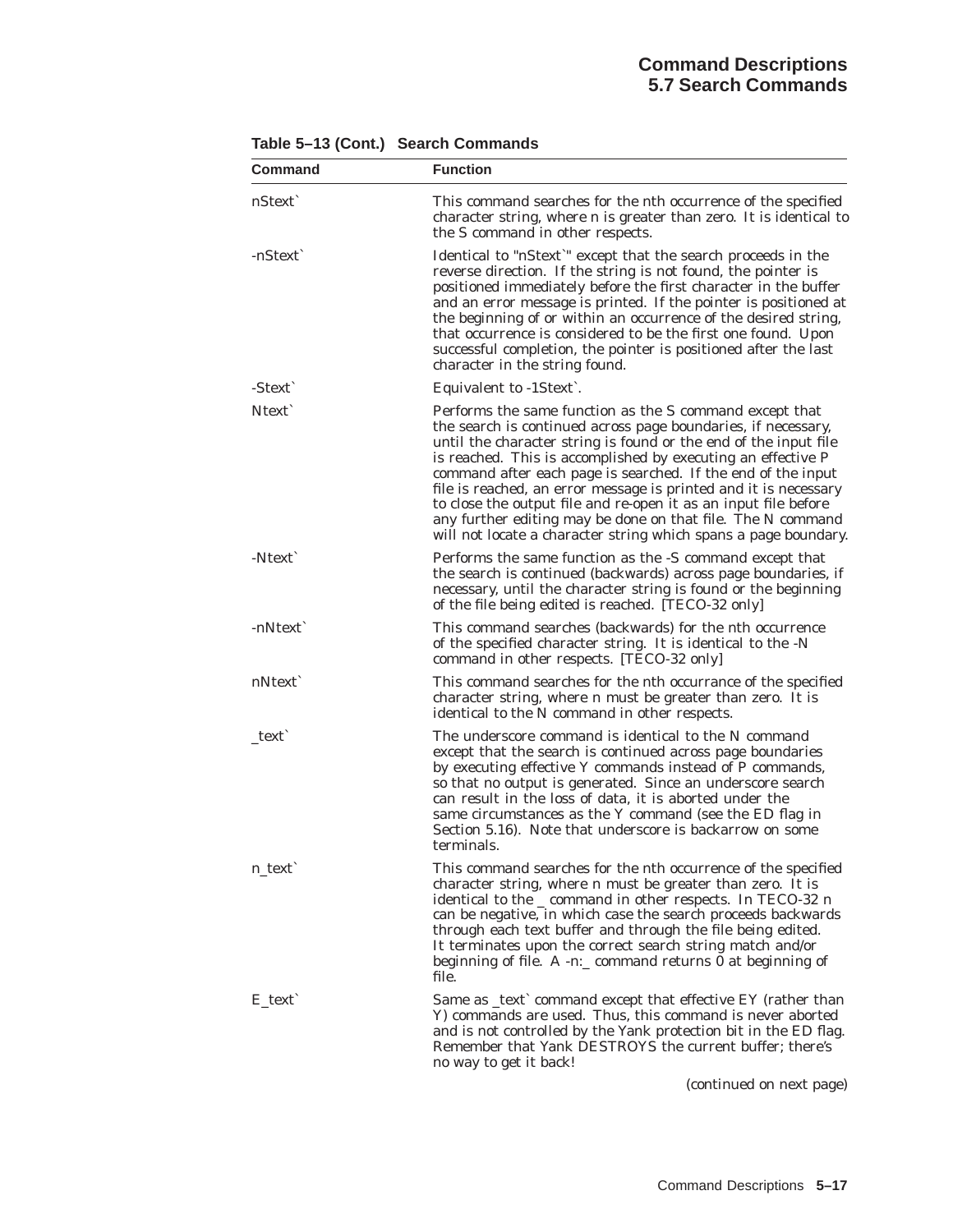## **Command Descriptions 5.7 Search Commands**

| Command   | <b>Function</b>                                                                           |
|-----------|-------------------------------------------------------------------------------------------|
| $nE$ text | Same as $n$ _text` command except that effective EY (rather<br>than Y) commands are used. |

**Table 5–13 (Cont.) Search Commands**

**Table 5–14 Bounded Search Commands**

| <b>Function</b>                                                                                                                                                                                                                                                                                                                                                                                                                                                                                                  |
|------------------------------------------------------------------------------------------------------------------------------------------------------------------------------------------------------------------------------------------------------------------------------------------------------------------------------------------------------------------------------------------------------------------------------------------------------------------------------------------------------------------|
| System specific command. Consult Appendix C.                                                                                                                                                                                                                                                                                                                                                                                                                                                                     |
| Performs the same function as the nStext' command, but m<br>and n (inclusive) serve as bounds for the search. In order for a<br>search to be successful, the first character to match must occur<br>between buffer pointer positions m and n. The string that<br>is matched is permitted to extend beyond the search limits<br>specified, provided that it begins within bounds. If $m < n$ , then<br>the search proceeds in a forwards direction. If m>n, then the<br>search proceeds in the reverse direction. |
| Performs a bounded search over the next n lines. If n is<br>positive, the search proceeds forward over the next n lines; if n<br>is negative the search proceeds backwards over the n preceding<br>lines; if n is zero, the search proceeds backwards over the<br>portion of the line preceding the pointer.                                                                                                                                                                                                     |
| Equivalent to 1FBtext.                                                                                                                                                                                                                                                                                                                                                                                                                                                                                           |
| Equivalent to -1FBtext.                                                                                                                                                                                                                                                                                                                                                                                                                                                                                          |
| Compare command. The :: S command is not a true search. If<br>the characters in the buffer immediately following the current<br>pointer position match the search string, the pointer is moved<br>to the end of the string and the command returns a value of<br>-1; i.e., the next command is executed with an argument of<br>-1. If the characters in the buffer do not match the string, the<br>pointer is not moved and the command returns a value of 0.<br>Identical to ":FBtext`".                        |
|                                                                                                                                                                                                                                                                                                                                                                                                                                                                                                                  |

The search and replace commands listed below perform equivalent functions to the search commands listed next to them, but then delete "text1" and replace it with "text2".

**Table 5–15 Search and Replace Commands**

| Search & Replace | <b>Search Command</b> |  |
|------------------|-----------------------|--|
| FStext1'text2'   | Stext1                |  |
| nFStext1`text2`  | nStext1               |  |
| FNtext1`text2`   | Ntext1                |  |
| nFNtext1`text2`  | nNtext1               |  |
| F text1 text2    | text1`                |  |
| [not in TECO-10] |                       |  |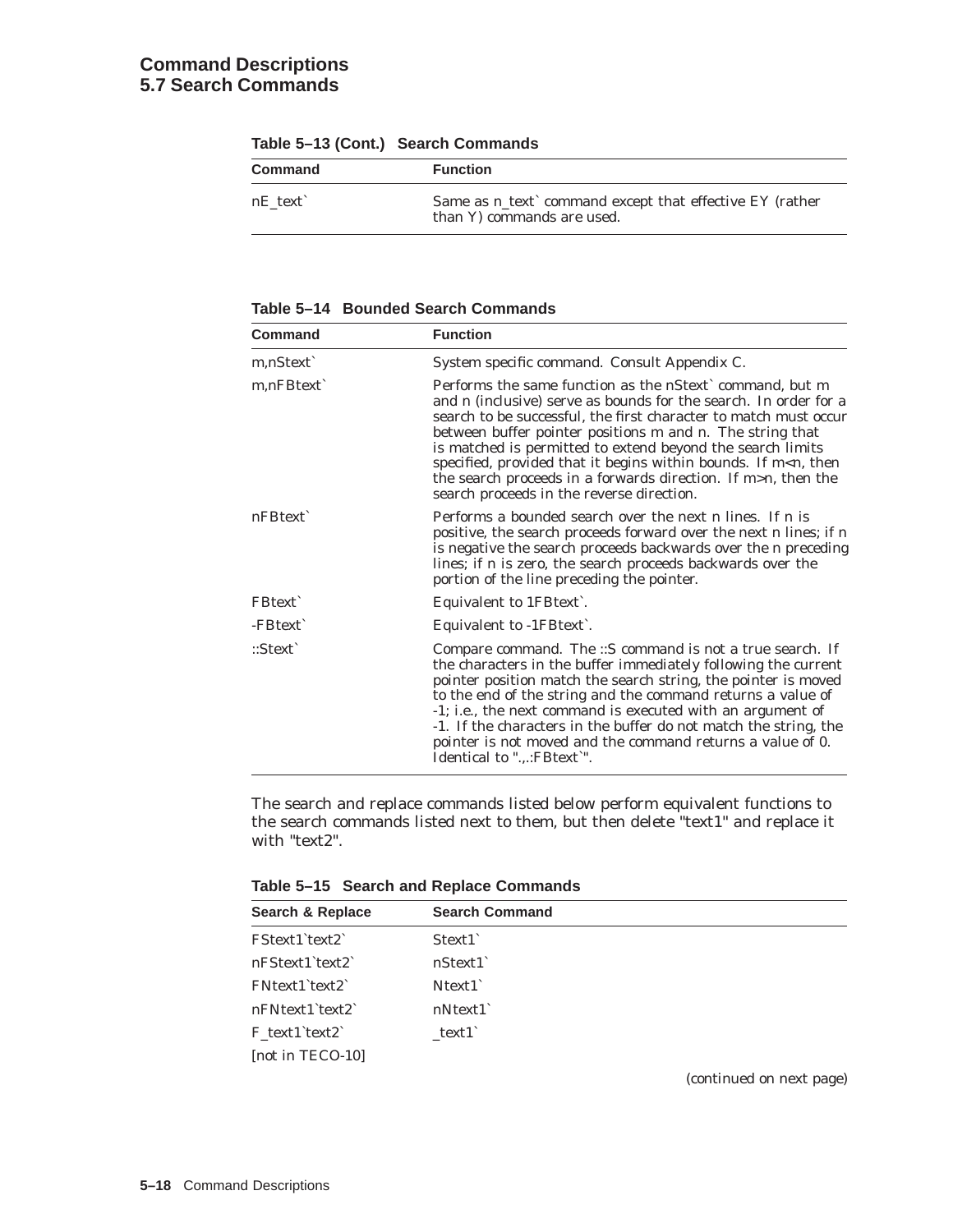#### **Command Descriptions 5.7 Search Commands**

| Search & Replace         | <b>Search Command</b> |
|--------------------------|-----------------------|
| $nF_{text1'text1'text2'$ | $n$ text1             |
| [Not in TECO-10]         |                       |
| FCtext1`text2`           | FBtext1               |
| $nFCtext1$ text2         | nFBrext1              |
| m,nFCtext1`text2`        | m,nFBtext1            |

**Table 5–15 (Cont.) Search and Replace Commands**

In addition, the four following commands can be used on TECO-10:

**Table 5–16 TECO-10 Specific Search and Replace commands**

| <b>Command</b>  | <b>Function</b>                                                                                                                                                                        |
|-----------------|----------------------------------------------------------------------------------------------------------------------------------------------------------------------------------------|
| <b>FD</b> text` | Identical to the "FStext``" command. [TECO-10 only]                                                                                                                                    |
| nFDtext`        | Identical to the "nFStext``" command. [TECO-10 only]                                                                                                                                   |
| nFKtext`        | Searches for the nth following occurrence of "text" and then<br>deletes all characters in the text buffer between the pointer<br>positions before and after the search. [TECO-10 only] |
| <b>FKtext</b>   | Equivalent to 1FKtext` [TECO-10 only]                                                                                                                                                  |

The FS, F, and FN commands above can also be reverse searches  $(n<0)$  or bounded searches (m,n argument). A reverse F\_ or FN acts like a reverse S; that is the search terminates when the beginning of the text buffer is encountered.

(In TECO-32 -nFN searches backwards through each text buffer and through the file being edited. It terminates upon the correct search string match and/or beginning of file. A colon modified reverse search returns 0 at beginning of file.)

If a search command is entered without a text argument, TECO will execute the search command as though it had been entered with the same character string argument as the last search command entered. For example, suppose the command "STHE END`" results in an error message, indicating that character string "THE END" was not found on the current page. Entering the command "N`" causes TECO to execute an N search for the same character string. Although the text argument may be omitted, the command terminator <DELIM> must always be entered.

Search commands can make use of the colon modifier described in Chapter 3. The following examples illustrate use of the colon modifier:

#### **Commands:**

n:Stext` m,n:Stext` n:Ntext` n:\_text` n:FStext1`text2` m,n:FStext1`text2` n:FNtext1`text2`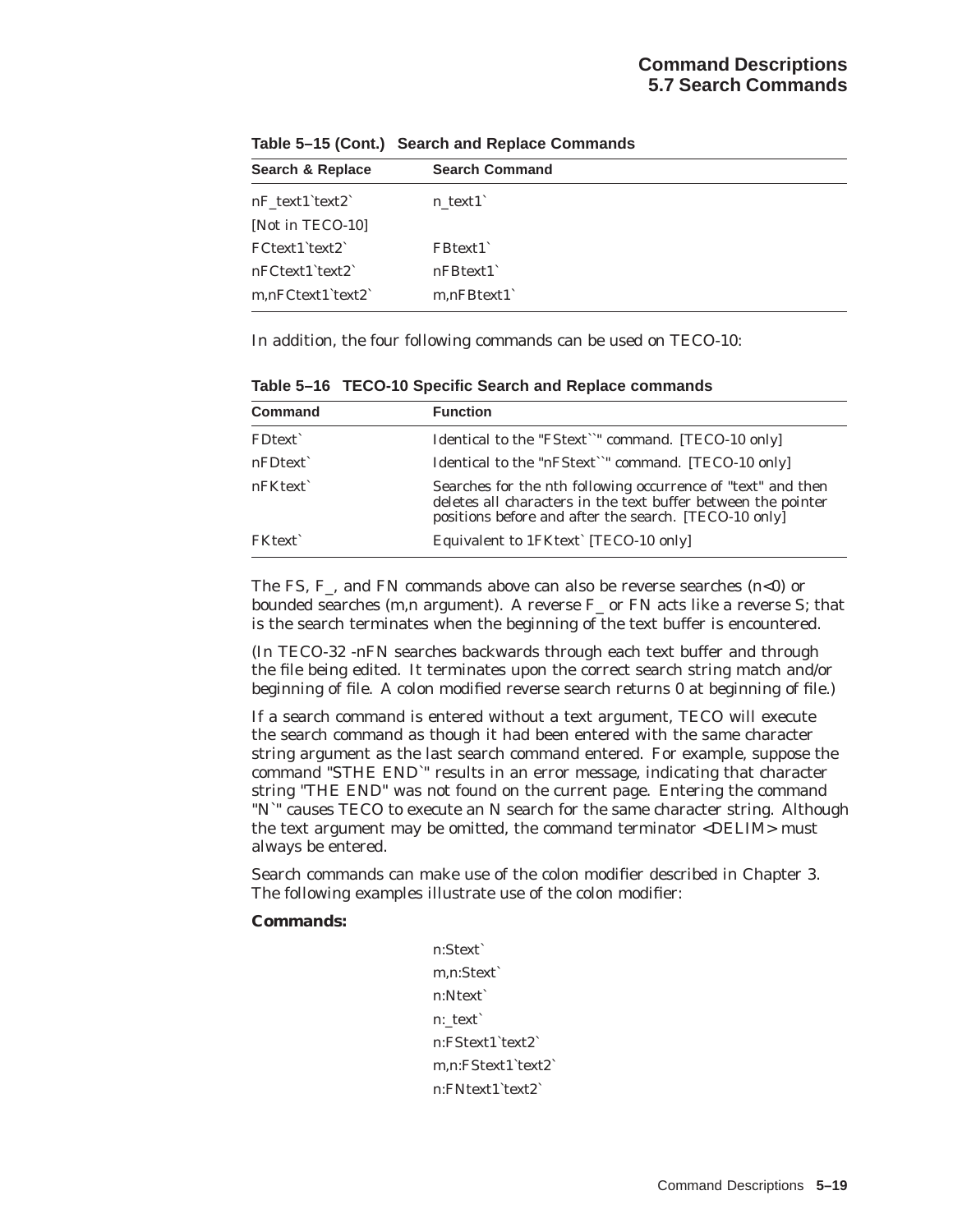etc.

#### **Function:**

In each case, execute the search command. If the search is successful, execute the next sequential command with an argument of -1. If the search fails, execute the next command with an argument of zero. If the next command does not require a numeric argument, execute it as it stands.

All search commands may also use the  $\mathcal Q$  modifier to use alternate delimiters, to allow <ESCAPE> characters in search strings or to avoid the use of <ESCAPE> characters in command strings. Such search commands take the following forms:

#### **Commands:**

@S/text/ m,n@FB/text/ n@FS/text1/text2/ @:N/text/ etc.

# **5.8 Search Arguments**

TECO builds the search string by loading its search string buffer from the supplied search command argument. To help you enter special characters or frequently used character sequences, the argument may contain special string building characters. Table 5–17 lists the string building characters and their functions.

TECO-8 does not support the extended String Build functions or Match Control Constructs that begin with <CTRL/E>. This is a general property and will not be repeated in the following tables.

Note that, as explained in Chapter 3, a caret (up-arrow) may be used to indicate that the character following it is to be treated as a control character. Any of the commands below may be entered using the caret. This function of the caret can be disabled by using the ED flag (see Section 5.16 and appendices).

| <b>Character</b>                 | <b>Function</b>                                                                                                                                                                                                                                                           |
|----------------------------------|---------------------------------------------------------------------------------------------------------------------------------------------------------------------------------------------------------------------------------------------------------------------------|
| $<$ CTRL/Q>                      | $A < CTRL/Q$ character in a search command argument<br>indicates that the character following the <ctrl q=""> is to<br/>be used literally rather than as a match control character.</ctrl>                                                                                |
| $\langle \text{CTR} L/R \rangle$ | Same as $\langle \text{CTRL/Q} \rangle$ .                                                                                                                                                                                                                                 |
| $<$ CTRL/V $>$                   | $A < CTRL/V$ character in a search command argument<br>indicates that the character following the $\langle \text{CTR} L/V \rangle$ is to<br>be used as the equivalent character in the lower case ASCII<br>range (i.e., octal 100 to 137 is treated as octal 140 to 177). |
|                                  |                                                                                                                                                                                                                                                                           |

**Table 5–17 String Building Characters**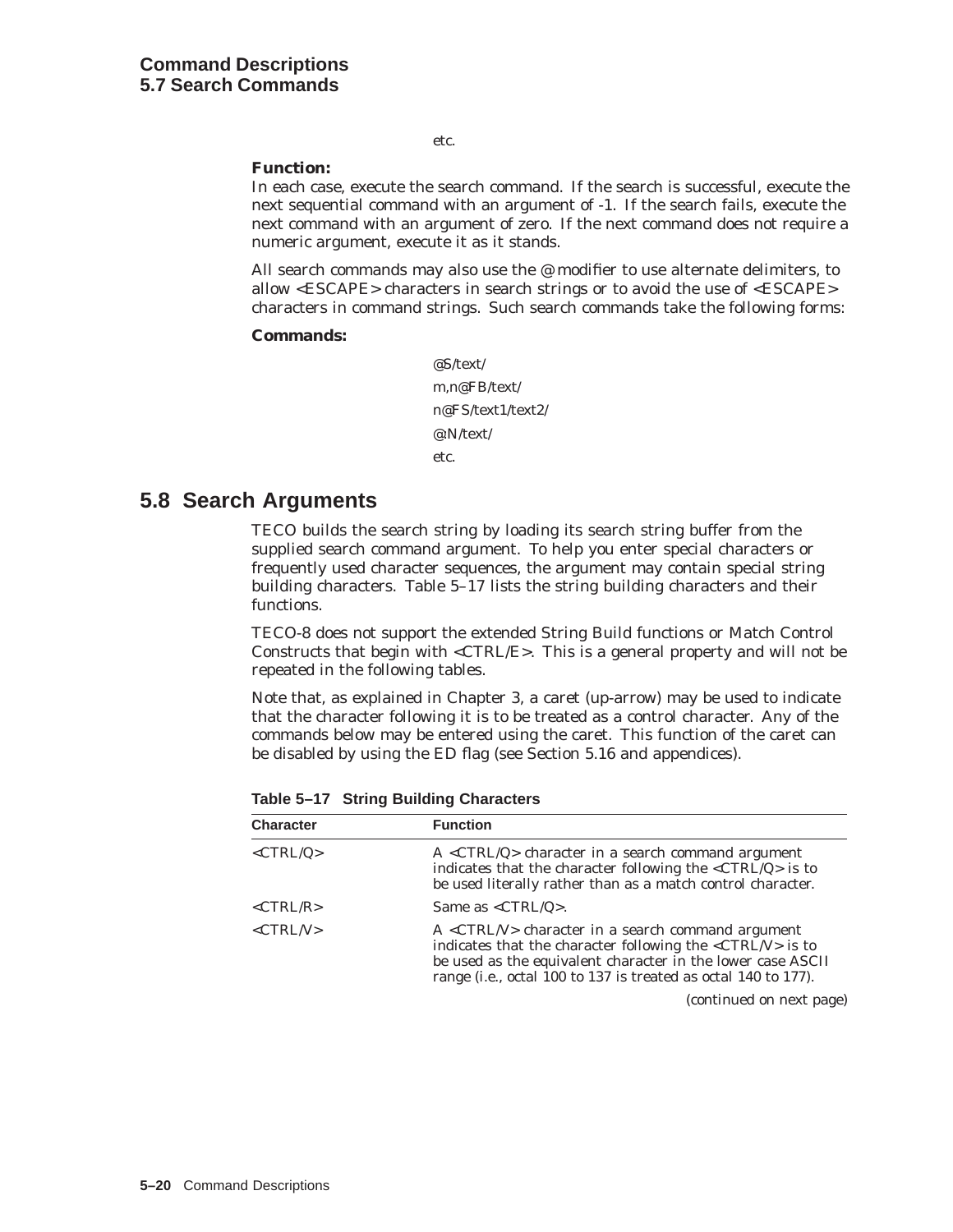| <b>Character</b>                     | <b>Function</b>                                                                                                                                                                                                                                                                                                                                                                                     |
|--------------------------------------|-----------------------------------------------------------------------------------------------------------------------------------------------------------------------------------------------------------------------------------------------------------------------------------------------------------------------------------------------------------------------------------------------------|
| <ctrl v=""><ctrl v=""></ctrl></ctrl> | Two successive $\langle \text{CTRL/V}\rangle$ characters in a string argument<br>indicate to TECO that all following alphabetic characters in<br>this string are to be converted to lower case unless an explicit<br><sup>^</sup> W is given to override this state. This state continues until<br>the end of the string or until a $\wedge W \wedge W$ construct is encountered.<br>[TECO-10 only] |
| <ctrl w=""></ctrl>                   | $A < CTRL/W$ character in a search command argument<br>indicates that the character following the <ctrl w=""> is to<br/>be used as the equivalent character in the upper case ASCII<br/>range (i.e., octal 140 to 177 is treated as octal 100 to 137).</ctrl>                                                                                                                                       |
| <ctrl w=""><ctrl w=""></ctrl></ctrl> | Two successive <ctrl w=""> characters indicates to TECO that<br/>all following alphabetic characters in this string are to be<br/>converted to upper case unless an explicit <sup>^</sup>V is encountered<br/>to override this state. This state continues until the end of<br/>the string or until a <math>\text{``V''V}</math> construct is encountered. [TECO-10<br/>only]</ctrl>                |
| $<$ CTRL/E>Qq                        | <ctrl e="">Qq indicates that the string stored in Q-register q is<br/>to be used in the position occupied by the ^EQq in the search<br/>string. Q registers are discussed in sections 3.3.2 and 5.9. [Not<br/>in TECO-10]</ctrl>                                                                                                                                                                    |
| <ctrl e="">Uq</ctrl>                 | <ctrl e="">Uq indicates that the character whose ASCII code<br/>is specified by the numeric storage area of Q-register q is to be<br/>used in the position occupied by the ^EUq in the search string.<br/>[TECO-11 only]</ctrl>                                                                                                                                                                     |

**Table 5–17 (Cont.) String Building Characters**

String build characters are also permitted inside the string arguments of the O, EB, ER, EW, and EG commands.

TECO executes a search command by attempting to match the search command argument character-by-character with some portion of the input file. There are several special control characters that may be used in search command arguments to alter the usual matching process. Table 5–18 lists these match control characters and their functions.

| Table 5–18 Match Control Characters |  |  |
|-------------------------------------|--|--|
|                                     |  |  |

| <b>Character</b>                | <b>Function</b>                                                                                                                                                                                                                                                                                                                                                                               |
|---------------------------------|-----------------------------------------------------------------------------------------------------------------------------------------------------------------------------------------------------------------------------------------------------------------------------------------------------------------------------------------------------------------------------------------------|
| $\langle \text{CTRL/X} \rangle$ | $A < CTRL/X$ character indicates that this position in the<br>character string may be any character. TECO accepts any<br>character as a match for $\langle \text{CTR} L/X \rangle$ .                                                                                                                                                                                                          |
| $\langle \text{CTRL/S} \rangle$ | A <ctrl s=""> character indicates that any separator character<br/>is acceptable in this position. TECO accepts any character that<br/>is not a letter (upper or lower case A to Z) or a digit (0 to 9) as<br/>a match for <math>\langle \text{CTRL/S}\rangle</math>.</ctrl>                                                                                                                  |
| $\langle CTRL/N\rangle x$       | TECO accepts any character as a match for the $\langle \text{CTR} L/N \rangle$<br>combination EXCEPT the character which follows the<br>$\langle \text{CTR} L/N \rangle$ . $\langle \text{CTR} L/N \rangle$ can be combined with other<br>special characters. For example, the combination<br><ctrl n=""><ctrl e="">D means match anything except a digit<br/>in this position.</ctrl></ctrl> |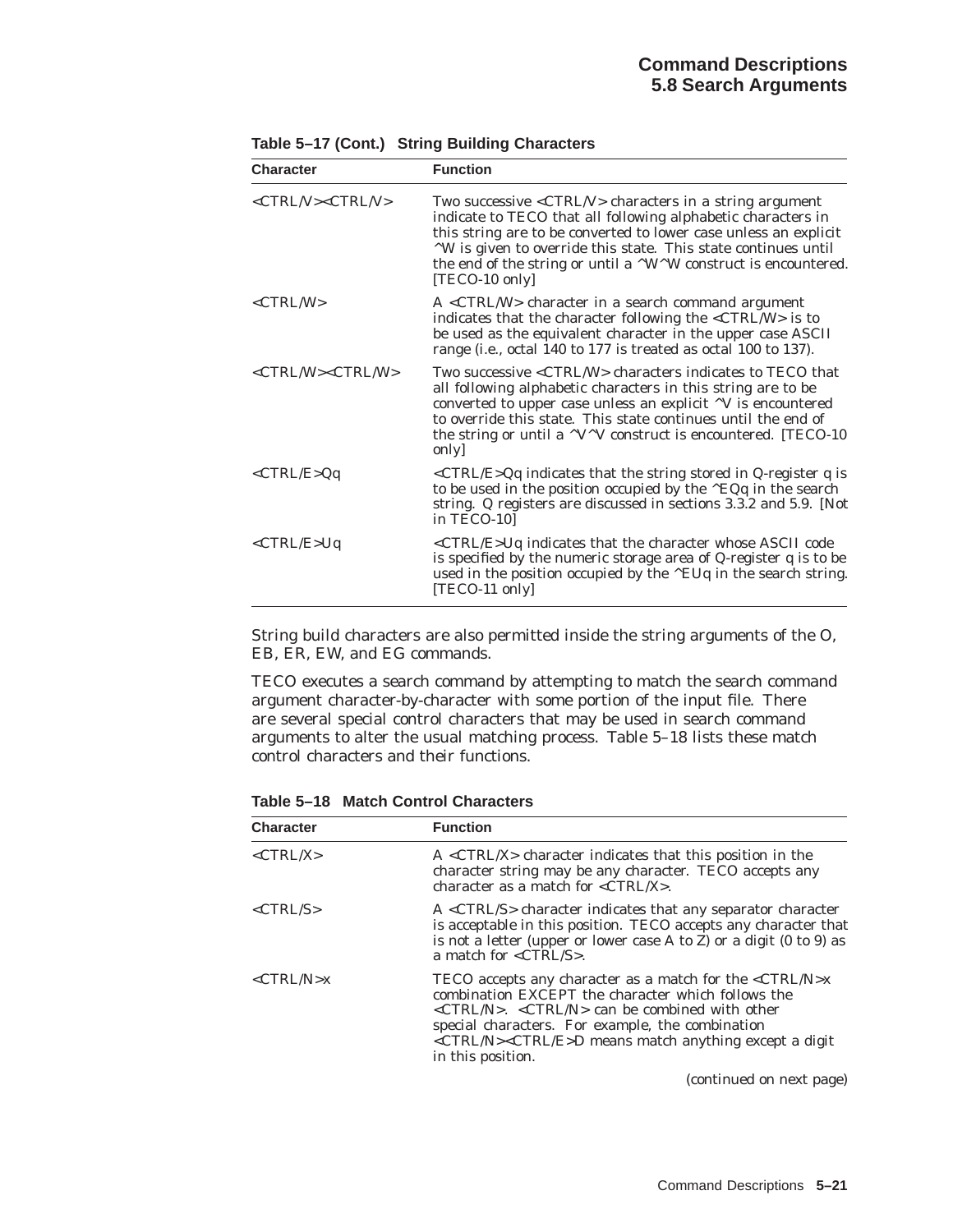| <b>Character</b>                                                   | <b>Function</b>                                                                                                                                                                                                                                                                                                                                                                                                                                                                      |
|--------------------------------------------------------------------|--------------------------------------------------------------------------------------------------------------------------------------------------------------------------------------------------------------------------------------------------------------------------------------------------------------------------------------------------------------------------------------------------------------------------------------------------------------------------------------|
| <ctrl e="">A</ctrl>                                                | <ctrl e="">A indicates that any alphabetic character (upper or<br/>lower case A to Z) is acceptable in this position.</ctrl>                                                                                                                                                                                                                                                                                                                                                         |
| <ctrl e="">B</ctrl>                                                | Same as $\langle \text{CTRL/S}\rangle$ .                                                                                                                                                                                                                                                                                                                                                                                                                                             |
| <ctrl e="">C</ctrl>                                                | $\langle \text{CTR} \rangle$ Let $\langle \text{C} \rangle$ indicates that any character that is legal as part<br>of a symbol constituent is acceptable in this position. TECO<br>accepts any letter (upper or lower case $A$ to $\overline{Z}$ ), any digit (0 to<br>9), a dot (.), or a dollar sign (\$) as a match for $\langle \text{CTR} \rangle$ E $\geq$ C.<br>Additional characters may be matched depending upon the<br>operating system; consult the appropriate appendix. |
| <ctrl e="">D</ctrl>                                                | <ctrl e="">D indicates that any digit (0 to 9) is acceptable in<br/>this position.</ctrl>                                                                                                                                                                                                                                                                                                                                                                                            |
| <ctrl e="">Gq</ctrl>                                               | <ctrl e="">Gq indicates that any character contained in Q-<br/>register q is acceptable in this position. For example, if<br/>Q-register A contains "A<math>\star</math>:" then TECO accepts either A, <math>\star</math>,<br/>or: as a match for <ctrl e="">GA. [Not in TECO-10]</ctrl></ctrl>                                                                                                                                                                                      |
| <ctrl e="">L</ctrl>                                                | <ctrl e="">L indicates that any line terminator (line feed,<br/>vertical tab, or form feed) is acceptable in the position occupied<br/>by <math>\langle \text{CTRL/E} \rangle</math> in the search string.</ctrl>                                                                                                                                                                                                                                                                    |
| $<$ CTRL/E>M                                                       | <ctrl e="">M indicates that any non-zero number of<br/>occurrences of the immediately following character or match<br/>control construct is acceptable at this position. [TECO-10 only]</ctrl>                                                                                                                                                                                                                                                                                       |
| <ctrl e="">R</ctrl>                                                | <ctrl e="">R indicates that any alphanumeric character (letter<br/>or digit as defined above) is acceptable in this position.</ctrl>                                                                                                                                                                                                                                                                                                                                                 |
| $<$ CTRL/E>S                                                       | $\langle \text{CTR} \rangle$ indicates that any non-null string of spaces and/or<br>tabs is acceptable in the position occupied by <ctrl e="">S.</ctrl>                                                                                                                                                                                                                                                                                                                              |
| <ctrl e="">V</ctrl>                                                | <ctrl e="">V indicates that any lower case alphabetic character<br/>is acceptable in this position.</ctrl>                                                                                                                                                                                                                                                                                                                                                                           |
| <ctrl e="">W</ctrl>                                                | <ctrl e="">W indicates that any upper case alphabetic<br/>character is acceptable in this position.</ctrl>                                                                                                                                                                                                                                                                                                                                                                           |
| $<$ CTRL/E>X                                                       | Equivalent to <ctrl x="">.</ctrl>                                                                                                                                                                                                                                                                                                                                                                                                                                                    |
| <ctrl e=""><nnn></nnn></ctrl>                                      | <ctrl e=""><nnn> indicates that the character whose ASCII<br/>octal code is nnn is acceptable in this position. [TECO-10 only]</nnn></ctrl>                                                                                                                                                                                                                                                                                                                                          |
| $\langle \text{CTRL/E} > [a, b, c, \dots]$<br>< $CTRL/E$ >[a,b,c,] | indicates that any one of the specified characters is acceptable<br>in this position. One or more characters or other match control<br>constructs are permitted. [TECO-10 only]                                                                                                                                                                                                                                                                                                      |

**Table 5–18 (Cont.) Match Control Characters**

TECO-8 uses special symbols to represent certain match control characters when they are displayed by an error message. These display symbols are:

| <b>Character</b> | <b>Display</b>               |  |
|------------------|------------------------------|--|
| $^{\wedge}$ N    | $<$ NOT $>$                  |  |
| $^{\wedge}S$     | $<$ SEP>                     |  |
| $\wedge$ X       | $\langle \text{ANY} \rangle$ |  |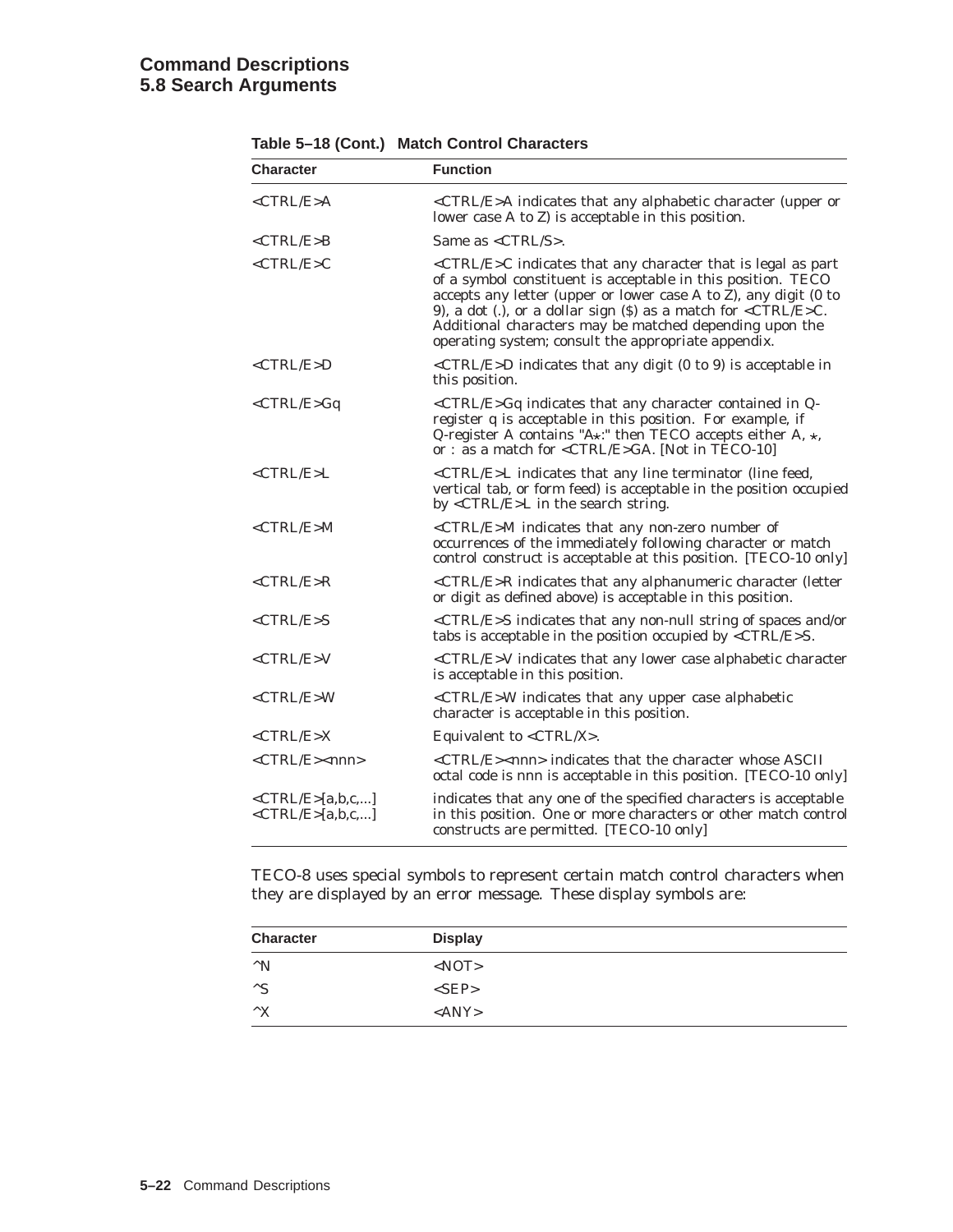# **5.9 Q-Register Manipulation**

TECO provides data storage registers, called Q-registers, each of which may be used to store an integral numeric value and, simultaneously, an ASCII character string. Q-registers are described in Section 3.3.2; this section describes the commands used to load values into and retrieve values from Q-registers.

An important kind of character string which may be stored in the text portion of a Q-register is a TECO command string. Such a command is known as a macro, and is available for execution via the Mq command, described in Table 5–21 below. (See also Section 4.4, Immediate ESCAPE-Sequence Commands [TECO-11 only], for a keypad method of macro invocation, and Section 4.2 for the  $*q$  command which saves the last-typed command for possible editing or re-execution.)

TECO-10 allows additional Q-registers other than those described in Section 3.3.2. Consult Appendix I for further details.

Table 5–19 lists the commands which permit characters to be loaded into the Q-registers.

| Command                  | <b>Function</b>                                                                                                                                                                                                                                                                                                                                                                                                                            |
|--------------------------|--------------------------------------------------------------------------------------------------------------------------------------------------------------------------------------------------------------------------------------------------------------------------------------------------------------------------------------------------------------------------------------------------------------------------------------------|
| nUq                      | Put n in the numeric storage area of Q-register q.                                                                                                                                                                                                                                                                                                                                                                                         |
| m, nUq                   | Equivalent to the nUqm command. That is, this command puts<br>the number n into the numeric storage area of Q-register q and<br>then returns the number m as a value. The command UAUB is<br>useful at the beginning of a macro to save the two arguments<br>specified on the macro call. (See the m,nMq command below.)                                                                                                                   |
| $n\%q$                   | Add n to the contents of the number storage area of Q-register<br>q. The updated contents of Q-register q are also returned as a<br>value to be passed to the next command. If your intent is only<br>to update the Q-register, good programming practice suggests<br>following the n%q command with a <delim> or <math>\wedge</math>[ to prevent<br/>the returned value from unintentionally affecting the following<br/>command.</delim> |
| $n\%q$                   | Same as n%q but discards the value returned.                                                                                                                                                                                                                                                                                                                                                                                               |
| % $q$                    | Equivalent to 1%q.                                                                                                                                                                                                                                                                                                                                                                                                                         |
| "Uqstring"               | This command inserts character string "string" into the text<br>storage area of Q-register q. When entering a command<br>string from the terminal, you must specify $\sim U$ using the<br>caret/U format, since the <ctrl u=""> character is the line erase<br/>immediate action command.</ctrl>                                                                                                                                           |
| : <sup>^</sup> Uqstring` | This command appends character string "string" to the text<br>storage area of Q-register "q". [not in TECO-8]                                                                                                                                                                                                                                                                                                                              |
| $n^{\wedge}Uq$           | This form of the ^Uq` command inserts the single character<br>whose ASCII code is n into the text storage area of Q-register<br>"q". (n is taken modulo 256 in TECO-11, modulo 128 in other<br>TECOs.) [not in TECO-8]                                                                                                                                                                                                                     |
| $n:$ $Uq$                | This form of the : $\Delta U q$ command appends the single character<br>whose ASCII code is n to the text storage area of Q-register<br>"q". (n is taken modulo 256 in TECO-11, modulo 128 in other<br>TECOs.) [not in TECO-8]                                                                                                                                                                                                             |
|                          | (continued on next page)                                                                                                                                                                                                                                                                                                                                                                                                                   |

**Table 5–19 Q-Register Loading Commands**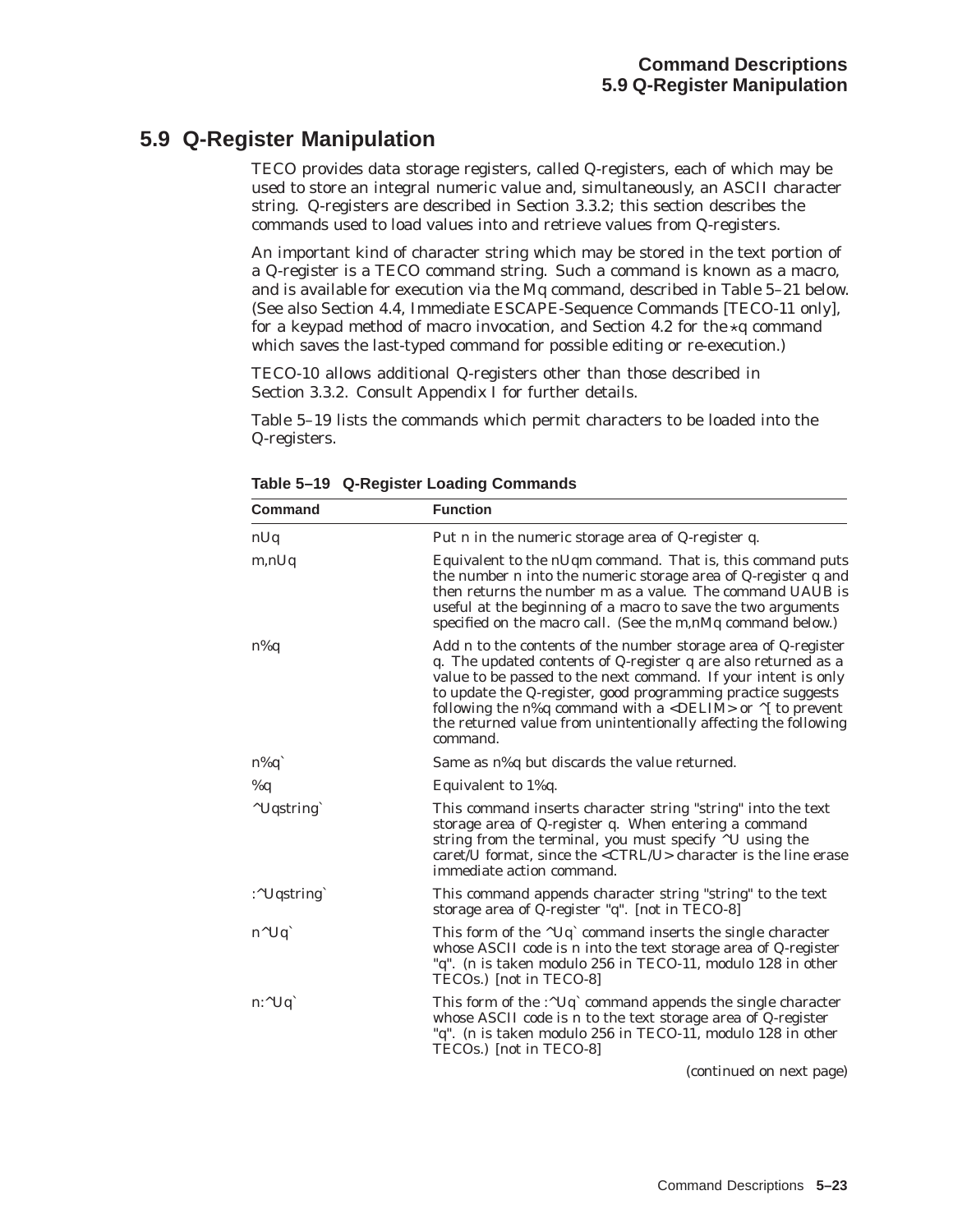## **Command Descriptions 5.9 Q-Register Manipulation**

| Command                                                                        | <b>Function</b>                                                                                                                                                                                                                                                                                                                                                                                                                                                                                                                                                          |
|--------------------------------------------------------------------------------|--------------------------------------------------------------------------------------------------------------------------------------------------------------------------------------------------------------------------------------------------------------------------------------------------------------------------------------------------------------------------------------------------------------------------------------------------------------------------------------------------------------------------------------------------------------------------|
| $\mathcal{Q}^{\wedge}$ Uq/string/<br>@:^Uq/string/ n@^Uq//<br>$n@:^{\wedge}Uq$ | Equivalent, respectively, to the $\Delta U$ as tring $\Delta$ . $\Delta U$ as tring $\Delta$ , $\Delta U$ $\Delta U$<br>and n:^Uq` commands, except that alternate delimiters are<br>used and no <delim> characters are necessary.</delim>                                                                                                                                                                                                                                                                                                                               |
| nXq                                                                            | Clear Q-register q and move n lines into it, where n is a signed<br>integer. If n is positive, the n lines following the current<br>pointer position are copied into the text storage area of Q-<br>register q. If n is negative, the n lines preceding the pointer<br>are copied. If n is zero, the contents of the buffer from the<br>beginning of the line on which the pointer is located up to the<br>pointer is copied. The pointer is not moved. The text is not<br>deleted.                                                                                      |
| Xq                                                                             | Equivalent to 1Xq.                                                                                                                                                                                                                                                                                                                                                                                                                                                                                                                                                       |
| $-Xq$                                                                          | Equivalent to -1Xq.                                                                                                                                                                                                                                                                                                                                                                                                                                                                                                                                                      |
| m, nXq                                                                         | Copy the contents of the buffer from the $m+1$ th character<br>through and including the nth character into the text storage<br>area of Q-register q. M and n must be positive, and m should<br>be less than n.                                                                                                                                                                                                                                                                                                                                                          |
| .,. $+nXq$                                                                     | Copy the n characters immediately following the buffer pointer<br>into the text storage area of Q-register q. N should be greater<br>than zero.                                                                                                                                                                                                                                                                                                                                                                                                                          |
| $-n, Xq$                                                                       | Copy the n characters immediately preceeding the buffer<br>pointer into the text storage area of Q-register q. N should be<br>greater than zero.                                                                                                                                                                                                                                                                                                                                                                                                                         |
| n:Xq                                                                           | Append n lines to Q-register q, where n is a signed integer<br>with the same functions as n in the nXq command above. The<br>pointer is not moved. [not in TECO-8]                                                                                                                                                                                                                                                                                                                                                                                                       |
|                                                                                | The colon construct for appending to a Q-register can be used<br>with all forms of the X command.                                                                                                                                                                                                                                                                                                                                                                                                                                                                        |
| Jq                                                                             | Pop from the Q-register push-down list into Q-register q. Any<br>previous contents of Q-register q are destroyed. Both the<br>numeric and text parts of the Q-register are loaded by this<br>command. The Q-register push-down list is a last-in first-out<br>(LIFO) storage area. (See section 3.3.3 for a description of the<br>push-down list.) This command does not use or affect numeric<br>values. Numeric values are passed through this command<br>transparently. This allows macros to restore Q-registers and<br>still return numeric values. [Not in TECO-8] |
| $:$ ]q                                                                         | Execute the Jq command and return a numeric value. A -<br>1 indicates that there was another item on the Q-register<br>push-down list to be popped. A 0 indicates that the Q-register<br>push-down list was empty, so Q-register q was not modified.<br>[Not in TECO-8]                                                                                                                                                                                                                                                                                                  |
| ∗q                                                                             | Save last-typed command string. See Section 4.2.                                                                                                                                                                                                                                                                                                                                                                                                                                                                                                                         |

**Table 5–19 (Cont.) Q-Register Loading Commands**

Table 5–20 lists the commands which permit data to be retrieved from the Q-registers.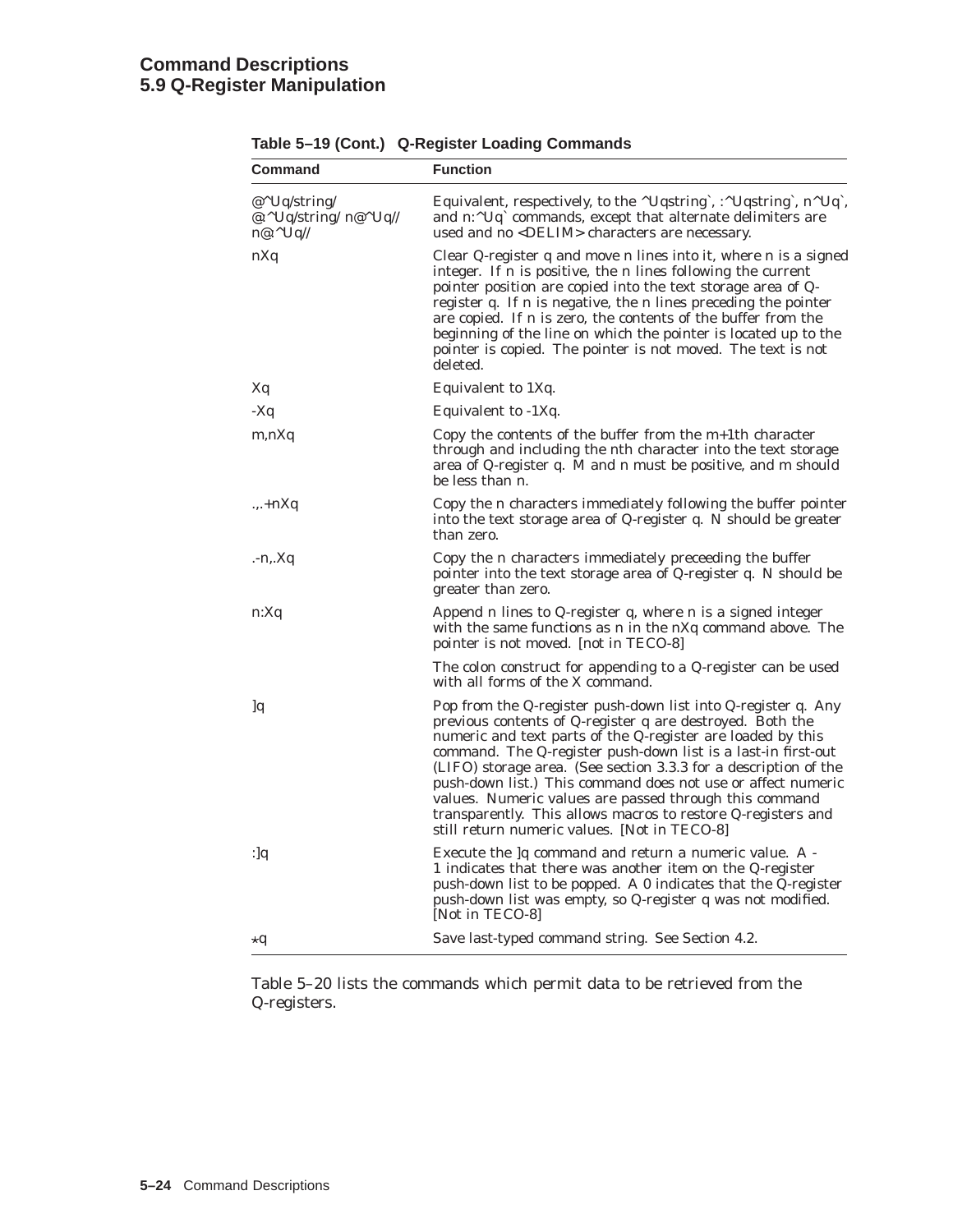| Command      | <b>Function</b>                                                                                                                                                                                                                                                                                                                                                                                                                                                                                                                                                                                                                                                                                                          |
|--------------|--------------------------------------------------------------------------------------------------------------------------------------------------------------------------------------------------------------------------------------------------------------------------------------------------------------------------------------------------------------------------------------------------------------------------------------------------------------------------------------------------------------------------------------------------------------------------------------------------------------------------------------------------------------------------------------------------------------------------|
| Qq           | Use the integer stored in the number storage area of Q-register<br>q as the argument of the next command.                                                                                                                                                                                                                                                                                                                                                                                                                                                                                                                                                                                                                |
| nQq          | Return the ASCII value of the $(n+1)$ th character in Q-register<br>q. The argument n must be between 0 and the Q-register's<br>size minus 1. If n is out of range, a value of -1 is returned.<br>Characters within a Q-register are numbered the same way<br>that characters in the text buffer are numbered. The initial<br>character is at character position 0, the next character is at<br>character position 1, etc. Therefore, if Q-register A contains<br>"xyz", then 0QA will return the ASCII code for "x" and 1QA<br>will return the ASCII code for "y".                                                                                                                                                      |
| :Qq          | Use the number of characters stored in the text storage area of<br>Q-register q as the argument of the next command.                                                                                                                                                                                                                                                                                                                                                                                                                                                                                                                                                                                                     |
| Gq           | Copy the contents of the text storage area of Q-register q into<br>the buffer at the current position of the buffer pointer, leaving<br>the pointer positioned after the last character copied.                                                                                                                                                                                                                                                                                                                                                                                                                                                                                                                          |
| :Gq          | Print the contents of the text storage area of Q-register q on<br>the terminal. Neither the text buffer nor the buffer pointer is<br>changed by this command.                                                                                                                                                                                                                                                                                                                                                                                                                                                                                                                                                            |
| $\mathbf{q}$ | Copy the contents of the numeric and text storage areas of<br>Q-register q into the Q-register push-down list. This command<br>does not alter either the numeric or text storage areas of Q-<br>register q. It does not use or affect numeric values. Numeric<br>values are passed through this command transparently,<br>allowing macros to save temporary Q-registers and still<br>accept numeric values. (Note, however, macros written to<br>use local Q-registers, available in TECO-11, may be able to<br>avoid saving and restoring Q-registers via the the pushdown<br>list.) The command sequence [A ]B replicates the text string<br>and numeric value from Q-register A into Q-register B. [Not in<br>TECO-81 |

**Table 5–20 Q-Register Retrieval Commands**

Table 5–21 lists the commands which cause macros (strings stored in Q-registers) to be executed.

Macro invocations can be nested recursively; the limit is set by the amount of pushdown storage TECO has available.

In this table only, a distinction is made between a global Q-register name (indicated below by "q") and a local Q-register name (indicated below by ".q"). Elsewhere in this manual, "q" indicates either a global or local Q-register name.

**Table 5–21 Macro Invocation Commands**

| <b>Command</b> | <b>Function</b>                                                                                                                                                                     |
|----------------|-------------------------------------------------------------------------------------------------------------------------------------------------------------------------------------|
| Mq             | Execute the contents of the text storage area of global Q-<br>register q as a command string. In TECO-11, a new set of local<br>Q-registers is created before the macro is invoked. |
| nMq            | Execute the Mq command as above, using n as a numeric<br>argument for the first command contained in global Q-register<br>q. In TECO-11, a new set of local Q-registers is created. |
|                | (continued on next nage)                                                                                                                                                            |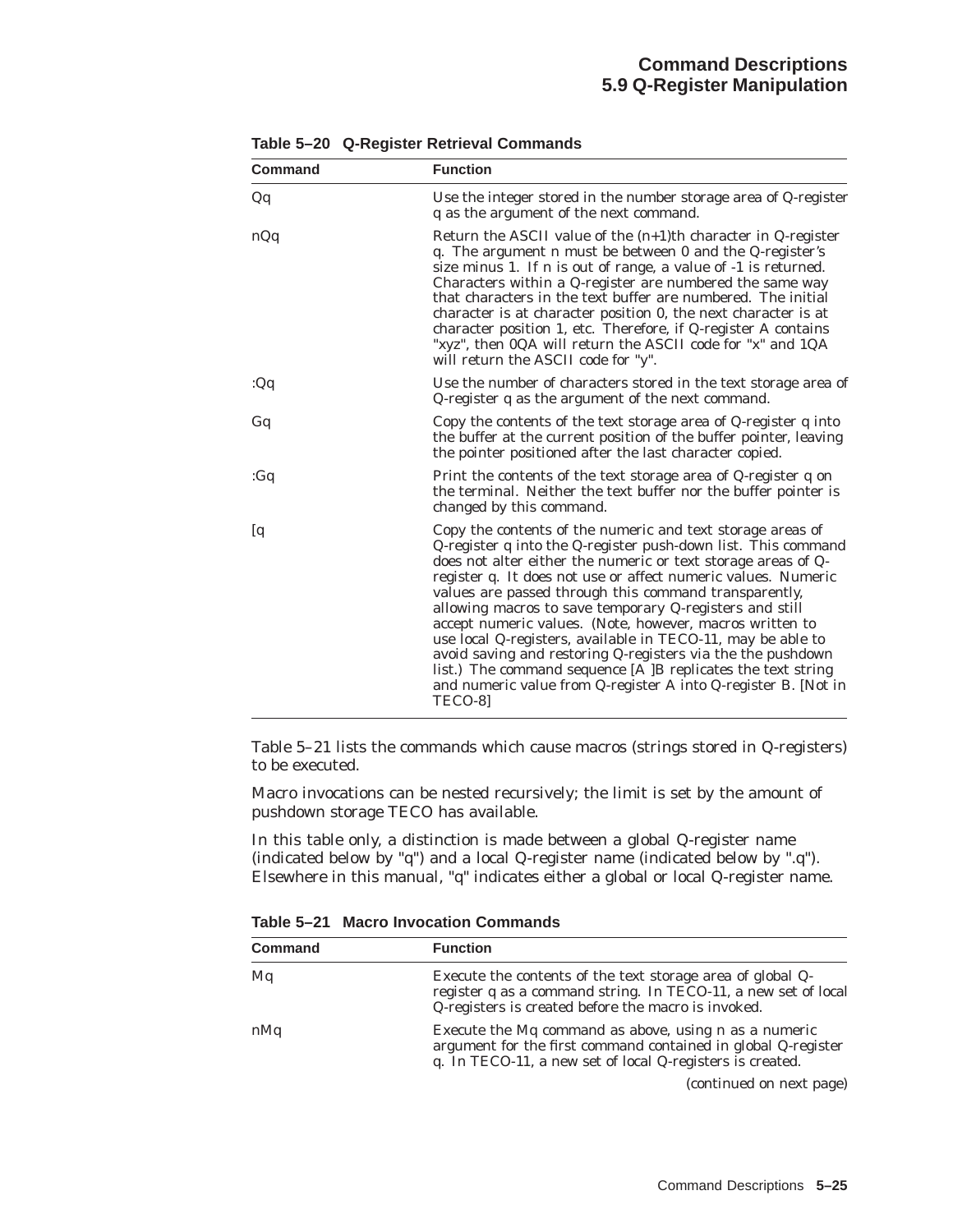# **Command Descriptions 5.9 Q-Register Manipulation**

| <b>Command</b> | <b>Function</b>                                                                                                                                                                                                     |
|----------------|---------------------------------------------------------------------------------------------------------------------------------------------------------------------------------------------------------------------|
| m, nMq         | Execute the Mq command as above, using m, n as numeric<br>arguments for the first command contained in global Q-register<br>q. In TECO-11, a new set of local Q-registers is created.                               |
| :Mq            | Execute the contents of the text storage area of global Q-<br>register q as a command string. In TECO-11, the current set<br>of local Q-registers remains available to the invoked macro; no<br>new set is created. |
| $n:$ Mq        | Execute the :Mq command as above, using n as a numeric<br>argument for the first command contained in global Q-register<br>q. In TECO-11, no new set of local Q-registers is created.                               |
| $m,n:$ Mq      | Execute the :Mq command as above, using m,n as numeric<br>arguments for the first command contained in global Q-register<br>q. In TECO-11, no new set of local Q-registers is created.                              |
| M.q            | Execute the contents of the text storage area of local Q-register<br>.q as a command string. In TECO-11, no new set of local<br>Q-registers is created.                                                             |
| nM.q           | Execute the M.q command as above, using n as a numeric<br>argument for the first command contained in local Q-register<br>.g. In TECO-11, no new set of local Q-registers is created.                               |
| m, nM.q        | Execute the M.q command as above, using m, n as numeric<br>arguments for the first command contained in local Q-register<br>.g. In TECO-11, no new set of local Q-registers is created.                             |
| :M.q           | Execute the contents of the text storage area of local Q-register<br>.q as a command string. In TECO-11, no new set of local<br>Q-registers is created.                                                             |
| n: M. q        | Execute the :M.q command as above, using n as a numeric<br>argument for the first command contained in local Q-register<br>.q. In TECO-11, no new set of local Q-registers is created.                              |
| m,n:M.q        | Execute the :M.q command as above, using m,n as numeric<br>arguments for the first command contained in local Q-register<br>.q. In TECO-11, no new set of local Q-registers is created.                             |

#### **Table 5–21 (Cont.) Macro Invocation Commands**

# **5.10 Arithmetic and Expressions**

The numeric argument of a TECO command may consist of a single integer, any of the characters listed in Table 5–24, the numeric contents of any Q-register, or an arithmetic combination of these elements. If an arithmetic expression is supplied as a numeric argument, TECO will evaluate the expression. All arithmetic expressions are evaluated from left to right without any operator precedence. Parentheses may be used to override the normal order of evaluation of an expression. If parentheses are used, all operations within the parentheses are performed, left to right, before operations outside the parentheses. Parentheses may be nested, in which case the innermost expression contained by parentheses will be evaluated first. Table 5–22 lists all of the arithmetic operators that may be used in arithmetic expressions.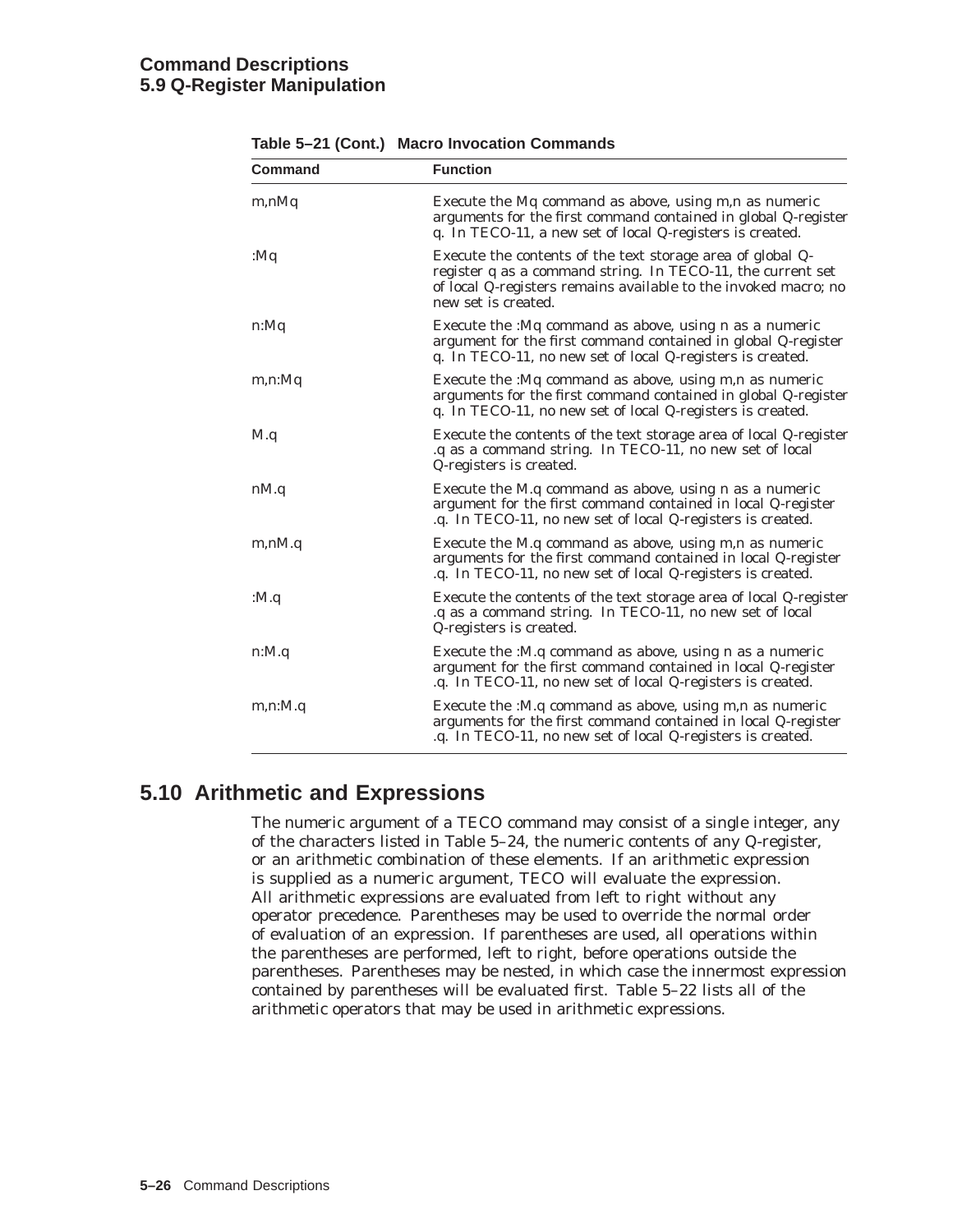| <b>Operator</b> | <b>Example</b>    | <b>Function</b>                                                                                                                                              |
|-----------------|-------------------|--------------------------------------------------------------------------------------------------------------------------------------------------------------|
| $+$             | $+2=2$            | Ignored if used before the first term in an expression.                                                                                                      |
| $+$             | $5+6=11$          | Addition, if used between terms.                                                                                                                             |
|                 | $-2=-2$           | Negation, if used before the first term in an expression.                                                                                                    |
|                 | $8 - 2 = 6$       | Subtraction, if used between terms                                                                                                                           |
| $\star$         | $8\times2=16$     | Multiplication. Used between terms.                                                                                                                          |
|                 | $8/3=2$           | Integer division with loss of the remainder. Used between<br>terms.                                                                                          |
| &               | $12&10=8$         | Bitwise logical AND of the binary representation of the two<br>terms. Used between the terms.                                                                |
| #               | $12#10=14$        | Bitwise logical OR of the binary of the two terms. Used<br>between the terms.                                                                                |
| $\wedge$        | $5^{\wedge} = -6$ | Unary one's complement. Used after an expression. This is<br>a TECO command that complements its argument. Strictly<br>speaking, it is not a unary operator. |

**Table 5–22 Arithmetic Operators**

**Table 5–23 Conversion and Radix Control Commands**

| <b>Command</b>   | <b>Function</b>                                                                                                                                                                                                                                                                                                                                                                                                                                                                                                                                |
|------------------|------------------------------------------------------------------------------------------------------------------------------------------------------------------------------------------------------------------------------------------------------------------------------------------------------------------------------------------------------------------------------------------------------------------------------------------------------------------------------------------------------------------------------------------------|
| $n =$            | This command causes the value of n to be output at the<br>terminal in decimal followed by a carriage return and line<br>feed. Decimal numeric conversion is signed. For example, the<br>unsigned number 65535 will output as -1 on TECO-11. TECO's<br>radix is unaltered.                                                                                                                                                                                                                                                                      |
| $n = -$          | This command causes the value of n to be output at the<br>terminal in octal (base 8) followed by a carriage return and<br>line feed. Octal numeric conversion is unsigned. For example,<br>the unsigned number 8191 (decimal) will output as 17777 on<br>TECO-8. TECO's radix is unaltered.                                                                                                                                                                                                                                                    |
| $n=-$            | This command causes the value of n to be output at the<br>terminal in hexadecimal (base 16) followed by a carriage<br>return and line feed. Hexadecimal output is unsigned. TECO's<br>radix is unaltered. [TECO-11 only]                                                                                                                                                                                                                                                                                                                       |
| $n:= n:= n:= ==$ | These commands are equivalent to $n=$ , $n=-$ , and $n=-$ , except<br>that they leave the carriage positioned at the end of the output.                                                                                                                                                                                                                                                                                                                                                                                                        |
| $^{\wedge}$ O    | <ctrl o=""> (caret/O) causes all subsequent numeric input to be<br/>accepted as octal numbers. Numeric conversions using the <math>\setminus</math><br/>or <math>n \setminus</math> commands will also be octal. The digits 8 and 9 become<br/>illegal as numeric characters. The octal radix will continue<br/>to be used until the next <math>\Delta D</math> command is executed or until<br/>TECO's radix is changed by an n^R command. NOTE: On<br/>TECO-10, this command only affects the immediately following<br/>digit string.</ctrl> |
| $^{\wedge}D$     | <ctrl d=""> (caret/D) causes all subsequent numeric input to be<br/>accepted as decimal numbers. This is the initial setting. [Not]<br/>in TECO-10</ctrl>                                                                                                                                                                                                                                                                                                                                                                                      |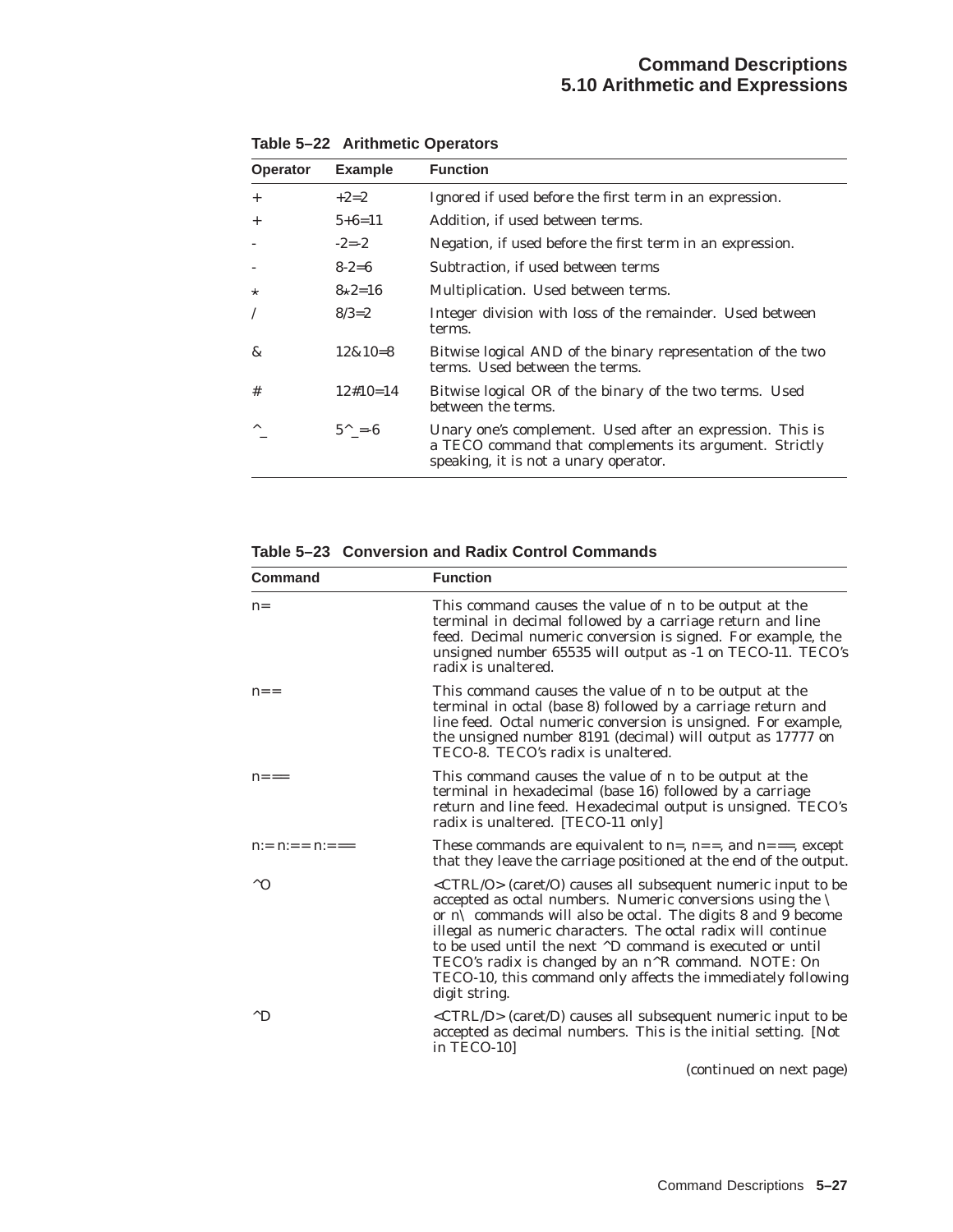## **Command Descriptions 5.10 Arithmetic and Expressions**

| Command       | <b>Function</b>                                                                                                                                                                                                                                                                                                                                                                                                                                                                                                                                                                                                                                                                                                                                               |
|---------------|---------------------------------------------------------------------------------------------------------------------------------------------------------------------------------------------------------------------------------------------------------------------------------------------------------------------------------------------------------------------------------------------------------------------------------------------------------------------------------------------------------------------------------------------------------------------------------------------------------------------------------------------------------------------------------------------------------------------------------------------------------------|
| $^{\wedge}R$  | This command returns the binary value of TECO's current<br>radix. [TECO-11 only]                                                                                                                                                                                                                                                                                                                                                                                                                                                                                                                                                                                                                                                                              |
| $n^{\wedge}R$ | This command sets TECO's radix to the value of n. It is<br>currently implemented only in TECO-11, where n may only be<br>one of the values 8, 10, or 16 (representing octal mode, decimal<br>mode, or hexadecimal mode). If n is not one of these values,<br>TECO's radix remains unchanged and the ?IRA error message<br>is produced.                                                                                                                                                                                                                                                                                                                                                                                                                        |
|               | A backslash character which is not preceded by a numeric<br>argument causes TECO to evaluate the digit string (if any)<br>beginning with the character immediately following the buffer<br>pointer and ending at the next character that is not valid for<br>the current radix. The value becomes the numeric argument<br>of the next command. The first character may be a digit or $+$<br>or -. As the backslash command is evaluated, TECO moves<br>the buffer pointer to a position immediately following the digit<br>string. If there is no digit string following the pointer, the<br>result is zero and the pointer position remains unchanged.<br>Except on TECO-8, the digits 8 and 9 will stop the evaluation<br>if TECO's current radix is octal. |
| $n\setminus$  | The backslash command preceded by an argument inserts the<br>value of n into the text buffer at the current position of the<br>pointer, leaving the pointer positioned after the last digit of<br>the insertion. The insertion is either signed decimal (decimal<br>radix), unsigned octal (octal radix), or unsigned hexadecimal<br>(hexadecimal radix). Note that $\setminus$ is a "bidirectional" command.<br>$n\backslash$ inserts a string into text while $\backslash$ (no argument) returns a<br>numeric result.                                                                                                                                                                                                                                       |

# **5.11 Special Numeric Values**

TECO maintains several internal variables which record conditions within TECO. The variable name is equivalent to the current contents of the variable and may be entered as a numeric argument to TECO commands. When the command is executed, the current value of the designated variable becomes the numeric argument of the command.

Some of the characters which stand for specific values associated with the text buffer have been introduced earlier in this manual. For example, the dot character (.), which represents the current pointer position, may be used in the argument of a  $T$  command. The command "...+5 $T$ " causes the 5 characters following the buffer pointer to be typed out. When this command is executed, the number of characters preceding the buffer pointer is substituted in each case for the "dot". The addition is then carried out, and the command is executed as though it were of the form "m,nT".

Table 5–24 lists all of the characters which have special numeric values. Any of these characters may be used as numeric argument in place of the value it represents.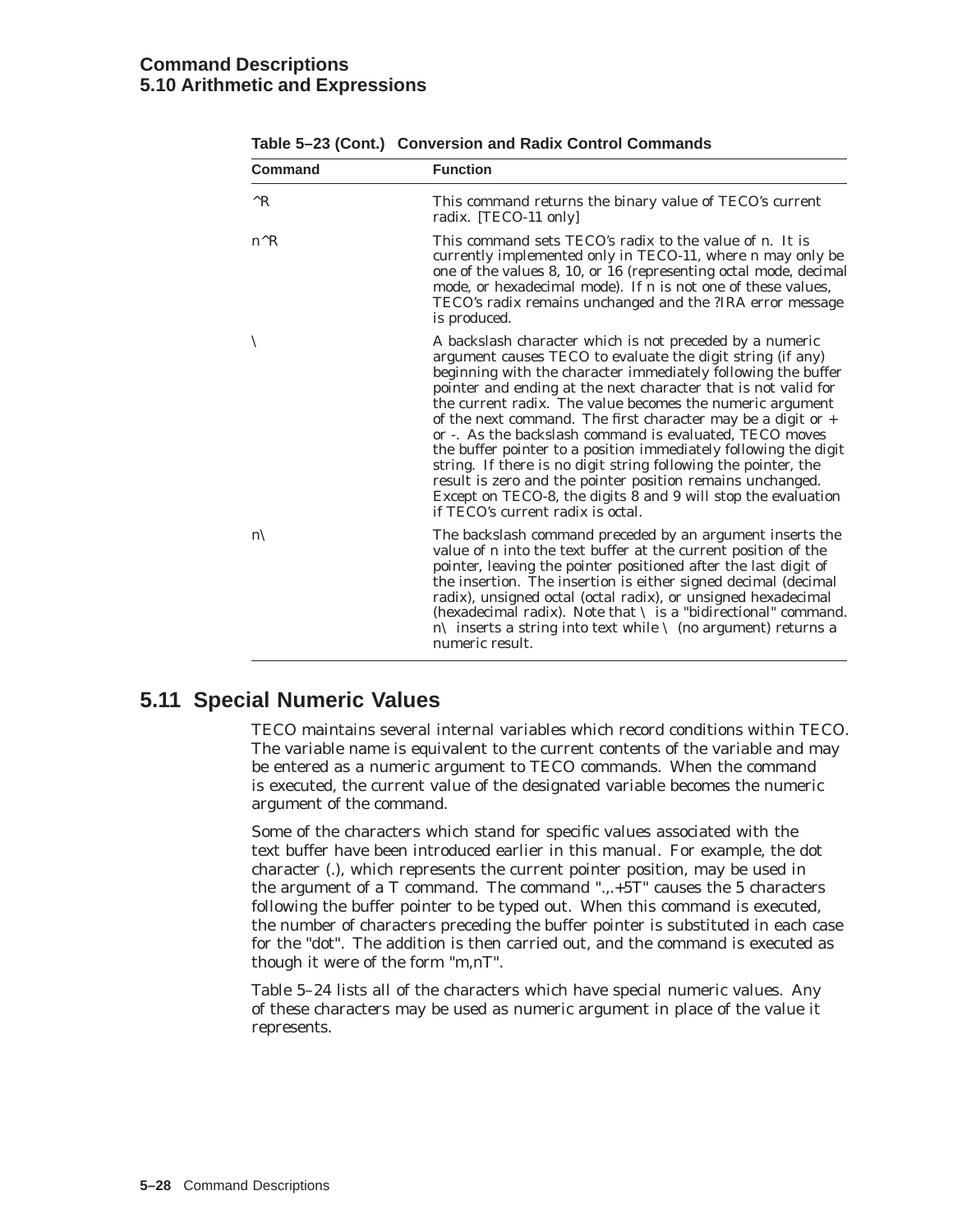| <b>Character</b> | <b>Function</b>      |                                                                                                                                                                                                                                                                                                                                                                                                                                                                                                         |  |
|------------------|----------------------|---------------------------------------------------------------------------------------------------------------------------------------------------------------------------------------------------------------------------------------------------------------------------------------------------------------------------------------------------------------------------------------------------------------------------------------------------------------------------------------------------------|--|
| B                |                      | Always equivalent to zero. Thus, B represents the position<br>preceding the first character in the buffer.                                                                                                                                                                                                                                                                                                                                                                                              |  |
| Z                |                      | Equivalent to the number of characters currently contained in<br>the buffer. Thus, Z represents the position following the last<br>character in the buffer.                                                                                                                                                                                                                                                                                                                                             |  |
|                  |                      | Equivalent to the number of characters between the beginning<br>of the buffer and the current position of the pointer. Thus "."<br>represents the current position of the pointer.                                                                                                                                                                                                                                                                                                                      |  |
| Н                | whole buffer.        | Equivalent to the numeric pair "B,Z", or "from the beginning of<br>the buffer up to the end of the buffer." Thus, H represents the                                                                                                                                                                                                                                                                                                                                                                      |  |
| nA               |                      | Equivalent to the ASCII code for the $.+n+1$ th character in<br>the buffer (that is, the character to the right of buffer pointer<br>position .+n). The expression -1A is equivalent to the ASCII<br>code of the character immediately preceding the pointer and 0A<br>is equivalent to the ASCII code of the character immediately<br>following the pointer (the current character). If the character<br>position referenced lies outside the bounds of the text buffer,<br>this command returns a -1. |  |
| Mq               |                      | The Mq command (execute the contents of the text storage area<br>of Q-register "q" as a command string) may return a numeric<br>value if the last command in the string returns a numeric<br>value and is not followed by a $\langle$ ESC $>$ .                                                                                                                                                                                                                                                         |  |
| Qq               | Q-register q.        | Equivalent to the value stored in the number storage area of                                                                                                                                                                                                                                                                                                                                                                                                                                            |  |
| : $Qq$           |                      | Equivalent to the number of characters in the text storage area<br>of Q-register q. [Not in TECO-8]                                                                                                                                                                                                                                                                                                                                                                                                     |  |
| ╲                | string.              | Backslash is equivalent to the numeric value of the digit string<br>in the text buffer at the current pointer position, interpreted in<br>the current radix. The pointer is moved to the end of the digit                                                                                                                                                                                                                                                                                               |  |
| $^{\wedge}$ B    | following equations: | <ctrl b=""> (caret/B) is equivalent to the current date via the</ctrl>                                                                                                                                                                                                                                                                                                                                                                                                                                  |  |
|                  | system               | encoding                                                                                                                                                                                                                                                                                                                                                                                                                                                                                                |  |
|                  | OS/8                 | $(((month*32)+day)*8)+((year-1970) \& 7)+k$                                                                                                                                                                                                                                                                                                                                                                                                                                                             |  |
|                  |                      | where $k = 4096$ if year>1977 and $k=0$ otherwise                                                                                                                                                                                                                                                                                                                                                                                                                                                       |  |
|                  | $RT-11$              | $(((month*32)+day)*32)+year-1972$                                                                                                                                                                                                                                                                                                                                                                                                                                                                       |  |
|                  | RSTS/E               | $((year-1970) \star 1000) + day$ within year                                                                                                                                                                                                                                                                                                                                                                                                                                                            |  |
|                  | $RSX-11$             | $((year-1900) \star 16 + month) \star 32 + day$                                                                                                                                                                                                                                                                                                                                                                                                                                                         |  |
|                  | <b>VAX/VMS</b>       | $((year-1900) \star 16 + month) \star 32 + day$                                                                                                                                                                                                                                                                                                                                                                                                                                                         |  |

TOPS-10  $(((year-1964)*12+month-1)*31+day-1)$ 

**Table 5–24 Characters Associated with Numeric Quantities**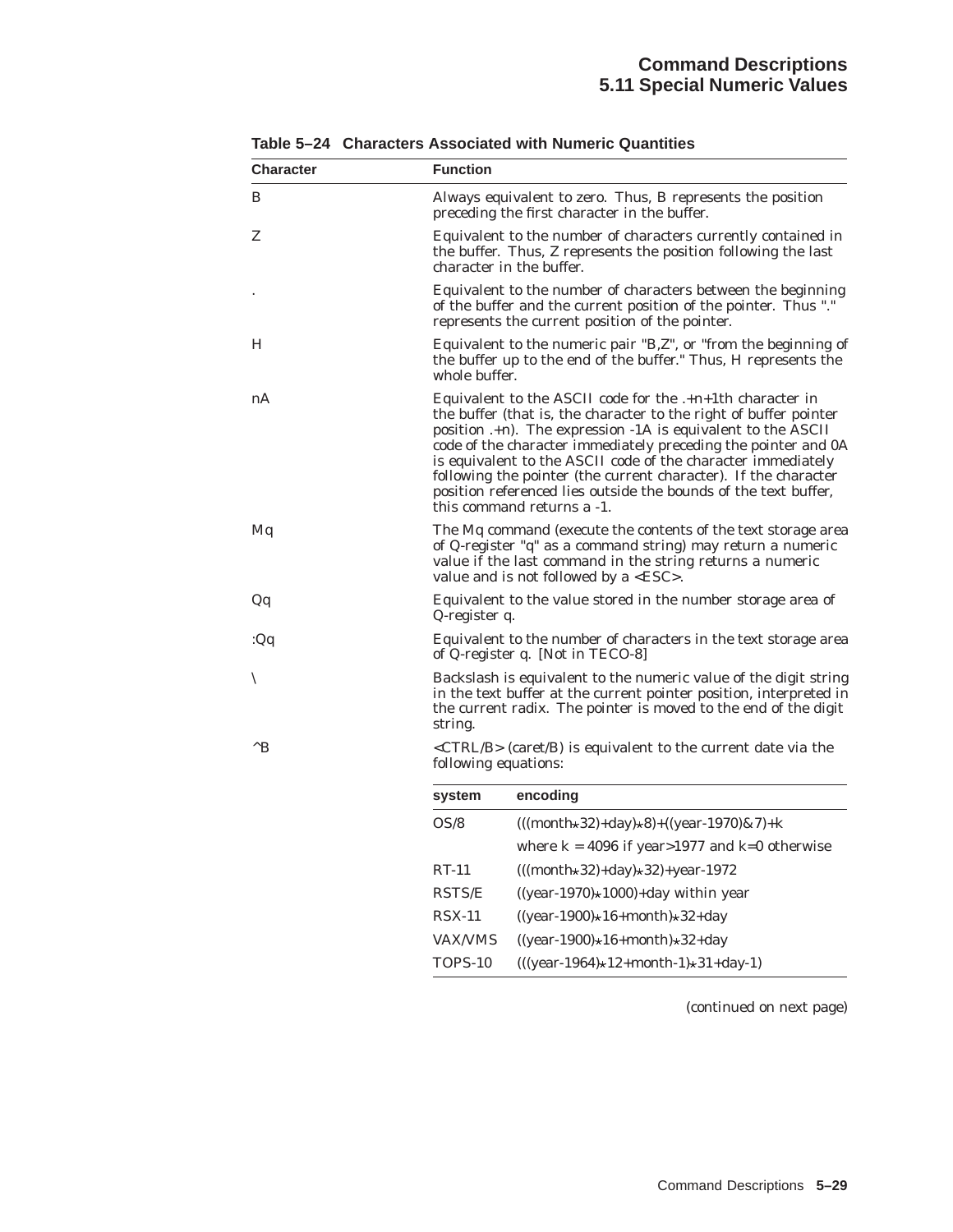## **Command Descriptions 5.11 Special Numeric Values**

| <b>Character</b> | <b>Function</b>                                                                                                                                                                                                                                                                                                                                                                                                                                                                                                                                                                                                                                                                                                                                                                                                                                                                                                                                                  |  |  |
|------------------|------------------------------------------------------------------------------------------------------------------------------------------------------------------------------------------------------------------------------------------------------------------------------------------------------------------------------------------------------------------------------------------------------------------------------------------------------------------------------------------------------------------------------------------------------------------------------------------------------------------------------------------------------------------------------------------------------------------------------------------------------------------------------------------------------------------------------------------------------------------------------------------------------------------------------------------------------------------|--|--|
| $^{\wedge}E$     | $\langle \text{CTRLE}\rangle$ (caret/E) determines whether or not the P command<br>(and related operations) append a form feed to the contents of<br>the buffer on output. If $\wedge$ E is -1, a form feed is appended; if $\wedge$ E<br>is 0, no form feed is appended. Each time text is read into the<br>text buffer TECO sets the ^E flag. If the text read terminated<br>due to a form feed (i.e., if the text buffer was loaded with a<br>"complete page"), $\wedge$ E is set to -1. If the text read terminated<br>because the buffer was filled to capacity before a form feed was<br>encountered or because there was no form feed (i.e., the text<br>buffer was not loaded with a "complete page"), $\wedge$ E is set to 0.<br>In TECO-11, you can set the $^{\wedge}E$ flag's value directly, overriding<br>the value set by the most recent buffer read. Be sure to use<br>only values of 0 or -1; other values may cause unpredictable<br>results. |  |  |
| ^F               | $\langle \text{CTRL/F} \rangle$ (caret/F) is equivalent to the current value of the<br>console switch register.                                                                                                                                                                                                                                                                                                                                                                                                                                                                                                                                                                                                                                                                                                                                                                                                                                                  |  |  |
| $n^{\wedge}F$    | $n < CTRL/F$ is the terminal number plus 200000 (octal) for job<br>n's terminal. $-1$ <sup><math>\wedge</math></sup> F is the terminal number plus 200000 (octal)<br>for your job's terminal. The result is 0 if the specified job is<br>detached or if there is no such job. [TECO-10 only]                                                                                                                                                                                                                                                                                                                                                                                                                                                                                                                                                                                                                                                                     |  |  |
| ^H               | <ctrl h=""> (caret/H) is equivalent to the current time of day<br/>via the following equations:</ctrl>                                                                                                                                                                                                                                                                                                                                                                                                                                                                                                                                                                                                                                                                                                                                                                                                                                                           |  |  |
|                  | system<br>encoding                                                                                                                                                                                                                                                                                                                                                                                                                                                                                                                                                                                                                                                                                                                                                                                                                                                                                                                                               |  |  |
|                  | $OS/8$ :<br>0                                                                                                                                                                                                                                                                                                                                                                                                                                                                                                                                                                                                                                                                                                                                                                                                                                                                                                                                                    |  |  |
|                  | $RT-11$<br>(seconds since midnight)/2                                                                                                                                                                                                                                                                                                                                                                                                                                                                                                                                                                                                                                                                                                                                                                                                                                                                                                                            |  |  |
|                  | <b>RSTS/E</b><br>minutes until midnight                                                                                                                                                                                                                                                                                                                                                                                                                                                                                                                                                                                                                                                                                                                                                                                                                                                                                                                          |  |  |
|                  | $RSX-11$<br>(seconds since midnight)/2                                                                                                                                                                                                                                                                                                                                                                                                                                                                                                                                                                                                                                                                                                                                                                                                                                                                                                                           |  |  |
|                  | <b>VAX/VMS</b><br>(seconds since midnight)/2                                                                                                                                                                                                                                                                                                                                                                                                                                                                                                                                                                                                                                                                                                                                                                                                                                                                                                                     |  |  |
|                  | TOPS-10<br>60ths of a second since midnight (or 50ths of a<br>second where 50 Hz power is used)                                                                                                                                                                                                                                                                                                                                                                                                                                                                                                                                                                                                                                                                                                                                                                                                                                                                  |  |  |
| $^{\wedge}$ N    | <ctrl n=""> (caret/N) is the end of file flag. It is equivalent to<br/>-1 if the file open on the currently selected input stream is at<br/>end of file, and zero otherwise.</ctrl>                                                                                                                                                                                                                                                                                                                                                                                                                                                                                                                                                                                                                                                                                                                                                                              |  |  |
| $^{\wedge}$ S    | <ctrl s=""> (caret/S) is equivalent to the negative of the length<br/>of the last insert, string found, or string inserted with a "G"<br/>command, whichever occurred last. To back up the pointer to<br/>the start of the last insert, string found, etc., type "^SC". [Not<br/>in TECO-8</ctrl>                                                                                                                                                                                                                                                                                                                                                                                                                                                                                                                                                                                                                                                                |  |  |
| $^{\wedge}$ T    | $\langle \text{CTRL/T} \rangle$ (caret/T) is equivalent to the ASCII code for the<br>next character typed at the terminal. Every ^T command<br>executed causes TECO to pause and accept one character typed<br>at the terminal. See the ET flag description (Section 5.16) for<br>variations.                                                                                                                                                                                                                                                                                                                                                                                                                                                                                                                                                                                                                                                                    |  |  |

| Table 5–24 (Cont.) Characters Associated with Numeric Quantities |  |  |  |  |
|------------------------------------------------------------------|--|--|--|--|
|------------------------------------------------------------------|--|--|--|--|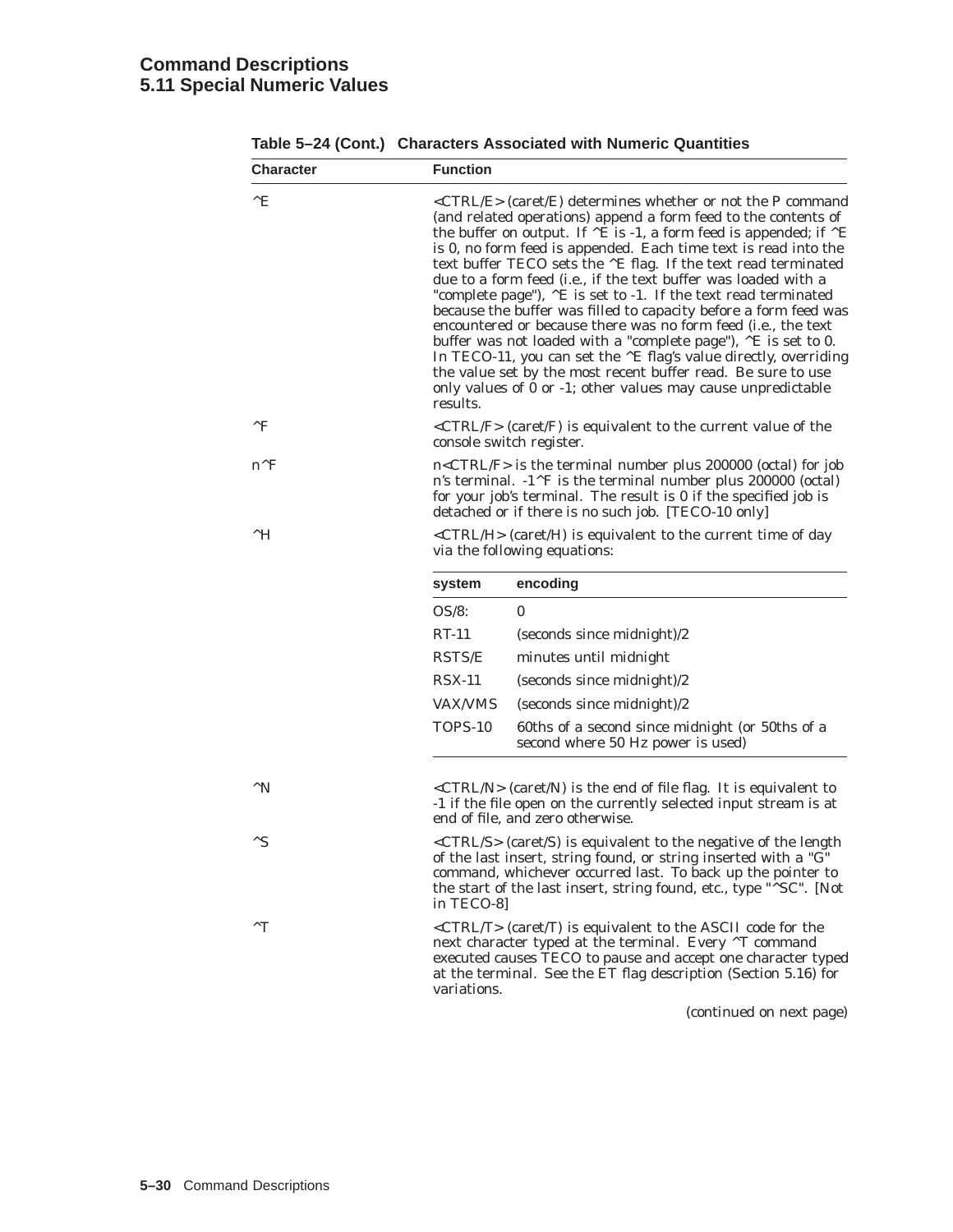| <b>Character</b>             | <b>Function</b>                                                                                                                                                                                                                                                  |                                                                                                                                                                                                                                                                                                                                                                                                                                |  |
|------------------------------|------------------------------------------------------------------------------------------------------------------------------------------------------------------------------------------------------------------------------------------------------------------|--------------------------------------------------------------------------------------------------------------------------------------------------------------------------------------------------------------------------------------------------------------------------------------------------------------------------------------------------------------------------------------------------------------------------------|--|
| :^T                          | Reads and decodes the next keystroke typed at the terminal.<br>The decoded keystroke is returned in a manner similar to<br>that used for immediate ESCape sequence commands (see<br>Section 4.4), i.e., via <type> and <value> codes, as follows:</value></type> |                                                                                                                                                                                                                                                                                                                                                                                                                                |  |
|                              | <type></type>                                                                                                                                                                                                                                                    | <value></value>                                                                                                                                                                                                                                                                                                                                                                                                                |  |
|                              | $\mathbf{0}$                                                                                                                                                                                                                                                     | Normal character, <value> is ASCII value</value>                                                                                                                                                                                                                                                                                                                                                                               |  |
|                              | $\mathbf{1}$                                                                                                                                                                                                                                                     | Control character (except ESCape or CSI);<br><value> is ASCII value of control char. A typed<br/><cr> yields <type> 1 <value> 13, and subsequent<br/><math>\rm{^\prime T}</math> or :<math>\rm{^\prime T}</math> does not return a <lf>.</lf></value></type></cr></value>                                                                                                                                                      |  |
|                              | $\boldsymbol{2}$                                                                                                                                                                                                                                                 | Same as immed ESC seq <type> 0</type>                                                                                                                                                                                                                                                                                                                                                                                          |  |
|                              | 3                                                                                                                                                                                                                                                                | Same as immed ESC seq <type> 1</type>                                                                                                                                                                                                                                                                                                                                                                                          |  |
|                              | 4                                                                                                                                                                                                                                                                | Same as immed ESC seq <type> 2</type>                                                                                                                                                                                                                                                                                                                                                                                          |  |
|                              | 5                                                                                                                                                                                                                                                                | Same as immed ESC seq <type> 3</type>                                                                                                                                                                                                                                                                                                                                                                                          |  |
|                              | [TECO-11 only]                                                                                                                                                                                                                                                   |                                                                                                                                                                                                                                                                                                                                                                                                                                |  |
| $\wedge$ Y                   | [TECO-11 only]                                                                                                                                                                                                                                                   | <ctrl y=""> (caret/Y) is equivalent to ".+<math>\sim</math>S,.", the n,m numeric<br/>argument spanning the text just searched for or inserted. This<br/>value may be used to recover from inserting a string in the<br/>wrong place. Type "^YXSFR`" to store the string in Q-register<br/>S and remove it from the buffer. You can then position the<br/>pointer to the right place and type "GS" to insert the string.</ctrl> |  |
| $^{\wedge}Z$                 |                                                                                                                                                                                                                                                                  | $\langle \text{CTRL/Z} \rangle$ (caret/Z) is equivalent to the total space occupied by<br>text in the Q-registers (including the command line currently<br>being executed). [TECO-11 only]                                                                                                                                                                                                                                     |  |
| $\wedge \wedge_{\mathbf{X}}$ |                                                                                                                                                                                                                                                                  | The combination of the Control-caret (double caret or double<br>up-arrow) followed by any character is equivalent to the value<br>of the ASCII code for that character. The "x" in this example<br>may be any character that can be typed in to TECO.                                                                                                                                                                          |  |

**Table 5–24 (Cont.) Characters Associated with Numeric Quantities**

#### **Mode Control Flags**

The following mode control flags return numeric values. The use of these flags is described below in Section 5.16.

| Flag | <b>Meaning</b>                                                                                                                                                                 |
|------|--------------------------------------------------------------------------------------------------------------------------------------------------------------------------------|
| ED.  | Equivalent to the current value of the edit level flag.                                                                                                                        |
| EH   | Equivalent to the current value of the help level flag.                                                                                                                        |
| EO   | Equivalent to the version number of the version of TECO<br>which is currently being run. This manual describes TECO-11<br>Version 40, TECO-8 Version 7, and TECO-10 Version 3. |
| ES   | Equivalent to the current value of the search verification flag.<br>[Not in TECO-8]                                                                                            |
| ET   | Equivalent to the current value of the type out control flag.                                                                                                                  |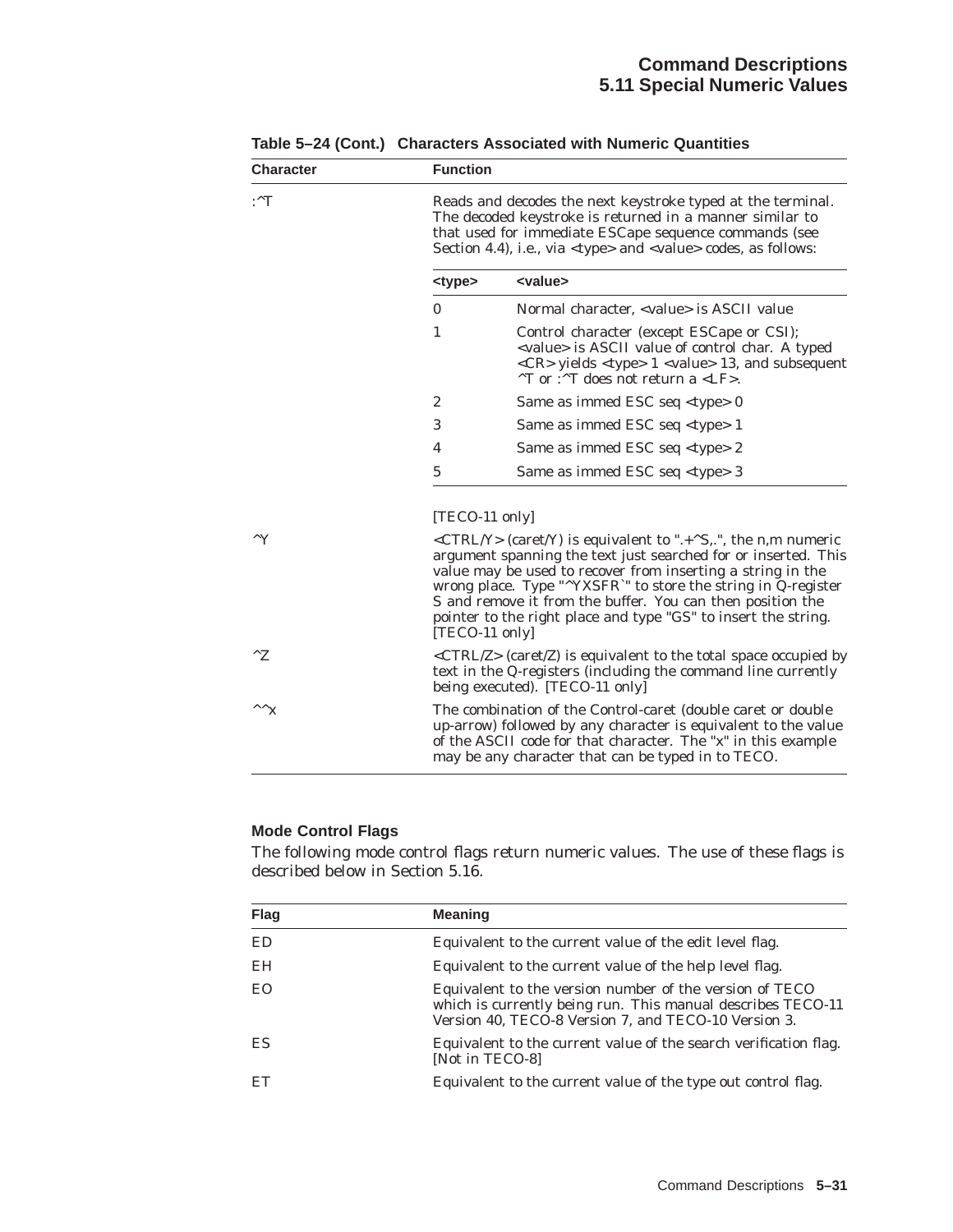| Flag              | <b>Meaning</b>                                                                                               |
|-------------------|--------------------------------------------------------------------------------------------------------------|
| EU                | Equivalent to the current value of the upper/lower case flag.                                                |
| EV                | Equivalent to the current value of the edit verify flag. [TECO-<br>11 only                                   |
| $\wedge$ <b>X</b> | <ctrl x=""> (caret/X) is equivalent to the current value of the<br/>search mode flag. [Not in TECO-8]</ctrl> |

# **5.12 Command Loops**

You can cause a command string to be executed any number of times by placing the command string within angle brackets and preceding the brackets with a numeric argument designating the number of iterations. Iterated command strings are called command loops. Loops may be nested so that one command loop contains another command loop, which, in turn, contains other command loops, and so on. The maximum depth to which command loops may be nested is determined by the size of TECO's push-down list (system dependent), but is always greater than 10.

The general form of the command loop is:

n<command string>

where "command string" is the sequence of commands to be iterated and n is the number of iterations. If n is not supplied then no limit is placed on the number of iterations. If n is 0 or less than 0 then the iteration is not executed at all; command control skips to the closing angle bracket. If n is greater than 0, then the iteration is performed n times.

Search commands inside command loops are treated specially. If a search command which is not preceded by a colon modifier is executed within a command loop and the search fails, a warning message is printed [on TECO-11], the command loop is exited immediately and the command following the right angle bracket of the loop is the next command to be executed. If an unmodified search command in a command loop is immediately followed by a semicolon, it is treated as if it were a colon-modified search (see Section 5.13).

# **5.13 Branching Commands**

TECO provides an unconditional branch command and a set of conditional execution commands. To branch within a command string, you must be able to name locations inside the string. TECO permits location tags of the form: !tag!

to be placed between any two commands in a command string. The name "tag" will be associated with this location when the command string is executed. Tags may contain any number of ASCII characters and any character except an exclamation mark. (When using the  $@$  form of this command, any character except the delimiter is legal.) Since tags are ignored by TECO except when a branch command references the tagged location, they may also be used as comments within complicated command strings.

The unconditional branch command is the O command which has the form: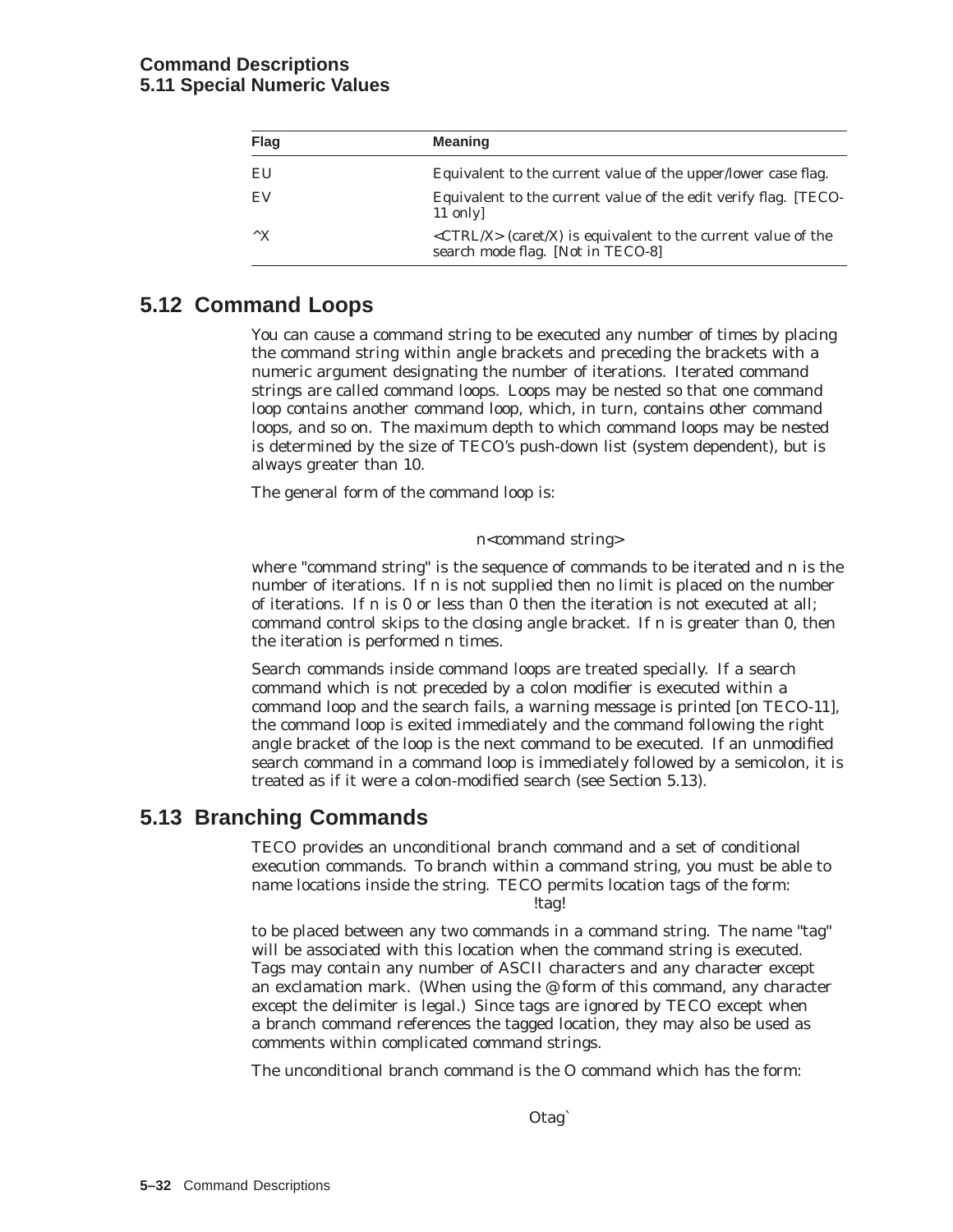where "tag" is a location named elsewhere in the command string and "<sup>\*</sup>" signifies a <DELIM>. When an O command is executed, the next command to be executed will be the one that follows the tag referenced by the O command. Command execution continues normally from this point.

Use of the O command is subject to two restrictions. First, if an O command is stored in a Q-register as part of a command string which is to be executed by an M command, the tag referenced by the O command must reside in the same Q-register.

Second, an O command which is inside a command loop may not branch to a tagged location preceding the command loop. However, it is always possible to branch out of a command loop to a location which follows the command loop and then branch to the desired tag.

The string argument in the O command has the same format as the string arguments in the search and E commands. String build characters such as  $^{\wedge}EQq$ can be embedded within the string in TECO-11. Also, in TECO-11 and TECO-10, the O command may be @-sign modified. In that case, the syntax of the command would be @O/tag/ where / represents any delimiting character that does not appear within the tag.

Branching into a conditional poses no problems, but branching into a command loop will causes unpredictable results.

Although tags may contain any sequence of ASCII characters, good programming practice dictates that tags should not contain unusual characters (such as space, comma, ESCAPE, etc.) and that they should be mnemonic for the piece of code to which they refer.

There are many other branching commands. Most of these are considerably faster than the O command and should be used wherever convenient. They are all described in the table below.

| Command         | Function                                                                                                                                                                                                                                                                                                                                                                                                                                                                                                                                                                                                                                                                                                                                                   |
|-----------------|------------------------------------------------------------------------------------------------------------------------------------------------------------------------------------------------------------------------------------------------------------------------------------------------------------------------------------------------------------------------------------------------------------------------------------------------------------------------------------------------------------------------------------------------------------------------------------------------------------------------------------------------------------------------------------------------------------------------------------------------------------|
| Otag`           | This command causes TECO to branch to the first occurrence<br>of the specified label (tag) in the current macro level. In TECO-<br>8 and TECO-11, branching to the left of the start of the current<br>iteration is not permitted, and this command will only look for<br>an occurrence of the specified tag following the $\lt$ of the current<br>iteration, if you are in an iteration. In any case, branching<br>out of an iteration is poor programming practice. Command<br>execution resumes at the first character after the delimiter<br>terminating the specified tag. Using this syntax, any character<br>except <esc> is permitted in the tag specification. The usual<br/>string build characters are permitted when specifying the tag.</esc> |
| $\omega$ O/tag/ | Equivalent to Otag` except that a delimiter (shown here as $\theta$ )<br>is used before and after the specified tag. Any character other<br>than that delimiter is permitted inside the tag. The usual<br>string build characters are permitted when specifying the tag.<br>[Not in TECO-8]                                                                                                                                                                                                                                                                                                                                                                                                                                                                |
|                 | (continued on next page)                                                                                                                                                                                                                                                                                                                                                                                                                                                                                                                                                                                                                                                                                                                                   |

**Table 5–25 Branching Commands Command Function**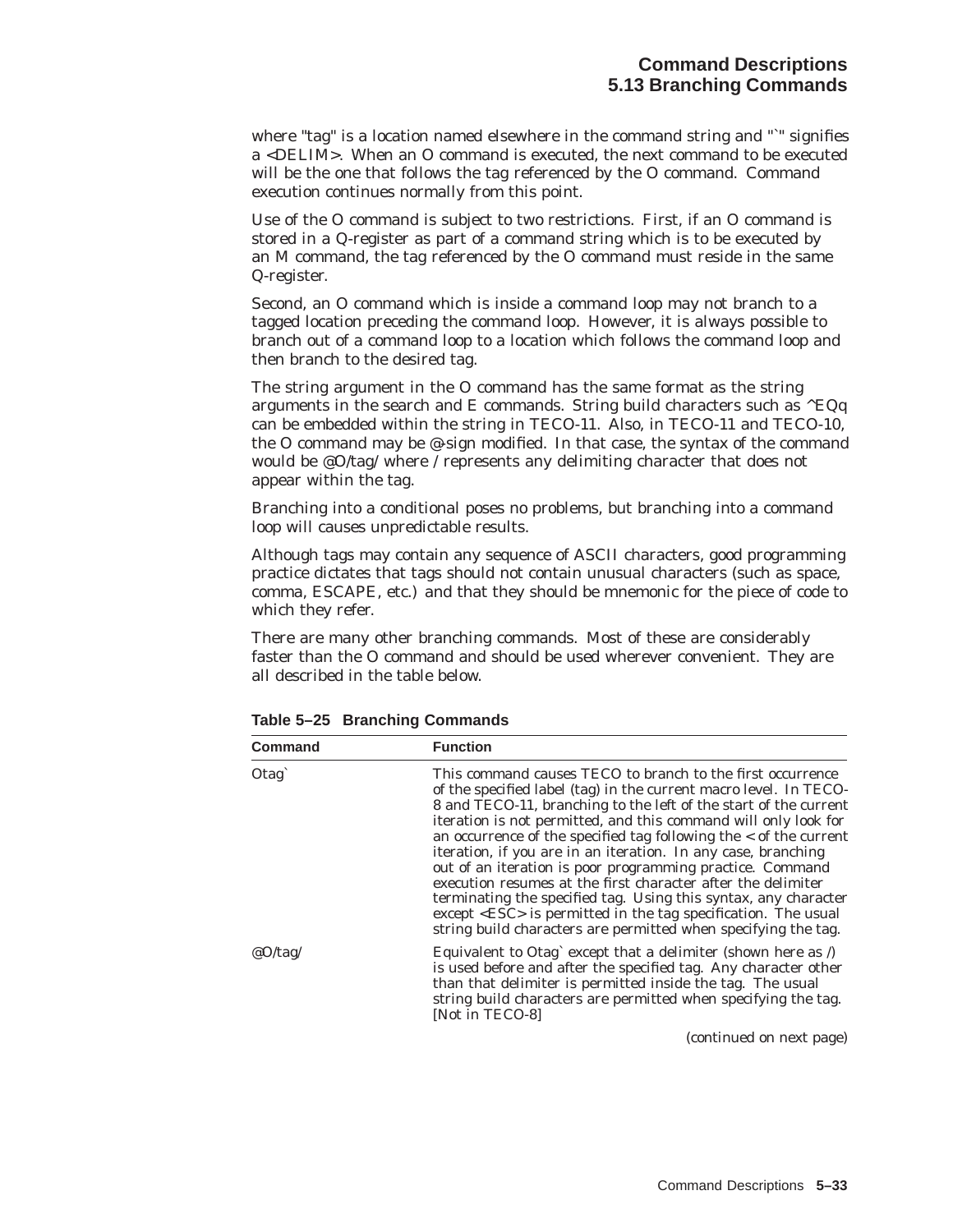## **Command Descriptions 5.13 Branching Commands**

| Command               | <b>Function</b>                                                                                                                                                                                                                                                                                                                                                                                                                                                                                                                                                                                                                                                                                                                                        |
|-----------------------|--------------------------------------------------------------------------------------------------------------------------------------------------------------------------------------------------------------------------------------------------------------------------------------------------------------------------------------------------------------------------------------------------------------------------------------------------------------------------------------------------------------------------------------------------------------------------------------------------------------------------------------------------------------------------------------------------------------------------------------------------------|
| nOtag0,tag1, tag2,    | This command causes TECO to branch to the tag specified by<br>the nth tag in the accompanying list. The string argument<br>to this command consists of a sequence of tags separated<br>by commas. The tags may contain any characters other<br>than comma or <esc>; however, good programming practice<br/>suggests that the tags should consist only of letters and digits.<br/>There must be no intervening spaces since these would be<br/>considered part of the tag. If n is out of range, or if n selects<br/>a null tag, then command execution continues with the first<br/>command following the <delim> that delimits this command.<br/>(A null tag would be signified in the list by two adjacent<br/>commas.) [TECO-11 only]</delim></esc> |
| n@O/tag0,tag1, tag2,/ | Same as the preceding command except that the list of tags is<br>bracketed by a delimiter shown here as "/". The delimiter can<br>be any character that does not appear within the list of tags.<br>In particular, using comma for the delimiter would not be very<br>useful. [TECO-11 only]                                                                                                                                                                                                                                                                                                                                                                                                                                                           |
|                       | This command causes TECO to branch out of the current<br>iteration, if the immediately preceding search (or search and<br>replace) command failed. In that case, control resumes at<br>the character following the matching $>$ at the end of the<br>current iteration. On the other hand, if the preceding search<br>succeeded, command execution continues with the character<br>following the :. If this command is encountered from outside of<br>an iteration (in the current macro level), then the ?SNI error<br>message is issued.                                                                                                                                                                                                             |
| n;                    | This command causes TECO to branch out of the current<br>iteration if the value of n is greater than or equal to 0.<br>In that case, command execution resumes at the character<br>following the matching $>$ at the end of the current iteration.<br>On the other hand, if n is less than 0, command execution<br>continues with the character following the ;. If this command<br>is encountered from outside of an iteration (in the current<br>macro level), then the ?SNI error message is issued.                                                                                                                                                                                                                                                |
| :;                    | This command causes TECO to branch out of the current<br>iteration if the immediately preceding search (or search and<br>replace) command succeeded. In that case, control resumes<br>at the character following the matching $>$ at the end of<br>the current iteration. On the other hand, if the preceding<br>search failed, command execution continues with the character<br>following the ;. If this command is encountered from outside of<br>an iteration (in the current macro level), then the ?SNI error<br>message is issued. [TECO-11 only]                                                                                                                                                                                               |
| n:;                   | This command causes TECO to branch out of the current<br>iteration if the value of n is less than 0. In that case, command<br>execution resumes at the character following the matching ><br>at the end of the current iteration. On the other hand, if n is<br>greater than or equal to 0, command execution continues with<br>the character following the :. If this command is encountered<br>from outside of an iteration (in the current macro level), then<br>the ?SNI error message is issued. [TECO-11 only]                                                                                                                                                                                                                                   |

**Table 5–25 (Cont.) Branching Commands**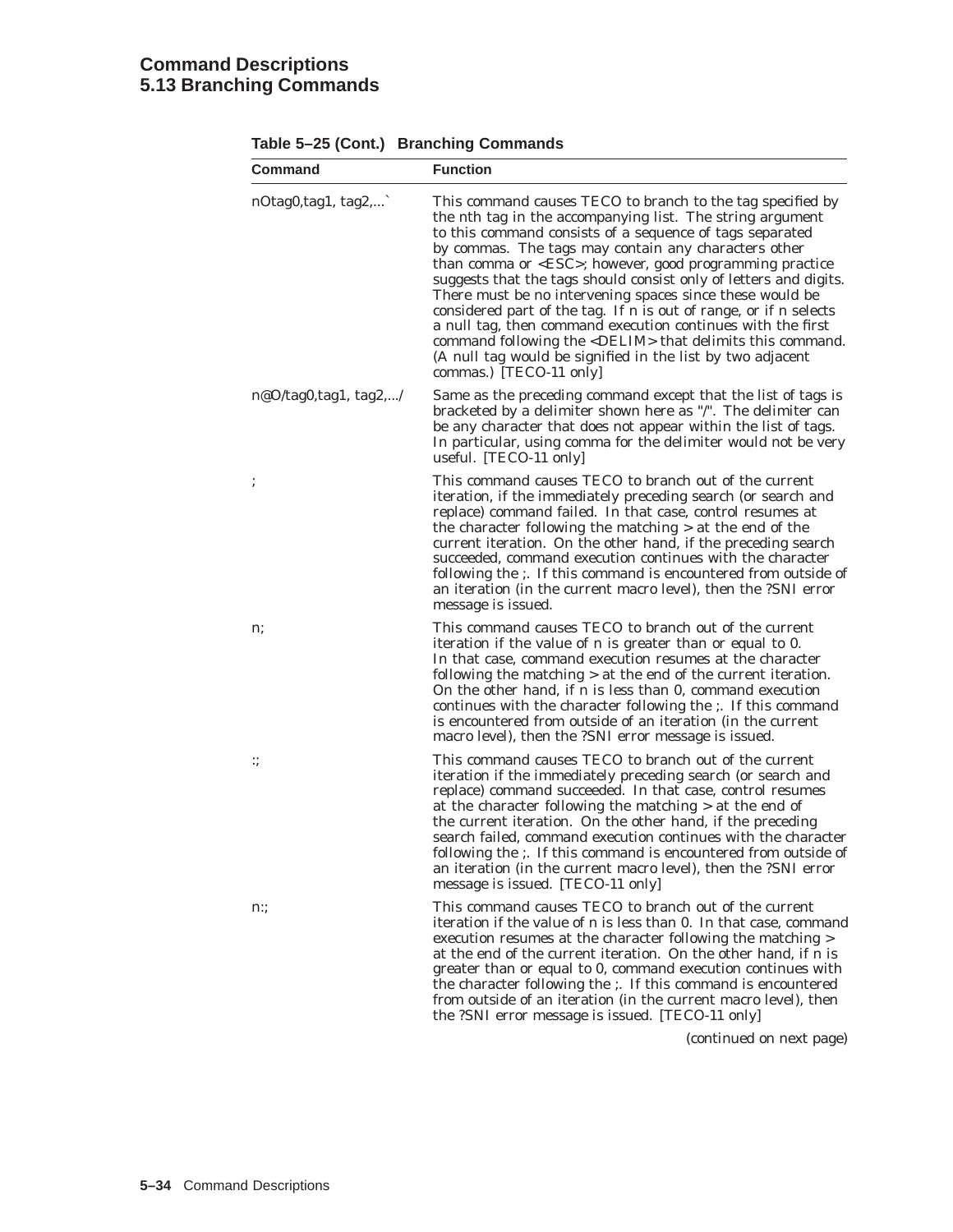| Command | <b>Function</b>                                                                                                                                                                                                                                                                                                                                                                                                                                                                                                                                                                                                                                                                                                                           |
|---------|-------------------------------------------------------------------------------------------------------------------------------------------------------------------------------------------------------------------------------------------------------------------------------------------------------------------------------------------------------------------------------------------------------------------------------------------------------------------------------------------------------------------------------------------------------------------------------------------------------------------------------------------------------------------------------------------------------------------------------------------|
|         | This "command" is actually part of the syntax of TECO<br>conditionals. It has no affect if "executed" other than to<br>signify termination of the current conditional level. If an<br>argument is specified to this command, the result is not<br>defined. (Arguments pass through this command on TECO-11.)<br>Conditionals are described in Section 5.14.                                                                                                                                                                                                                                                                                                                                                                               |
|         | This "command" is actually part of the syntax of TECO<br>conditionals. If executed, it causes control to branch to the<br>end of the conditional. Command execution resumes with the<br>character following the 'that ends the current conditional with<br>the ELSE clause being skipped.                                                                                                                                                                                                                                                                                                                                                                                                                                                 |
| >       | This "command" is actually part of the syntax of TECO<br>iterations. If executed, it causes TECO to bump the current<br>iteration count by 1 and test to see if the resulting count<br>is equal to the maximum count permitted for the iteration<br>(specified as an argument before the matching $\langle$ ). If the<br>iteration count has not expired, then control returns to the<br>command following the $\lt$ at the beginning of the current<br>iteration. If the iteration has expired, then command execution<br>continues with the character following this $>$ . If this command<br>is encountered outside of an iteration (within the current<br>macro level), then the ?BNI error message (or its equivalent) is<br>issued. |
| F >     | This command causes TECO to branch (flow) to the end of<br>the current iteration. TECO effectively resumes execution<br>at the matching $>$ . The iteration count is tested as usual.<br>If it has not expired, control returns back to the start of<br>the iteration with the count having been incremented by<br>1. If the count was up, the iteration is exited and control<br>continues with the first command after the $>$ . If this command<br>is encountered outside of an iteration, it has the same effect as<br>the <delim><delim> command. [TECO-11 only]</delim></delim>                                                                                                                                                     |
| F<      | This command causes TECO to branch (flow) to the start of the<br>current iteration. TECO effectively resumes execution at the<br>first command following the $\lt$ at the beginning of the current<br>iteration. The iteration count is not affected. If this command<br>is issued outside of an iteration, it causes TECO to branch<br>back to the start of the current command string (in the current<br>macro level). [TECO-11 only]                                                                                                                                                                                                                                                                                                   |
| F'      | This command causes TECO to branch (flow) to the end of the<br>current conditional. TECO effectively resumes execution at<br>the first command following the ' at the end of the current<br>conditional. Numeric arguments are eaten up by this<br>command. If this command is issued while not in a conditional,<br>the ?MAP error (or its equivalent) is issued. [TECO-11 only]                                                                                                                                                                                                                                                                                                                                                         |

**Table 5–25 (Cont.) Branching Commands**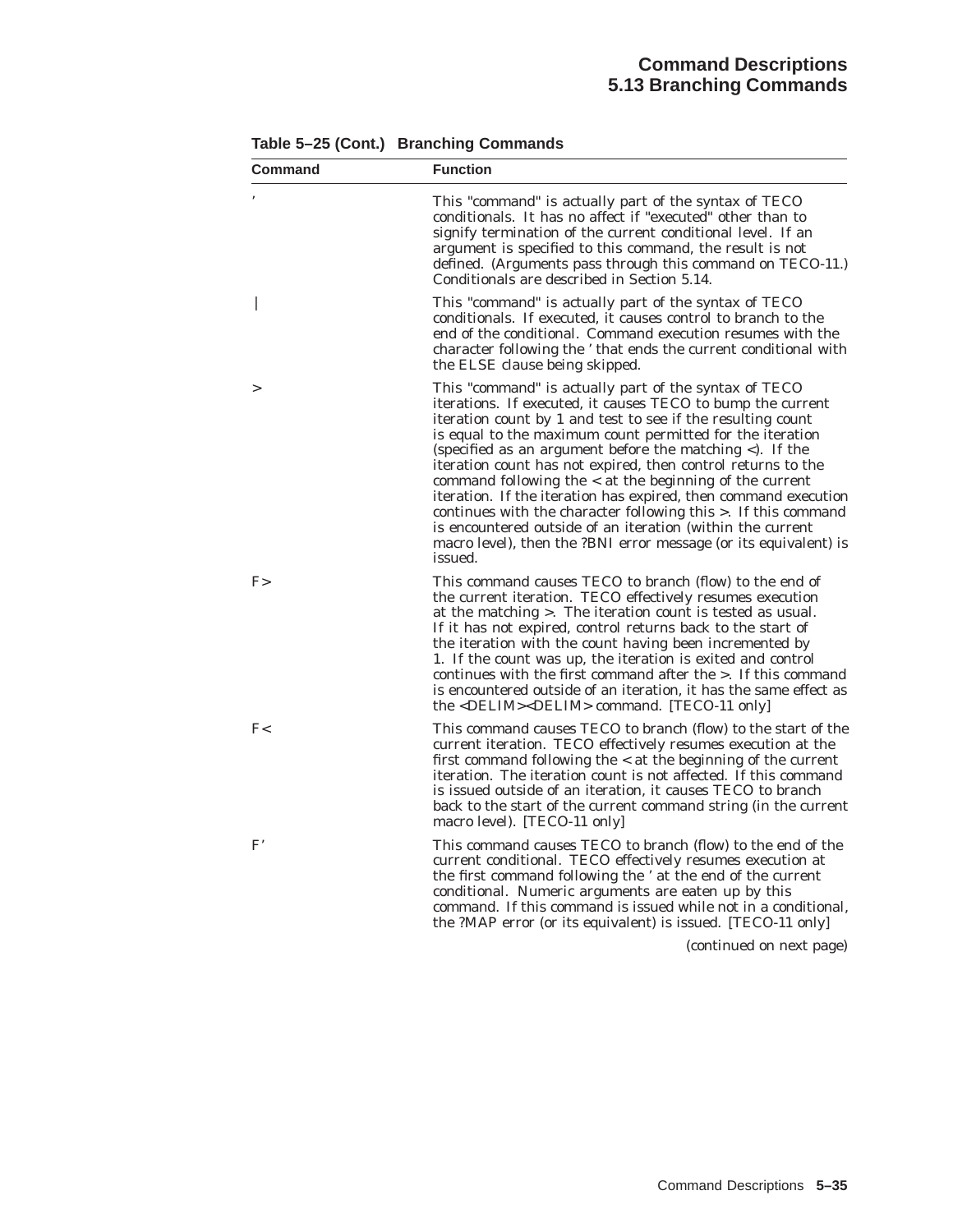## **Command Descriptions 5.13 Branching Commands**

| Command       | <b>Function</b>                                                                                                                                                                                                                                                                                                                                                                                                                                                                                                                                                                                                                                                                                                                                                                        |
|---------------|----------------------------------------------------------------------------------------------------------------------------------------------------------------------------------------------------------------------------------------------------------------------------------------------------------------------------------------------------------------------------------------------------------------------------------------------------------------------------------------------------------------------------------------------------------------------------------------------------------------------------------------------------------------------------------------------------------------------------------------------------------------------------------------|
| F             | This command causes TECO to branch (flow) to the else clause<br>of the current conditional. TECO effectively resumes execution<br>at the first command following the $\parallel$ at the end of the current<br>THEN clause. If the current conditional has no ELSE clause.<br>or if an unmatched ' is encountered before an unmatched  ,<br>then control resumes at the command following the '. Numeric<br>arguments are eaten up by this command. If this command<br>is issued while not in a conditional, the ?MAP error (or its<br>equivalent) is issued. Well-structured programs should not<br>need to use this command. [TECO-11 only]                                                                                                                                           |
| SS            | The <esc><esc> command causes TECO to exit from the<br/>current macro level. If this command is issued from top level<br/>(not from within a macro), then the command string execution<br/>is terminated and TECO returns to prompt level. Note that<br/>the second <esc> must be a true ESCape and may not be a <math>\textdegree</math>[.<br/>Also, note that both ESCapes must be true TECO commands<br/>and not part of the syntax of some previous command. That is,<br/>the first <esc> does not count if it is the delimiting ESCape<br/>of a string. Finally, note that these must be real ESCape<br/>characters, and not the user-designated <delim> character<br/>(which TECO understands as an ESCape only when typed at<br/>the terminal).</delim></esc></esc></esc></esc> |
| n\$\$         | This command causes TECO to exit from the current macro<br>level, returning the number n as a value. This value will be<br>used as the numeric argument to the first command following<br>the macro call.                                                                                                                                                                                                                                                                                                                                                                                                                                                                                                                                                                              |
| m,nSS         | This command causes TECO to exit from the current macro<br>level, returning the pair of values m and n as arguments to the<br>first command following the macro call. Good programming<br>practice dictates that all ways of exiting a macro return the<br>same number of arguments.                                                                                                                                                                                                                                                                                                                                                                                                                                                                                                   |
| $^{\wedge}$ C | The <ctrl c=""> (Caret-C) command when executed as a TECO<br/>command, causes command execution to stop and control<br/>return to TECO's prompt. No clean-up of push-down lists,<br/>flag settings, etc. is done. This command lets a macro abort<br/>TECO's command execution. [On TECO-8 and TECO-10, this<br/>command causes control to return to the operating system.]<br/>[On TECO-11, this command returns to the operating system<br/>if executed from the top level.] Consult the appendices for<br/>specific details concerning your operating system.</ctrl>                                                                                                                                                                                                                |
| C < CTRL/C    | This command causes TECO to unconditionally abort and<br>control exits from TECO. Control returns to the operating<br>system. The second <ctrl c=""> must be a true <ctrl c=""> and<br/>may not be a Caret-C.</ctrl></ctrl>                                                                                                                                                                                                                                                                                                                                                                                                                                                                                                                                                            |

#### **Table 5–25 (Cont.) Branching Commands**

# **5.14 Conditional Execution Commands**

All conditonal execution commands are of the form:

n"X command-string '

or

n"X then-command-string | else-command-string '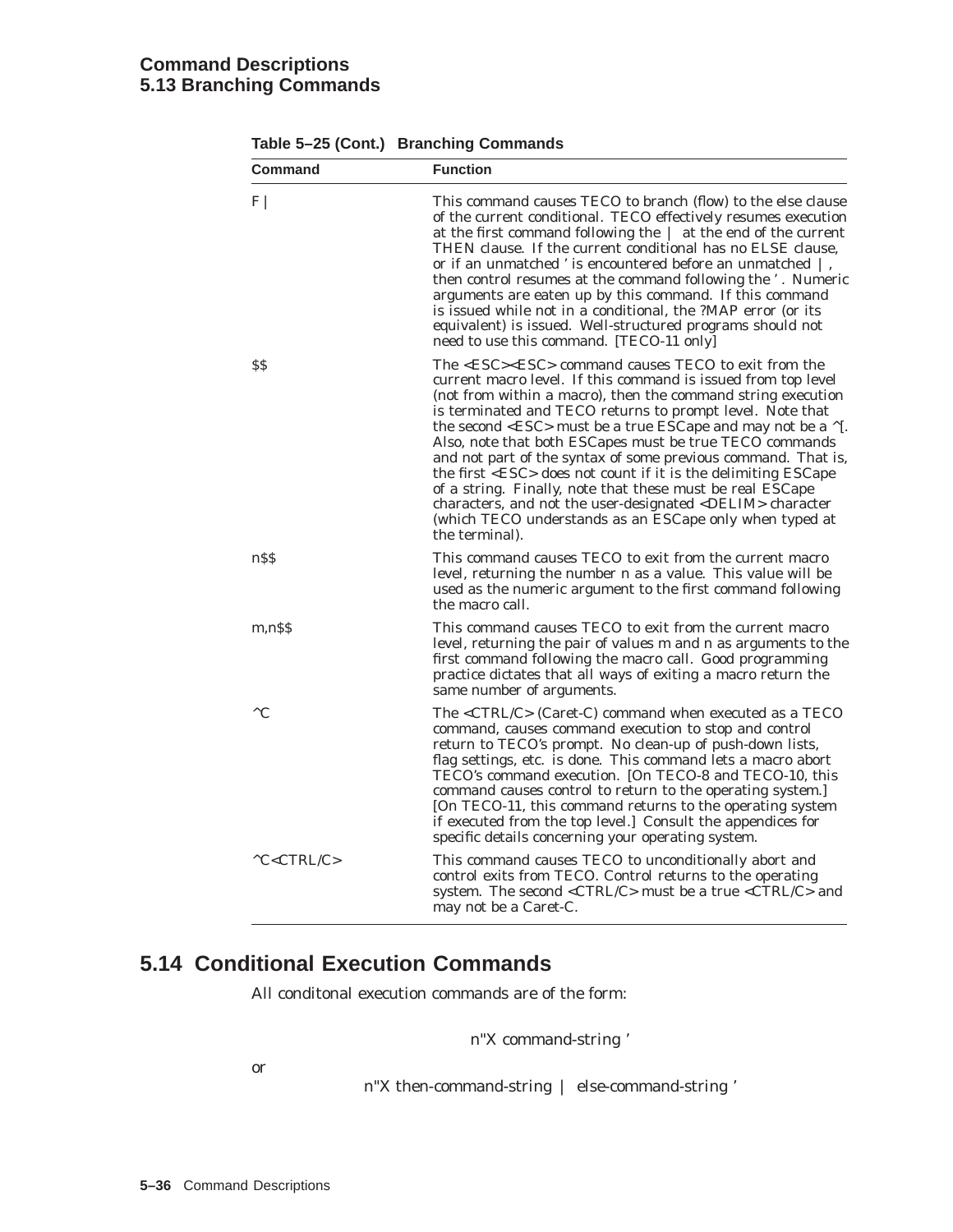In the first form of the command, "n" is a numeric argument on which the decision is based, "X" is any of the conditional execution commands listed in table 5-14, and "command string" is the command string which will be executed if the condition is satisfied. The numeric argument is separated from the conditional execution command by a double quote (") and the command string is terminated with an apostrophe ('). If the condition is not satisfied, the command string will not be executed; execution will continue with the first command after the apostrophe.

In the second form of the command, two command strings are specified. The first one is executed if the condition is satisfied and the second is executed if the condition is not satisfied. Only one of the command strings will be executed. After execution of the appropriate command string, control will continue with the first command after the apostrophe (unless the command string caused a branch out of the conditional to occur), since execution of the vertical bar command  $( )$ causes TECO to scan to the next matching apostrophe.

Conditional commands are similar to the IF-THEN-ELSE constructs that you find in other structured programming languages, although none can match the brevity and elegance of TECO's implementation. Nonetheless, you must use these facilities wisely. Good programming practice dictates that a branch into the range of a conditional (from outside that range) should not occur.

Conditional execution commands may be nested in the same manner as iteration commands. That is, the command string which is to be executed if the condition on n is met may contain conditional execution commands, which may, in turn, contain further conditional execution commands.

| <b>Command</b> | <b>Function</b>                                                                                                                                                                                                                                                                                                                               |
|----------------|-----------------------------------------------------------------------------------------------------------------------------------------------------------------------------------------------------------------------------------------------------------------------------------------------------------------------------------------------|
| n''A           | Execute the following command string if n equals the ASCII<br>code for an alphabetic character (upper or lower case A to Z).                                                                                                                                                                                                                  |
| $n^nC$         | Execute the following command string if n is the ASCII code of<br>any character that is a symbol constituent. This is usually one<br>of the upper or lower case letters A to Z, one of the digits 0 to 9,<br>or period, or dollar sign, but may include additional characters<br>on some operating systems. Consult the appropriate appendix. |
| n"D            | Execute the following command string if n equals the ASCII<br>code for a digit (0 to 9).                                                                                                                                                                                                                                                      |
| n"E            | Execute the following command string if n is equal to zero.                                                                                                                                                                                                                                                                                   |
| n"F            | Execute the following command string if n is FALSE.<br>Equivalent to n"E.                                                                                                                                                                                                                                                                     |
| $n^nG$         | Execute the following command string if n is greater than zero.                                                                                                                                                                                                                                                                               |
| n"L            | Execute the following command string if n is less than zero.                                                                                                                                                                                                                                                                                  |
| n''N           | Execute the following command string if n is not equal to zero.                                                                                                                                                                                                                                                                               |
| n"R            | Execute the following command string if n equals the ASCII<br>code for an alphanumeric (upper or lower case A to Z or 0 to 9).                                                                                                                                                                                                                |
| n"S            | Execute the following command string if n is SUCCESSFUL.<br>Equivalent to n"L.                                                                                                                                                                                                                                                                |
|                |                                                                                                                                                                                                                                                                                                                                               |

**Table 5–26 Conditional Execution Commands**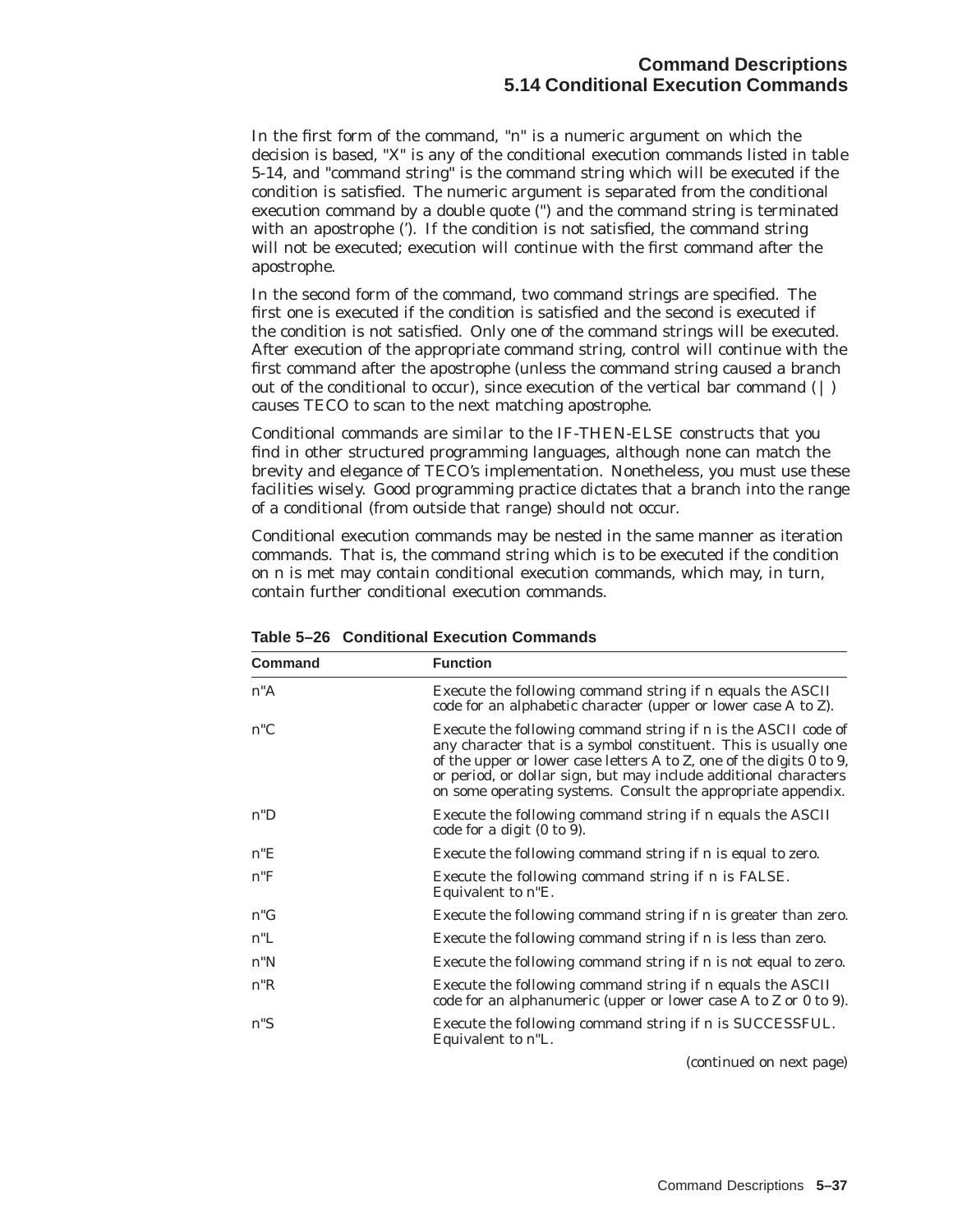## **Command Descriptions 5.14 Conditional Execution Commands**

| <b>Command</b>       | <b>Function</b>                                                                                                                                   |
|----------------------|---------------------------------------------------------------------------------------------------------------------------------------------------|
| n''T                 | Execute the following command string if n is TRUE.<br>Equivalent to n"L.                                                                          |
| n"U                  | Execute the following command string if n is<br>UNSUCCESSFUL. Equivalent to n"E.                                                                  |
| n"V                  | Execute the following command string if n equals the ASCII<br>code for a lower case alphabetic character (lower case A to Z).<br>[Not in TECO-8]  |
| $n^{\prime\prime}$ W | Execute the following command string if n equals the ASCII<br>code for an upper case alphabetic character (upper case A to<br>Z). [Not in TECO-8] |
| $n^{\prime\prime}$   | Identical to n"L                                                                                                                                  |
| $n^{\prime\prime}$   | Identical to n"G                                                                                                                                  |
| $n" =$               | Identical to n"E                                                                                                                                  |

**Table 5–26 (Cont.) Conditional Execution Commands**

# **5.15 Retrieving Environment Characteristics**

The following TECO commands return values of interest to users who want information about their current job, the operating system, their terminal, etc.

All negative EJ commands return an operating system dependent value. Consult the appendices for operating system unique commands.

| Table 5-27 Retrieving Environment Characteristics |  |  |  |  |
|---------------------------------------------------|--|--|--|--|
|---------------------------------------------------|--|--|--|--|

|  | ∴ommano | forces and finance<br><b>ction</b> |  |
|--|---------|------------------------------------|--|
|--|---------|------------------------------------|--|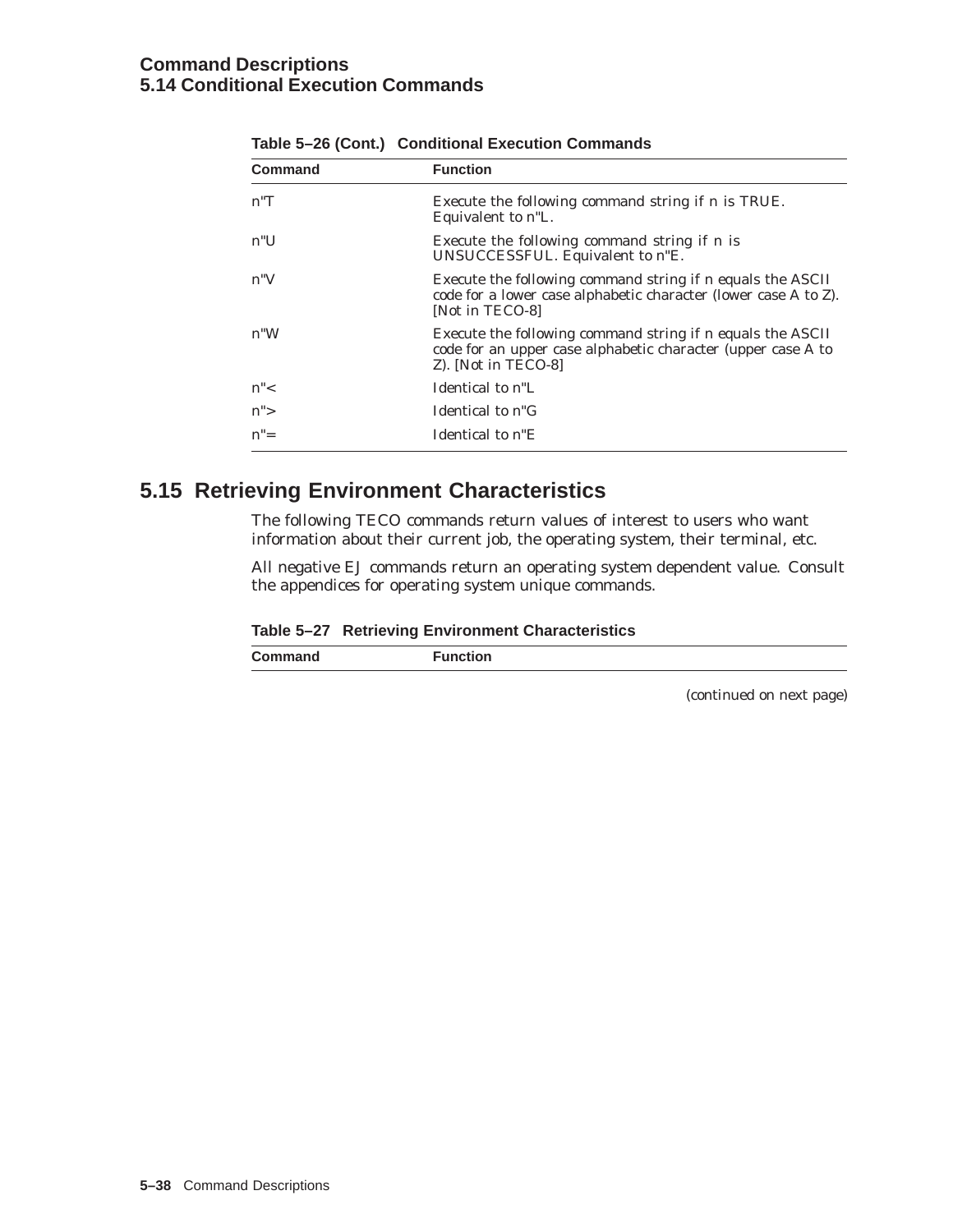| <b>Command</b> | <b>Function</b>                                                                                                                                                                                                                                                                                          |                                                                                                                                                                            |                |                                                                                                                                                                               |  |
|----------------|----------------------------------------------------------------------------------------------------------------------------------------------------------------------------------------------------------------------------------------------------------------------------------------------------------|----------------------------------------------------------------------------------------------------------------------------------------------------------------------------|----------------|-------------------------------------------------------------------------------------------------------------------------------------------------------------------------------|--|
| $-1EJ$         | Return a number representing the computer and operating<br>system upon which TECO is currently running. This value<br>has the form 256m+n where m is a number representing the<br>computer in use and n is a number representing the operating<br>system that is running. Current values of m and n are: |                                                                                                                                                                            |                |                                                                                                                                                                               |  |
|                | Computer (m)                                                                                                                                                                                                                                                                                             |                                                                                                                                                                            |                | <b>Operating System (n)</b>                                                                                                                                                   |  |
|                | $\mathbf{0}$                                                                                                                                                                                                                                                                                             | <b>PDP-11</b>                                                                                                                                                              | $\mathbf{0}$   | $RSX-11D$                                                                                                                                                                     |  |
|                |                                                                                                                                                                                                                                                                                                          |                                                                                                                                                                            | $\mathbf{1}$   | $RSX-11M$                                                                                                                                                                     |  |
|                |                                                                                                                                                                                                                                                                                                          |                                                                                                                                                                            | $\overline{2}$ | $RSX-11S$                                                                                                                                                                     |  |
|                |                                                                                                                                                                                                                                                                                                          |                                                                                                                                                                            | 3              | <b>IAS</b>                                                                                                                                                                    |  |
|                |                                                                                                                                                                                                                                                                                                          |                                                                                                                                                                            | 4              | <b>RSTS/E</b>                                                                                                                                                                 |  |
|                |                                                                                                                                                                                                                                                                                                          |                                                                                                                                                                            | 5              | VAX/VMS (compatibility<br>mode)                                                                                                                                               |  |
|                |                                                                                                                                                                                                                                                                                                          |                                                                                                                                                                            | 6              | $RSX-11M+$                                                                                                                                                                    |  |
|                |                                                                                                                                                                                                                                                                                                          |                                                                                                                                                                            | 7              | $RT-11$                                                                                                                                                                       |  |
|                | 1                                                                                                                                                                                                                                                                                                        | PDP-8                                                                                                                                                                      | 0              | OS/8                                                                                                                                                                          |  |
|                | 2                                                                                                                                                                                                                                                                                                        | <b>DEC-10</b>                                                                                                                                                              | 0              | <b>TOPS-10</b>                                                                                                                                                                |  |
|                | 3                                                                                                                                                                                                                                                                                                        | <b>DEC-20</b>                                                                                                                                                              | $\theta$       | TOPS-20                                                                                                                                                                       |  |
|                | 4                                                                                                                                                                                                                                                                                                        | $VAX-11$                                                                                                                                                                   | $\mathbf{0}$   | VAX/VMS (native mode)                                                                                                                                                         |  |
| 0EJ            |                                                                                                                                                                                                                                                                                                          | systems, this is always a 0.                                                                                                                                               |                | Returns a value equal to your job number. On single-user                                                                                                                      |  |
| 1EJ            |                                                                                                                                                                                                                                                                                                          | Returns a value equal to your terminal keyboard number (the<br>keyboard you detached from if you are running detached). On<br>single-terminal systems, this is always a 0. |                |                                                                                                                                                                               |  |
| 2EJ            |                                                                                                                                                                                                                                                                                                          | appendices for more information.                                                                                                                                           |                | Returns a value equal to your operating system's user<br>identification number. This may be called your UIC, PPN,<br>Group, etc. under various operating systems. Consult the |  |

**Table 5–27 (Cont.) Retrieving Environment Characteristics**

| Table 5-28 Setting Environment Information |  |
|--------------------------------------------|--|
|--------------------------------------------|--|

| Command | <b>Function</b>                                                                                                                                                                                                                                                                                                                                                                                                                                                                                                                                                  |
|---------|------------------------------------------------------------------------------------------------------------------------------------------------------------------------------------------------------------------------------------------------------------------------------------------------------------------------------------------------------------------------------------------------------------------------------------------------------------------------------------------------------------------------------------------------------------------|
| n, 1EJ  | Set the terminal number to receive output. This will not affect<br>terminal input. Your job will remain attached to, or detached<br>from, your terminal, whichever it was before. Output will only<br>occur if the specified terminal is ASSIGNed with a monitor<br>ASSIGN command (you may ^C, issue that command and<br>continue) and if your job has POKE privileges. This command<br>also sets the terminal to be reattached if the set detach flag<br>$(64&ET)$ is cleared. The reattaching operation requires [1,2] or<br>JACCT privileges. [TECO-10 only] |
| n,2EJ   | Sets your [p,pn] to n where n has the same format as the<br>number returned by the 2EJ command. Issuance of this<br>command requires the appropriate privileges. [TECO-10 only]                                                                                                                                                                                                                                                                                                                                                                                  |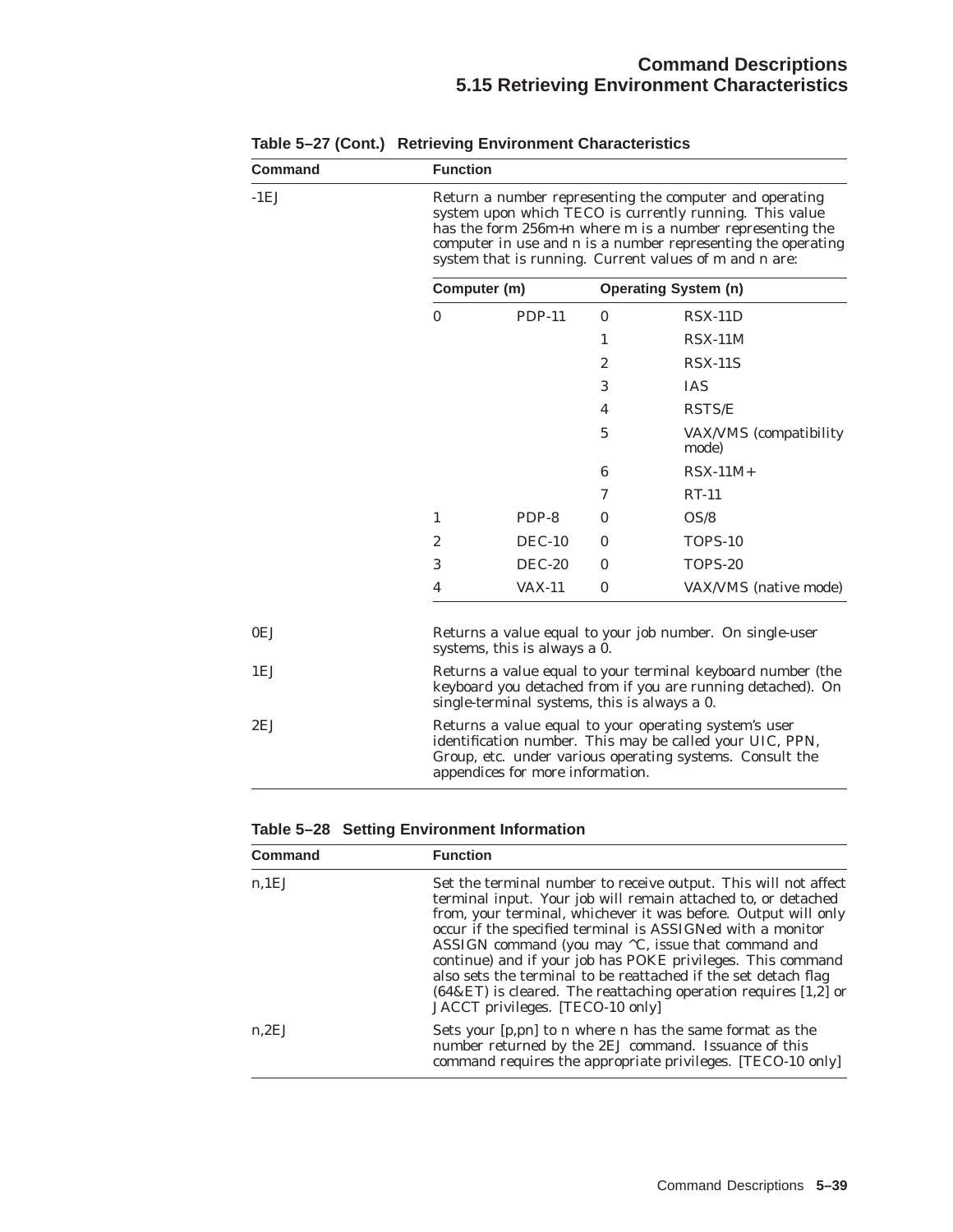# **5.16 Mode Control Flags**

TECO has flags which control various aspects of its operation. You can find a flag's current setting by executing its command name without an argument; the current setting of the flag is returned as a value. A flag may be set to a specific value by executing its command name preceded by a numerical argument; the flag is set to the value of the argument.

The following table describes the commands that set and clear flags; <flag> represents any of the flags listed below.

| <b>Command</b>   | <b>Function</b>                                                                           |  |
|------------------|-------------------------------------------------------------------------------------------|--|
| $<$ flag $>$     | Return value of flag.                                                                     |  |
| $n$ -flag $>$    | Set value of flag to n.                                                                   |  |
| $m.n$ - flag $>$ | In the flag, turn off those bits specified by m and turn on those<br>bits specified by n. |  |
| 0, n < flag      | Turn on the bits in the flag specified by n.                                              |  |
| $m,0$ < flag >   | Turn off the bits in the flag specified by m.                                             |  |

**Table 5–29 Flag Manipulation Commands**

The flags have the following functions:

**Table 5–30 Mode Control Flags**

| Command | <b>Function</b> |                                                                                                                                                                                                                                                                                                                                                                                                                                                                                                                                       |
|---------|-----------------|---------------------------------------------------------------------------------------------------------------------------------------------------------------------------------------------------------------------------------------------------------------------------------------------------------------------------------------------------------------------------------------------------------------------------------------------------------------------------------------------------------------------------------------|
| ED      | functions:      | The edit level flag, a bit-encoded word that controls TECO's<br>behavior in various respects. Any combination of the individual<br>bits may be set as the user sees fit. The bits have the following                                                                                                                                                                                                                                                                                                                                  |
|         | <b>Bit</b>      | <b>Function</b>                                                                                                                                                                                                                                                                                                                                                                                                                                                                                                                       |
|         | ED&1            | Allow caret $(^\wedge)$ in search strings. If this bit is<br>clear, a caret $(^\wedge)$ in a search string modifies the<br>immediately following character to become a<br>control character. When this bit is set, a caret<br>in a search string is simply the literal character<br>caret. If you are editing a file that contains many<br>caret characters (e.g., a RUNOFF file with case<br>control), you will want to set this bit. (For control<br>of upper/lower case matching in search strings,<br>see the $^{\wedge}X$ flag.) |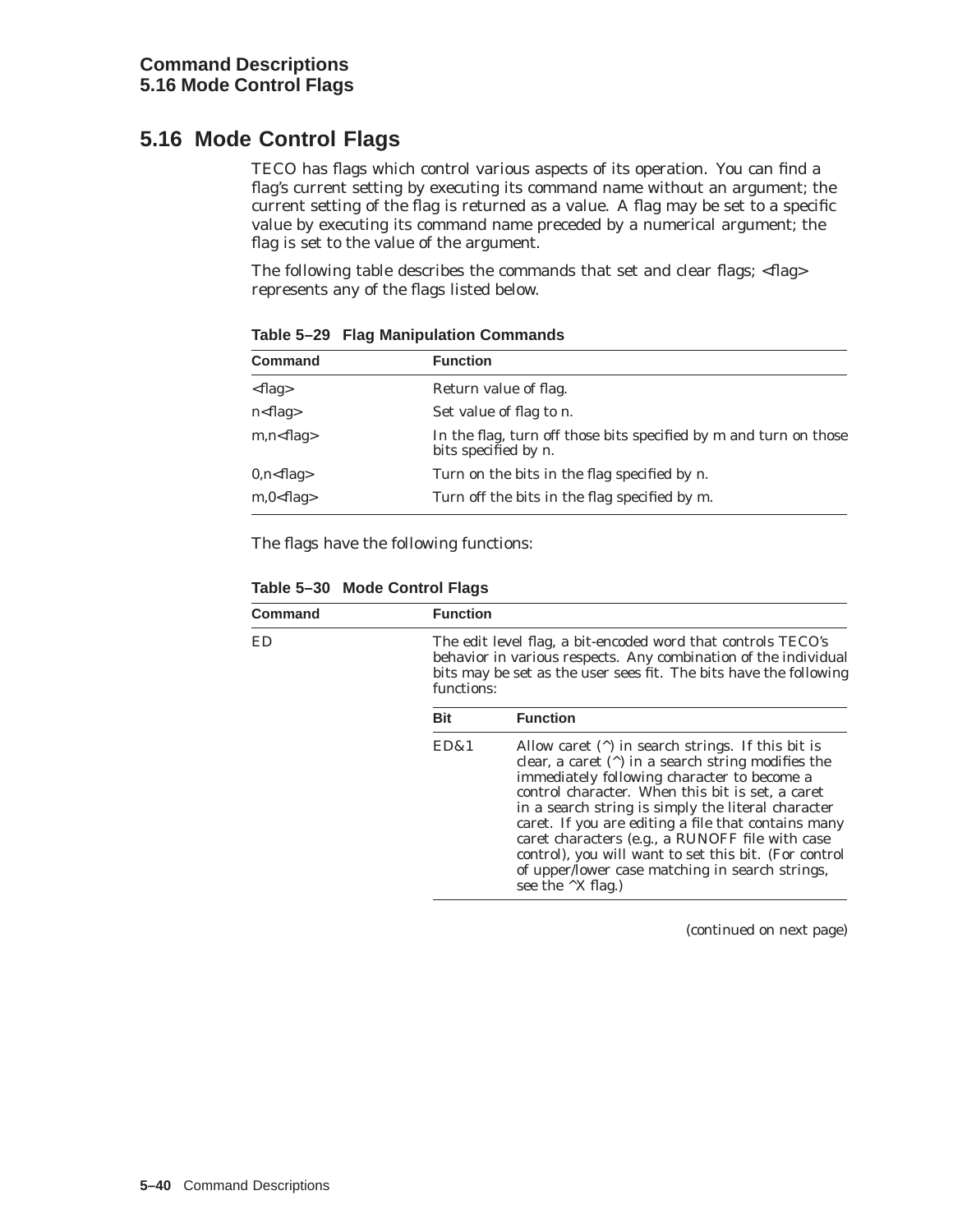| Table 5-30 (Cont.) Mode Control Flags |  |  |  |  |
|---------------------------------------|--|--|--|--|
|---------------------------------------|--|--|--|--|

| Command | <b>Function</b> |                                                                                                                                                                                                                                                                                                                                                                                                                                                                                                                                                                                                                                                                                                                                                                                                                                                                            |
|---------|-----------------|----------------------------------------------------------------------------------------------------------------------------------------------------------------------------------------------------------------------------------------------------------------------------------------------------------------------------------------------------------------------------------------------------------------------------------------------------------------------------------------------------------------------------------------------------------------------------------------------------------------------------------------------------------------------------------------------------------------------------------------------------------------------------------------------------------------------------------------------------------------------------|
|         | ED&2            | Allow all Y and _ commands. If this bit is set,<br>the Y (Yank) command and _ (underscore or<br>backarrow) command work unconditionally as<br>described earlier in the manual. If clear, the<br>behavior of the Y and _ commands are modified<br>as follows: If an output file is open and text<br>exists in the text buffer, the Y or _ command will<br>produce an error message and the command will<br>be aborted leaving the text buffer unchanged.<br>Note that if no output file is open the Y and<br>_ commands act normally. Furthermore, if the<br>text buffer is empty the Y command can be used<br>to bring in a page of text whether or not an<br>output file is open (HKY will always work). The<br>_ command will succeed in bringing one page of<br>text into an empty text buffer but will fail to bring<br>in successive pages if an output file is open. |
|         | ED&4            | When this bit is clear, TECO will try to expand<br>memory as much as it can in order to try to fit<br>entire pages into memory when requested to do<br>so. If this bit is set, arbitrary memory expansion<br>will not occur. In that case, TECO will expand<br>memory only on the A command and not on the<br>Y, P, or N commands. This bit is always set in<br>TECO-10 and has no significance in TECO-8 or in<br>TECO-11 on RT-11.                                                                                                                                                                                                                                                                                                                                                                                                                                       |
|         | ED&8            | Reserved for future use by TECO-8.                                                                                                                                                                                                                                                                                                                                                                                                                                                                                                                                                                                                                                                                                                                                                                                                                                         |
|         | ED&16           | Allow failing searches to preserve dot. If this<br>bit is set, then whenever a search fails, the<br>original location of the text buffer pointer will be<br>preserved. If this bit is clear, then failing searches<br>(other than bounded searches) leave the text<br>buffer pointer at pointer position 0 after they fail.<br>[not in TECO-8]                                                                                                                                                                                                                                                                                                                                                                                                                                                                                                                             |
|         | ED&32           | Enable immediate ESCape-sequence commands.<br>If this bit is set, TECO will recognize an ESCape-<br>sequence key pressed immediately after the<br>prompting asterisk as an immediate command.<br>See Section 4.4 for a description of immediate<br>ESCape-sequence commands.                                                                                                                                                                                                                                                                                                                                                                                                                                                                                                                                                                                               |
|         |                 | If this bit is clear (the default case), TECO will<br>treat an ESCape coming in immediately after<br>the asterisk prompt as a <delim>That is,<br/>TECO will hear a discrete <esc> character:<br/>an ESCape sequence will therefore be treated<br/>not as a unified command, but as a sequence of<br/>characters. [TECO-11 only]</esc></delim>                                                                                                                                                                                                                                                                                                                                                                                                                                                                                                                              |
|         |                 | (continued on next page)                                                                                                                                                                                                                                                                                                                                                                                                                                                                                                                                                                                                                                                                                                                                                                                                                                                   |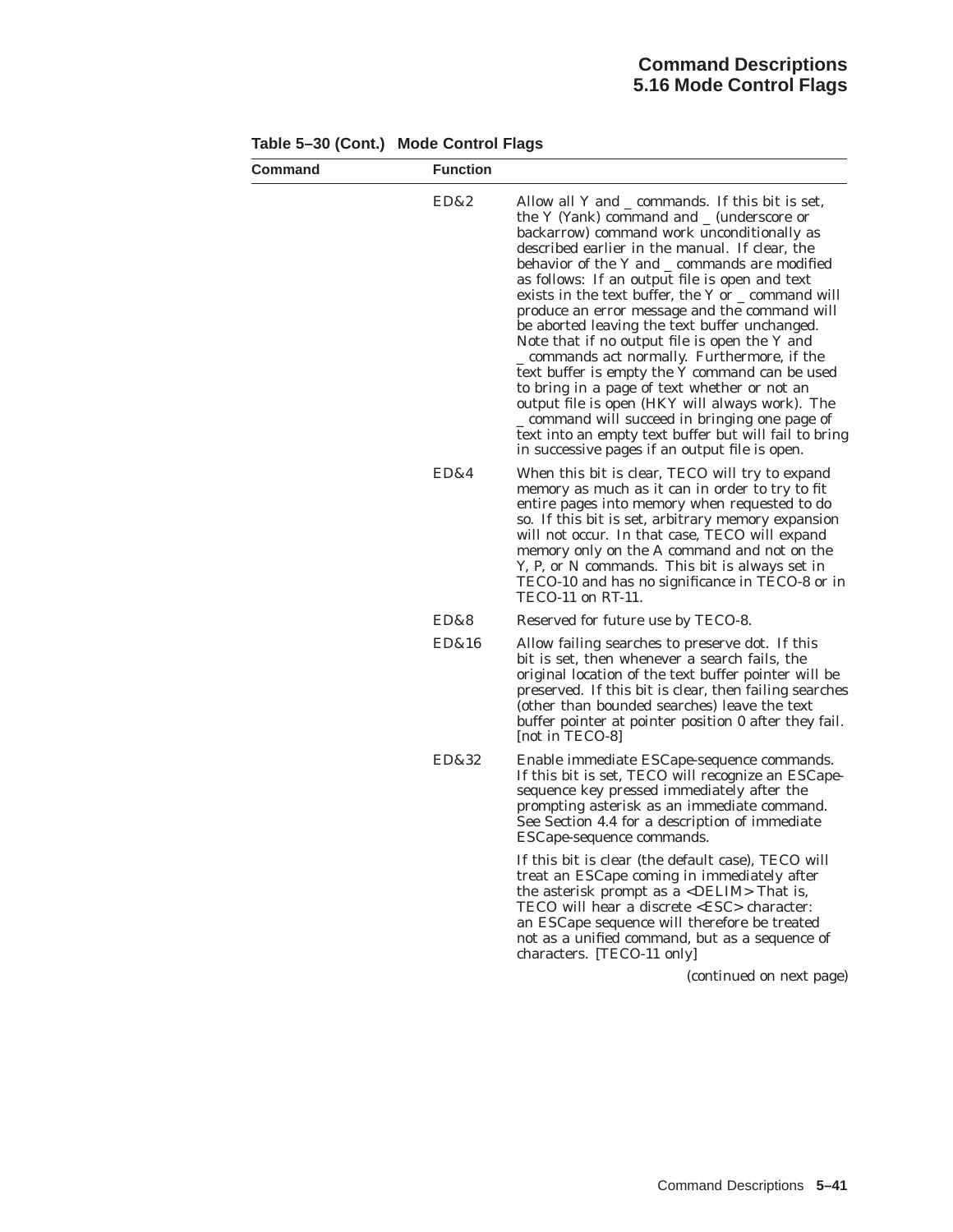## **Command Descriptions 5.16 Mode Control Flags**

| Table 5-30 (Cont.) Mode Control Flags |                 |                                                                                                                                                                                                                                                                                                                                                                                                                                                                                                                                                                                                                                                                                                                                                                                                                                                                                                                                                                                           |
|---------------------------------------|-----------------|-------------------------------------------------------------------------------------------------------------------------------------------------------------------------------------------------------------------------------------------------------------------------------------------------------------------------------------------------------------------------------------------------------------------------------------------------------------------------------------------------------------------------------------------------------------------------------------------------------------------------------------------------------------------------------------------------------------------------------------------------------------------------------------------------------------------------------------------------------------------------------------------------------------------------------------------------------------------------------------------|
| Command                               | <b>Function</b> |                                                                                                                                                                                                                                                                                                                                                                                                                                                                                                                                                                                                                                                                                                                                                                                                                                                                                                                                                                                           |
|                                       | ED&64           | Only move dot by one on multiple occurrence<br>searches. If this bit is clear, TECO treats nStext<br>exactly as $n<1$ Stext>. That is, skip over the<br>whole matched search string when proceeding to<br>the nth search match. For example, if the text<br>buffer contains only A's, the command 5SAA' will<br>complete with dot equal to ten (10). If this bit<br>is set, TECO increments dot by one each search<br>match. In the above example, dot would become<br>five $(5)$ . [TECO-11 only]                                                                                                                                                                                                                                                                                                                                                                                                                                                                                        |
|                                       | ED&128          | Automatic refresh inhibit. If scroll mode is<br>enabled (that is, if 7:W is non-zero), TECO<br>normally refreshes the text buffer display just<br>before printing its $\star$ prompt. Setting the 128 bit<br>in ED inhibits this automatic refresh. (Inhibiting<br>the automatic refresh may be useful when<br>running over a slow terminal line; see also the<br><sup>^</sup> W immediate command.) [TECO-11 only]                                                                                                                                                                                                                                                                                                                                                                                                                                                                                                                                                                       |
|                                       | flag is 0.      | The initial value of ED&1 is system dependent (See<br>appendices). The initial value of the other bits in the ED                                                                                                                                                                                                                                                                                                                                                                                                                                                                                                                                                                                                                                                                                                                                                                                                                                                                          |
| EE                                    | [RSTS/E only]   | This flag is initially zero, and (unless the 8192 ET bit is<br>set) TECO recognizes only the ESCape as its <delim><br/>character from the terminal. If it is desired to use another<br/>character as an ESCape surrogate (as when working from a<br/>terminal lacking an ESCape key), the ASCII value of that<br/>other character may be set in the EE flag. Note that when an<br/>ESCape surrogate is set, the designated character (when typed<br/>at the terminal) is received by TECO as an ESCape-that<br/>character is no longer directly available at the keyboard. When<br/>an ESCape surrogate is active, an ESCape received by TECO<br/>echos as accent grave; when none is active, an ESCape received<br/>by TECO echos as dollar sign. This feature is provided for the<br/>benefit of newer terminals which lack an ESCape key. (8192ET<br/>and 96EE both set ` as ESCape surrogate. EE, however, can<br/>be used to designate a character other than accent grave.)</delim> |
|                                       |                 | (continued on next page)                                                                                                                                                                                                                                                                                                                                                                                                                                                                                                                                                                                                                                                                                                                                                                                                                                                                                                                                                                  |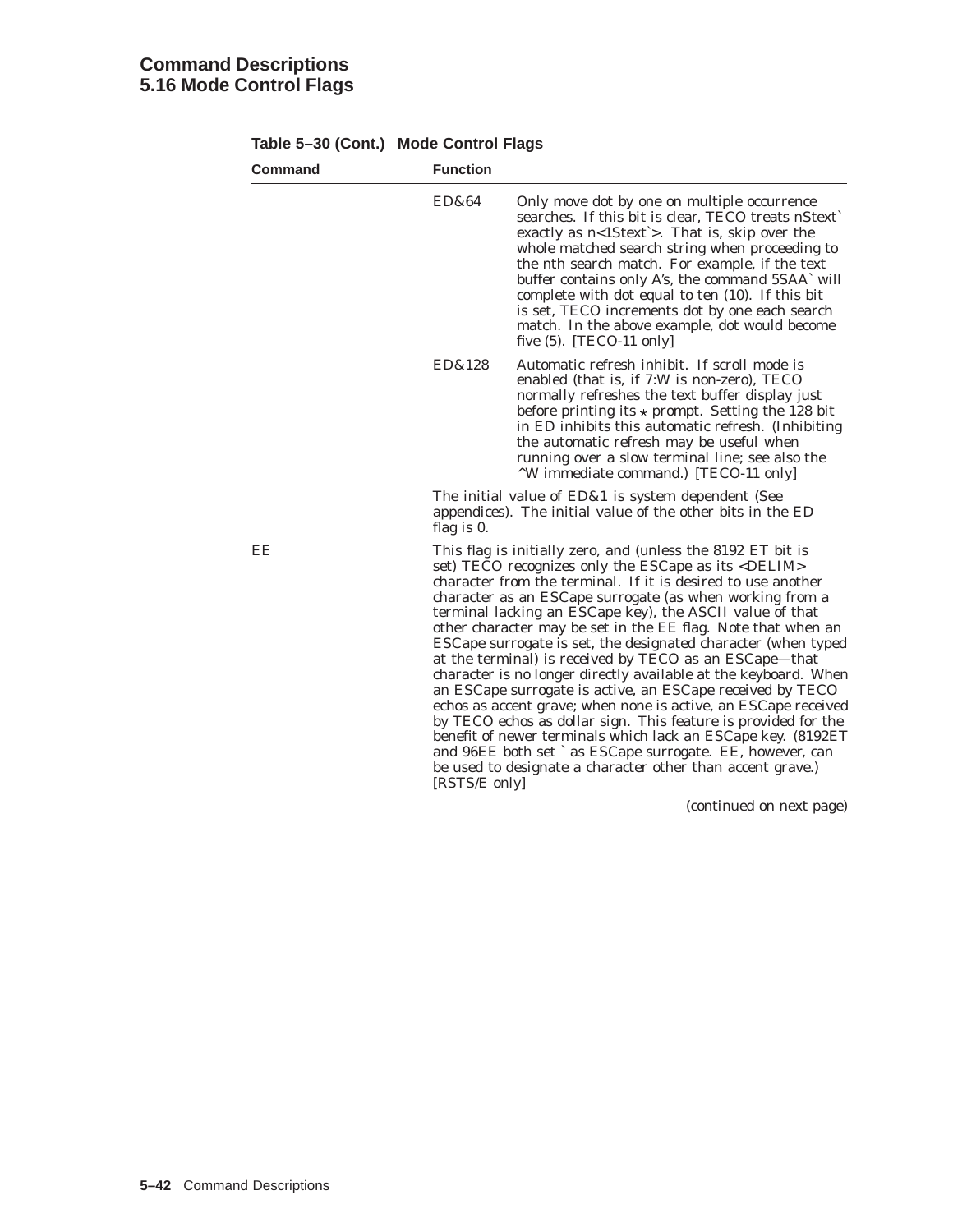| Command | <b>Function</b> |                                                                                                                                                                                                                                                                                                                                                                                                                                                                                                                                                                                                                                                                                                                                                                                                                                                                                                                                                                                                                                                                               |
|---------|-----------------|-------------------------------------------------------------------------------------------------------------------------------------------------------------------------------------------------------------------------------------------------------------------------------------------------------------------------------------------------------------------------------------------------------------------------------------------------------------------------------------------------------------------------------------------------------------------------------------------------------------------------------------------------------------------------------------------------------------------------------------------------------------------------------------------------------------------------------------------------------------------------------------------------------------------------------------------------------------------------------------------------------------------------------------------------------------------------------|
| EH      |                 | The help level flag, which controls the printing of error<br>messages and failed commands. (See also the / command.)                                                                                                                                                                                                                                                                                                                                                                                                                                                                                                                                                                                                                                                                                                                                                                                                                                                                                                                                                          |
|         | <b>Bits</b>     | <b>Function</b>                                                                                                                                                                                                                                                                                                                                                                                                                                                                                                                                                                                                                                                                                                                                                                                                                                                                                                                                                                                                                                                               |
|         | EH&3            | The low two bits of EH (value range 0 through 3)<br>control the printing of TECO error messages as<br>follows (assuming the low two bits have value m):                                                                                                                                                                                                                                                                                                                                                                                                                                                                                                                                                                                                                                                                                                                                                                                                                                                                                                                       |
|         |                 | If m is equal to 1, error messages are output in<br>abbreviated form ("?XXX"). If m is equal to 2,<br>error messages are output in normal form ("?XXX")<br>Message"). If m is equal to 3, error messages<br>are output in long or "War and Peace" form,<br>that is, a paragraph of informative material is<br>typed following the normal form of the error<br>message. In TECO-11, $m=3$ is implemented only<br>on VAX/VMS. (See section G.13 for a description of<br>HELP facilities available on VAX/VMS.) In other<br>TECO-11's, case $m=3$ is equivalent to $m=2$ .                                                                                                                                                                                                                                                                                                                                                                                                                                                                                                       |
|         | EH&4            | If this bit of EH is set, the failing command is also<br>output up to and including the failing character in<br>the command followed by a question mark. (Just<br>like TECO's response to the typing of a question<br>mark immediately after an error.) This bit is not<br>supported by TECO-10.                                                                                                                                                                                                                                                                                                                                                                                                                                                                                                                                                                                                                                                                                                                                                                              |
|         | value of 2.     | The initial value of the EH flag is 0 which is equivalent to a                                                                                                                                                                                                                                                                                                                                                                                                                                                                                                                                                                                                                                                                                                                                                                                                                                                                                                                                                                                                                |
| EO      |                 | Setting the value of the EO flag to n allows features that were<br>peculiar to that version of TECO to work. [TECO-10 only]                                                                                                                                                                                                                                                                                                                                                                                                                                                                                                                                                                                                                                                                                                                                                                                                                                                                                                                                                   |
| ES      | after searches. | The search verification flag, which controls the text typed out                                                                                                                                                                                                                                                                                                                                                                                                                                                                                                                                                                                                                                                                                                                                                                                                                                                                                                                                                                                                               |
|         |                 | If $n$ is equal to 0, nothing is typed out after searches. If $n$ is $-1$ ,<br>the current line is typed out when a successful search at top<br>level is completed (i.e., a V command is done automatically).<br>If n is between 1 and 31, the current line is typed out with a<br>line feed immediately following the position of the pointer to<br>identify its position. If n is between 32 and 126, the current<br>line is typed out with the ASCII character corresponding to the<br>value of n immediately following the position of the pointer to<br>identify its position. If you want to see more than one line of<br>type out, use the form $m*256+n$ . The n is the same as above.<br>The m is the number of lines of view. For example, $3*256+^{\wedge}$ .<br>would give two lines on either side of the found line, and the<br>found line with the character "!" at the pointer's position. The<br>ES flag does not apply to searches executed inside iterations or<br>macros; lines found inside iterations or macros are never typed<br>out. [Not in TECO-8] |
|         |                 | The initial value of ES is 0.                                                                                                                                                                                                                                                                                                                                                                                                                                                                                                                                                                                                                                                                                                                                                                                                                                                                                                                                                                                                                                                 |

**Table 5–30 (Cont.) Mode Control Flags**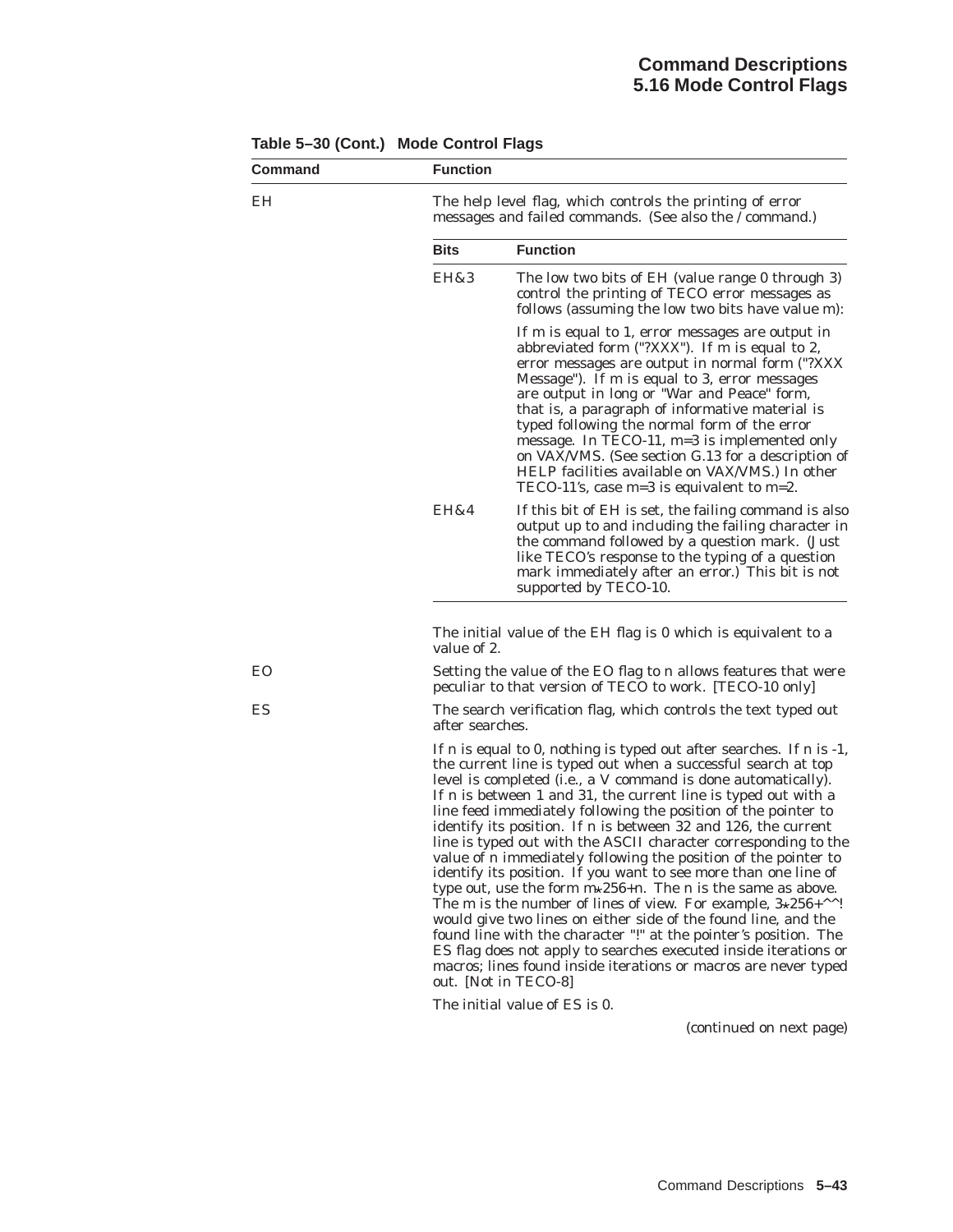## **Command Descriptions 5.16 Mode Control Flags**

| Command | <b>Function</b> |                                                                                                                                                                                                                                                                                                                                                                                                                                                                                                                                                |
|---------|-----------------|------------------------------------------------------------------------------------------------------------------------------------------------------------------------------------------------------------------------------------------------------------------------------------------------------------------------------------------------------------------------------------------------------------------------------------------------------------------------------------------------------------------------------------------------|
| EТ      | set:            | The ET flag is a bit-encoded word controlling TECO's<br>treatment of the terminal. Any combination of the individual<br>bits may be set. The bits provide the following functions, when                                                                                                                                                                                                                                                                                                                                                        |
|         | Bit             | <b>Function</b>                                                                                                                                                                                                                                                                                                                                                                                                                                                                                                                                |
|         | ET&1            | Type out in image mode. Setting this bit inhibits<br>all of TECO's type out conversions. All characters<br>are output to the terminal exactly as they appear<br>in the buffer or ^A command. For example,<br>the changing of control characters into the<br>"caret/character" form, and the conversion of<br><escape> to ` (accent grave) or to \$ (dollar<br/>sign) are suppressed. This mode is useful for<br/>driving displays. It should be used with caution,<br/>especially if you are talking to TECO over a<br/>dial-up line.</escape> |
|         | ET&2            | Process DELETEs and <ctrl u="">s in "scope"<br/>mode. Scope mode processing uses the cursor<br/>control features of CRT type terminals to handle<br/>character deletion by actually erasing characters<br/>from the screen.</ctrl>                                                                                                                                                                                                                                                                                                             |
|         | ET&4            | Read lower case. TECO normally converts all<br>lower case alphabetics to upper case on input.<br>Setting this bit causes lower case alphabetics to<br>be input as lower case. TECO commands and<br>file specifiers may be typed in either upper or<br>lower case. For the purpose of searches, however,<br>upper and lower case may be treated as different<br>characters. (See $^{\wedge}X$ flag).                                                                                                                                            |
|         | ET&8            | Read without echo for $\wedge$ T commands. This allows<br>data to be read by the ^T command without<br>having the characters echo at the terminal.<br>Normal command input to TECO will echo.                                                                                                                                                                                                                                                                                                                                                  |
|         | ET&16           | Cancel <ctrl o=""> on type out. Setting this bit<br/>will cancel any outstanding <ctrl o=""> when the<br/>next type out occurs. After TECO has canceled<br/>the <ctrl o="">, it will automatically clear the bit.</ctrl></ctrl></ctrl>                                                                                                                                                                                                                                                                                                         |
|         | ET&32           | Read with no wait. This enables the <sup>^</sup> T command<br>to test if a character is available at the user<br>terminal. If a character has been typed, $\Delta T$<br>returns the value of the character as always. If no<br>character has been typed, ^T immediately returns<br>a value of -1 and execution continues without<br>waiting for a character.                                                                                                                                                                                   |
|         | ET&64           | Detach flag (See appendices).<br>(continued on next name)                                                                                                                                                                                                                                                                                                                                                                                                                                                                                      |

### **Table 5–30 (Cont.) Mode Control Flags**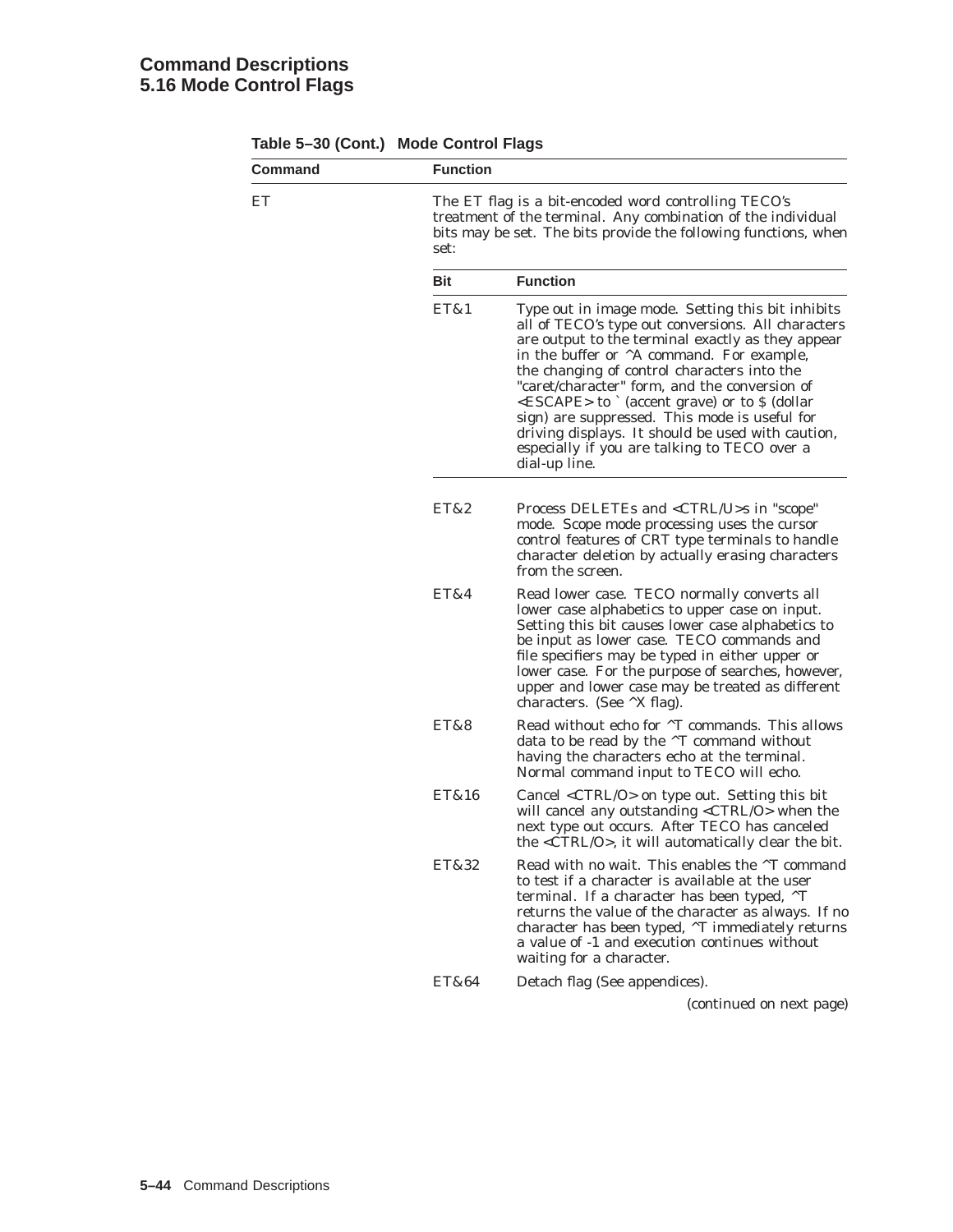| Command | <b>Function</b> |                                                                                                                                                                                                                                                                                                                                                                                                                                                       |
|---------|-----------------|-------------------------------------------------------------------------------------------------------------------------------------------------------------------------------------------------------------------------------------------------------------------------------------------------------------------------------------------------------------------------------------------------------------------------------------------------------|
|         | ET&128          | "Abort-on-error" bit. Initially set, when TECO<br>starts up; cleared each time TECO issues its<br>asterisk prompt. When this bit is set: 1) all<br>informational messages are supressed, 2) any<br><ctrl c=""> causes the immediate termination of<br/>TECO, and 3) any error causes the termination of<br/>TECO after the error message is printed.</ctrl>                                                                                           |
|         | ET&256          | If this bit is set, all lines output to the<br>terminal are truncated to the terminal's width<br>if needed. (RSTS/E, RSX-11, and VAX/VMS<br>only. On VAX/VMS, this bit reflects and can<br>change the state of the terminal characteristic<br>WRAP/NOWRAP; TECO restores the terminal<br>characteristic to its original state upon exit.)                                                                                                             |
|         | ET&512          | If this bit is set, the scope "WATCH" feature of<br>TECO is present and your terminal is a scope<br>type terminal. This bit is a read-only bit; its state<br>cannot be altered. (See Section 5.17.)                                                                                                                                                                                                                                                   |
|         | ET&1024         | If this bit is set, the refresh scope "WATCH"<br>feature of TECO is present and a refresh scope<br>is available. This bit is a read-only bit; its state<br>cannot be altered. (See Section 5.17.)                                                                                                                                                                                                                                                     |
|         | ET&4096         | This bit reflects and can change the state of<br>the terminal characteristic (maintained by<br>the operating system) recording whether the<br>terminal is capable of handling eight-bit character<br>codes. Upon entry to TECO, this bit reflects the<br>characteristic as recorded with the operating<br>system at that time. If you change this bit,<br>the operating system is directed to change its<br>recording of the characteristic to match. |
|         |                 | Because the data manipulated (edited) by TECO<br>can consist of all 256 possible byte codes, the way<br>data characters are displayed (typed out) at the<br>terminal varies depending upon the setting of the<br>4096 ET bit.                                                                                                                                                                                                                         |
|         |                 | If the bit is clear (meaning that TECO<br>understands your terminal to be 7-bit), valid<br>DEC multi-national codes are typed out as <xy><br/>(where xy is the corresponding LK201 keyboard<br/>compose sequence).</xy>                                                                                                                                                                                                                               |
|         |                 | If the bit is set (meaning that TECO understands<br>your terminal to be 8-bit), valid DEC multi-<br>national codes are typed out as themselves.                                                                                                                                                                                                                                                                                                       |
|         |                 | In either case, unprintable or illegal codes in the<br>128 to 255 range are typed out as [ab] (where ab<br>is the corresponding hexadecimal code). The scope<br>watch feature (screen buffer display, controlled by<br>the W commands) always uses the $\langle xy \rangle$ and [ab]<br>notations.                                                                                                                                                    |
|         |                 | (continued on next page)                                                                                                                                                                                                                                                                                                                                                                                                                              |

**Table 5–30 (Cont.) Mode Control Flags**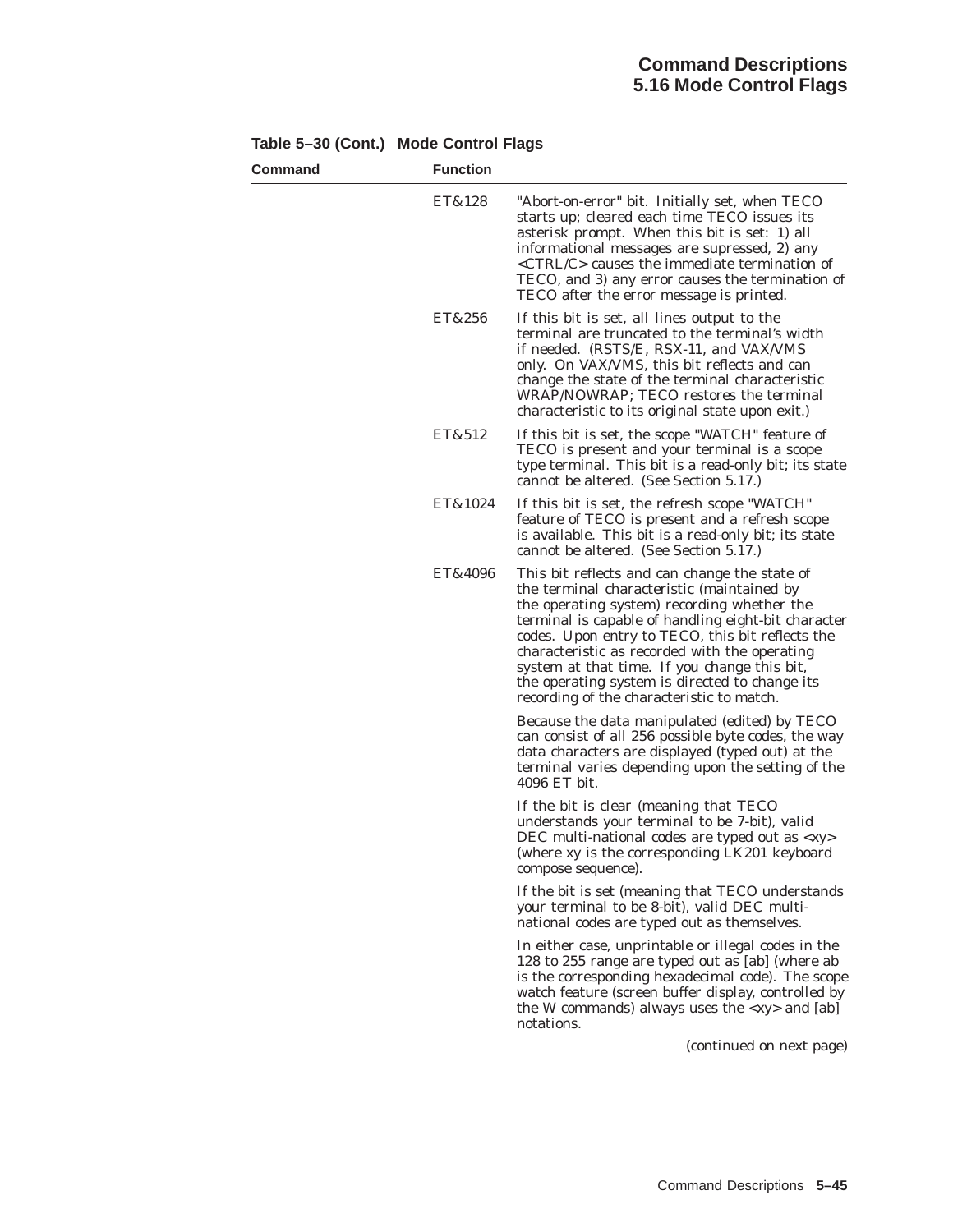## **Command Descriptions 5.16 Mode Control Flags**

| Command      | <b>Function</b>                                                                                                                                                                                                                                                                                                                                                                                                                                                                                                                                                                                                                                                                                                                         |
|--------------|-----------------------------------------------------------------------------------------------------------------------------------------------------------------------------------------------------------------------------------------------------------------------------------------------------------------------------------------------------------------------------------------------------------------------------------------------------------------------------------------------------------------------------------------------------------------------------------------------------------------------------------------------------------------------------------------------------------------------------------------|
|              | ET&8192<br>Accent grave as ESCape surrogate. [TECO-11]<br>only                                                                                                                                                                                                                                                                                                                                                                                                                                                                                                                                                                                                                                                                          |
|              | If this bit is set, TECO recognizes the ` (accent<br>grave) character as an ESCAPE surrogate. That<br>is, an `character typed at the terminal will be<br>recognized as a command <delim> character,<br/>and passed to TECO as an ESCape. (This<br/>interpretation applies only to <delim>s typed<br/>at the terminal; ESCape characters must still<br/>be used in macros and indirect files.) When an<br/>ESCape surrogate is set, an ESCape received by<br/>TECO echos as accent grave; when none is set, an<br/>ESCape received by TECO echos as dollar sign.<br/>This feature is provided for the benefit of certain<br/>newer terminals which lack an ESCape key. (See<br/>also the Introduction, and the EE flag.)</delim></delim> |
|              | ET&32768<br>If this bit is set and a $\langle \text{CTRL/C} \rangle$ is typed, the<br>bit is turned off, but execution of the current<br>command string is allowed to continue. This<br>allows a TECO macro to detect typed <ctrl c="">s.<br/>In TECO-8, this bit is the 2048's bit rather than<br/>the 32768's bit.</ctrl>                                                                                                                                                                                                                                                                                                                                                                                                             |
|              | The initial setting of ET is operating system dependent (See<br>appendices). In addition, some of the ET bits are automatically<br>turned off by certain error conditions.                                                                                                                                                                                                                                                                                                                                                                                                                                                                                                                                                              |
| EU           | The upper/lower case flag.                                                                                                                                                                                                                                                                                                                                                                                                                                                                                                                                                                                                                                                                                                              |
|              | If n is -1, no case flagging of any type is performed on type out,<br>lower case characters are output as lower case characters. If n<br>is 0, lower case characters are flagged by outputting a ' (quote)<br>before the lower case character and the lower case character<br>is output in upper case; upper case characters are unchanged.<br>If n is $+1$ , upper case characters are flagged by outputting a<br>(quote) before each one and then the upper case character is<br>output; lower case characters are output as their upper case<br>equivalents.                                                                                                                                                                         |
|              | The initial value of the EU flag is -1 if TECO can tell from the<br>operating system that the user's terminal supports display of<br>lower case characters; otherwise te initial value is 0. Consult<br>the appendices for more details.                                                                                                                                                                                                                                                                                                                                                                                                                                                                                                |
| EV           | The edit verify flag is decoded just like the ES flag. Just before<br>TECO prints its prompting $\star$ , the EV flag is checked. If it is<br>non-zero the lines to be viewed are printed on the terminal.                                                                                                                                                                                                                                                                                                                                                                                                                                                                                                                              |
|              | The initial value of the EV flag is 0. [TECO-11 only]                                                                                                                                                                                                                                                                                                                                                                                                                                                                                                                                                                                                                                                                                   |
| $^{\wedge}X$ | The search mode flag. [Not in TECO-8]                                                                                                                                                                                                                                                                                                                                                                                                                                                                                                                                                                                                                                                                                                   |
|              | If $\Delta X$ is 0, the text argument in a search command will match<br>text in the text buffer independent of case in either the search<br>argument or the text buffer. The lower case alphabetics match<br>the upper case alphabetics, and "`", "{", " ", "}", "~" match "@",<br>"[", "\", "]", "^" respectively. In addition, DEC multinational<br>characters having diacritical marks are regarded as matching<br>the corresponding characters without diacritical marks.                                                                                                                                                                                                                                                           |
|              | (continued on next page)                                                                                                                                                                                                                                                                                                                                                                                                                                                                                                                                                                                                                                                                                                                |

**Table 5–30 (Cont.) Mode Control Flags**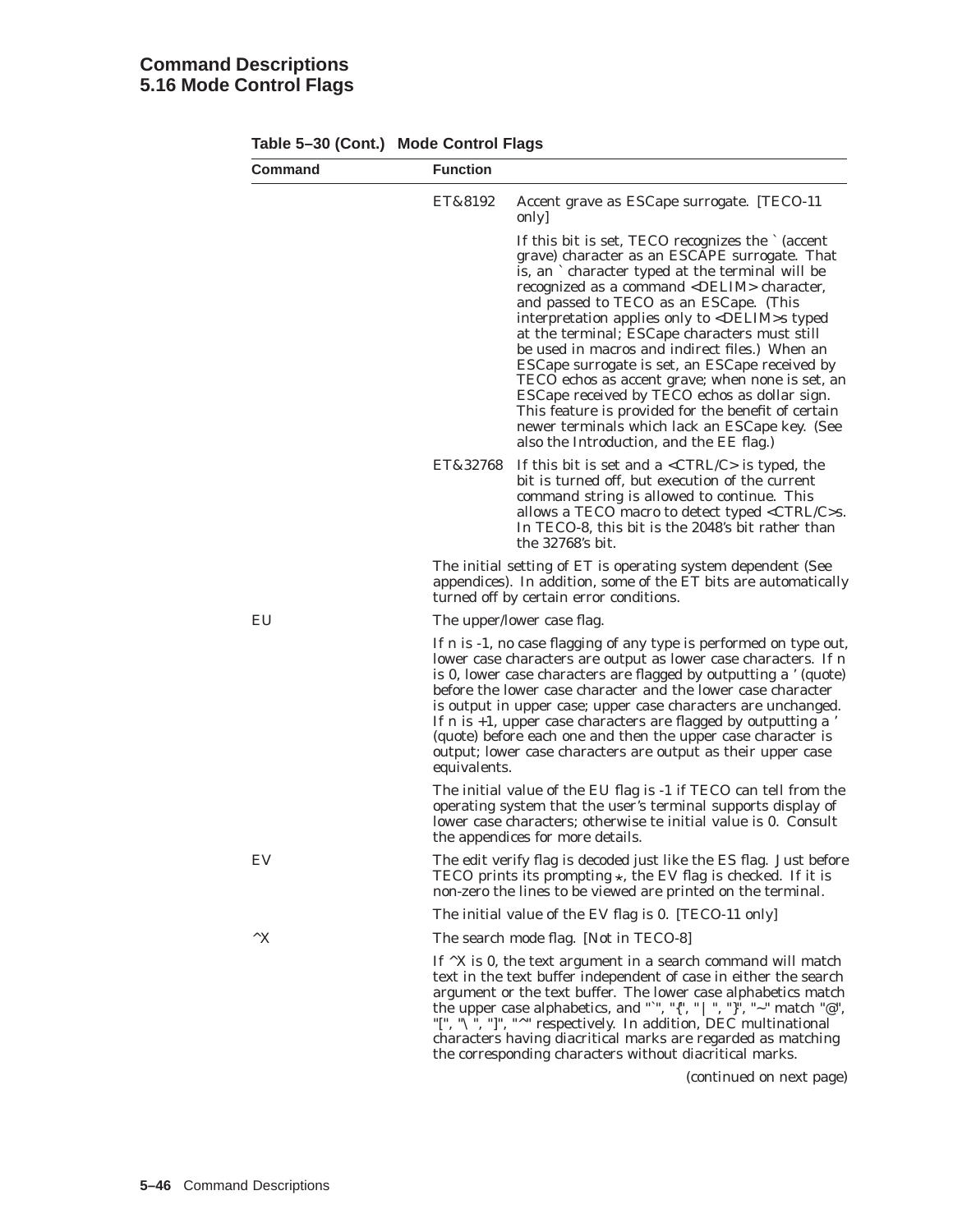| <b>Command</b> | <b>Function</b>                                                                                                                                                                                                                                    |
|----------------|----------------------------------------------------------------------------------------------------------------------------------------------------------------------------------------------------------------------------------------------------|
|                | If $\wedge$ X is -1, the search will succeed only if the text argument<br>is identical to text in the text buffer. (This means that lower<br>case does NOT match upper case, nor does a character having<br>a diacritical mark match one without). |
|                | The initial value of the $\Delta X$ flag is 0. (For control of caret or<br>uparrow treatment in search strings, see the ED&1 bit above.)                                                                                                           |

**Table 5–30 (Cont.) Mode Control Flags**

# **5.17 Scope Commands**

The W command (scope "WATCH") is present in most implementations of TECO. There are two different variations of the W command. Neither, one, or both may be present. ET flag Bits 9 and 10 indicate which variation(s) are configured and can be used.

### **5.17.1 Video Terminal Scope Commands**

If the VT support is present and your terminal is a video terminal (such as a VT05, VT52, or VT100), ET flag Bit 9 (value 512) will be on.

| Command | <b>Function</b>                                                                                                                                                                                                                                                                                                                                                                                 |  |
|---------|-------------------------------------------------------------------------------------------------------------------------------------------------------------------------------------------------------------------------------------------------------------------------------------------------------------------------------------------------------------------------------------------------|--|
| $-1W$   | Refresh the terminal's screen to show the contents of the text<br>buffer.                                                                                                                                                                                                                                                                                                                       |  |
| $-nW$   | Tell the video terminal screen refresher that the top n-1 lines<br>of the screen have been altered. The screen refresher will<br>completely redraw the top n-1 lines of the screen upon the next<br>-1W command.                                                                                                                                                                                |  |
| nW      | Place the default cursor line at line n of the screen. The<br>initial default cursor line is line 16. This command makes<br>the window support forget the screen image and any special<br>associated modes (SEEALL, MARK, HOLD).                                                                                                                                                                |  |
| 0W      | Equivalent to "16W".                                                                                                                                                                                                                                                                                                                                                                            |  |
| W       | Forget screen image and special scope modes.                                                                                                                                                                                                                                                                                                                                                    |  |
| -1000W  | Forget that output was done. Normally, if the user outputs to<br>the terminal with a command such as T, $n^{\wedge}T$ , or $^{\wedge}A$ , TECO will<br>believe that the window needs updating, and upon the next -<br>1W command, TECO will refresh the entire window display.<br>Issuing the -1000W command informs TECO that the output<br>command did not destroy the window. [TECO-11 only] |  |

**Table 5–31 Video Terminal Watch Commands**

The :W commands are used to interrogate and set (see m,n:W below) video terminal status information, as well as implement some of the more advanced features of the video terminal "WATCH" functions.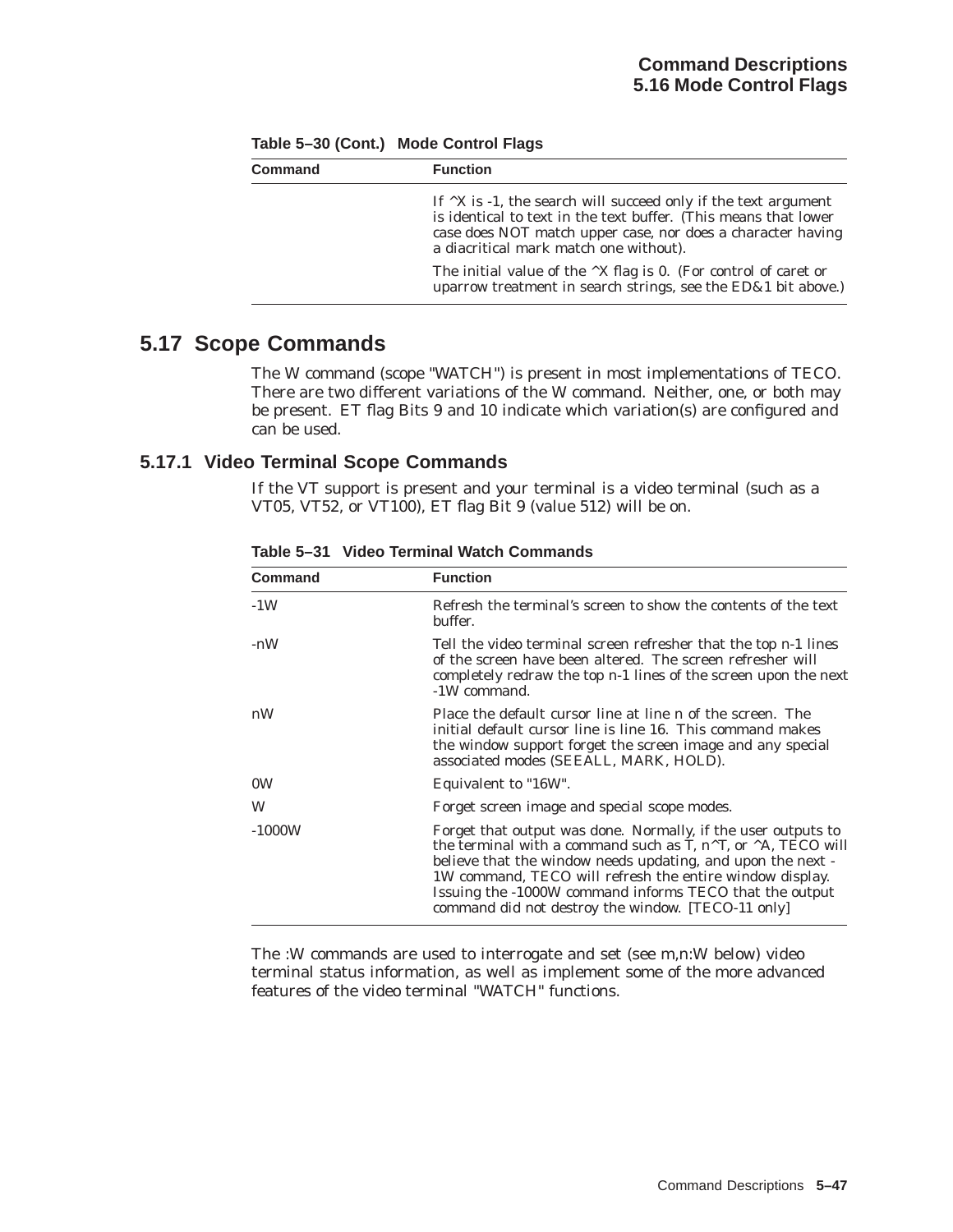# **Command Descriptions 5.17 Scope Commands**

| Command | <b>Function</b>                                                                                                                                                                                                                                                                                                    |                                                                                                                                                                                                                                                                                                                                                                                                                                                                                         |
|---------|--------------------------------------------------------------------------------------------------------------------------------------------------------------------------------------------------------------------------------------------------------------------------------------------------------------------|-----------------------------------------------------------------------------------------------------------------------------------------------------------------------------------------------------------------------------------------------------------------------------------------------------------------------------------------------------------------------------------------------------------------------------------------------------------------------------------------|
| 0:W     |                                                                                                                                                                                                                                                                                                                    | Return a number representing the type of scope in use as the<br>editing terminal. Current values are:                                                                                                                                                                                                                                                                                                                                                                                   |
|         | value                                                                                                                                                                                                                                                                                                              | scope type                                                                                                                                                                                                                                                                                                                                                                                                                                                                              |
|         | $\bf{0}$                                                                                                                                                                                                                                                                                                           | VT52                                                                                                                                                                                                                                                                                                                                                                                                                                                                                    |
|         | 1                                                                                                                                                                                                                                                                                                                  | VT61 [TECO-10 only]                                                                                                                                                                                                                                                                                                                                                                                                                                                                     |
|         | 2                                                                                                                                                                                                                                                                                                                  | VT100 in VT52 mode                                                                                                                                                                                                                                                                                                                                                                                                                                                                      |
|         | 4                                                                                                                                                                                                                                                                                                                  | VT100 in ANSI mode                                                                                                                                                                                                                                                                                                                                                                                                                                                                      |
|         | 6                                                                                                                                                                                                                                                                                                                  | VT <sub>05</sub>                                                                                                                                                                                                                                                                                                                                                                                                                                                                        |
|         | 8                                                                                                                                                                                                                                                                                                                  | VT102 in ANSI mode                                                                                                                                                                                                                                                                                                                                                                                                                                                                      |
|         | 10                                                                                                                                                                                                                                                                                                                 | VK100 (GIGI)                                                                                                                                                                                                                                                                                                                                                                                                                                                                            |
| :W      |                                                                                                                                                                                                                                                                                                                    | Equivalent to 0:W                                                                                                                                                                                                                                                                                                                                                                                                                                                                       |
| 1:W     |                                                                                                                                                                                                                                                                                                                    | Return or set the horizontal size of the user's editing scope.<br>This number represents the number of character positions<br>available horizontally along the face of the scope.                                                                                                                                                                                                                                                                                                       |
|         |                                                                                                                                                                                                                                                                                                                    | If this value is changed (see m,n:W below), the operating<br>system is automatically informed of the terminal's new width<br>setting, and the appropriate control sequence is issued to<br>physically change the terminal's screen mode (80 versus 132<br>column mode) if needed.                                                                                                                                                                                                       |
| 2:W     | Return or set the vertical size of the user's editing scope. This<br>number represents the number of lines of text that can appear<br>on the screen of the terminal. This number is affected by use<br>of the m,7:W command (set scrolling region).                                                                |                                                                                                                                                                                                                                                                                                                                                                                                                                                                                         |
| 3:W     | Return or set SEEALL mode. 0 represents off and -1<br>represents on. In SEEALL mode, a visible indication is shown<br>in the window for every character, including characters that<br>normally don't print.                                                                                                        |                                                                                                                                                                                                                                                                                                                                                                                                                                                                                         |
| 4:W     | Return or set "mark" status of window support. 0 means that<br>no mark has been set. A value of n means that a mark has<br>been set at buffer ("dot") position n-1. This status is used by<br>software that uses the window support and by the support<br>itself in the case of scopes that support reverse video. |                                                                                                                                                                                                                                                                                                                                                                                                                                                                                         |
| 5:W     |                                                                                                                                                                                                                                                                                                                    | Return or set the hold mode indicator. 0 means off, -1 means<br>hold whole screen, and a positive value, n, means hold all<br>but top and bottom n lines. If hold mode is on, then scrolling<br>is inhibited until the cursor is about to run off either end of<br>the screen. This makes the window display more palatable<br>on terminals on a slow line. If hold mode is on, the window<br>support will scroll the window as necessary in an attempt to<br>keep the cursor centered. |
| 6:W     | command.                                                                                                                                                                                                                                                                                                           | Returns buffer pointer position of character that was in the<br>upper left hand corner of the window as of the last -1W                                                                                                                                                                                                                                                                                                                                                                 |

# **Table 5–32 Video Terminal Status Commands**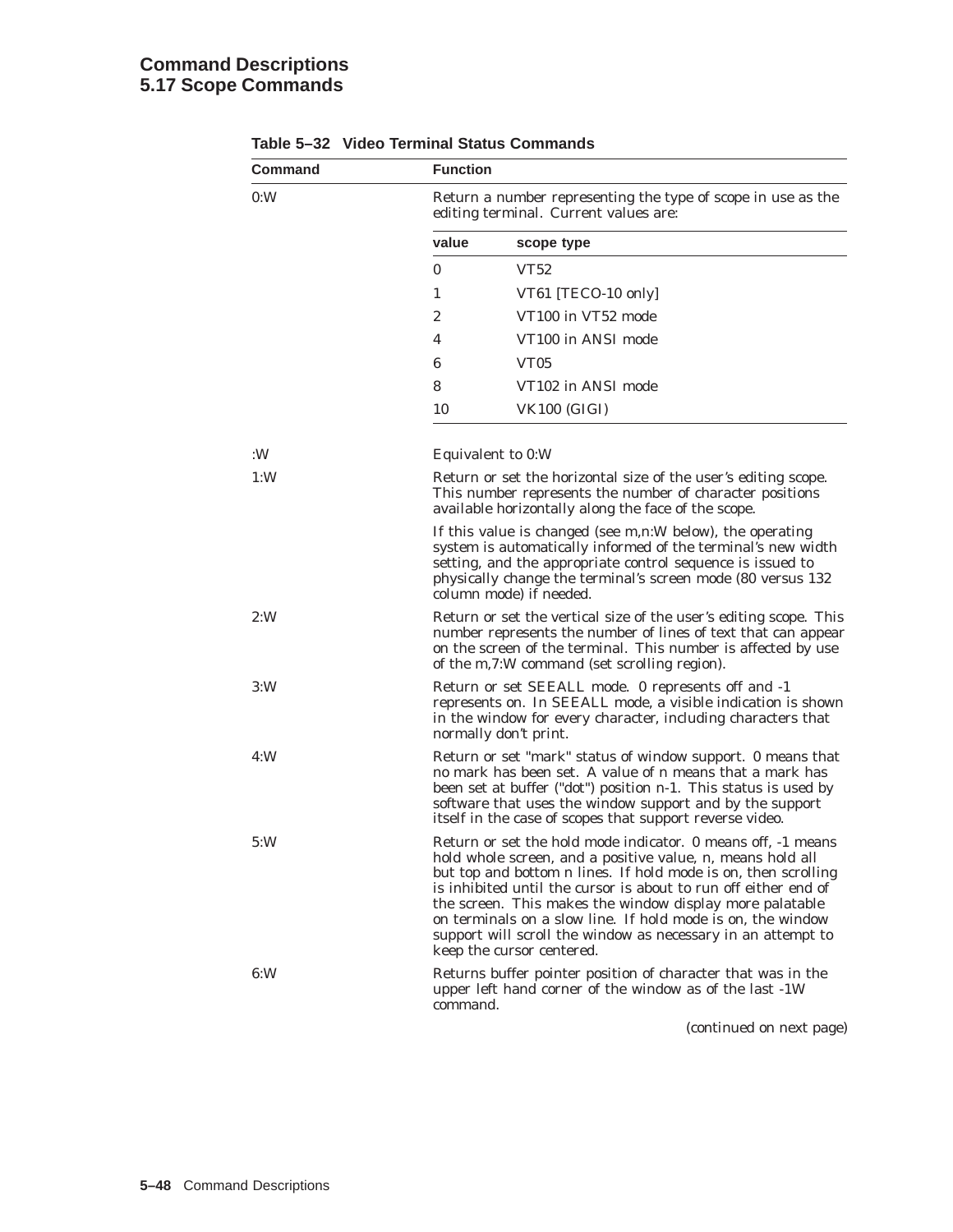| Command | <b>Function</b>                                                                                                                                                                                                                                                                                                                                                                                                                                                                                                                                                                                                    |
|---------|--------------------------------------------------------------------------------------------------------------------------------------------------------------------------------------------------------------------------------------------------------------------------------------------------------------------------------------------------------------------------------------------------------------------------------------------------------------------------------------------------------------------------------------------------------------------------------------------------------------------|
| 7:W     | Return or set the number of lines in the scrolling (command<br>dialogue) portion of the screen. If n is zero, then split screen<br>scrolling is disabled. When split screen scrolling is enabled, n<br>lines (as specified) are reserved at the bottom of the screen<br>to scroll the terminal interaction. The remainder of the<br>screen is used as a display window into the text buffer, and<br>is automatically updated by TECO immediately before each<br>command prompt. This feature functions only on terminals<br>capable of split screen scrolling, such as members of the VT100<br>and VT200 families. |
|         | The value of n must be greater than 1, and scope height minus<br>n must be greater than 9.                                                                                                                                                                                                                                                                                                                                                                                                                                                                                                                         |
|         | Whenever the scrolling region's size is modified (that is,<br>whenever an m,7:W command is executed), TECO alters<br>the scope's height (2:W) accordingly. For example, if 2:W is<br>currently returning a value of 24, then after a 5,7:W command<br>2:W will return a value of 19. Executing a 0,7:W will restore<br>$2:W$ to 24.                                                                                                                                                                                                                                                                                |
| m.n:W   | Sets the entity represented by n:W to m and returns a value.<br>If the new setting has been accepted, the returned value is m.<br>Elsewise, the returned value is either the old value associated<br>with n:W or whatever new setting was actually set. In all<br>cases, the returned value reflects the new current setting.<br>Specific operating systems may put restrictions on the valid<br>values for m.                                                                                                                                                                                                     |
|         | Note that each m,n:W command returns a value, even if your<br>only intent is to set something. Good programming practice<br>suggests following any command which returns a value with<br><delim> or ^[ if you don't intend that value to be passed to<br/>the following command.</delim>                                                                                                                                                                                                                                                                                                                           |

**Table 5–32 (Cont.) Video Terminal Status Commands**

### **5.17.2 Refresh Scope Commands**

If refresh scope support is present and a refresh scope is available (such as a VS60 or a VR12), bit value 1024 of the ET flag will be on.

| <b>Command</b> | <b>Function</b>                                                                                                     |
|----------------|---------------------------------------------------------------------------------------------------------------------|
| W              | Update the refresh scope screen to reflect the contents of the<br>text buffer surrounding the text pointer ("dot"). |
| 0W             | Turn off the refresh scope display.                                                                                 |
| nW             | Set the number of lines to be displayed around the text pointer<br>to n.                                            |

**Table 5–33 Refresh Scope Watch Commands**

# **5.18 Programming Aids**

In addition to the command string editing capabilities described in Chapter 4, TECO includes various features to facilitate programming. These are described in the following sections.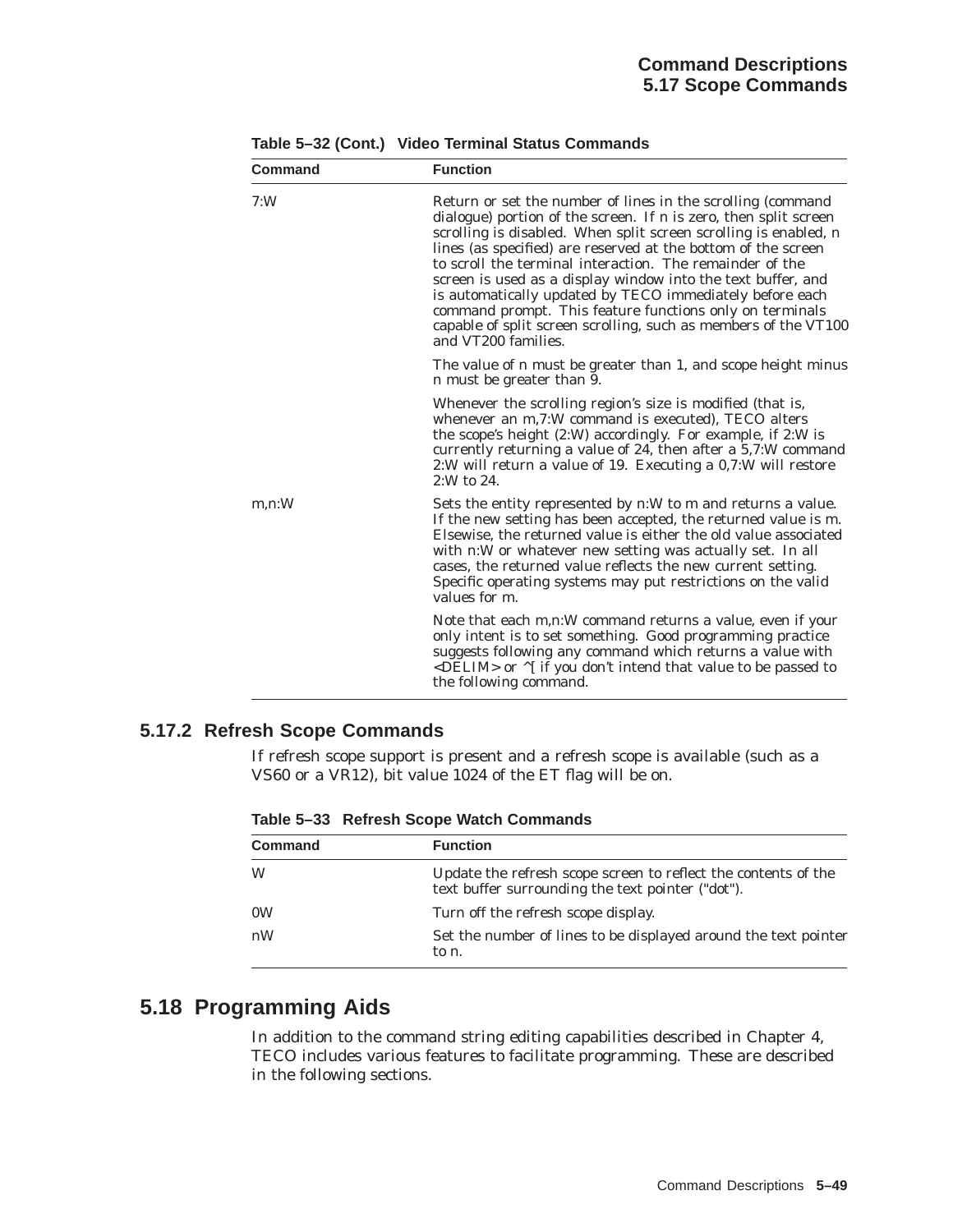## **5.18.1 Text Formatting**

The characters carriage return, line feed, and space are ignored in command strings, except when they appear as part of a text argument. Numeric values are not affected. (Inserting a space between digits within a digit string may cause unpredictable results). These characters may be inserted between any two TECO commands to lend clarity to a long command string. The carriage return/line feed combination is particularly useful for typing command strings which are too long to fit on a single line.

If the character form feed is encountered in a command string and it is not part of a text argument, a form feed is output to the terminal. This can be used to format terminal output. On TECO-10, execution of the form feed command will clear the screen if TECO is in scope command string editing mode (2&ET on).

### **5.18.2 Comments**

One of the most powerful features of TECO is its ability to store very long command strings so that a given sequence of commands may be executed whenever needed. Long command strings may be thought of as editing programs and, like any other type of program, they should be documented by means of comments.

Comments may be inserted between any two commands by using a tag construction of the form:

#### !THIS IS A COMMENT!

Comments may contain any number of characters and any characters except the special characters. Thus a long TECO macro might look like:

TECO commands !This comment describes line 1!

TECO commands !This comment describes line 2!

more commands

more commands !end of comment string!

Do not use <TAB> characters to format long command strings! Only <space>,  $\langle$  <CR>, and  $\langle$ LF> can be used to format command strings since  $\langle$ TAB> is an insertion command.

Good TECO code is well structured and adequately commented. Unfortunately, massive comments in a TECO macro tend to slow execution, especially if they appear within text scanned by GOTOs or unsatisfied conditionals. Unless speed is not a goal, it is common practice in larger TECO programs to strip out comments before loading up TECO macros. Thus the TECO program can be adequately commented, yet still run efficiently.

A large TECO program can start by placing a comment stripper in a Q-register, say Q-register C. Then it can successively put subroutines (macro text) into the text buffer, do an MC, and load the appropriate Q-register with the resulting text buffer, until all the subroutines have been loaded. Finally, Q-register C can be zeroed and the program started.

In order for you to strip the comments without losing essential tags, you must make a convention for the format of your comments so that your comment stripper can distinguish them from tags. There are two common conventions. In one, the first character in every comment after the initial ! is some distinctive character, such as  $\star$ . In the other, all tags start in the left margin and all comments are embedded within the text. Any large comment that wants to be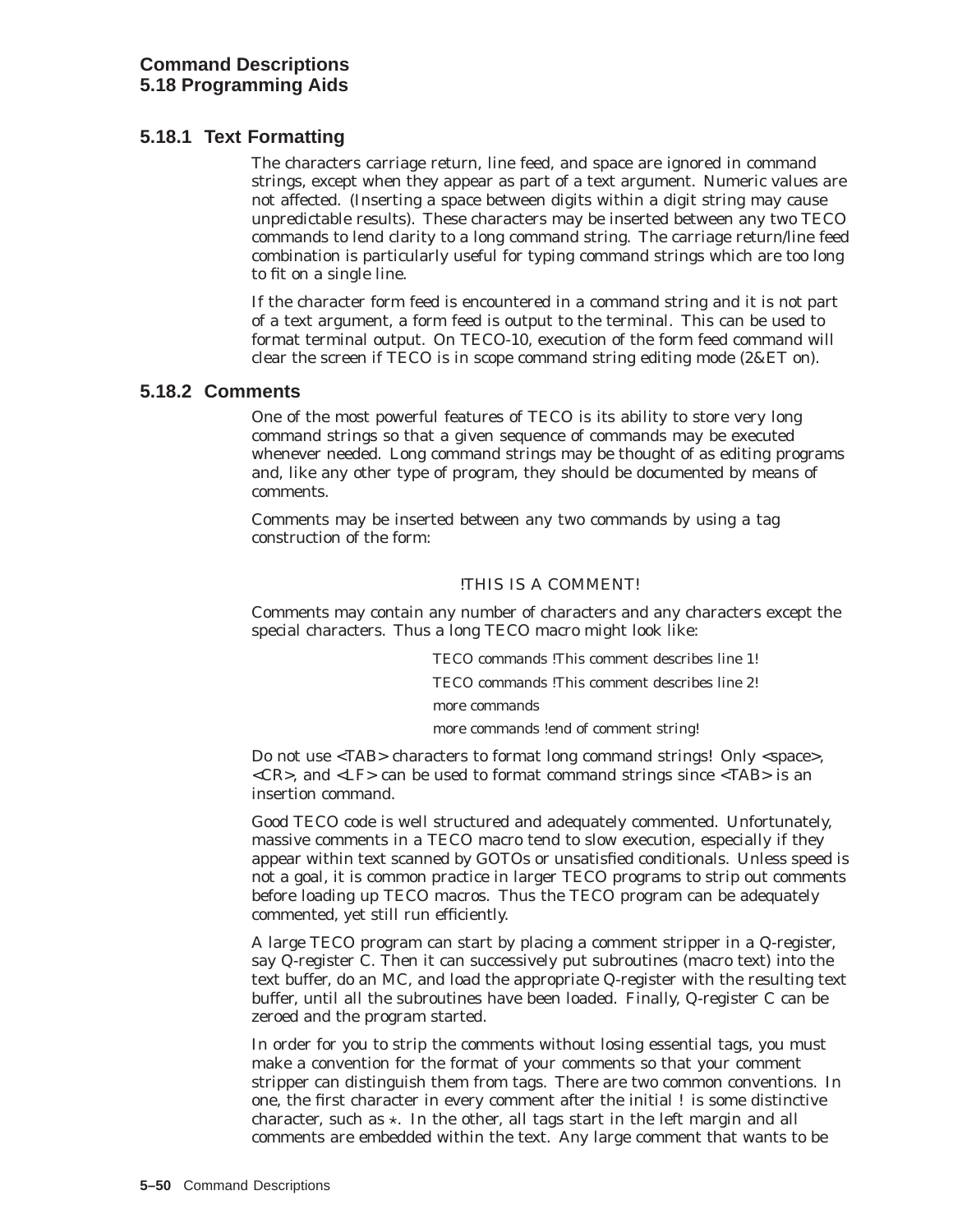on a line by itself starts with a <space> before the !. Both methods allow for readable code and easy comment stripping.

### **5.18.3 Messages**

The <CTRL/A> command may be used to print out a statement at any point during the execution of a command string. The <CTRL/A> command has the general form:

^Atext<CTRL/A>

or

#### @^A/text/

The first  $\Delta A$  is the actual command, which may be entered by striking the control key and the A key simultaneously or by typing a caret (uparrow) followed by an A character. The second <CTRL/A> character of the first form shown is the command terminator, which must be entered by typing the control key and the A key simultaneously. In the second form, the second occurrence of the delimiting character (shown as slash in the example) terminates the message. Upon execution, this command causes TECO to print the specified message at the terminal.

The ^Amessage<CTRL/A> command is particularly useful when it precedes a command whose numeric argument contains  $\Delta T$  or  $\Delta F$  characters. The message may contain instructions notifying the user as to what sort of input is required.

### **5.18.4 Tracing**

A question mark entered betweeen any two commands in a command string causes TECO to print all subsequent commands at the terminal as they are executed. Commands will be printed as they are executed until another question mark character is encountered or the command string terminates.

#### **5.18.5 Convenience Characters**

In addition to the characters mentioned in Section 5.18.1, there are several characters which have no special meaning to TECO but which may be used to help format your TECO programs and command strings. Judicious use of these commands will make your program easier to read and maintain. These characters are described in the table below:

| <b>Character</b>                | <b>Meaning</b>                                                                                                                                                                                                                                    |  |
|---------------------------------|---------------------------------------------------------------------------------------------------------------------------------------------------------------------------------------------------------------------------------------------------|--|
| $\langle \textrm{NULL} \rangle$ | A null (ASCII 0) encountered as a TECO command will be<br>ignored. Numeric values are not affected. A null read in<br>from an input file will be discarded (except under RSX-11 and<br>VAX/VMS). A null typed in from a terminal will be ignored. |  |

**Table 5–34 Convenience Characters**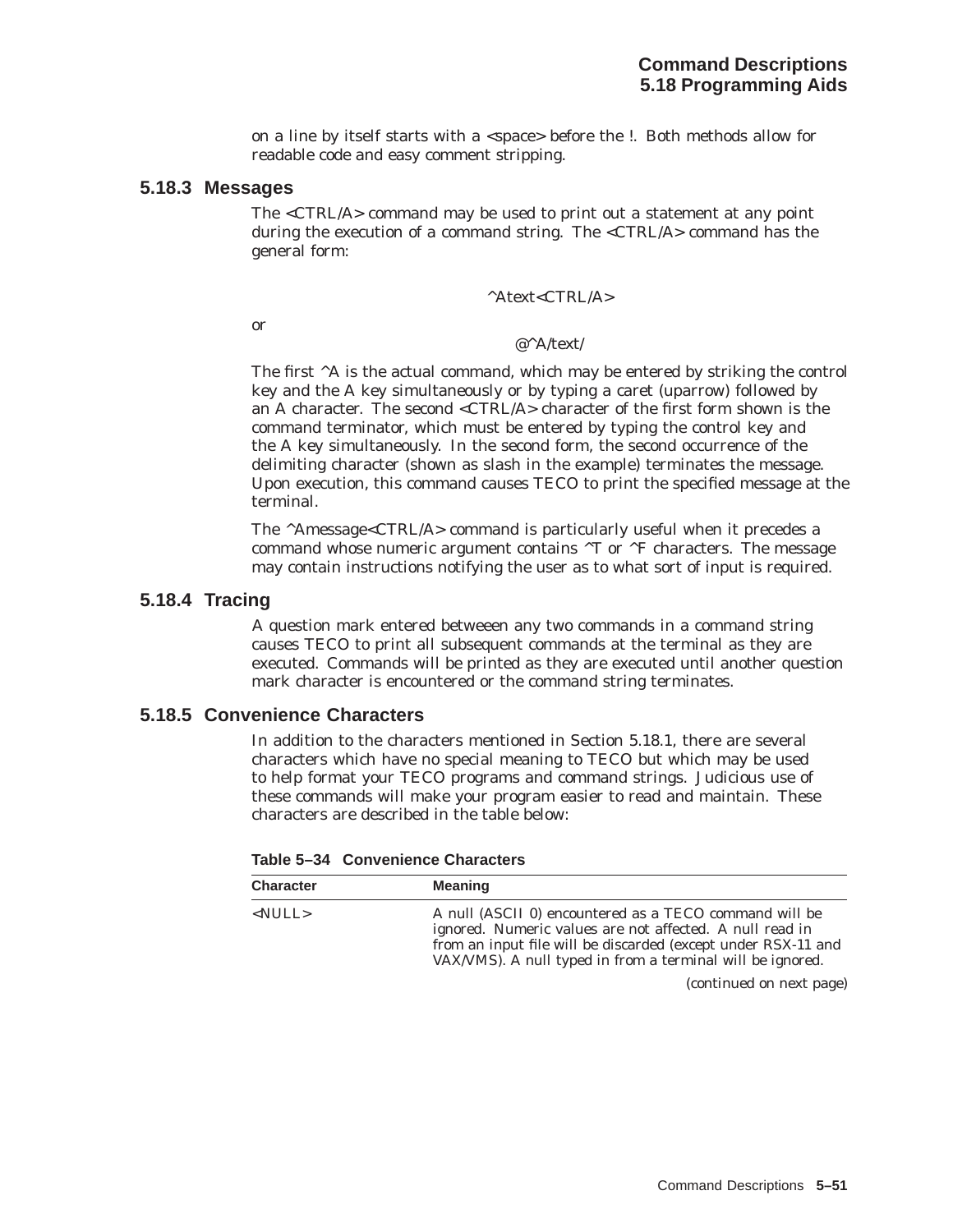| <b>Character</b>    | <b>Meaning</b>                                                                                                                                                                                                                                                                                                                                                                                                                      |  |
|---------------------|-------------------------------------------------------------------------------------------------------------------------------------------------------------------------------------------------------------------------------------------------------------------------------------------------------------------------------------------------------------------------------------------------------------------------------------|--|
| $<$ ESCAPE>         | An ESCape that is executed as a TECO command (as distinct<br>from an immediate action command or an ESCape that is part<br>of the syntax of some other TECO command) is ignored by<br>TECO. However, any pending numeric values are discarded.<br>This command is useful for discarding the value returned from<br>a command (such as n%q or m,n:W) when you don't want that<br>value to affect execution of the following command. |  |
| ^[                  | Same as <escape>. Like any other TECO command that is<br/>a control character, ESCape may be entered in up-arrow mode.<br/>Sometimes easier to type, <math>\wedge</math>[ is also useful on systems whose<br/>line-printer spoolers do not visibly print the ESCape character.</escape>                                                                                                                                             |  |
|                     | Any pending numeric values are discarded. This command is<br>useful for discarding the value returned from a command (such<br>as n%q or m,n:W) when you don't want that value to affect<br>execution of the following command.                                                                                                                                                                                                      |  |
| <altmode></altmode> | Some older terminals may have no ESCape key, but instead<br>a key labelled ALTMODE or PREFIX which sends TECO a<br>character whose ASCII value is 175 or 176. In such a case,<br>TECO will treat these characters as if they were typed in as<br>an ESCape (octal 33), provided lower to upper case conversion<br>is enabled.                                                                                                       |  |
| S                   | (dollar sign) Same as <escape>, but as a command only, not<br/>as a string terminator. [TECO-10 only]</escape>                                                                                                                                                                                                                                                                                                                      |  |

**Table 5–34 (Cont.) Convenience Characters**

Note that <TAB> and <FORM FEED> are valid TECO commands and must not be used as aids to formatting TECO programs.

### **5.18.6 Memory Expansion**

The nEC command can be used to make TECO reclaim lost space after it had expanded memory usage. nEC tells TECO to expand or contract until it uses nK words of memory. If this is not possible, then TECO's memory usage does not change. The 0EC command tells TECO to shrink back to its original size (use the least amount of memory possible). [TECO-10 only]

### **5.18.7 Case Control**

The <CTRL/V> and <CTRL/W> TECO commands are used to specify automatic case control for alphabetic characters typed into strings.

| <b>Character</b> | <b>Meaning</b>                                                                                                                                                                                                                                                                                                                                                             |  |
|------------------|----------------------------------------------------------------------------------------------------------------------------------------------------------------------------------------------------------------------------------------------------------------------------------------------------------------------------------------------------------------------------|--|
| $\mathcal{N}$    | <ctrl v=""> puts TECO into lower case conversion mode. In<br/>this mode, all alphabetic characters in string arguments<br/>are automatically changed to lower case. This mode can be<br/>overridden by explicit case control within the search string.<br/>This command makes all strings behave as if they began with<br/>a <math>\sqrt{V}</math>V. [TECO-10 only]</ctrl> |  |

**Table 5–35 Case Control Characters**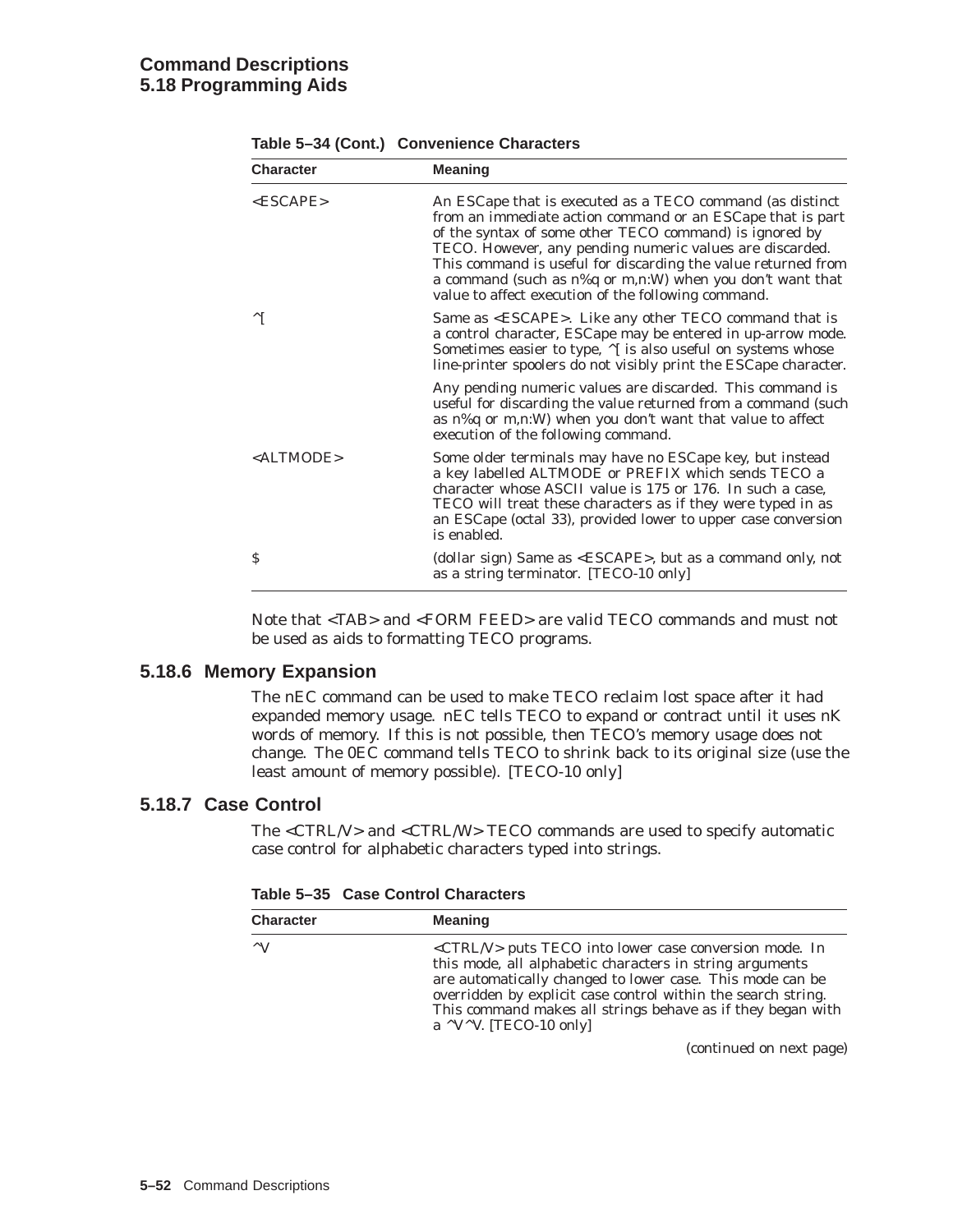| <b>Character</b> | <b>Meaning</b>                                                                                                                                                                                                                                                                                                                                        |
|------------------|-------------------------------------------------------------------------------------------------------------------------------------------------------------------------------------------------------------------------------------------------------------------------------------------------------------------------------------------------------|
| $\wedge$ W       | <ctrl w=""> puts TECO into upper case conversion mode.<br/>In this mode, all alphabetic characters in string arguments<br/>are automatically changed to upper case. This mode can be<br/>overriden by explicit case control within the search string.<br/>This command makes all strings behave as if they began with<br/>^W^W. [TECO-10 only]</ctrl> |
| $0^{\wedge}$ V   | Returns TECO to its original mode. No special case conversion<br>occurs within strings except those case conversions that are<br>explicitly specified by $\gamma$ and $\gamma$ string build constructs<br>located within the string. [TECO-10 only]                                                                                                   |
| $0^{\wedge}$ W   | Same as 0 <sup><math>\wedge</math></sup> V. [TECO-10 only]                                                                                                                                                                                                                                                                                            |

**Table 5–35 (Cont.) Case Control Characters**

# **5.19 Manipulating Large Pages**

TECO is designed to operate most efficiently when editing files that contain no more than several thousand characters per page. (TECO storage includes Q-register storage and buffer space. The size of the text storage area is dynamic and depends on the amount of available memory.) If any page of an input file is too large to fit in the text area, the TECO input commands will terminate reading that page into memory when the first line feed is encountered after a point that the buffer is 3/4 full. (See appendices for details.) You can make room by positioning the pointer past a section of text at the beginning of the buffer and moving that section out of the buffer with the commands:

#### 0,.PW0,.K

It is sometimes advantageous to restrict the amount of the file that is present in the buffer. For example, each insert and delete command must move the entire text that is beyond the point of insertion or deletion. An operation that does many small inserts or deletes may therefore run extremely slowly if the text buffer is large. Such an operation can be sped up substantially by reading the input file with n:A commands and explicitly writing the processed text.

# **5.20 Techniques and Examples**

The most elementary TECO application, described in Chapter 1 of this manual, is creating and editing ASCII files on-line. The user enters short command strings, often consisting of a single command, and proceeds from task to task until the file is completely edited.

Since every editing job is simply a long sequence of TECO commands, you may accomplish an entire job with one long command string made up of all the short command strings placed end to end with the intervening double <DELIM> characters removed. A long command string that performs a certain editing task can be considered a TECO "editing program". Editing programs may be written (using TECO) and stored in the same manner as any other ASCII file. Whenever the program is needed, it may be read into the buffer as text, stored in a Q-register, and executed by an Mq command.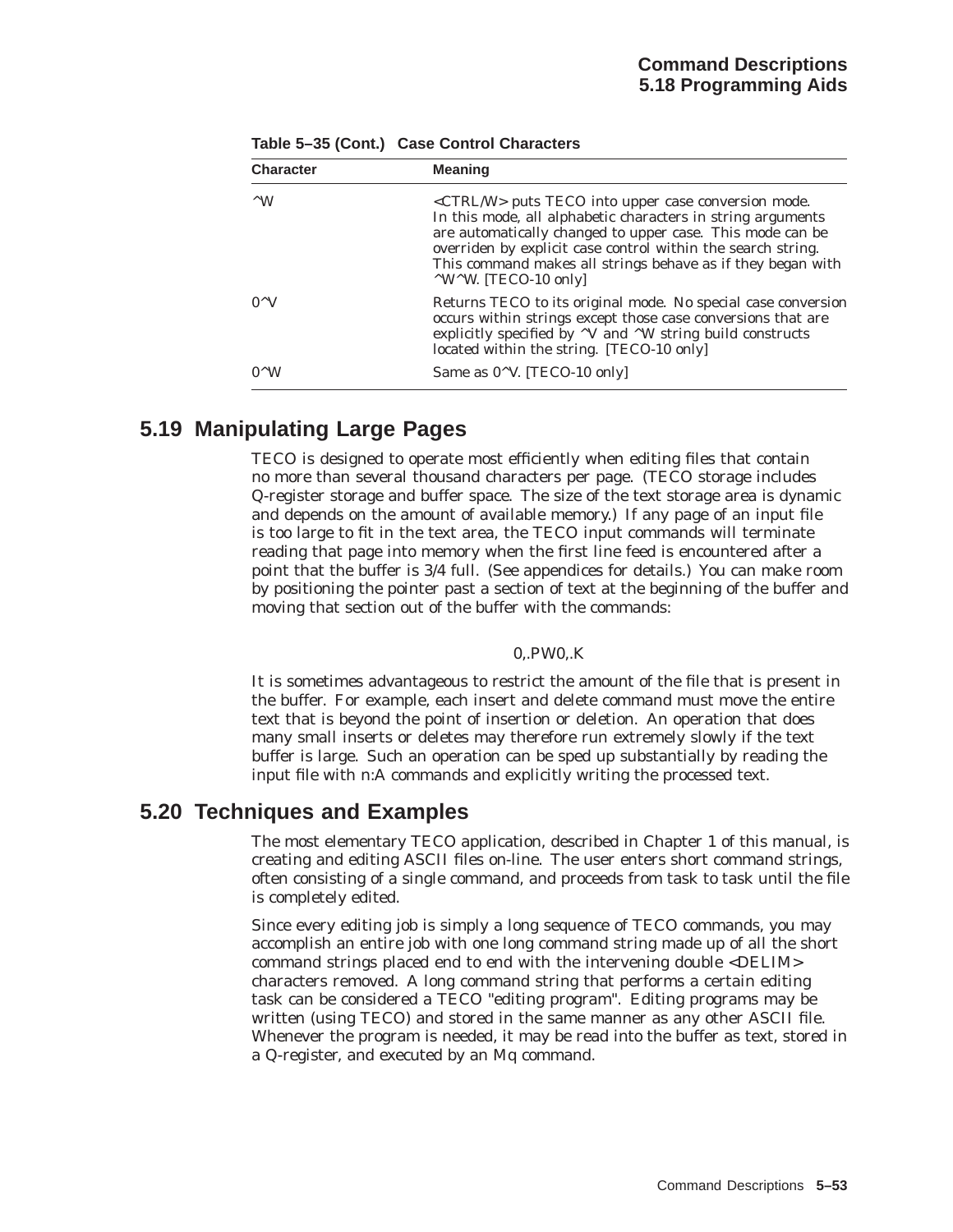For more complex editing jobs, you may want to write and maintain a collection of specialized "editing subroutines." TECO subroutines can perform such elementary functions as replacing every occurrence of two or more consecutive spaces with a tabulation character, for example, or ensuring that words are not hyphenated across a page boundary. When an editing problem arises, you can load the right combination of subroutines into various Q-registers, augment them with additional commands if necessary, and call them by a "mainline" command string.

Editing subroutines are essentially macros; that is, sequences of commands which perform commonly required editing functions. The most powerful application of TECO is the creation and use of a macro library. As you perform an editing job, look for sequences of operations which might be required in future editing assignments. Load all of the TECO commands required to perform such an operation into a Q-register. When the job is finished, write the contents of the Q-register onto an output file (via the buffer) and save it in the macro library. The nMq and m,nMq commands, which were designed to facilitate use of macros, permit run-time numeric arguments to be passed to a macro.

TECO macros can preserve the user's radix, flag values, etc. By using the Qregister push-down list, the macro can save and then restore values and/or text. For example:

#### **Example 5–1 Saving and Restoring values and/or text**

| [0 [1 [2]   | ! Save contents of 0-registers 0, 1 and 2 !                                      |
|-------------|----------------------------------------------------------------------------------|
| $+0U0$      | ! Put any calling argument into O-register 0 !                                   |
| 10U1        | ! Put a 10 (if radix is decimal) or 8 (if radix is<br>octal) into Q-register 1 ! |
| $n_{\rm D}$ | ! Ensure that the current radix is now decimal !                                 |
| EUU2        | ! Save the case flagging flag !                                                  |
| $-1EU$      | ! Ensure no case flagging !                                                      |
| 00"E 3U0 '  | ! Default calling argument to 3 !                                                |
|             |                                                                                  |
|             |                                                                                  |
| ٠           |                                                                                  |
| 02EU        | ! Restore the case flagging flag!                                                |
|             | 10-Q1"N ^O ' ! Restore radix as octal if needed !                                |
| 12 11 10    | ! Restore contents of Q-registers 2, 1, and 0 !                                  |

The EI command is particularly useful for executing macros from a library, since with it they may be read without disturbing the current input file. This makes it unnecessary to plan in advance which macros might be needed; it also saves Q-register storage space. You can retrieve two kinds of TECO command files with an EI command: a file containing a TECO command that loads the macro into a Q-register for later use, or a file containing just the macro (which must be retrieved with EI each time it is used).

The following examples are intended to illustrate some of the techniques discussed above. It would not be practical to include examples of the use of every TECO command, since most of the commands apply to many diverse situations. Instead, you are encouraged to experiment with the individual commands on scratch files.

Assume that there is a file named PROG.DAT on the system disk and that this file contains data in the following form:

AB <FF> CD <FF> EF <FF> GH <FF> IJ <FF> KL <FF> MN <FF> OP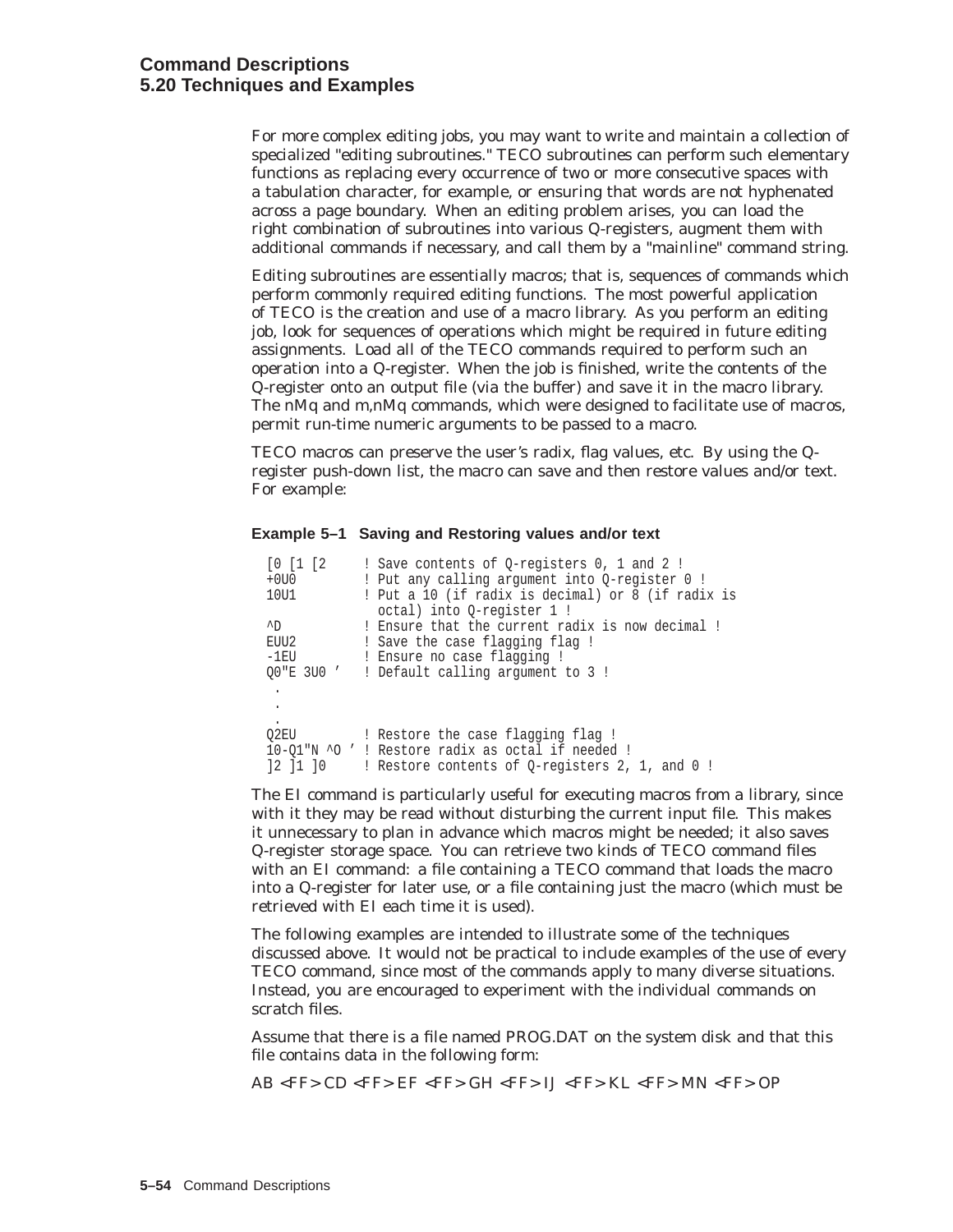where each of the letters A, B, C etc., represents 20 lines of text and  $\langle FF \rangle$ represents a form feed character. The user intends to rearrange the file so that it appears in the following format:

AOB <FF> D <FF> MN <FF> EF <FF> ICJ <FF> KL <FF> P <FF> GH

The following sequence of commands will achieve this rearrangement. (Search command arguments are not listed explicitly.)

**Example 5–2 Splitting, Merging, And Rearranging Files**

|                                          | Start TECO.                                   |
|------------------------------------------|-----------------------------------------------|
| $\star$ 2ED $^{\cdot}$                   | Allow all Y commands.                         |
| * EBPROG.DAT`Y``                         | Specify input file and get first page.        |
| $\star$ NC $\degree$                     | Search for a character string in C, writing A |
|                                          | and B on the output file.                     |
| * J20X1``                                | Save all of C in Q-register 1.                |
| $*20K$                                   | Delete C from the buffer.                     |
| $\star$ NG $\degree$                     | Search for a character string in G, writing   |
|                                          | D, E, and F on the output file.               |
| $*$ HX2 $^{\circ}$                       | Save G and H in Q-register 2.                 |
| $\star$ Y''                              | Delete GH from the buffer and read IJ.        |
| $* 20L$                                  | Move the pointer to the beginning of J.       |
| $\star$ G1 $^{\cdot \cdot}$              | Insert C, which was stored in Q-register 1.   |
| $\star$ NM $\lq\lq$                      | Search for a character string in M, writing   |
|                                          | ICJ and KL on the output file.                |
| $\star$ HX1 $^{\backprime\,\star}$       | Save MN in Q-register 1 (the previous         |
|                                          | contents is overwritten).                     |
| $\star$ Y''                              | Delete MN and read OP                         |
| $\star$ J20X3``                          | Save all of 0 in Q-register 3.                |
| $* 20K$                                  | Delete O from the buffer.                     |
| $\star$ PWHK $\degree$                   | Write P onto the output file, appending a     |
|                                          | form feed, and clear the text buffer.         |
| $\star$ G2 <sup><math>\cdot</math></sup> | Bring GH into the buffer from Q-register 2.   |
| $\star$ HPEF $\degree$                   | Write GH on the output file and close it.     |
| * EBPROG.DAT`Y``                         | Open the partially revised file.              |
| $* 20L$                                  | Move the pointer to the beginning of B.       |
| $\star$ G3 $\degree$                     | Insert all of 0 from Q-register 3.            |
| $*$ ND $^{\cdot}$                        | Search for a character string in D writing    |
|                                          | AOB on the output file.                       |
| $\star$ PWHK $\degree$                   | Write D on the output file and clear buffer.  |
| $\star$ G1 $\degree$                     | Bring all of MN from O-register 1 into the    |
|                                          | buffer.                                       |
| $\star$ EX $\lq\lq$                      | Write MN onto the output file, then close the |
|                                          | file and exit.                                |

At this point the file has been rearranged in the desired format. Of course, this rearrangement could have been accomplished in fewer steps if the commands listed above had been combined into longer command strings. Note that the asterisks shown at the left margin in this example are generated by TECO, and not typed by the user.

Assume, now, that the same input file, containing data in the form:

AB <FF> CD <FF> EF <FF> ... <FF> OP

is to be split into two separate files, with the first file containing AB <FF> CD and the second file containing KL <FF> M, while the rest of the data is to be discarded. The following commands could be used to achieve this rearrangement: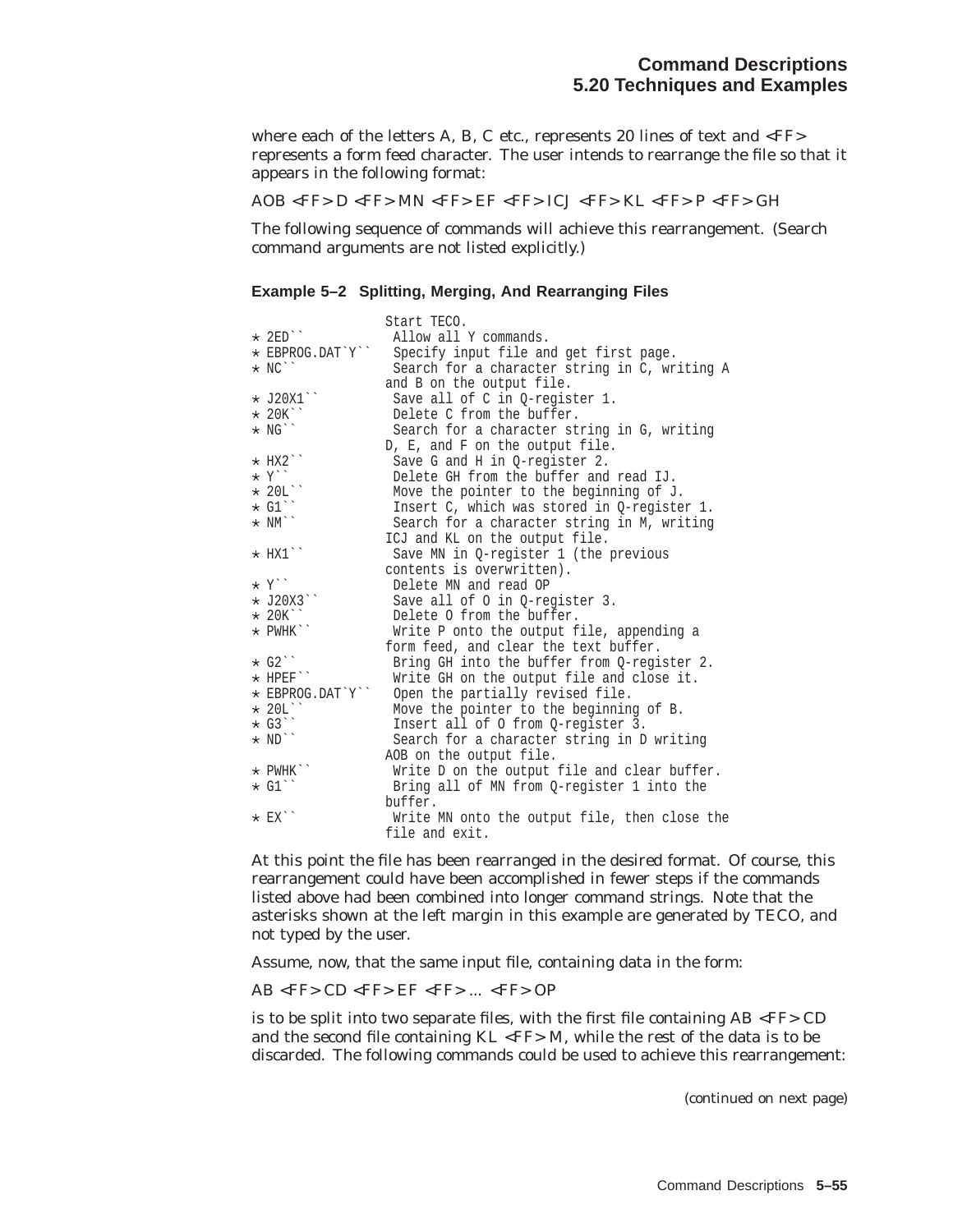#### **Example 5–2 (Cont.) Splitting, Merging, And Rearranging Files**

|                         | Start TECO.                                                |
|-------------------------|------------------------------------------------------------|
| $\star$ 2ED $^{\cdot}$  | Allow all Y commands.                                      |
|                         | * ERFILE EWFILE1" Open the input file and the first output |
|                         | file.                                                      |
| $\star$ Y''             | Read AB into the buffer.                                   |
| $*$ $P$ <sup>*</sup>    | Write AB <ff> onto the output file and read</ff>           |
|                         | CD into the buffer.                                        |
| $\star$ HPEF $^{\cdot}$ | Write CD onto the output file (without                     |
|                         | appending a form feed), and close the first                |
|                         | output file.                                               |
| $\star$ $K$ .           | Search for a character string in K. After                  |
|                         | this command has been executed, the buffer                 |
|                         | will contain KL. No output is generated.                   |
| $\star$ EWFILE2 `P ` `  | Open the second output file and write KL onto              |
|                         | it. Read MN into the buffer.                               |
| $* 20L0, .P$            | Move the pointer to the end of M, then write               |
|                         | M onto the output file.                                    |
| $\star$ EF $\cdot$      | Close the output file.                                     |
| $\star$ HKEX $\cdot$    | Clear the buffer and exit.                                 |

As a final example of file manipulation techniques, assume that there are two files. One file is MATH.ONE, which contains information in the form:

AB <FF> CD <FF> EF <FF> GH <FF> IJ <FF> KL

and the other is MATH.TWO, which contains:

MN <FF> OP <FF> QR

If both of these files are stored on DK1, the following sequence of commands may be used to merge the two files into a single file, MATH.NEW, which contains all of MATH.TWO followed by the latter half of file MATH.ONE in the following format:

MN <FF> OP <FF> QR <FF> GH <FF> IJ <FF> KL

|                               | Start TECO.                                    |
|-------------------------------|------------------------------------------------|
| $\star$ 2ED $^{\cdot}$        | Allow all Y commands.                          |
|                               | * ERDK1:MATH.TWO'' Open the first input file.  |
| $\star$ EWMATH. NEW $\degree$ | Open the output file on the default device.    |
| * Y``                         | Read MN into the text buffer.                  |
| $\star$ NR $\degree$          | Search for a character string in R, writing    |
|                               | MN and OP onto the output file.                |
| $\star$ PW $\degree$          | Write QR onto the output file, appending a     |
|                               | form feed.                                     |
|                               | * ERDK1:MATH.ONE`` Open the second input file. |
| $\star$ HKY $\degree$         | Read AB into the buffer. QR is over-written.   |
| $\star$ G''                   | Search for a character string in G, deleting   |
|                               | AB, CD, and EF, leaving GH in the buffer.      |
| $\star$ NK $\degree$          | Search for a character string in K, writing    |
|                               | GH and IJ on the output file, leaving KL in    |
|                               | the buffer                                     |
| $\star$ HPEFHKEX $\cdot$      | Write KL onto the output file (without         |
|                               | appending a form feed) and close the file,     |
|                               | then exit.                                     |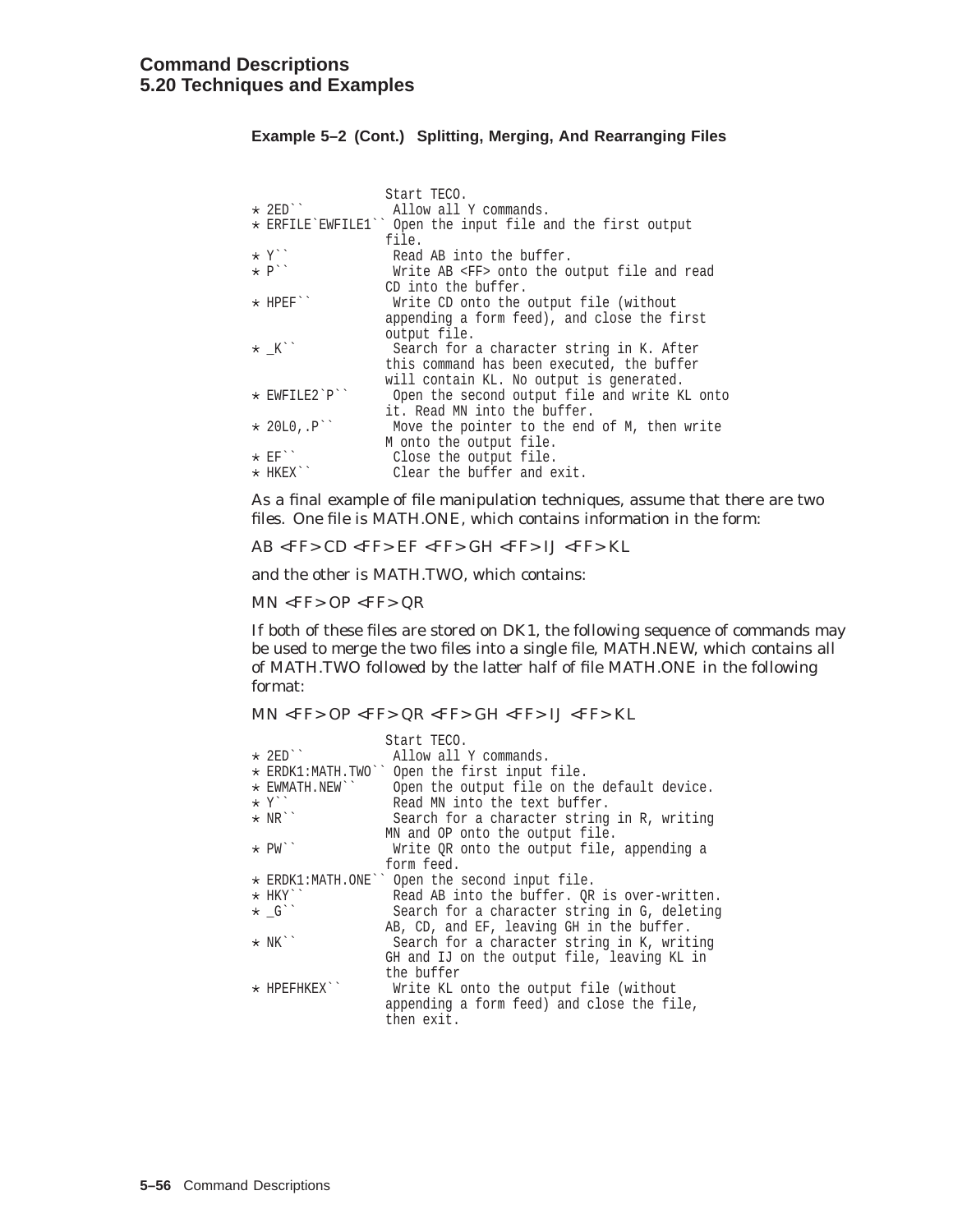Assume that TECO is running and that the buffer contains many short lines of text beginning with an alphabetic character at the left margin (i.e., immediately following a line feed). The lines might consist of names in a roster, for example, or entries in an index. The following command string will rearrange the lines into rough alphabetical order, grouping all lines which begin with the character "A" at the beginning of the page, followed by all lines with "B", and so on. Note that the algorithm could be extended to place the entries in strict alphabetical order by having it loop back to perform the same sorting operation on successive characters in each line.

## **Example 5–3 Alphabetizing by Interchange Sort**

| !START! J OAUA                | !Load first character of first line<br>into Q-register A !   |
|-------------------------------|--------------------------------------------------------------|
| !CONT! L OAUB                 | !Load first character of next line<br>into O-register B!     |
| OA-OB"G XA K -L GA 1UZ '      | !If A>B, switch the lines and set a<br>flag (O-register Z) ! |
| <b>OBUA</b>                   | !Load B into A !                                             |
| $L Z$ -." $G - L @O/CONT / '$ | !Loop back if there is another line<br>in the buffer !       |
| 0Z"G 0UZ @O/START/ '          | !Repeat if a switch was made on the<br>last pass!            |

### The same algorithm can be coded in a more structured way as follows:

| 0UZ                                                                     | !clear repeat flag!                 |
|-------------------------------------------------------------------------|-------------------------------------|
| <j 0aua="" l<="" td=""><td>!Load first character of first line</td></j> | !Load first character of first line |
|                                                                         | into O-register A !                 |
| $0AUB$                                                                  | !Load first character of next line  |
|                                                                         | into O-register B !                 |
| OA-OB"G XA K -L GA -1UZ '                                               | !If A>B, switch the lines and set a |
|                                                                         | flag !                              |
| QBUA                                                                    | !Load B into A !                    |
| $L \t -Zi$                                                              | !Loop back if there is another line |
|                                                                         | in the buffer !                     |
| $0Z_i$                                                                  | !Repeat if a switch was made on the |
|                                                                         | last pass!                          |

This example is a bit shorter and does not use any GOTOs. It will also run somewhat faster.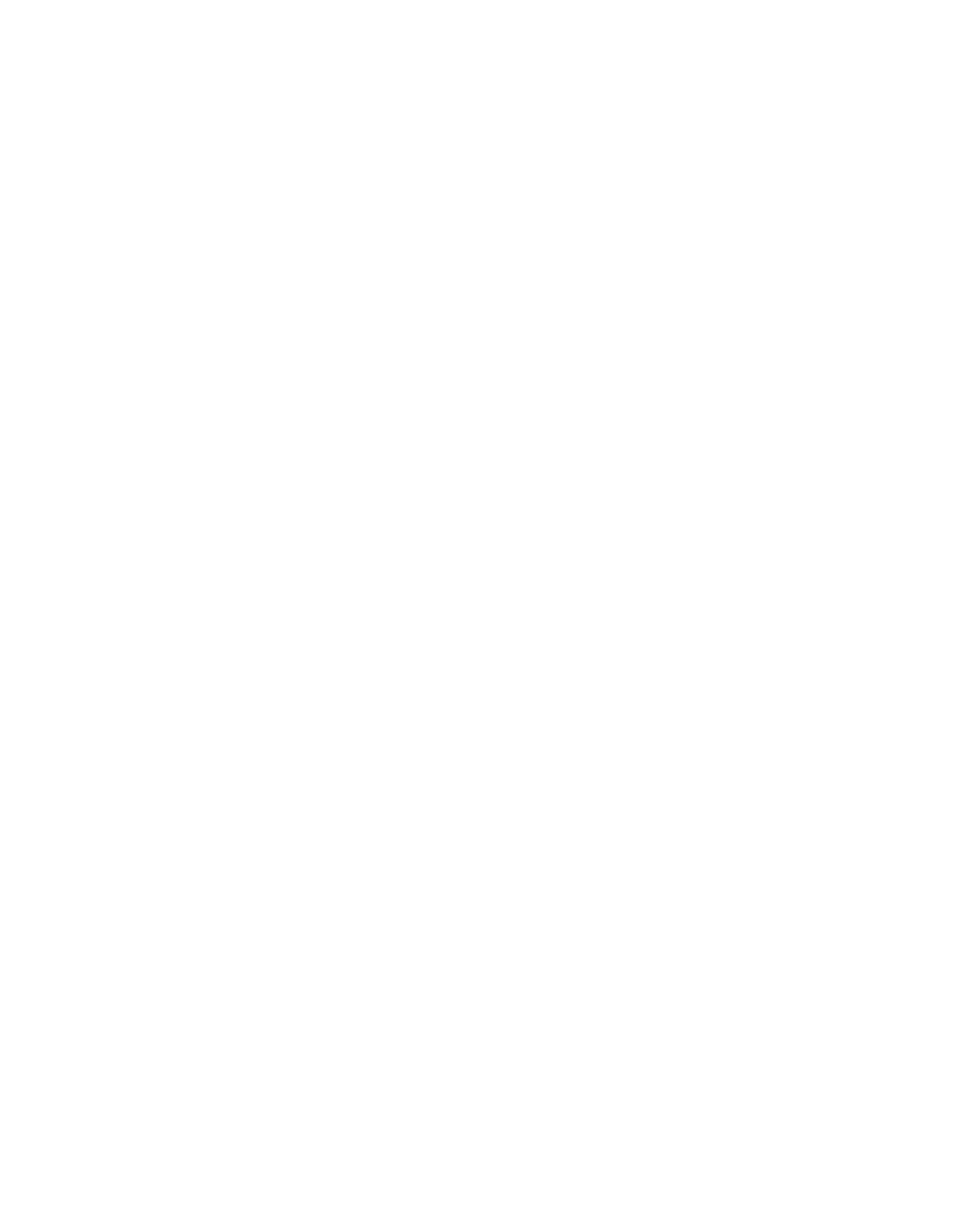**A**

# **Octal, Decimal & Hexadecimal ASCII Character Set**

This appendix contains the ASCII character set table as defined by the Digital Multi-national Character set (MCS).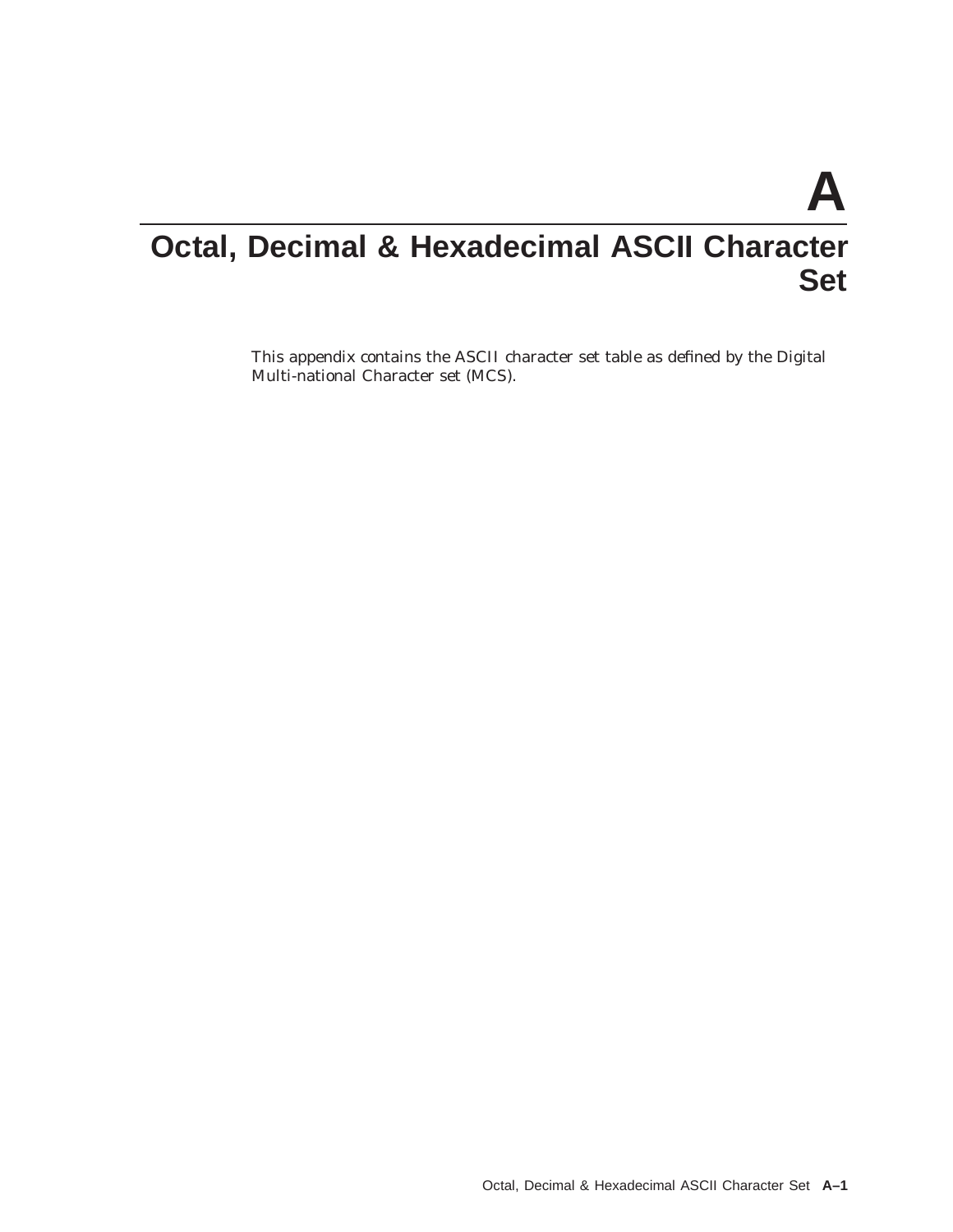# **Octal, Decimal & Hexadecimal ASCII Character Set**

| Hex    | Oct | <b>Dec</b> | Char                 | <b>Description</b>                              |
|--------|-----|------------|----------------------|-------------------------------------------------|
| [00]   | 000 | 0.         | $<$ NUL $>$          | Null                                            |
| [01]   | 001 | 1.         | $<$ SOH $>$          | ^A, Control-A, Start-of-Header                  |
| [02]   | 002 | 2.         | $<$ STX $>$          | ^B, Control-B, Start-of-Text                    |
| [03]   | 003 | 3.         | <etx></etx>          | ^C, Control-C, End-of-Text                      |
| [04]   | 004 | 4.         | $<$ EOT>             | <sup>^</sup> D, Control-D, End-of-Transmission  |
| [05]   | 005 | 5.         | ENQ                  | ^E, Control-E, Enquiry                          |
| [06]   | 006 | 6.         | ACK                  | ^F, Control-F, Acknowledge                      |
| [07]   | 007 | 7.         | $<$ BEL>             | ^G, Control-G, Bell                             |
|        |     |            |                      |                                                 |
| [08]   | 010 | 8.         | $<$ BS>              | ^H, Control-H, Backspace                        |
| [09]   | 011 | 9.         | $<$ TAB $>$          | <sup>^</sup> I, Control-I, Horizontal tab       |
| [0A]   | 012 | 10.        | $<$ LF>              | <sup>^</sup> J, Control-J, Line feed            |
| [0B]   | 013 | 11.        | $<$ VT $>$           | <sup>^</sup> K, Control-K, Vertical tab         |
| [0C]   | 014 | 12.        | $\langle FF \rangle$ | ^L, Control-L, Form feed                        |
| [0D]   | 015 | 13.        | $<$ CR>              | <sup>^</sup> M, Control-M, Carriage return      |
| [0E]   | 016 | 14.        | $<$ SO>              | ^N, Control-N, Shift Out                        |
| [0F]   | 017 | 15.        | $<$ SI $>$           | ^O, Control-O, Shift In                         |
| $[10]$ | 020 | 16.        | $<$ DLE>             | ^P, Control-P, Data Link Escape                 |
| $[11]$ | 021 | 17.        | $<$ DC1>             | ^Q, Control-Q, Device Control 1, <xon></xon>    |
| $[12]$ | 022 | 18.        | $<$ DC2>             | <sup>^</sup> R, Control-R, Device Control 2     |
| $[13]$ | 023 | 19.        | $<$ DC3>             | ^S, Control-S, Device Control 3, <xoff></xoff>  |
| $[14]$ | 024 | 20.        | $<$ DC4>             | <sup>^</sup> T, Control-T, Device Control 4     |
| $[15]$ | 025 | 21.        | $<$ NAK $>$          | <sup>^</sup> U, Control-U, Negative Acknowledge |
| $[16]$ | 026 | 22.        | $<$ SYN>             | <sup>^</sup> V, Control-V, Synchronization      |
| $[17]$ | 027 | 23.        | $<$ ETB $>$          | ^W, Control-W, End-of-Text-Block                |
|        |     |            |                      |                                                 |
| $[18]$ | 030 | 24.        | $<$ CAN $>$          | ^X, Control-X, Cancel                           |
| $[19]$ | 031 | 25.        | <em></em>            | <sup>^Y</sup> , Control-Y, End-of-Medium        |
| [1A]   | 032 | 26.        | $<$ SUB $>$          | ^Z, Control-Z, Substitute                       |
| [1B]   | 033 | 27.        | $<$ ESC>             | ^[, Control-[, Escape                           |
| [1C]   | 034 | 28.        | $<$ FS>              | ^\, Control-\, File Separator                   |
| [1D]   | 035 | 29.        | $<$ GS>              | ^], Control-], Group Separator                  |
| [1E]   | 036 | 30.        | $<$ RS>              | ^^, Control-^, Record Separator                 |
| [1F]   | 037 | 31.        | $<$ US $>$           | ^_, Control-_, Unit Separator                   |

**Table A–1 Hexadecimal, Octal & Decimal ASCII Character Set**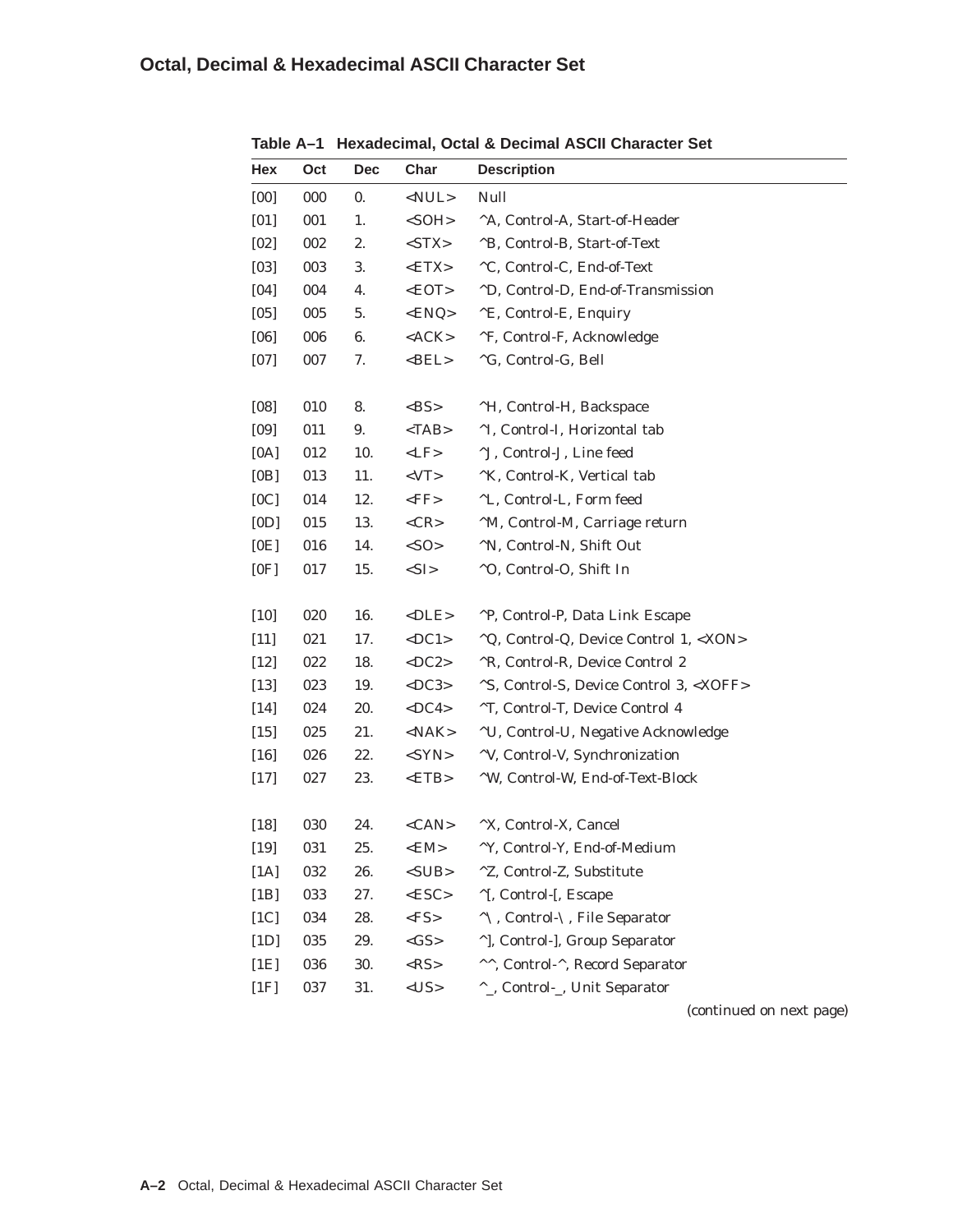| Hex    | Oct | <b>Dec</b> | Char                 | <b>Description</b>        |
|--------|-----|------------|----------------------|---------------------------|
| [20]   | 040 | 32.        |                      | Space                     |
| $[21]$ | 041 | 33.        | Ţ                    | <b>Explanation point</b>  |
| $[22]$ | 042 | 34.        | 11                   | Double quotation mark     |
| $[23]$ | 043 | 35.        | $_{\rm \#}$          | Number sign               |
| $[24]$ | 044 | 36.        | \$                   | Dollar sign               |
| $[25]$ | 045 | 37.        | %                    | Percent sign              |
| $[26]$ | 046 | 38.        | &                    | Ampersand                 |
| $[27]$ | 047 | 39.        |                      | Single quote, apostrophe  |
| $[28]$ | 050 | 40.        | (                    | Left parenthesis          |
| $[29]$ | 051 | 41.        | $\mathcal{E}$        | Right parenthesis         |
| [2A]   | 052 | 42.        | $^\star$             | Asterisk                  |
| [2B]   | 053 | 43.        | $\qquad \qquad +$    | Plus                      |
| [2C]   | 054 | 44.        | $\ddot{\phantom{1}}$ | Comma                     |
| [2D]   | 055 | 45.        |                      | Hyphen, minus             |
| [2E]   | 056 | 46.        |                      | Period, decimal point     |
| [2F]   | 057 | 47.        | $\sqrt{2}$           | Slash, slant, solidus     |
|        |     |            |                      |                           |
| $[30]$ | 060 | 48.        | $\pmb{0}$            | Digit 0                   |
| $[31]$ | 061 | 49.        | $\mathbf{1}$         | Digit 1                   |
| $[32]$ | 062 | 50.        | $\boldsymbol{2}$     | Digit 2                   |
| $[33]$ | 063 | 51.        | $\sqrt{3}$           | Digit 3                   |
| $[34]$ | 064 | 52.        | $\boldsymbol{4}$     | Digit 4                   |
| $[35]$ | 065 | 53.        | $\bf 5$              | Digit 5                   |
| [36]   | 066 | 54.        | $\bf 6$              | Digit 6                   |
| $[37]$ | 067 | 55.        | 7                    | Digit 7                   |
| $[38]$ | 070 | 56.        | $\bf 8$              | Digit 8                   |
| $[39]$ | 071 | 57.        | 9                    | Digit 9                   |
| [3A]   | 072 | 58.        |                      | Colon                     |
| [3B]   | 073 | 59.        |                      | Semicolon                 |
| [3C]   | 074 | 60.        | $\,<$                | Left angle, less than     |
| [3D]   | 075 | 61.        | $=$                  | Equals                    |
| [3E]   | 076 | 62.        | $\,>$                | Right angle, greater than |
| [3F]   | 077 | 63.        | $\ddot{?}$           | Question mark             |

**Table A–1 (Cont.) Hexadecimal, Octal & Decimal ASCII Character Set**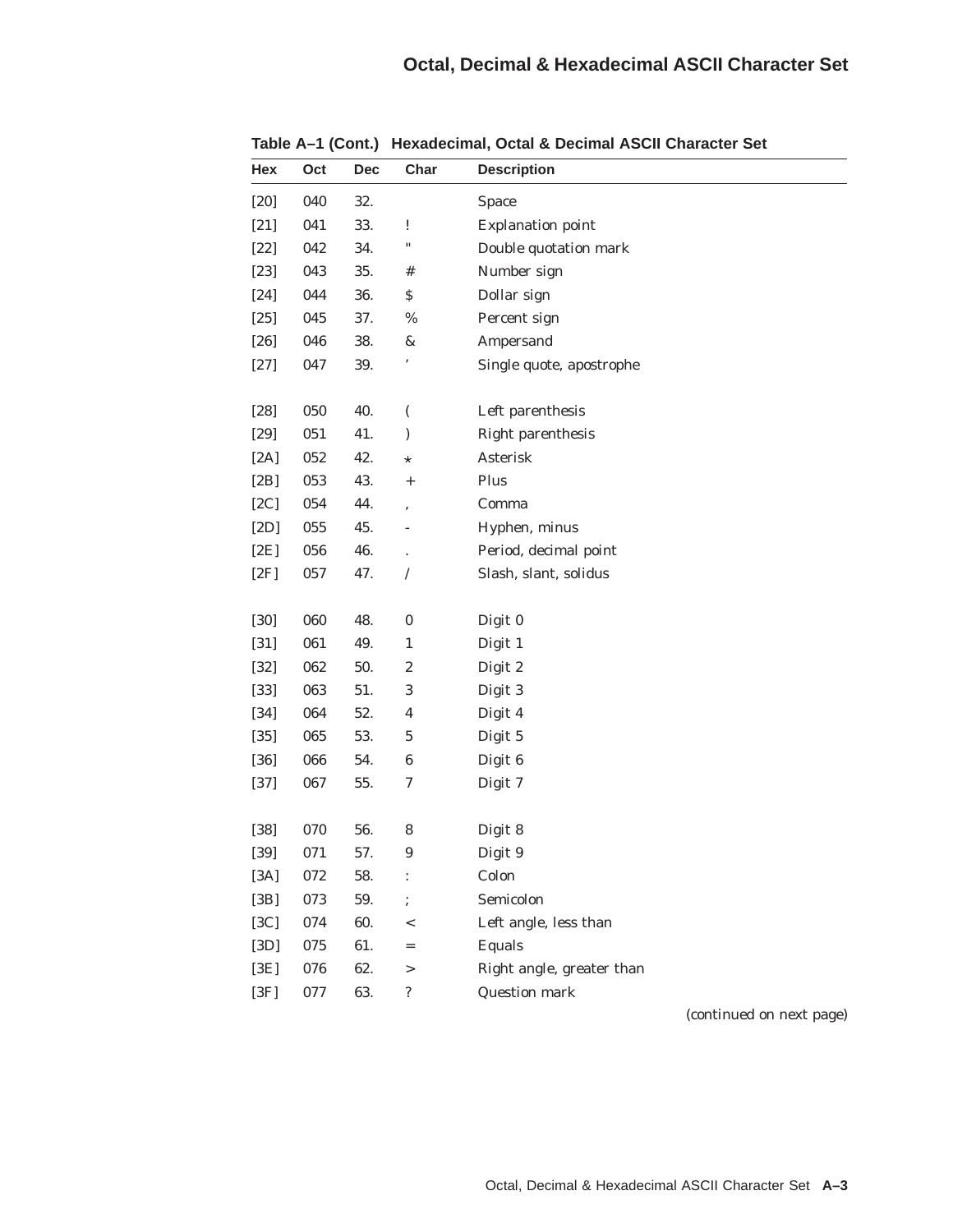# **Octal, Decimal & Hexadecimal ASCII Character Set**

| Hex    | Oct | <b>Dec</b> | Char          | <b>Description</b>         |
|--------|-----|------------|---------------|----------------------------|
| $[40]$ | 100 | 64.        | @             | Commercial at              |
| $[41]$ | 101 | 65.        | A             | Upper case A               |
| $[42]$ | 102 | 66.        | B             | Upper case B               |
| $[43]$ | 103 | 67.        | $\mathbf C$   | Upper case C               |
| $[44]$ | 104 | 68.        | $\mathbf D$   | Upper case D               |
| $[45]$ | 105 | 69.        | E             | Upper case E               |
| $[46]$ | 106 | 70.        | ${\bf F}$     | Upper case F               |
| $[47]$ | 107 | 71.        | $\mathsf G$   | Upper case G               |
|        |     |            |               |                            |
| $[48]$ | 110 | 72.        | $H_{\rm}$     | Upper case H               |
| $[49]$ | 111 | 73.        | I             | Upper case I               |
| [4A]   | 112 | 74.        | $\bf J$       | Upper case J               |
| [4B]   | 113 | 75.        | K             | Upper case K               |
| [4C]   | 114 | 76.        | L             | Upper case L               |
| [4D]   | 115 | 77.        | M             | Upper case M               |
| [4E]   | 116 | 78.        | N             | Upper case N               |
| [4F]   | 117 | 79.        | $\mathbf 0$   | Upper case O               |
|        |     |            |               |                            |
| [50]   | 120 | 80.        | $\mathbf P$   | Upper case P               |
| $[51]$ | 121 | 81.        | Q             | Upper case Q               |
| $[52]$ | 122 | 82.        | $\mathbb R$   | Upper case R               |
| $[53]$ | 123 | 83.        | ${\mathbf S}$ | <b>Upper case S</b>        |
| $[54]$ | 124 | 84.        | T             | Upper case T               |
| $[55]$ | 125 | 85.        | U             | Upper case U               |
| [56]   | 126 | 86.        | V             | Upper case V               |
| $[57]$ | 127 | 87.        | W             | Upper case W               |
| $[58]$ | 130 | 88.        | X             | Upper case X               |
| $[59]$ | 131 | 89.        | Y             | Upper case Y               |
| [5A]   | 132 | 90.        | Z             | Upper case Z               |
| [5B]   | 133 | 91.        | L             | Opening bracket            |
| [5C]   | 134 | 92.        | ╲             | Backslash, reverse slant   |
| [5D]   | 135 | 93.        | 1             | Closing bracket            |
| [5E]   | 136 | 94.        | ٨             | Circumflex, caret, uparrow |
| [5F]   | 137 | 95.        |               | Underline, underscore      |
|        |     |            |               |                            |

**Table A–1 (Cont.) Hexadecimal, Octal & Decimal ASCII Character Set**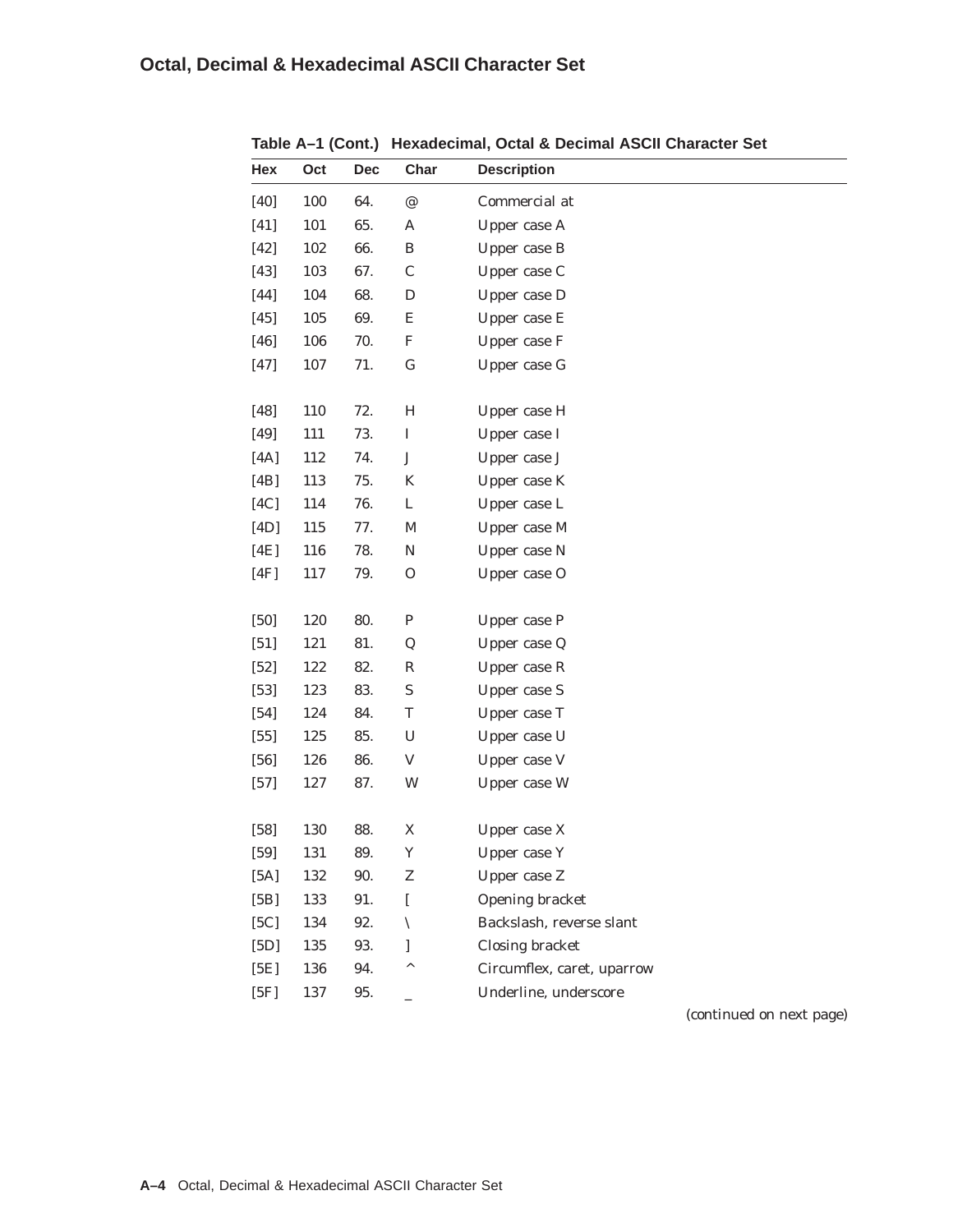| Hex    | Oct | <b>Dec</b> | Char          | <b>Description</b>         |
|--------|-----|------------|---------------|----------------------------|
| [60]   | 140 | 96.        |               | Accent grave               |
| [61]   | 141 | 97.        | a             | Lower case a               |
| [62]   | 142 | 98.        | b             | Lower case b               |
| [63]   | 143 | 99.        | $\mathbf{C}$  | Lower case c               |
| [64]   | 144 | 100.       | d             | Lower case d               |
| [65]   | 145 | 101.       | e             | Lower case e               |
| [66]   | 146 | 102.       | $\mathbf f$   | Lower case f               |
| [67]   | 147 | 103.       | g             | Lower case g               |
| [68]   | 150 | 104.       | h             | Lower case h               |
| [69]   | 151 | 105.       | i             | Lower case i               |
| [6A]   | 152 | 106.       | j             | Lower case j               |
| [6B]   | 153 | 107.       | $\bf k$       | Lower case k               |
| [6C]   | 154 | 108.       | 1             | Lower case 1               |
| [6D]   | 155 | 109.       | m             | Lower case m               |
| [6E]   | 156 | 110.       | n             | Lower case n               |
| [6F]   | 157 | 111.       | $\mathbf 0$   | Lower case o               |
| $[70]$ | 160 | 112.       | p             | Lower case p               |
| $[71]$ | 161 | 113.       | $\mathbf q$   | Lower case q               |
| $[72]$ | 162 | 114.       | $\bf r$       | Lower case r               |
| $[73]$ | 163 | 115.       | ${\bf S}$     | Lower case s               |
| $[74]$ | 164 | 116.       | t             | Lower case t               |
| $[75]$ | 165 | 117.       | u             | Lower case u               |
| $[76]$ | 166 | 118.       | V             | Lower case v               |
| $[77]$ | 167 | 119.       | W             | Lower case w               |
| $[78]$ | 170 | 120.       | $\mathbf X$   | Lower case x               |
| $[79]$ | 171 | 121.       | $\mathbf y$   | Lower case y               |
| [7A]   | 172 | 122.       | Z             | Lower case z               |
| [7B]   | 173 | 123.       | $\{$          | Opening brace              |
| [7C]   | 174 | 124.       |               | Vertical line              |
| [7D]   | 175 | 125.       | $\mathcal{E}$ | <b>Closing brace</b>       |
| [7E]   | 176 | 126.       |               | Tilde, overline, high line |
| [7F]   | 177 | 127.       | $<$ DEL $>$   | Delete, rubout             |

**Table A–1 (Cont.) Hexadecimal, Octal & Decimal ASCII Character Set**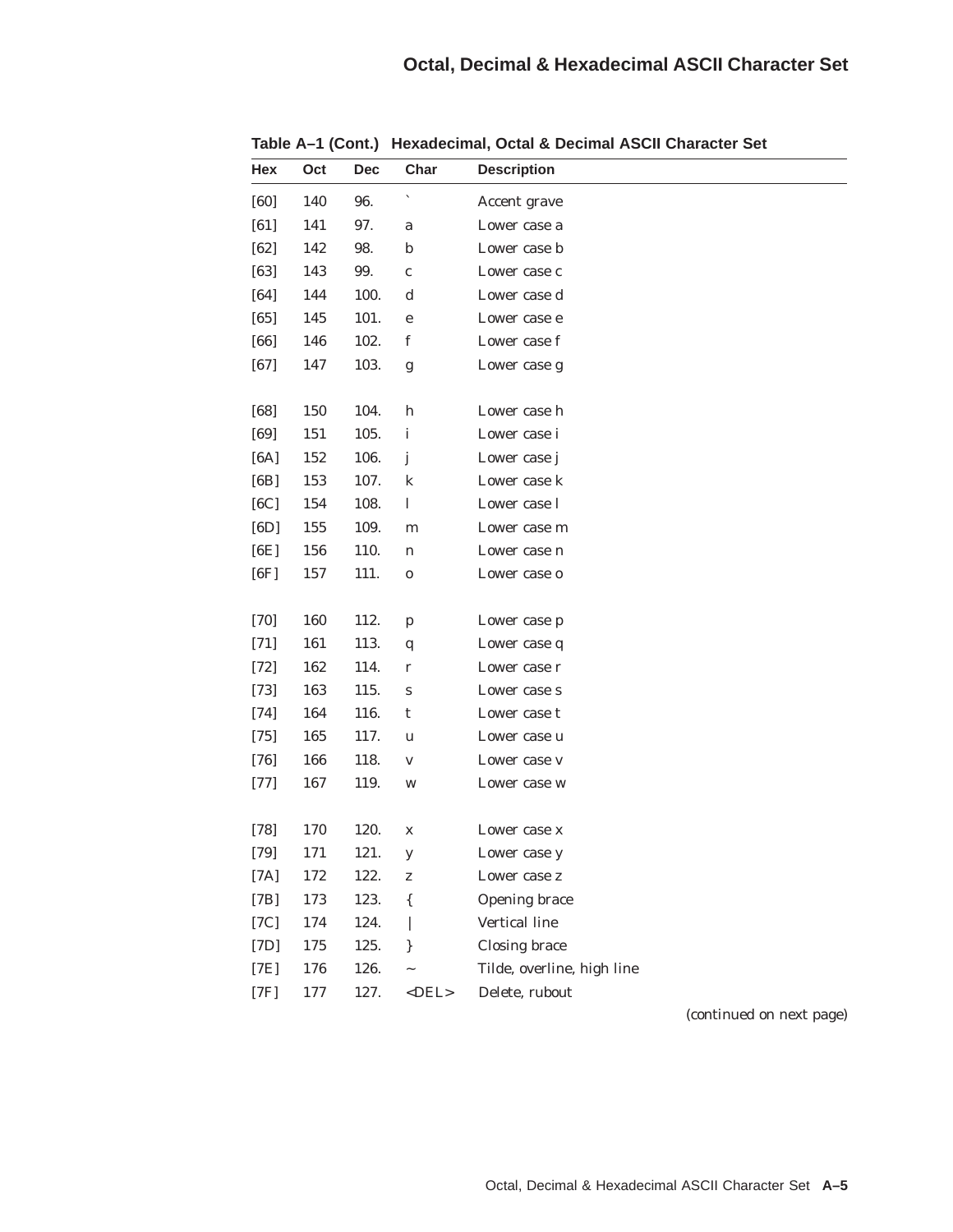| Hex    | Oct | <b>Dec</b> | Char                  | <b>Description</b>                 |
|--------|-----|------------|-----------------------|------------------------------------|
| [80]   | 200 | 128.       |                       |                                    |
| [81]   | 201 | 129.       |                       |                                    |
| [82]   | 202 | 130.       |                       |                                    |
| [83]   | 203 | 131.       |                       |                                    |
| [84]   | 204 | 132.       | $<$ IND $>$           | Index                              |
| [85]   | 205 | 133.       | $<\!\!{\rm NEL}\!\!>$ | Next Line                          |
| [86]   | 206 | 134.       | $<$ SSA>              | <b>Start Selected Area</b>         |
| [87]   | 207 | 135.       | $<$ ESA>              | <b>End Selected Area</b>           |
| [88]   | 210 | 136.       | $<$ HTS $>$           | <b>Horizontal Tab Set</b>          |
| [89]   | 211 | 137.       | $<$ HTJ $>$           |                                    |
| [8A]   | 212 | 138.       | $<$ VTS $>$           |                                    |
| [8B]   | 213 | 139.       | $<$ PLD $>$           |                                    |
| [8C]   | 214 | 140.       | $<$ PLU $>$           |                                    |
| [8D]   | 215 | 141.       | $<$ RI $>$            | Reverse Index                      |
| [8E]   | 216 | 142.       | $<$ SS2>              | Single Shift 2                     |
| [8F]   | 217 | 143.       | $<$ SS3>              | Single Shift 3                     |
| [90]   | 220 | 144.       | $<$ DCS>              | <b>Device Control String</b>       |
| [91]   | 221 | 145.       | $<$ PU1>              |                                    |
| $[92]$ | 222 | 146.       | $<$ PU2>              |                                    |
| $[93]$ | 223 | 147.       | $<$ STS $>$           | <b>Set Transmit State</b>          |
| $[94]$ | 224 | 148.       | $<$ CCH $>$           |                                    |
| [95]   | 225 | 149.       | $ MW\rangle$          |                                    |
| [96]   | 226 | 150.       | <spa></spa>           | <b>Start Protected Area</b>        |
| $[97]$ | 227 | 151.       | $<$ EPA $>$           | <b>End Protected Area</b>          |
| [98]   | 230 | 152.       |                       |                                    |
| [99]   | 231 | 153.       |                       |                                    |
| [9A]   | 232 | 154.       |                       |                                    |
| [9B]   | 233 | 155.       | $<$ CSI $>$           | <b>Control Sequence Introducer</b> |
| [9C]   | 234 | 156.       | $<\!\!ST\!\!>$        | <b>String Terminator</b>           |
| [9D]   | 235 | 157.       | $<$ OSC>              | <b>Operating System Command</b>    |
| [9E]   | 236 | 158.       | $<$ PM $>$            | <b>Privacy Message</b>             |
| [9F]   | 237 | 159.       | $<$ APC $>$           | <b>Application Program Command</b> |

**Table A–1 (Cont.) Hexadecimal, Octal & Decimal ASCII Character Set**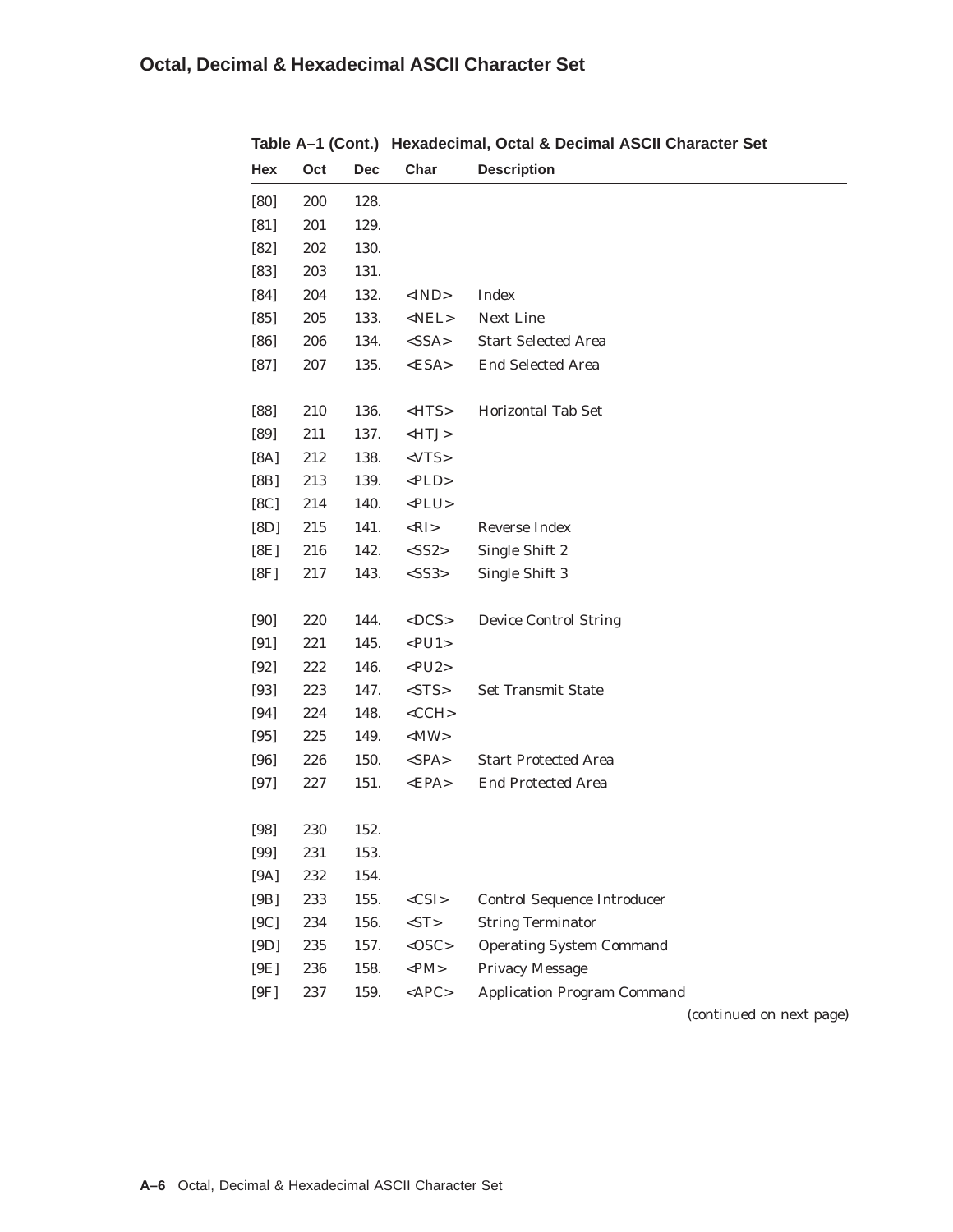| Hex           | Oct | <b>Dec</b> | Char             | <b>Description</b>          |
|---------------|-----|------------|------------------|-----------------------------|
| [A0]          | 240 | 160.       |                  |                             |
| [A1]          | 241 | 161.       | i                | Inverted exclamation mark   |
| [A2]          | 242 | 162.       | ¢                | Cent sign                   |
| [A3]          | 243 | 163.       | £                | Pound sterling sign         |
| $[AA]$        | 244 | 164.       |                  | reserved for future         |
| [A5]          | 245 | 165.       | ¥                | Yen                         |
| [A6]          | 246 | 166.       |                  | reserved for future         |
| $[{\rm A}7]$  | 247 | 167.       | §                | Section sign                |
| [A8]          | 250 | 168.       |                  | General currency sign       |
| [A9]          | 251 | 169.       | ©                | Copyright sign              |
| [AA]          | 252 | 170.       | a                | Feminine ordinal indicator  |
| [AB]          | 253 | 171.       | «                | Angle quotation mark left   |
| [AC]          | 254 | 172.       |                  | reserved for future         |
| [AD]          | 255 | 173.       |                  | reserved for future         |
| [AE]          | 256 | 174.       |                  | reserved for future         |
| [AF]          | 257 | 175.       |                  | reserved for future         |
| [ <b>B0</b> ] | 260 | 176.       | $\circ$          | Degree sign                 |
| [B1]          | 261 | 177.       | 土                | Plus/minus sign             |
| [B2]          | 262 | 178.       | $\boldsymbol{2}$ | Superscript 2               |
| [B3]          | 263 | 179.       | 3                | Superscript 3               |
| [B4]          | 264 | 180.       |                  | reserved for future         |
| [B5]          | 265 | 181.       | $\mu$            | Micro sign, Greek mu        |
| [B6]          | 266 | 182.       | ſ                | Paragraph sign, pilcrow     |
| [B7]          | 267 | 183.       |                  | Middle dot                  |
| [ <b>B8</b> ] | 270 | 184.       |                  | reserved for future         |
| [B9]          | 271 | 185.       | $\blacksquare$   | Superscript 1               |
| [BA]          | 272 | 186.       | $\boldsymbol{0}$ | Masculine ordinal indicator |
| [BB]          | 273 | 187.       | »                | Angle quotation mark right  |
| [BC]          | 274 | 188.       | $\frac{1}{4}$    | Fraction one quarter        |
| [BD]          | 275 | 189.       | $\frac{1}{2}$    | Fraction one half           |
| [BE]          | 276 | 190.       |                  | reserved for future         |
| [BF]          | 277 | 191.       | i                | Inverted question mark      |

**Table A–1 (Cont.) Hexadecimal, Octal & Decimal ASCII Character Set**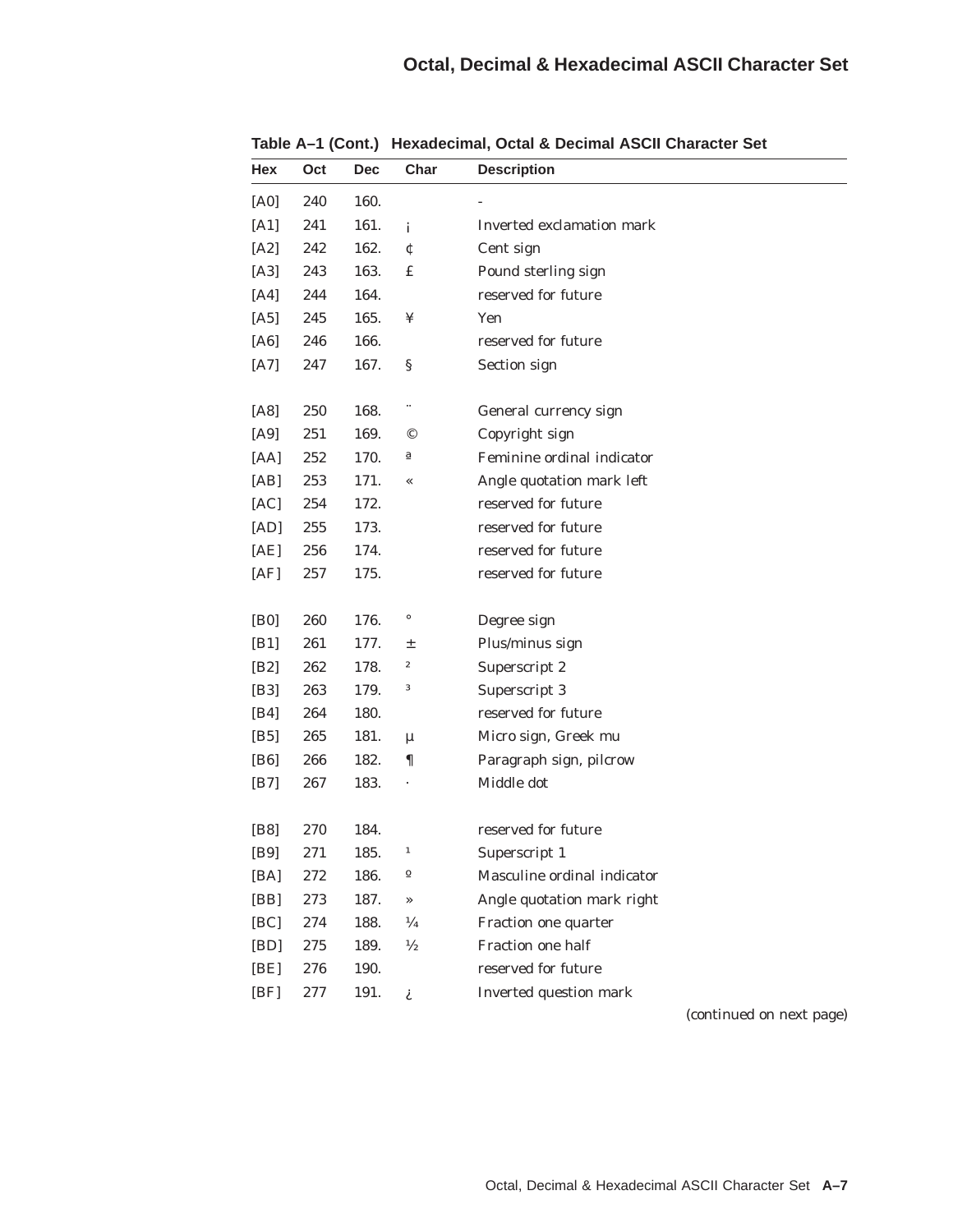# **Octal, Decimal & Hexadecimal ASCII Character Set**

| Hex               | Oct | <b>Dec</b> | Char     | <b>Description</b>         |
|-------------------|-----|------------|----------|----------------------------|
| [CO]              | 300 | 192.       | Á        | A with accent grave        |
| [ <sub>C1</sub> ] | 301 | 193.       | Á        | A with accent aigu (acute) |
| [C2]              | 302 | 194.       | Â        | A with circumflex          |
| [C3]              | 303 | 195.       | Ã        | A with tilde               |
| [ <sub>C4</sub> ] | 304 | 196.       | Ä        | A with umlaut (diæresis)   |
| [C5]              | 305 | 197.       | Å        | A with ring                |
| [C6]              | 306 | 198.       | Æ        | AE ligature                |
| $[{\rm C}7]$      | 307 | 199.       | Ç        | C with cedilla             |
| [C8]              | 310 | 200.       | È        | E with accent grave        |
| [C9]              | 311 | 201.       | É        | E with accent aigu (acute) |
| [CA]              | 312 | 202.       | Ê        | E with circumflex          |
| [CB]              | 313 | 203.       | Ë        | E with umlaut (diæresis)   |
| [CC]              | 314 | 204.       | Ì        | I with accent grave        |
| [CD]              | 315 | 205.       | Í        | I with accent aigu (acute) |
| [CE]              | 316 | 206.       | Î        | I with circumflex          |
| [CF]              | 317 | 207.       | Ϊ        | I with umlaut (diæresis)   |
| [DD]              | 320 | 208.       |          | reserved for future        |
| [D1]              | 321 | 209.       | Ñ        | N with tilde               |
| [D2]              | 322 | 210.       | Ò        | O with accent grave        |
| [D3]              | 323 | 211.       | Ó        | O with accent aigu (acute) |
| [D4]              | 324 | 212.       | Ô        | O with circumflex          |
| [D5]              | 325 | 213.       | Õ        | O with tilde               |
| [D6]              | 326 | 214.       | Ö        | O with umlaut (diæresis)   |
| [D7]              | 327 | 215.       | $\times$ | OE ligature                |
| [D8]              | 330 | 216.       | Ø        | O (letter) with slash      |
| [D9]              | 331 | 217.       | Ù        | U with accent grave        |
| [DA]              | 332 | 218.       | Ú        | U with accent aigu (acute) |
| [DB]              | 333 | 219.       | Û        | U with circumflex          |
| [DC]              | 334 | 220.       | Ü        | U with umlaut (diæresis)   |
| [DD]              | 335 | 221.       | Ý        | Y with umlaut (diæresis)   |
| [DE]              | 336 | 222.       |          | reserved for future        |
| [DD]              | 337 | 223.       | ß        | German sharp s             |
|                   |     |            |          |                            |

**Table A–1 (Cont.) Hexadecimal, Octal & Decimal ASCII Character Set**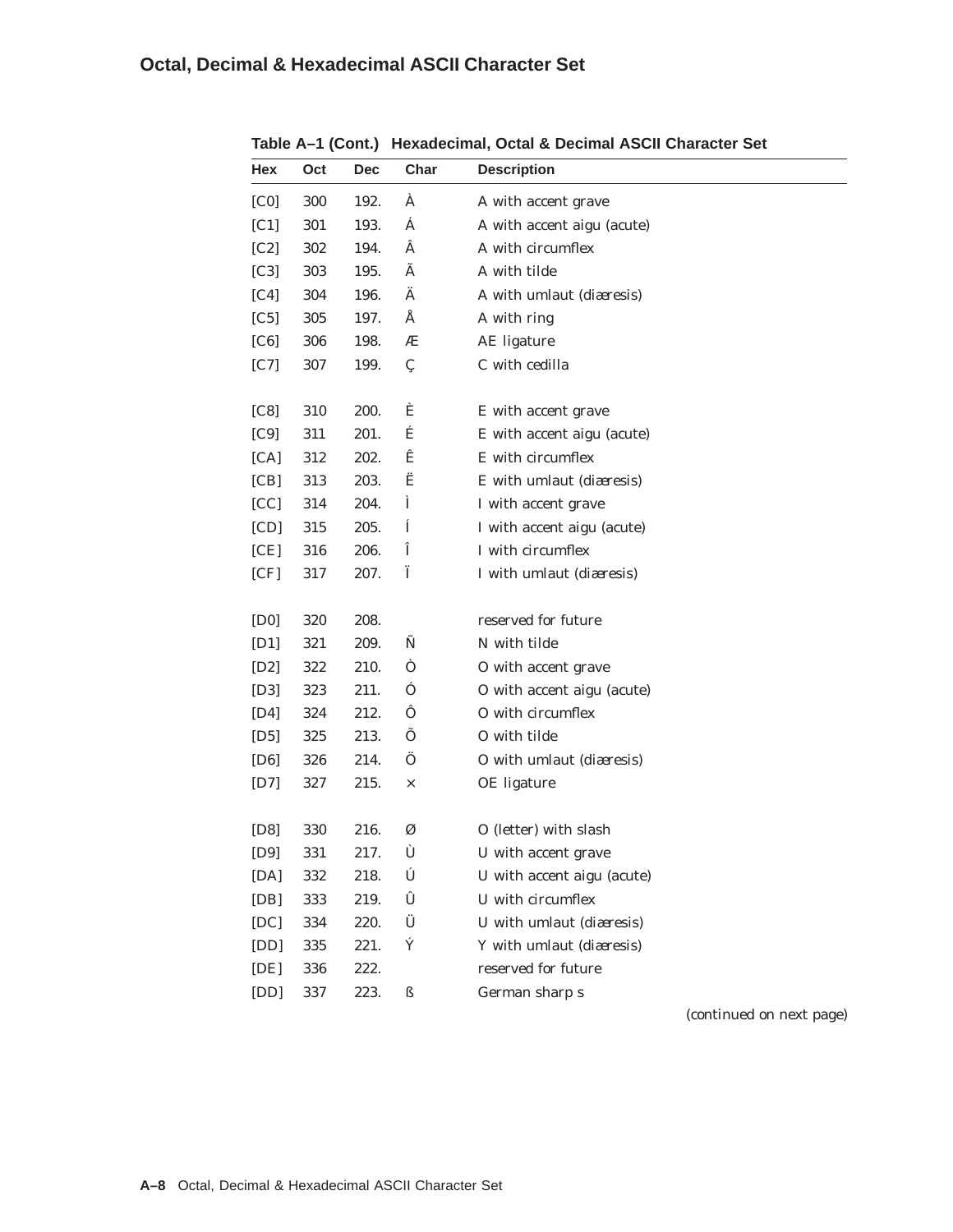| Hex           | Oct | <b>Dec</b> | Char | <b>Description</b>         |
|---------------|-----|------------|------|----------------------------|
| [ED]          | 340 | 224.       | à    | a with accent grave        |
| [E1]          | 341 | 225.       | á    | a with accent aigu (acute) |
| [E2]          | 342 | 226.       | â    | a with circumflex          |
| [E3]          | 343 | 227.       | ã    | a with tilde               |
| $[E4]$        | 344 | 228.       | ä    | a with umlaut (diæresis)   |
| [E5]          | 345 | 229.       | å    | a with ring                |
| [E6]          | 346 | 230.       | æ    | ae ligature                |
| [E7]          | 347 | 231.       | Ç    | c with cedilla             |
| [E8]          | 350 | 232.       | è    | e with accent grave        |
| [E9]          | 351 | 233.       | é    | e with accent aigu (acute) |
| [EA]          | 352 | 234.       | ê    | e with circumflex          |
| [EB]          | 353 | 235.       | ë    | e with umlaut (diæresis)   |
| [EC]          | 354 | 236.       | ì    | i with accent grave        |
| [ED]          | 355 | 237.       | í    | i with accent aigu (acute) |
| [EE]          | 356 | 238.       | î    | i with circumflex          |
| [EF]          | 357 | 239.       | ï    | i with umlaut (diæresis)   |
|               |     |            |      |                            |
| [ <b>F0</b> ] | 360 | 240.       |      | reserved for future        |
| [F1]          | 361 | 241.       | ñ    | n with tilde               |
| [F2]          | 362 | 242.       | Ò    | o with accent grave        |
| [F3]          | 363 | 243.       | ó    | o with accent aigu (acute) |
| [F4]          | 364 | 244.       | ô    | o with circumflex          |
| [F5]          | 365 | 245.       | õ    | o with tilde               |
| [F6]          | 366 | 246.       | Ö    | o with umlaut (diæresis)   |
| $[$ F7 $]$    | 367 | 247.       | ÷    | oe ligature                |
| [ <b>F8</b> ] | 370 | 248.       | ø    | o (letter) with slash      |
| [F9]          | 371 | 249.       | ù    | u with accent grave        |
| [FA]          | 372 | 250.       | ú    | u with accent aigu (acute) |
| [FB]          | 373 | 251.       | û    | u with circumflex          |
| [FC]          | 374 | 252.       | ü    | u with umlaut (diæresis)   |
| [FD]          | 375 | 253.       | ý    | y with umlaut (diæresis)   |
| [FE]          | 376 | 254.       |      | reserved for future        |
| [FF]          | 377 | 255.       |      |                            |

**Table A–1 (Cont.) Hexadecimal, Octal & Decimal ASCII Character Set**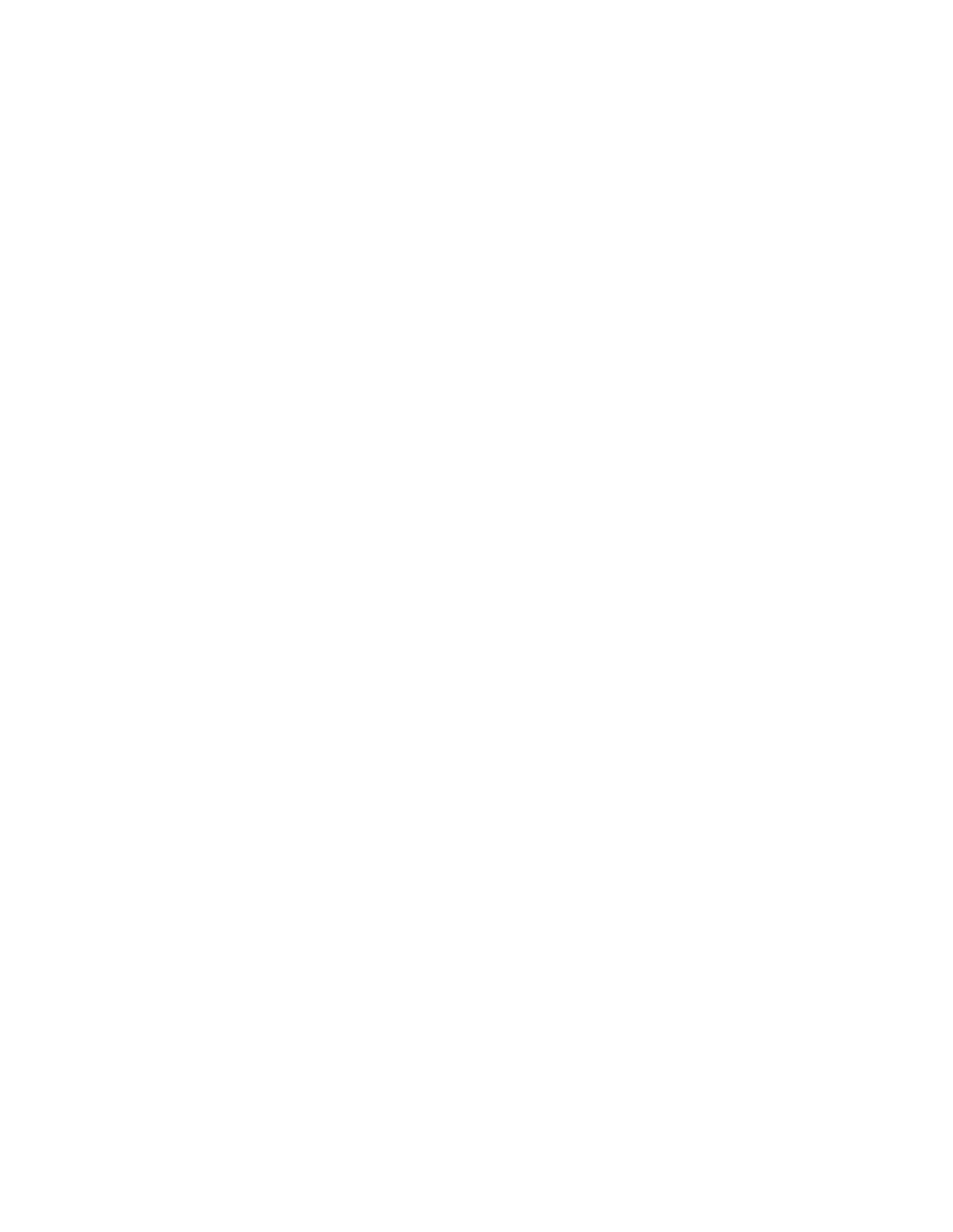# **Error Messages**

TECO error messages consist of a three letter message preceded by a question mark (?) or preceeded by ?TEC. A short description of the error optionally follows (dependent on the current value of the EH flag). Typing ? (question mark) immediately after an error message printout causes the command string to be printed up to and including the character which causes the error message. Typing ?q (asterisk, Q-register name) immediately after an error message printout saves the entire command string in the specified Q-register. This is especially useful for recovering mistyped insert commands. Both the ? and  $\star q$  facilities may be used when an error occurs.

TECO-11 also produces two warning messages. These messages do not abort the command and execution continues.

| %Superseding existing<br>file | Indicates that the file to be created as the result of an EW<br>command already exists. If the output file is closed the old<br>copy of the file will be deleted. The EK command may be used<br>to "take back" the EW command.                                                                          |
|-------------------------------|---------------------------------------------------------------------------------------------------------------------------------------------------------------------------------------------------------------------------------------------------------------------------------------------------------|
| %Search fail in iter          | Indicates that a search command has failed inside iteration<br>brackets. A ; (semi-colon) command immediately following<br>the search command can typically be used to suppress<br>this message. After printing the message, the iteration is<br>terminated, <i>i.e.</i> , TECO simulates a 0; command. |

These error messages are listed alphabetically by their three-letter code. In general, these three-letter codes have the same meaning on all implementations, although not all error messages are produced by each implementation. The one-line error message given here is a paraphrasing of the message given, which may differ slightly from system to system.

### ?ARG, Improper Arguments

**Explanation:** Three arguments are given (a,b,c or H,c).

?BNI, > not in iteration

**Explanation:** There is a close angle bracket not matched by an open angle bracket somewhere to its left. (Note: an iteration in a macro stored in a Q-register must be complete within the Q-register.)

#### ?CCL, CCL.SV not found or EG argument too long

**Explanation:** The EGcommand` command on OS/8 was unable to locate SYS:CCL.SV or the specified command has more than 46 characters.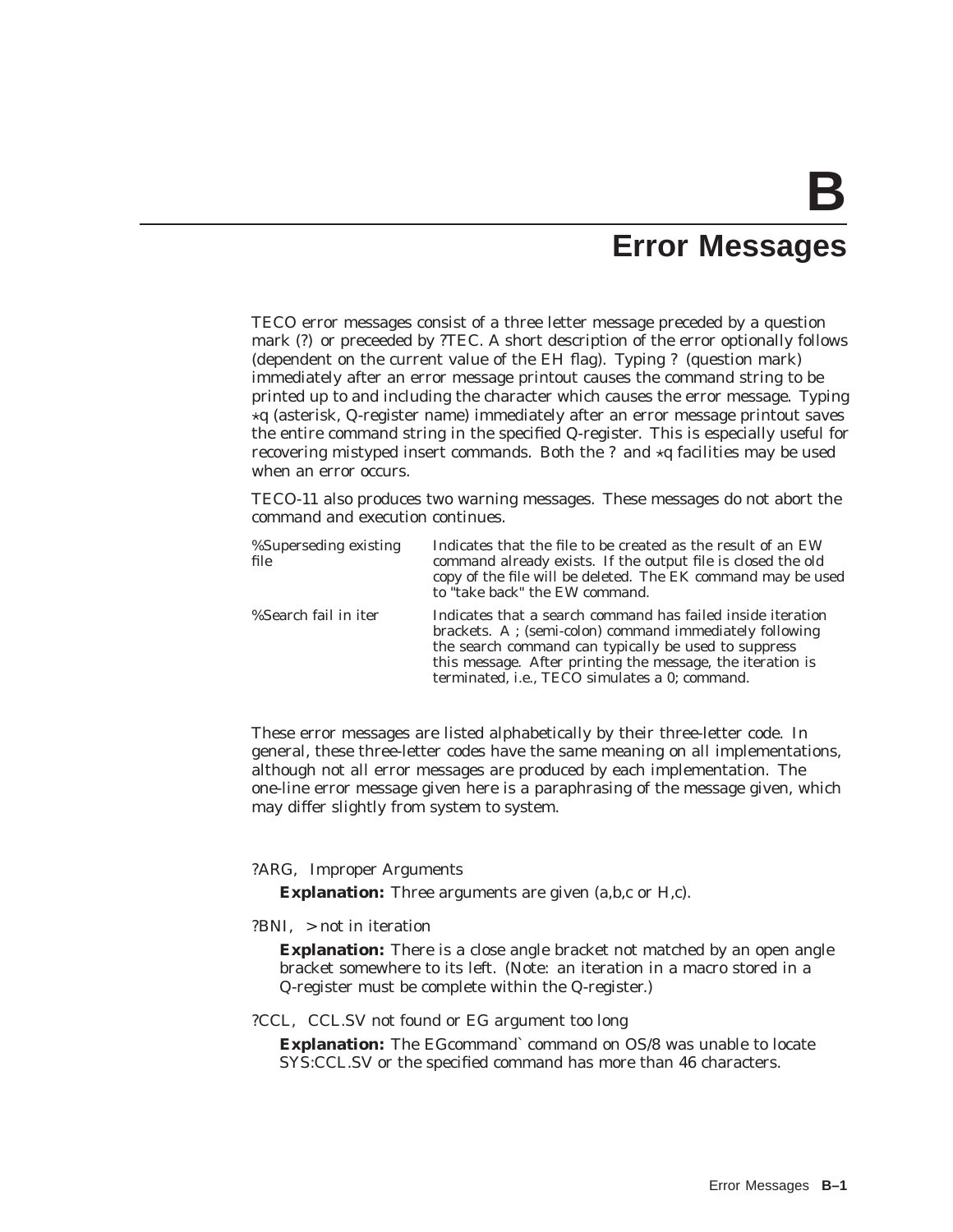## ?CON, Confused use of conditionals

**Explanation:** Conditionals, parenthesized arguments, and iterations must be properly nested. The user probably used some construct like: N"E...(...' where an iteration or parenthesized argument is begun in a conditional but not terminated in the same conditional.

## ?CPQ, Can't pop into Q-register

**Explanation:** A ] command has been executed and there is nothing saved on the Q-register push down list.

### ?DEV, Invalid device

**Explanation:** A file specification string in an E command contains an unknown device name.

## ?DTB, Delete too big

**Explanation:** An nD command has been attempted which is not contained within the current page.

## ?ERR, RSTS/E error message (RSTS/E only)

**Explanation:** Some RSTS/E monitor call failed. The error message text explains the error.

#### ?FER, File Error

**Explanation:** The file specified in an ER, EW or EB command was not found.

## ?FNF, File not found "filespec"

**Explanation:** The requested input file could not be located. If this occurred within a macro the colon modified ER or EB command may be necessary.

### ?FUL, Output Command would have overflowed output device

**Explanation:** The page of text currently in the text buffer will not fit in the open output file. Until enough free space can be obtained on the output device the file may have to be split. An EF command to close the current output file, followed by a new EW command to a temporary file may be used. The files should be concatenated when the space problem is alleviated.

## ?ICE, Illegal ^E Command in Search Argument

**Explanation:** A search argument contains a  $^{\wedge}$ E command that is either not defined or incomplete. The only valid  $\wedge$ E commands in search arguments are:  $\triangle$ EA,  $\triangle$ ED,  $\triangle$ EV,  $\triangle$ EW,  $\triangle$ EL,  $\triangle$ ES,  $\triangle$ E<NNN>, and  $\triangle$ E[A,B,C,...].

## ?IEC, Illegal character "x" after E

**Explanation:** An invalid E command has been executed. The E character must be followed by an alphabetic to form a legal E command (i.e., ER or EX).

### ?IFC, Illegal character "x" after F

**Explanation:** An invalid F command has been executed.

# ?IFN, Illegal character "x" in filename

**Explanation:** The filespec as an argument to one of the E commands is unacceptable to the system. The file specification must be appropriate to the system in use.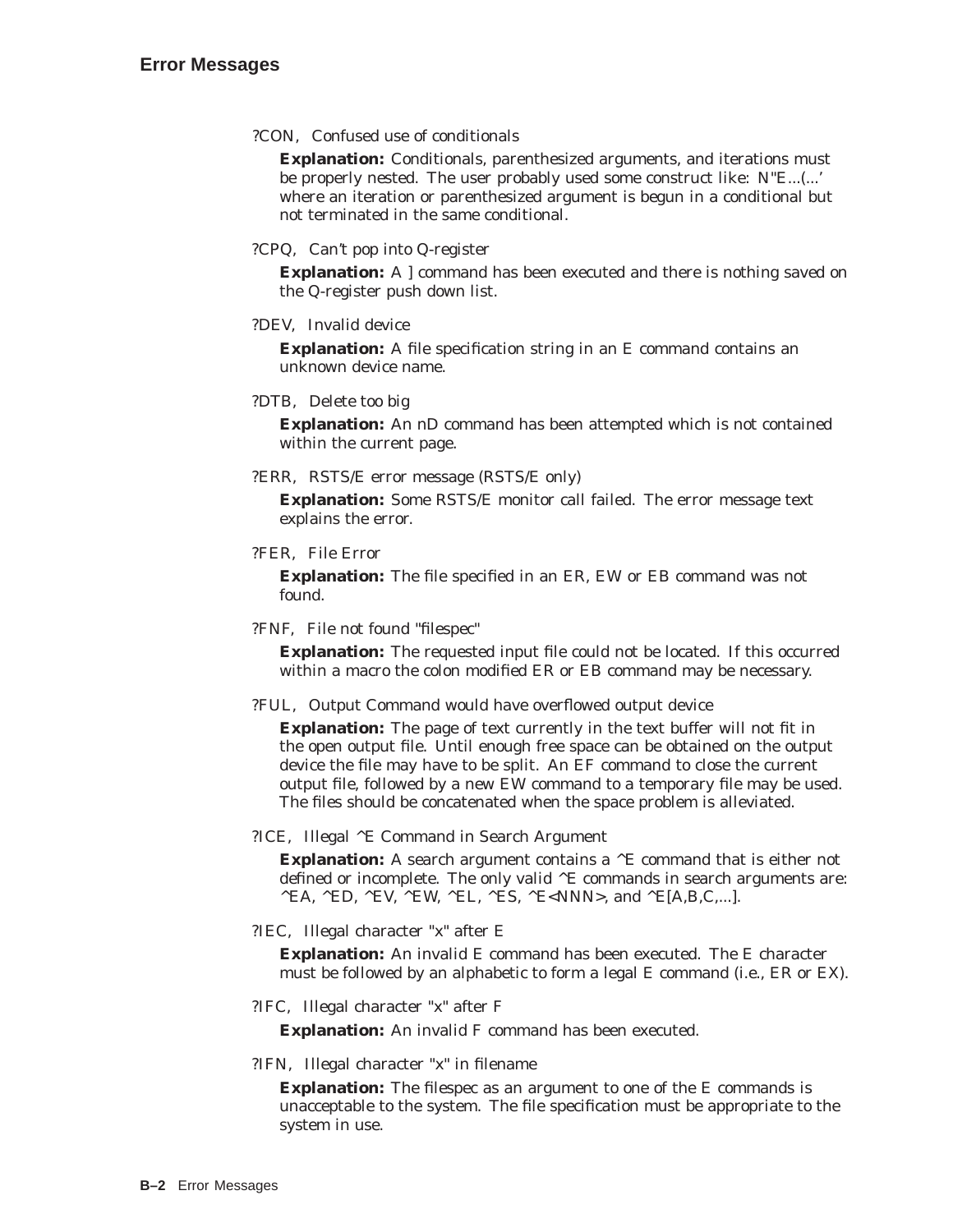?IIA, Illegal insert arg

**Explanation:** A command of the form "nItext`" was attempted. Combining character (nI`) and text (Itext`) insertions is illegal.

?ILL, Illegal command "x"

**Explanation:** An attempt has been made to execute an invalid TECO command.

?ILN, Illegal number

**Explanation:** An 8 or 9 has been entered when the radix of TECO is set to octal.

?INP, Input error

**Explanation:** The system has reported an error attempting to read the current input file. The text buffer may be corrupt. This operation may be retried, but if the error persists, you may have to return to a backup file.

?IPA, Negative or 0 argument to P

**Explanation:** The argument preceding a P or PW command is negative or 0.

?IQC, Illegal " character

**Explanation:** One of the valid " commands did not follow the ". Refer to Section 5.14, Conditional Execution Commands, for the legal set of commands.

?IQN, Illegal Q-register name "x"

**Explanation:** An illegal Q-register name was specified in one of the Q-register commands.

?IRA, Illegal radix argument to  $^{\wedge}R$ 

**Explanation:** The argument to a  $^{\wedge}$ R radix command must be 8, 10, or 16.

?ISA, Illegal search arg

**Explanation:** The argument preceding a search command is 0. This argument must not be 0.

?ISS, Illegal search string

**Explanation:** One of the search string special characters ( $\angle Q$ ,  $\angle V$ ,  $\angle W$ , etc.) would have modified the search string delimiter (usually ESCAPE).

?IUC, Illegal character "x" following ^

**Explanation:** The character following an  $\land$  must have ASCII value between 100 and 137 inclusive or between 141 and 172 inclusive.

?MAP, Missing '

**Explanation:** Every conditional (opened with the " command) must be closed with the ' command.

?MEM, Memory overflow

**Explanation:** Insufficient memory available to complete the current command. Make sure the Q-register area does not contain much unnecessary text. Breaking up the text area into multiple pages might be useful. (See Section 5.19.)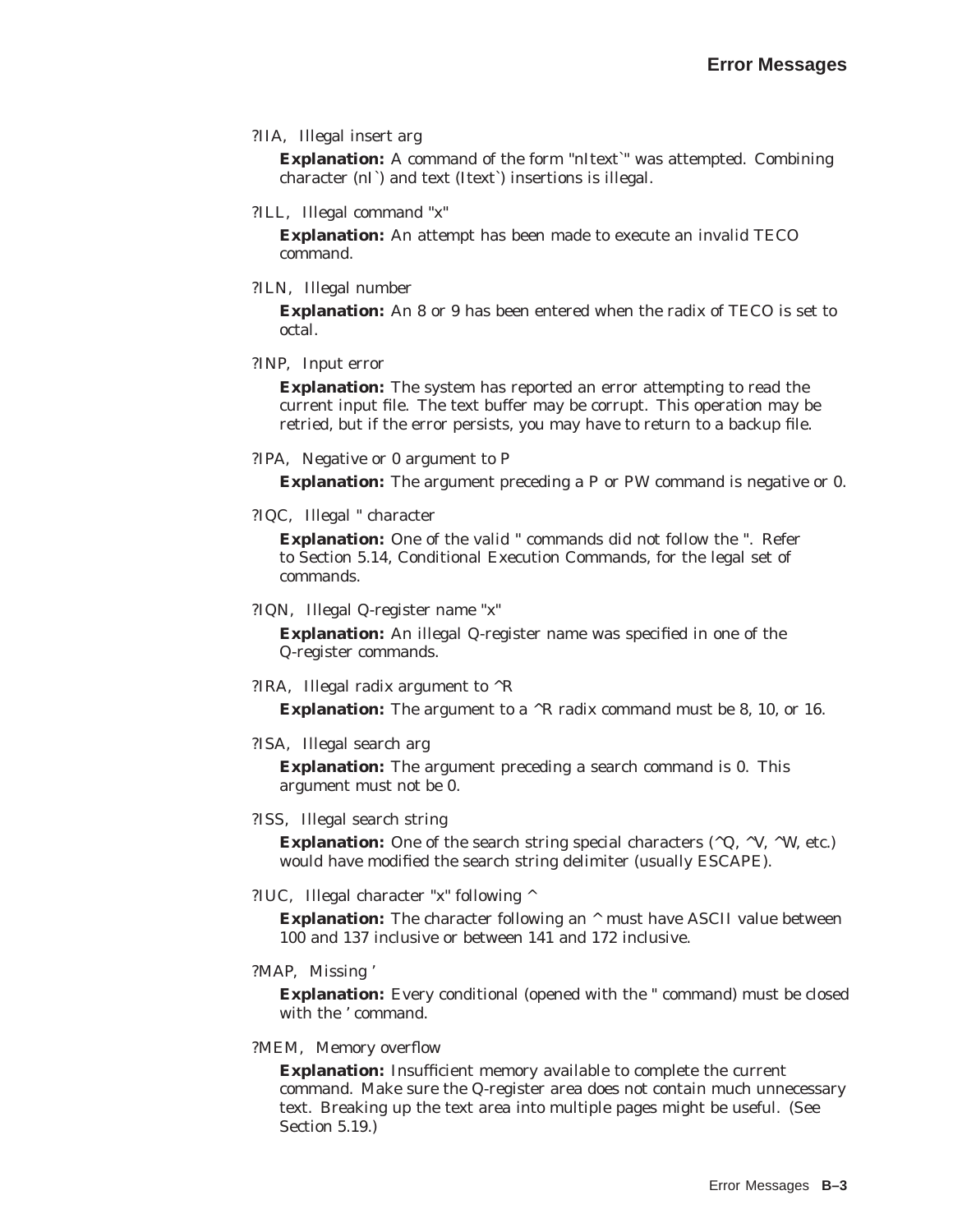?MLA, Missing Left Angle Bracket

**Explanation:** There is a right angle bracket that has no matching left angle bracket. An iteration must be complete within the macro or command.

?MLP, Missing (

**Explanation:** There is a right parenthesis that is not matched by a corresponding left parenthesis.

?MRA, Missing Right Angle Bracket

**Explanation:** There is a left angle bracket that has no matching right angle bracket. An iteration must be complete within the macro or command.

?MRP, Missing )

**Explanation:** There is a right parenthesis that is not matched by a corresponding left parenthesis.

?MSC, Missing Start of Conditional

**Explanation:** A ' command (end of conditional) was encountered. Every ' command must be matched by a preceding " (start of conditional) command.

?NAB, No arg before  $\wedge$ 

**Explanation:** The  $\lambda$  command must be preceded by either a specific numeric argument or a command that returns a numeric value.

?NAC, No arg before ,

**Explanation:** A command has been executed in which a , is not preceded by a numeric argument.

?NAE, No arg before =

**Explanation:** The  $=$ ,  $=$   $=$ , or  $=$   $=$   $=$  command must be preceded by either a specific numeric argument or a command that returns a numeric value.

?NAP, No arg before

**Explanation:** A ) parenthesis has been encountered and is not properly preceded by a specific numeric argument or a command that returns a numeric value.

?NAQ, No arg before "

**Explanation:** The " commands must be preceded by a single numeric argument on which the decision to execute the following commands or skip to the matching ' is based.

?NAS, No arg before ;

**Explanation:** The ; command must be preceded by a single numeric argument on which the decision to execute the following commands or skip to the matching > is based.

?NAU, No arg before U

**Explanation:** The U command must be preceded by either a specific numeric argument or a command that returns a numeric value.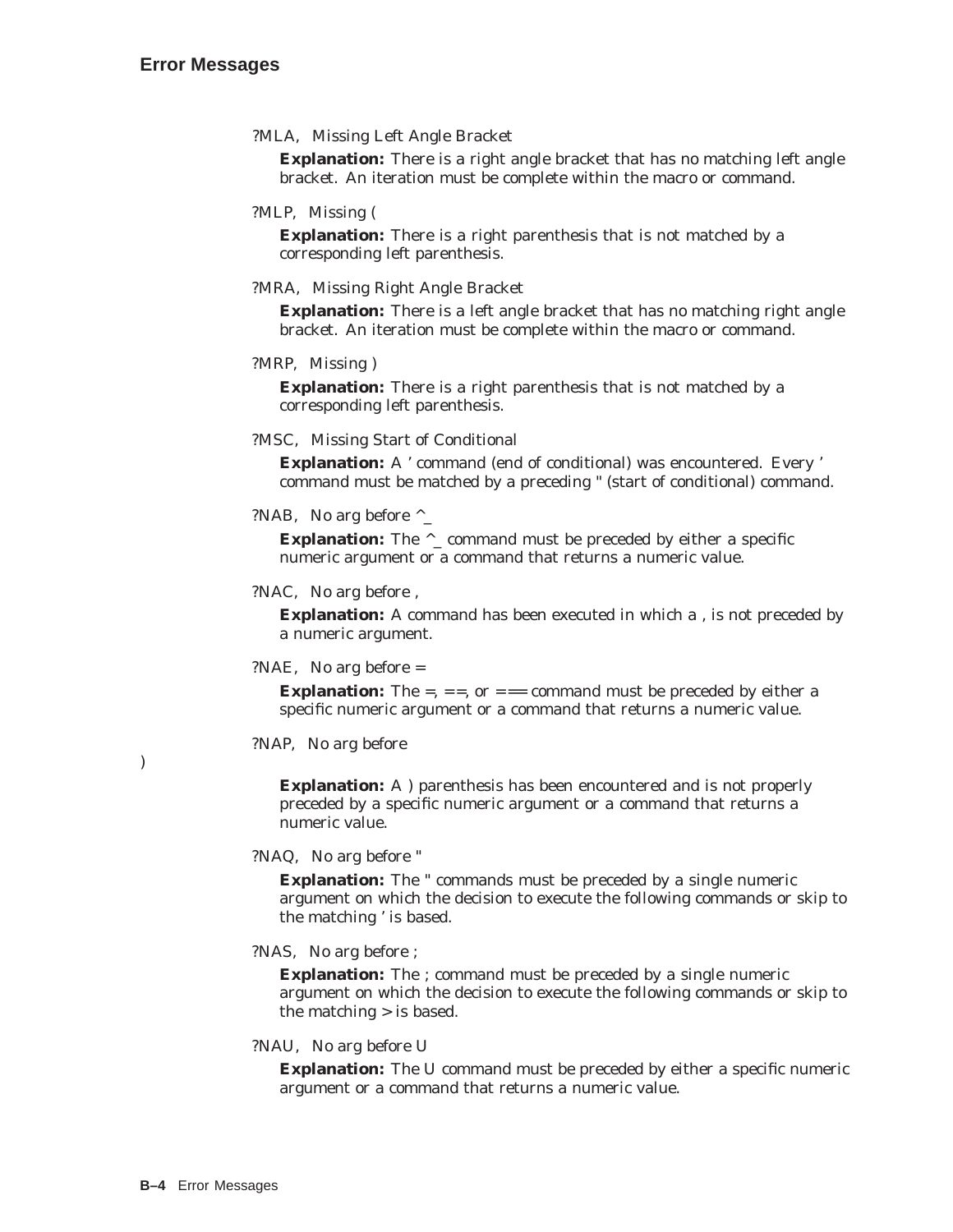## ?NCA, Negative argument to ,

**Explanation:** A comma was preceded by a negative number.

## ?NYA, Numeric argument with Y

**Explanation:** The Y command must not be preceded by either a numeric argument or a command that returns a numeric value.

## ?NYI, Not yet implemented

**Explanation:** A command was issued which tries to invoke a feature not available on this implementation of TECO.

## ?NFI, No file for input

**Explanation:** Before issuing an input command, such as Y, it is necessary to open an input file by use of a command such as ER or EB.

### ?NFO, No file for output

**Explanation:** Before issuing an output command such as N search or P it is necessary to open an output file by use of a command such as EW or EB.

## ?NPA, Negative or 0 argument to P

**Explanation:** A P command was preceded by a negative or 0 argument.

## ?NRO, No room for output

**Explanation:** The output device is too full to accept the requested output file.

### ?NYI, Not Yet Implemented

**Explanation:** A command was issued that is not yet implemented in this version of TECO.

#### ?OFO, Output file already open

**Explanation:** A command has been executed which tried to create an output file, but an output file currently is open. It is typically appropriate to use the EC or EK command as the situation calls for to close the output file.

### ?OUT, Output error

**Explanation:** The system has reported an error attempting to do output to the output file. Make sure that output device did not become write locked. Use of the EF command (or EK if necessary) and another EW can be considered until the condition is fixed.

## ?PES, Attempt to Pop Empty Stack

**Explanation:** A ] command (pop off q-register stack into a q-register) was encountered when there was nothing on the q-register stack.

### ?PDO, Push-down list overflow

**Explanation:** The command string has become too complex. Simplify it.

### ?POP, Attempt to move Pointer Off Page with "x"

**Explanation:** A J, C or R command has been executed which attempted to move the pointer off the page. The result of executing one of these commands must leave the pointer between 0 and Z, inclusive. The characters referenced by a D or m,nX command must also be within the buffer boundary.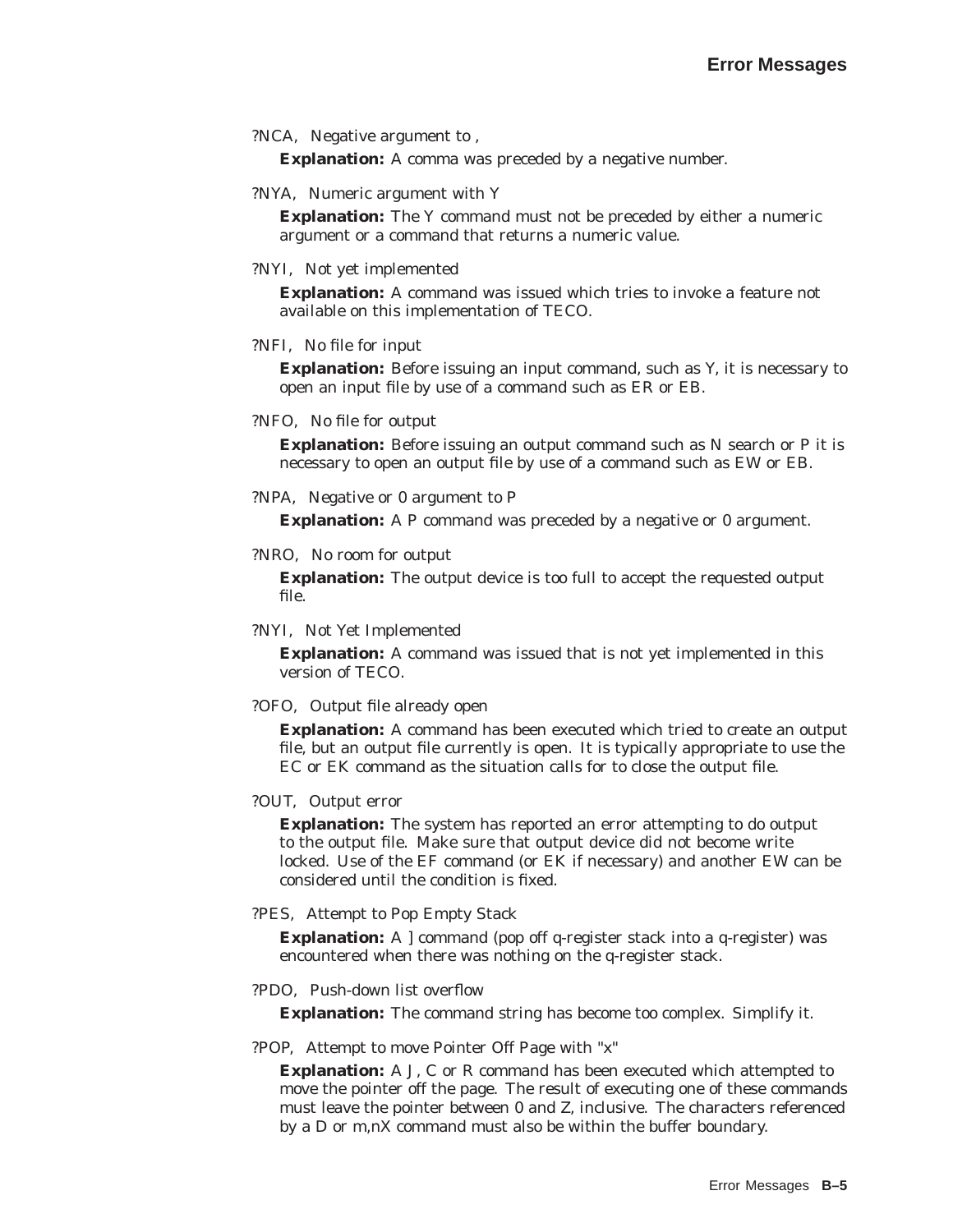?SNI, ; not in iteration

**Explanation:** A ; command has been executed outside of an open iteration bracket. This command may only be executed within iteration brackets.

?SRH, Search failure "text"

**Explanation:** A search command not preceded by a colon modifier and not within an iteration has failed to find the specified "text". After an S search fails the pointer is left at the beginning of the buffer. After an N or \_ search fails the last page of the input file has been input and, in the case of N, output, and the buffer is cleared. In the case of an N search it is usually necessary to close the output file and reopen it for continued editing.

?STL, String too long

**Explanation:** A search or file name string is too long. This is most likely the result of a missing <DELIM> after the string.

?TAG, Missing Tag !tag!

**Explanation:** The tag !tag! specified by an O command cannot be found. This tag must be in the same macro level as the O command referencing it.

?UTC, Unterminated command "x"

**Explanation:** This is a general error which is usually caused by an unterminated insert, search, or filespec argument, an unterminated ^A message, an unterminated tag or comment (i.e., unterminated ! construct), or a missing ' character which closes a conditional execution command.

?UTM, Unterminated macro

**Explanation:** This error is the same as the ?UTC error except that the unterminated command was executing from a Q-register (i.e., it was a macro). (Note: An entire command sequence stored in a Q-register must be complete within the Q-register.)

?XAB, Execution aborted

**Explanation:** Execution of TECO was aborted. This is usually due to the typing of  $\langle \text{CTRL/C}\rangle$ .

?WLO, System Device Write-Locked

**Explanation:** TECO-8 needs to write on the system device when it is running in less than 16K (less than 20K if VT52 is present) so that it can later swap in overlays.

?YCA, Y command aborted

**Explanation:** An attempt has been made to execute an Y or \_ search command with an output file open, that would cause text in the text buffer to be erased without outputting it to the output file. The ED command (Section 5.16) controls this check.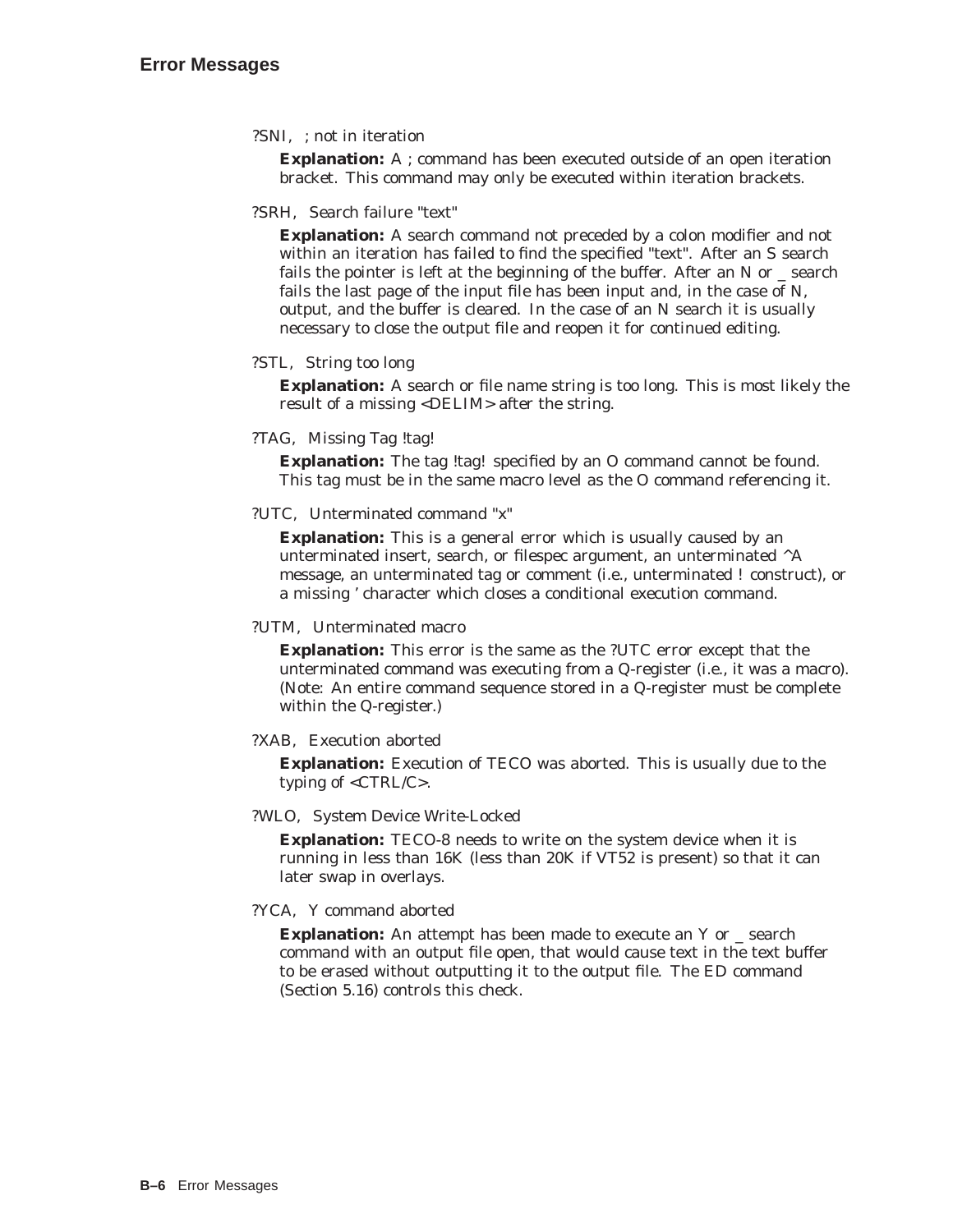## ?nnn, I/O Error or Directive Error (RSX-11 only)

**Explanation:** All errors from the executive and file system are reported in this format, where nnn is the decimal I/O or directive error status. The accompanying message is the corresponding message from the QIOSYM message file. A complete list of I/O and directive errors appears in appendices to the various Executive reference manuals and in the IAS/RSX-11 I/O Operations Reference Manual.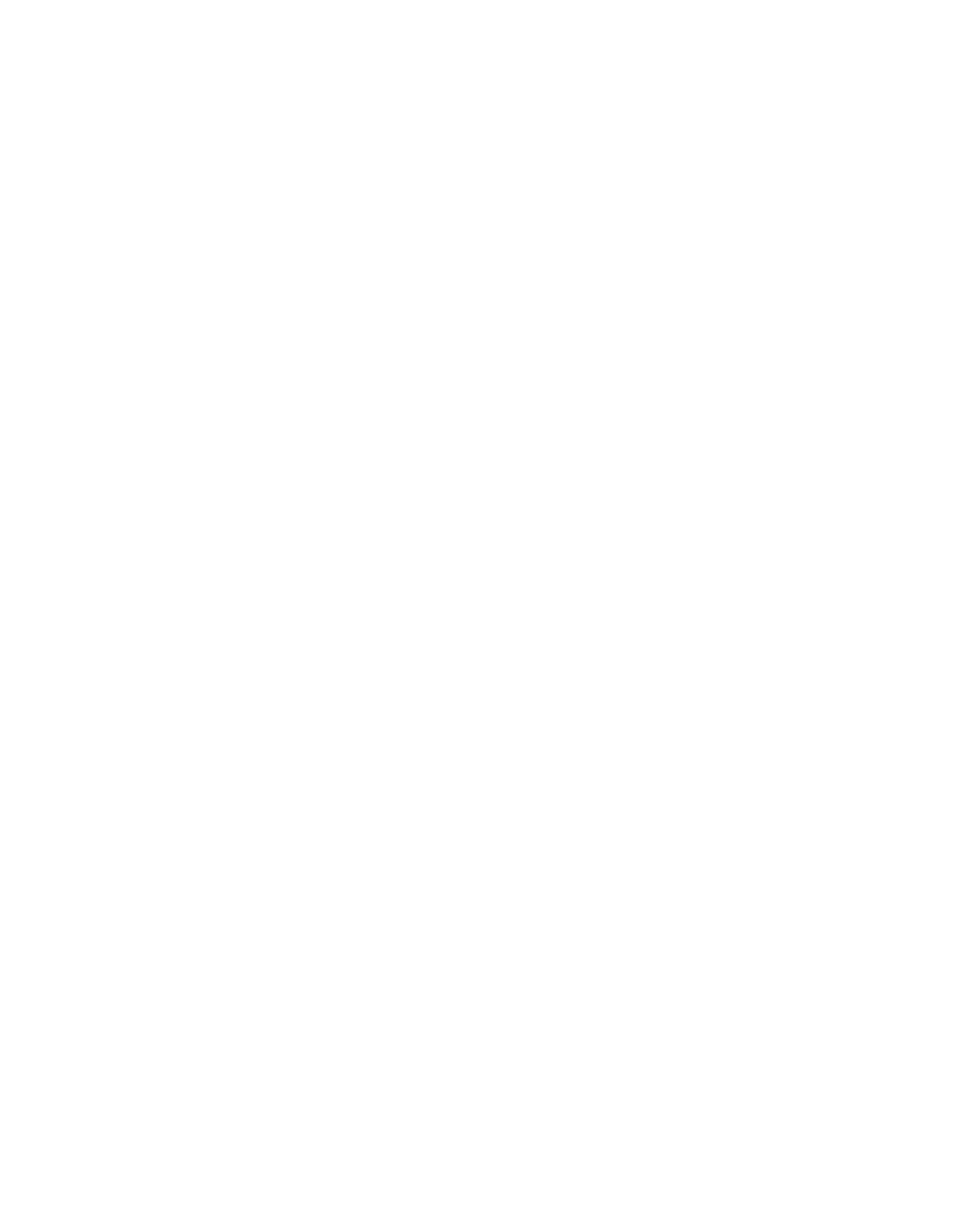**C**

# **Incompatible, Obsolete, and System-Specific Commands**

This appendix describes commands that are peculiar to specific operating systems. These commands fall into many categories. Some are obsolete, and are kept around only as a convenience to the user. Others are so system specific or so obscure that it was felt best not to include them in the main body of the manual. Some are incompatible across operating systems. Some are new commands that have not become firmly established and may change in the future. In general, use these commands at your own risk and with the understanding that in future releases of TECO, these commands may change or go away completely. Implementors of TECO on other operating systems should contact the TECO SIG before implementing any of these features.

# **C.1 Specific Features of TECO-11**

| <b>Command</b>   | <b>Description</b>                                                                                                                                                                                                                                                                                                                                                                                                                    |
|------------------|---------------------------------------------------------------------------------------------------------------------------------------------------------------------------------------------------------------------------------------------------------------------------------------------------------------------------------------------------------------------------------------------------------------------------------------|
| m,nStext`        | Performs the same function as the nS command, but m serves<br>a bound limit for the search. If the search string can be found<br>without moving the pointer more than ABS(m)-1 places, the<br>search succeeds and the pointer is repositioned to immediately<br>after the last character of the string. Otherwise, the pointer is<br>left unchanged. The ^Q operator, described below, is useful in<br>conjunction with this command. |
|                  | Note that m, Stext is identical to m, 1 Stext and m, -Stext is<br>identical to m, -1Stext.                                                                                                                                                                                                                                                                                                                                            |
| m,-nStext`       | Performs the same function as the m,nS command, but<br>searches in the reverse direction.                                                                                                                                                                                                                                                                                                                                             |
| $0$ , $n$ Stext` | Performs the same function as the nS command, except that<br>the pointer position will remain unchanged on search string<br>failure. (Essentially an unbounded search with no pointer<br>movement on failure.)                                                                                                                                                                                                                        |
| $G\star$         | Get most recent filespec string. The asterisk represents<br>TECO's filespec string area, which contains the fully expanded<br>filespec of the last E command (see appendices). Copy the<br>contents of the filespec string area into the buffer at the<br>current position of the buffer pointer, leaving the pointer<br>positioned after the last character copied.                                                                  |
| : $G*$           | Print the contents of the filespec buffer on the terminal.                                                                                                                                                                                                                                                                                                                                                                            |
|                  | (continued on next page)                                                                                                                                                                                                                                                                                                                                                                                                              |

**Table C–1 TECO-11 and TECO-32 Commands**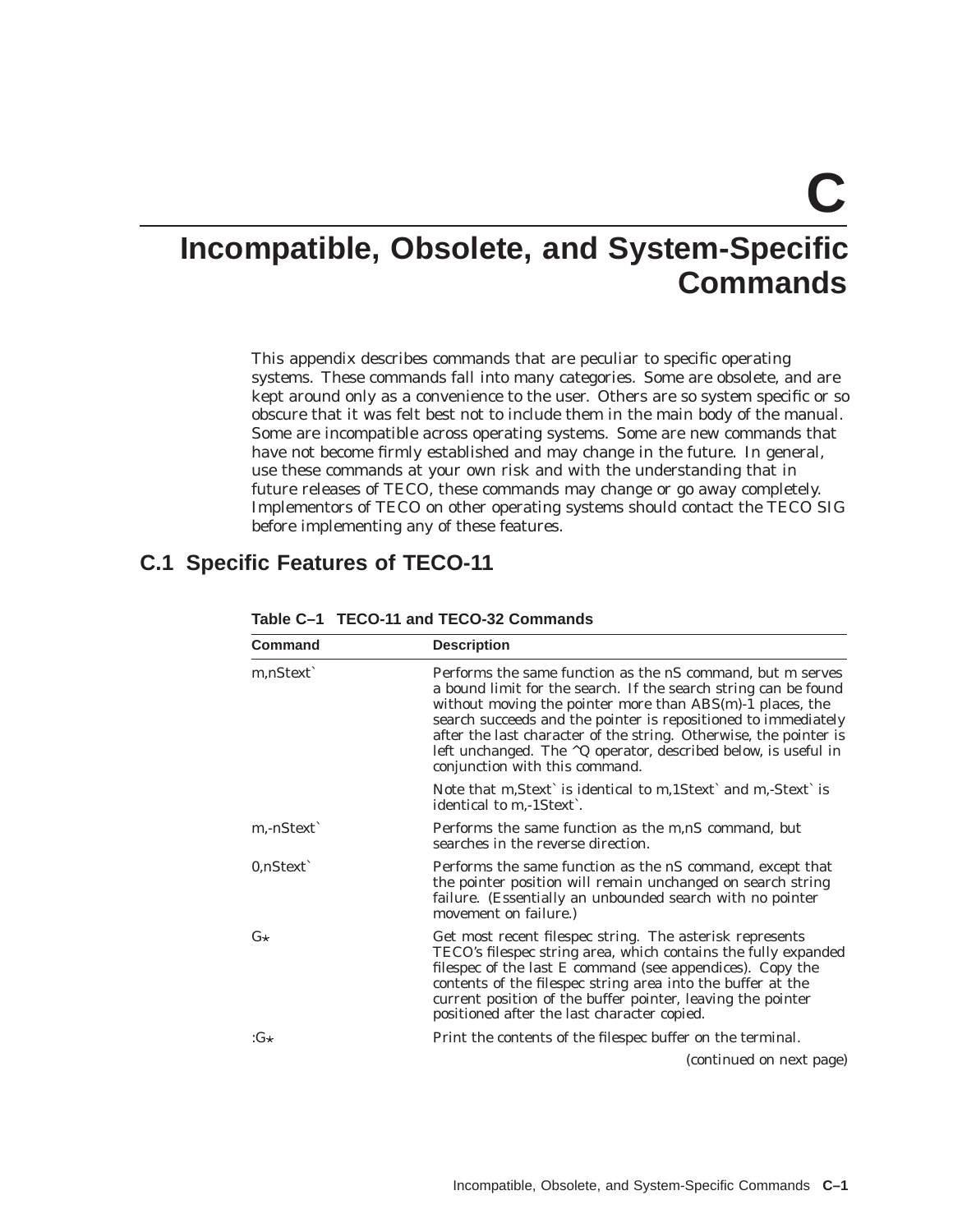# **Incompatible, Obsolete, and System-Specific Commands C.1 Specific Features of TECO-11**

| Command          | <b>Description</b>                                                                                                                                                                                                                                                                                                             |                                                                                                                                                                                                                                                                                                                                                                                                                                                                                                                                          |
|------------------|--------------------------------------------------------------------------------------------------------------------------------------------------------------------------------------------------------------------------------------------------------------------------------------------------------------------------------|------------------------------------------------------------------------------------------------------------------------------------------------------------------------------------------------------------------------------------------------------------------------------------------------------------------------------------------------------------------------------------------------------------------------------------------------------------------------------------------------------------------------------------------|
| $G_{-}$          | Get most recent search string. The underscore (backarrow)<br>represents TECO's search string area. Copy the contents of<br>the search string area into the buffer at the current position of<br>the buffer pointer, leaving the pointer positioned after the last<br>character copied.                                         |                                                                                                                                                                                                                                                                                                                                                                                                                                                                                                                                          |
| $G_{-}$          |                                                                                                                                                                                                                                                                                                                                | Print the contents of the search string buffer on the terminal.                                                                                                                                                                                                                                                                                                                                                                                                                                                                          |
| $n^{\wedge}Q$    | $n^{\wedge}$ QC is identical to nL. The $n^{\wedge}$ Q command returns the<br>number of characters between the buffer pointer and the nth<br>line separator (both positive and negative). This command<br>converts line oriented command argument values into<br>character oriented argument values. Used after an expression. |                                                                                                                                                                                                                                                                                                                                                                                                                                                                                                                                          |
| $m - 256 + n: W$ | Inserts characters at "dot" until Characters are read (echo<br>off) from the terminal and inserted at "dot" until and according<br>to the microcoded bits in n. The terminating character is not<br>inserted.                                                                                                                  |                                                                                                                                                                                                                                                                                                                                                                                                                                                                                                                                          |
|                  | bit                                                                                                                                                                                                                                                                                                                            | meaning                                                                                                                                                                                                                                                                                                                                                                                                                                                                                                                                  |
|                  | 128                                                                                                                                                                                                                                                                                                                            | Return immediately if no typed characters                                                                                                                                                                                                                                                                                                                                                                                                                                                                                                |
|                  | 64                                                                                                                                                                                                                                                                                                                             | Terminate on any character                                                                                                                                                                                                                                                                                                                                                                                                                                                                                                               |
|                  | 32                                                                                                                                                                                                                                                                                                                             | Don't keep screen updated (i.e., no -1W)                                                                                                                                                                                                                                                                                                                                                                                                                                                                                                 |
|                  | 8                                                                                                                                                                                                                                                                                                                              | Treat m as terminating character(s)                                                                                                                                                                                                                                                                                                                                                                                                                                                                                                      |
|                  | 4                                                                                                                                                                                                                                                                                                                              | Convert any alphabetic inserts to upper case                                                                                                                                                                                                                                                                                                                                                                                                                                                                                             |
|                  | $\overline{c}$                                                                                                                                                                                                                                                                                                                 | Terminate on <tab></tab>                                                                                                                                                                                                                                                                                                                                                                                                                                                                                                                 |
|                  | $\mathbf{1}$                                                                                                                                                                                                                                                                                                                   | Screen is initially O.K.                                                                                                                                                                                                                                                                                                                                                                                                                                                                                                                 |
|                  |                                                                                                                                                                                                                                                                                                                                | Control characters (octal 0 through 37 and 177 except <tab>)<br/>are always terminating characters. The returned value has the<br/>terminating character code in low byte (octal 0 through 177<br/>or 377 for returned immediately). The sign bit is set if one or<br/>more inserts were done. The return value may be a character<br/>code that normally would have been inserted, but could not be<br/>for some reason (e.g., convert alphabetic inserts to upper case<br/>requested, but not supported in this implementation).</tab> |
|                  |                                                                                                                                                                                                                                                                                                                                | The m of m,-256+n:W is always optional. If bit value 8 of n<br>is set, m contains up to two additional termination character<br>codes, one in the low 8 bits (low byte) and another in the high<br>8 bits (high byte). If only one extra termination character is<br>desired, it is placed simply placed in m thus setting the high 8<br>bits to zero (which is already a termination character). If bit                                                                                                                                 |

value 8 of n is not set, passing the m argument is undefined...

**Table C–1 (Cont.) TECO-11 and TECO-32 Commands**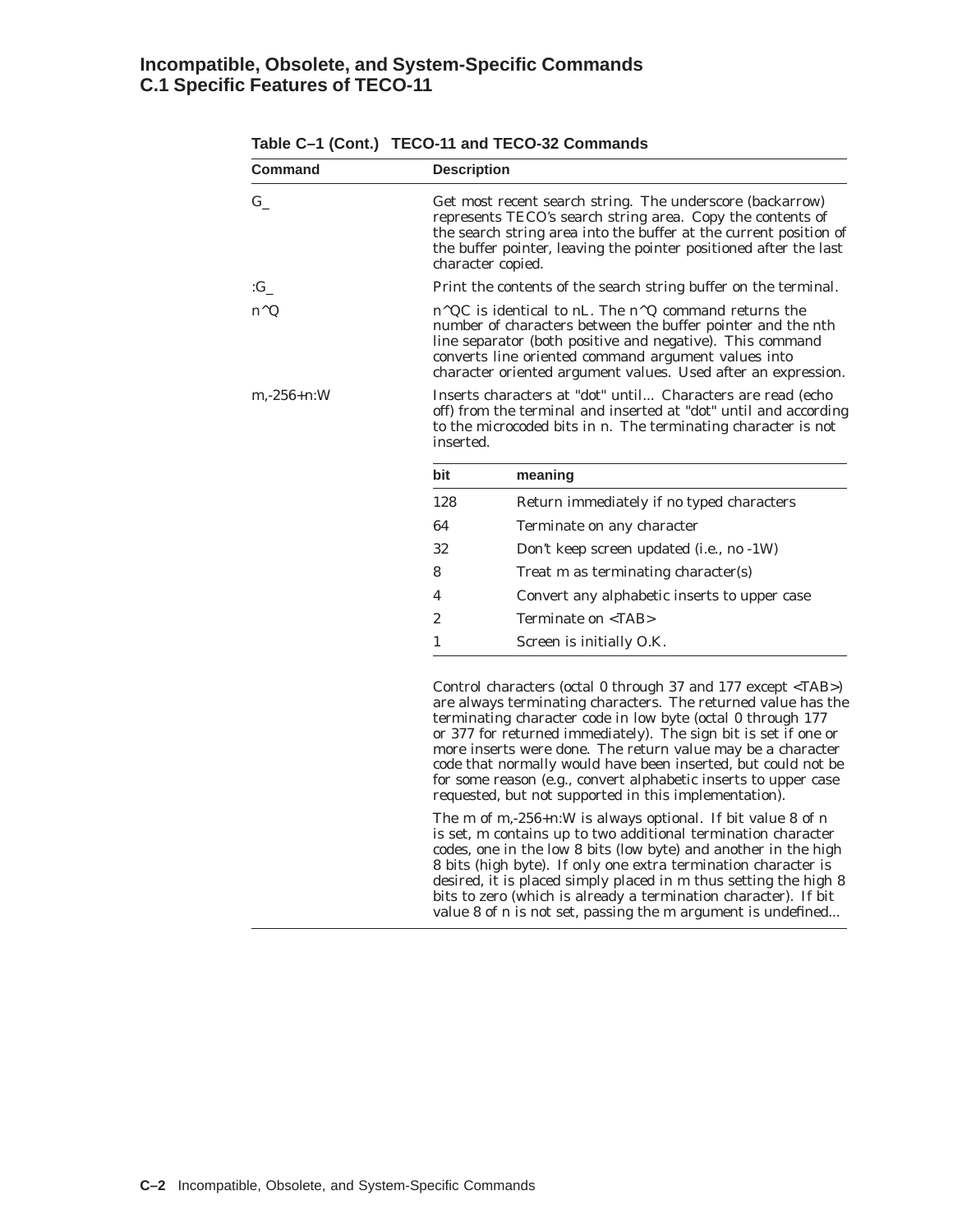| <b>Construct</b>                        | <b>Description</b>                                                                                                                                                                         |  |
|-----------------------------------------|--------------------------------------------------------------------------------------------------------------------------------------------------------------------------------------------|--|
| $\langle \text{CTRL/E} \rangle Q \star$ | <ctrl e="">Q<math>\star</math> indicates that the string stored in the filespec<br/>buffer is to be used in the position occupied by the <math>EQ*</math> in the<br/>search string.</ctrl> |  |
| <ctrl e="">Q</ctrl>                     | $\langle \text{CTRL/E} \rangle$ indicates that the string stored in the search<br>string buffer is to be used in the position occupied by the $EQ_{-}$<br>in the search string.            |  |

**Table C–2 String Build Constructs**

# **C.2 Specific Features of RT-11**

[For "RT-11 Operating Characteristics", refer to Appendix D.]

# **C.3 Specific Features of RSTS/E**

[For "RSTS/E Operating Characteristics", refer to Appendix E.]

**Table C–3 TECO/E Commands**

| <b>Command</b>   | <b>Description</b>                                                                                                                                                                                                                                                                                                                                                                                                                                                                                                                                                                                                                                                                                                                                                                                                                       |  |
|------------------|------------------------------------------------------------------------------------------------------------------------------------------------------------------------------------------------------------------------------------------------------------------------------------------------------------------------------------------------------------------------------------------------------------------------------------------------------------------------------------------------------------------------------------------------------------------------------------------------------------------------------------------------------------------------------------------------------------------------------------------------------------------------------------------------------------------------------------------|--|
| :EGRTS`          | Switch to private default run-time-system.                                                                                                                                                                                                                                                                                                                                                                                                                                                                                                                                                                                                                                                                                                                                                                                               |  |
| $EGRTS$ foo      | Switch to RTS "foo".                                                                                                                                                                                                                                                                                                                                                                                                                                                                                                                                                                                                                                                                                                                                                                                                                     |  |
| :EGFSS string`   | File string scan "string".                                                                                                                                                                                                                                                                                                                                                                                                                                                                                                                                                                                                                                                                                                                                                                                                               |  |
| :EGCCL cmd       | Try "cmd" as a CCL command.                                                                                                                                                                                                                                                                                                                                                                                                                                                                                                                                                                                                                                                                                                                                                                                                              |  |
| :EGRUN file`     | Try to run "file".                                                                                                                                                                                                                                                                                                                                                                                                                                                                                                                                                                                                                                                                                                                                                                                                                       |  |
| $:EGRUN file=xx$ | Try to run "file" with "xx" placed in core common.                                                                                                                                                                                                                                                                                                                                                                                                                                                                                                                                                                                                                                                                                                                                                                                       |  |
| :EGEMT`          | Issue a monitor directive. The FIRQB is loaded from Q-<br>registers A through P and the XRB is loaded from Q-registers<br>Q through W. The low byte of the value in Q-register A is the<br>monitor EMT code to issue. If the high byte of the value in<br>Q-register A is $>0$ then the text part of Q-register A is put<br>into the XRB for a 'write' (XRLEN= size of A, XRBC=size of A,<br>XRLOC->A); if Q-register A high byte is <0 then the text part<br>of Q-register A is put into the XRB for a 'read' (XRLEN=size of<br>A, XRBC=0, XRLOC->A). Returned value is -1 for success, 0 for<br>unrecognized command, or >0 for the RSTS/E error code. The<br>FIRQB is placed in the numeric part of Q-regs A, B, C, D, E, F,<br>G, H, I, J, K, L, M, N, O, P. The XRB is placed in the numeric<br>part of Q-regs Q, R, S, T, U, V, W. |  |

See also Section 5.1.2, File Specification Switches.

# **C.4 Specific Features of RSX-11/M, RSX-11/D, and IAS**

[For "RSX-11 Operating Characteristics", refer to Appendix F.]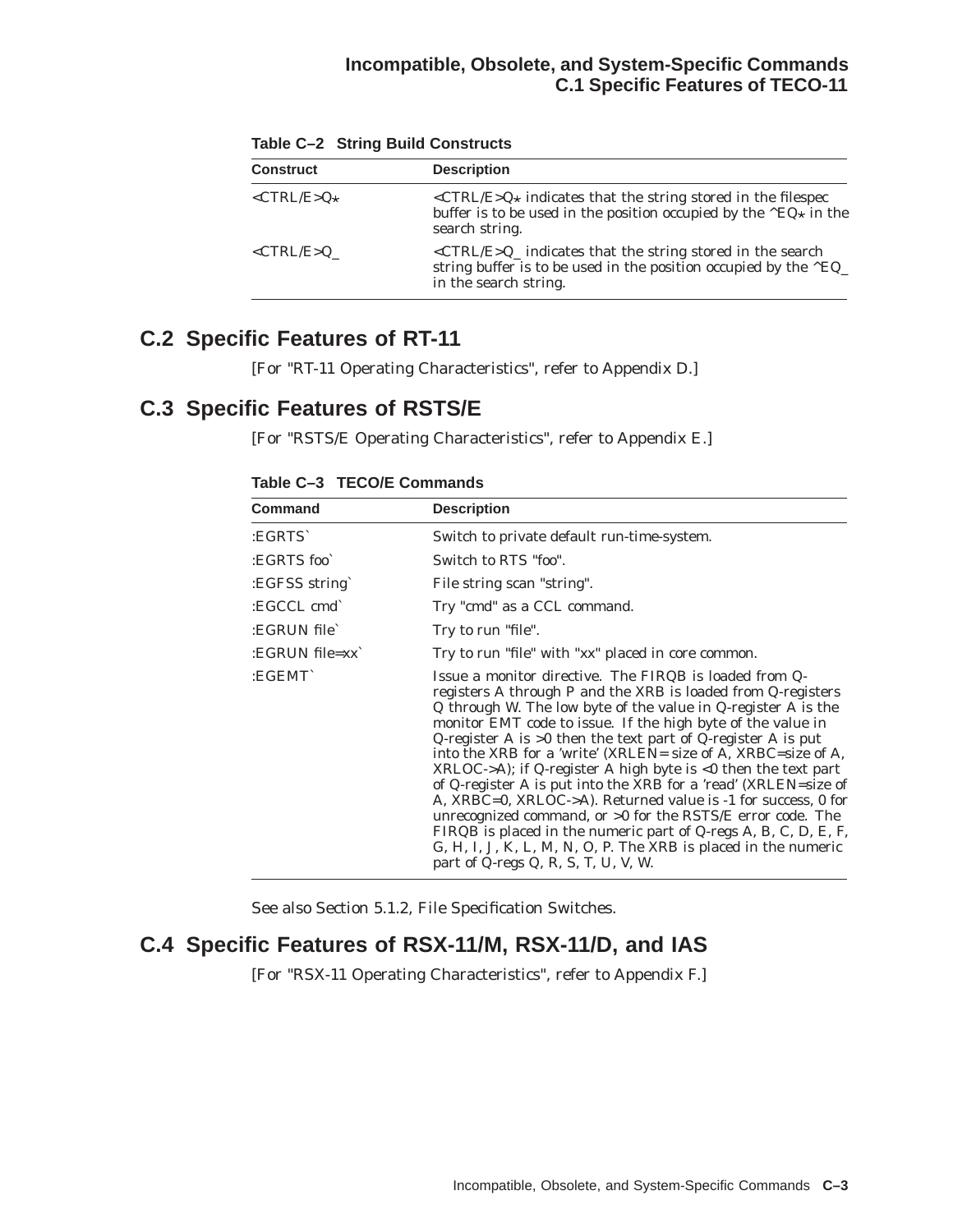| <b>Command</b>                       | <b>Description</b>                                                                   |
|--------------------------------------|--------------------------------------------------------------------------------------|
| <ctrl z=""><ctrl z=""></ctrl></ctrl> | Returns control to the operating system immediately.                                 |
| $\langle \text{CTRL/Z} \rangle$      | Equivalent to typing $\langle \text{CTRL/C} \rangle \langle \text{CTRL/C} \rangle$ . |

See also Section 5.1.2, File Specification Switches.

# **C.5 Specific Features of VAX/VMS**

[For "VAX/VMS Operating Characteristics", refer to Appendix G.]

**Table C–5 TECO/VMS Commands**

| <b>Command</b>                                                                                 | <b>Description</b>                                                                                                                                                                                                         |
|------------------------------------------------------------------------------------------------|----------------------------------------------------------------------------------------------------------------------------------------------------------------------------------------------------------------------------|
| $\langle \text{CTRL/Z}\rangle \langle \text{CTRL/Z}\rangle$<br>$\langle \text{CTRL/Z} \rangle$ | Returns control to VAX/VMS immediately. Equivalent to<br>typing < $CTRL/C$ >< $CTRL/C$ >.                                                                                                                                  |
| $EG^c$                                                                                         | Exit with special status TECO's normal exit status code (as<br>reflected by the DCL symbols \$STATUS and \$SEVERITY) is<br>1 (success). If the exit was due to an EG command, the exit<br>status code is 9 (also success). |
| :EGSYM symbol_name<br>symbol_value`                                                            | Defines the DCL local symbol "symbol_name" with a value<br>string of "symbol_value". Useful for creating symbols that will<br>be used by a command procedure upon TECO's exit.                                             |

See also section 5.1.2, File Specification Switches.

# **C.6 Specific Features of OS/8**

[For "OS/8 Operating Characteristics", refer to Appendix H.]

**Table C–6 TECO-8 Commands**

| Command                         | <b>Description</b>                                                                                                                                                                                                                                 |
|---------------------------------|----------------------------------------------------------------------------------------------------------------------------------------------------------------------------------------------------------------------------------------------------|
| $\langle \text{CTRL/S} \rangle$ | If used as the first keystroke after TECO's prompt, this<br>command is the same as $*Z$ , that is, it saves the last command<br>string in Q-register Z. This command echoes as $\star$ Z and does<br>not have to be followed by a <delim>.</delim> |

See also Section 5.1.2, File Specification Switches.

# **C.7 Specific Features of TOPS-10**

[For "TOPS-10 Operating Characteristics", refer to Appendix I.]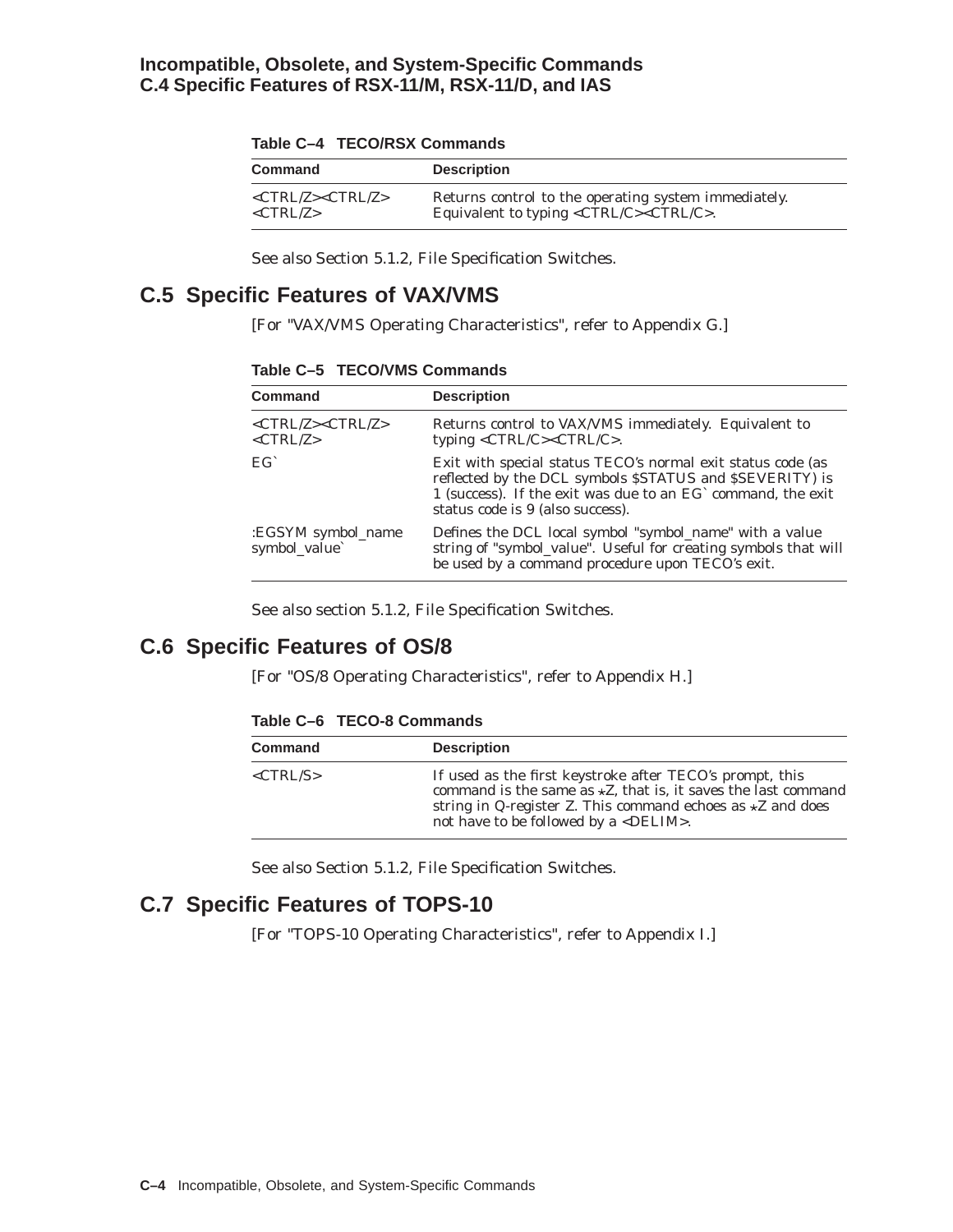# **Incompatible, Obsolete, and System-Specific Commands C.7 Specific Features of TOPS-10**

| Command        | <b>Description</b><br>Positions a magtape. You must open the magtape for input<br>with an appropriate ER command before it can be positioned.<br>Exact positioning depends on the value of n, as described<br>below. You must reopen the magtape for output before you can<br>output to it. [TECO-10 only] |                                                                                                                                                                                                                                                                                                                  |  |
|----------------|------------------------------------------------------------------------------------------------------------------------------------------------------------------------------------------------------------------------------------------------------------------------------------------------------------|------------------------------------------------------------------------------------------------------------------------------------------------------------------------------------------------------------------------------------------------------------------------------------------------------------------|--|
| nEM            |                                                                                                                                                                                                                                                                                                            |                                                                                                                                                                                                                                                                                                                  |  |
|                | Value                                                                                                                                                                                                                                                                                                      | <b>Action</b>                                                                                                                                                                                                                                                                                                    |  |
|                | 1EM                                                                                                                                                                                                                                                                                                        | Rewind the currently-selected input magtape to<br>load point. EM is identical to 1EM.                                                                                                                                                                                                                            |  |
|                | 3EM                                                                                                                                                                                                                                                                                                        | Write an end-of-file record.                                                                                                                                                                                                                                                                                     |  |
|                | 6EM                                                                                                                                                                                                                                                                                                        | Skip ahead one record.                                                                                                                                                                                                                                                                                           |  |
|                | 7EM                                                                                                                                                                                                                                                                                                        | Back up one record.                                                                                                                                                                                                                                                                                              |  |
|                | 8EM                                                                                                                                                                                                                                                                                                        | Skip ahead to logical end of tape (defined by two<br>successive end-of-file marks). Leave the magtape<br>positioned between the two end-of-file marks so<br>that successive output correctly overwrites the<br>second EOF.                                                                                       |  |
|                | 9EM                                                                                                                                                                                                                                                                                                        | Rewind and unload.                                                                                                                                                                                                                                                                                               |  |
|                | 11EM                                                                                                                                                                                                                                                                                                       | Write 3 inches of blank tape.                                                                                                                                                                                                                                                                                    |  |
|                | 14EM                                                                                                                                                                                                                                                                                                       | Advance tape one file. This leaves the tape<br>positioned so that the next item read will be<br>the first record of the next file (or the second<br>end-of-file mark at the logical end-of-tape).                                                                                                                |  |
|                | 15EM                                                                                                                                                                                                                                                                                                       | Backspace tape one file. This leaves the tape<br>positioned so that the next item read will be the<br>end-of-file mark preceding the file backspaced over<br>(unless the file is the first file on the tape).                                                                                                    |  |
| $n^{\wedge}Q$  |                                                                                                                                                                                                                                                                                                            | $n^{\wedge}$ QC is identical to nL. This command returns the number<br>of characters between the buffer pointer and the nth line<br>separator (both positive and negative). This command converts<br>line oriented command argument values into character<br>oriented argument values. Used after an expression. |  |
| F <sub>0</sub> |                                                                                                                                                                                                                                                                                                            | Pointer position of start of window. Same as 6:W.                                                                                                                                                                                                                                                                |  |
| FZ             | Pointer position of end of window.                                                                                                                                                                                                                                                                         |                                                                                                                                                                                                                                                                                                                  |  |
| FH             | Same as F0, FZ.                                                                                                                                                                                                                                                                                            |                                                                                                                                                                                                                                                                                                                  |  |
| FX             |                                                                                                                                                                                                                                                                                                            | Software maintained horizontal coordinate of location of cursor<br>on screen (0-origin). Updated by TECO on terminal output.<br>If TECO cannot determine the updated location of the cursor,<br>this value is set to -1.                                                                                         |  |
| nFX            |                                                                                                                                                                                                                                                                                                            | Set value of FX register to n.                                                                                                                                                                                                                                                                                   |  |
| FY.            |                                                                                                                                                                                                                                                                                                            | Software maintained vertical coordinate of location of cursor<br>on screen (0-origin). Updated by TECO on terminal output.<br>If TECO cannot determine the updated location of the cursor,<br>this value is set to -1.                                                                                           |  |
| nFY            |                                                                                                                                                                                                                                                                                                            | Set value of FY register to n.                                                                                                                                                                                                                                                                                   |  |
| FP             |                                                                                                                                                                                                                                                                                                            | Equivalent to FY, FX.                                                                                                                                                                                                                                                                                            |  |
|                |                                                                                                                                                                                                                                                                                                            | (continued on next page)                                                                                                                                                                                                                                                                                         |  |

**Table C–7 TECO-10 Commands**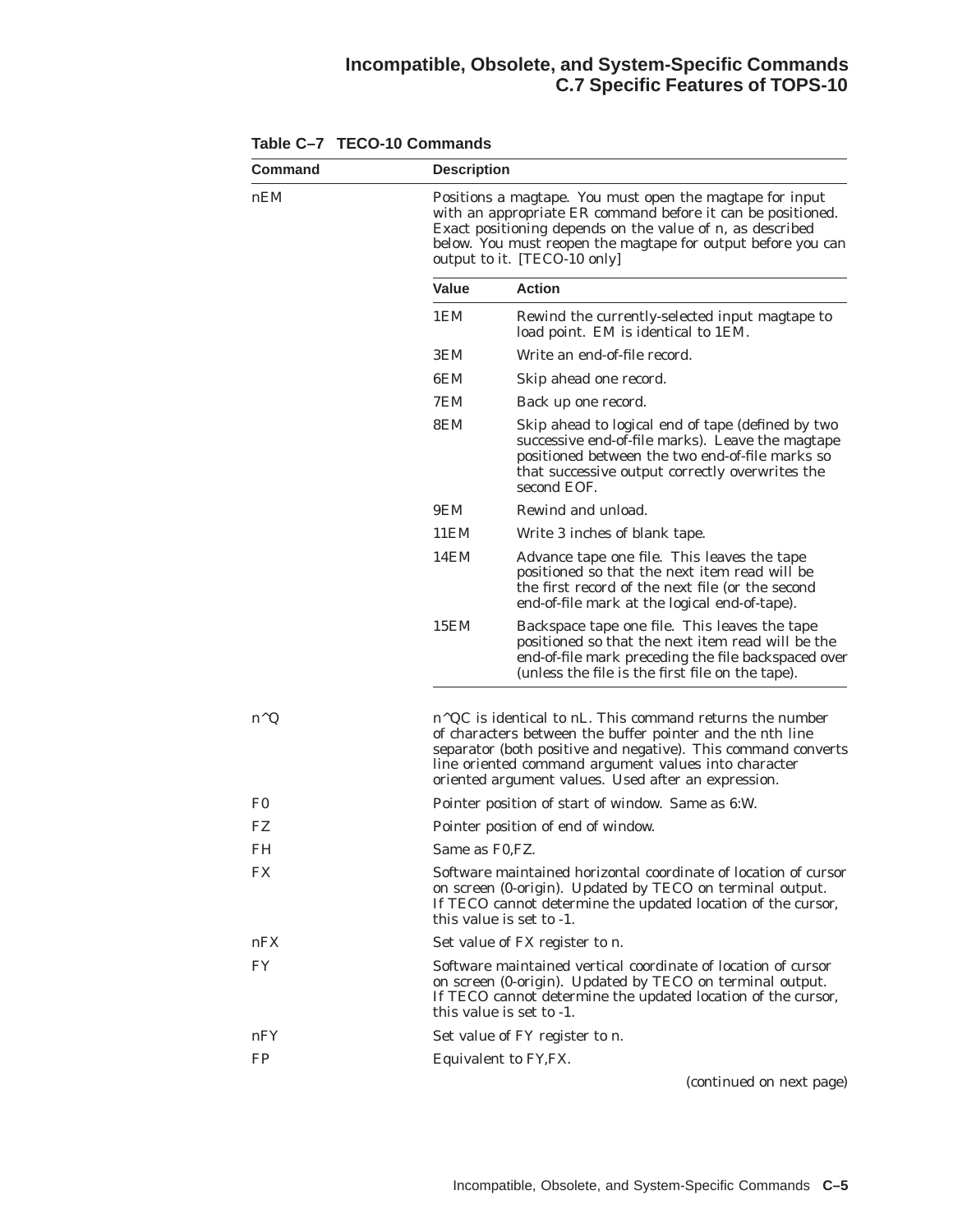# **Incompatible, Obsolete, and System-Specific Commands C.7 Specific Features of TOPS-10**

| <b>Command</b>       | <b>Description</b>                                                                                                                                                                                                                                                                   |
|----------------------|--------------------------------------------------------------------------------------------------------------------------------------------------------------------------------------------------------------------------------------------------------------------------------------|
| m,nFP                | Equivalent to mFYnFX.                                                                                                                                                                                                                                                                |
| m,nFF                | Updates FY and FX registers as if the m,nT command were<br>executed.                                                                                                                                                                                                                 |
| nFF                  | Assumes that the scope cursor is pointing at the character<br>that is just to the right of the text buffer pointer (the current<br>character). Then this command advances n screen lines and<br>goes to the end of that line and returns that pointer position.                      |
| nFQq                 | Compares characters beginning at dot with characters<br>beginning at the nth character in Q-register q (0-origin). When<br>a match fails or the match ends, this command moves the<br>pointer to after the last character that matched and returns<br>the index into the Q-register. |
| $E =$ filespec`      | Renames the input file.                                                                                                                                                                                                                                                              |
| E&filespec`          | Run the specified program when TECO exits. Can take a<br>numeric argument which is the run-offset. 0 is the default.                                                                                                                                                                 |
| $m,nE*$              | Does an arbitrary TRMOP to your terminal. [Not available on<br><b>TOPS-20.1</b>                                                                                                                                                                                                      |
| ::Gq                 | Same as : Gq but types literally.                                                                                                                                                                                                                                                    |
| ::ER                 | Same as ER but no defaults are used.                                                                                                                                                                                                                                                 |
| $^{\wedge}Z$         | Closes output file and exits from TECO.                                                                                                                                                                                                                                              |
| $^{\wedge}P$         | Returns current page number.                                                                                                                                                                                                                                                         |
| $n^{\wedge}P$        | Executes P commands until page n has been reached.                                                                                                                                                                                                                                   |
| $n^{\wedge}Y$        | Executes Y commands until page n has been reached.                                                                                                                                                                                                                                   |
| $n,m=$               | Same as $m=n^{\wedge}T$ .                                                                                                                                                                                                                                                            |
| $m.n$ : $^{\wedge}T$ | Does an arbitrary TTCALL.                                                                                                                                                                                                                                                            |

**Table C–7 (Cont.) TECO-10 Commands**

See also Section 5.1.2, File Specification Switches.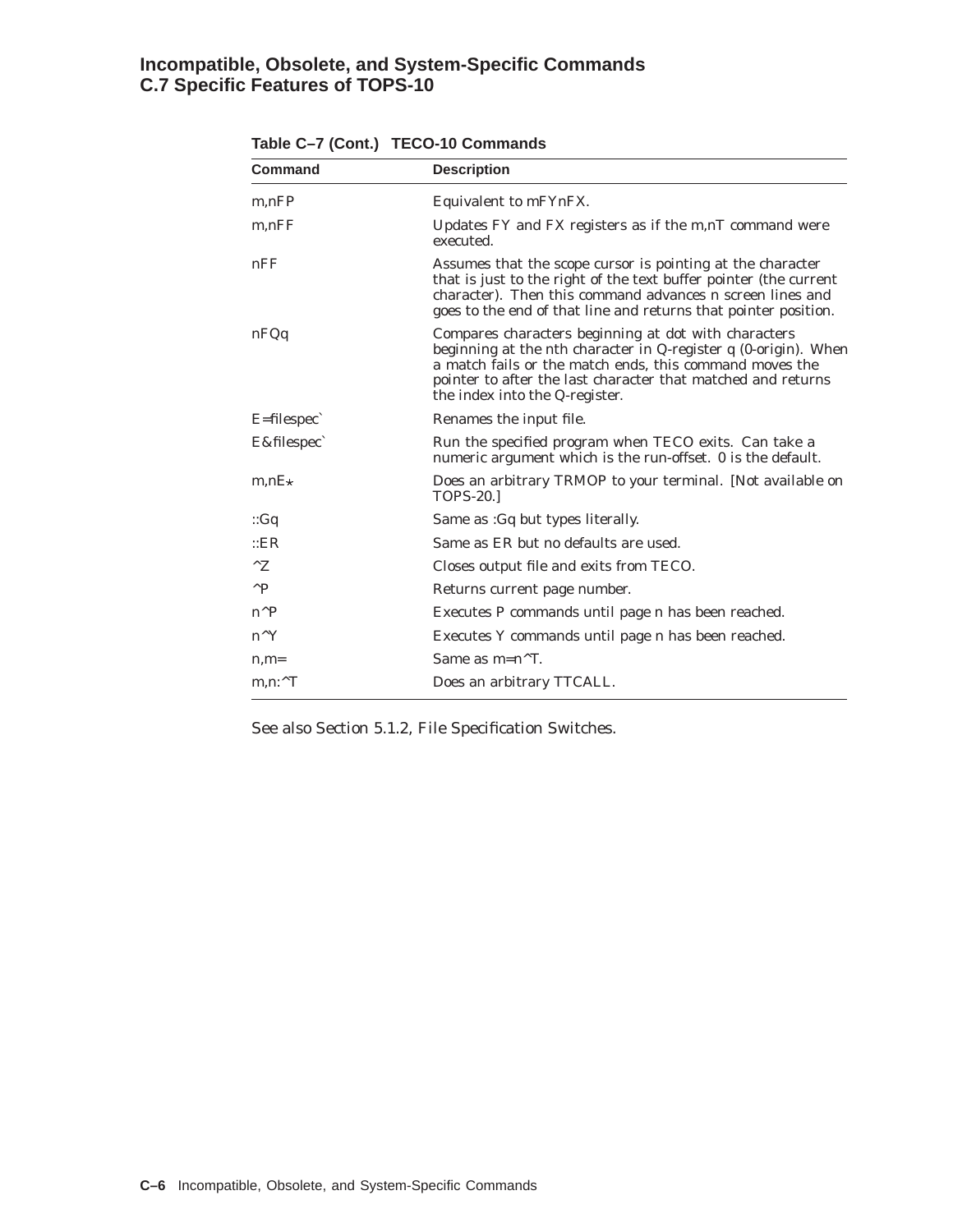**D**

# **RT-11 Operating Characeristics**

# **D.1 Startup**

TECO is started with the

### .R TECO

command. TECO is now immediately ready to accept commands. The text buffer and Q-register areas are empty.

The EDIT command:

.EDIT/TECO filespec

is used to edit an already existing file. It is equivalent to

.R TECO

?EBfilespec`Y``

For those RT-11 users that will use TECO as the primary editor, a monitor SET command is provided:

## .SET EDITOR TECO

Once this command is issued, the /TECO option on the EDIT command is no longer necessary since the default editor is now TECO. Since this SET command only has affect between system bootstraps, it is recommended that the command be placed in the appropriate startup file (e.g., STARTS.COM).

Now, assuming the SET command has been issued, the command

.EDIT filespec

can be used to edit an already existing file.

The standard RT-11 EDIT command options are all available with TECO.

#### .EDIT/CREATE filespec

### .EDIT/INSPECT filespec

.EDIT/OUTPUT:filespec filespec

Another option, /EXECUTE, is also available:

.EDIT/EXECUTE[:string] filespec

The /EXECUTE option causes TECO to process the filespec (assumed .TEC filetype) as a set of TECO commands. If "string" is used, the string is placed into TECO's text buffer. If "string" contains only alphanumeric characters, it does not have to be enclosed in quotes. If it is to contain blanks, it must be quoted with single quotes. The equivalent TECO commands would be

.R TECO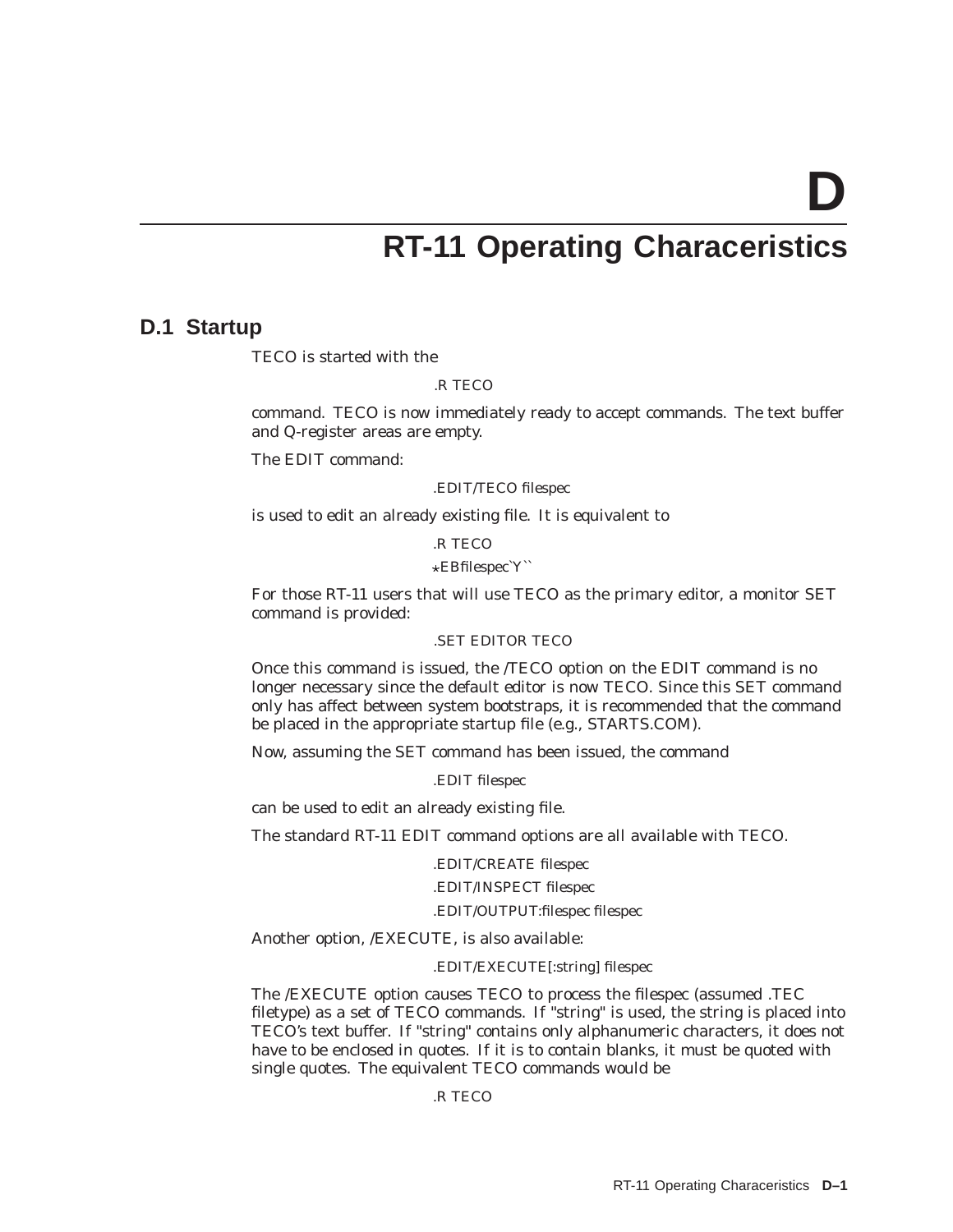## ?ERfilespec`YHXZHKIstring`MZ``

Note the input file remains open and can provide more input to the macro.

# **D.2 File Specification**

The file access commands ER, EB, EI, and EW accept a file specification in the standard RT-11 format:

### dev:filename.type

in which dev: is a physical device name or a user assigned logical name; if dev: is not specified, the default DK: is assumed. The filename field must be specified in the commands ER, EB, EI, and EW and be a legal RT-11 filename. The type field is a file extension and must be explicitly given if used (there is no default). The EB and EW commands also accept the extended notation for an output file size

### dev:filename.type[n]

The optional [n] specifies the output file size where n is the number of blocks to be allocated.

# **D.3 Backup Files**

The EB command maintains one level of file backup on RT-11. The pre-edited input file name is changed to:

### filename.BAK

before the new output file is closed with the original name. Only normal file closing commands (EC, EF, EG, and EX) cause this renaming to happen. If TECO is aborted or the output file is purged by the EK command, the input filename remains unchanged. Note only one .BAK file for a given name is kept; earlier .BAK backup files are deleted each time a new backup file is created.

A good policy to follow when editing is to close the edited file frequently enough so that an unexpected incident would not cause a substantial loss of work. Files should be backed up regularly. TECO has the power to let an unsuspecting user alter a good file into a completely useless state. The SRCCOM program can be used to verify an editing session.

# **D.4 EXIT and GO**

If TECO is exited via the EGstring` command, the string is passed to the system as the next command to execute. This string may be any valid command or an indirect command file specification.

# **D.5 REENTER and CLOSE**

The RT-11 REENTER command may always be used to continue TECO. Its primary differences from running TECO is that when REENTER is used, the text buffer and Q-register areas are unmodified, as opposed to when TECO is run the text buffer and Q-register areas are cleared. The input and output file are always lost upon reentering TECO. If an output file was open before reentering TECO, the file will have to be recreated with the appropriate E-command. (Note that the monitor commands GT ON, GT OFF, LOAD, and UNLOAD disallow a REENTER.)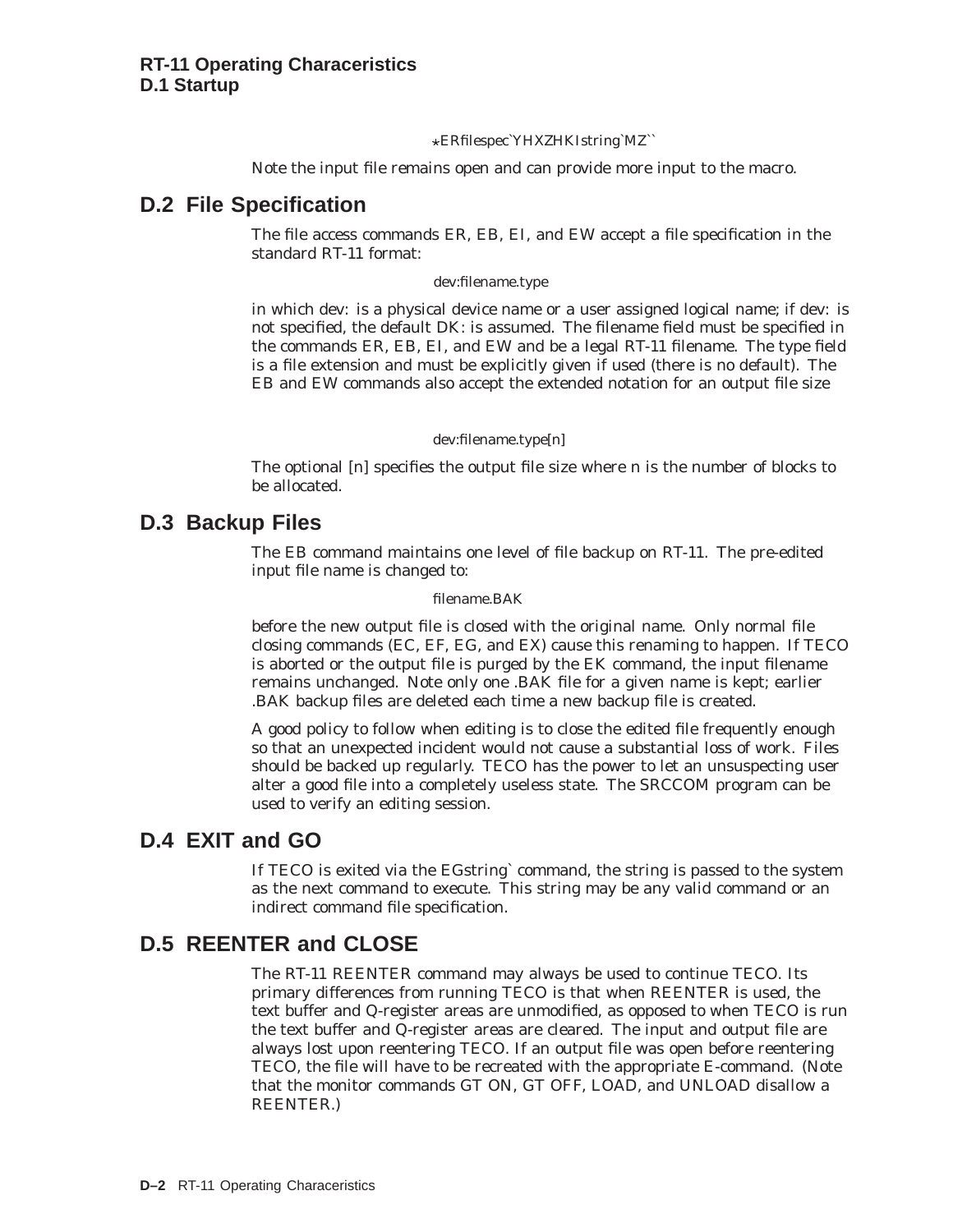The output file is not closed if TECO is aborted. The RT-11 CLOSE command can be used to make the output file permanent, but be aware that the output file will not be complete because of internal buffers that TECO keeps. TECO may be reentered after a CLOSE command.

# **D.6 File Recovery**

TECO can be a useful tool in recovering ASCII files lost on a block replaceable device. TECO allows block replaceable devices to be opened in a non-file structured mode. This gives the user the capability to open a disk and access ASCII data anywhere on it, independent of file boundaries. The command

# ERdev:`

is used to open the device at which point \_ (underscore or backarrow) searches may be used to locate specific ASCII data and transfer it to new output files. Note that files tend to get reproduced, in whole or part, many places on a block replaceable device; be sure to verify that any given text is indeed complete and the correct version.

# **D.7 System Crash Recovery**

TECO and RT-11 are highly reliable, but if during an important edit session a random system failure should occur, the following procedure may help save some or all of the editing.

- 1. Bootstrap the system
- 2. Immediately perform a SAVE command to save as much of memory as possible into a file on SY:. The address range form of the SAVE command must be used. The SAVE command will not allow any part of the monitor to be saved, e.g., if you have a 28K system and are running SJ you cannot save 28K but only 26.3K.
- 3. Perform standard startup procedures, e.g., DATE.
- 4. Use TECO on the SAVEd file to try and recover useful parts of the edit.

# **D.8 VT11 Graphics Support**

If the monitor supports the VT11 graphics processor (GT ON and GT OFF work) TECO will automatically start up in display mode, adjusting to both the size of the display screen and to the presence or absence of the scroller.

If the display fails to start with a working VT11, TECO has decided that there is not enough free memory and will not allocate the display file buffer or start the display.

See Section 5.17 for a description of the available commands to interact with the display.

Various aspects of the display screen become immediately obvious upon seeing them; the text pointer, its position and shape and its position between lines; wrap around of more than 72 characters per line; the scroller interaction and so on. Experiment with a scratch file for more familiarity.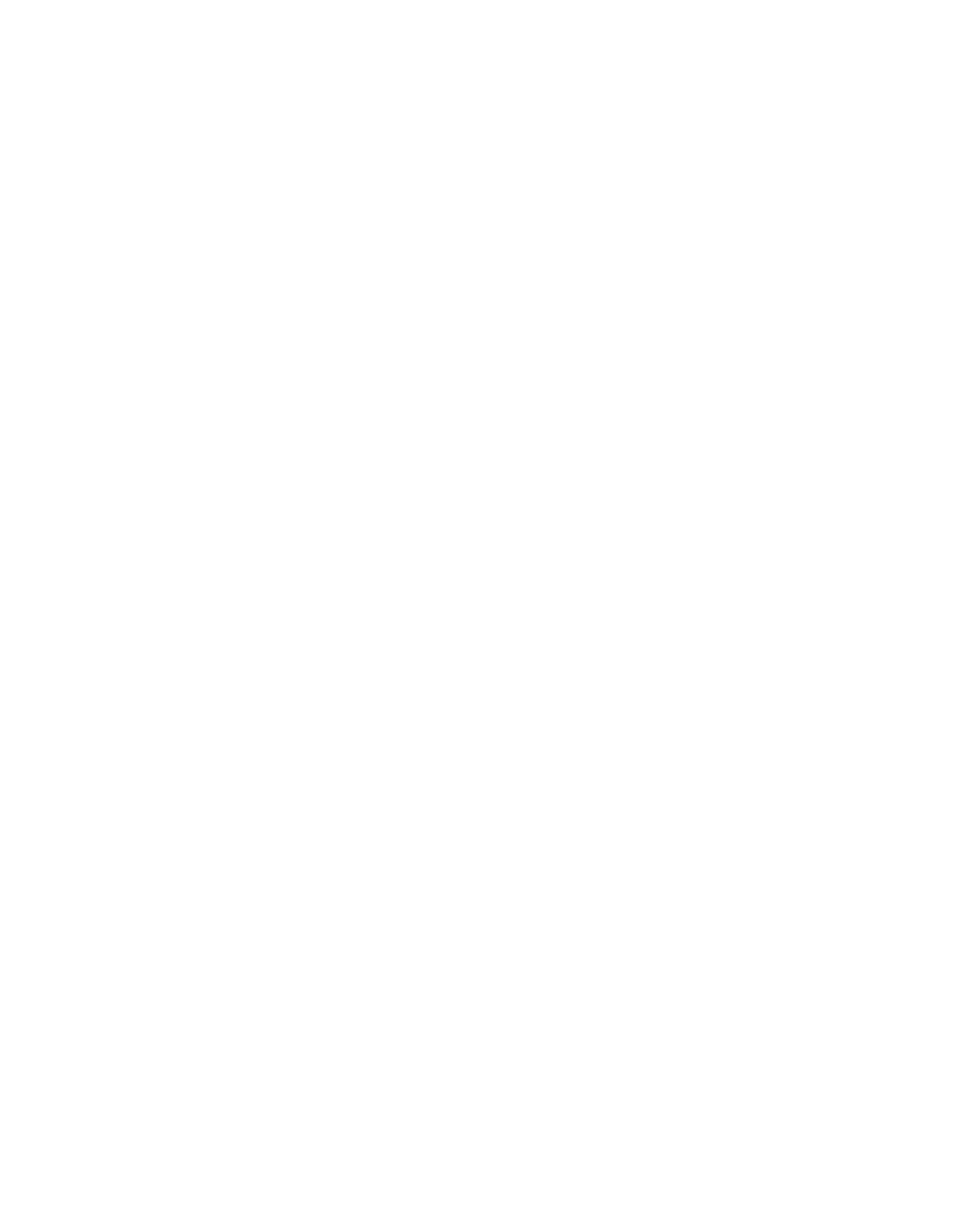**E**

# **RSTS/E Operating Characeristics**

# **E.1 Startup**

RSTS supports all of the standard TECO invocation commands, namely:

**TECO** TECO filespec TECO filespec=filespec MAKE filespec MUNG filespec MUNG filespec,text

The CCL command switches /DETACH and /SIZE:n (or /SIZE:+n) can be used with TECO. If /DETACH is used and the user's detached-job quota has not yet been reached, TECO will detach the job before any further processing. If /SIZE:n is used, TECO will pre-expand the text and Q-register storage area to nK. If /SIZE:+n is used, TECO will set the text storage and Q-register storage area to n+4K initially (TECO's default startup size is 4K).

# **E.2 File Specification**

The file access commands ER, EB, EW, and EI accept a file specification in the standard RSTS/E format:

### dev:[p,pn]filename.ext

in which dev: is a physical device name or a logical device name; if dev: is not specified, the public structure is assumed. If  $[p, pn]$  is not specified, the user's current logged in account is assumed. The filename field must be specified whenever the device name references a file structured device. The .ext field is a file extension and must be explicitly given if used. There is no default extension except for EI commands which default the .ext field to .TEC.

The file specification switches  $/n$ ,  $/B+$ ,  $\ell$ , and  $/B2$  may be applied to the ER, EW, and EB commands. These switches invoke special handling of program lines containing <LF> or & continuation characters. See Appendix J for more information.

The file specification switch /B causes TECO to handle the file as a stream of 8-bit binary characters; normal ASCII format processing (such as removal of null characters) is not done.

The file specification switches /RONLY, /MODE:n, and /CLUSTERSIZE:n can be included in a file specification. TECO automatically opens any disk input file in /RONLY mode. The file size switches /FILESIZE:n and /SIZE:n might leave an output file larger than the amount of data output by TECO. These file size switches are therefore illegal and produce an error if included in a file specification.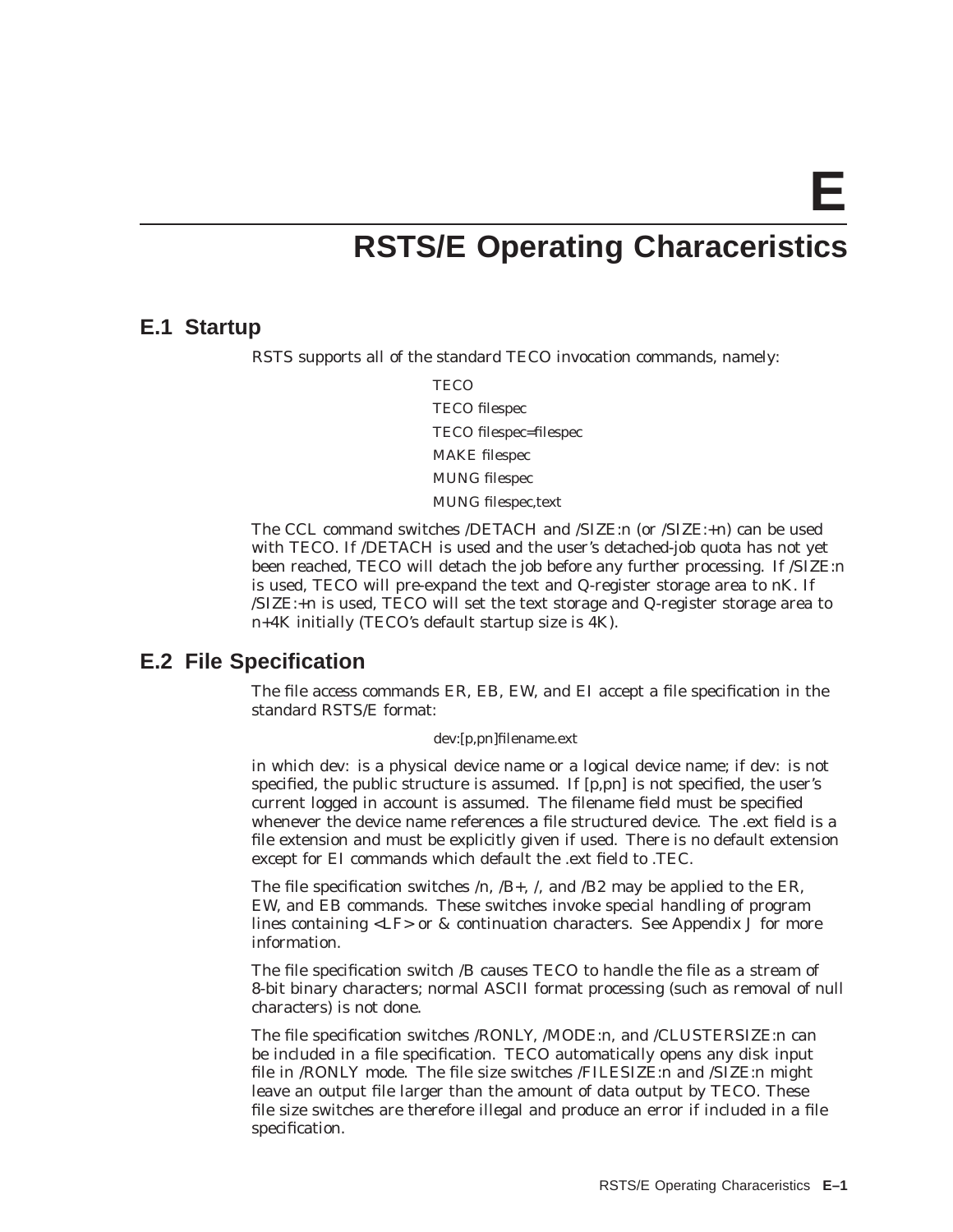The EB and EW commands also accept the extended notation for an output file protection code

dev:[p,pn]filename.ext<prot>

The optional <prot> specifies the output file protection code.

# **E.3 Backup Files**

The EB command maintains one level of file backup on RSTS/E. The pre-edited input file name is changed to

### filename.BAK

before the new output file is closed with the original name. Only normal file closing commands (EC, EF, EG, and EX) cause this renaming to happen. If TECO is aborted or the output file is purged by the EK command, the input filename remains unchanged. Note only one .BAK file for a given name is kept; earlier .BAK backup files are deleted each time a new backup file is created.

A good policy to follow when editing is to close the edited file frequently enough so that an unexpected incident would not cause a substantial loss of work. Files should be backed up regularly. TECO has the power to let an unsuspecting user alter a good file into a completely useless state. The FILCOM program can be used to verify an editing session.

# **E.4 EXIT and GO**

If TECO is exited via the EGstring` command, the "string" is executed as a RSTS/E CCL command after the input and output file(s) are closed.

# **E.5 ET Flag Handling**

Bit 6 (detach) is handled specially by TECO. Every time the ET flag is read (used as a numeric value), TECO ensures that Bit 6 is on if the job is attached or off if the job is detached. This allows a TECO macro to check for "detachedness". If an attempt is made to set Bit 6 and the user's detached-job quota has been reached, the request is ignored and Bit 6 will read back as a 0 (assuming the job is attached). If Bit 6 is set and the user's detached-job quota has not yet been reached, the job will become detached. Further reading of Bit 6 will return a 1, indicating the detached condition.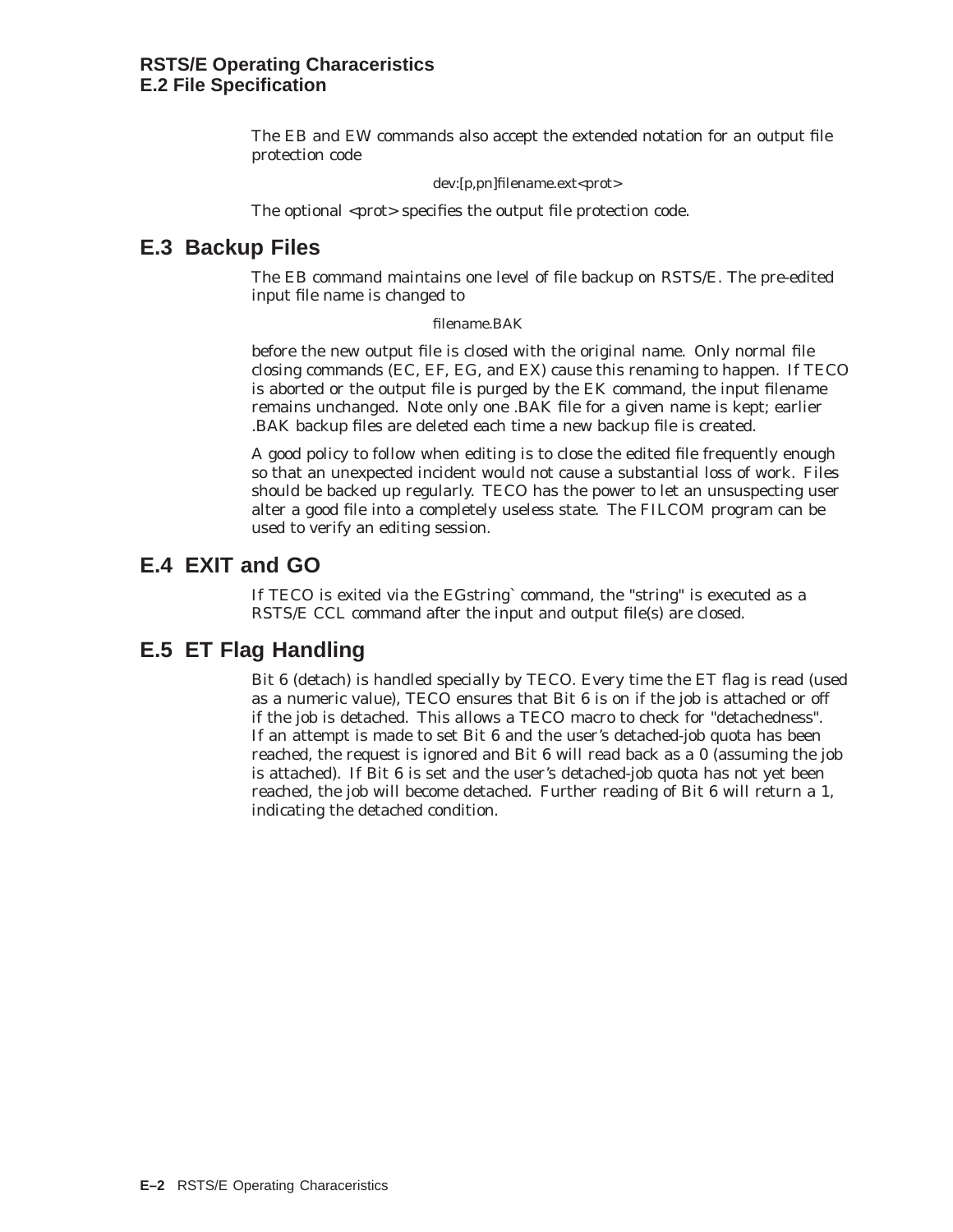**F**

# **RSX-11 Operating Characeristics**

# **F.1 Startup**

RSX-11 systems support all of the standard TECO invocation commands, namely:

**TECO** TECO filespec TECO filespec=filespec MAKE filespec MUNG filespec MUNG filespec,text

If any of these commands are not recognized by the system, check with your system manager to see that TECO is properly installed.

TECO macros may also be invoked with the command:

TECO @filespec

It is exactly equivalent to

MUNG filespec

In systems supporting dynamic task expansion, TECO will expand its buffer space as necessary. Also, TECO'S buffer space may be explicitly allocated in the startup command

RUN \$TEC/INC=n

# **F.2 Initialization**

TECO searches for the TECO.INI startup file in the current default device and directory. TECO's memory, in which a plain TECO command edits the file last edited with a TECO filespec or a MAKE filespec command, is implemented with a file named TECF00.TMP, also stored in the current default device and directory.

The initial value of the ED flag is always 1.

When TECO is initially invoked it will automatically set the ET and EU flags according to the user's terminal characteristics. If the terminal supports CRT style rubouts, then bit 1 of the ET flag is set to do the same in TECO. If the terminal supports lower case type in, then bit 2 of the ET flag is set and the EU flag is set to -1 to turn off case flagging. If the terminal is a CRT type terminal and the version of TECO includes the screen support package, then bit 9 of the ET flag is set. While the command line is being processed, bit 7 of the ET flag is also set to cause TECO to exit should any errors occurr. ET bit 7 is cleared every time TECO reaches prompt  $(\star)$  level.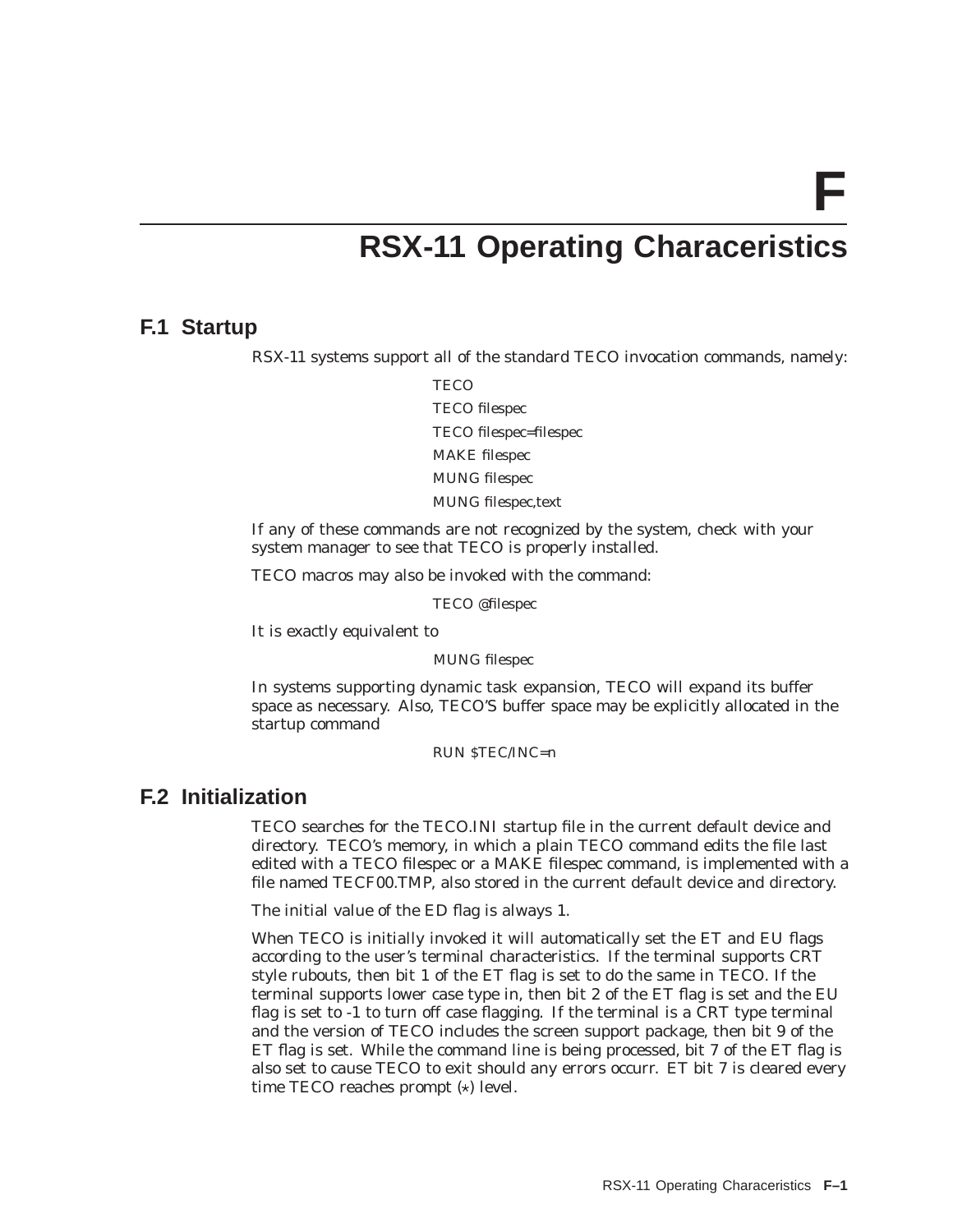# **F.3 File Specification**

The file access commands ER, EB, EW, and EI accept a file specification in the standard RSX-11 format:

### dev:[p,pn]filename.typ;version

in which dev: is a physical device name or a logical device name; if dev: is not specified, SY: is assumed. If [p,pn] is not specified, the user's current default directory is assumed. The filename field must be specified whenever the device name references a file structured device. The typ field is a file type and must be explicitly given if used. There is no default type except for EI commands which default the .typ field to .TEC.

The /B2 file specification switch may be applied to the ER, EW, and EB commands and invokes special handling of program lines containing & continuation characters. See Appendix J for more information.

The switch /RW may be applied to any file specification in an ER, EW, and EI command. If the file specification references a magtape, the tape is rewound before the file is opened. Note that for output files, this has the effect of zeroing the tape. The /RW switch is ignored for all other device types.

The presence of version numbers in Files-11 causes file processing to behave slightly differently under RSX-11 than under other operating systems. For example, no .BAK files are used; each execution of an EB command simply produces a new version of the file. Thus a user may retain any level of backup he feels to be comfortable. It also means that one must occasionally delete obsolete files to avoid cluttering the disk. Thus the command

EBname.typ;version`

is equivalent to the commands

### ERname.typ;version`EWname.typ;0`

The EW command also creates a new version (one higher than the current highest) if no version number is given. If an explicit version number is given, then that number is used, and if another file of the same name, type, and version previously existed, it is superseded without warning. (See use of the EP and EK commands below.)

In reading files, version numbers behave the same as in other RSX-11 utilities: the default is the highest version. This leads to a problem in re-opening the input file while a file is being edited with EB. Since the output file is already created and in the directory, the input file is no longer the highest version. One may deduce the version number of the input file by doing a : $G*$  (typing the file string of the output file) and subtracting one from that version number.

In symmetry with the EB command, the EK command functions by simply deleting the current output file. Note, however, that a supersede (EW of same name, type, and version) is not undone - the file is already deleted!

The EP and EA commands, while simulating two channels each with an open file for each of input and output, in fact only keep one file open for each to conserve buffer space. This means that they are only useful for disk files. Also, it means that if you open a file and then supersede it, you should not switch the input channel away from it with an EP or ER` command, since it will not be possible to open the file again.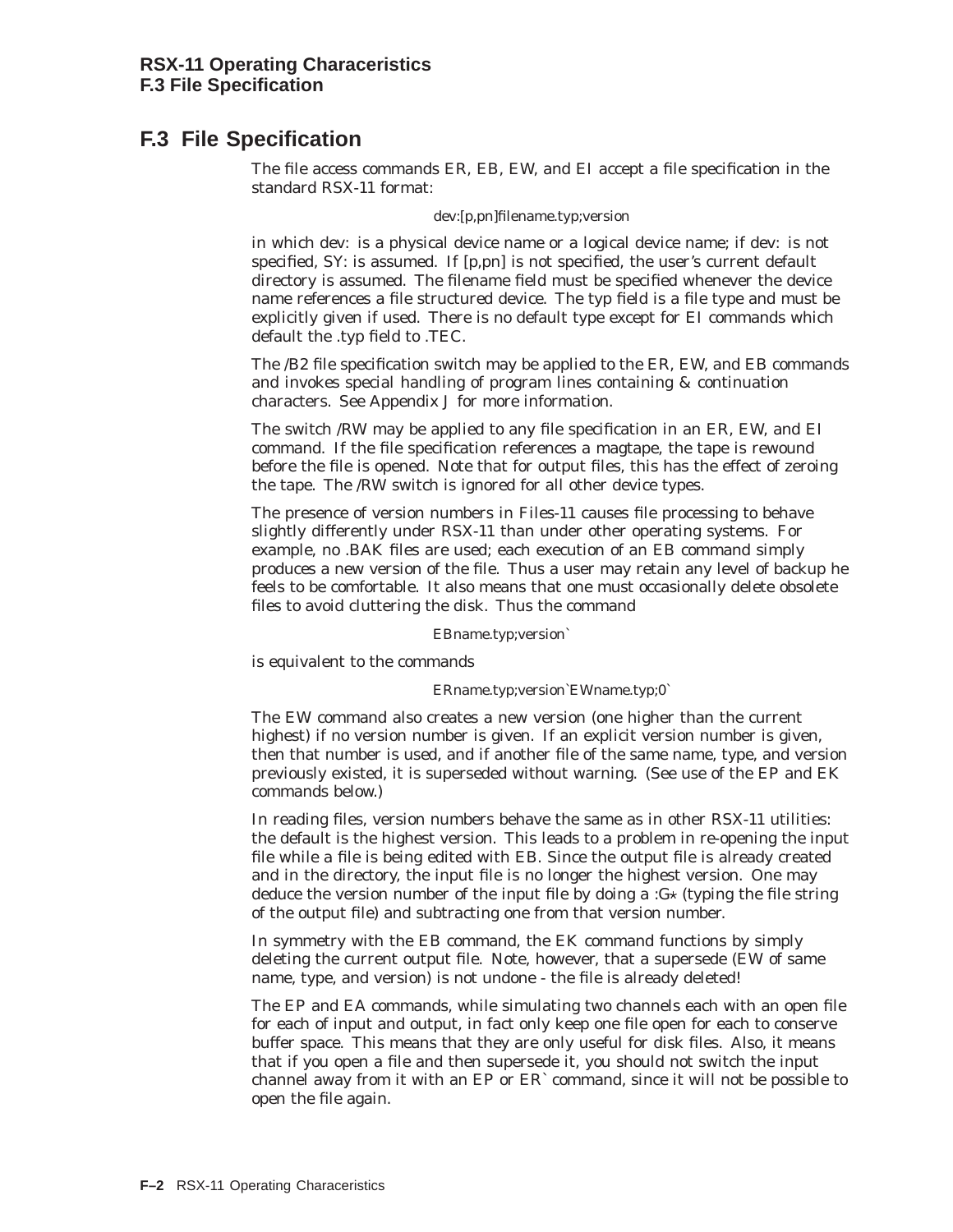# **F.4 Wild Card Lookup**

The EN command will process wild card lookups on RSX-11. To preset the wild card lookup file specification, use the standard RSX-11 format

dev:[p,pn]filename.typ;version

The device name must reference a file structured disk device or magtape. All other fields of the file specification may be fully wild  $(*)$ , including either or both halves of the directory. The version number may be explicit, wild, or default. As with the other file specification commands, there is no default file type.

# **F.5 Exiting From TECO**

The normal method of exiting from TECO is with the EX command. This copies the remaining input file to the output file, closes all files and exits.

The <CTRL/C> (or Caret-C) command is the "give up and get out" command. Executed from main command level, it will cause TECO to exit regardless of the state of the buffer. If there is an open output file, it is deleted. The <CTRL/C> command is roughly equivalent to EKHKEX.

# **F.6 <CTRL/C>**

The action taken when the user types <CTRL/C> depends on what TECO is doing.

If TECO is executing commands, or is awaiting type-in for the  $\Delta T$  command, the ?XAB error occurs.

If TECO is at command level, typing <CTRL/C> cancels the command string currently being typed and returns TECO to its prompt. Two consecutive <CTRL/C> characters will cause an instant HKEKEX exit.

Sometimes it is desireable for a TECO macro to detect when a <CTRL/C> was typed. By detecting the  $\langle \text{CTR} L / \text{C} \rangle$ , the macro can exit cleanly back to command level (pop saved Q-registers, restore any flag values, etc.). To do this, the macro sets Bit 15 (Octal 100000, Decimal -32768) of the ET flag. When a <CTRL/C> is typed, TECO will automatically turn off Bit 15, but will continue execution of the macro. The macro periodically checks Bit 15 and exits cleanly if it ever goes off. For example:

[0 [1 -32768#ETET < ... ET; > 32767&ETET ]1 ]0

Setting the <CTRL/C> intercept bit in the ET flag must be done with some care; if the bit is set inside a command loop which does not check it, it will be impossible for the user to abort the loop. The only remedy for this situation is to abort TECO from another terminal.

# **F.7 EXIT and GO**

If TECO is exited via the EGstring` command, TECO closes its files and exits. It then causes "string" to be executed as an MCR command using the spawn system directive. This feature works only on RSX-11M V3.2 and RSX-11M+ V1 or later.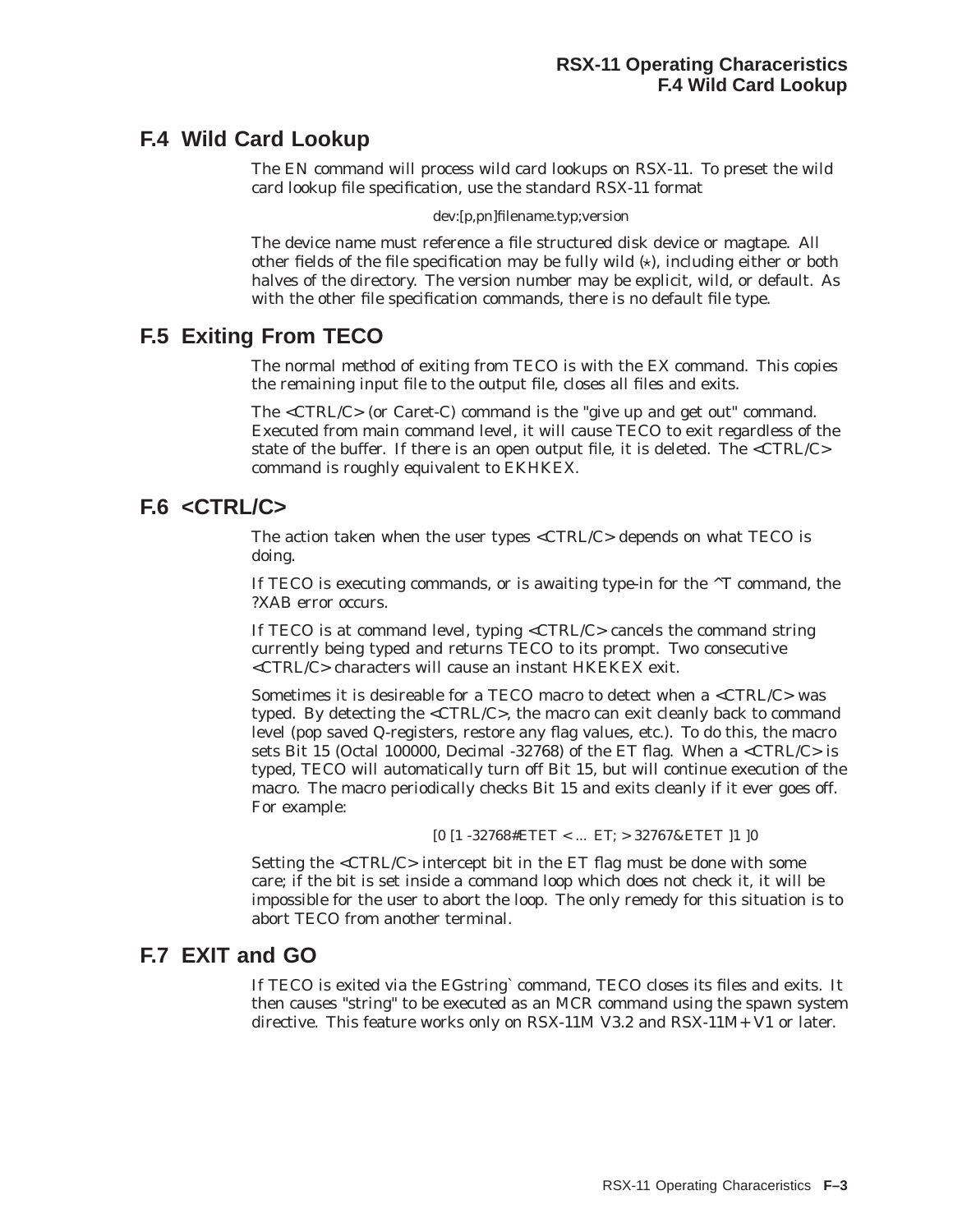# **F.8 ET Flag Handling**

TECO will automatically turn off the following bits in the ET flag on every error: Bit 0 (image output), Bit 3 (no echo on  $\wedge T$ ), Bit 4 (cancel  $\wedge$ O), Bit 5 (no stall on  $\uparrow$ T), and Bit 15 ( $\uparrow$ C trap).

In addition, TECO always turns off Bit 7 (exit on error, etc.) every time is reaches prompt  $(\star)$  level.

Bit 6 (the detach flag) controls TECO'S treatment of the terminal. Normally, TECO keeps the terminal attached to gain control of <CTRL/C> interrupts. Setting bit 6 of the ET flag causes TECO to run with the terminal detached. All commands function normally, except that typing <CTRL/C> causes the MCR to be activated, allowing other tasks to be run from the same terminal concurrently with TECO. It is, of course, the user's problem to sort out the confusion that will arise if both TECO and another task request input from the terminal at the same time.

# **F.9 File Record Format**

Files-11 files are record structured, while TECO's text buffer is ASCII stream. Thus TECO must make format conversions when reading and writing files. The conversion depends on the record attributes of the file. While reading a file, the records are packed into the buffer. If the file is implied carriage control (the standard RSX-11 source format) or Fortran carriage control, TECO inserts a carriage return and line feed after each record to make each record appear as a line of text in the buffer, unless the record ends with ESCAPE, carriage return, line feed, vertical tab, or form feed. A record ending in form feed is interpreted as an end of page mark; it stops the read operation and the form feed is not entered in the buffer. If the file has print file carriage control, TECO interprets the carriage control bytes and inserts the resulting carriage return and line feed characters about the record. If the input file has no carriage control (also called internal carriage control), TECO simply packs the records together in the text buffer.

On output, TECO scans the text buffer for carriage return, line feed, vertical tab, and form feed characters. Each such character delimits the end of an output record. If the output file is implied or Fortran carriage control, and the record ends with exactly carriage return / line feed, the carriage return and line feed are not output with the record; Otherwise, the record is output in its entirety. The carriage return and line feed are also output with the record if the record ends with ESCAPE / carriage return / line feed.

Switches may be applied to the input and output files to control their carriage control attributes. The switch /CR forces implied carriage control; /-CR forces no (internal) carriage control; /FT forces Fortran carriage control. When a carriage control switch is applied to an input file, the file is read as if it had that attribute; when the switch is applied to an output file, the file is written with that attribute. Applying a switch to an EB file specification causes the switch to apply to both input and output files. When an output file is created, its carriage control attributes are defaulted to those of the currently open input file as follows: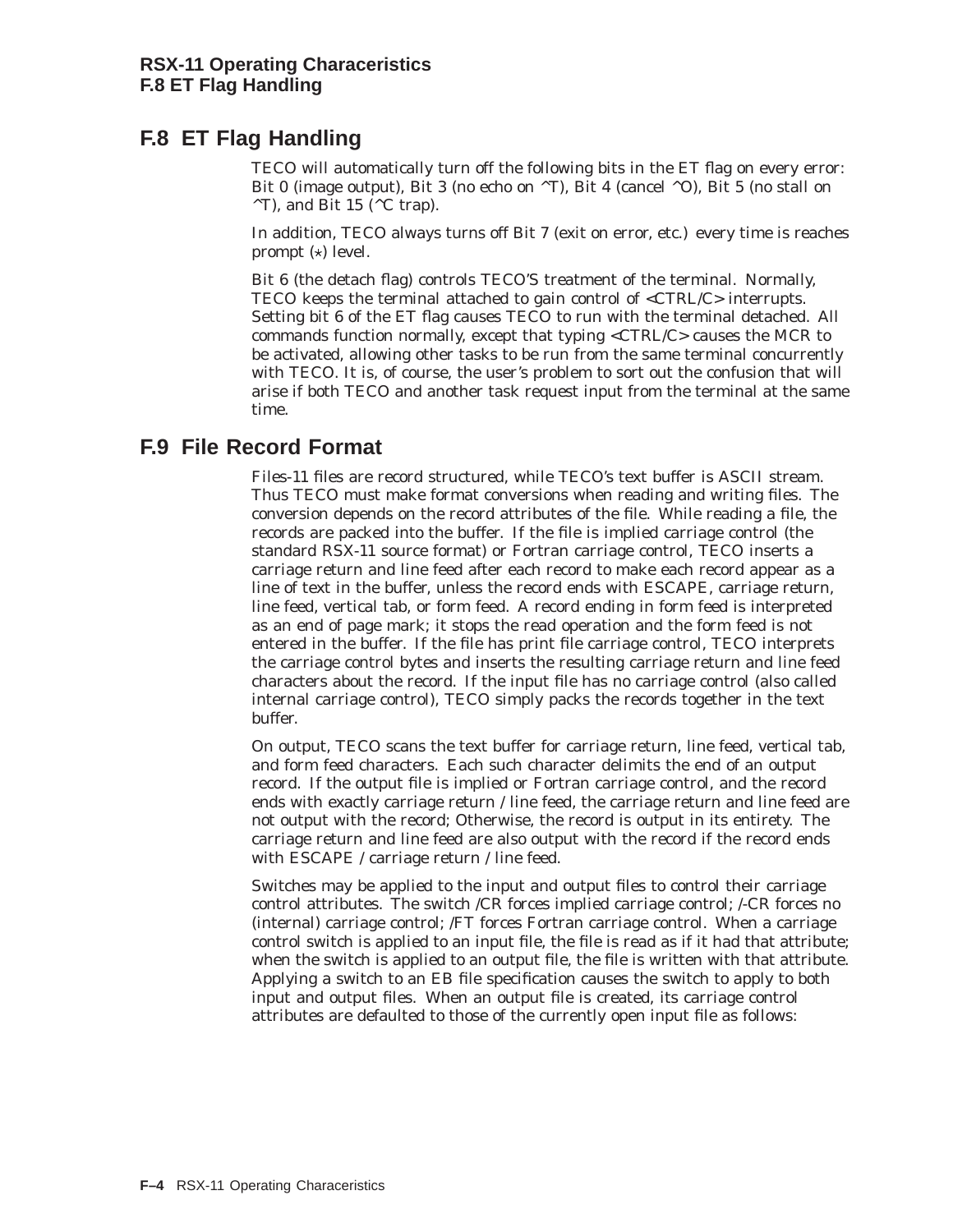| Input          | Output         |  |
|----------------|----------------|--|
| implied        | implied        |  |
| none           | implied        |  |
| <b>FORTRAN</b> | <b>FORTRAN</b> |  |
| print file     | implied        |  |

Files read with the EI command have their record attributes interpreted in the same manner. This leads to an unexpected side effect with EI files containing an entire command. The last record of the file presumably contains as its last characters the two alt modes which initiate execution of the macro. If the file is implied carriage control, however, there are also the final carriage return / line feed belonging to the last record, which remain in the type in buffer while the macro executes. If the macro attempts to receive input with the <CTRL/T> command, the carriage return / line feed will be the first two characters read. Alternatively, if the macro does no type in, the carriage return / line feed will be read by TECO as the first two characters of the next command. Then no asterisk  $(*)$  will appear as the prompt for the next command. The remedy for both cases is for the macro to execute an EI` command early on. This causes the remainder of the indirect file to be discarded and further input to be read from the terminal.

# **F.10 Command Line Processing**

The mechanism used to process the command line in RSX-11 TECO is designed to allow sophisticated TECO users the greatest flexibility in customizing TECO for their own use. It functions as follows:

The initialization routine places the original MCR command line (if any) into the filename buffer. It copies into the text buffer the text of a TECO macro that will be used to interpret the command line. Then it starts up TECO with the command:

### HXY HKG\* HXZ HK : EITECO ``

in the type in buffer. This loads the command line into Q-register Z and the macro into Q-register Y. It then executes the file named TECO.TEC located in the user's default directory, if it exists. After the user's TECO.TEC, and any files it might link to with EI, have been executed, TECO executes the command MY``, thus executing the macro to interpret the command line and open the files requested.

The TECO.TEC mechanism should not be used for simple initialization; the standard TECO.INI facility should suffice for that. The alternate TECO.TEC facility is provided for the sophisticated user who wants his own command processing and thus wishes to usurp control from the normal initialization.

If an EI` command (to close the indirect command file) is executed during the processing of a user's TECO.TEC startup file, the final MY`` which causes processing of the command line is not executed. This results from the fact that the MY`` normally appears in TECO's type-in after all command files have been processed. Executing the EI` command causes all "type ahead" to be discarded to allow a TECO command file to prompt and read input from the terminal (and not read extraneous type ahead). It is assumed that a TECO startup file that executes EI` and reads input from the terminal will want to manage the rest of TECO's startup. If it still wants to process the command line, it must issue the MY itself.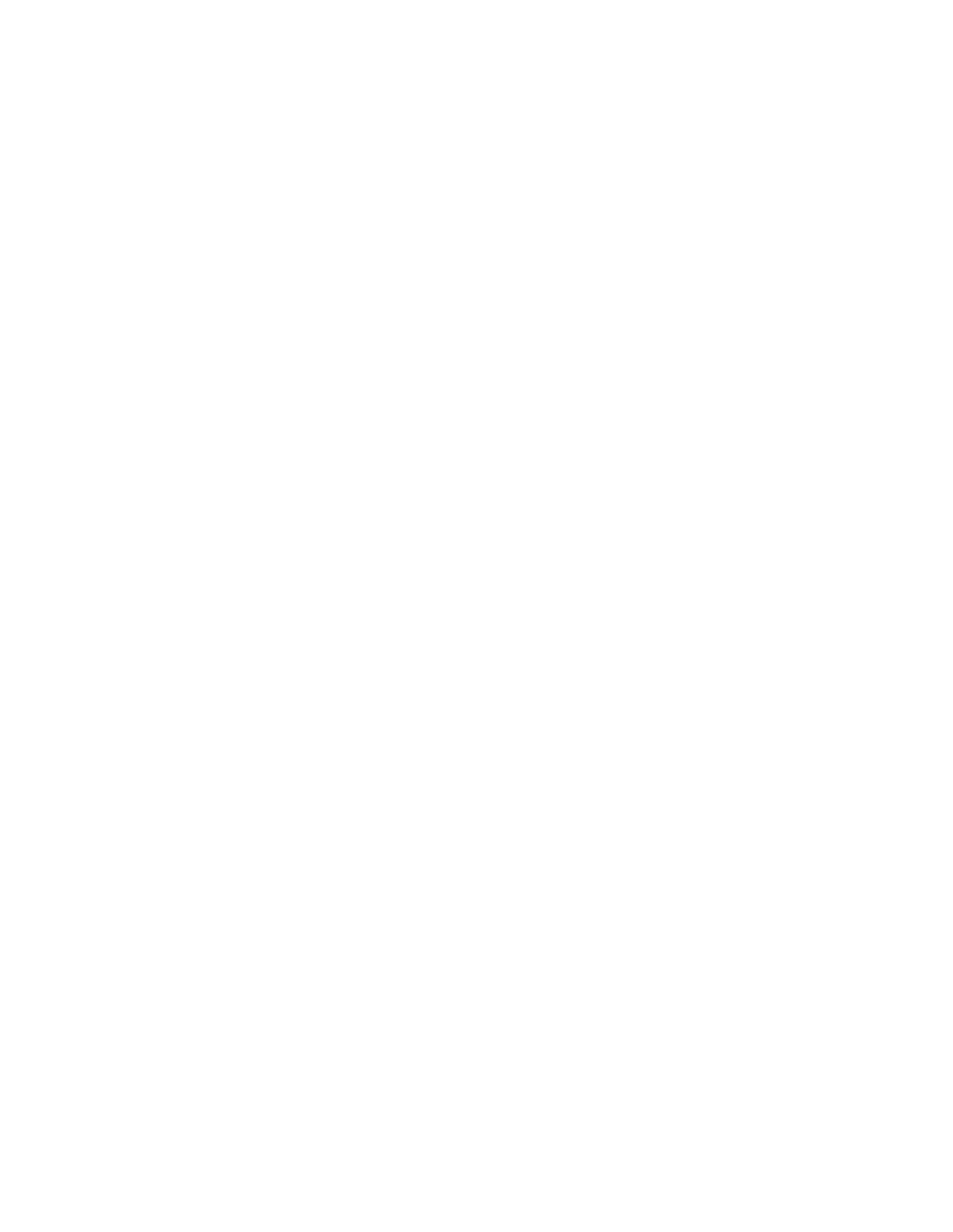**G**

# **VAX/VMS Operating Characeristics**

## **G.1 Startup**

VAX/VMS supports all of the standard TECO invocation commands, namely:

**TECO** TECO filespec TECO filespec=filespec MAKE filespec MUNG filespec MUNG filespec,text

If any of these commands are not recognized by the system, see the installation instructions (Section G.16) in this appendix.

VMS Versions 5.0 and later recognize the EDIT/TECO command. See the VMS Help for supported qualifiers.

## **G.2 Initialization**

TECO performs initialization by attempting to translate the logical name TEC\$INIT. If this name does not translate, no special initialization is done. If it translates to a string of the form "\$filespec" (where "\$" is a dollar sign), TECO executes the TECO commands in the specified filespec during initialization. If TEC\$INIT translates to any other string, TECO executes that string as TECO commands during initialization. The original command line is available in the text buffer when the user initialization commands execute. Generally, you would set user private modes and/or flags at this time. This is also the normal place to detect, strip off, and do something appropriate with user private qualifiers.

TECO's memory is controlled by the logical name TEC\$MEMORY. If this name translates to a string of the form "\$filespec", TECO uses the specified file for its memory. Otherwise, TECO uses the logical name itself as the memory.

If TECO is requested to load VTEDIT at startup (e.g., via a TECO /VTEDIT command), it attempts to translate the logical name TEC\$VTEDIT. If the name is defined, the resulting filespec is used as the file from which to load the scope editor. If TEC\$VTEDIT is not defined, TECO attempts to translate the logical name TEC\$LIBRARY. If that logical is defined, it is used as the (device and) directory name of where to find VTEDIT.TEC. Elsewise, TECO defaults to SYS\$LIBRARY:VTEDIT.TEC.

These four logical names (TEC\$INIT, TEC\$MEMORY, TEC\$VTEDIT, and TEC\$LIBRARY) are the information holders corresponding to the four standard :EG commands INI, MEM, VTE, and LIB respectively (see Section 5.1.3).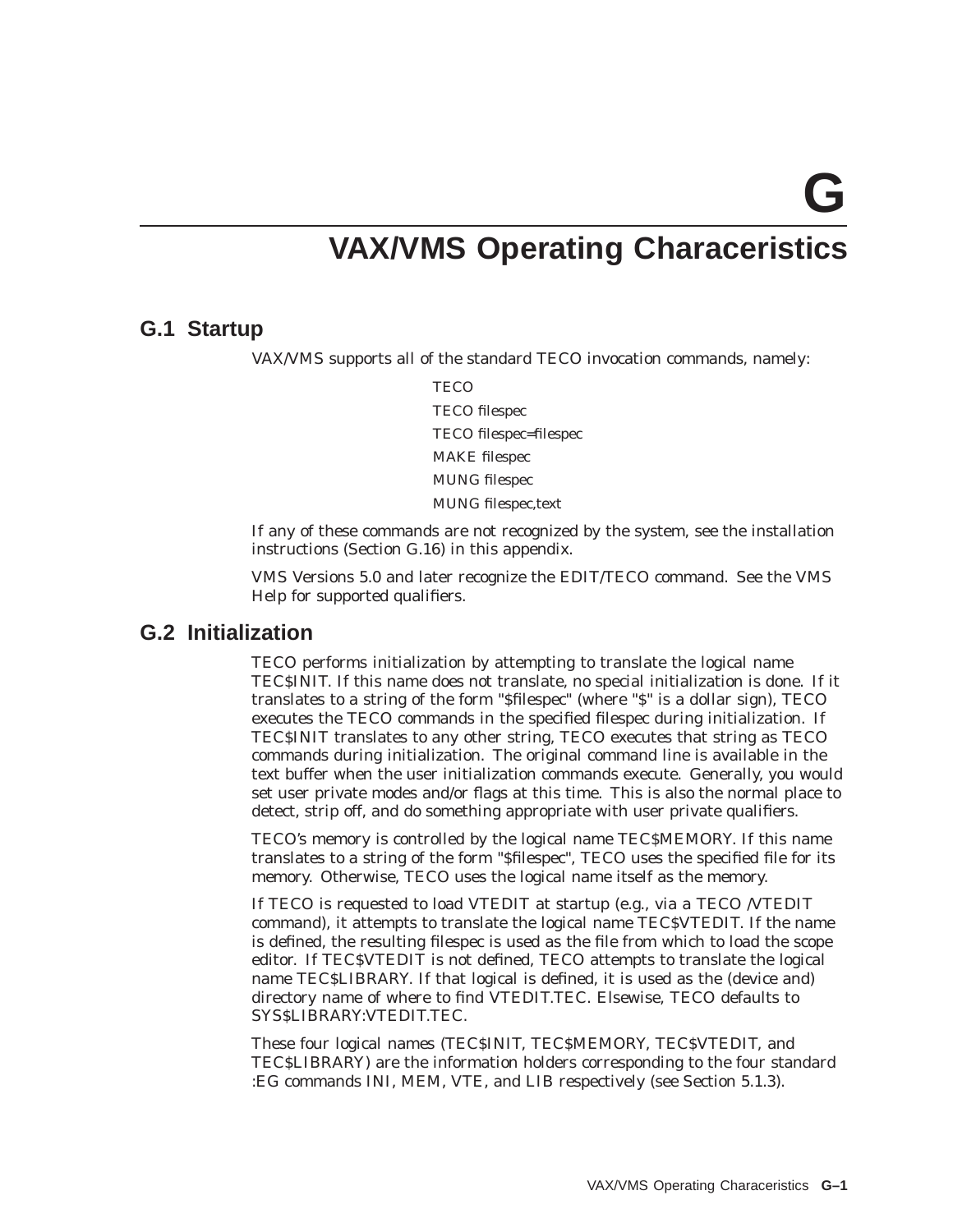# **G.3 File Specification**

All file specifiers are subject to the VAX/VMS file specifier rules; logical names and multi-level directories are properly handled, including transparent network file access. The filename field must be specified whenever the device name references a file structured device. The type field must be explicitly given if used. There is no default type except for EI commands which default the type field to .TEC.

Qualifiers may be applied to file specifications to control format and attributes; see Section G.13.

The qualifier /RW may be applied to any file specification in an ER, EW, and EI command. If the file specification references a magtape, the tape is rewound before the file is opened. Note that for output files, this has the effect of zeroing the tape. The /RW qualifier is ignored for all other device types.

The presence of version numbers in Files-11 causes file processing to behave slightly differently under VAX/VMS than under other operating systems. For example, no .BAK files are used; each execution of an EB command simply produces a new version of the file. Thus a user may retain any level of backup he feels to be comfortable. It also means that one must occasionally delete obsolete files to avoid cluttering the disk. Thus the command

EBname.typ;version`

is equivalent to the commands

ERname.typ;version`EWname.typ;0`

The EW command also creates a new version (one higher than the current highest) if no version number is given. If an explicit version number is given, then that number is used, and if another file of the same name, type, and version previously existed, it is superseded without warning. (See use of the EK command below.)

In reading files, version numbers behave the same as in other VAX/VMS utilities: the default is the highest version. This leads to a problem in re-opening the input file while a file is being edited with EB. Since the output file is already created and in the directory, the input file is no longer the highest version. One may deduce the version number of the input file by doing a  $ER:G<sup>*</sup>$  which types the file string of the current (primary) input file.

**Note** 

On VMS systems you can set the version limit of files and directories to a maximum value, so that VMS will automatically delete the oldest versions when more files than the version limit are present. When you use the EB command to open a file (either explicitly or implicitly) TECO will open the input file and the output file. If the version limit for that file is 1, VMS will automatically mark the input file for deletion upon closure of that file. So make sure that you do not terminate the edit in any way without writing the contents of the buffers and the remainder of the input file to the output file, or your input file will be lost!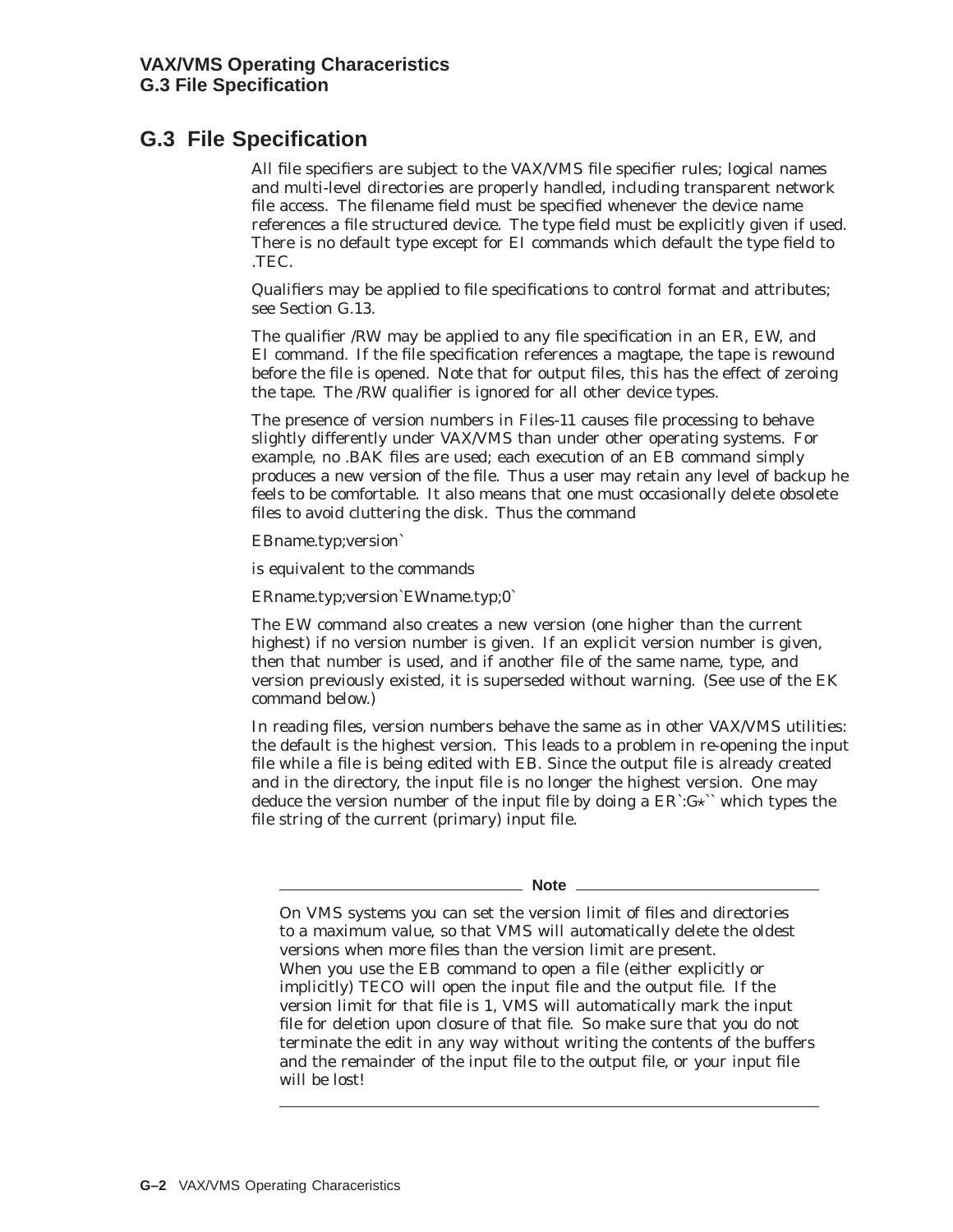In symmetry with the EB command, the EK command functions by simply deleting the current output file. Note, however, that a supersede (EW of same name, type, and version) is not undone - the file is already deleted!

When files are processed concurrently on the primary and secondary channels, all files are kept open. Thus the problems that occur under RSX-11 do not exist under VAX/VMS.

## **G.4 Wildcard Lookup**

Wild card file name processing supports all of the wild carding facilities of RMS. For VAX/VMS V2 and later systems this includes embedded  $\star$  and % and multi-level directory wildcarding.

## **G.5 Symbol Constituents**

The match control character ^EC and the conditional n"C accept the VAX/VMS symbol constituent character set, which consists of upper and lower case alphabetics, numerics, ., \$, and \_.

# **G.6 Exiting From TECO**

The normal method of exiting from TECO is with the EX command. This copies the remaining input file to the output file, closes all files and exits.

The <CTRL/C> (or Caret-C) command is the "give up and get out" command. Executed from main command level, it will cause TECO to exit regardless of the state of the buffer. If there is an open output file, it is deleted. The <CTRL/C> command is roughly equivalent to EKHKEX.

TECO's normal exit status code (as reflected by the DCL symbols \$STATUS and \$SEVERITY) is 1 (success). An exit caused by an EG` command sets the exit status code to 9 (also success). An error exit caused by an error or <CTRL/C> with the 128 bit set in ET sets the exit status code to hexidecimal 1000002C which is SS\$\_ABORT with the inhibit message bit set. All other exits are from fatal internal errors and the exit status code is the fatal error status code.

# **G.7 <CTRL/C>**

The action taken when the user types <CTRL/C> depends on what TECO is doing.

If TECO is executing commands, or is awaiting type-in for the ^T command, the ?XAB error occurs.

If TECO is at command level, typing <CTRL/C> cancels the command string currently being typed and returns TECO to its prompt. Two consecutive <CTRL/C> characters will cause an instant HKEKEX exit.

Sometimes it is desireable for a TECO macro to detect when a  $\langle \text{CTR} L / \text{C} \rangle$  was typed. By detecting the  $\langle \text{CTR} L / \text{C} \rangle$ , the macro can exit cleanly back to command level (pop saved Q-registers, restore any flag values, etc.). To do this, the macro sets Bit 15 (Hex 8000, Octal 100000, Decimal -32768) of the ET flag. When a <CTRL/C> is typed, TECO will automatically turn off Bit 15, but will continue execution of the macro. The macro periodically checks Bit 15 and exits cleanly if it ever goes off. For example: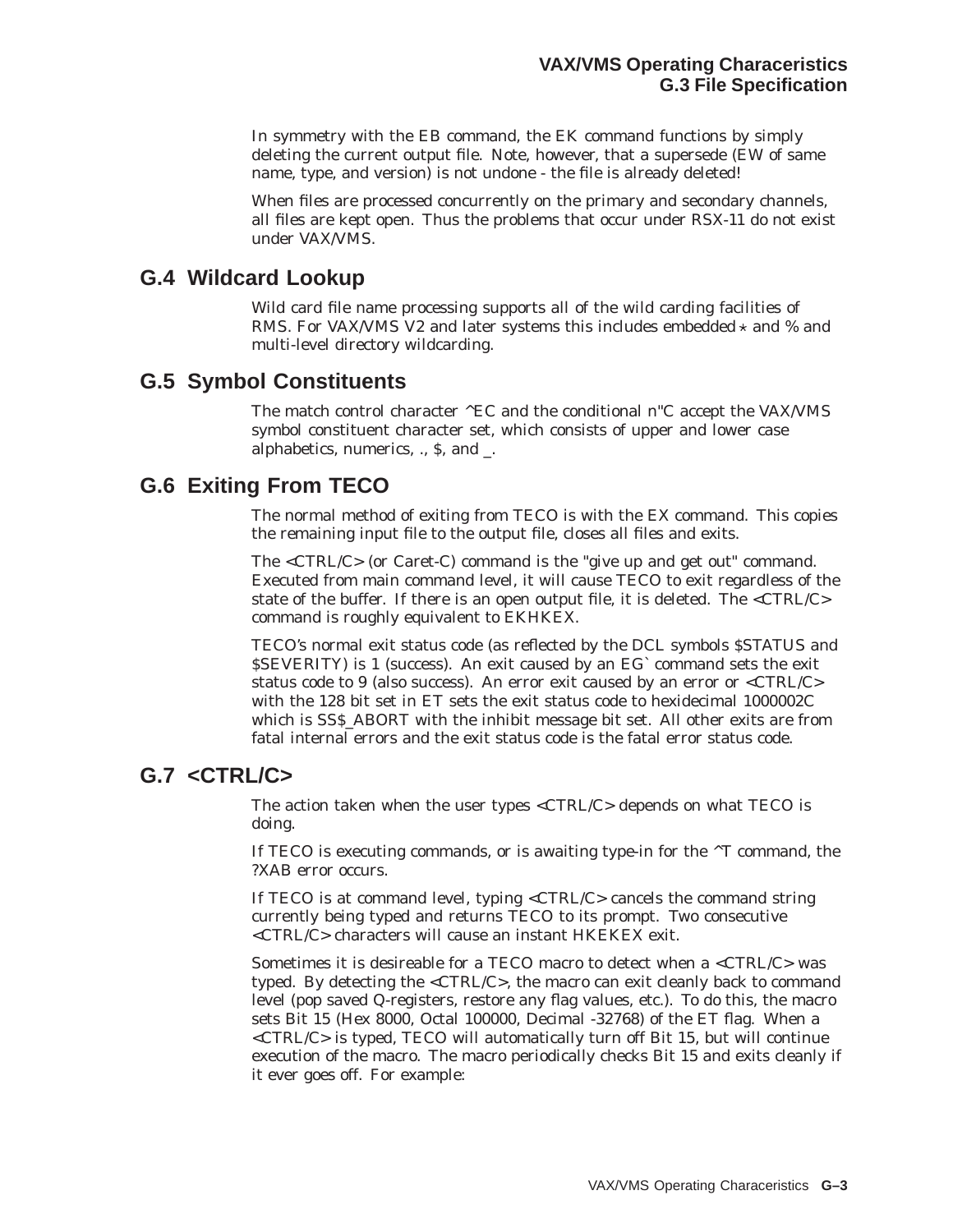[0 [1 -32768#ETET < ... ET; > 32767&ETET ]1 ]0

Setting the <CTRL/C> intercept bit in the ET flag must be done with some care; if the bit is set inside a command loop which does not check it, it will be impossible for the user to abort the loop. The only remedy for this situation is to abort TECO with <CTRL/Y>, resulting in the loss of the edit.

## **G.8 <CTRL/Y>**

 $\langle \text{CTRLY} \rangle$  is not handled at all by TECO and will result in trapping to the command interpreter. Should you accidentally type  $\langle \text{CTR} \rangle / \langle \text{Number} \rangle$  immediately type CONTINUE in response to the DCL prompt to resume editing.

# **G.9 EXIT and GO**

If TECO is exited with the EGstring` command, the string is passed to the command interpreter as the next command to execute after TECO has closed its files and exited.

EG without an argument executes the DCL command TECO\_EG, if a TECO\_EG symbol exists.

# **G.10 Operating System Functions**

The :EG command is used to perform operating system functions without exiting TECO (see Section 5.1.3).

The :EGLOG command can be used to manipulate logical names. For example:

| <b>Command</b>  | <b>Function</b>                                                                                                |
|-----------------|----------------------------------------------------------------------------------------------------------------|
| :EGLOG FOO'     | Loads the translation of logical name FOO into the filespec<br>buffer. Returns -1 if the name exists, 0 if not |
| :EGLOG foo      | Deassigns logical name FOO                                                                                     |
| :EGLOG foo bar` | Defines logical name FOO                                                                                       |

All logical name assignments are done in the process logical name table.

The :EGSYM command can be used to manipulate DCL symbols.

For example:

| Command         | <b>Function</b>                                                                                            |
|-----------------|------------------------------------------------------------------------------------------------------------|
| :EGSYM FOO`     | Loads the translation of symbol FOO into the filespec buffer.<br>Returns -1 if the symbol exists, 0 if not |
| :EGSYM foo      | Deletes symbol FOO                                                                                         |
| :EGSYM foo bar` | Creates symbol FOO                                                                                         |

To spawn a subprocess, use the :EGSPAWN command (SPAWN can be abbreviated to SPA). The format is:

:EGSPA[WN][/QUALIFIERS][ COMMAND]`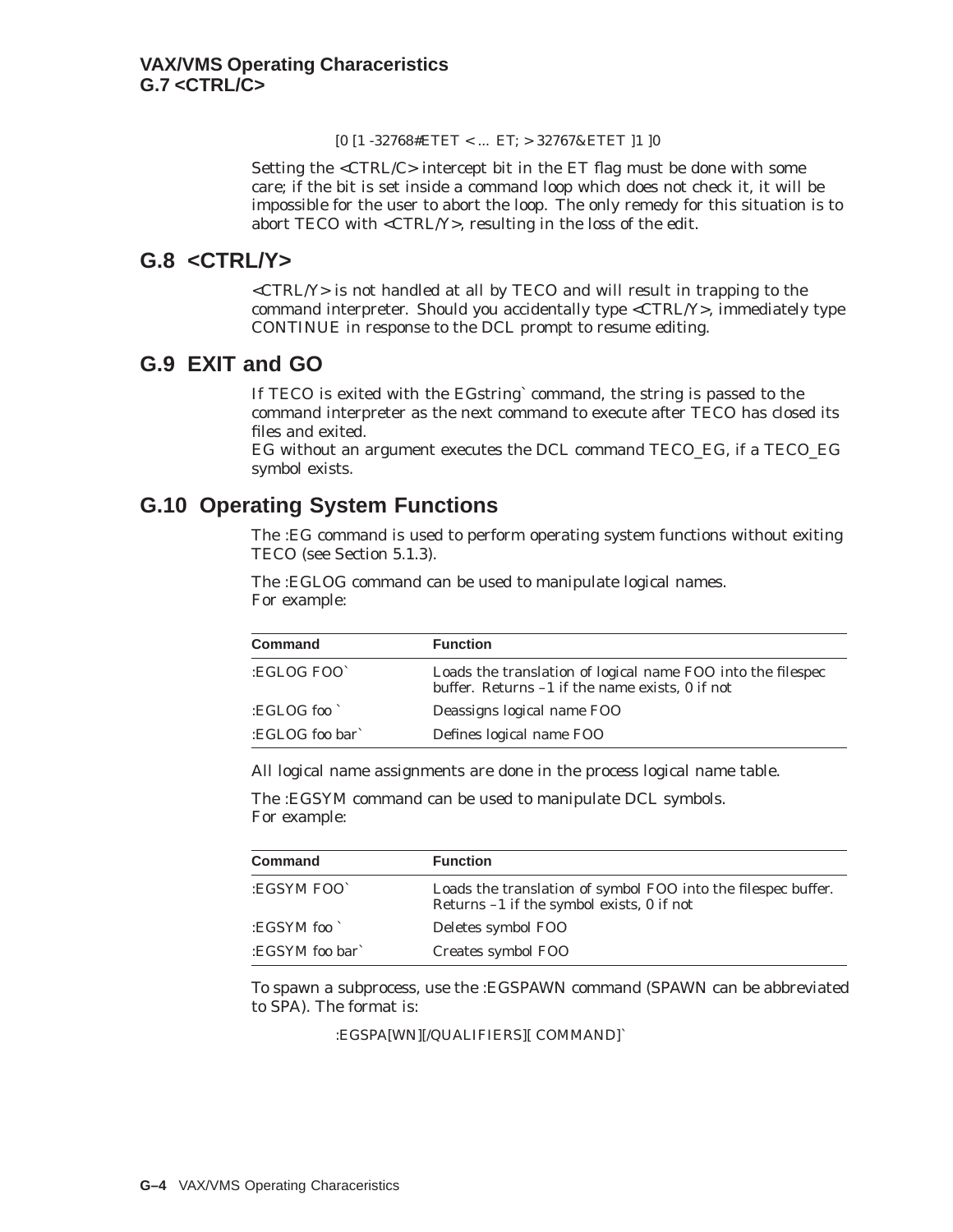All of the qualifiers allowed on the DCL SPAWN command are allowed. For example:

:EGSPAWN/PROMPT="Foo> "/PROCESS="TECO\_SUB"`

.. spawns an interactive subprocess

- :EGSPAWN DIR/OUT=TEMP.TMP \*.BAR`
- .. spawns a command

The return value for :EGSPA is the subprocess exit status.

To attach to a detached process, use the :EGATTACH command. It is compatible with the DCL ATTACH command:

:EGATTACH process-name`

.. attaches to the named process

:EGATTACH/IDENTIFICATION=pid`

.. attaches to the process with the given PID

:EGATTACH`

.. attaches to the parent process

# **G.11 Flag Handling**

TECO-32 does 32-bit math. Flags (such as the ET flag) are sign-extended from 16 to 32 bits when interrogated.

### **G.11.1 The EE flag**

The EE flag allows the setting of an alternate 'escape' character for terminals using the LK201 or similar keyboards.

For example, 96EE sets accent grave () as the alternate escape character. The EE flag is set to the ASCII value of the alternate delimiter. This character will echo as ` regardless of the actual value of the alternate delimiter.

Setting the 8192 bit in the ET flag sets EE to 96.

When read by  $\gamma$ T or in screen mode, the alternate escape character will return an escape (27).

## **G.11.2 The EJ flag**

The –1EJ flag (operating system) returns 1024.

TECO-11 returns 5. Code written for TECO-11 such as:

 $-EJ-5"E...'$ 

can be changed to:

 $-1EJ-5*(-1EJ-1024)$ "E...'

and work on either TECO-32 or TECO-11.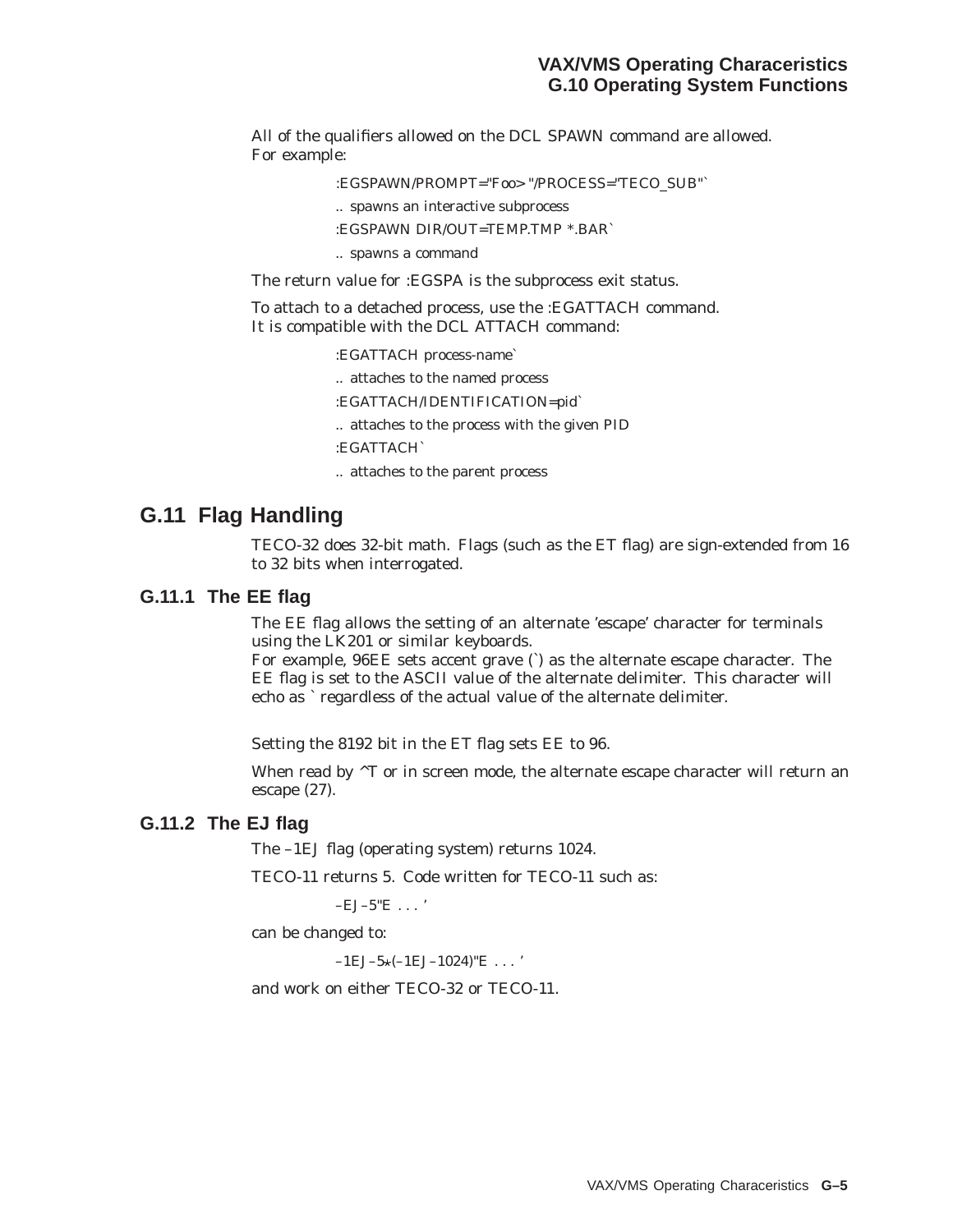## **G.11.3 The ET flag**

TECO will automatically turn off the following bits in the ET flag on every error: Bit 0 (image output), Bit 3 (no echo on  $\angle$ T), Bit 4 (cancel  $\angle$ O), Bit 5 (no stall on  $\textdegree$ T), and Bit 15 ( $\textdegree$ C trap).

In addition, TECO always turns off Bit 7 (exit on error, etc.) every time is reaches prompt  $(\star)$  level.

Bit 6 (the detach flag) detaches your physical terminal from your process (similar to ^Y, DISCONNECT/CONTINUE).

The DETACH bit can be interrogated to check if the user has re-connected to the process. For example:

0,64ET !Disconnect! < . . . some work . . . ET&64"E 0; >

The iteration exits when the user re-connects.

## **G.11.4 The :W flag**

TECO-32 uses scrolling regions and editing functions to screen updating on terminals with the proper functions.

This has been found to 'break' with some editing macros that modify the terminal characteristics. A new :W flag, 8:W, has been added. Setting 8:W nonzero disables TECO-32's use of scrolling regions.

Another new terminal flag is 9:W.

It returns a bit-encoded mask that describes the terminal characteristics. Attempts to set 9:W are ignored.

| <b>Valuee</b>  | <b>Meaning</b>             |
|----------------|----------------------------|
|                | Is ANSI CRT                |
| $\overline{c}$ | Has EDIT mode features     |
| 4              | Can do reverse scrolling   |
| 8              | Has special graphics       |
| 16             | Can do reverse video       |
| 32             | Can change width           |
| 64             | Has scrolling regions      |
| 128            | Can erase to end-of-screen |

The value returned has the following meanings:

# **G.12 Q-registers**

In TECO-32 all Q-registers and the text buffer can grow up to 65535 characters in size each, subject to virtual memory constraints.

# **G.13 File Record Format**

Files-11 files are record structured, while TECO'S text buffer is ASCII stream. Thus TECO must make format conversions when reading and writing files. The conversion depends on the record attributes of the file. While reading a file, the records are packed into the buffer. If the file is implied carriage control (the standard VAX/VMS source format) or FORTRAN carriage control, TECO inserts a carriage return and line feed after each record to make each record appear as a line of text in the buffer, unless the record ends with ESCAPE, carriage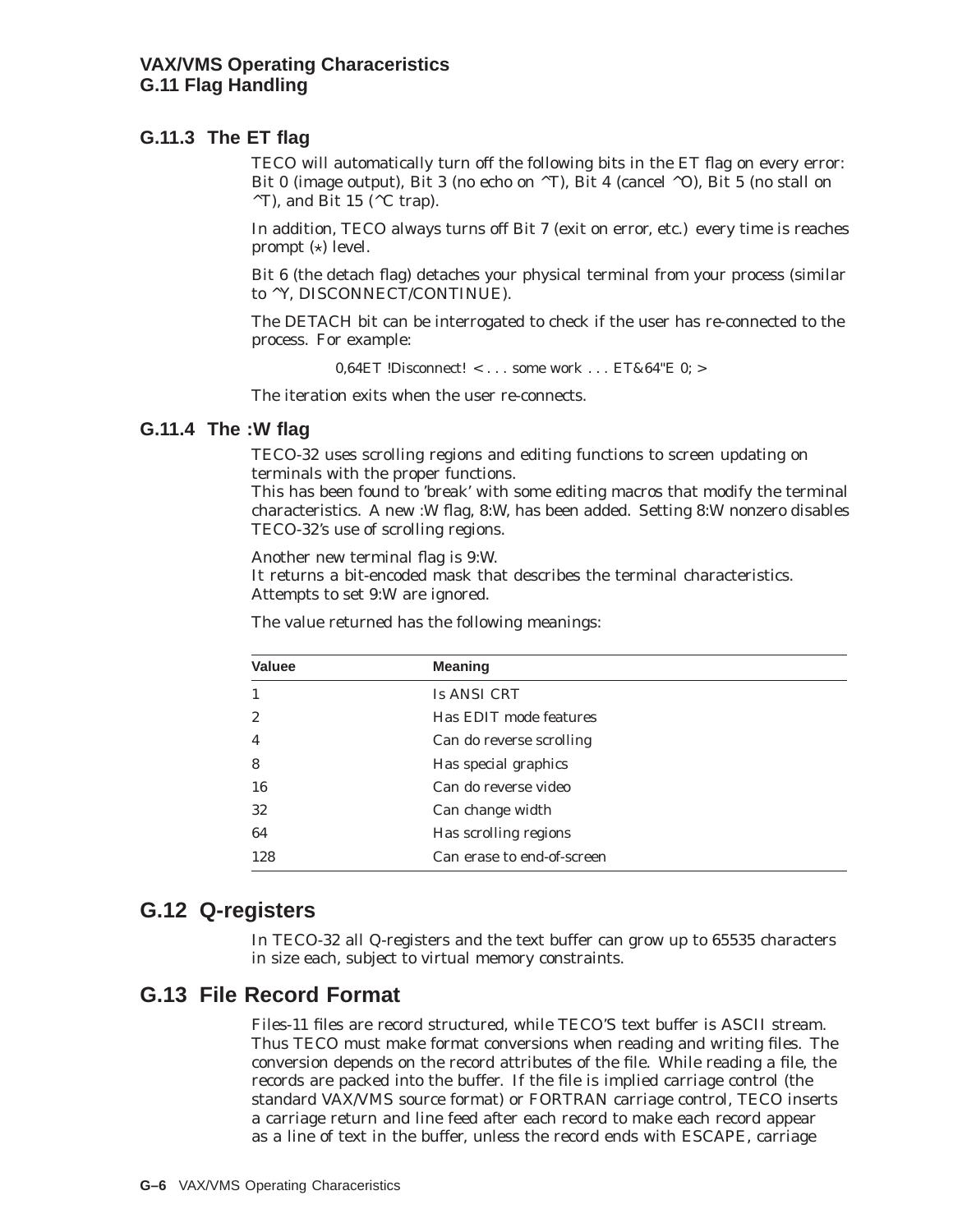return, line feed, vertical tab, or form feed. A record containing a form feed is interpreted as an end of page mark; it stops the read operation and the form feed is not entered in the buffer. The portion of the record after the form feed, if any, is saved for the next input command. If the file has print file carriage control, TECO interprets the carriage control bytes and inserts the resulting carriage return and line feed characters about the record. If the input file has no carriage control (also called internal carriage control), TECO simply packs the records together in the text buffer.

On output, TECO scans the text buffer for carriage return, line feed, vertical tab, and form feed characters. Each such character delimits the end of an output record. If the output file is implied or FORTRAN carriage control, and the record ends with exactly carriage return / line feed, the carriage return and line feed are not output with the record; Otherwise, the record is output in its entirety. The carriage return and line feed are also output with the record if the record ends with ESCAPE / carriage return / line feed.

Qualifiers may be applied to the input and output file specifications. When a carriage control qualifier is applied to an input file, the file is read as if it had that attribute; when the qualifier is applied to an output file, the file is written with that attribute. Applying a qualifier to an EB file specification causes the qualifier to apply to both input and output files.

| Qualifier | <b>Meaning</b>                         |
|-----------|----------------------------------------|
| $-CR$     | Force "none" file record attributes    |
| /CR       | Force "Implied" file record attributes |
| /FT       | Force "FORTRAN" file record attributes |
| /FTN      | Same as /FT                            |
| /B2       | BASIC-PLUS-x handling (see Appendix J) |

The following qualifiers may be used to control input processing:

The following qualifiers may be used to control output processing:

| Qualifier | <b>Meaning</b>                         |
|-----------|----------------------------------------|
| NAR       | Create file record format "Var"        |
| /STM      | Create file record format "Stm"        |
| $-CR$     | Create file record format "None"       |
| /CR       | Create file record format "Implied"    |
| /FT       | Create file record format "FORTRAN"    |
| /FTN      | Same as /FT                            |
| /B2       | BASIC-PLUS-x handling (see Appendix J) |

The following qualifiers may be used to control open/create/access options:

| Qualifier | <b>Meaning</b>            |
|-----------|---------------------------|
| /RW       | Rewind before open/create |
| /SH       | Enable file sharing       |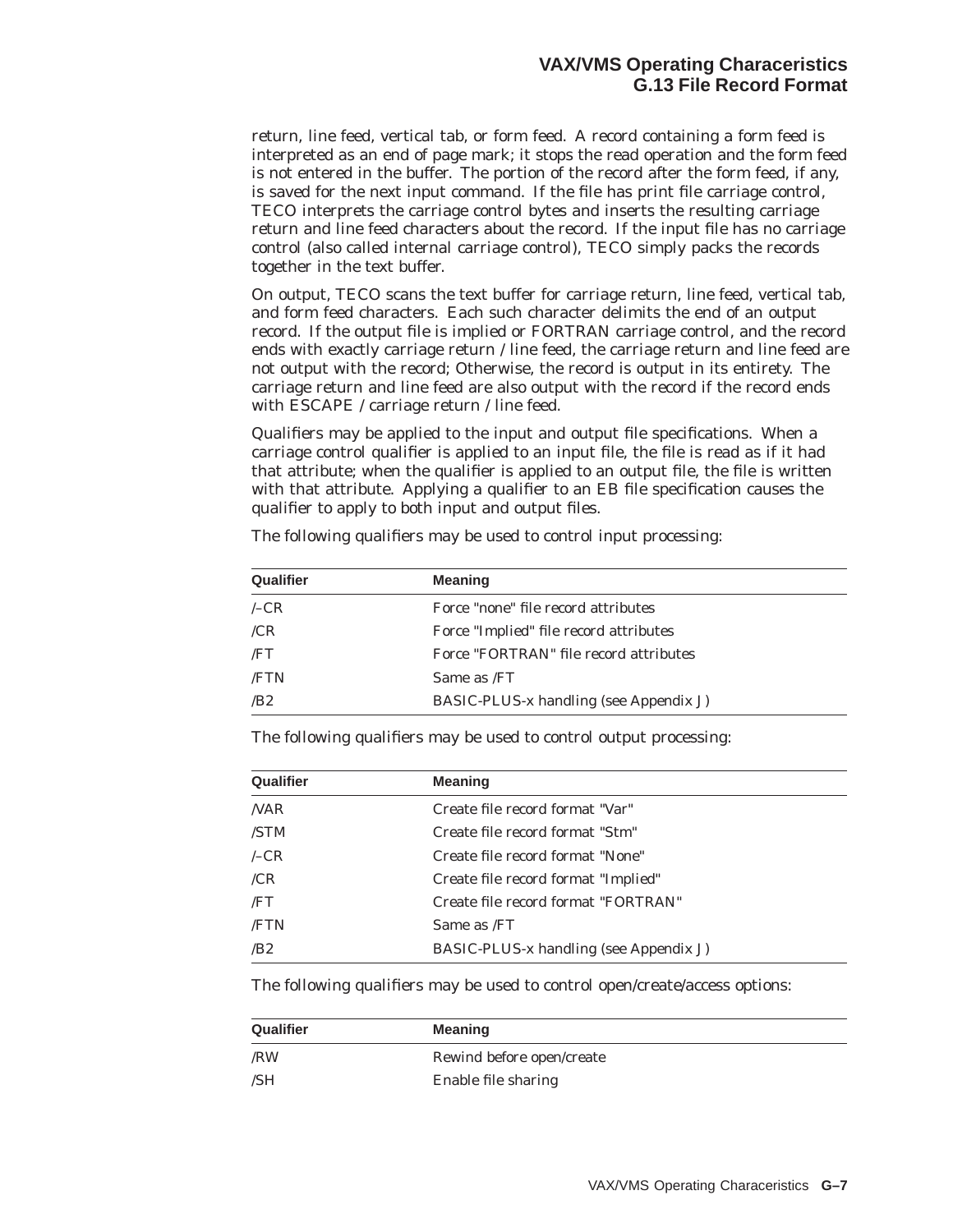## **VAX/VMS Operating Characeristics G.13 File Record Format**

| Qualifier | <b>Meaning</b> |
|-----------|----------------|
| /SHR      | Same as /SH    |

Below is a complete list of valid TECO input file record format/attribute combinations and the resulting file format/attribute combinations for EB commands:

| Input         |                  | Output        |                  |
|---------------|------------------|---------------|------------------|
| <b>Format</b> | <b>Attribute</b> | <b>Format</b> | <b>Attribute</b> |
| <b>Fix</b>    | none             | Var           | Implied          |
| <b>Fix</b>    | Implied          | Var           | Implied          |
| <b>Fix</b>    | <b>FORTRAN</b>   | Var           | <b>FORTRAN</b>   |
| Var           | none             | Var           | Implied          |
| Var           | Implied          | Var           | Implied          |
| Var           | <b>FORTRAN</b>   | Var           | <b>FORTRAN</b>   |
| <b>VFC</b>    | Print            | Var           | Implied          |
| <b>Stm</b>    | none             | Stm           | Implied          |
| <b>Stm</b>    | Implied          | <b>Stm</b>    | Implied          |

Files read with the EI command have their record attributes interpreted in the same manner. This leads to an unexpected side effect with EI files containing an entire command. The last record of the file presumably contains as its last characters the two alt modes which initiate execution of the macro. If the file is implied carriage control, however, there are also the final carriage return / line feed belonging to the last record, which remain in the type in buffer while the macro executes. If the macro attempts to receive input with the <CTRL/T> command, the carriage return / line feed will be the first two characters read. Alternatively, if the macro does no type in, the carriage return / line feed will be read by TECO as the first two characters of the next command. Then no asterisk  $(*)$  will appear as the prompt for the next command. The remedy for both cases is for the macro to execute an EI` command early on. This causes the remainder of the indirect file to be discarded and further input to be read from the terminal as soon as the double alt mode is encountered.

# **G.14 Command Line Processing**

The mechanism used to process the command line in VAX/VMS TECO is designed to allow sophisticated TECO users the greatest flexibility in customizing TECO for their own use. It functions as follows:

The initialization routine places a built-in command decoding TECO macro into Q-register Y and the original command line (including the keyword TECO, MAKE, or MUNG) into Q-register Z.

It then looks for a user private command decoding TECO macro by attempting

- 1. an EITECO`` if the logical name "TECO" exists, elsewise
- 2. an EISYS\$LOGIN:TECO`` if the logical name "SYS\$LOGIN" exists, elsewise
- 3. an EITECO<sup>"</sup>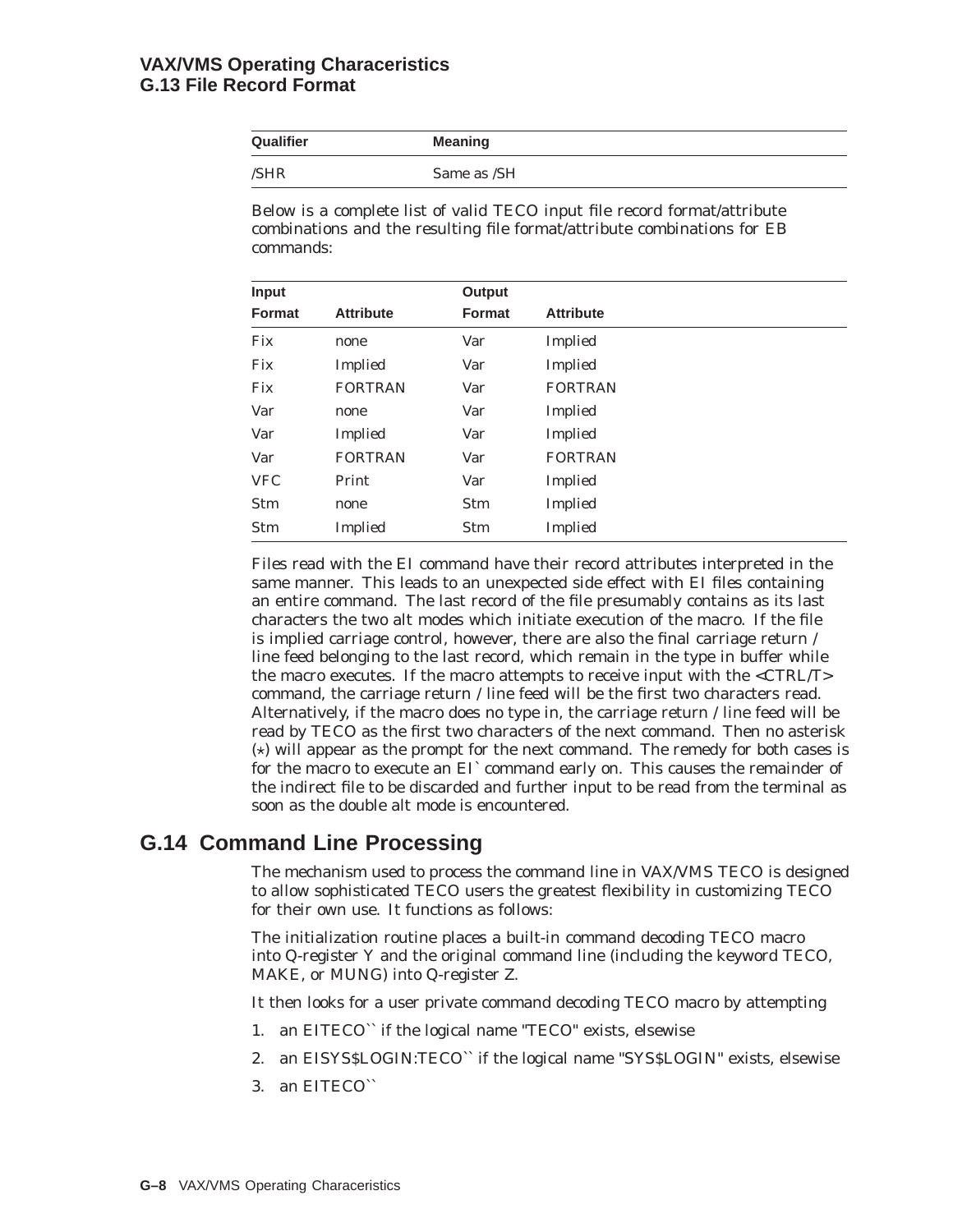## **VAX/VMS Operating Characeristics G.14 Command Line Processing**

If the EI succeeds, the found file is executed. The file may, or course, do anything it pleases. Generally, you would use a private command decoder to automate some sort of system specific editing package. For example, to implement an editing package called FOOBAR, you would define the logical TECO with

#### \$ DEFINE/SYSTEM TECO dev:[dir]FOOBAR

define a DCL foreign command symbol with

### \$ FOOBAR := = \$SYS\$SYSTEM:TECO FOOBAR

and place the TECO macro the implements the FOOBAR editor in dev:[dir]FOOBAR.TEC. Now, whenever a TECO, MAKE, MUNG, or FOOBAR command is issued, the your macro will gain control. It should fetch Q-register Z (the original command line), check the command type, if it's FOOBAR then go do its thing, else it should terminate and execute TECO's built-in command decoder.

| GZ                 | ! Put command into text buffer!      |
|--------------------|--------------------------------------|
| J::@S/FOOBAR/"U    | ! Is the command for us?!            |
| @ $\mathrm{EI}$ // | ! Not for us, turn us off!           |
| <b>HK</b>          | ! Clear out text buffer!             |
| <b>MY</b>          | ! Let the real TECO takeover!        |
| $\cdot$            | ! It's for us, just flow on!         |
| <b>SS</b>          | ! Double ESCAPE: 1st command's end ! |
|                    | ! Do your own thing here!            |
|                    |                                      |

This mechanism should not be used for simple initialization; the standard TEC\$INIT facility should suffice for that. This facility is provided for the sophisticated user who wants his own command processing and thus wishes to usurp control.

## **G.15 Help**

On VAX/VMS, TECO can provide HELP in any of three ways.

You can issue a HELP command at TECO's asterisk prompt. This HELP command obeys the standard VAX/VMS HELP command syntax rules. The HELP command may be terminated by either RETURN or ``.

You can type the / command immediately after an error. (See Section 4.2.) TECO will respond with a one-paragraph description of the error.

You can set EH to 3. (See Section 5.16.) This will cause TECO to automatically respond with a one-paragraph description of any error which occurs.

## **G.16 Installing TECO**

TECO is distributed with VAX/VMS; the files are already in place. If TECO will receive heavy use, it should be installed /OPEN and /HEADER\_RESIDENT.

The following commands, if used in a LOGIN.COM file, would define the three normal TECO invocation commands:

 $$ TE*CO := = $SYSSSYSTEM:TECO TECO$  $$ MA*KE := $S}$ SYS\$SYSTEM:TECO MAKE  $$ MU*NG := $SYS$S}$ SYS\$SYSTEM:TECO MUNG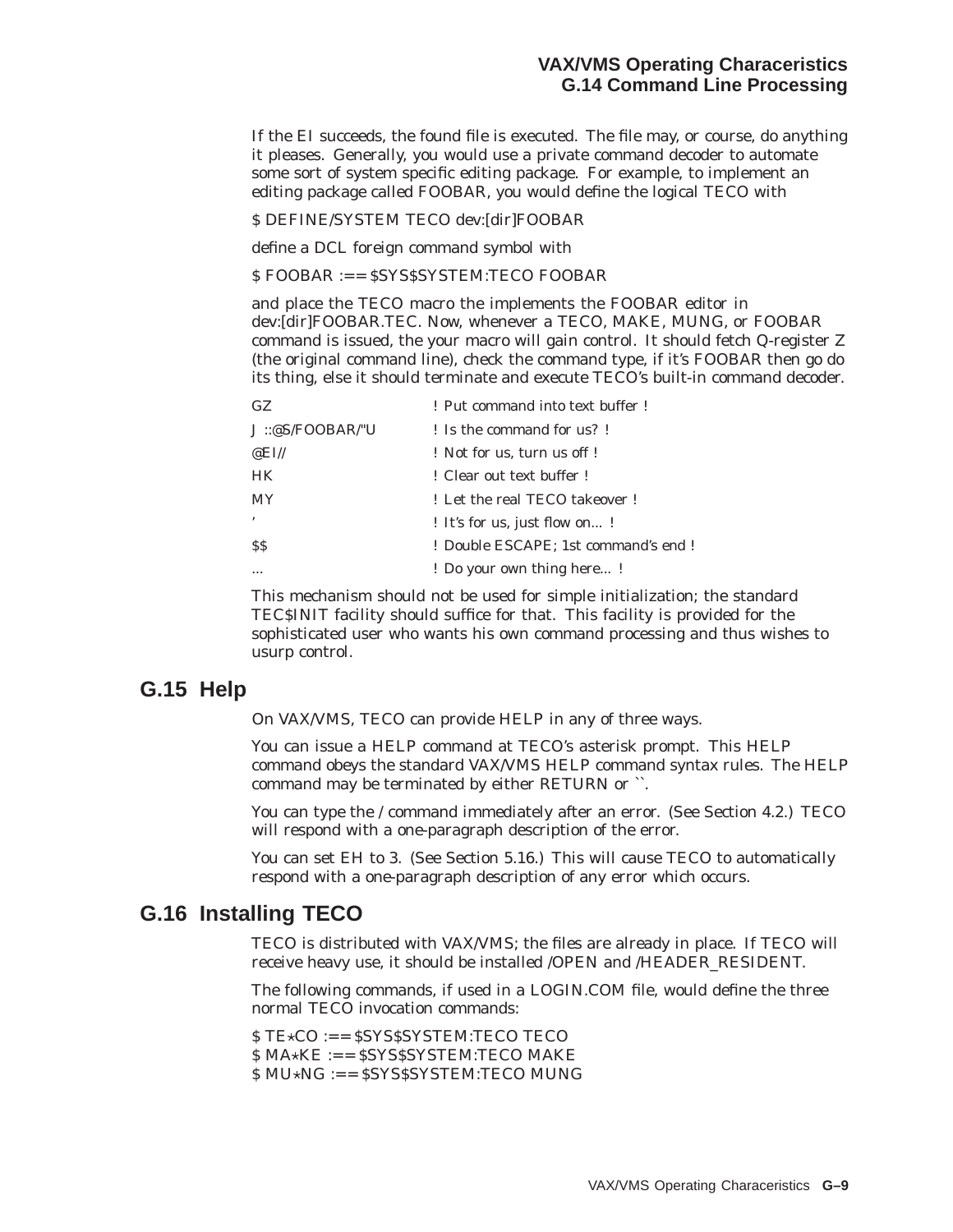The asterisk allows for abbreviation of these commands. For example, the  $TE \times CO$ definition permits TE, TEC, or TECO.

One may include command qualifiers in the command definitions. For example, one can define a command to invoke TECO with VTEDIT as follows:

\$ VTECO := = \$SYS\$SYSTEM:TECO TECO /VTEDIT

# **G.17 Callable TECO interface routines**

Callable routines return reasonable error status. If, for example, TEC\$DO\_ COMMAND exits with a search failure, (?SRH), the value TECO\$\_SRH is returned.

All TECO\$ symbols are resolved by linking to SYS\$SHARE:TECOSHR.EXE.

| <b>Symbol</b>     | Hexadecimal | <b>Decimal</b>           |
|-------------------|-------------|--------------------------|
| TECO\$_BNI        | 00FF8008    | 16744456                 |
| TECOS_CPQ         | 00FF8010    | 16744464                 |
| <b>TECO\$ DTB</b> | 00FF8018    | 16744472                 |
| TECO\$_ERR        | 00FF8020    | 16744480                 |
| TECO\$_FNF        | 00FF8028    | 16744488                 |
| TECO\$_IAA        | 00FF8030    | 16744496                 |
| TECO\$_IEC        | 00FF8038    | 16744504                 |
| TECO\$_IFC        | 00FF8040    | 16744512                 |
| TECOS_IIA         | 00FF8048    | 16744520                 |
| TECO\$_ILL        | 00FF8050    | 16744528                 |
| TECO\$_ILN        | 00FF8058    | 16744536                 |
| TECO\$_IPA        | 00FF8060    | 16744544                 |
| TECOS_IQC         | 00FF8068    | 16744552                 |
| TECOS_IQN         | 00FF8070    | 16744560                 |
| TECO\$_IRA        | 00FF8078    | 16744568                 |
| TECO\$_ISA        | 00FF8080    | 16744576                 |
| <b>TECOS_ISS</b>  | 00FF8088    | 16744584                 |
| TECO\$_IUC        | 00FF8090    | 16744592                 |
| TECO\$_MEM        | 00FF8098    | 16744600                 |
| TECO\$_MRP        | 00FF80A0    | 16744608                 |
| TECO\$_NAB        | 00FF80A8    | 16744616                 |
| TECO\$_NAC        | 00FF80B0    | 16744624                 |
| TECO\$_NAE        | 00FF80B8    | 16744632                 |
| TECO\$_NAP        | 00FF80C0    | 16744640                 |
| TECO\$_NAQ        | 00FF80C8    | 16744648                 |
|                   |             | (continued on next page) |

**Table G–1 TECO symbols**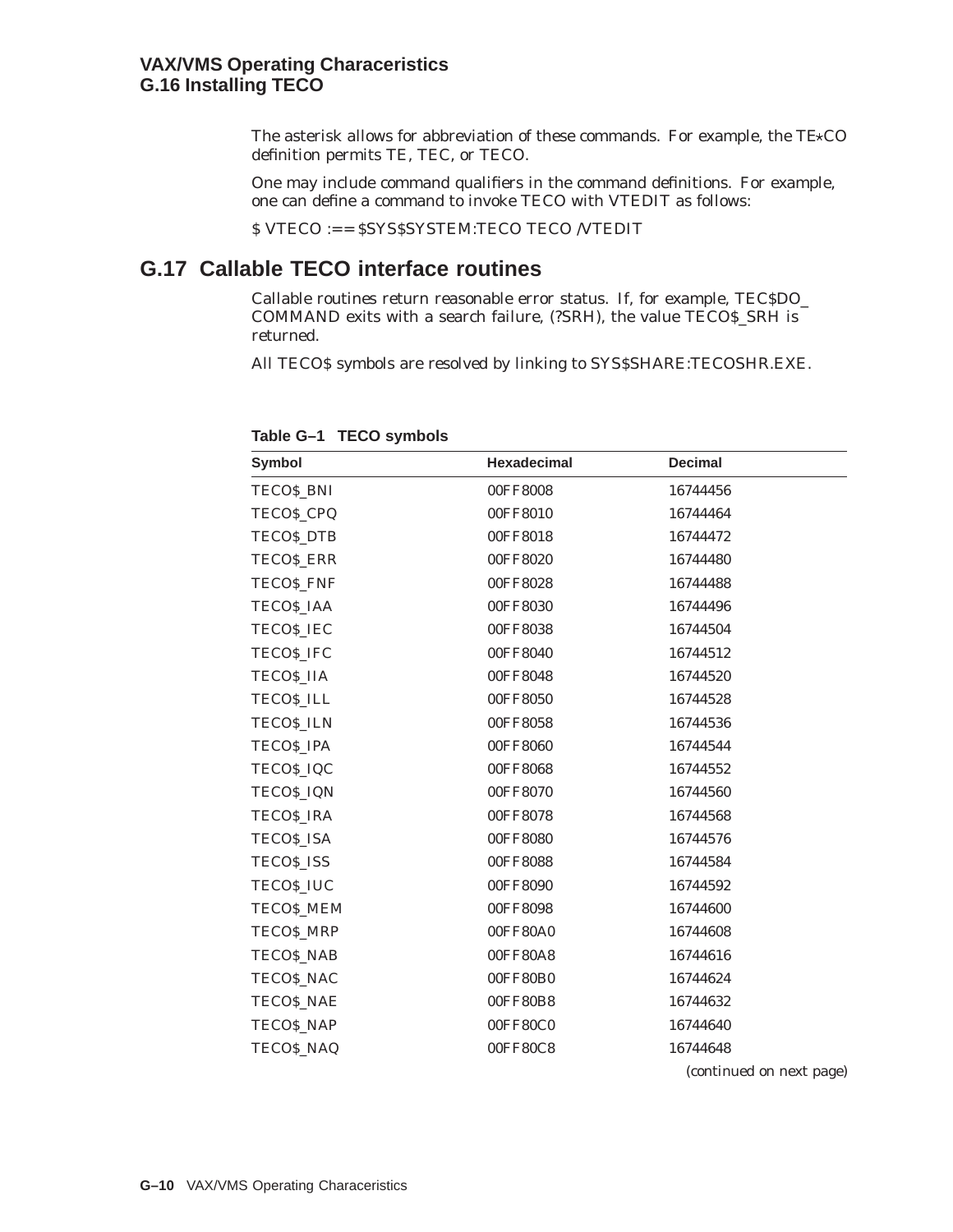## **VAX/VMS Operating Characeristics G.17 Callable TECO interface routines**

| $100000$ $(00111)$ $100000$ |             |                  |  |  |
|-----------------------------|-------------|------------------|--|--|
| <b>Symbol</b>               | Hexadecimal | <b>Decimal</b>   |  |  |
| TECO\$_NAS                  | 00FF80D0    | 16744656         |  |  |
| <b>TECO\$_NAU</b>           | 00FF80D8    | 16744664         |  |  |
| TECOS_NFI                   | 00FF80E0    | 16744672         |  |  |
| TECO\$_NFO                  | 00FF80E8    | 16744680         |  |  |
| TECO\$_NYA                  | 00FF80F0    | 16744688         |  |  |
| TECOS_OFO                   | 00FF80F8    | 16744696         |  |  |
| TECO\$_PDO                  | 00FF8100    | 16744704         |  |  |
| TECO\$_POP                  | 00FF8108    | 16744712         |  |  |
| TECO\$_SNI                  | 00FF8110    | 16744720         |  |  |
| TECOS_SRH                   | 00FF8118    | 16744728         |  |  |
| TECOS_STL                   | 00FF8120    | 16744736         |  |  |
| TECOS_UTC                   | 00FF8128    | 16744744         |  |  |
| TECO\$_UTM                  | 00FF8130    | 16744752         |  |  |
| TECO\$_XAB                  | 00FF8138    | 16744760         |  |  |
| TECO\$_YCA                  | 00FF8140    | 16744768         |  |  |
| TECO\$M_NOCOMMAND           | 00000002    | $\boldsymbol{2}$ |  |  |
| TECO\$M_READONLY            | 00000001    | $\mathbf{1}$     |  |  |
| TECO\$V_NOCOMMAND           | 00000001    | $\mathbf{1}$     |  |  |
| TECO\$V_READONLY            | 00000000    | $\bf{0}$         |  |  |
|                             |             |                  |  |  |

**Table G–1 (Cont.) TECO symbols**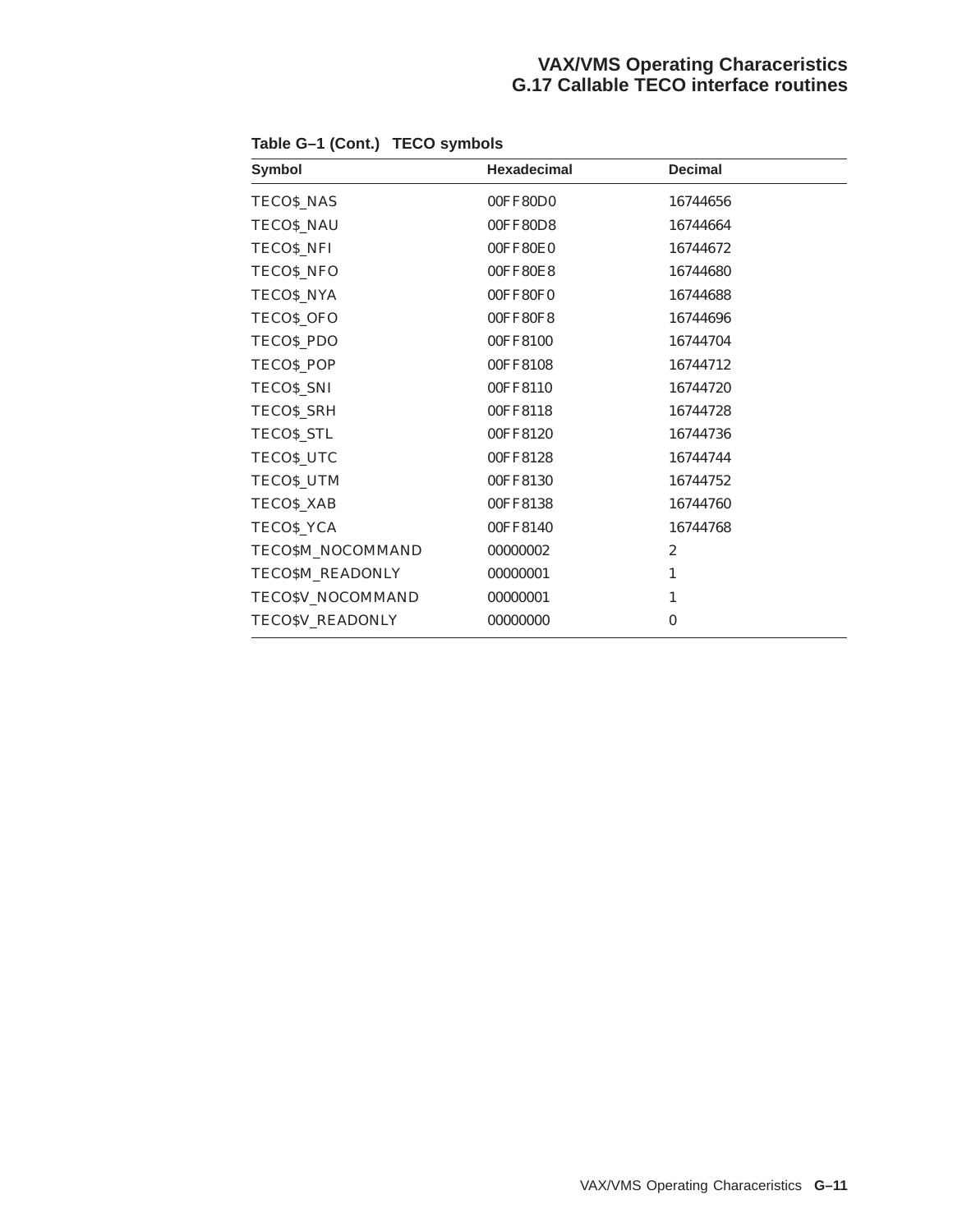# **TECO\$INIT**

This routine should be called before calling any other interface routines.

## **Format**

TECO\$INIT

### **Returns**

| <b>VMS Usage:</b> | cond value       |
|-------------------|------------------|
| type:             | longword integer |
| access:           | write only       |
| mechanism:        | by value in R0   |

### **Returns**

TECO\$INIT returns a status value. Any TECO error message is mapped into a status code of TECO\$\_xxx, where xxx is the TLA [three-letter-abbreviation] of the error message. (See Appendix B)

## **Arguments**

None.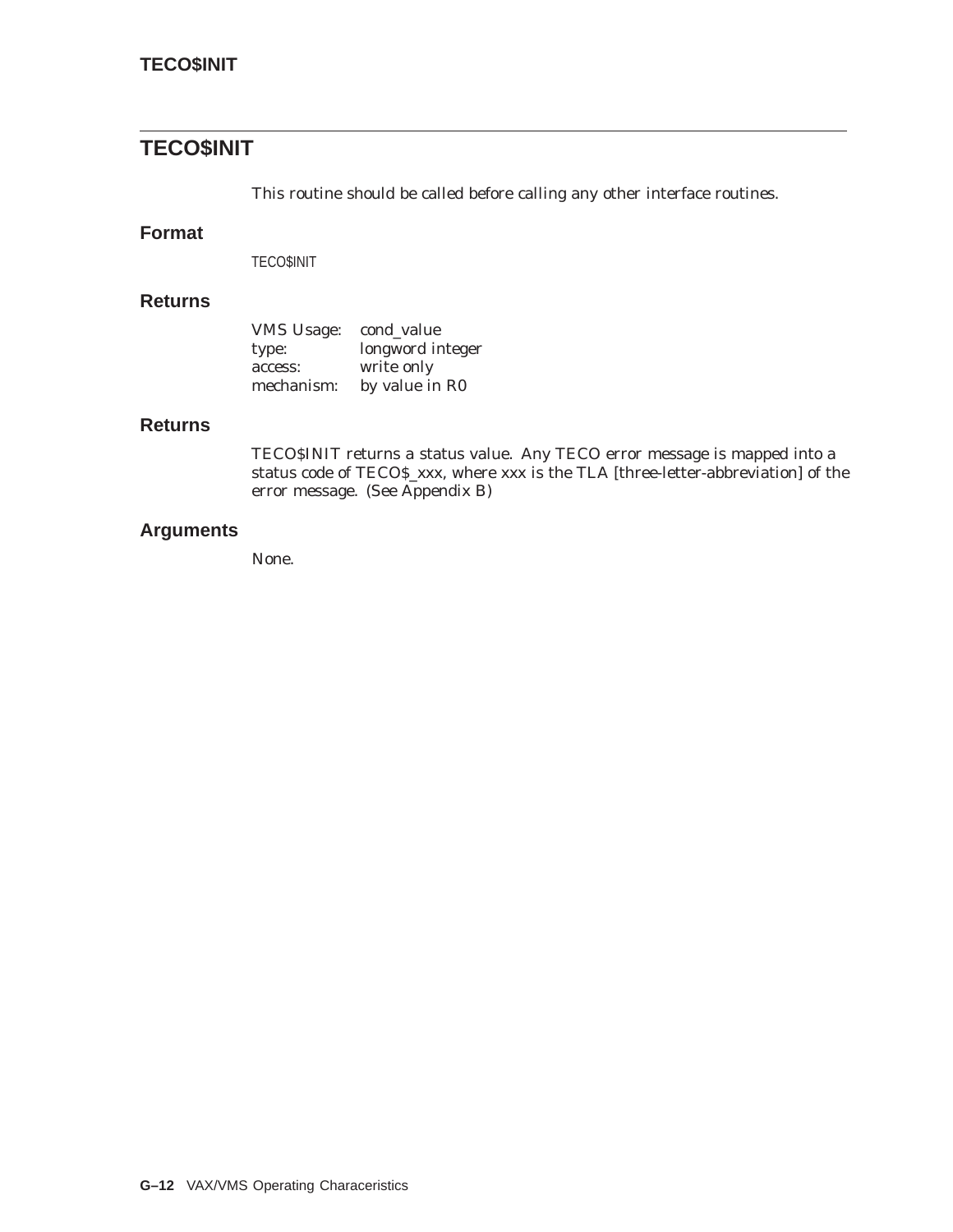# **TECO\$EDIT**

Callable TECO entry point. This routine is called to start the callable editor.

### **Format**

TECO\$EDIT(in,[out],[com],[opt],[xlt])

### **Returns**

| <b>VMS Usage:</b> | cond value       |
|-------------------|------------------|
| type:             | longword integer |
| access:           | write only       |
| mechanism:        | by value in R0   |

### **Returns**

TECO\$EDIT returns a status value. Any TECO error message is mapped into a status code of TECO\$\_xxx, where xxx is the TLA [three-letter-abbreviation] of the error message. (See Appendix B)

### **Arguments**

**in** VMS Usage: cond\_value type: longword integer access: read only mechanism: by descriptor

Descriptor of the input file name

### **out**

VMS Usage: cond\_value type: longword integer access: read only mechanism: by descriptor

Descriptor of the output file name.

Defaults to same name as the input file. [i.e. EBinput-file``]

#### **com**

VMS Usage: cond\_value type: longword integer access: read only mechanism: by descriptor

Descriptor for the TECO startup command.

If this argument is not specified, and the TECO\$M\_NOCOMMAND option is not specified, the standard TECO initialization is done. The logical name TEC\$INIT is used to find a startup command file.

#### **opt**

VMS Usage: cond\_value type: longword integer access: read only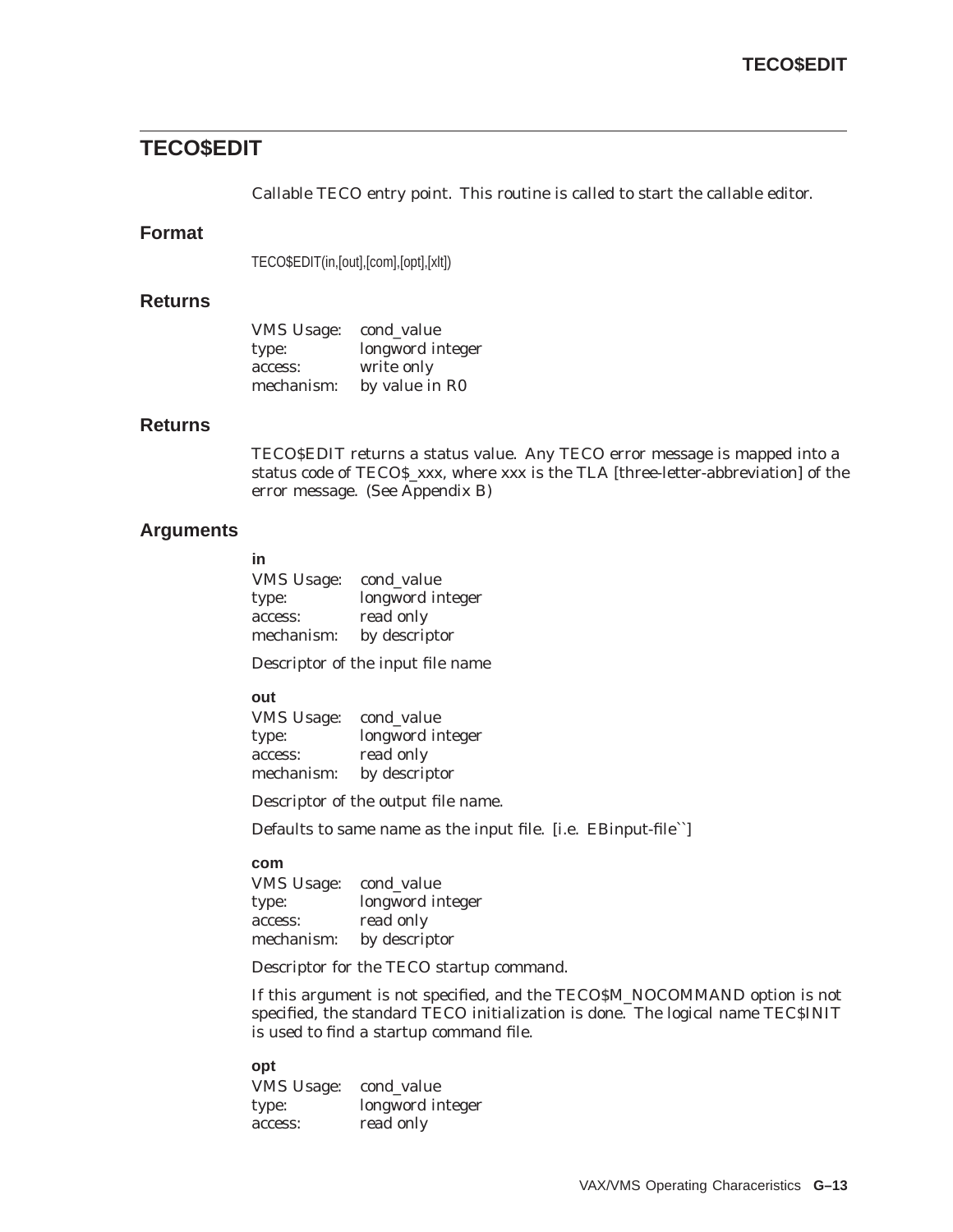mechanism: by reference

Address of an options longword. Valid options are:

TECO\$M\_NOCOMMAND Don't execute the TECO initialization file TECO\$M\_READONLY Open the file in INSPECT mode

**xlt**

VMS Usage: cond\_value type: longword integer access: read only mechanism: by reference

Address of a bound procedure mask [BPM] for the xlate routine. See the information below.

It is not neccessary to initialize TECO before calling TECO\$EDIT.

### **Callable TECO Xlate routine**

When TECO\$EDIT is called, one of the arguments is the XLATE routine. This routine is called by the :EGXLT command. The format of this command is:

m,n:EGXLT string`

It calls the XLATE routine with 3 arguments:

- The string given. Passed by descriptor. Leading spaces and tabs are removed from this string.
- Two arguments, passed by reference. The first is the M value, the second N. Modifying these locations modifies the XLATE routine's return values. The return value to the :EGXLT command is, by default, -1 if there is an XLATE routine, 0 if there is none. The XLATE routine itself can modify the return values with a call to TECO\$VALUES.

The XLATE hook is analogous to the callable EDT facility. It allows a user of Callable TECO to easily return to the calling program, perform some operation, and then return to TECO.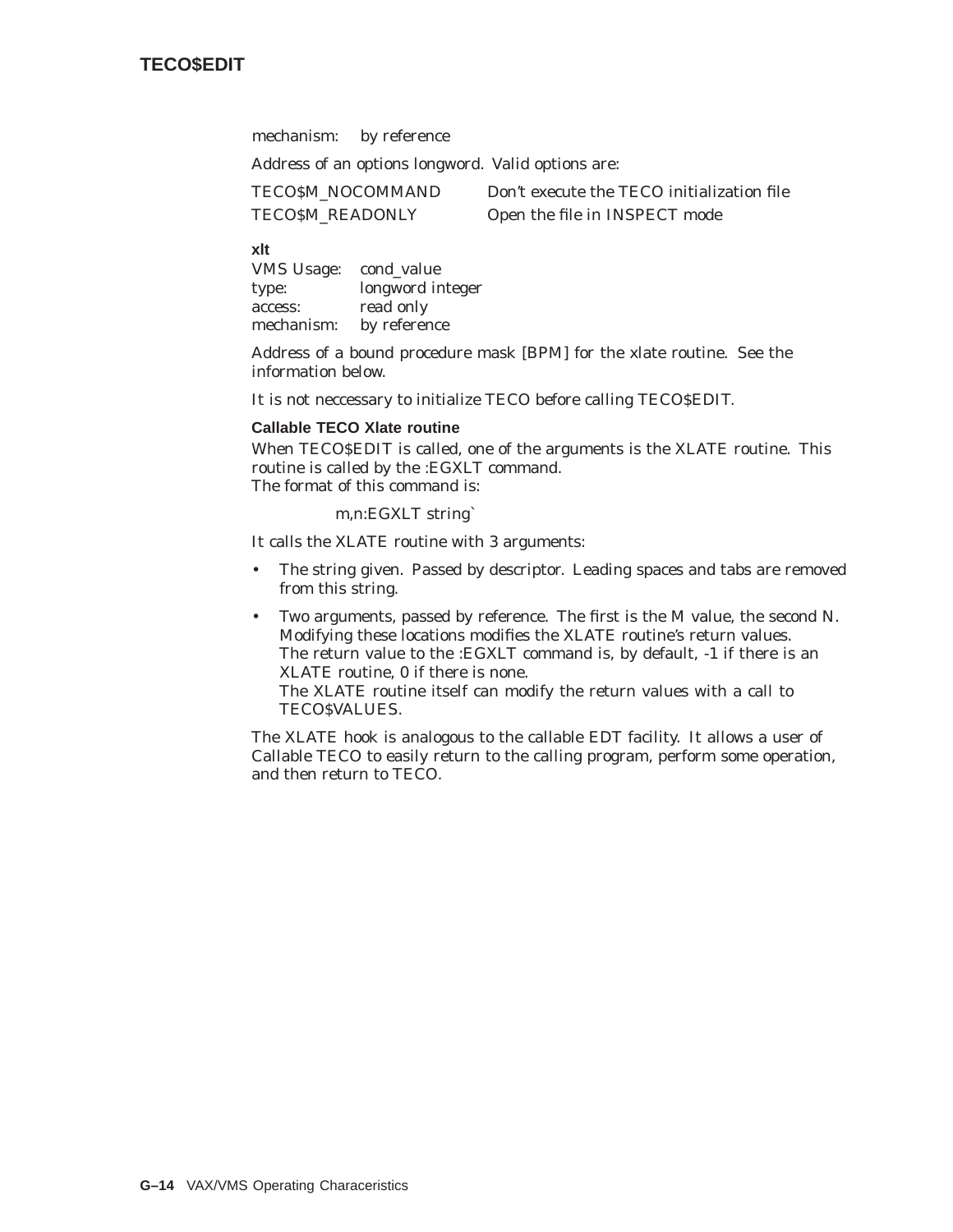# **TECO\$POINTERS**

Returns position of dot and z.

## **Format**

TECO\$POINTERS([dot][,z])

## **Returns**

| <b>VMS Usage:</b> | cond_value       |
|-------------------|------------------|
| type:             | longword integer |
| access:           | write only       |
| mechanism:        | by value in R0   |

### **Returns**

TECO\$POINTERS returns a status value. Any TECO error message is mapped into a status code of TECO\$\_xxx, where xxx is the TLA [three-letter-abbreviation] of the error message. (See Appendix B)

## **Arguments**

### **dot**

| VMS Usage: cond_value |                  |
|-----------------------|------------------|
| type:                 | longword integer |
| access:               | write only       |
| mechanism:            | by reference     |

Gets text pointer relative to the start of the buffer (.) in TECO.

### **z**

VMS Usage: cond\_value type: longword integer access: write only mechanism: by reference

Gets a pointer to the end of the text buffer. Z in TECO.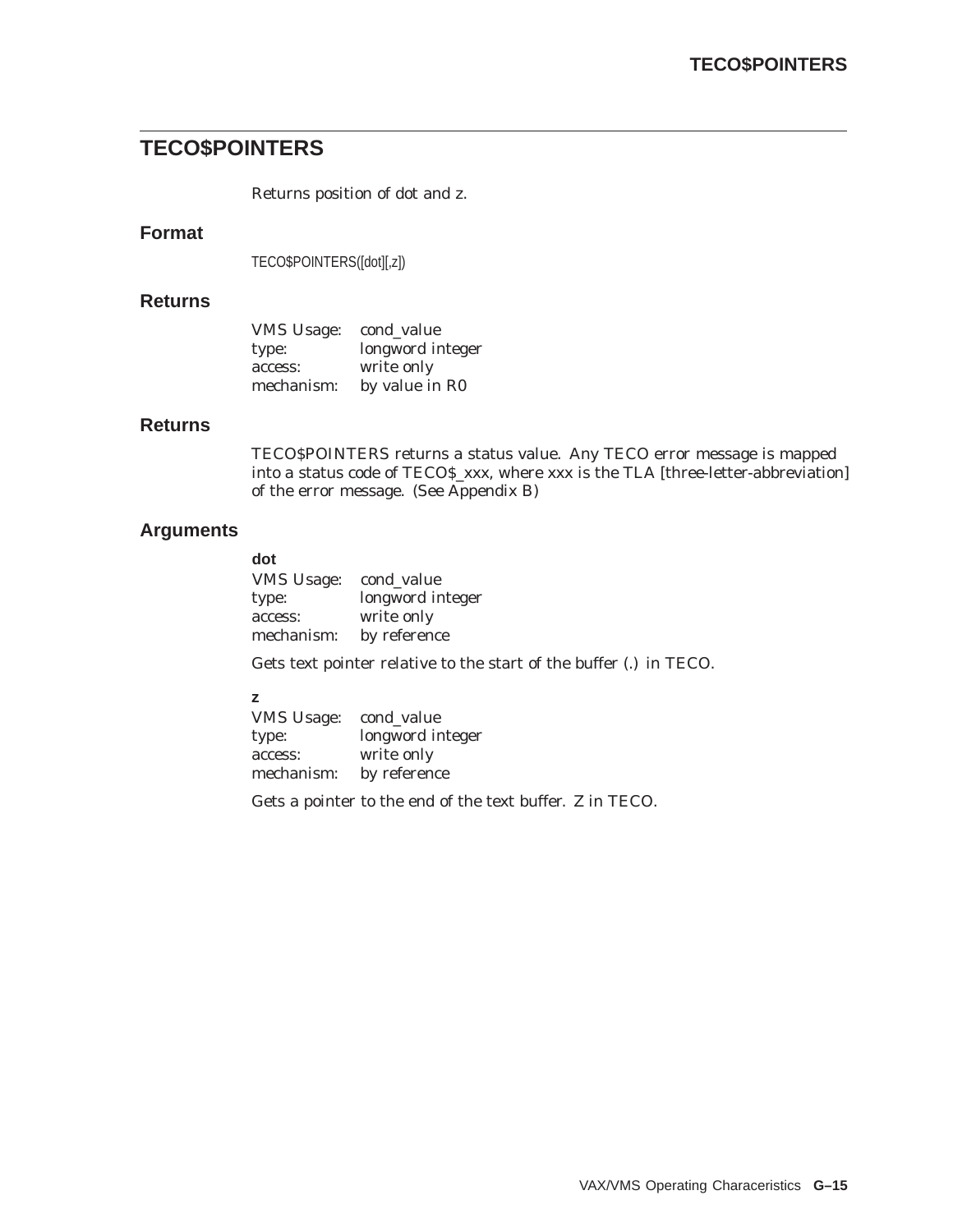# **TECO\$SET\_DOT**

Set pointer.

## **Format**

TECO\$SET\_DOT(new-dot)

## **Returns**

| <b>VMS</b> Usage: | cond_value       |
|-------------------|------------------|
| type:             | longword integer |
| access:           | write only       |
| mechanism:        | by value in R0   |

### **Returns**

TECO\$SET\_DOT returns a status value. Any TECO error message is mapped into a status code of TECO\$\_xxx, where xxx is the TLA [three-letter-abbreviation] of the error message. (See Appendix B)

## **Arguments**

### **new-dot**

| cond value       |
|------------------|
| longword integer |
| read only        |
| by reference     |
|                  |

New value to set into the text pointer.

Must be between 0 and the end of the buffer [Z].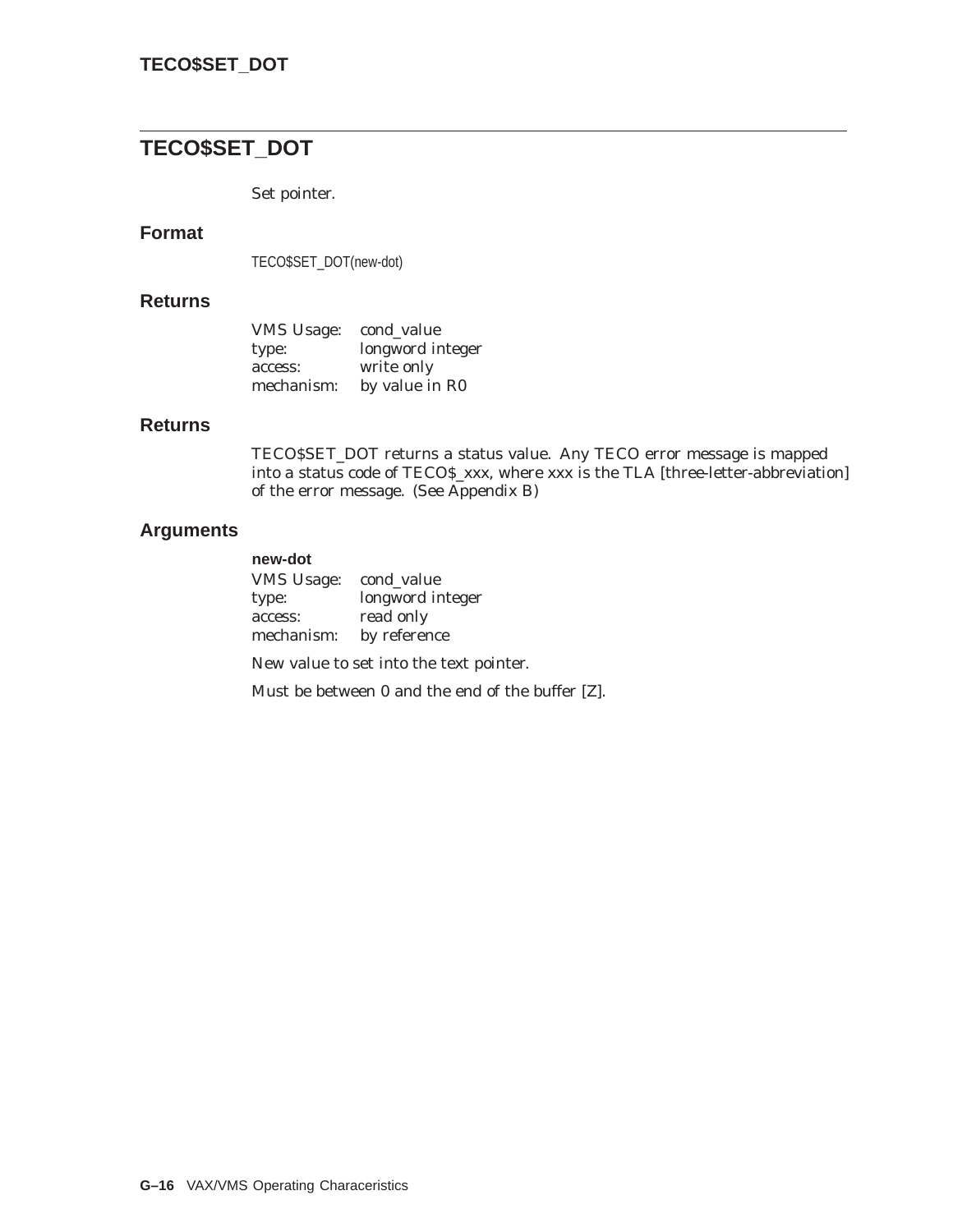# **TECO\$ADVANCE\_LINE**

Advance lines [nL command].

## **Format**

TECO\$ADVANCE\_LINE(lines)

### **Returns**

| <b>VMS Usage:</b> | cond value       |
|-------------------|------------------|
| type:             | longword integer |
| access:           | write only       |
| mechanism:        | by value in R0   |

### **Returns**

TECO\$ADVANCE\_LINE returns a status value. Any TECO error message is mapped into a status code of TECO\$\_xxx, where xxx is the TLA [three-letterabbreviation] of the error message. (See Appendix B)

## **Arguments**

| lines             |                  |
|-------------------|------------------|
| <b>VMS Usage:</b> | cond value       |
| type:             | longword integer |
| access:           | read only        |
| mechanism:        | by reference     |

Number of line terminators to advance.

Acts like the nL command in TECO; 0 moves to the start of the current line, 1 moves forward one line, -1 backward one line.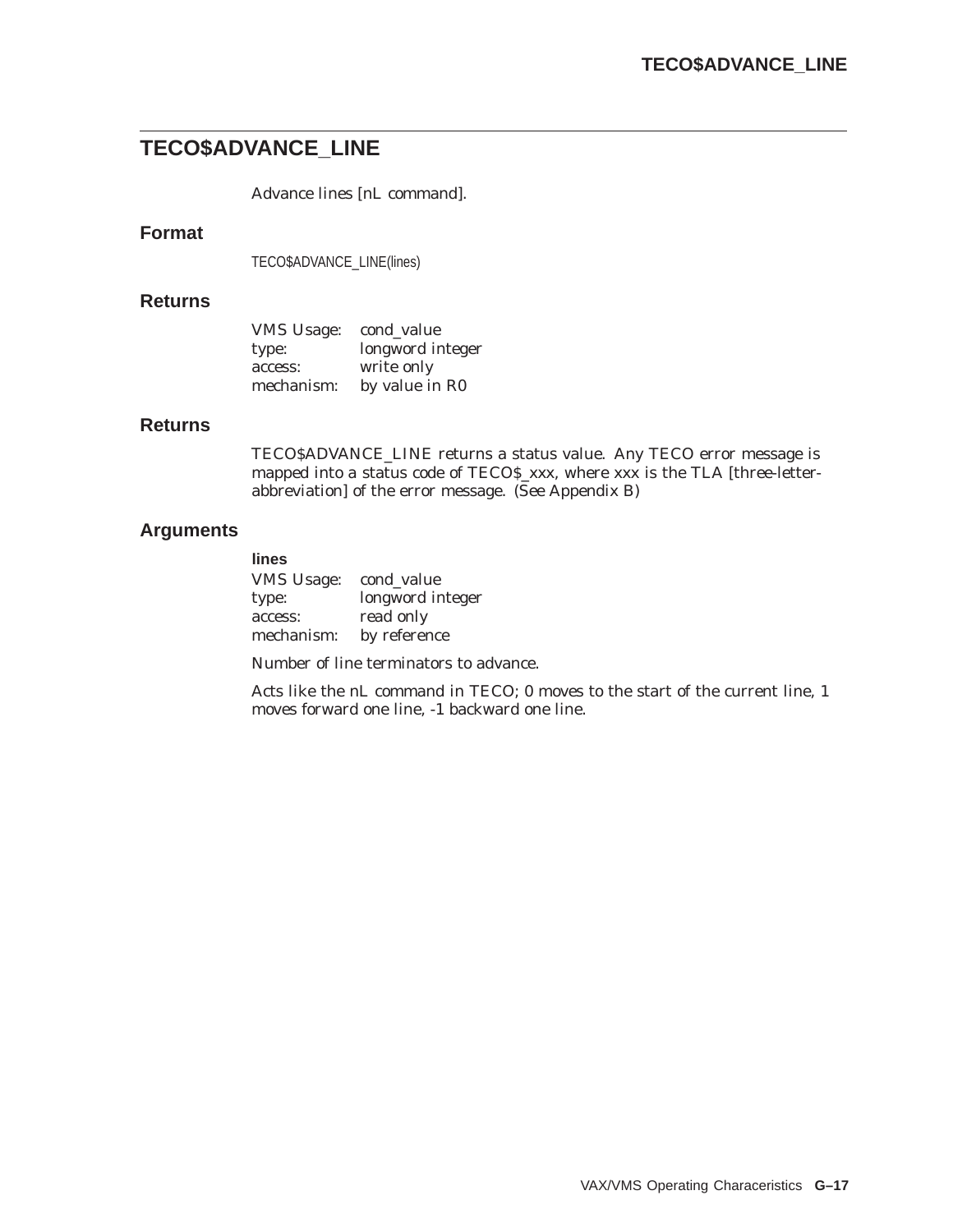# **TECO\$DELETE\_TEXT**

Deletes characters.

### **Format**

TECO\$DELETE\_TEXT(chars)

### **Returns**

| <b>VMS Usage:</b> | cond value       |
|-------------------|------------------|
| type:             | longword integer |
| access:           | write only       |
| mechanism:        | by value in R0   |

### **Returns**

TECO\$DELETE\_TEXT returns a status value. Any TECO error message is mapped into a status code of TECO\$\_xxx, where xxx is the TLA [three-letterabbreviation] of the error message. (See Appendix B)

### **Arguments**

**chars** VMS Usage: cond\_value type: longword integer access: read only mechanism: by

Number of characters to delete.

Acts exactly like the nD command in TECO. 3 deletes 3 characters after DOT, -3 deletes 3 characters before DOT. Exceeding the buffer boundaries will generate a "DTB Delete too big" error.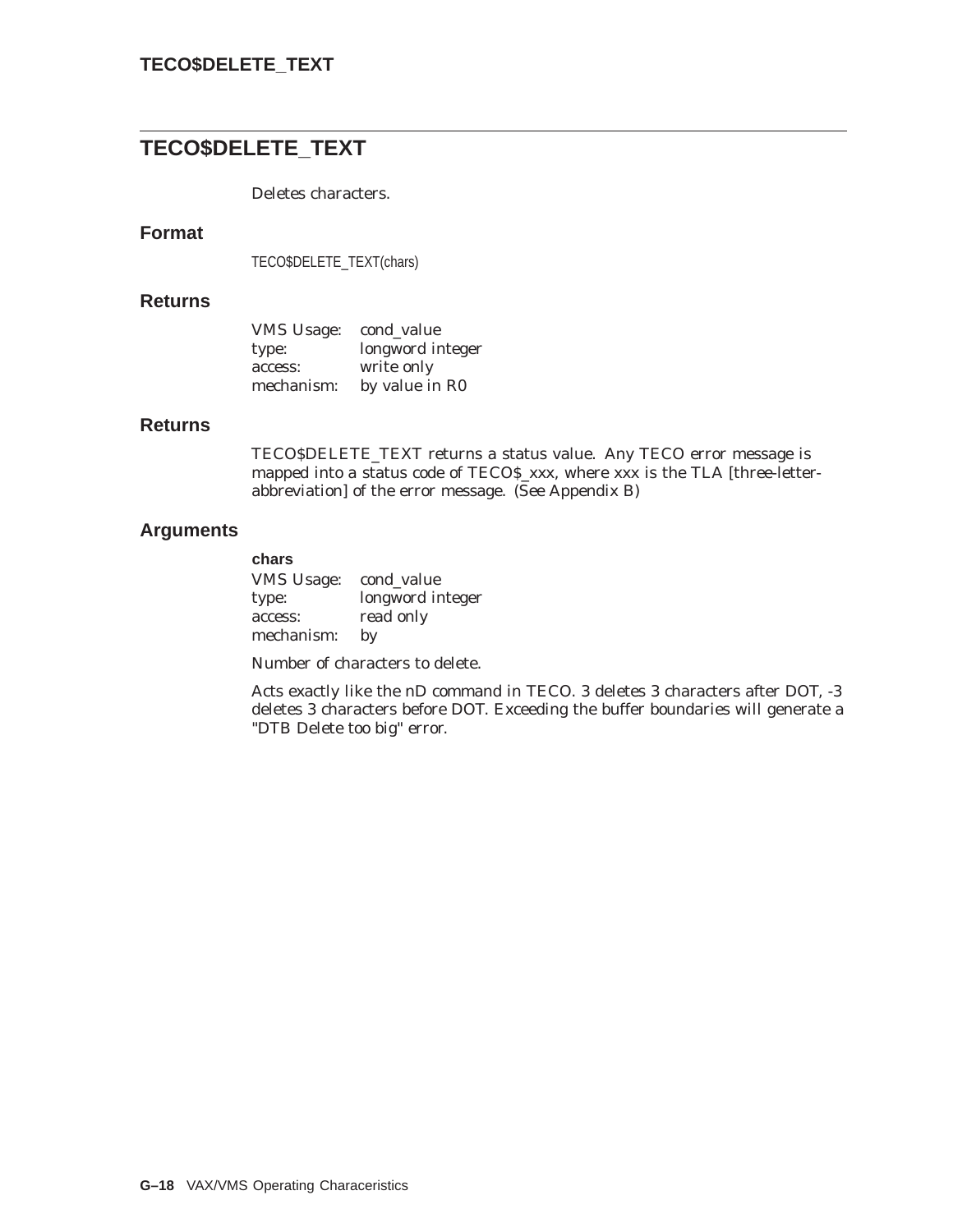# **TECO\$GET\_Q\_REG**

Returns text and value of Q-register.

### **Format**

TECO\$GET\_Q\_REG(q-name,[value],[text])

### **Returns**

| <b>VMS Usage:</b> | cond value       |
|-------------------|------------------|
| type:             | longword integer |
| access:           | write only       |
| mechanism:        | by value in R0   |

### **Returns**

TECO\$GET\_Q\_REG returns a status value. Any TECO error message is mapped into a status code of TECO\$\_xxx, where xxx is the TLA [three-letter-abbreviation] of the error message. (See Appendix B)

### **Arguments**

#### **q-name**

VMS Usage: cond\_value type: longword integer access: read only mechanism: by descriptor

Descriptor for name of the q-register to obtain.

Upper or lower case character, optionally preceded by a dot (.) for local qregisters. Any descriptor type allowed by STR\$COPY\_DX is allowed. The text is copied from the q-register to the destination string.

#### **value**

VMS Usage: cond\_value type: longword integer access: write only mechanism: by reference

Gets 'value' portion of q-register.

## **text**

VMS Usage: cond\_value type: longword integer access: read only mechanism: by descriptor

Descriptor for string to receive the text stored in the q-register.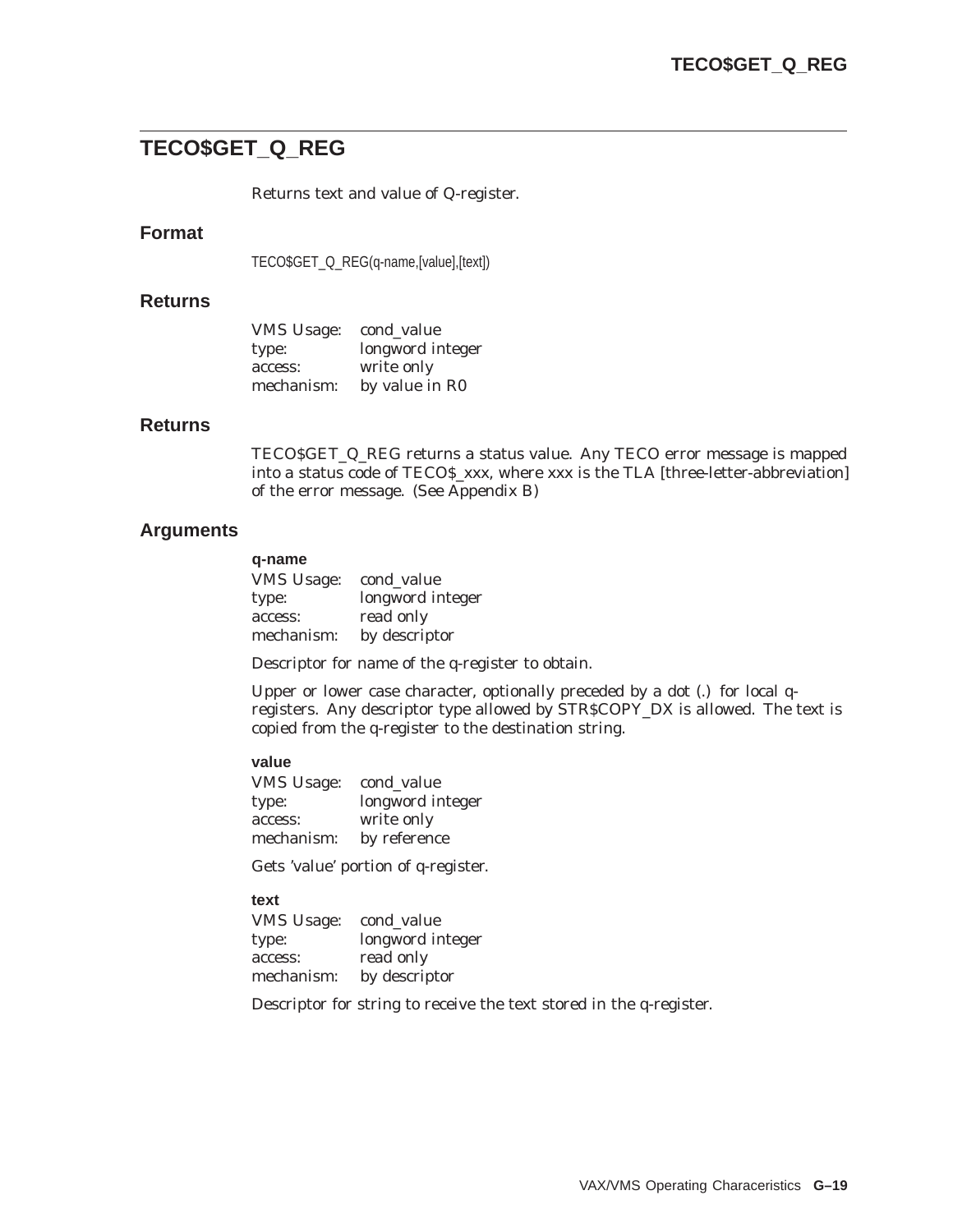# **TECO\$LOAD\_Q\_REG**

Loads q-register text and/or value.

### **Format**

TECO\$LOAD\_Q\_REG(q-name,[value],[text])

### **Returns**

| <b>VMS Usage:</b> | cond value       |
|-------------------|------------------|
| type:             | longword integer |
| access:           | write only       |
| mechanism:        | by value in R0   |

### **Returns**

TECO\$LOAD\_Q\_REG returns a status value. Any TECO error message is mapped into a status code of TECO\$\_xxx, where xxx is the TLA [three-letterabbreviation] of the error message. (See Appendix B)

### **Arguments**

#### **q-name**

| <b>VMS Usage:</b> | cond_value       |
|-------------------|------------------|
| type:             | longword integer |
| access:           | read only        |
| mechanism:        | by descriptor    |

Descriptor for name of the q-register to load.

Upper or lower case character, optionally preceded by a dot (.) for local qregisters. Any descriptor type allowed by STR\$COPY\_DX is allowed. The text is copied to the q-register from the source string.

#### **value**

VMS Usage: cond\_value type: longword integer access: read only mechanism: by reference

Sets 'value' portion of q-register.

## **text**

VMS Usage: cond\_value type: longword integer access: read only mechanism: by descriptor

Descriptor for the text string to load into the q-register.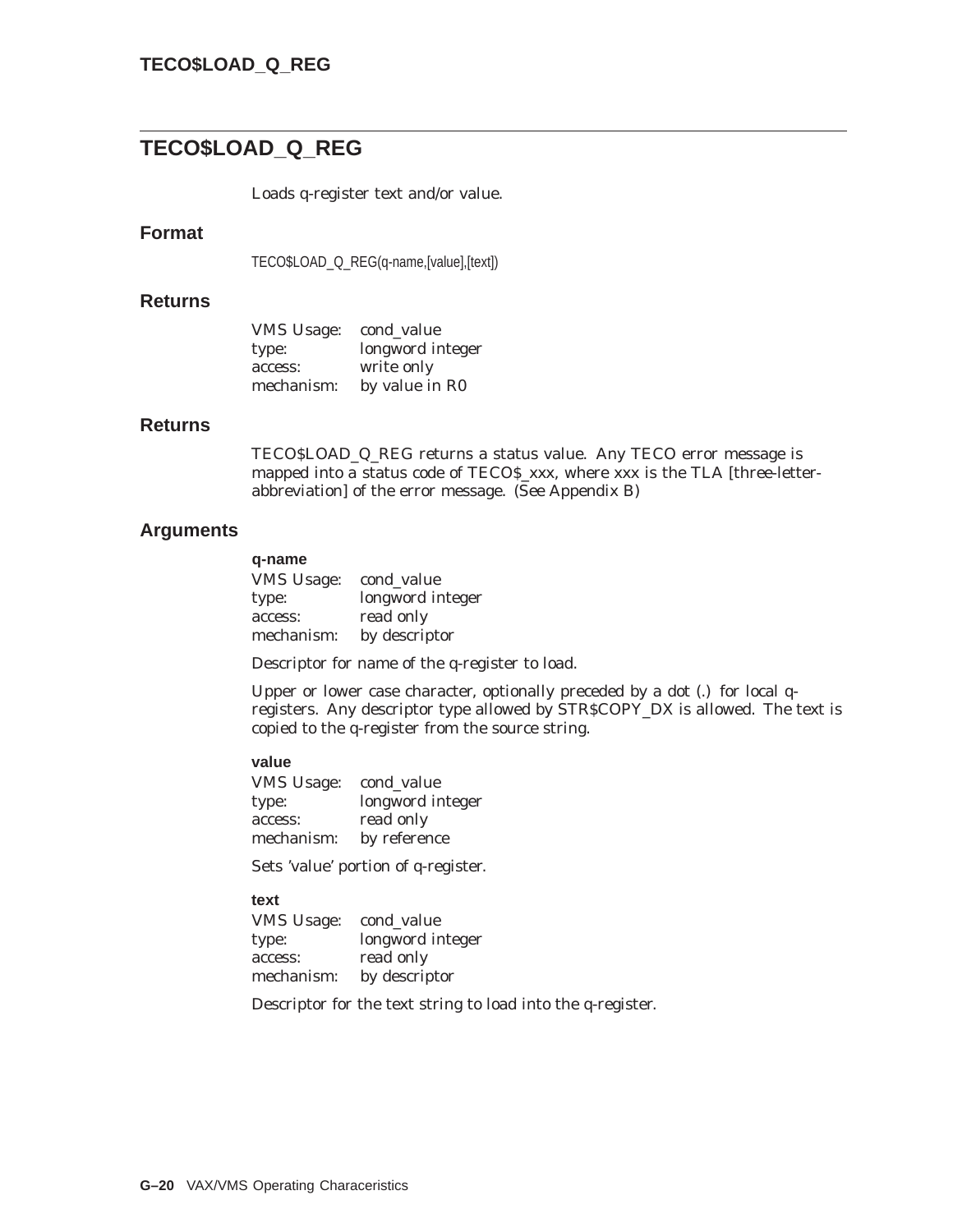# **TECO\$MUNG**

Executes q-register.

## **Format**

TECO\$MUNG(q-name)

### **Returns**

| <b>VMS Usage:</b> | cond value       |
|-------------------|------------------|
| type:             | longword integer |
| access:           | write only       |
| mechanism:        | by value in R0   |

### **Returns**

TECO\$MUNG returns a status value. Any TECO error message is mapped into a status code of TECO\$\_xxx, where xxx is the TLA [three-letter-abbreviation] of the error message. (See Appendix B)

## **Arguments**

### **q-name**

| <b>VMS Usage:</b> | cond_value       |
|-------------------|------------------|
| type:             | longword integer |
| access:           | read only        |
| mechanism:        | by descriptor    |

Descriptor for q-register name to execute.

MUNG executes the TECO program loaded into the given q-register. The current TECO command level's local q-registers are saved before executing the MUNG, unless the q-register name specifies a local q-register.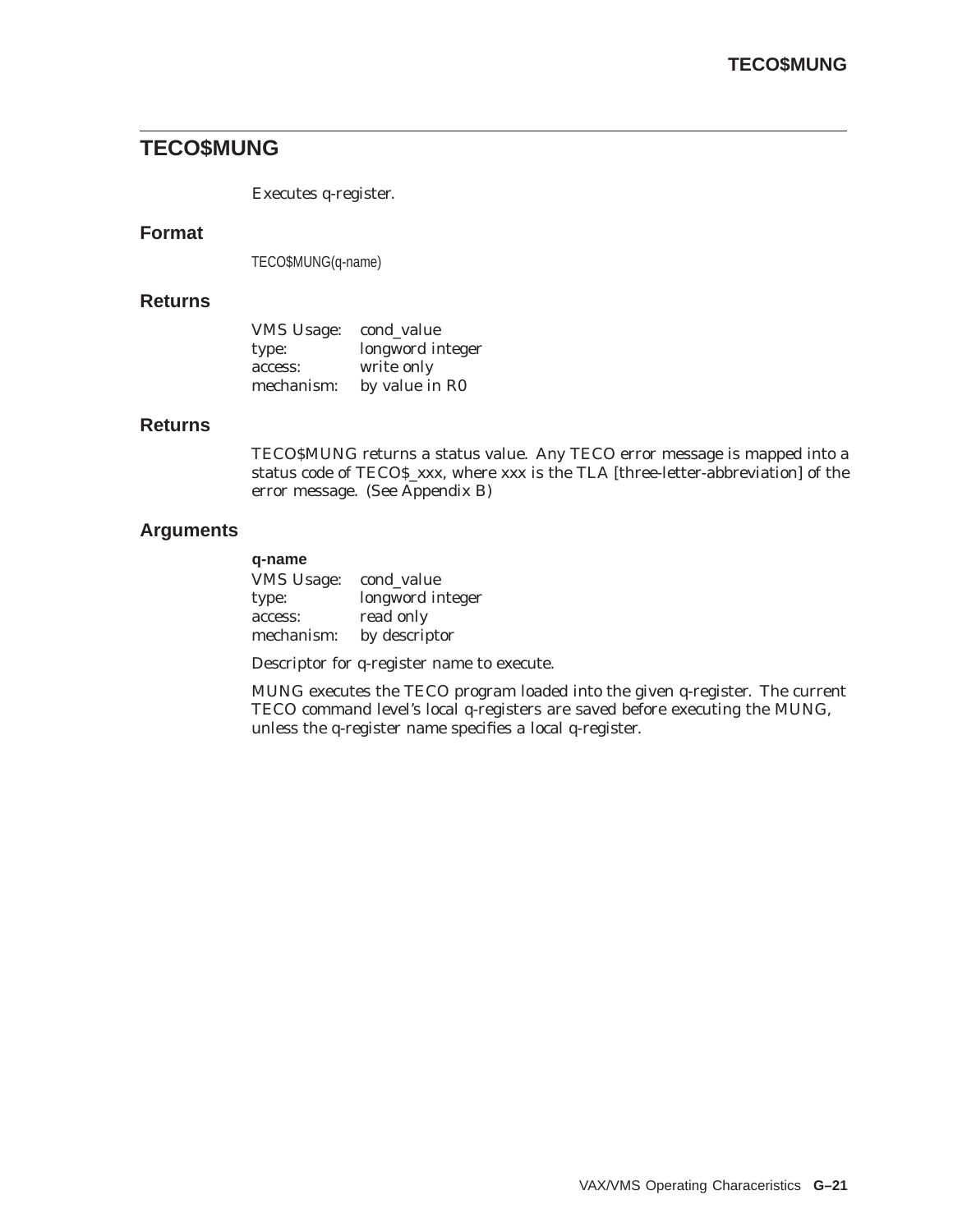# **TECO\$LOAD\_TEXT**

Load text buffer.

## **Format**

TECO\$LOAD\_TEXT(new-text[,delete])

### **Returns**

| <b>VMS</b> Usage: | cond_value       |
|-------------------|------------------|
| type:             | longword integer |
| access:           | write only       |
| mechanism:        | by value in R0   |

### **Returns**

TECO\$LOAD\_TEXT returns a status value. Any TECO error message is mapped into a status code of TECO\$\_xxx, where xxx is the TLA [three-letter-abbreviation] of the error message. (See Appendix B)

## **Arguments**

### **new-text**

| <b>VMS Usage:</b> | cond value       |
|-------------------|------------------|
| type:             | longword integer |
| access:           | read only        |
| mechanism:        | by descriptor    |

Descriptor for text string to be loaded into the text buffer. The text is copied from the source string to the text buffer.

### **delete**

| <b>VMS</b> Usage: | cond_value       |
|-------------------|------------------|
| type:             | longword integer |
| access:           | read only        |
| mechanism:        | by reference     |

Number of characters to delete before insert. Negative values delete text before DOT, positive values delete after DOT.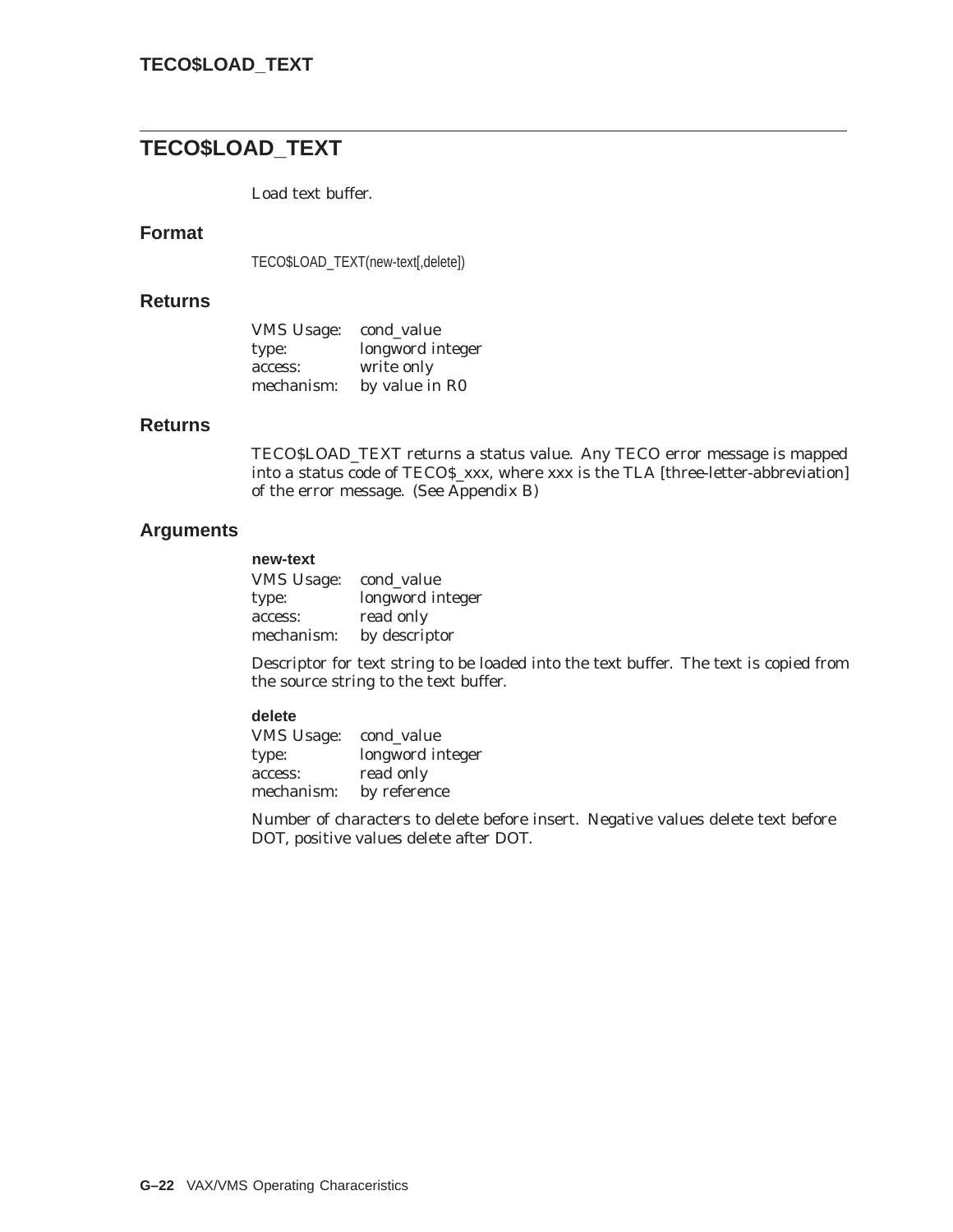# **TECO\$GET\_TEXT**

Gets descriptor of text buffer.

### **Format**

TECO\$GET\_TEXT(text[,[start][,end]])

### **Returns**

| <b>VMS Usage:</b> | cond value       |
|-------------------|------------------|
| type:             | longword integer |
| access:           | write only       |
| mechanism:        | by value in R0   |

### **Returns**

TECO\$GET\_TEXT returns a status value. Any TECO error message is mapped into a status code of TECO\$\_xxx, where xxx is the TLA [three-letter-abbreviation] of the error message. (See Appendix B)

## **Arguments**

### **text**

VMS Usage: cond\_value type: longword integer access: read only mechanism: by descriptor

Descriptor of string to receive a copy of the extracted text. The text extracted is copied to this string.

### **start**

VMS Usage: cond\_value type: longword integer access: read only mechanism: by reference

Text buffer offset to start the extract at. Defaults to zero [beginning of buffer, B].

### **end**

| <b>VMS Usage:</b> | cond_value       |
|-------------------|------------------|
| type:             | longword integer |
| access:           | read only        |
| mechanism:        | by reference     |

Text buffer offset to end at. Defaults to end of text buffer [Z].

The START and END values are checked and limited to the beginning and end of the text buffer, respectively.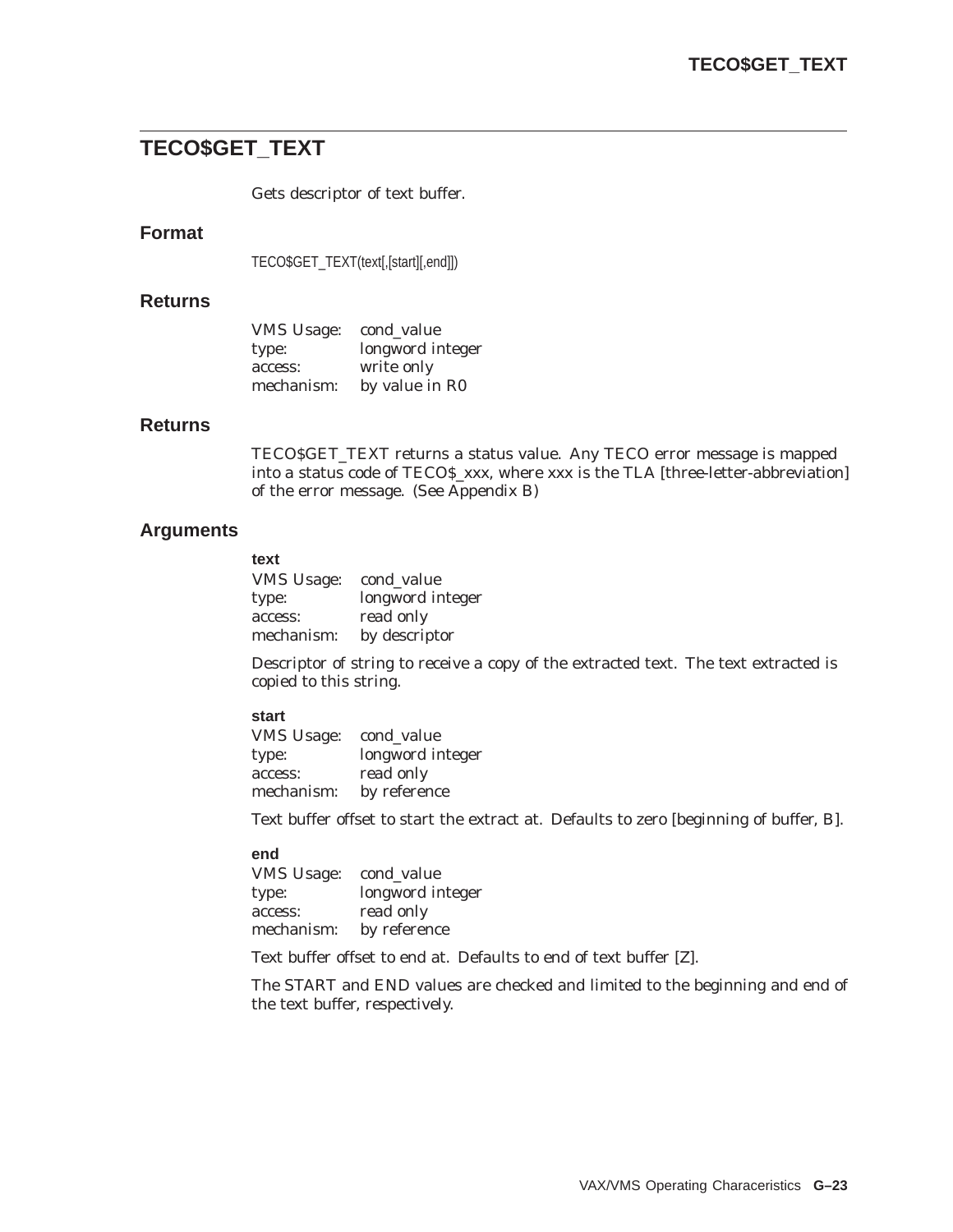# **TECO\$DO\_COMMAND**

Execute a TECO command.

## **Format**

TECO\$DO\_COMMAND(command)

### **Returns**

| <b>VMS Usage:</b> | cond value       |
|-------------------|------------------|
| type:             | longword integer |
| access:           | write only       |
| mechanism:        | by value in R0   |

### **Returns**

TECO\$DO\_COMMAND returns a status value. Any TECO error message is mapped into a status code of TECO\$\_xxx, where xxx is the TLA [three-letterabbreviation] of the error message. (See Appendix B)

## **Arguments**

### **command**

| <b>VMS Usage:</b> | cond value       |
|-------------------|------------------|
| type:             | longword integer |
| access:           | read only        |
| mechanism:        | by descriptor    |

TECO command to execute.

TECO\$DO\_COMMAND executes a single TECO string and returns. Returned values [m,n] can be obtained with the TECO\$VALUES routine.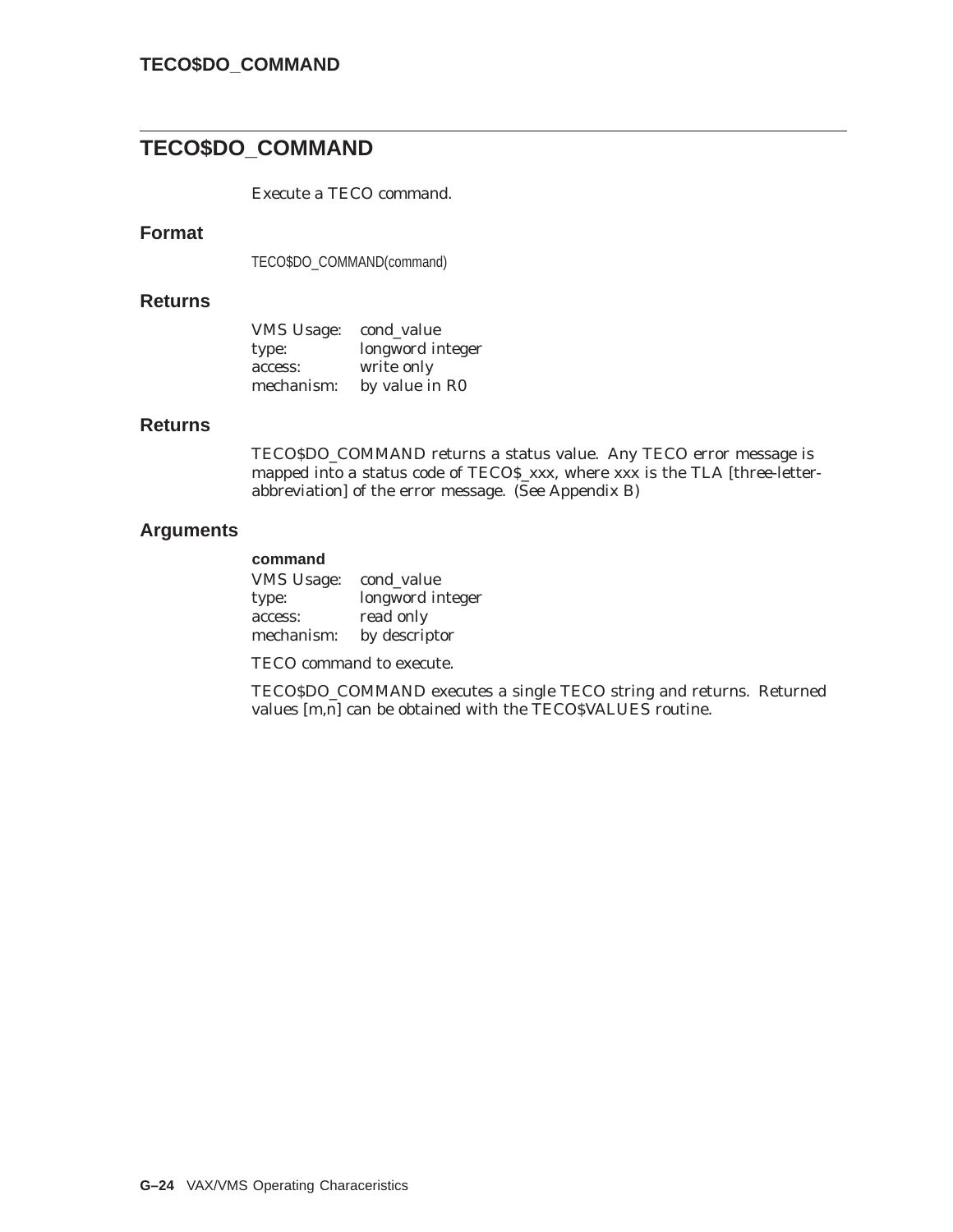# **TECO\$START**

Allow user TECO commands.

### **Format**

TECO\$START([flag])

### **Returns**

| <b>VMS Usage:</b> | cond value       |
|-------------------|------------------|
| type:             | longword integer |
| access:           | write only       |
| mechanism:        | by value in R0   |

### **Returns**

TECO\$START returns a status value. Any TECO error message is mapped into a status code of TECO\$\_xxx, where xxx is the TLA [three-letter-abbreviation] of the error message. (See Appendix B)

## **Arguments**

**flag** VMS Usage: cond\_value type: longword integer access: read only<br>mechanism: by referer by reference

Default is zero.

TECO\$START turns control over to the TECO interpreter until an exit command is executed [EX, EG, or :EGXLT]. If the flag is true [low bit set], EXIT commands return control to caller immediately, without paging out the text buffer.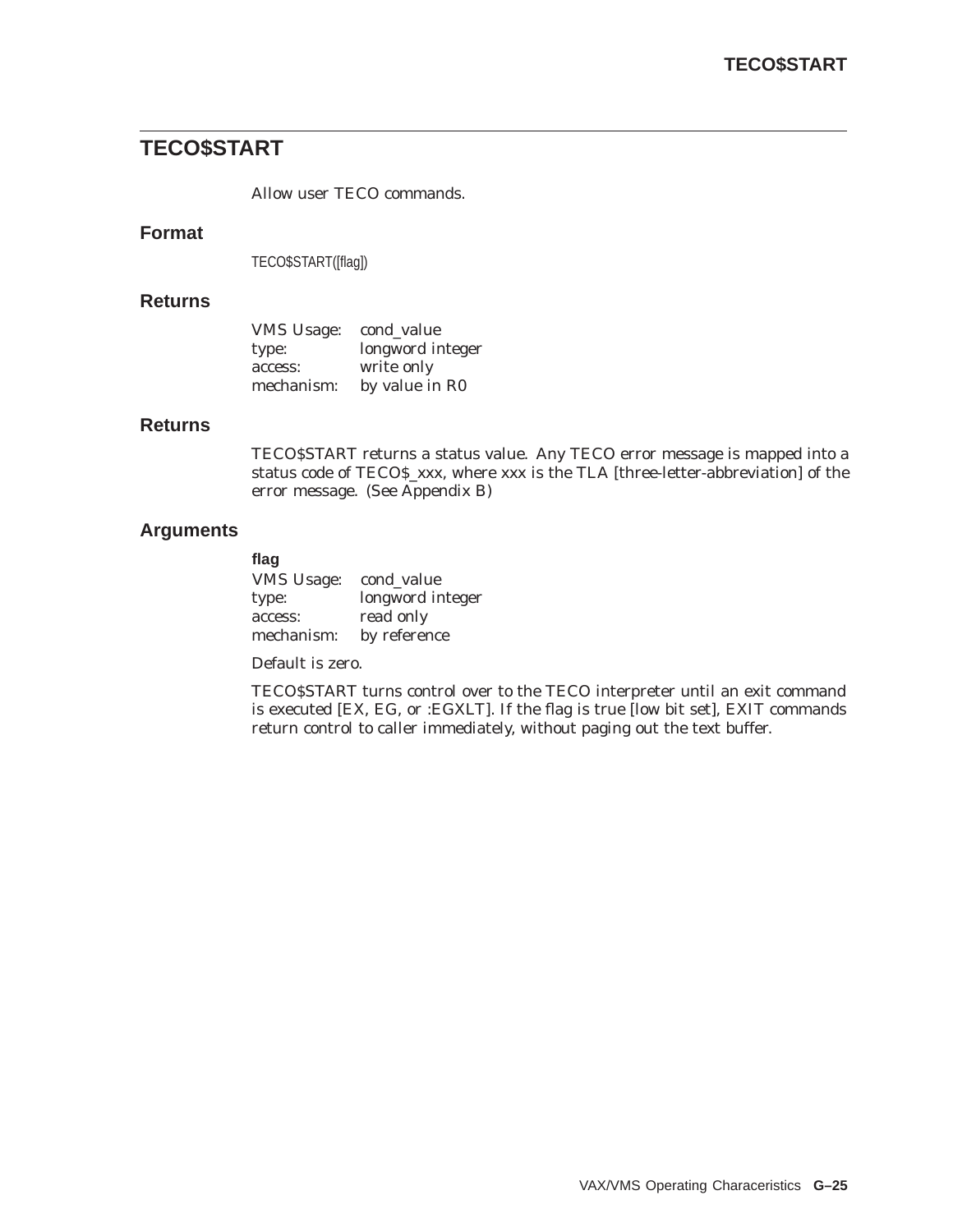# **TECO\$GET\_VALUES**

Obtain numeric values.

### **Format**

TECO\$GET\_VALUES([m][,n])

### **Returns**

| <b>VMS Usage:</b> | cond_value       |
|-------------------|------------------|
| type:             | longword integer |
| access:           | write only       |
| mechanism:        | by value in R0   |

### **Returns**

TECO\$GET\_VALUES returns a status value. Any TECO error message is mapped into a status code of TECO\$\_xxx, where xxx is the TLA [three-letterabbreviation] of the error message. (See Appendix B)

## **Arguments**

| VMS Usage: cond_value |                  |
|-----------------------|------------------|
| type:                 | longword integer |
| access:               | write only       |
| mechanism:            | by reference     |

This longword receives TECO's M [first numeric] value.

### **n**

VMS Usage: cond\_value type: longword integer access: write only mechanism: by reference

This longword receives TECO's N [second numeric] value.

This routine is used to obtain numeric values from TECO code.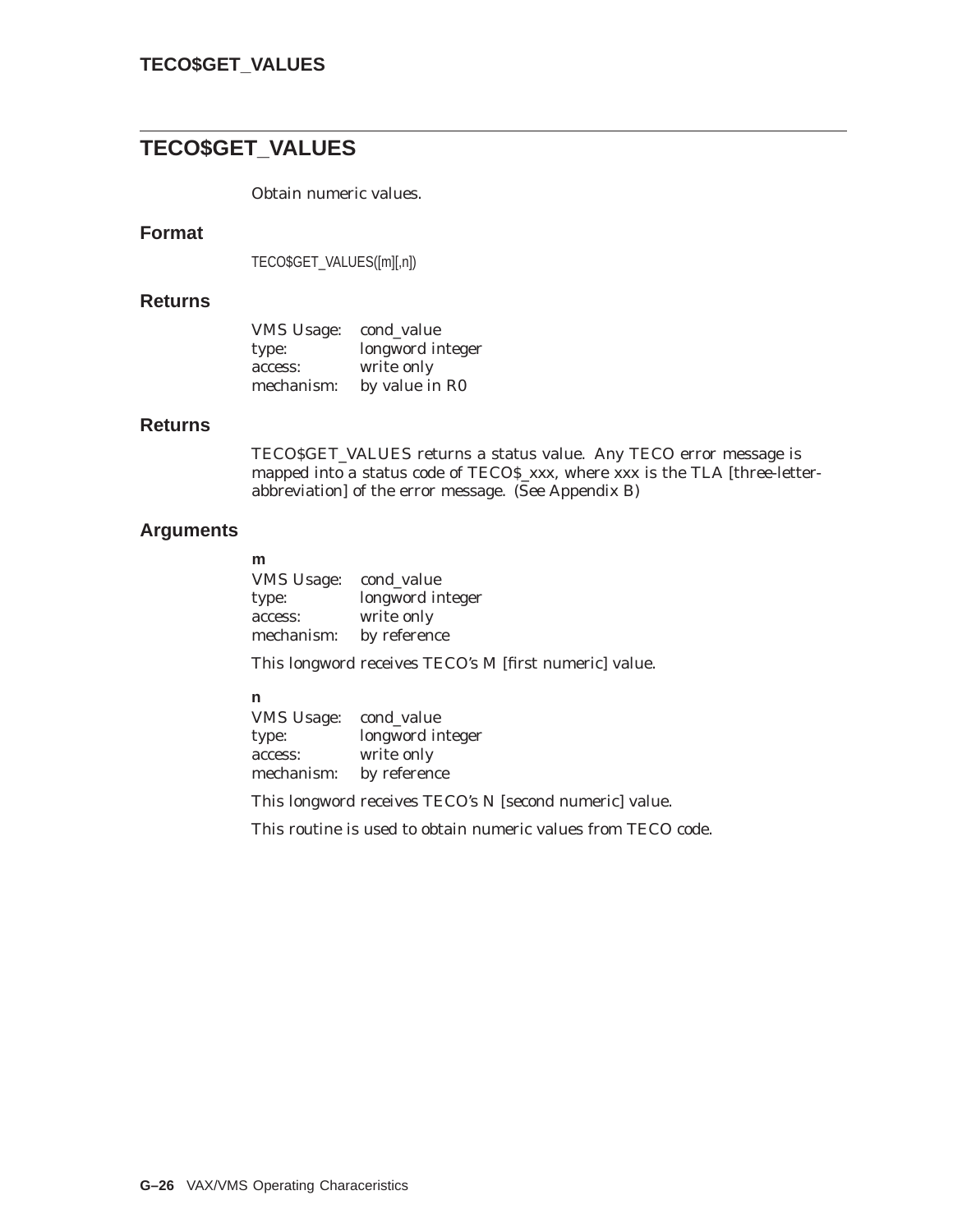# **TECO\$SET\_VALUES**

Set numeric return values.

### **Format**

TECO\$SET\_VALUES([m][,n])

### **Returns**

| <b>VMS</b> Usage: | cond_value       |
|-------------------|------------------|
| type:             | longword integer |
| access:           | write only       |
| mechanism:        | by value in R0   |

### **Returns**

TECO\$SET\_VALUES returns a status value. Any TECO error message is mapped into a status code of TECO\$\_xxx, where xxx is the TLA [three-letterabbreviation] of the error message. (See Appendix B)

## **Arguments**

| ٠ |  |  |
|---|--|--|
|   |  |  |
|   |  |  |

| VMS Usage: cond_value |                  |
|-----------------------|------------------|
| type:                 | longword integer |
| access:               | read only        |
| mechanism:            | by reference     |

This longword is use to set TECO's M [first numeric] value.

### **n**

VMS Usage: cond\_value type: longword integer access: read only mechanism: by reference

This longword is used to set TECO's N [second numeric] value.

This routine is used to set numeric return values for TECO code. If the M argument is present, it sets the COMMA flag.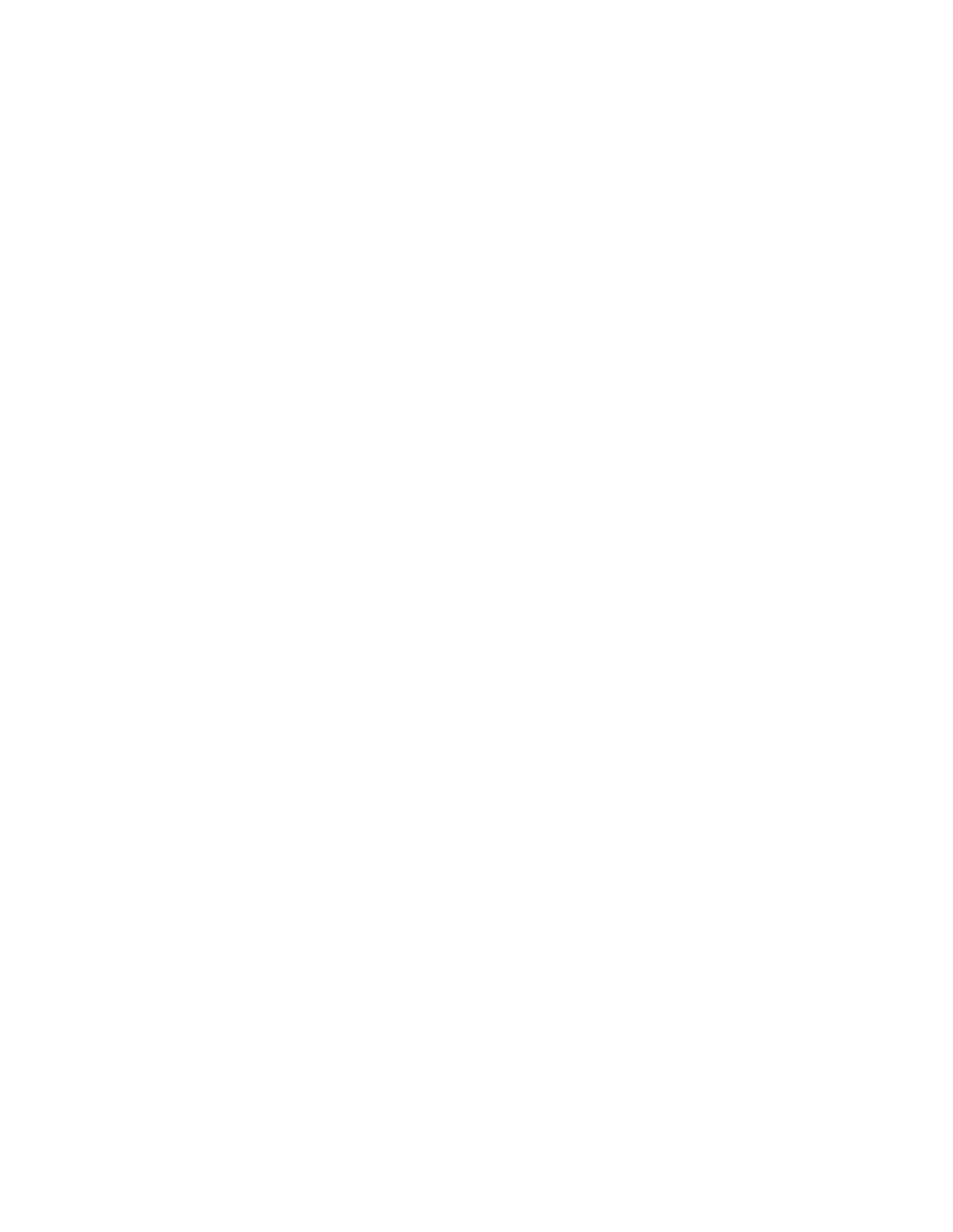**H**

# **OS/8 Operating Characteristics**

## **H.1 Startup**

TECO is started with the:

.R TECO

command. TECO is now immediately ready to accept commands. The text buffer and Q-register areas are empty.

The TECO command

.TECO filespec

is used to edit an already existing file. It is equivalent to:

.R TECO

?EBfilespec`Y``

OS/8 "remembers" the filespec as the name of the last file that has been edited.

The MAKE command:

.MAKE filespec

is used to create a new file. It is equivalent to:

.R TECO

?EWfilespec``

OS/8 "remembers" the filespec as the name of the last file that was edited.

The command:

.TECO filespec1=filespec2

is used to edit filespec2 into filespec1. That is, filespec2 is opened as the input file, and filespec1 is created as the output file. It is equivalent to:

.R TECO

?ERfilespec2`EWfilespec1`Y``

OS/8 "remembers" the filespec1 as the name of the last file that was edited.

The command:

#### .TECO

with no arguments, causes CCL to execute the command:

.TECO filespec

where filespec was the file that was previously remembered as the last file to be edited. The system purposely does not remember filenames from one day to the next, but it will remember names across bootstraps.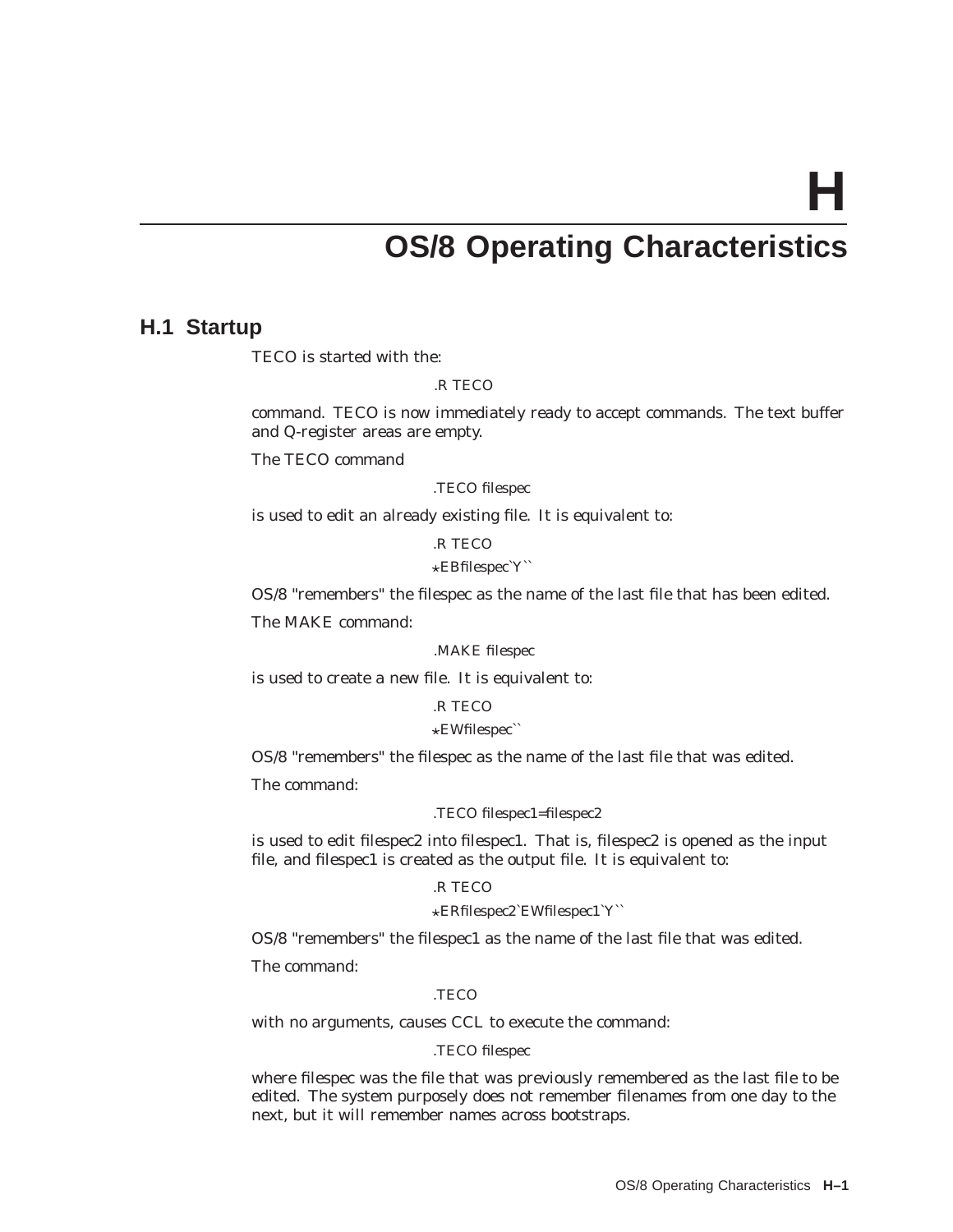The command:

#### .MUNG filespec

executes the specified TECO program. The default extension is .TEC . This is equivalent to the sequence:

### .R TECO

#### ?ERfilespec`YHXYHKMY``

Another format of this command is:

#### .MUNG filespec,argument

which is used to pass an argument to the TECO program to control its action. This is equivalent to the sequence:

#### .R TECO

#### ?ERfilespec`YHXYHKIargument`MY``

The argument may be the name of a file that the TECO program is to mung, or it may be a command to the program to specify what action to take, or whatever. It is up to the TECO program to decode this argument (which is left in the text buffer) and take appropriate action. A TECO program executed via the MUNG command must never destroy the text storage area of Q-register Y and expect to ever see the light of day again.

Note the input file remains open and can provide more input to the macro.

# **H.2 Startup Conditions**

The initial value of the EU flag is 0 if the CCL command SET TTY NO SCOPE had been previously issued, and is -1 if the CCL command SET TTY SCOPE had previously been issued.

| <b>Bit</b>     | <b>Initial value</b>             |
|----------------|----------------------------------|
| 1              | $\mathbf{0}$                     |
| $\overline{2}$ | 0 (1 if terminal is a scope)     |
| 4              | $\mathbf{0}$                     |
| 8              | 0                                |
| 16             | 0                                |
| 32             | $\mathbf{0}$                     |
| 64             | $\mathbf{0}$                     |
| 128            | 1 (TECO's prompt sets this to 0) |
| 256            | $\mathbf{0}$                     |
| 512            | 0 (1 if VT support is present)   |
| 1024           | 0 (1 if VR12 support is present) |
| 2048           | $\bf{0}$                         |

The initial value of the ET flag is as follows:

The initial value of the ED flag is 1.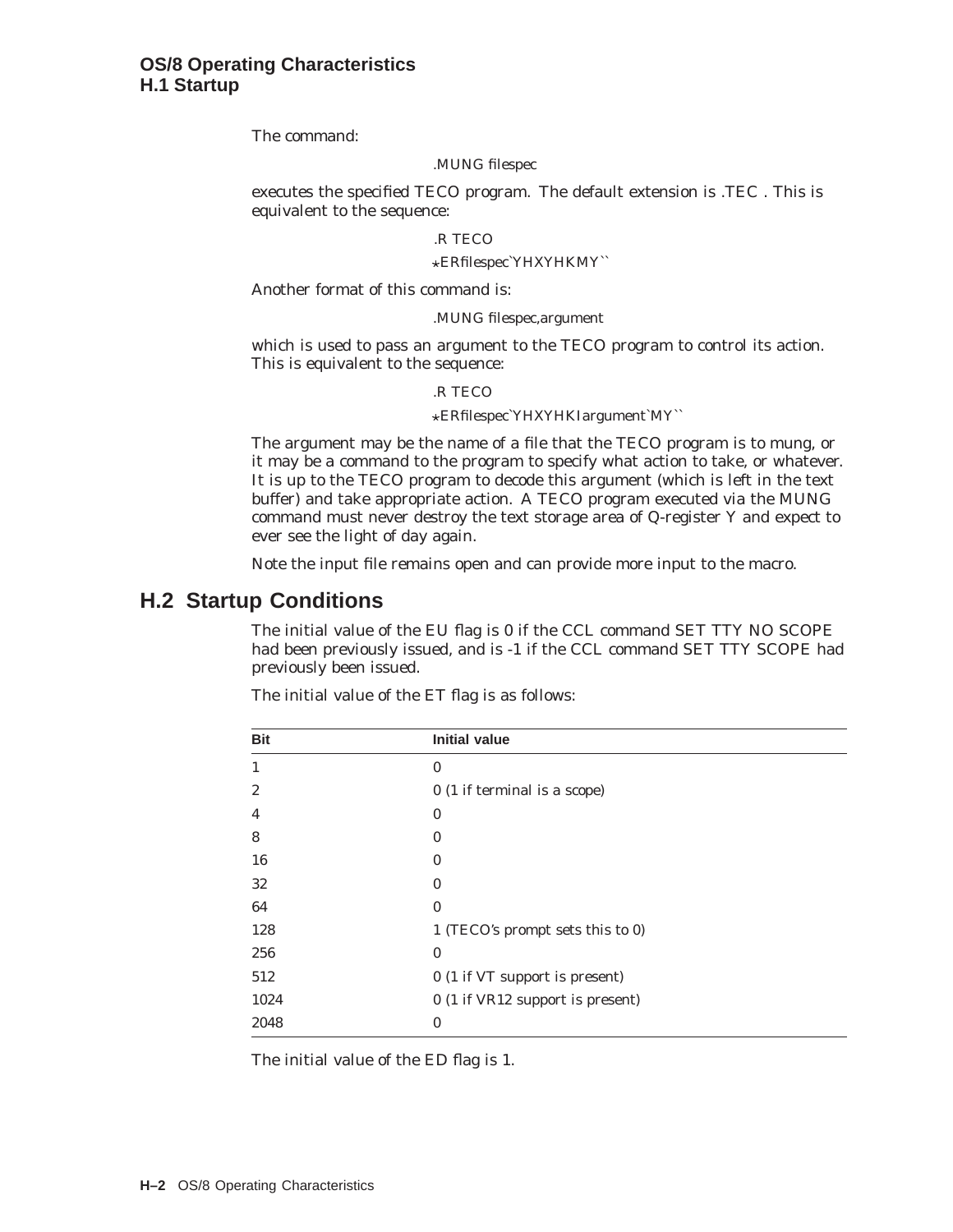# **H.3 File Specification**

The file access commands ER, EB, and EW accept a file specification in the standard OS/8 format:

### dev:filename.type

in which dev: is a physical device name or a user assigned logical name; if dev: is not specified, the default DSK: is assumed. The filename field must be specified in the commands ER, EB, and EW and be a legal OS/8 filename. The type field is a file extension and must be explicitly given if used (there is no default). Any characters after the second will be ignored, thus the filespecs FOO.TEC and FOO.TE are equivalent. The EB and EW commands do not accept the extended notation for an output file size:

#### dev:filename.type[n]

specifying an output size allocation.

## **H.4 Backup Files**

The EB command maintains one level of file backup on OS/8. The pre-edited input file name is changed to:

### filename.BK

before the new output file is closed with the original name. Only normal file closing commands (EC, EF, EG, and EX) cause this renaming to happen. If TECO is aborted or the output file is purged by the EK command, the input filename remains unchanged. Note only one .BK file for a given name is kept; earlier .BK backup files are deleted each time a new backup file is created.

A good policy to follow when editing is to close the edited file frequently enough so that an unexpected incident would not cause a substantial loss of work. Files should be backed up regularly. TECO has the power to let an unsuspecting user alter a good file into a completely useless state. The SRCCOM program can be used to verify an editing session.

# **H.5 EXIT and GO**

If TECO is exited via the EGstring` command, the string is passed to the system as the next command to execute. This string may be any valid command or an indirect command file specification. The command may be either a KBM or a CCL command. This command is especially useful while running under BATCH.

If TECO is exited via the EG` command, then OS/8 will re-execute the last explicit compile-class command that was executed that day. The commands that are considered to be compile-class commands are:

> COMPILE file LOAD file EXECUTE file LINK file MACRO file

This feature, combined with OS/8's other remembering features, minimizes the number of keystrokes necessary to do normal program development. The programmer does not have to constantly type in the name of the file he is working with. A typical debugging session would look like this: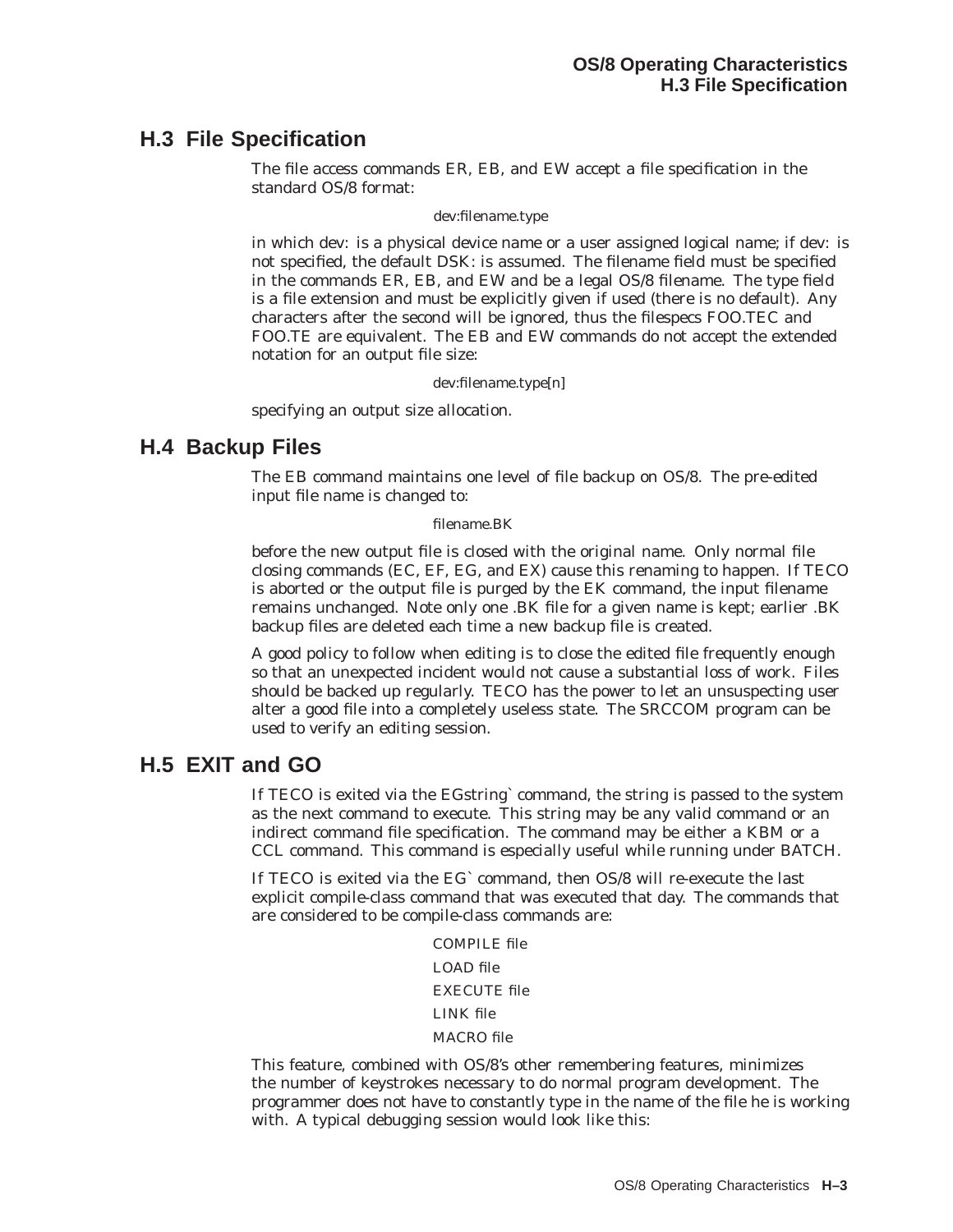.MAKE FOO.MAC

 $\star$ !type in assembly language file to be executed!  $\star$ EX`` .EXECUTE FOO (get error messages) .TECO ?!fix bugs!  $\star$ EG $\cdot$  !re-compile and execute program! (watch program work or repeat process)

# **H.6 <CTRL/C>**

The action taken when the user types <CTRL/C> depends on what TECO is doing. At command level <CTRL/C> is an immediate action command. If typed as the very first character in a command string (not necessarily the first keystroke) it aborts TECO and returns to the keyboard monitor. If this was done accidentally, TECO may be restarted (at your own risk) by using ODT to branch to location 207 in your program's image. If <CTRL/C> is typed in the middle of entering a command string, then the ?XAB error message is given and TECO reprompts with its asterisk. Note that if TECO executes <CTRL/C> as a command from command level, TECO is aborted. If TECO executes a <CTRL/C> command from within a macro, TECO is also aborted. If a  $\langle \text{CTR} \mid \text{C} \rangle$  is typed while TECO is running, or while TECO is typing on the terminal, or while an error message is printing, then the ?XAB error message is given and TECO reprompts with its asterisk. TECO will abort similarly, if <CTRL/C> is typed while TECO is waiting for input because of a  $\Delta T$  command. Note that if TECO is performing I/O using non-system handlers, the non-system handler may intercept the <CTRL/C> and abort back to the keyboard monitor. In such a case, you may attempt to re-enter TECO. However, part of your file has been lost; good luck in attempting to issue an EF command. Manually resetting the value of Z might recover your data.

If TECO is executing commands or doing  $I/O$ , a <CTRL/C> will stop the operation and generate the ?XAB error message.

Sometimes it is desireable for a TECO macro to detect when a <CTRL/C> was typed. By detecting the <CTRL/C>, the macro can exit cleanly back to command level (restore any flag values, etc.). To do this, the macro sets Bit 0 (Octal 4000, Decimal 2048) of the ET flag. When a <CTRL/C> is typed, TECO will automatically turn off Bit 0, but will continue execution of the macro. The macro periodically checks Bit 0 and exits cleanly if it ever goes off. If the <CTRL/C> trap bit is on, then the  $\textdegree T$  can read a <CTRL/C> typed at the terminal. It has an ASCII value of 3.

# **H.7 File Recovery**

TECO can be a useful tool in recovering ASCII files lost on a block replaceable device. TECO allows non-file-structured devices to be opened in a non-file structured mode. This gives the user the capability to open a disk and access ASCII data anywhere on it, independent of file boundaries. To do this, you must issue a command of the form: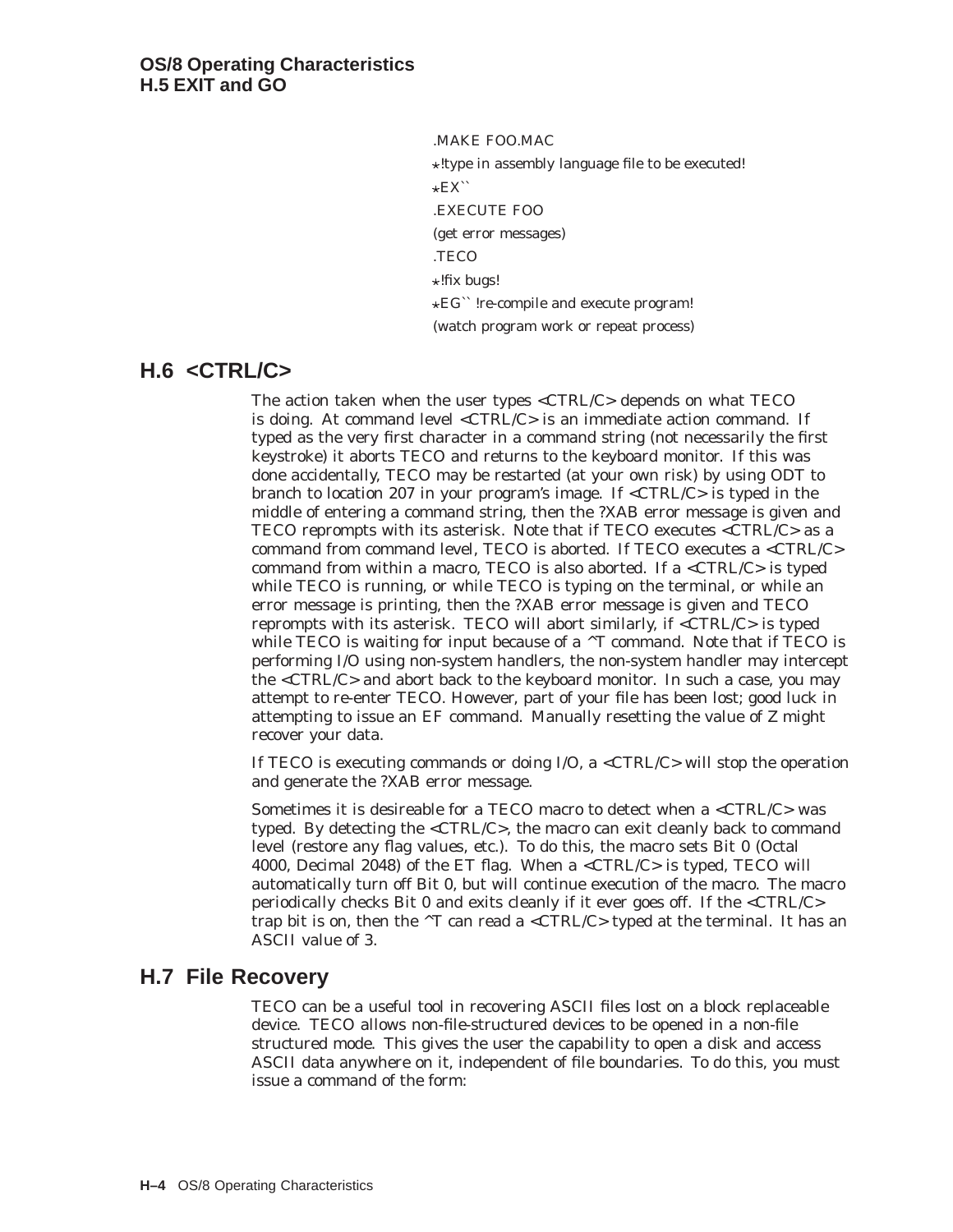### .SET dev: NOFILES

to the monitor to make it think that your disk is non-file-structured. The command:

### ERdev:`

is used to open the device at which point \_ (underscore or backarrow) searches may be used to locate specific ASCII data and transfer it to new output files. Note that files tend to get reproduced, in whole or part, many places on a block replaceable device; be sure to verify that any given text is indeed complete and the correct version.

If the disk's directory has not been clobbered (or if you are willing to create a new one), then it is not necessary to turn the disk into a non-file-structured device. Merely open up a file early on the disk for input and read through end-of-files until you locate the lost file. To read through end-of-files, you must use the /S switch on an ER, EB, or EW command. For example, the command:

#### ERFOO.MAC/S`

will open the file FOO.MA for input and put TECO into "SUPERTECO" mode. In this mode, TECO will not treat a <CTRL/Z> found in a file as an end-of-file character. Instead, <CTRL/Z> will be treated like any other character. It is not a line terminator or a page terminator. This mode continues until an ER, EW, or EB command is issued without a /S switch.

## **H.8 VR12 Graphics Support**

If TECO is run on a PDP-12, TECO will automatically start up in display mode, adjusting to both the size of the display screen and to the presence or absence of the scroller.

On a PDP-12, TECO only permits one-page input and output handlers.

See Section 5.17 for a description of the available commands to interact with the display.

Various aspects of the display screen become immediately obvious upon seeing them; the text pointer, its position and shape and its position between lines; wrap around of more than 72 characters per line, and so on. Experiment with a scratch file for more familiarity.

## **H.9 Exceptions**

TECO-8 does not support the following commands which are described in this manual:

- 1. Secondary streams (EP, EA, ER`, EW`)
- 2. Auxiliary command streams (EI)
- 3. Wildcards (EN)
- 4. Zeroing of directories (EZ)
- 5. Magtape commands (EM)
- 6. View command (nV)
- 7. Bounded searches
- 8. Anchored searches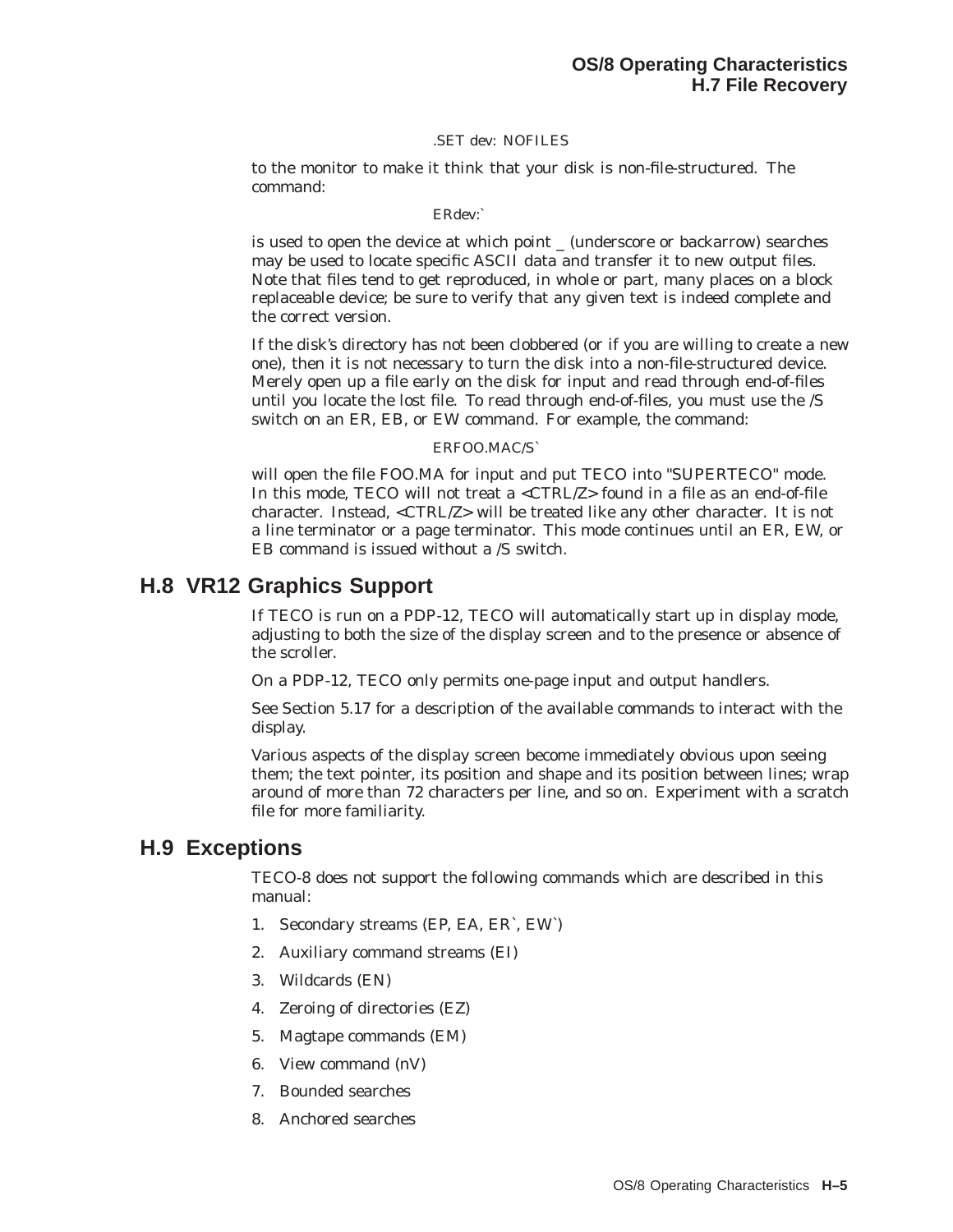- 9. Search verification (ES)
- 10. Command verification (EV)
- 11. Backward searches
- 12. Extended string build or match constructs  $(^{\wedge}Ex)$

The following incompatibilities exist between TECO-8 and Standard TECO:

- 1. In octal mode, the digits 8 and 9 are not treated as errors when occurring in a numeric string.
- 2. The  $\star q$  immediate action command is not implemented. Instead, the immediate action command  $\star$  has the same effect as  $\star Z$  of the standard. (The immediate mode command  $^{\wedge}S$  is still accepted for compatibility with OS/8 TECO V5.)

# **H.10 Chaining to TECO**

A user program may chain to TECO passing it a command to be executed. There are two formats that such a command may take.

Format 1 (the TECO command format) passes TECO a valid TECO command to be executed. This TECO command is placed in a buffer starting at location 17600, one 7-bit ASCII character per word. A negative word represents a pointer to a continuation buffer in field 1. There may be any number of continuation buffers, but they must all begin above location 4000 in field 1. Since TECO clobbers most of field 1, these buffers must in fact start above location 7400. TECO will never load into page 7400 of field 1. The buffer ends with a fullword 0.

Format 2 (the CCL command format) passes TECO a CCL command to be parsed and executed. Such a command usually begins with the words TECO, MAKE, or MUNG, but is not limited to these words. Such a CCL command is placed in a buffer starting at location 17601, one 7-bit ASCII character per word. Location 17600 must be a fullword 0 to specify that this format is being used. A negative word in the buffer represents a pointer to a continuation buffer in field 1 as described above. The buffer ends with a fullword 0. If this format is used, the passed CCL command will be parsed and executed by TECO.TEC as described below. A user may write his own TECO.TEC, thus implementing his own CCL commands. There is no limit to the possiblities, other than the user's imagination.

# **H.11 User Initialization**

If a user has a file called TECO.INI on SYS:, then when TECO starts up (via a CCL command, it will execute the contents of this file (as a TECO macro). This file must contain a valid TECO program (which will execute out of Q-register W). God help you if you have any errors in this program. This start-up file must not modify itself (Q-register W) and must not modify the contents of Q-register V. It should not indiscriminately modify the contents of Q-register Z or the text buffer. TECO.INI will be executed before TECO opens any files. That is, if TECO was invoked via a MAKE command, TECO.INI will be executed before the EW command (for the MAKE) is executed. At this point, the text buffer will contain a copy of the CCL command that invoked TECO (assuming your monitor has TECO.TEC support). However, TECO has not as yet parsed this line. The user may examine this line for himself, and modify it, but you had better know what you are doing (and do it right!). TECO.TEC will parse the contents of the text buffer at the conclusion of execution of TECO.INI.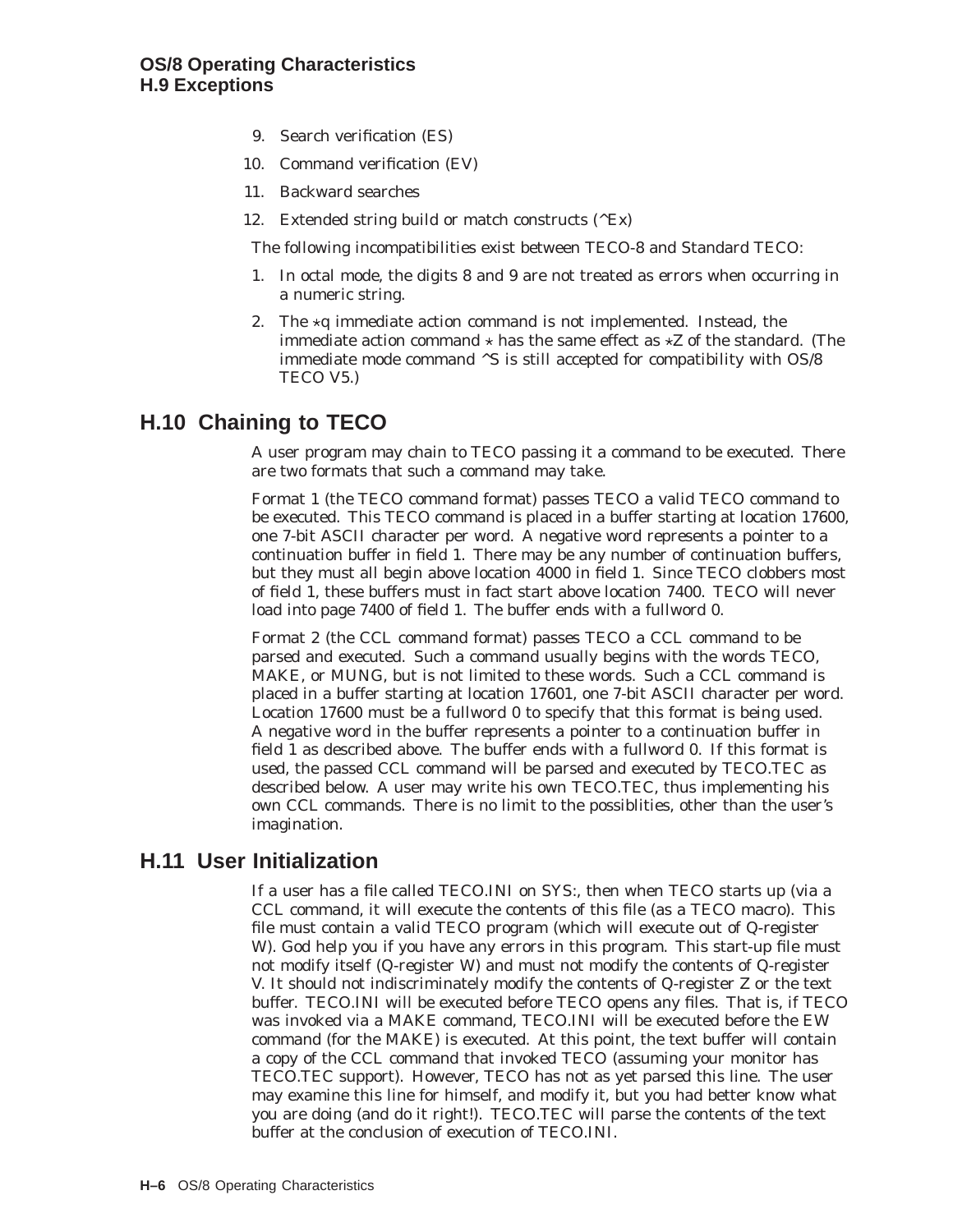If your monitor does not have TECO.TEC support, or if a user program chained to TECO passing it a TECO command (rather than a CCL command), then the initial TECO command will be in Q-register Z when TECO.INI gets control. That command has not as yet been executed. The initialization file may examine the contents of Q-register Z to determine what TECO command will be executed and proceed accordingly. It may also modify the contents of Q-register Z (but you better know what you are doing).

In this case, TECO.INI is started up via the sequence

@:ER/SYS:TECO.INI/"SYHXWHK @^UZ^@teco command^@ MW+0ES.,.XWMZES"N0ESMX'``

which loads TECO.INI into Q-register W, loads the chain argument consisting of an appropriate teco command into Q-register Z, and temporarily stores the value returned by TECO.INI in the search verification flag (this feature may change in a subsequent release). Q-register W and ES are cleared before the post-processing command in Q-register X is executed. Note that the chain argument may not contain any embedded nulls.

# **H.12 Returned Values from TECO.INI**

TECO.INI may also return a value. If your monitor does not support TECO.TEC, then only two values are permitted. Returning a 0 (or not returning anything) is the normal sequence of events. Returning a 1 means that TECO should execute the contents of Q-register X (via an MX command) after it executes the initial TECO command (in Q-register Z). TECO.INI may set up Q-register X with the appropriate post-processing commands. A typical use of this feature would be to have TECO.INI load up Q-register I with an editing macro and then put an "MI" command in Q-register X for subsequent execution. If your monitor does have TECO.TEC support, then TECO.TEC can support additional returned values. It is recommended that TECO.TEC support the returned values of 0 and 1 as above, but in addition, it may support additional values determined by the user.

Note that TECO.INI is not invoked if TECO is started with a RUN or R command.

# **H.13 TECO.TEC Support**

If the version of CCL you are using to invoke TECO supports TECO.TEC, then it will chain to TECO with a 0 at location 17600 and will pass TECO the invokig CCL command (beginning at location 17601). If TECO is invoked in this manner, it will parse this CCL command by executing the TECO command line parser macro stored in SYS:TECO.TEC. This macro can be modified by the user to parse switches or do any special processing that is desired. TECO.TEC is started up via the command:

@I^@ccl command^@:ER/SYS:TECO.TEC/"F^ACan't find SYS:TECO.TEC ^A^C^CA.,ZXV.,ZKMV.,.XV``

which puts your CCL command in the text buffer and then loads (the first page of) TECO.TEC into Q-register V. TECO.TEC is then executed with the MV command and then Q-register V is cleared. It is the responsibility of TECO.TEC to parse the command line in the text buffer and do the appropriate processing and clean-up. It is also the responsibility of TECO.TEC to execute a user's start-up file (TECO.INI) if one is present. Note that TECO.TEC is not invoked if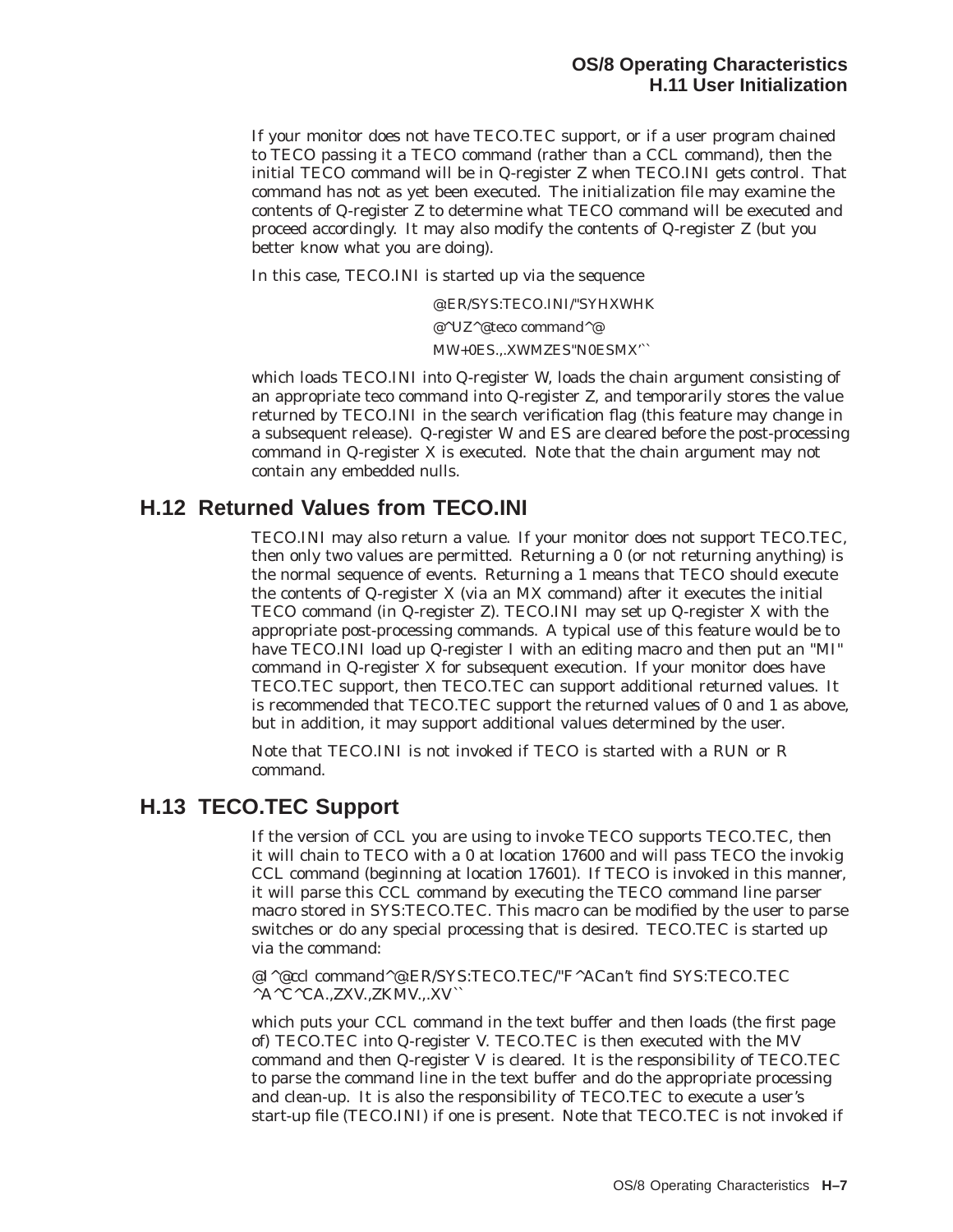TECO is started via a RUN or R command. Also note, that the CCL command may not contain any embedded nulls.

## **H.14 Overlays**

The key to writing fast TECO programs lies in understanding TECO-8's overlay structure. If TECO-8 is run in 16K or more (20K or more if VT support is present), then the overlays will be memory-resident rather than disk-resident. Although this is much faster than swapping from the disk, swapping from memory still involves some overhead, so it would be wise to structure your TECO program to minimize the number of swaps necessary.

The overlay structure is designed so that the minimal number of swaps will be required unless obscure TECO features are used. There are five overlays to TECO:

- 1. The I/O-overlay. This overlay handles file opening and is initially resident. Thus no swapping is necessary to do an initial ER, EW, or EB.
- 2. The Q-overlay. This overlay contains most of the frequently used conditional commands and branching commands. It is intended that this overlay swap in once and remain in memory until TECO is exited.
- 3. The X-overlay. This is the exit overlay and handles commands needed only when TECO is exiting, such as EX, EF, EC, and EG. It is intended that this overlay will swap in only once when you are ready to leave TECO.
- 4. The F-overlay. This overlay contains the flag commands and other little-used commands. It is intended that this overlay be not used at all, or if it is used, it will be used so infrequently that it will not slow down system performance.
- 5. The E-overlay. This is the error overlay. It is swapped in only when an error occurs. It is intended that this overlay never be swapped in.

To write efficient TECO code, the user must know exactly which commands are handled by which overlay. This information is summarized below.

| Overlay   | <b>Commands</b>                                                                                                    |  |
|-----------|--------------------------------------------------------------------------------------------------------------------|--|
| I-overlay | ERfile`, EWfile`, EBfile`, :ERfile`, :EBfile`                                                                      |  |
| Q-overlay | Otag`, n"Xthen   else', n;, search;, n<>, <>                                                                       |  |
| X-overlay | EC, EG`, EGcmd`, EF, EK, EX, $\star q$ , ?, nEJ, n^_, V, ^B, ^E, ^F,<br>$\Lambda$ L, $\Lambda$ N, $\Lambda$ Uqtext |  |
| F-overlay | ED, EH, EO, ES, ET, EU, $\Delta D$ , $\Delta D$ , $\Delta D$ , $n = n = 1$ , $n = 1$ , $n = 1$                     |  |

Several things are immediately obvious. The command 0TT should always be preferred to the V command. ELSE clauses should be avoided. (In future releases, we will try to move the processing of the | command into overlay Q.) The commands  $\setminus$  and = should be used as infrequently as possible from within long-running macros. Xq is preferred to  $\sim Uq$  to load up a Q-register. -n-1 is preferred to n<sup>^</sup> to take a one's complement. Radix changes should be avoided. Flags, such as ET and ED, should be set once at the beginning of a macro, and then not fiddled with if at all possible.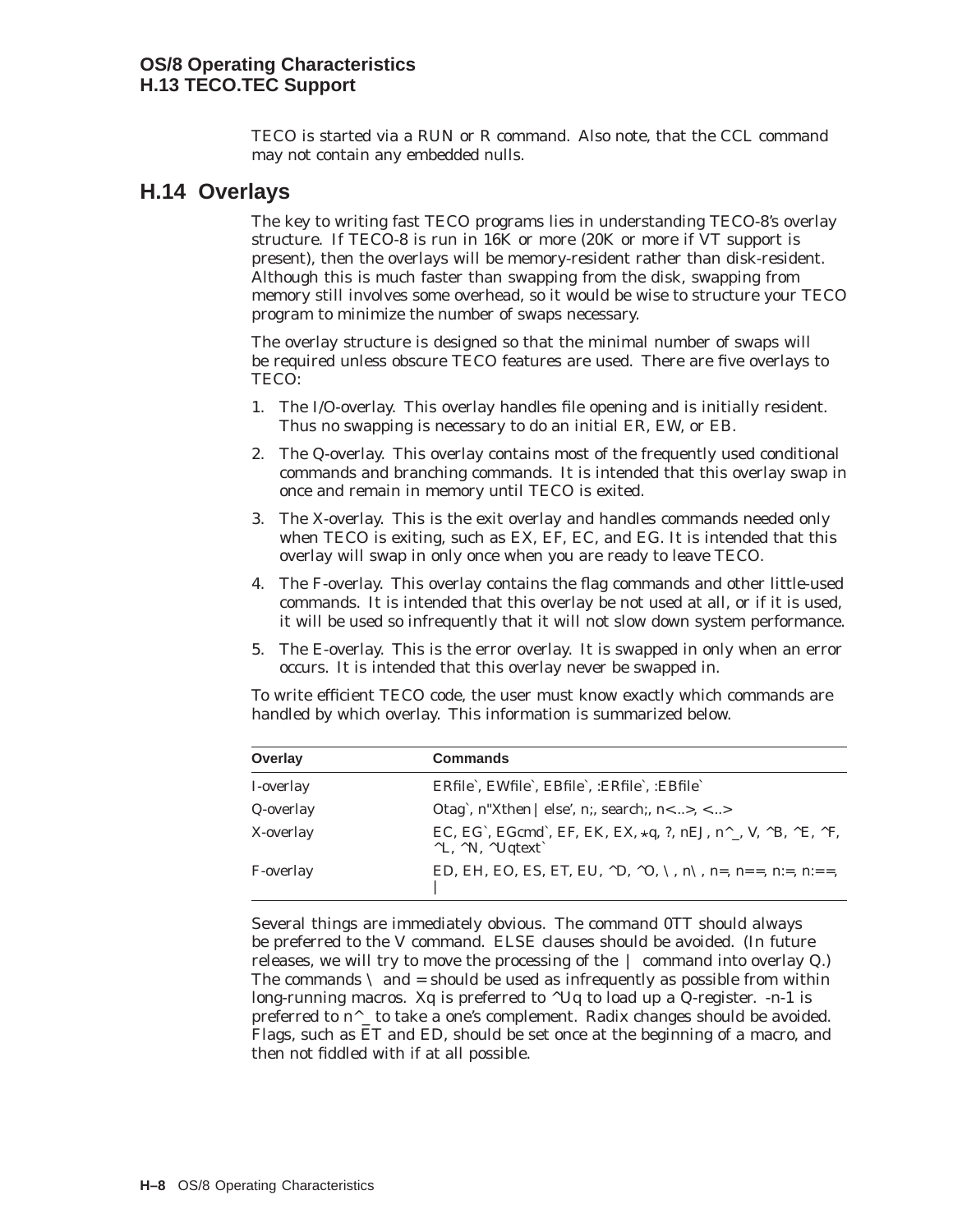# **H.15 Installation Instructions**

The source of TECO consists of the following modules:

| TECO MAC               | Main module                   |
|------------------------|-------------------------------|
| <b>TECINI.MAC</b>      | Initialization module         |
| <b>TECTBL.MAC</b>      | Tables                        |
| <b>TECDEFMAC</b>       | Global definitions            |
| TECO <sub>12</sub> MAC | VR12 support                  |
| <b>TECOVTMAC</b>       | VT support                    |
| TECOVI.MAC             | I/O-overlay                   |
| TECOVQ.MAC             | Q-overlay                     |
| TECOVX.MAC             | X-overlay                     |
| <b>TECOVE MAC</b>      | F-overlay                     |
| TECERR MAC             | E-overlay and error processor |
| <b>TECSRH.MAC</b>      | Search processor              |
| <b>TECNUM MAC</b>      | Arithmetic processor          |
|                        |                               |

Each of these modules should be assembled (using MACREL V2 or later). This can be accomplished via the command

### .MAC TEC???.MAC

if your monitor supports wildcards in compile-class commands.

The resulting relocatable modules are then linked together (using LINK V2 or later) to produce the executable TECO.SV image which should be put on SYS: (but it may reside on any device). If your monitor supports TECO.TEC, then TECO.TEC must be placed on SYS:.

## **H.16 Arithmetic Precision**

TECO-8 performs 13-bit arithmetic except that multiplication and division by negative numbers gives unpredictable results. All numbers stored in Q-registers are 13 bits long. Numbers stored in flags (such as ET, EU, etc.) are only 12-bits long. When storing a number into a flag, the high order (sign bit) is lost. When using the value of a flag in an arithmetic expression, the 12-bit value is sign extended first.

# **H.17 Alternate Starting Address**

The normal starting address of TECO is location 00200. In this (normal) mode, TECO will simulate tabs by spaces on type out and will simulate vertical tabs and form feeds by line feeds. If your terminal has hardware tabs and vertical tabs (such as a KSR-35), then TECO can take advantage of these features. To enable this ability, you should change TECO's starting address to be 05200. This can be done by the monitor commands:

.GET SYS:TECO

.SAVE SYS:TECO;5200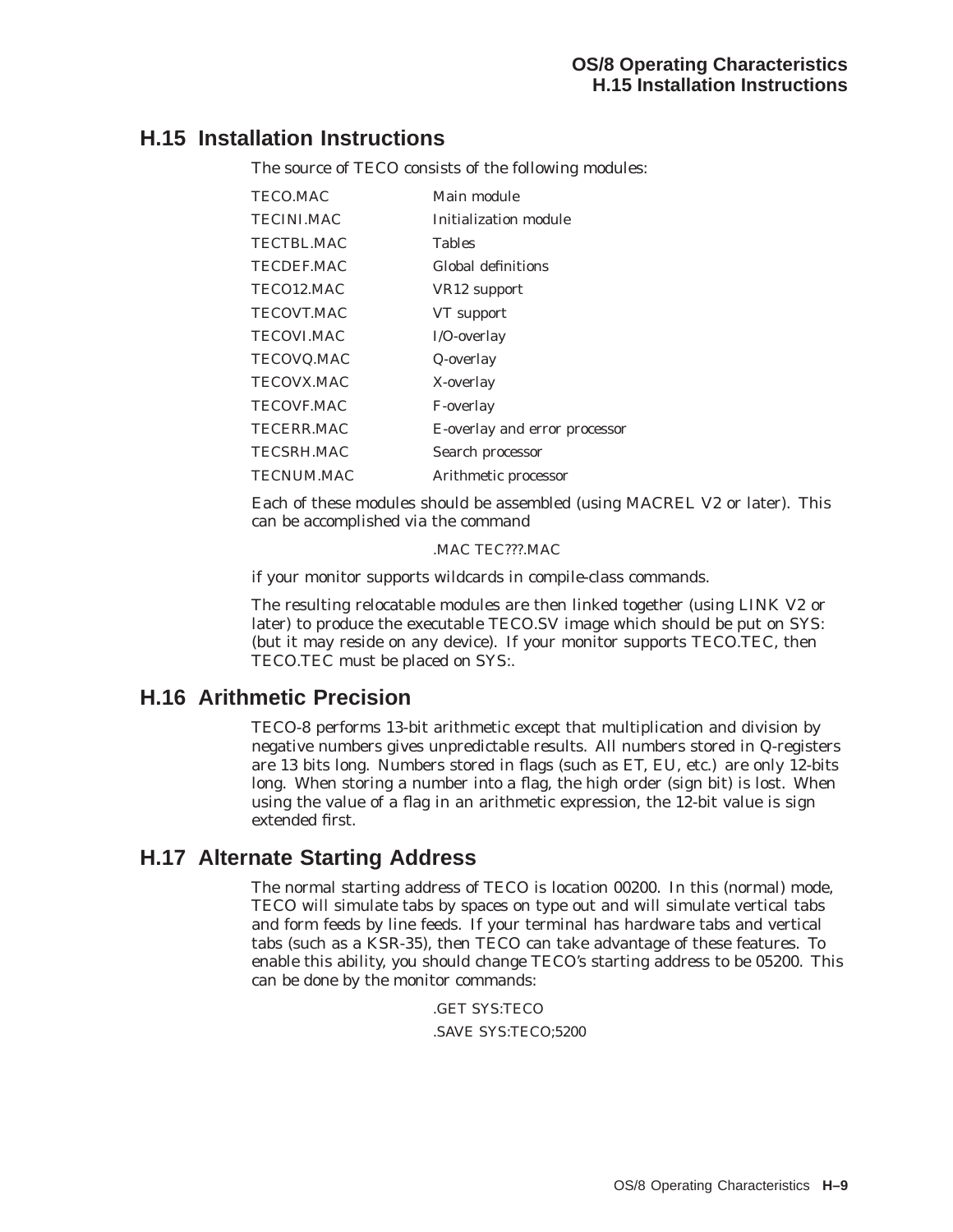# **H.18 VT05 Support**

TECO will automatically handle command string scope editing correctly on a VT05. The VT support (obtained via use of the -1W command) will handle VT05's correctly. The VTEDIT macro does not currently support the VT05 keypad.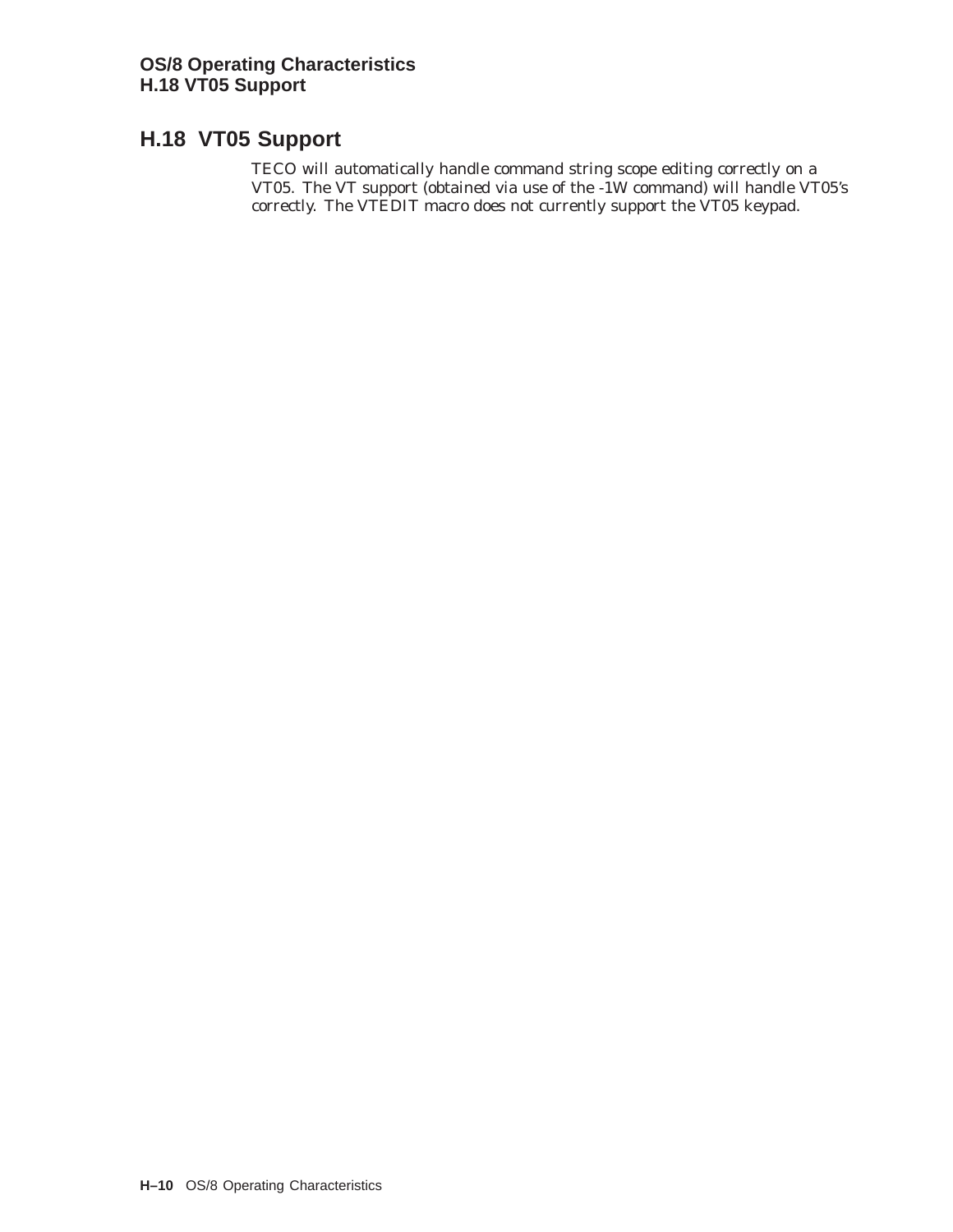**I**

# **TOPS-10 Operating Characteristics**

### **I.1 STARTUP**

TECO is started with the:

### .R TECO

command. TECO is now immediately ready to accept commands. The text buffer and Q-register areas are empty. Initial commands may also be specifified by following the monitor command with a dollar sign (\$) and then some TECO commands. For example:

### .R TECO \$3EH

starts TECO with the help level flag set to 3.

The TECO command

### .TECO filespec

is used to edit an already existing file. It is equivalent to:

#### .R TECO

### ?EBfilespec`Y``

TOPS-10 "remembers" the filespec as the name of the last file that has been edited.

The MAKE command:

#### .MAKE filespec

is used to create a new file. It is equivalent to:

#### .R TECO

### ?EWfilespec``

TOPS-10 "remembers" the filespec as the name of the last file that was edited.

The command:

### .MAKE filespec1=filespec2

is used to edit filespec2 into filespec1. That is, filespec2 is opened as the input file, and filespec1 is created as the output file. It is equivalent to:

### .R TECO

?ERfilespec2`EWfilespec1`Y``

TOPS-10 "remembers" the filespec1 as the name of the last file that was edited.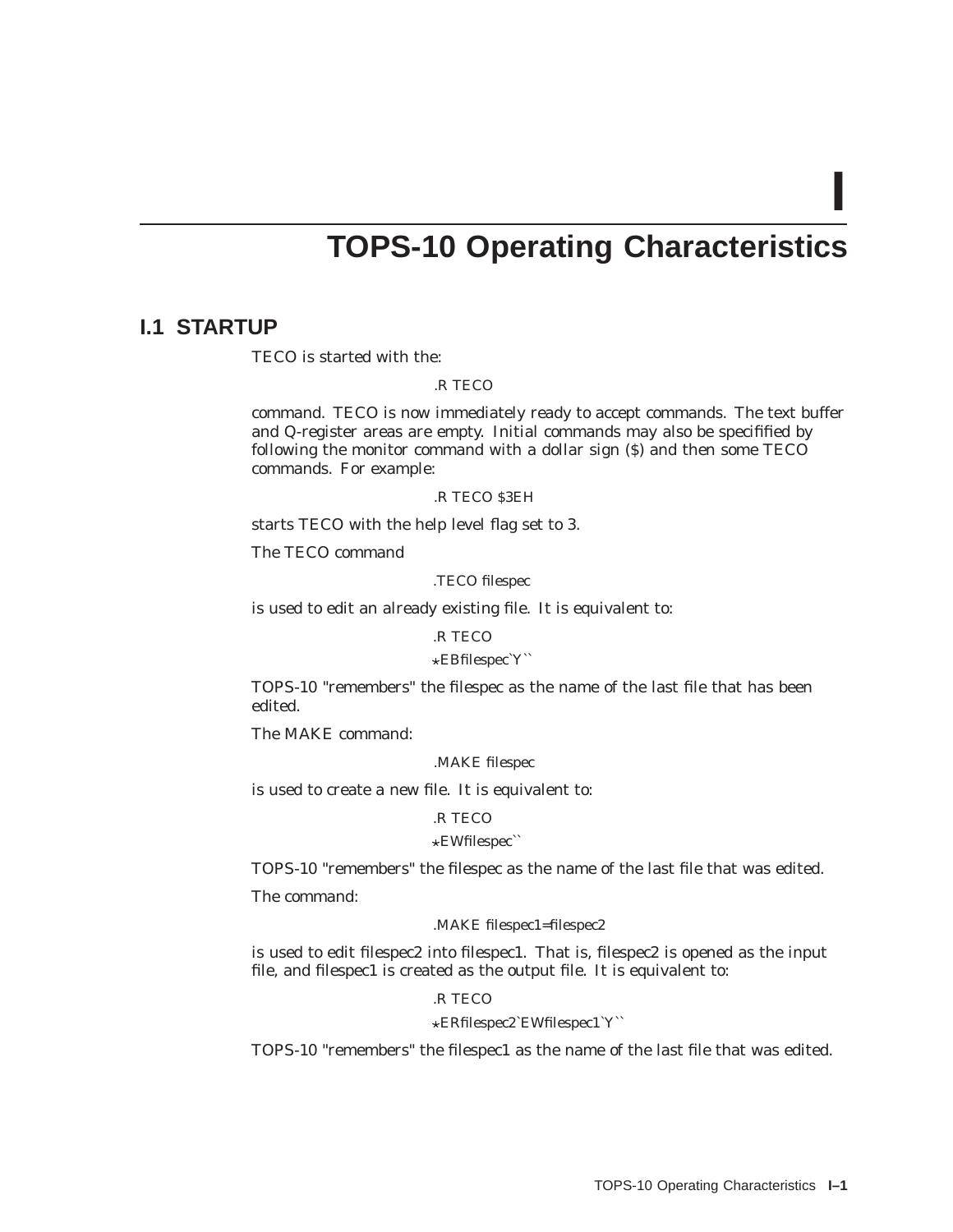The command:

### .TECO

with no arguments, causes CCL to execute the command:

.TECO filespec

where filespec was the file that was previously remembered as the last file to be edited. The system purposely does not remember filenames from one editing session to the next, that is, when you log out, the system "forgets" the name of the file you were editing.

TECO-10 does not require the use of the MUNG command to execute TECO macros because runnable TECO programs can be created via use of the EE command and these can then be run with the standard R or RUN command. This TECO command has the format:

### EEfilespec`

which saves away the current image of TECO in the filename specified. The default extension is .EXE. When the file is subsequently run (using the R or RUN monitor command), TECO resumes execution with the TECO command immediately following the EE command.

# **I.2 Startup Conditions**

The initial value of the EU flag is 0 if you are running on a terminal that does not support lower case, and is -1 if you are running on a terminal that does support lower case.

| <b>Bit</b> | <b>Initial value</b>             |
|------------|----------------------------------|
| 1          | $\bf{0}$                         |
| 2          | 0 (1 if terminal is a scope)     |
| 4          | 1                                |
| 8          | $\Omega$                         |
| 16         | $\Omega$                         |
| 32         | $\mathbf{0}$                     |
| 64         | $\mathbf{0}$                     |
| 128        | 1 (TECO's prompt sets this to 0) |
| 256        | $\mathbf{0}$                     |
| 512        | 0 (1 if VT support is present)   |
| 1024       | $\mathbf{0}$                     |
| 2048       | $\Omega$                         |

The initial value of the ET flag is as follows:

The initial value of the ED flag is 1.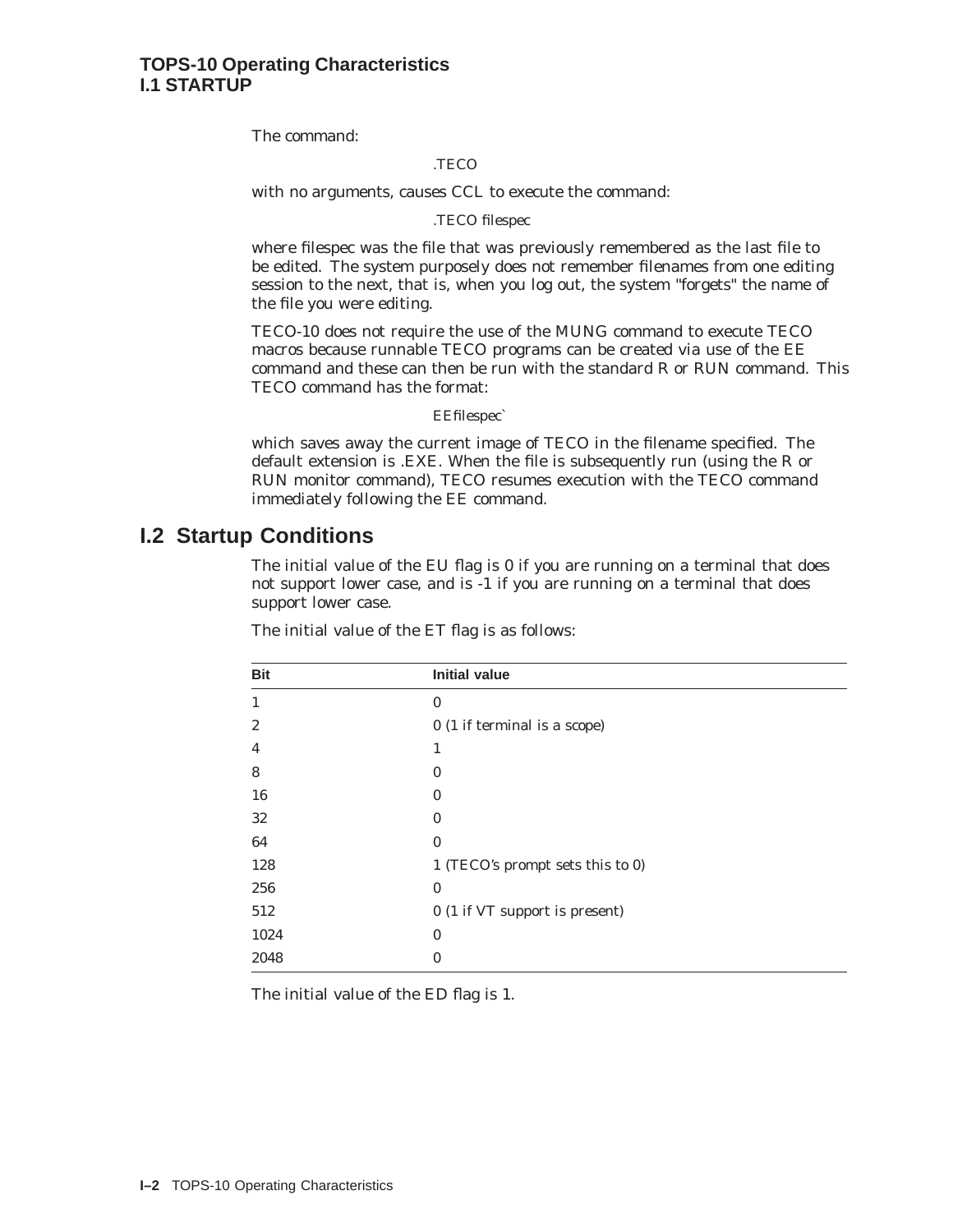# **I.3 File Specification**

The file access commands ER, EB, and EW accept a file specification in the standard TOPS-10 format:

dev:filename.type[p,pn]

in which dev: is a physical device name or a user assigned logical name; if dev: is not specified, the default DSK: is assumed. The filename field must be specified in the commands ER, EB, and EW and be a legal TOPS-10 filename. The type field is a file extension and must be explicitly given the first time. Thereafter, if a corresponding command is given with no extension specified, the system uses the previously specified extension as the default. The same defaulting rules hold for the dev: field. The <prot> construct is permitted on any output filespecification to allow setting the protection of the file being created.

# **I.4 Backup Files**

The EB command maintains one level of file backup on TOPS-10. The pre-edited input file name is changed to:

### filename.BAK

before the new output file is closed with the original name. Only normal file closing commands (EC, EF, EG, and EX) cause this renaming to happen. If TECO is aborted or the output file is purged by the EK command, the input filename remains unchanged. Note only one .BAK file for a given name is kept; earlier .BAK backup files are deleted each time a new backup file is created.

A good policy to follow when editing is to close the edited file frequently enough so that an unexpected incident would not cause a substantial loss of work. Files should be backed up regularly. TECO has the power to let an unsuspecting user alter a good file into a completely useless state. The FILCOM program can be used to verify an editing session.

# **I.5 EXIT and GO**

If TECO is exited via the EG` command, then TOPS-10 will re-execute the last explicit compile-class command that was executed during that session.

# **I.6 <CTRL/C>**

The action taken when the user types <CTRL/C> depends on what TECO is doing. At command level <CTRL/C> is an immediate action command. If typed as the very first character in a command string (not necessarily the first keystroke) it aborts TECO and returns to the monitor. No Control-C trapping is available under TOPS-10. The ?XAB error message is not supported. If  $\langle \text{CTR} \mid \text{CC} \rangle$  is typed in the middle of entering a command string, then TECO returns control to the monitor. Note that if TECO executes <CTRL/C> as a command from command level, TECO is aborted. If TECO executes a <CTRL/C> command from within a macro, TECO is also aborted. If two consecutive <CTRL/C>s are typed while TECO is running, or while TECO is typing on the terminal, or while an error message is printing, then control returns to the operating system. If one <CTRL/C> is typed to TECO while it is waiting for input, then control returns to the operating system.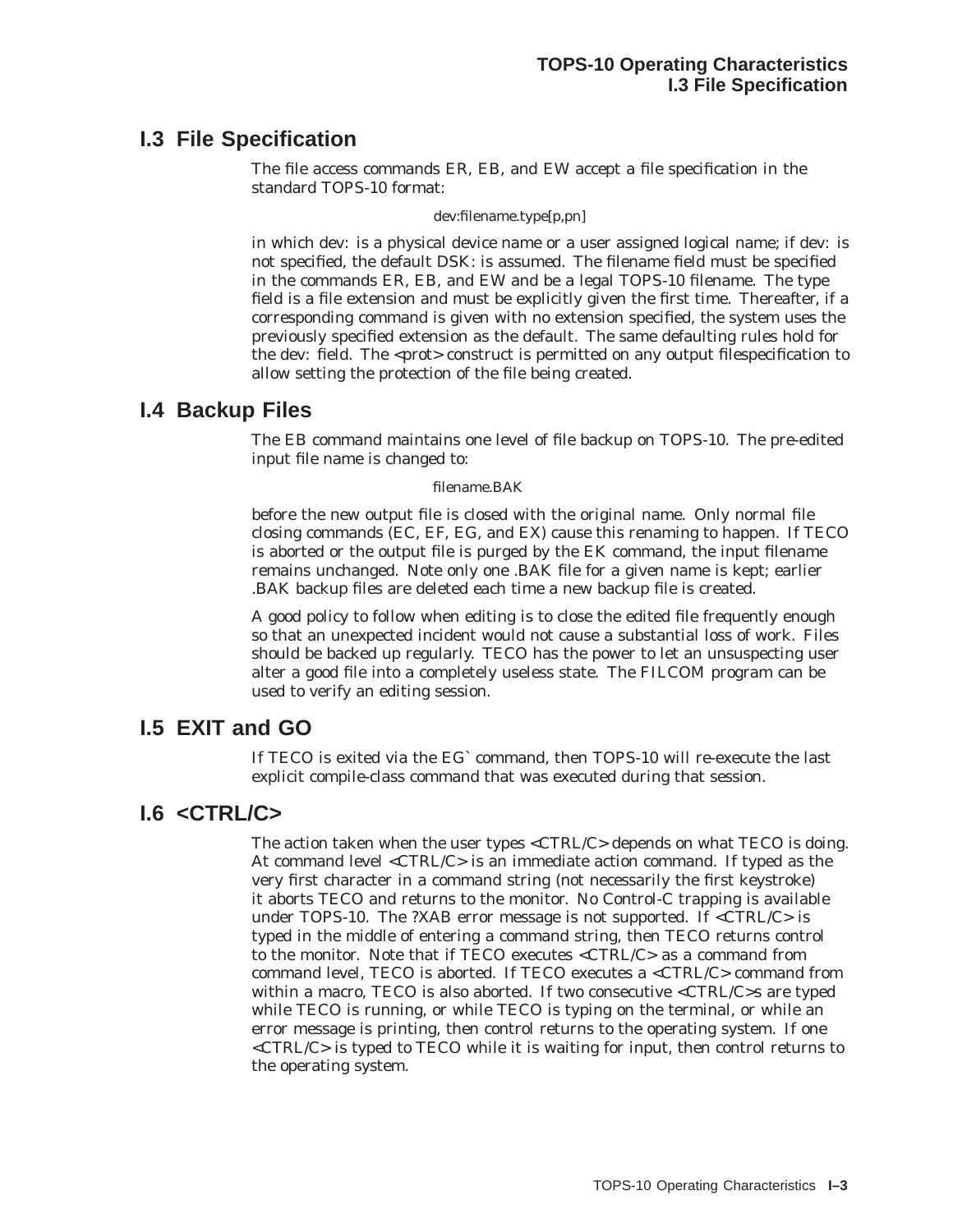# **I.7 Exceptions**

TECO-10 does not support the following commands which are described in this manual:

- 1. Secondary streams (EP, EA, ER`, EW`)
- 2. Wildcards (EN)
- 3. Immediate aids LF and BS.

The following incompatibility exists between TECO-10 and DEC's TOPS-10 TECO V24:

The nA command under TOPS-10 TECO V24 always returned the value of the current character, regardless of the value of n. In TECO-10, 0A gives the value of the current character.

# **I.8 User Initialization**

If a user has a file called TECO.INI in his area, then when TECO starts up (via a CCL command), it will execute the contents of this file (as a TECO macro). This file must contain a valid TECO program. TECO.INI will be executed before TECO opens any files. That is, if TECO was invoked via a MAKE command, TECO.INI will be executed before the EW command (for the MAKE) is executed.

## **I.9 Installation Instructions**

To create TECO for TOPS-10 from the sources, issue the following commands:

.LOAD/MAC/COMPILE TECO10.T10+TECO10.MAC .SAVE TECO10 .LOAD/MAC/COMPILE TECERR.T10+TECO10.MAC .SAVE TECERR

To create TECO for TOPS-20 from the sources, issue the following commands:

@LOAD/MAC/COMPILE TECO10

@SAVE TECO20

This builds a raw TECO. This version of TECO does not contain any window support since the W and :W commands are implemented as macros. To load window support, issue the following commands:

> .RUN TECO10 (or TECO20) ?EITECO10.TEC`` ?EETECO``

You now have a runnable TECO image with window support.

# **I.10 TMPCOR Support**

The EQ and E% commands support the pseudo-device TMP: for TMPCOR. Only the first three letters of the file name will be used, to try and access a TMPCOR file. If that fails, it will try nnnNAM.TMP where nnn is your job number and NAM is the three-character name. For example: for job 23, EQqTMP:FOOBAR` will read TMPCOR file FOO or 023FOO.TMP.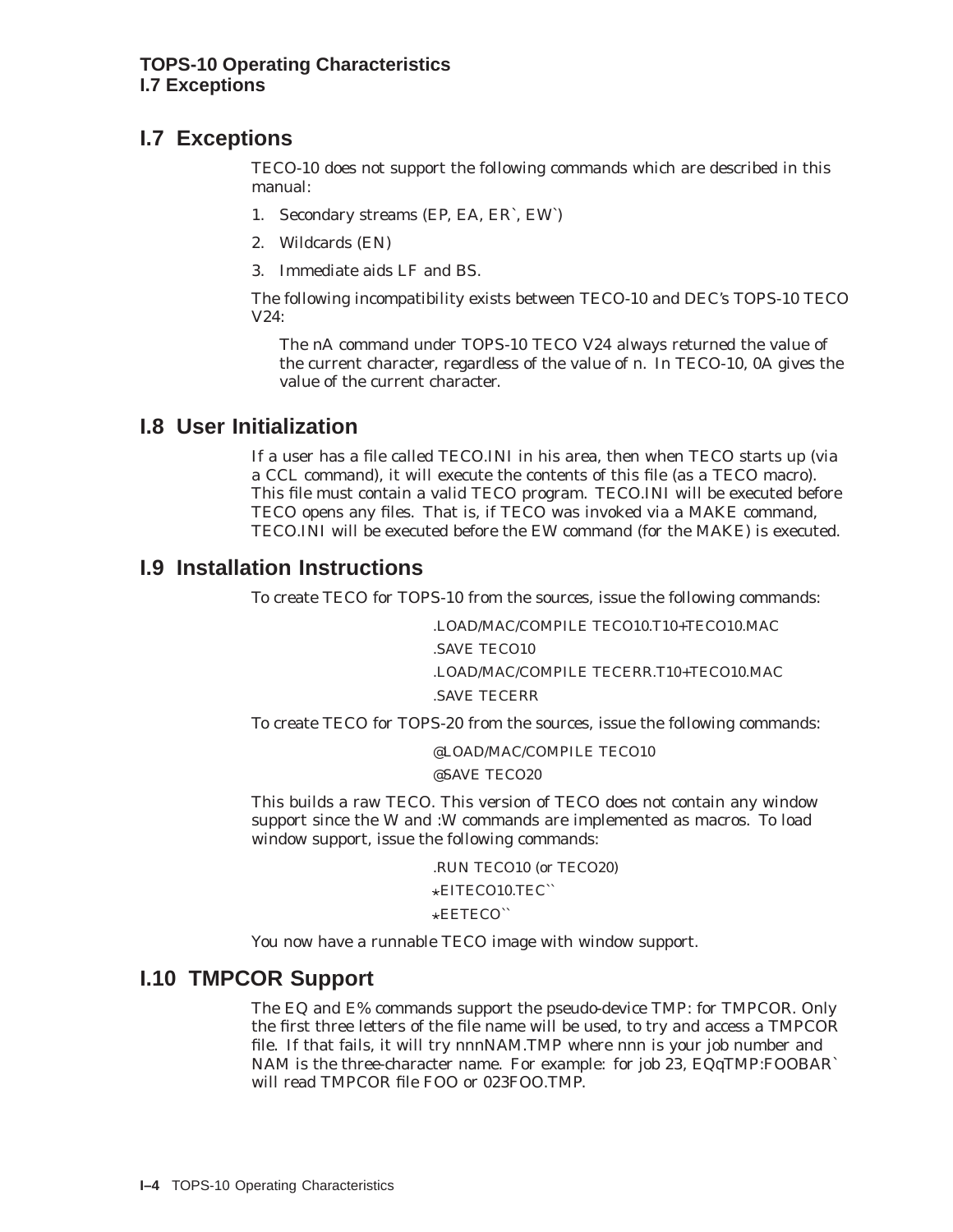# **I.11 Q-Register Names**

Any printable character (except open parenthesis) is valid as a Q-register name. A Q-register whose name is a lower case alphabetic character is the same as the Q-register whose name consists of the corresponding upper case letter. Thus Qa and QA are equivalent commands. Q-register names may also be up to 6 characters long, by enclosing the name in parentheses, for example, Q(FOOBAR). Q-register names may contain any printable characters, however all characters other than letters, digits, dollar-sign, space, and underline are reserved for special use by TECO. A Q-register name consisting entirely of zero or more spaces is the same as Q-register (), which is special and discussed below. Trailing spaces in Q-register names are discarded, and lower case is converted to upper case.

# **I.12 Referencing the Text Buffer as a Q-Register**

The Q-register with the null name: () is the text buffer. The numeric part of this Q-register is the value of dot. The sequence  $[A]$  () causes Q-register A to share with the text buffer. The old main text buffer is lost (unless it is also sharing with some Q-register or if it has been saved on the Q-register push-down list). The text in Q-register A becomes the text buffer and the numeric part of Q-register A is used for "." if it is in range, otherwise dot is set to 0.

# **I.13 Sharing of Q-Register Pointers**

Q-registers may share their text with each other and with the text buffer as a result of [ and ] commands. When a Q-register is pushed onto the Q-register pushdown list, all that is pushed is the numeric part of the Q-register and a pointer to the text part of the Q-register. Thus a command such as [A ]B would cause Q-registers A and B to share the same text. The commands  $X, \Delta U$ , and EQ could be applied to either Q-register without modifying the other, since the Q-register is unbound from its previous text first. However, the colon-modified forms of X and  $\Delta U$  append to the existing text, so a :X or : $\Delta U$  command for either of them would affect the other.

# **I.14 Editing Line Sequence Numbered Files**

Some ASCII files have a special type of line number at the beginning of each line. These "line-sequence numbers" conform to certain rules so that they may be ignored or treated specially by compilers and other programs. The standards for line-sequence numbers are given in the LINED Program Reference Manual.

TECO does not need line-sequence numbers for operation, but TECO can be used to edit files containing them. If such a file is edited with TECO-10, the linesequence numbers are, in the normal case, simply preserved as additional text at the beginning of each line. The line-sequence numbers may be deleted, edited, and inserted exactly like any other text. On output, the line-sequence numbers are output according to the standard, except that the tab after the number is output only if it is already there. Leading zeros are added as necessary. If a line without a line-sequence number is encountered, a line-sequence number word of five spaces is placed at the beginning of the line.

The following switches are available for use with line-sequence numebred files. These switches are merely added to the appropriate file selection command.

ERfilespec/SUPLSN`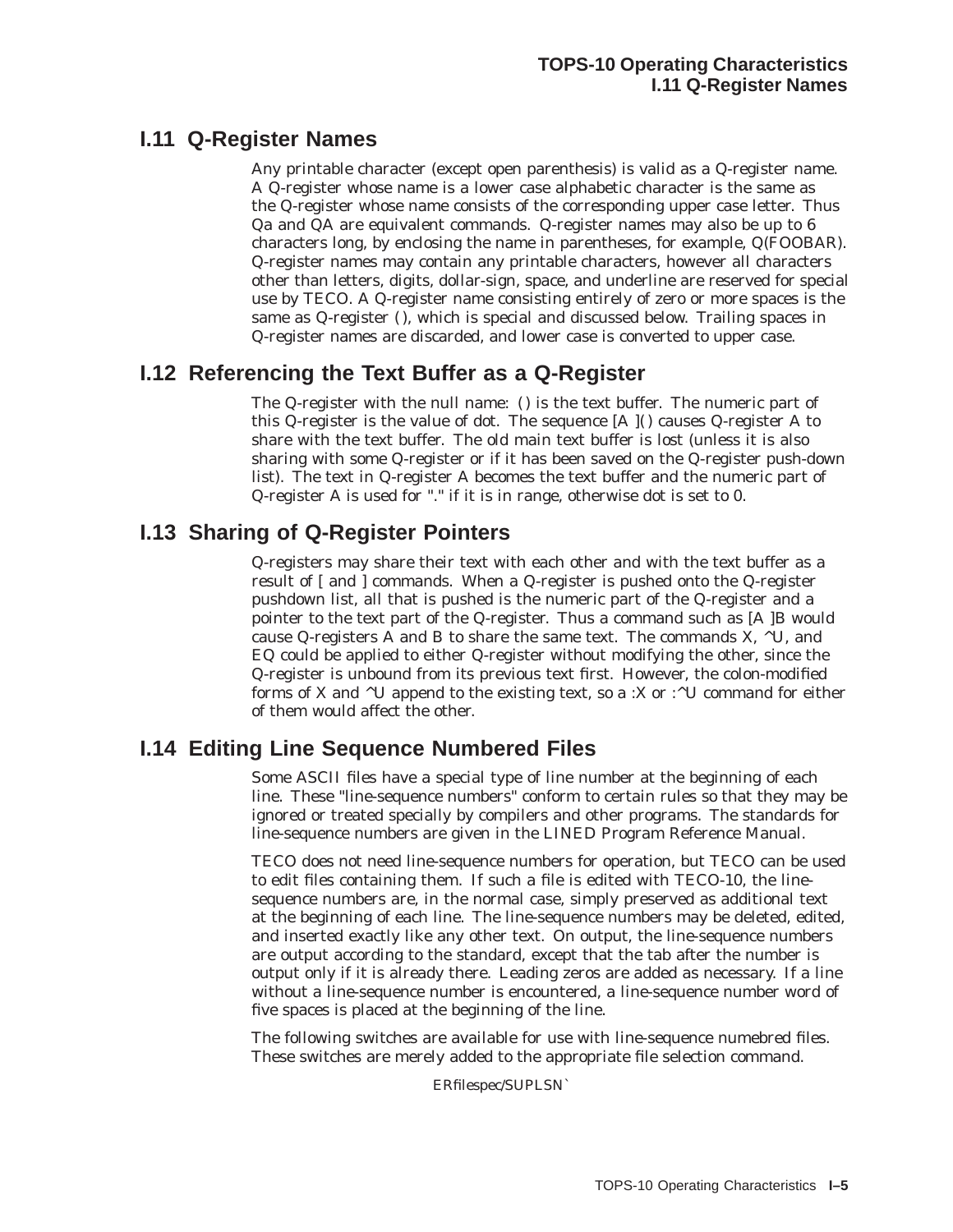### EBfilespec/SUPLSN`

causes line sequence numbers to be suppressed at input time. The numbers will not be read into the editing buffer. Also, the tabs following the line-sequence numbers, if they exist, will be suppressed.

### EWfilespec/SUPLSN`

causes the line-sequence numbers to be suppressed at output time. Tabs following the line-sequence numbers will also be suppressed if they exist.

### EWfilespec/GENLSN`

### EBfilespec/GENLSN`

causes line sequence numbers to be generated for the output file if they did not already exist in the input file. Generated line-sequence numbers begin at 00010 and continue with increments of 10 for each line.

Note that these switches are needed only if a change is to be made in the format of the file being edited. If no switches are specified, a file is output in the same form as it was input.

## **I.15 Compiler Restrictions**

TECO-10 is a compiler rather than an interpreter. This means, that before your command string is executed, TECO-10 compiles it into assembly language code. This makes it must faster than most other TECOs. Before executing a macro (with the Mq command) TECO compiles the program in the macro. The next time the macro is executed, TECO notes that the macro has already been compiled and merely branches to the compiled code. If the contents of the Q-register are changed (via an X or U command), then TECO notes that it must re-compile the commands should the Q-register be invoked as a macro.

One consequence of this is that if a syntax error is detected in a command, no portion of that command will have been executed. For example, typing the command HK= will yield the ?NAE error message and the text buffer will NOT be cleared. Another consequence of this is that you must not invoke a macro two different times using two different numbers of arguments. If a macro gets initially invoked with two arguments, then all subsequent invocations must supply two arguments. Also, TECO cannot tell while compiling an Mq command whether or not the macro returns a value. Therefore it assumes that a value is always returned. This value can be explicitly removed by followed the Mq command with an <ESCAPE>. The MqA command will compile the A command as if it were an nA command rather than an APPEND.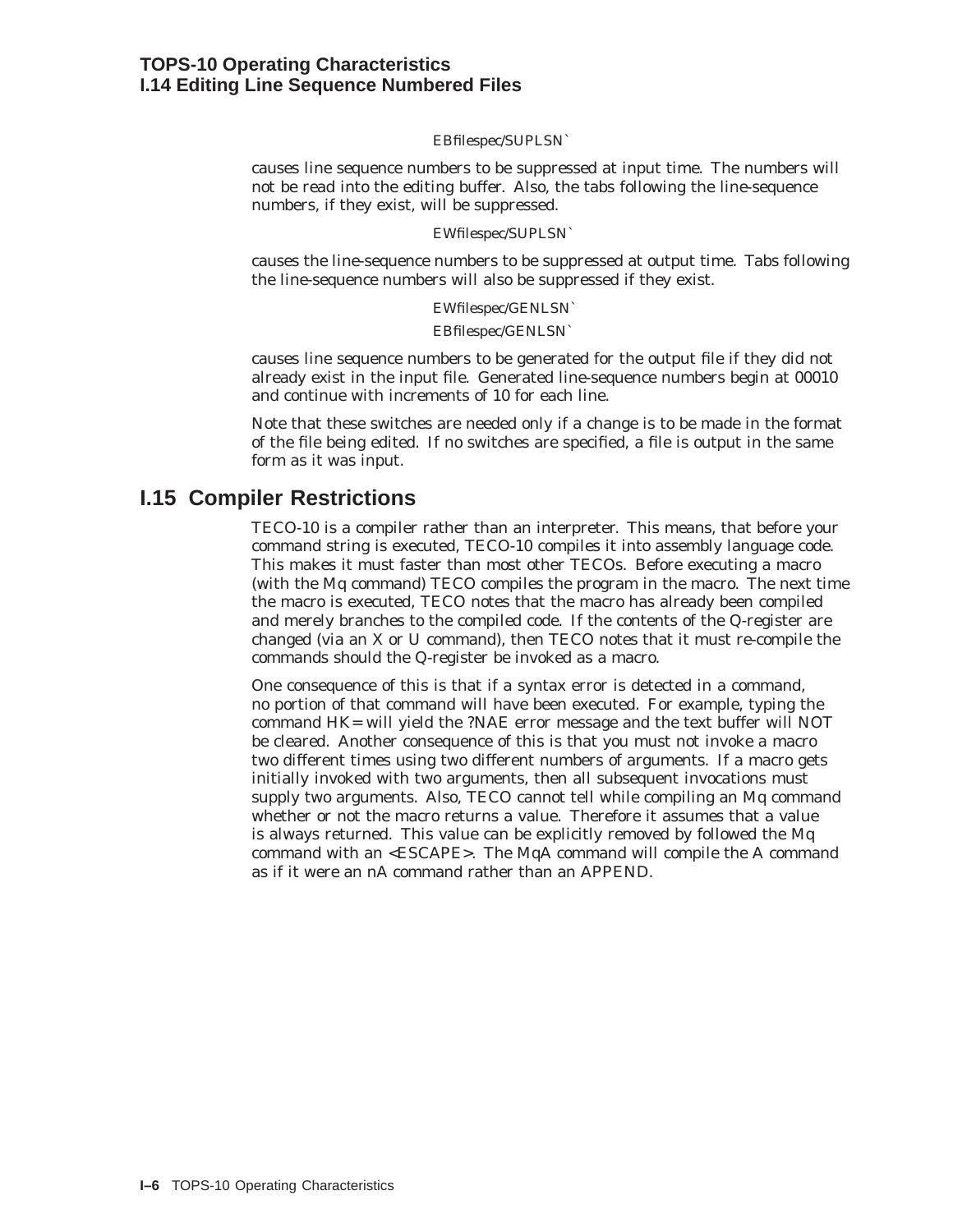**J**

# **Basic-Plus/Basic-Plus-2 Handling**

### **J.1 Purpose**

In BASIC-PLUS and BASIC-PLUS-2 a program statement may be continued over more than one text line. A text line which is not the last text line of a given statement may need to be flagged as a "continued" line. (See the appropriate language reference manual for requirements of each version of each language processor.)

The standard continuation flag is the & character. A line which must be marked as "continued" is written with an & as the last non-whitespace character before the <CR><LF>.

(An older form of continuation was, in BASIC-PLUS only, to end the text line by typing a  $\langle LF \rangle$  key instead of  $\langle CR \rangle$ .)

The switches described in this appendix cause TECO to manipulate the text files in such a way that each text line appears in the editing buffer to be completely "conventional": that is, each text line ends with a standard <CR><LF>, and no text line has a trailing & character. You can correctly edit well-formed BASIC-PLUS or BASIC-PLUS-2 source files without having to be concerned about continuation conventions.

### **J.2 Method**

TECO allows you to work with "unemcumbered" lines in the editing buffer by removing continuation conventions as each text line is read in. You indicate that you want this processing by specifying a switch on the file specification supplied to the ER (or the EB) command.

TECO (again) adds appropriate continuation conventions to each text line as it is written out from the editing buffer. You indicate that you want this processing by specifying a switch on the file specification supplied to the EW (or the EB) command.

### **J.3 Input Processing**

As TECO reads each new text line into the editing buffer, it is examined for a trailing & character. If one is found, TECO removes it, and then additionally removes any trailing spaces and/or tabs.

(In the case of <LF> continuation, TECO converts that kind of line terminator character sequence to  $\langle CR \rangle \langle LF \rangle$ .

The available switches follow. (Consult the appropriate appendix to see which switches are supported on your operating system.)

/B2 TECO strips trailing & sequences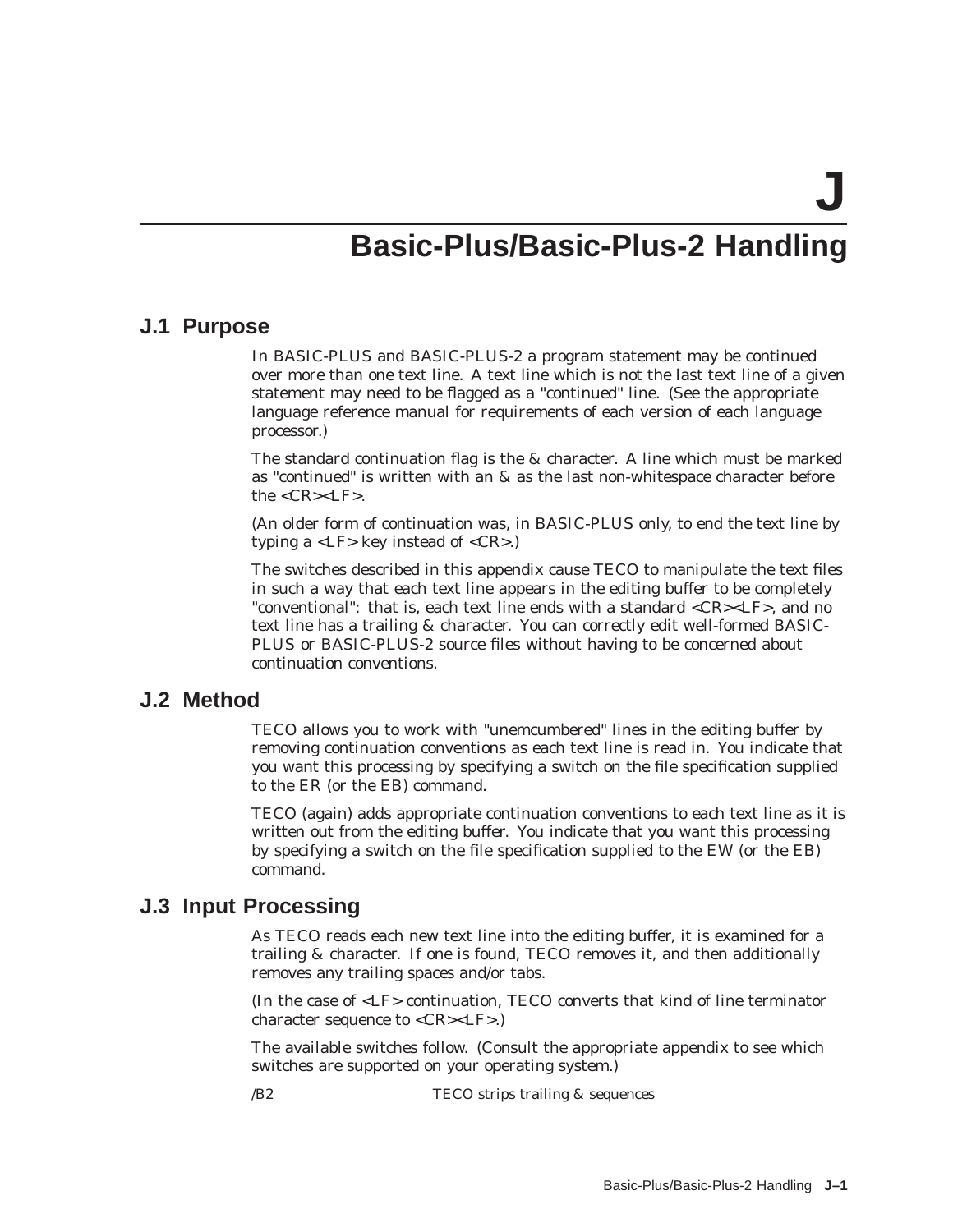|       | Same as /B2 for input processing                                                                                                |
|-------|---------------------------------------------------------------------------------------------------------------------------------|
| $/B+$ | TECO changes $\langle LF \rangle \langle CR \rangle \langle NUL \rangle$ sequences to $\langle CR \rangle \langle LF \rangle$ . |

# **J.4 Output Processing**

As TECO writes each text line from the editing buffer, it takes a look at the text line which will follow. If the following line begins with a digit, the current line is written without change. If the following line does not begin with a digit, TECO assumes that the current line must be continued.

The convention applied to an output text line which TECO marks as "continued" depends on the form of the switch you specify. (Consult the appropriate appendix to see which switches are supported on your operating system.)

| /B2 | TECO appends a space and an &                                                                                                         |
|-----|---------------------------------------------------------------------------------------------------------------------------------------|
| /n  | TECO appends an &, after padding out the line with tabs<br>and/or spaces to make the & appear in column n                             |
| /B+ | TECO ends the line with a <lf><cr><nul> sequence<br/>(instead of <math>\langle CR \rangle \langle LF \rangle</math>.)</nul></cr></lf> |

# **J.5 Form Feed Interaction**

When TECO reads a page of text into the editing buffer, it stops when a <form feed> character is encountered, or when the buffer has been filled to capacity. In the latter case, the last line will be complete, and will include its line delimiter. However, no look-ahead is done to examine the next line in the file.

If TECO is being used with one of the switches described in this appendix, a very long BASIC-PLUS-x source program which is not segmented with <FF> characters can cause the last line in the buffer to not be the last text line of a multi-line source statement.

When the buffer is written to the output file, TECO has no way of determining whether the next text line (the first line of the next buffer load) will begin with a line number. TECO makes the assumption that the buffer's last text line is not to be "continued", and terminates it with <CR><LF>. If this assumption is incorrect (frequently the case), remaining text lines of that multi-line statement will be lost when the program is subsequently OLDed.

To avoid this problem, lengthy BASIC-PLUS or BASIC-PLUS-2 programs should be segmented with <form feed> characters before editing them using these TECO switches. Segments of approximately 150 to 200 lines are convenient. Starting a new page even more frequently to make listings readable isn't a bad idea, either.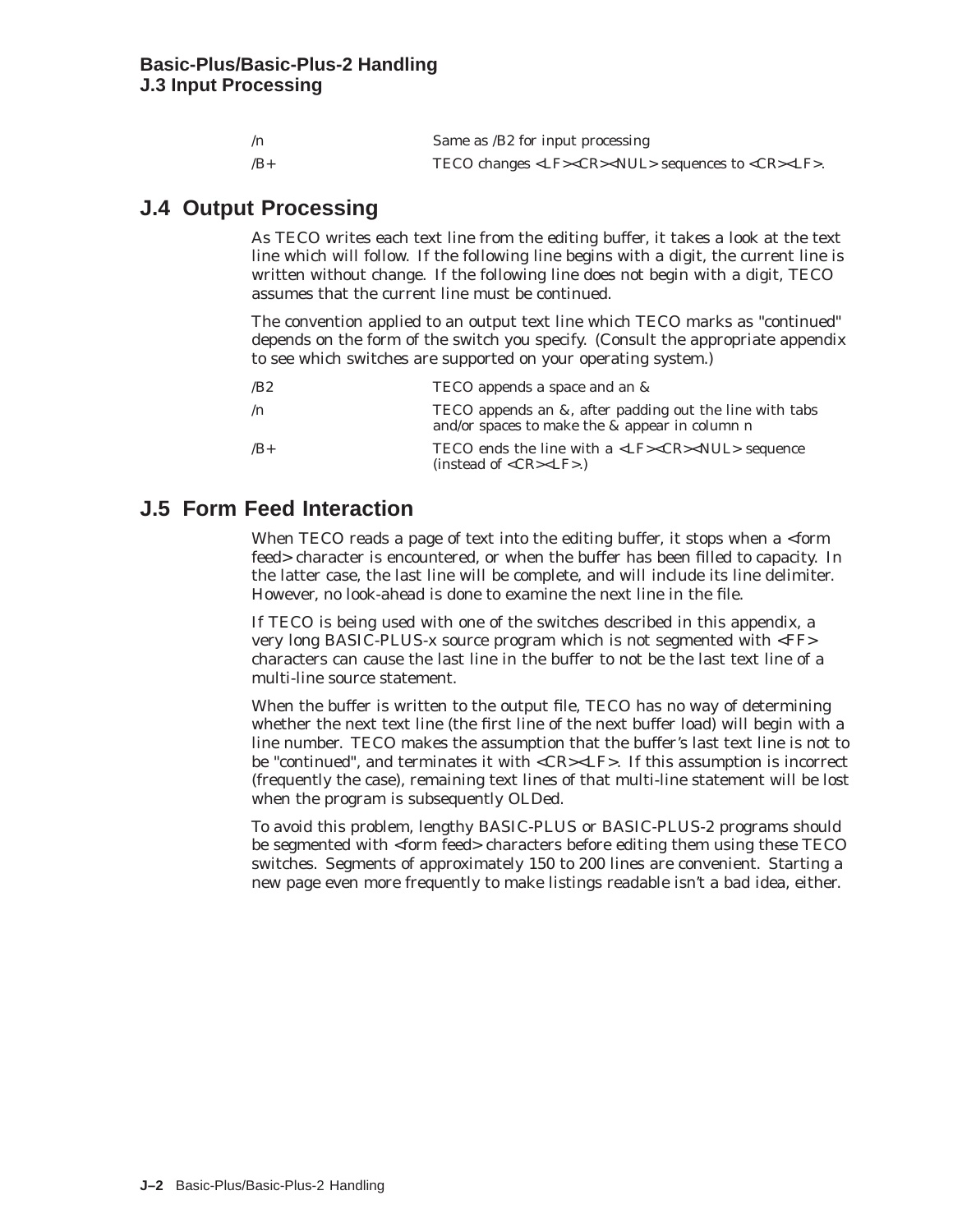**K**

# **VTEDIT—A keypad editing macro for TECO-11 and TECO-32**

## **K.1 Introduction**

The Video Terminal Editor (called VTEDIT) is a feature of the TECO text editor which is available under RSTS/E, RT-11, RSX-11M, IAS, and VAX/VMS. VTEDIT allows you to see all changes to the text as you make them.

The Video Terminal Editor has two parts:

- The scope driver, which keeps the terminal screen updated, is a part of the TECO run-time system (RSTS/E), the TECO.SAV program (RT-11), the TEC.TSK task (RSX-11M and IAS), or the TEC.EXE image (VAX/VMS).
- The keyboard interface, which accepts your typed input and either inserts it into the text buffer or interprets it as an editing command, is a TECO macro called VTEDIT.TEC.

This appendix describes the scope driver and the VTEDIT macro. The scope driver is a standard part of TECO. However, VTEDIT is just one of many possible keyboard interfaces. Your installation may have modified it, and therefore may have its own version of the scope editing keyboard interface.

### **K.1.1 How to read this appendix**

The following conventions are used throughout this appendix:

- An underlined dollar sign (\$) indicates typing the ESCape key.
- The notation 'CTRL/x' indicates a control character, which you enter by holding down the CTRL key and typing the indicated character.
- Items in square brackets are optional.
- The letter 'n' indicates a numeric argument. You enter a numeric argument by typing \$[–] followed by a series of digits. The short sequence \$– is equivalent to \$–1. The first non-numeric keystroke you type after entering a numeric argument should be an editing function which takes an argument. Any other keystroke will cause the editor to discard the number. (It is also possible for a numeric argument to be an expression using standard operators. This is discussed later in the appendix.) Unless otherwise stated, the editor uses a default value of 1 if you omit an optional argument.
- The letter 'q' indicates any alphabetic Q-register name. If the syntax of the editor requires a Q-register name and you type any non-alphabetic character, VTEDIT sounds the terminal bell and ignores the command.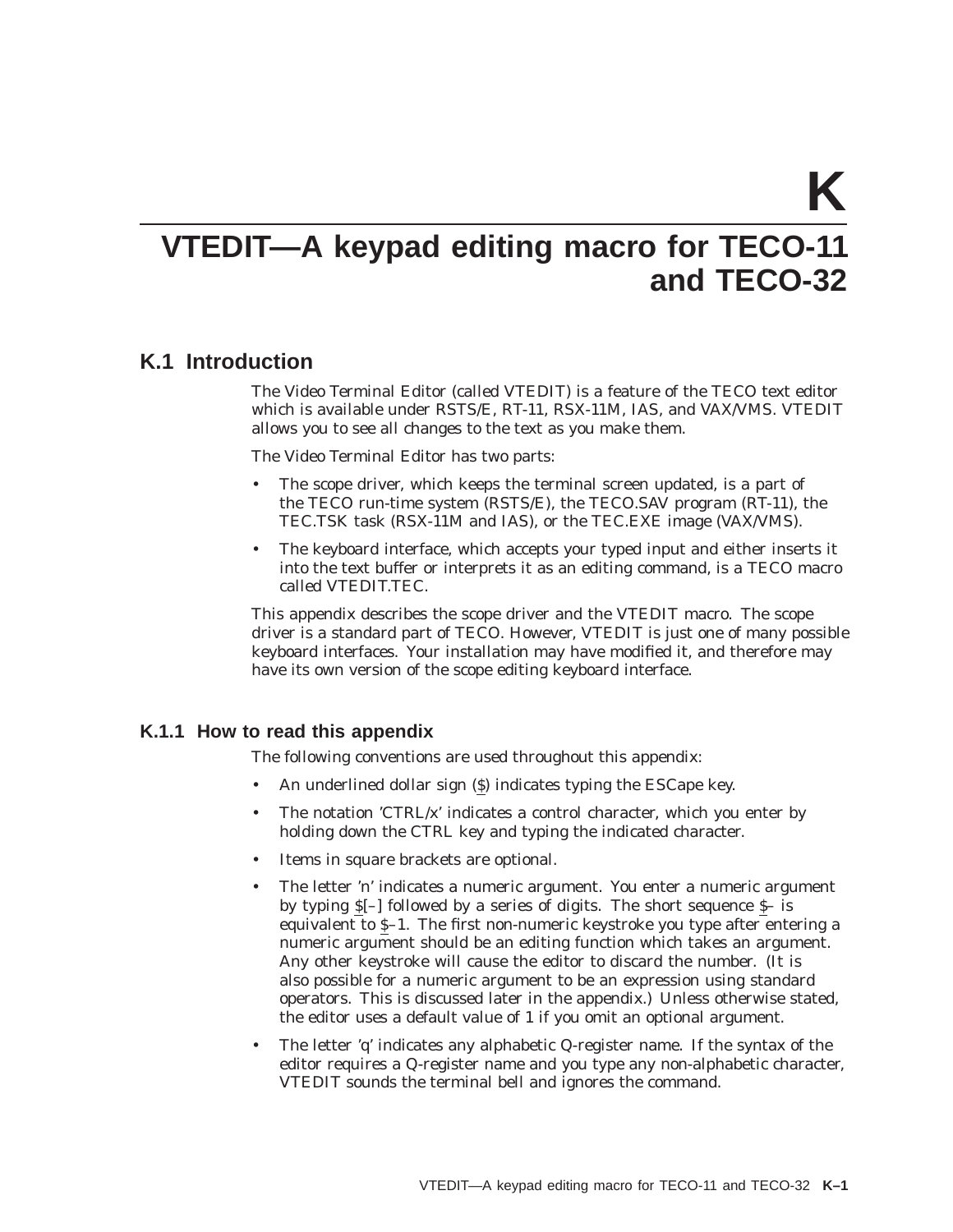### **K.1.2 Invoking the Video Terminal Editor Macro**

The Video Terminal Editor macro is stored in the file VTEDIT.TEC. For RSTS/E and VAX/VMS, the file is usually stored in the system library (SY:\$ for RSTS/E, SYS\$LIBRARY: for VAX/VMS). Other operating systems may store VTEDIT.TEC elsewhere; this appendix uses VAX/VMS for its examples. When you use the macro, it resides in Q-register I and uses all of the numeric Q-registers. (The macro saves these Q-registers when it starts and restores them when it exits, but they are unavailable from command mode while the macro is executing.) To load Q-register I with VTEDIT, execute the following TECO command:

### EI\$VTEDIT\$\$

The message 'VTEDIT.TEC loaded into Q-Reg I' is printed to confirm the load. Start the macro by typing the TECO command:

### MI\$\$

These two commands cannot be in the same command sequence. You must execute the EI command before you can execute Q-register I.

If you use the DCL commands TECO or MAKE to invoke TECO, you can automatically load and start the VTEDIT macro by including the following switch after the DCL command name:

/VT

If you always want VTEDIT included, create a TECO start-up command file called TECO.INI in your account. This file can contain any TECO commands, and should end with the following commands:

ET&512"N 1+ ' 0

Then, whenever you use the TECO or MAKE DCL commands on a DEC\_CRT terminal, TECO automatically loads and starts VTEDIT. To suppress this loading, you must start editing with the command:

### TECO/NOINIT

The model TECO.INI file does a more advanced set of checks as well as implementing some other random things (such as humorous messages based on the time of day). Of course, experimentation is encouraged.

### **K.1.3 Interpreting the Terminal Screen**

While you are running the Video Terminal Editor macro, your terminal screen displays up to 24 lines of the text in TECO's text buffer. This 'window' into your buffer always includes the current line (the line containing the text pointer). The location of the text pointer within the buffer is indicated by the terminal's cursor. All characters that you type on the keyboard that are not commands to VTEDIT are immediately inserted into the text buffer at the current pointer position and are displayed on the screen.

Certain other special symbols can appear on the screen:

- A  $F_F$  ' symbol indicates the end of your text buffer and signifies that there is an implicit form feed at the end of the buffer.
- A diamond  $(*)$  indicates the end of your text buffer if there is no implicit form feed there.
- A diamond  $(\bullet)$  immediately following one of the buffer end symbols above signifies that your input file is at end-of-file.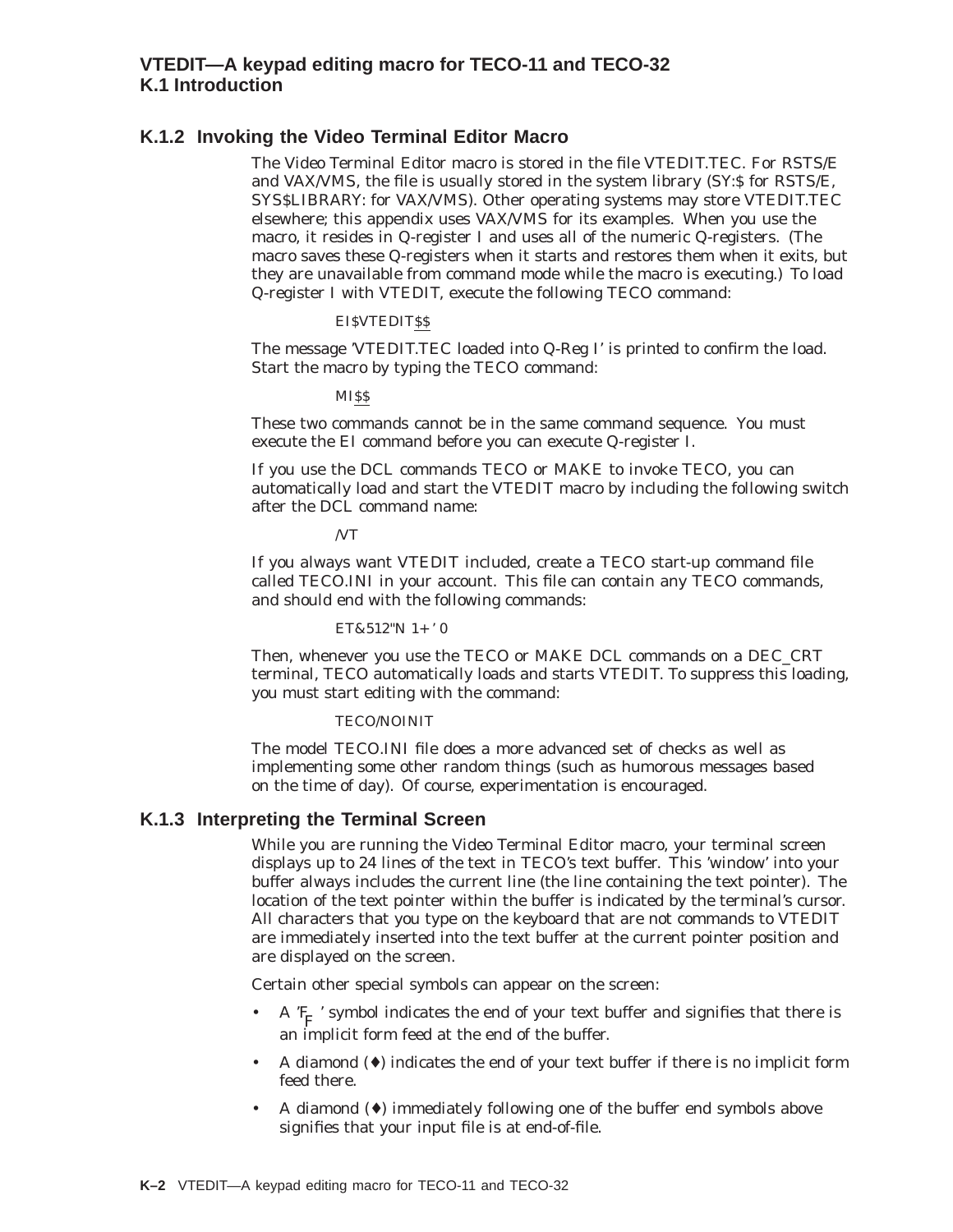- A  $I_F$  ' symbol indicates that the text pointer is positioned between a carriage return and a line feed. This symbol appears only as the first symbol on a line, and it overlays the first character of the line. It allows you to tell the difference between the text pointer being at the start of a line of text and being just before the end of it.
- A 'N ' symbol indicates that the current line of text is too long to fit on the current line of the screen. If TECO's truncate flag bit (bit 8, value 256) is not set in the ET flag word (the normal case), the remainder of the text appears on the next line of the screen, preceded by the 'N  $\cdot$ ' and a space. If the truncate flag is set (via the TECO command ET#256ET), the remainder of the text is not displayed, but the special symbol appears at the end of the line to remind you that there are characters which cannot be displayed. You can control the number of characters that appear on each line by using the CTRL/V command.

If you are using a DEC\_CRT terminal in ANSI mode, VTEDIT will display any text between the current text pointer and the marked buffer location (see the Set Mark command) in reverse video to highlight the marked region.

A feature of the scope driver which allows you to view the exact contents of your text buffer is called 'see-all' mode. When see-all mode is turned on, all special characters and hidden spacing are visible on the screen as special graphic symbols:

| <b>TAB</b>          | appears as a or ' $H_r$ ' symbol. The spacing after the tab, which                                                                                                                                                                                                                                                                      |
|---------------------|-----------------------------------------------------------------------------------------------------------------------------------------------------------------------------------------------------------------------------------------------------------------------------------------------------------------------------------------|
|                     | is normally blank space on the screen that does not correspond<br>to any characters in the text, is shown as a series of centered<br>dots $(\cdot)$ .                                                                                                                                                                                   |
| <b>LINE FEED</b>    | not immediately preceeded by a RETURN appears as a $I_{\text{F}}$ .                                                                                                                                                                                                                                                                     |
|                     | symbol. If the line feed is in the middle of the line, the blank<br>space at the beginning of the next line is filled (as for TAB).                                                                                                                                                                                                     |
|                     | A LINE FEED immediately after a RETURN is not displayed<br>with any special symbol (see RETURN below).                                                                                                                                                                                                                                  |
| <b>RETURN</b>       | followed by a line feed appears as a $C_{\mathsf{R}}$ ' symbol. Any blank                                                                                                                                                                                                                                                               |
|                     | space before the end of the line is thus visible.                                                                                                                                                                                                                                                                                       |
|                     | A RETURN causing an overprint line (i.e., a RETURN not<br>immediately followed by a LINE FEED) appears as a not-<br>equal $(\neq)$ sign. The overprint characters are displayed on the<br>next line instead of over (and thus clobbering) the original<br>characters. This allows full viewing of all characters in<br>overprint lines. |
| <b>FORM FEED</b>    | appears as a $F_{\overline{k}}$ ' symbol. No extra blank lines are shown. If                                                                                                                                                                                                                                                            |
|                     | the form feed is in the middle of the line, the blank space at<br>the beginning of the next line is filled.                                                                                                                                                                                                                             |
| <b>VERTICAL TAB</b> | appears as a $V_{\Gamma}$ ' symbol. If the vertical tab is in the middle                                                                                                                                                                                                                                                                |
|                     | of the line, the blank space at the beginning of the next line is<br>filled.                                                                                                                                                                                                                                                            |
| <b>ESCAPE</b>       | appears as a Greek pi $(\pi)$ to distinguish it from a dollar sign.                                                                                                                                                                                                                                                                     |
| CTRL/x              | appears as a plus-or-minus $(\pm)$ sign followed by the character<br>'x' to distinguish it from a real uparrow.                                                                                                                                                                                                                         |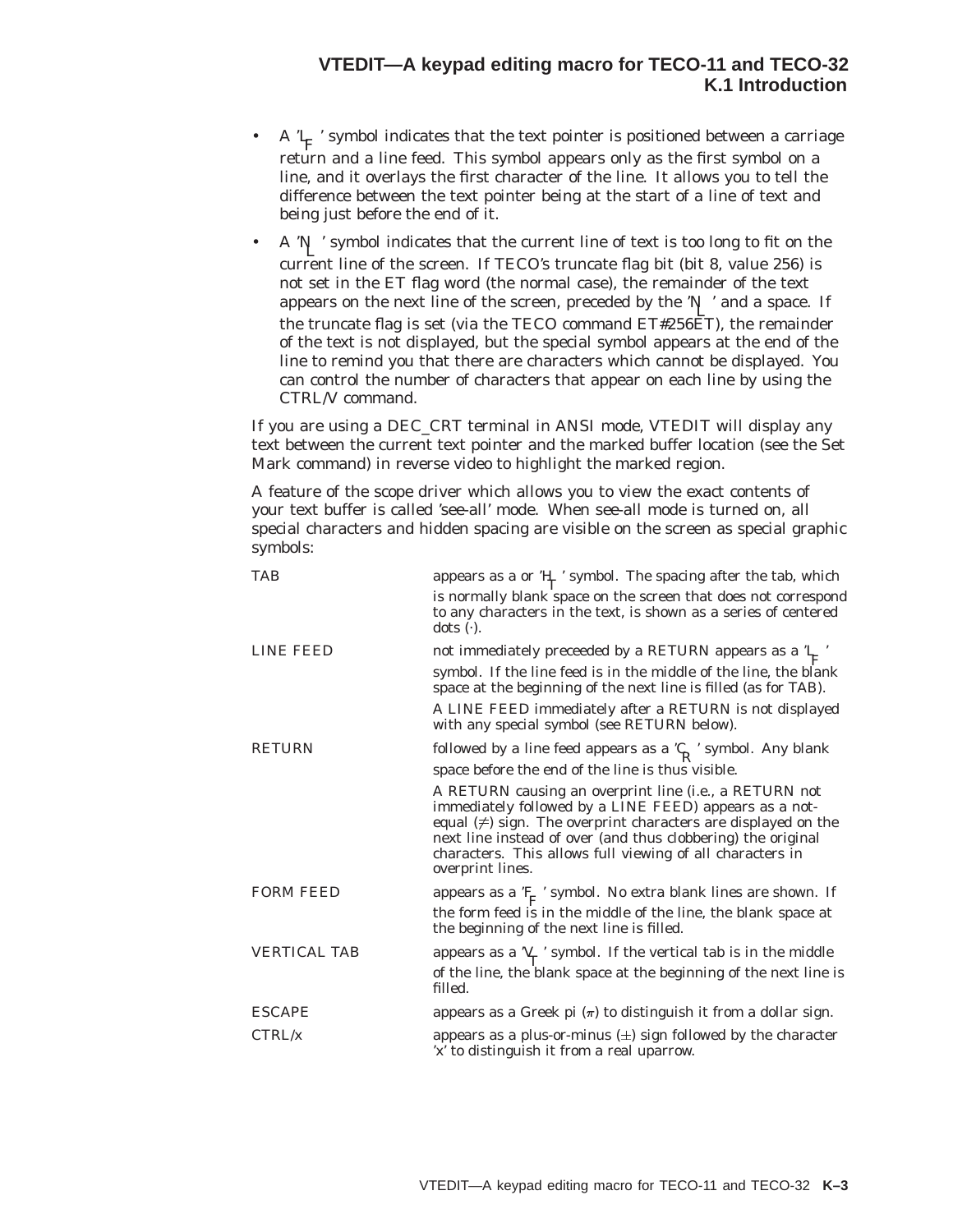### **K.1.4 Numeric Arguments**

Simple numeric arguments consist of ESCape, an optional minus sign, and a digit string which is always interpreted in decimal. None of the keystrokes of a simple numeric argument echo on the terminal.

More advanced numeric arguments can be expressions using standard arithmetic operators. These numeric arguments also start with ESCape, an optional minus sign, and, then, a digit. If the first non-digit typed is one of the valid operators listed below, expression mode is entered. The top line of the display is erased and a line of the form:

Radix x, Expression arg1 op arg2

is displayed. The initial radix is 10, arg1 will be the initial digit string, and op will be the operator.

Further digit string typing will fill in arg2 until a non-digit is typed. If it is another valid operator, the current arg1 op arg2 expression will be evaluated, the result will replace arg1, arg2 will be set to zero, and op will be the typed operator.

If it is a radix change command, the radix is immediately changed. No evaluation of the expression occurs. The radix change is local to the current numeric expression; it is not subsequently remembered.

If it is an arg2 stand-in, the current arg2 is replaced by the specified value.

If it is RUBOUT, the current arg2 is reset to zero.

If it is CTRL/U, the entire expression is abandoned and the display is fixed up.

Else it is assumed to be an editing command. The current arg1 op arg2 will be evaluated and the result becomes the numeric argument to that command.

The valid numeric expression operators are:

| Operator | <b>Operation</b>              |  |
|----------|-------------------------------|--|
| $^{+}$   | Addition                      |  |
|          | <b>Subtraction</b>            |  |
| $\ast$   | Multiplication                |  |
|          | <b>Division</b>               |  |
| #        | Logical .OR.                  |  |
| &        | Logical .AND.                 |  |
| $=$      | Evaluate current arg1 op arg2 |  |

The valid radix change commands are:

| <b>Command</b> | <b>Operation</b>                      |  |
|----------------|---------------------------------------|--|
| $^{\wedge}D$   | Change radix to decimal (base 10)     |  |
| $^{\wedge}$ O  | Change radix to octal (base 8)        |  |
| $\wedge$ X     | Change radix to hexidecimal (base 16) |  |

The valid arg2 stand-ins are: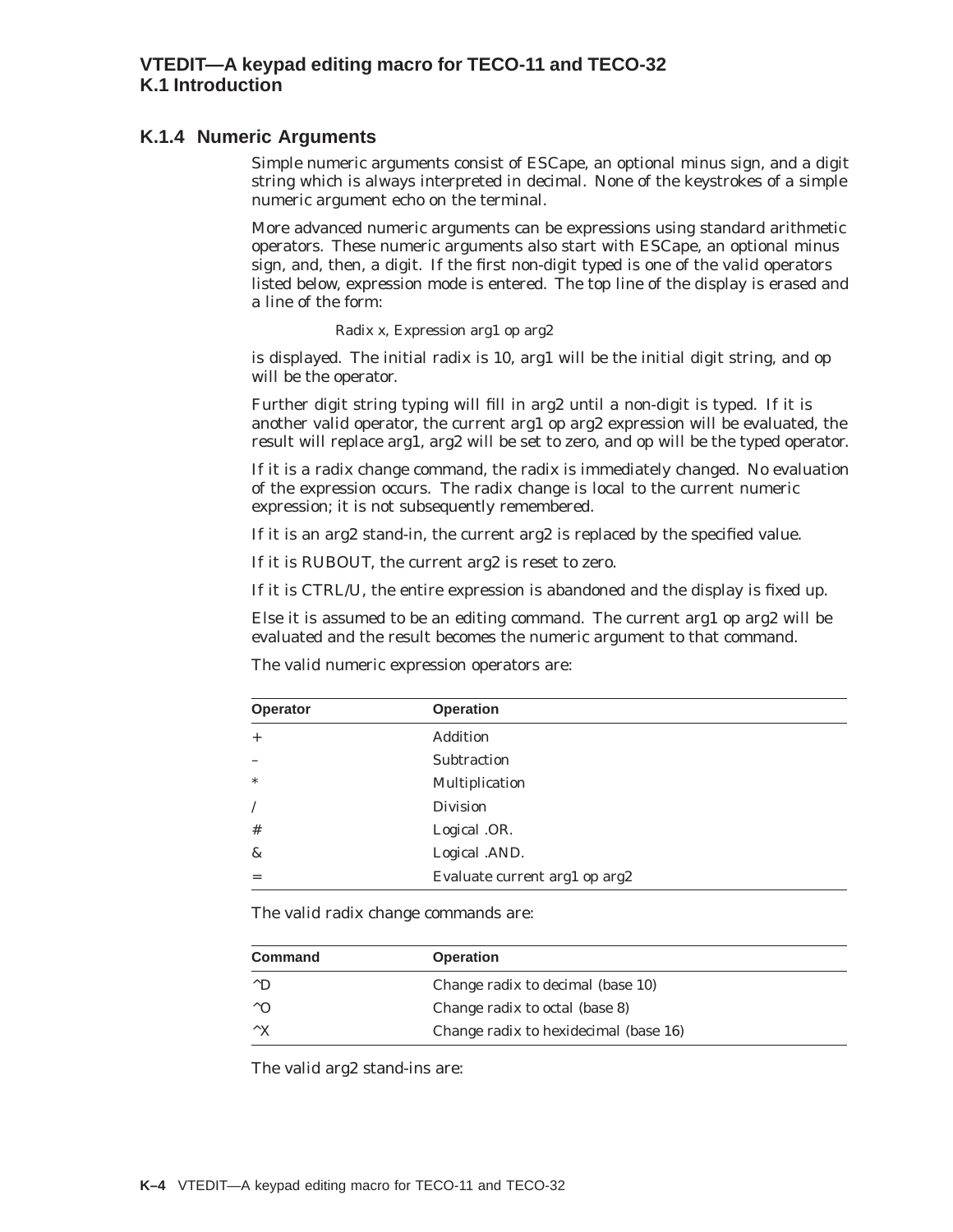### **VTEDIT—A keypad editing macro for TECO-11 and TECO-32 K.1 Introduction**

| Argument                     | Value                                                 |
|------------------------------|-------------------------------------------------------|
| $\lambda$                    | Current value of the text buffer pointer              |
| $^{\wedge}7$                 | Current total number of characters in the text buffer |
| $\wedge \wedge_{\mathbf{X}}$ | The value of character 'x'                            |

# **K.2 Editing Text**

In addition to allowing you to enter text, the Video Terminal Editor macro has a large repertoire of powerful editing commands. You request an editing function by using the auxiliary keypad on the terminal or by typing control characters or control sequences on the standard keyboard. Some functions require you to type several keys.

When you start the Video Terminal Editor macro with the TECO command:

 $-1MISS$ 

it draws a keypad layout on the screen. This is a summary of the available editing functions. You can redisplay this keypad layout by using the ESCape H command (see the section on Miscellaneous Commands).

The following sections describe the editing functions available in VTEDIT. When an editing function is equivalent to a simple TECO command, the equivalent command appears after the description. The macro sounds the terminal bell when it detects an error (such as \$!, which is an illegal sequence).

### **K.2.1 Moving the Cursor**

This section describes the commands which move the cursor around the screen.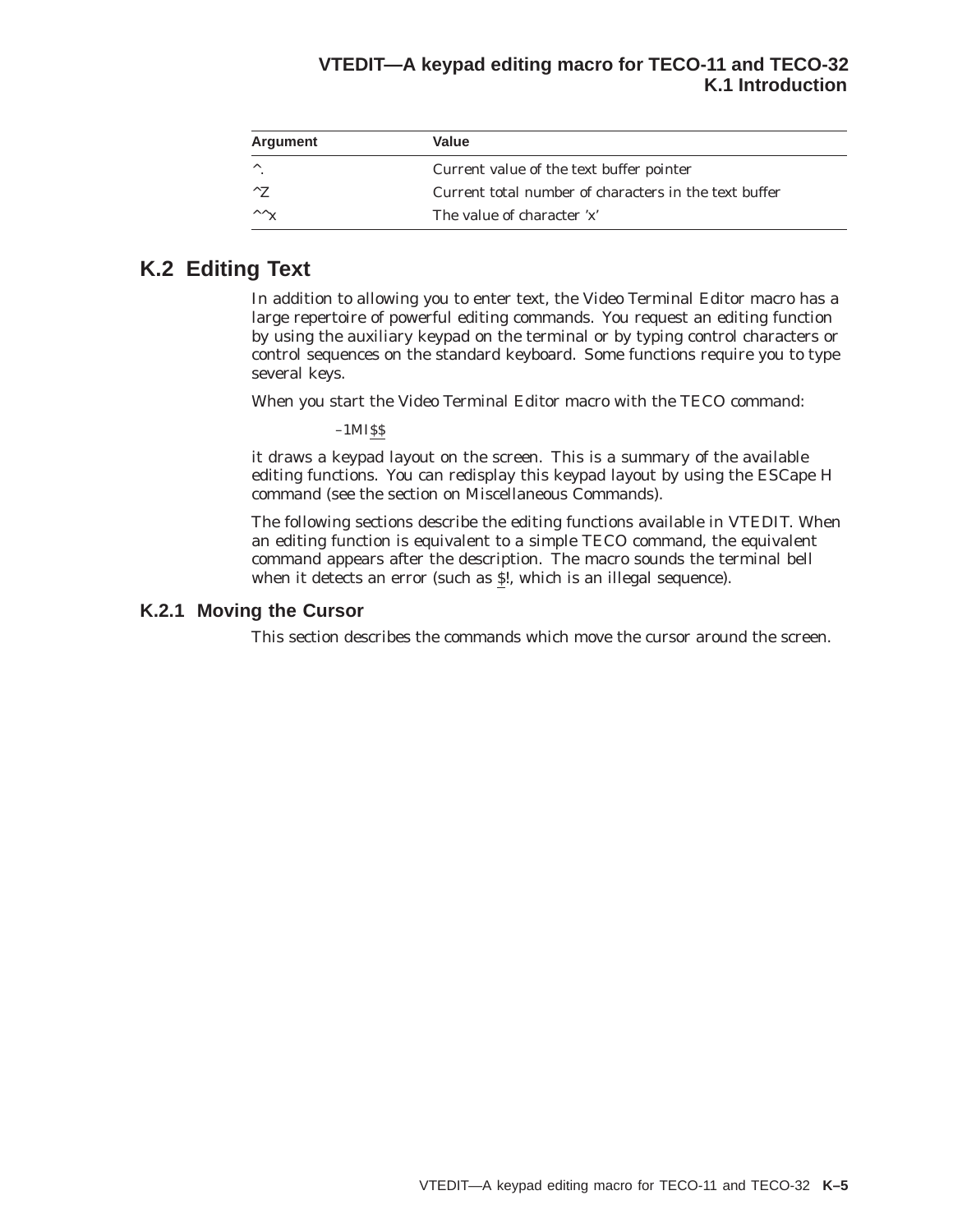# **Set Mark**

Mark the current pointer position.

### **Syntax**



### **Description**

Mark the current text buffer pointer position for use with later commands (see individual commands). To move the mark, simply type the 9 key at the new position. If you type the 9 key when the pointer is at the marked position, the mark is removed and the bell sounds. Thus, to remove a mark, type the 9 key until the bell rings. The mark is always removed when it is used.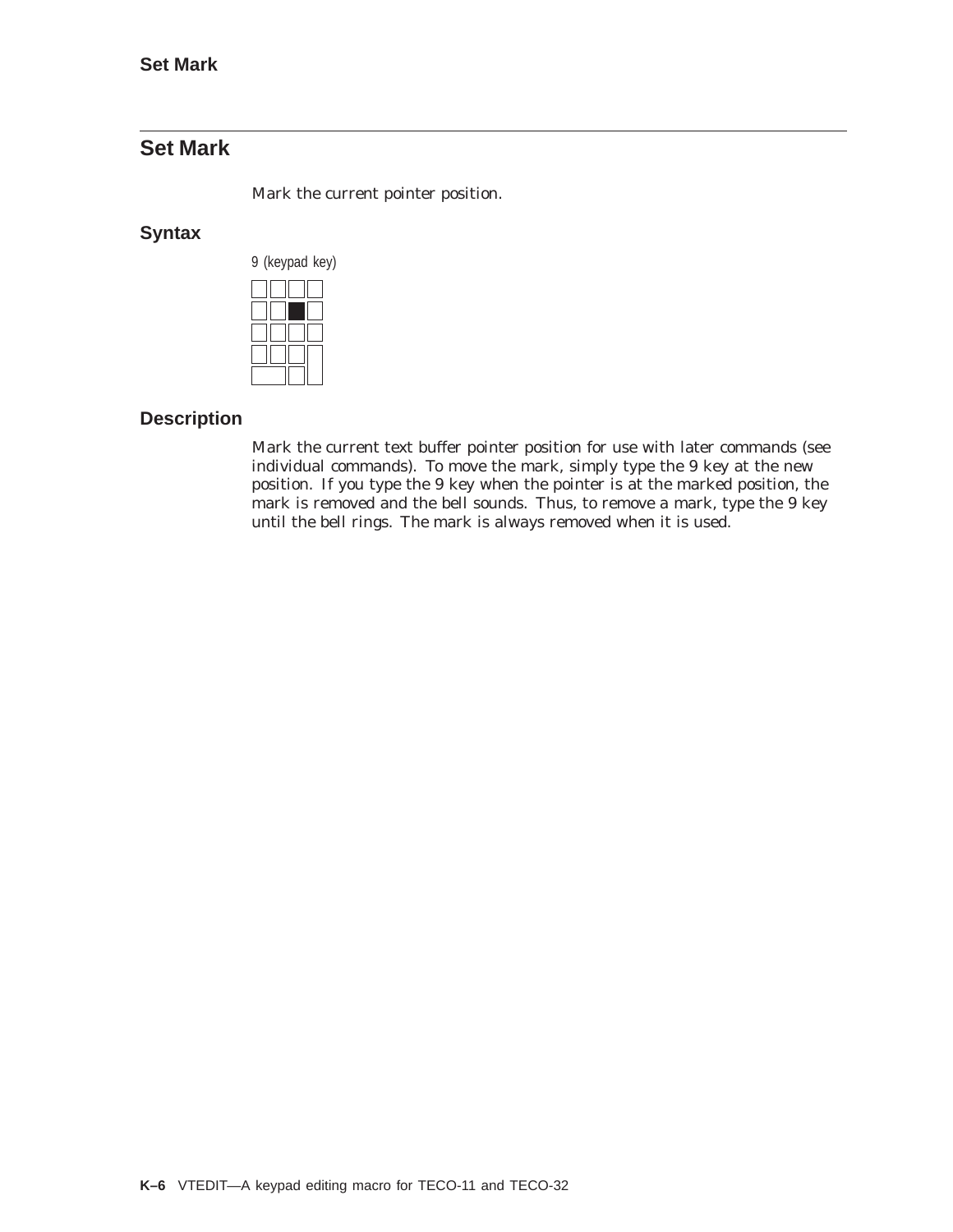# **Jump**

Move the pointer to a specific position.

# **Syntax**



## **Description**

Move the text pointer to position n. If n is not given but a mark is set, jump to the mark. Otherwise, jump to the beginning of the text buffer.

In TECO: nJ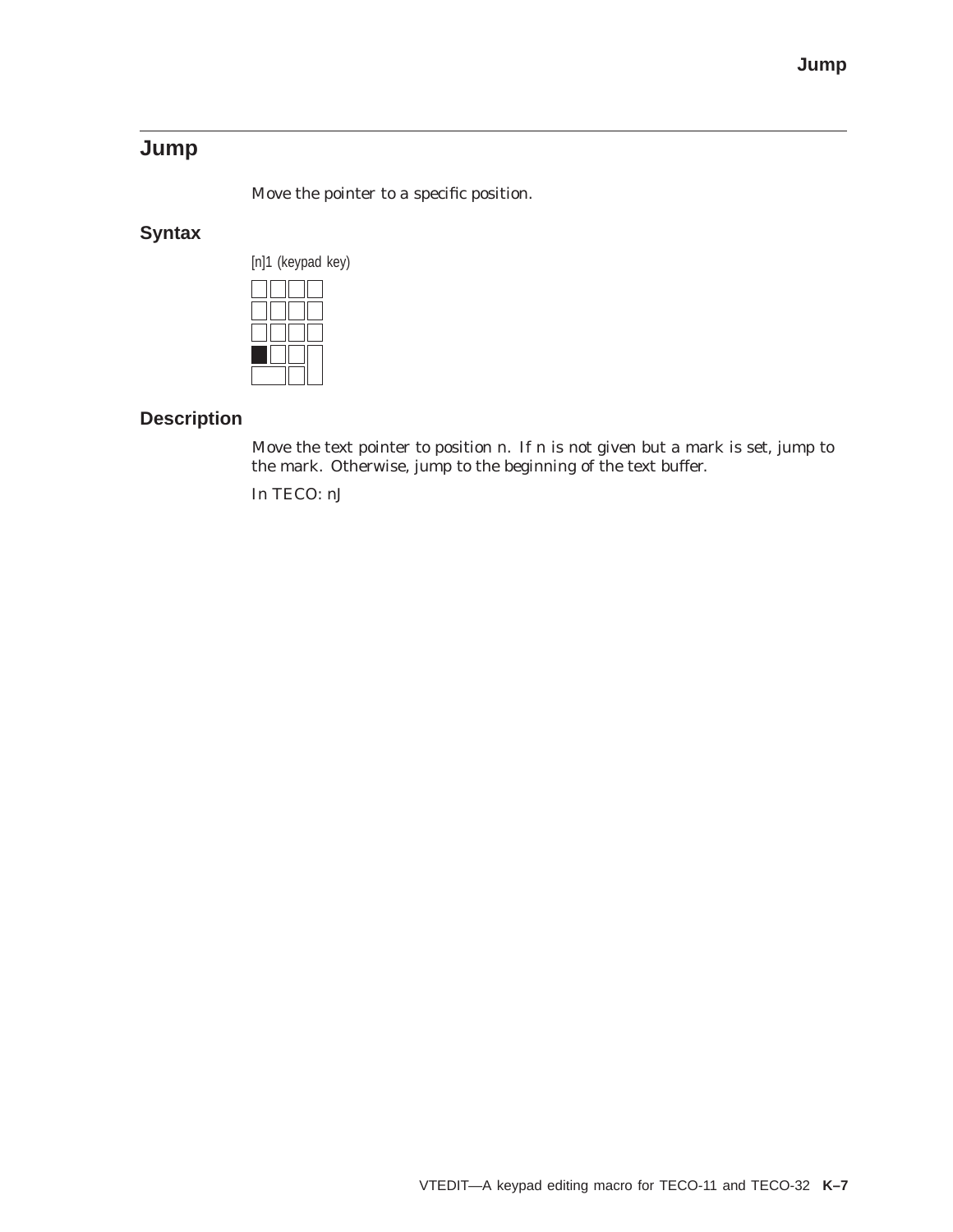# **Jump to End of Buffer**

Move the pointer to End of Buffer.

## **Syntax**



## **Description**

Move the text pointer to the end of the text buffer.

In TECO: ZJ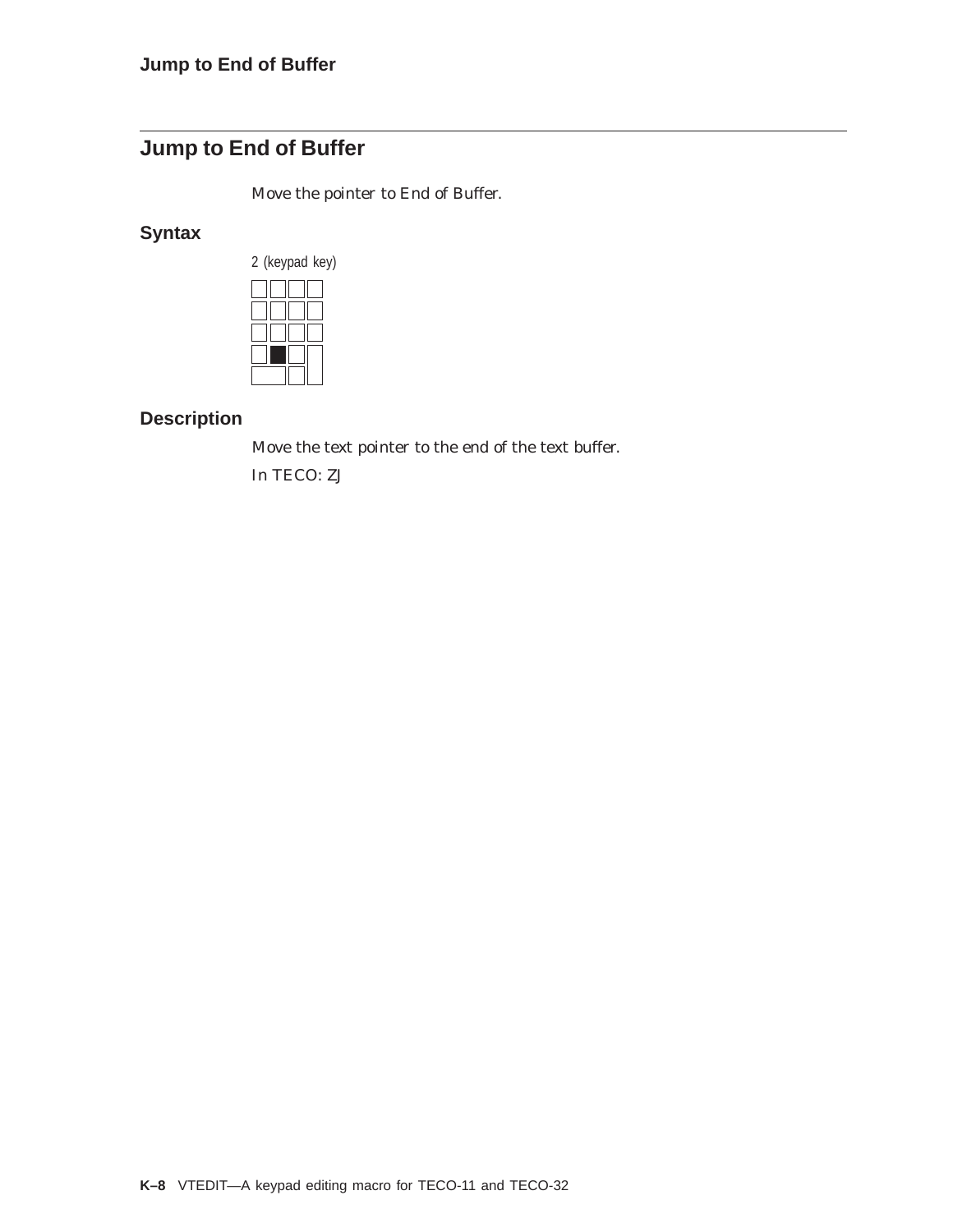# **Advance Line**

Move the pointer forward over lines.

## **Syntax**



## **Description**

Advance the text pointer by n lines, leaving it at the beginning of a line. In TECO: nL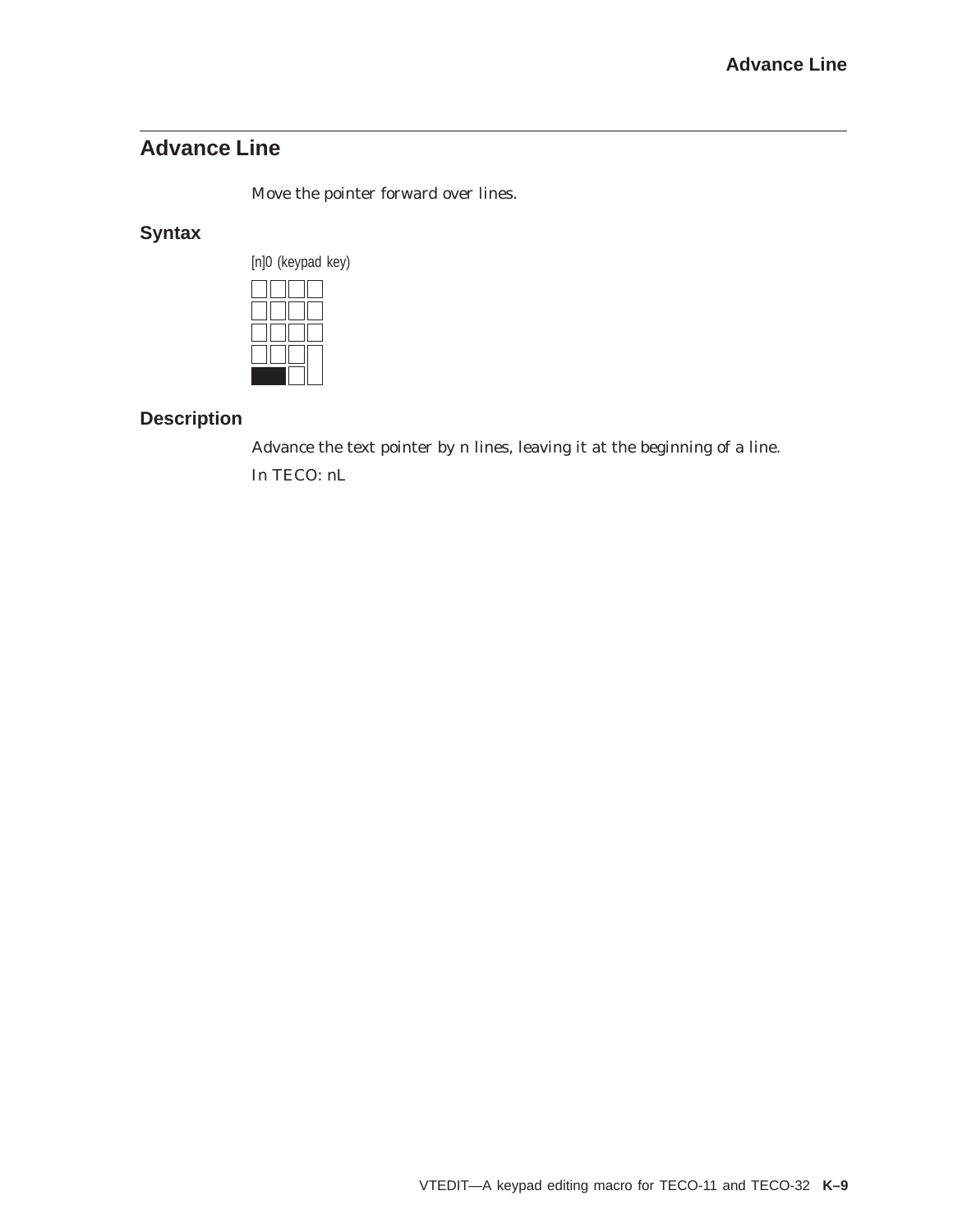# **Back Line**

Move the pointer backwards over lines.

## **Syntax**



# **Description**

Back up the text pointer by n lines, leaving it at the beginning of a line. In TECO: –nL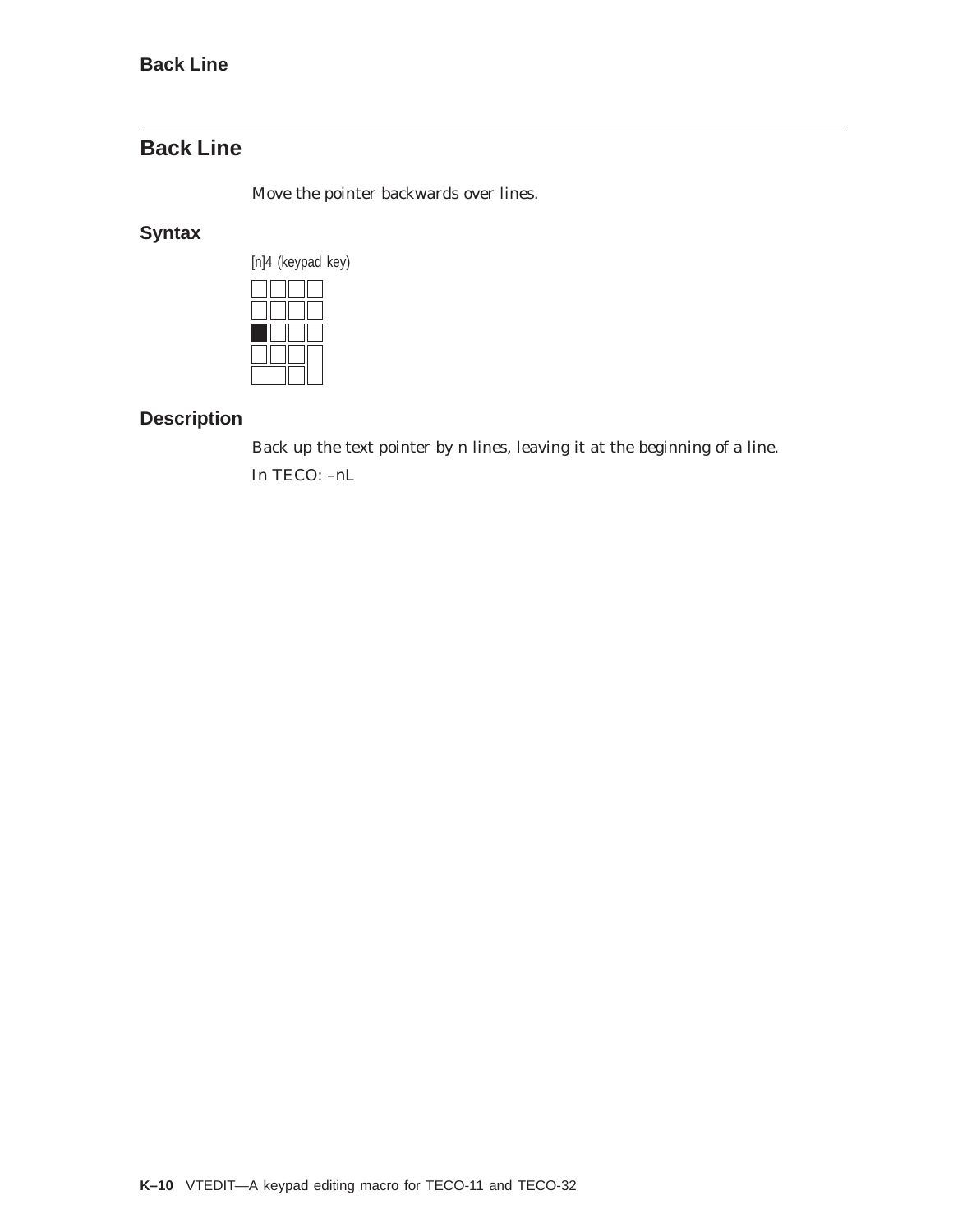# **Start of Line**

Move the pointer to the start of the line.

## **Syntax**



## **Description**

Move the text pointer to the start of the current line.

In TECO: 0L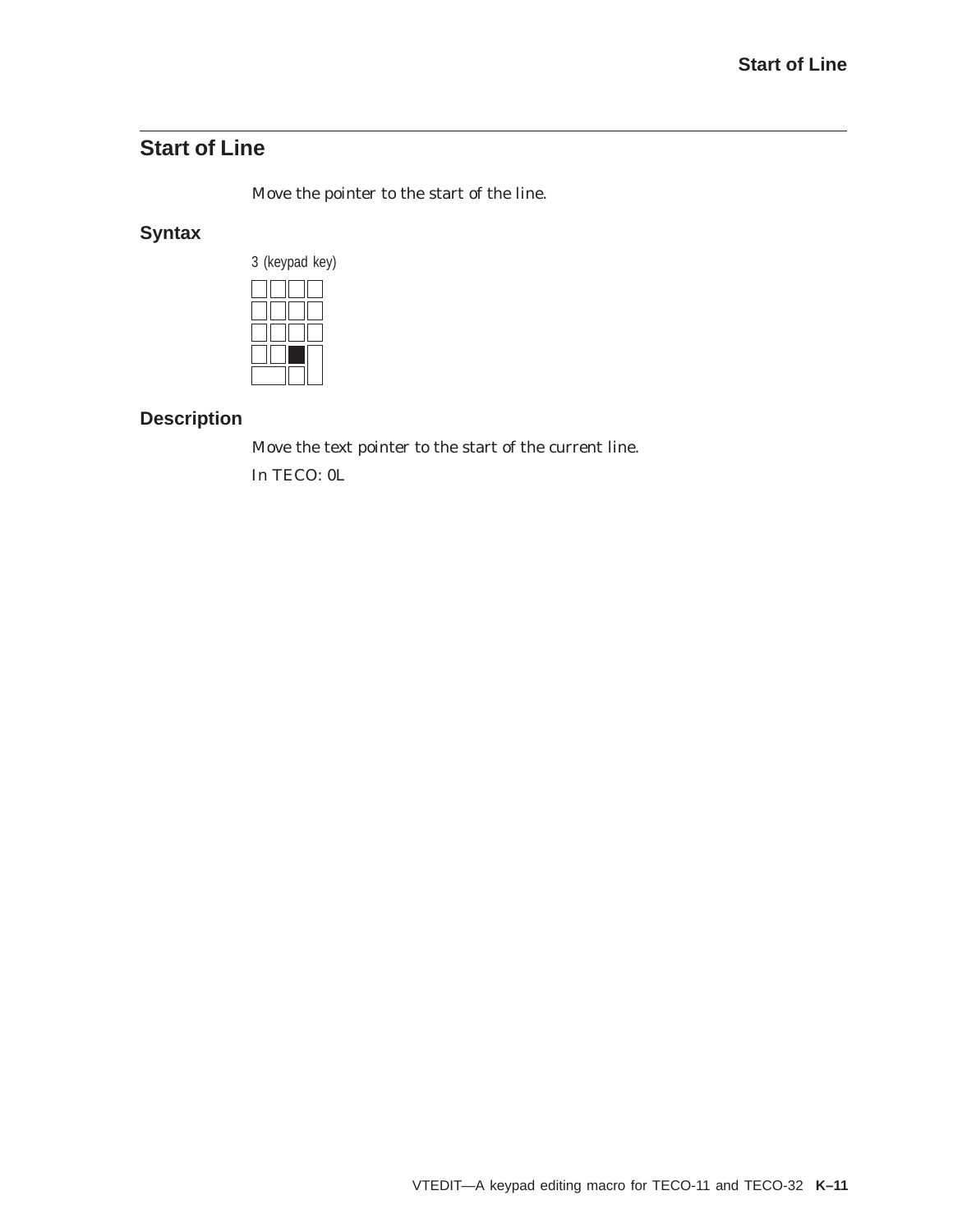# **End of Line**

Move the pointer to the end of the line.

## **Syntax**

[n]BACKSPACE (special key or CTRL/H)

| <b>BS</b><br>F11 | F13 | F14 |  |
|------------------|-----|-----|--|
|------------------|-----|-----|--|

## **Description**

Move the text pointer to the end of the nth line from the current line. If n is not given or is equal to 1, move to the end of the current line. The end of the line is just before a carriage return or form feed.

In TECO: nL 2R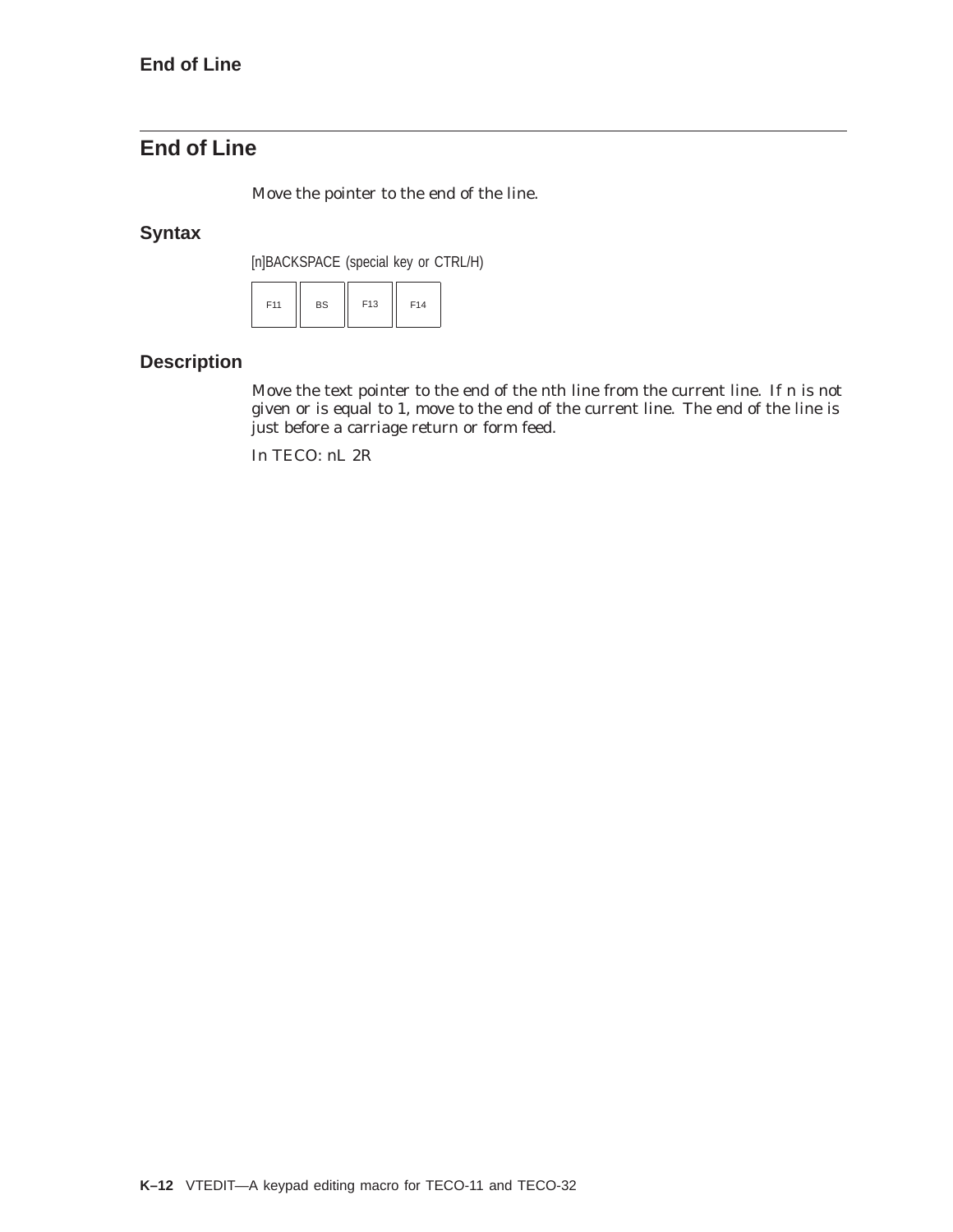# **Advance Character**

Move the pointer forward.

## **Syntax**





# **Description**

Advance the text pointer by n characters.

In TECO: nC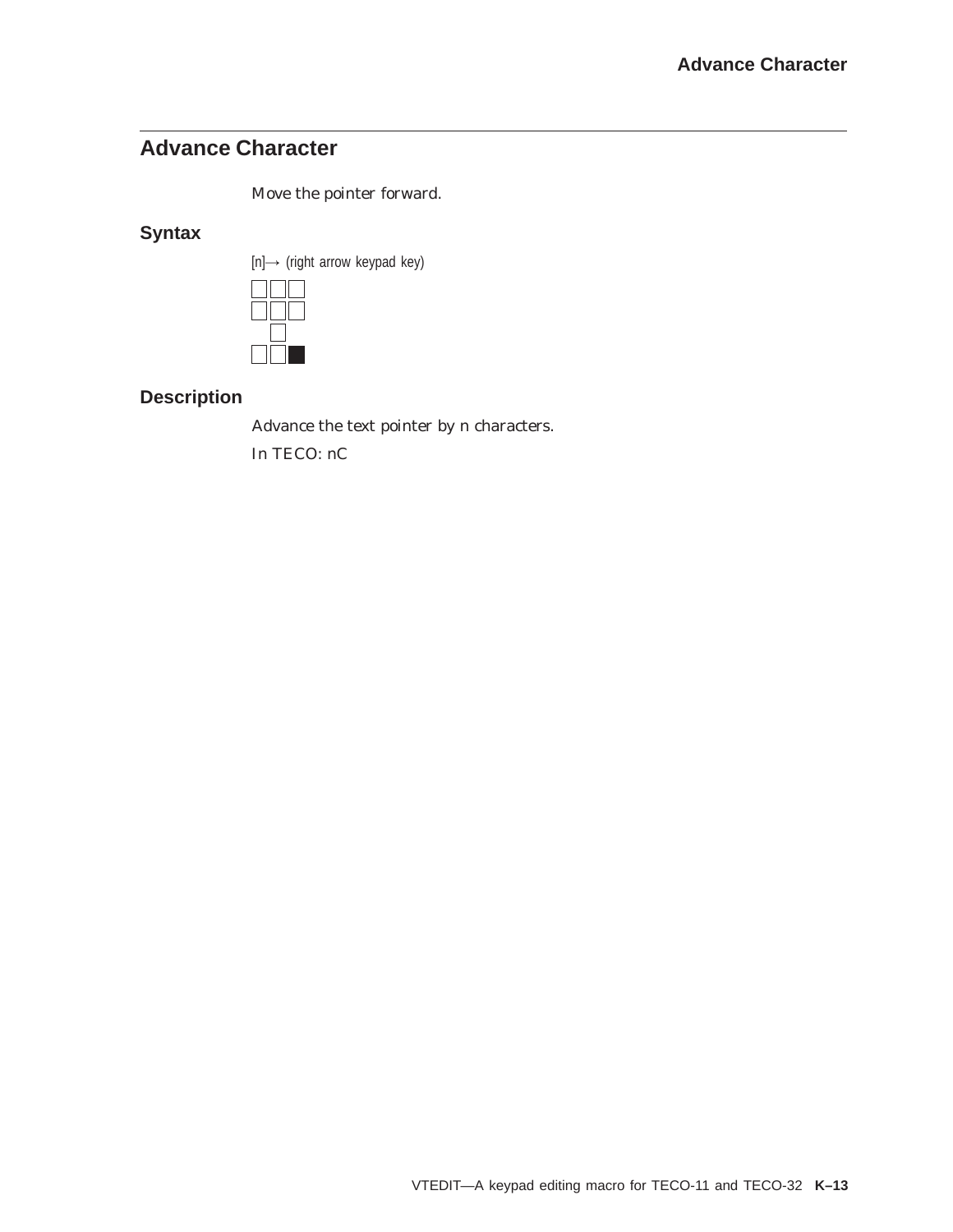# **Back Character**

Move the pointer backward.

## **Syntax**





# **Description**

Meaning: Back up the text pointer by n characters.

In TECO: nR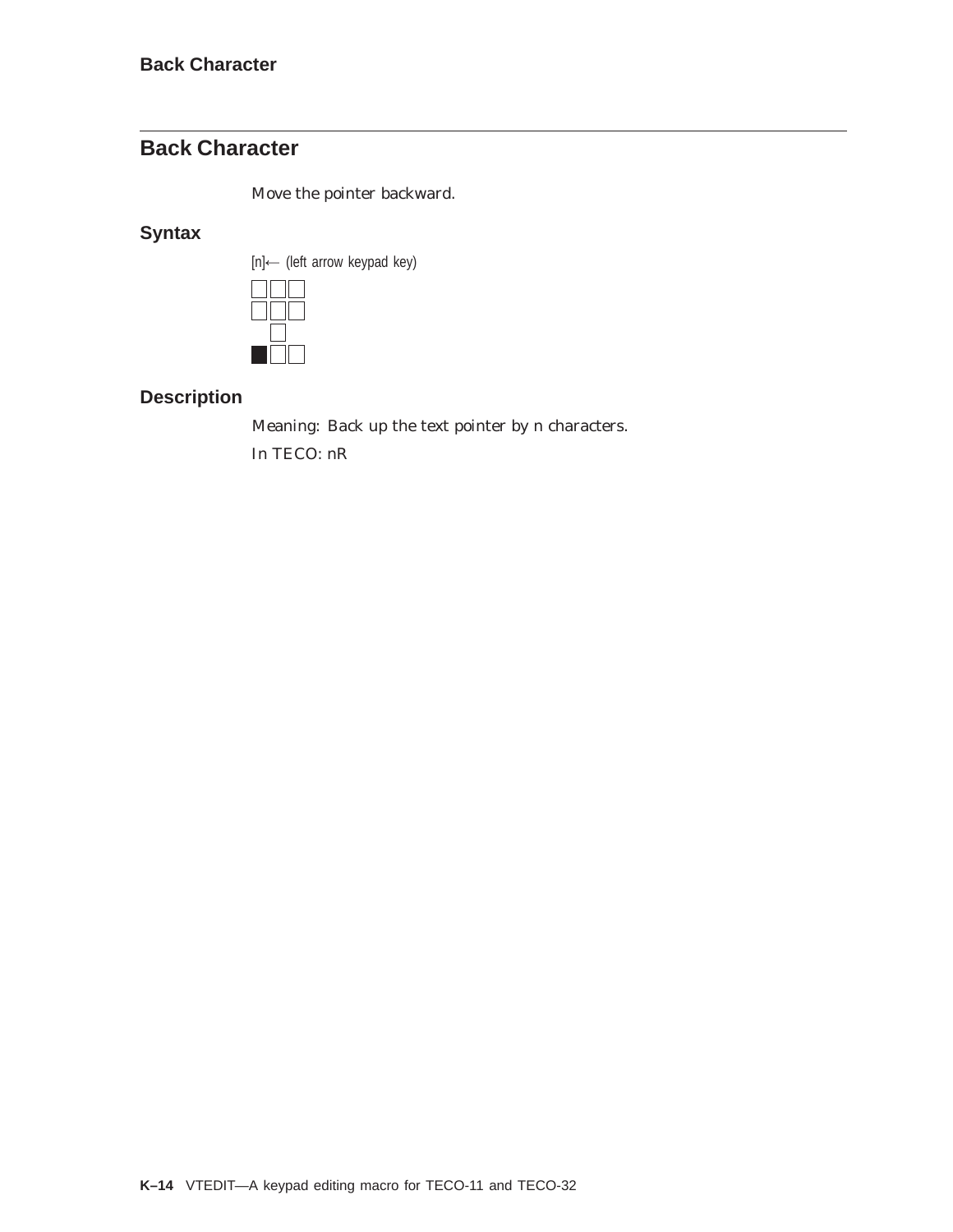# **Down in Column**

Move the pointer down in the same column.

### **Syntax**





### **Description**

Advance the text pointer by n lines, keeping it in the same column of the screen if possible. Column position is determined by counting characters and expanding TABs. If the target line is shorter than the position of the pointer at the start, the pointer is left at the end of the line. If the desired column in the target line is in the middle of a tab stop, the pointer is left at the TAB character. Repeatedly typing this key and the up arrow key preserves the target column, and repositions to it when possible.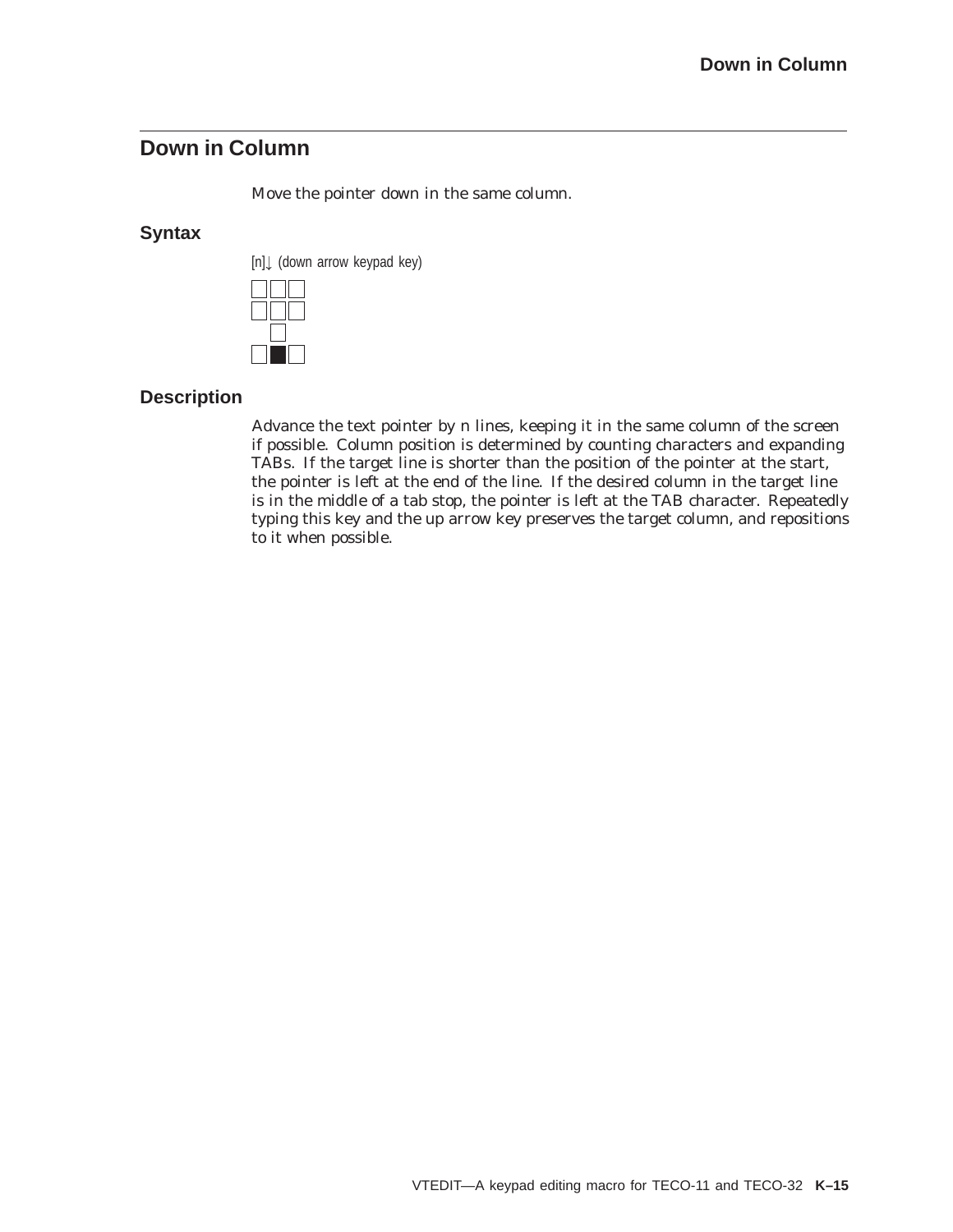# **Up in Column**

Move the pointer up in the same column.

### **Syntax**





### **Description**

Back up the text pointer by n lines, keeping it in the same column of the screen if possible. Column position is determined by counting characters and expanding TABs. If the target line is shorter than the position of the pointer at the start, the pointer is left at the end of the line. If the desired column in the target line is in the middle of a tab stop, the pointer is left at the TAB character. Repeatedly typing this key and the down arrow key preserves the target column, and repositions to it when possible.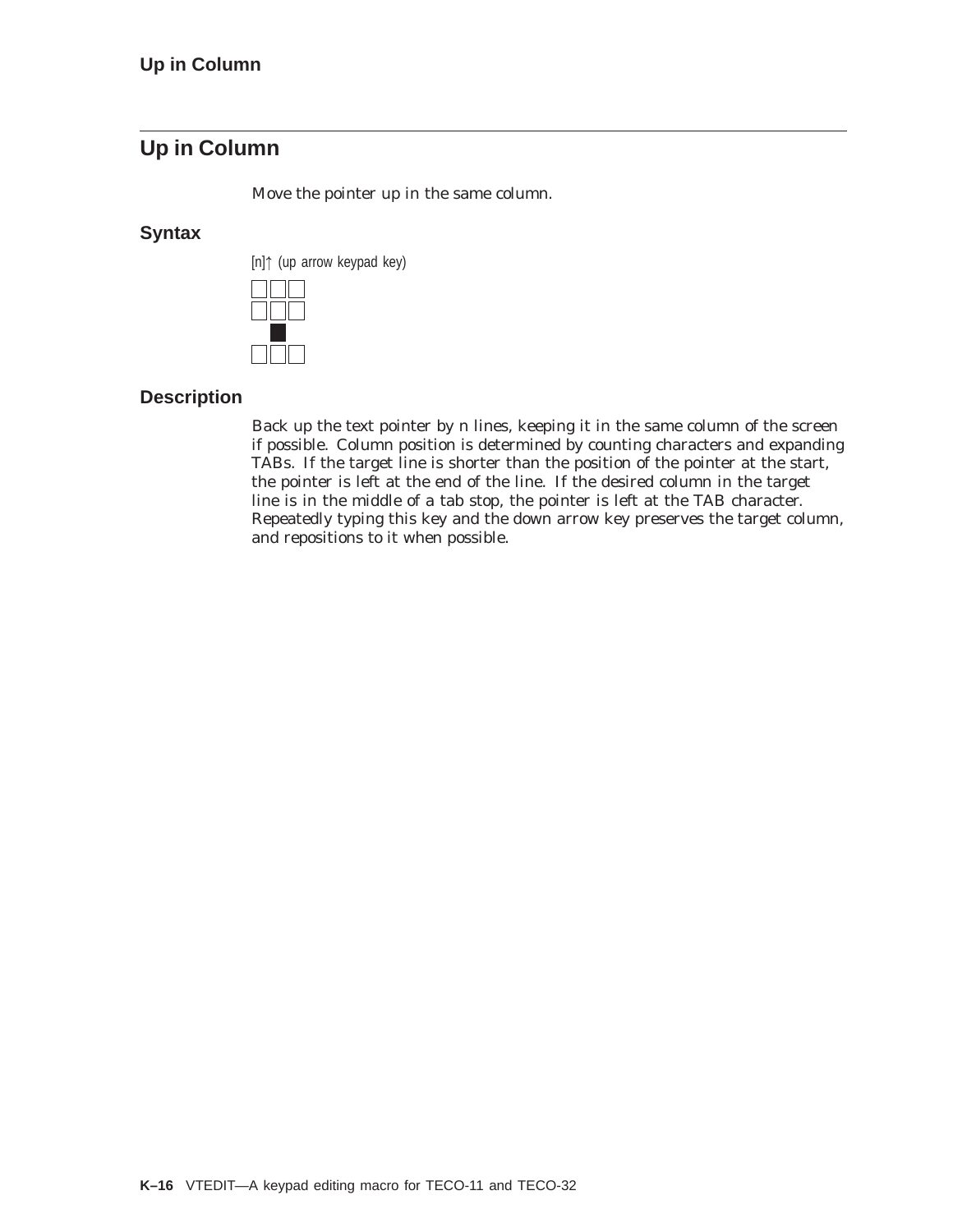# **Advance Word**

Move pointer across words.

## **Syntax**

[n]CTRL/F

 $Ctrl + F$ 

## **Description**

Advance the text pointer by n words, leaving it at the first character of the nth word. Words are normally delimited by sequences of spaces, tabs, commas, carriage returns, and line feeds. See the section on selecting word delimiters.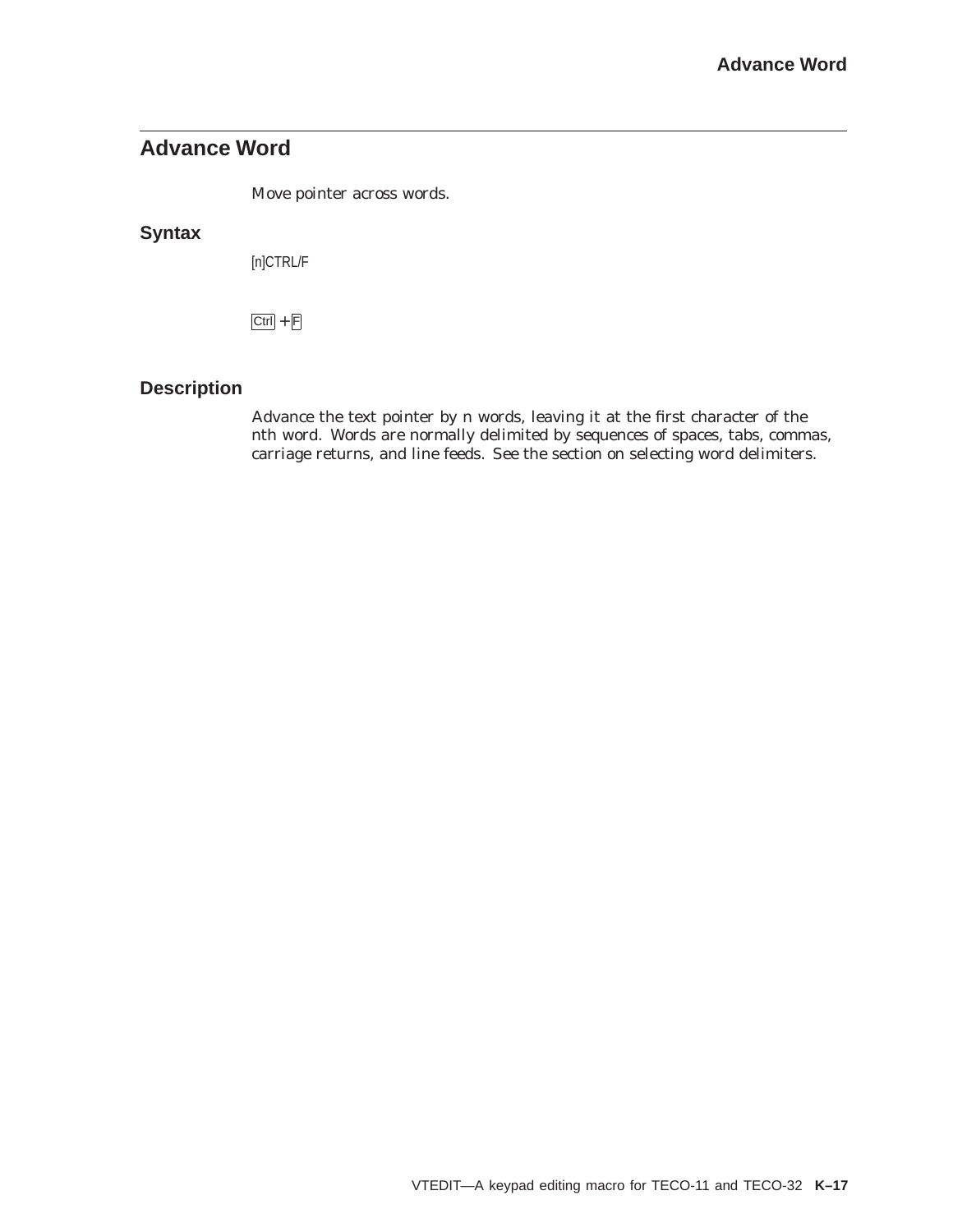# **Back Word**

Move pointer backwards across words.

## **Syntax**

[n]CTRL/R

 $Ctrl + R$ 

# **Description**

Back up the text pointer by n words, leaving it at the first character of the nth previous word.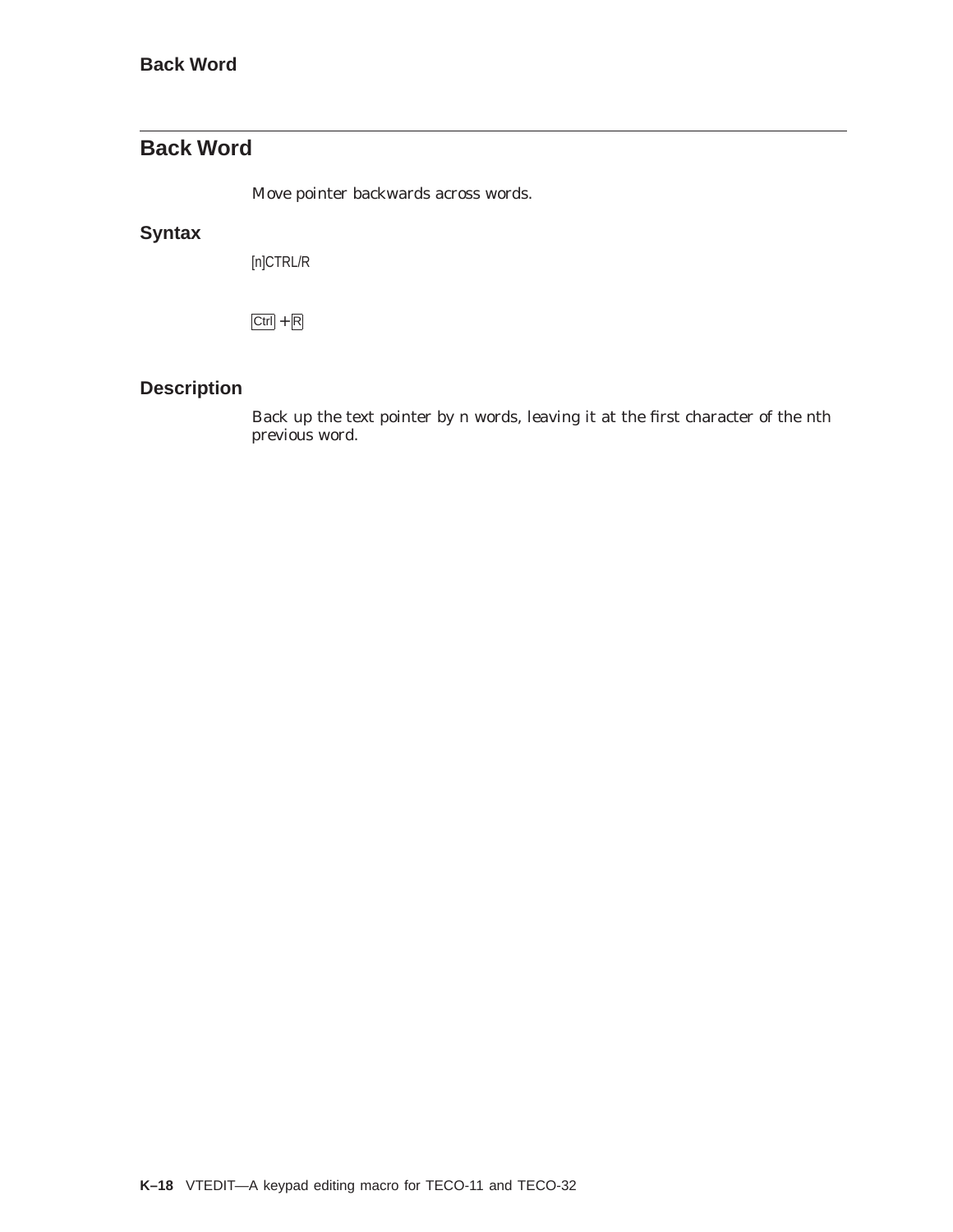# **Advance or Back Continuously**

Advance or Back Continuously.

### **Syntax**

\$ followed by one of the six motion commands

### **Description**

\$ followed by one of the six motion commands for advance or back by line (0 or 4 keypad keys), character (left or right arrow keypad keys), or word (CTRL/F or CTRL/R)

Move the text pointer continuously by one unit (line, character, or word) in the selected direction, updating the screen each time the pointer moves. You can stop the motion by typing any non-keypad key. The character typed to stop the motion is otherwise ignored. Motion also stops (and the bell sounds) when the text pointer reaches the beginning or end of the buffer.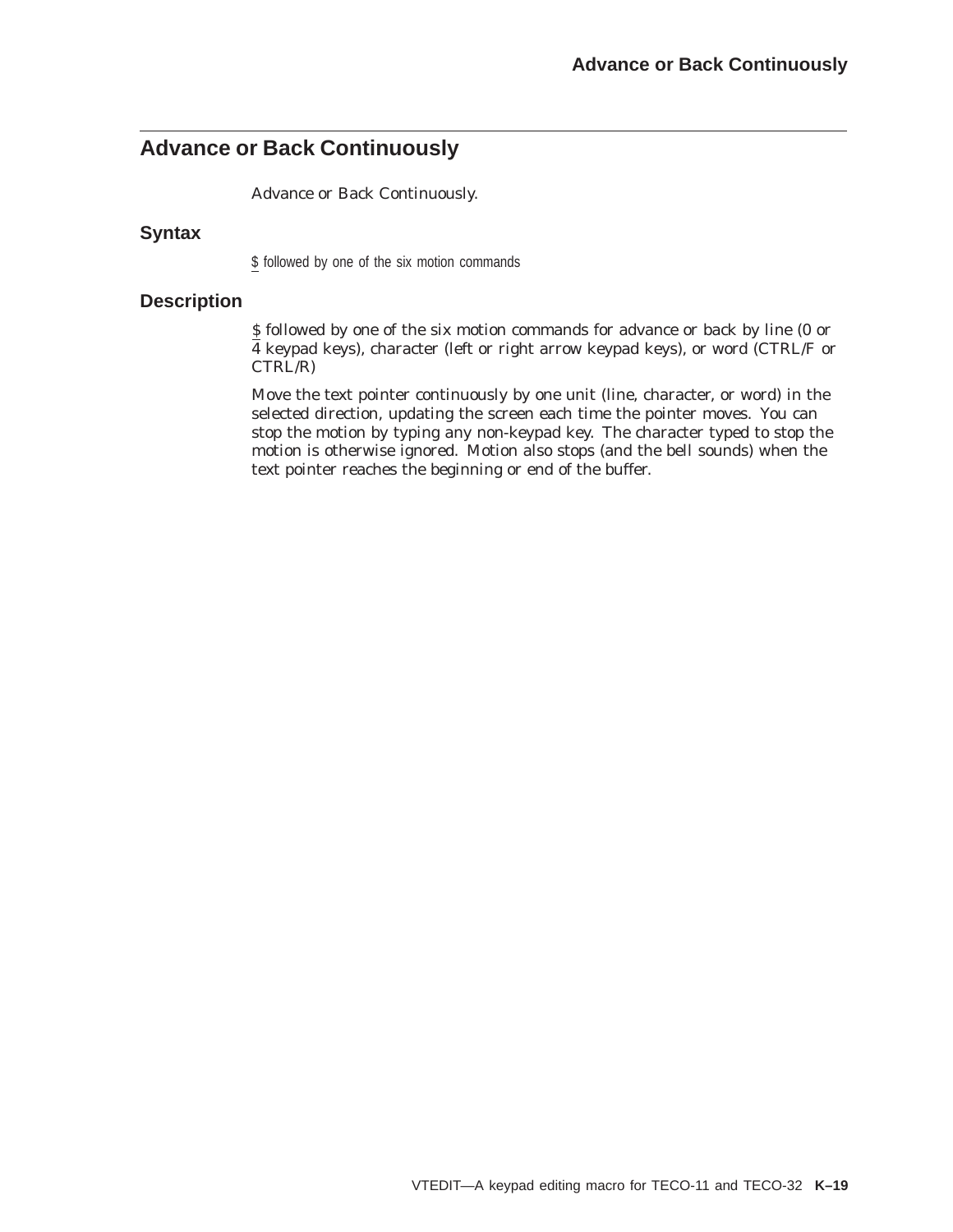# **Advance Screen Image**

Move the pointer forward one full screen image.

### **Syntax**

[n]\$ $\downarrow$  (ESCape, down arrow keypad key)

 $\text{Esc}$  +  $\Box$ 

### **Description**

Advance the text pointer the correct number of lines to move the current bottom line of the screen to just off the top of the screen. This allows you to 'page' through the text buffer. Overflow lines (lines too long for the screen) and overprint lines will cause slightly more or less than one screen's worth of data to be passed over.

In TECO: 24L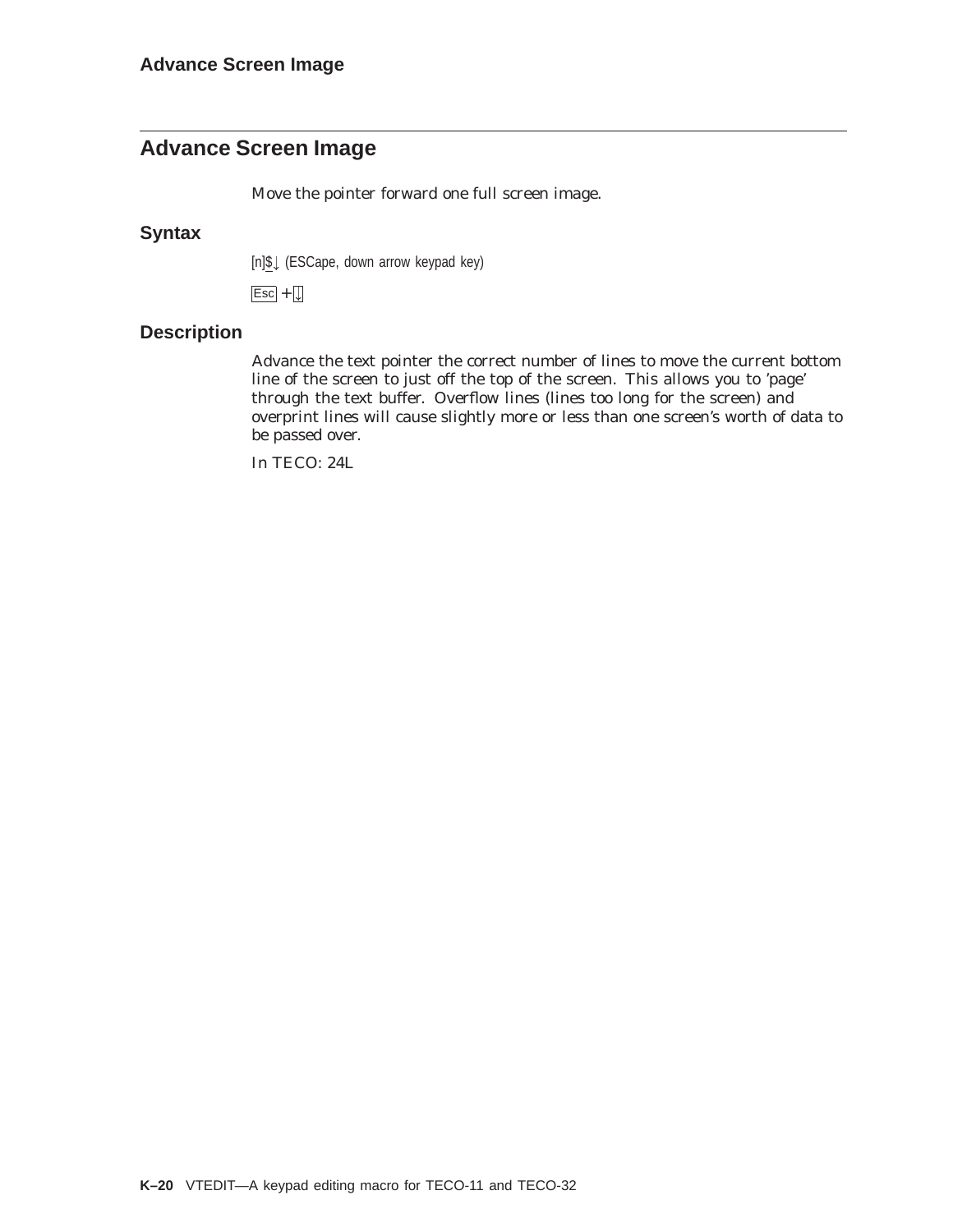## **Back Screen Image**

Move the pointer backwards one full screen image.

### **Syntax**

[n]\$ $\uparrow$  (ESCape, up arrow keypad key)

 $\mathsf{Esc} + \mathbb{1}$ 

### **Description**

Back up the text pointer the correct number of lines to move the current top line of the screen to just off the bottom of the screen. This allows you to 'page' through the text buffer. Overflow lines (lines too long for the screen) and overprint lines will cause slightly more or less than one screen's worth of data to be passed over.

In TECO: –24L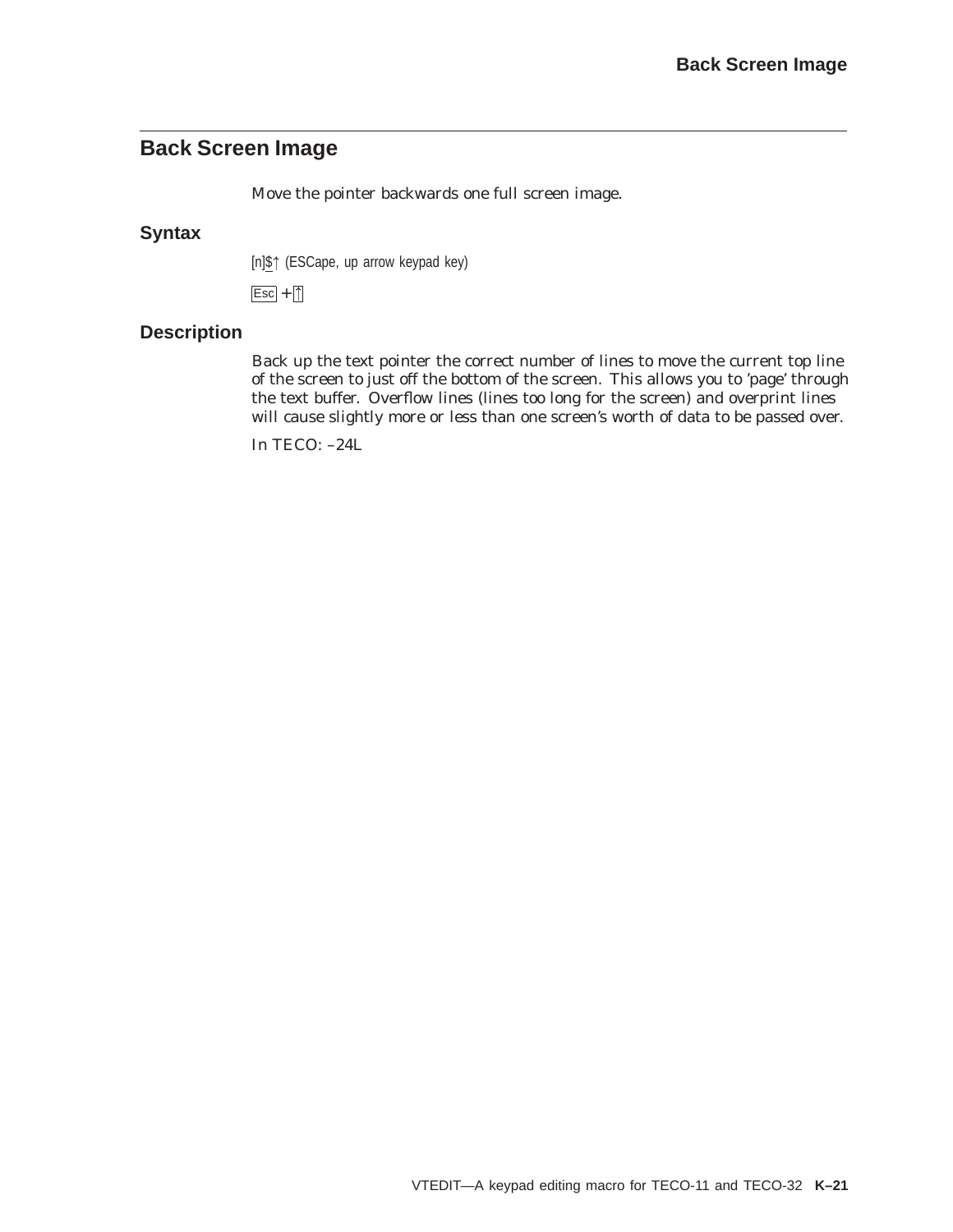# **Back Over Last Operation**

Back up the pointer to where it was before the last operation.

### **Syntax**

\$6 (ESCape, 6 keypad key)

 $\textsf{Esc}$  +  $6$ 

### **Description**

Back up the text pointer the correct number of characters position it to where it was prior to the last operation. For example, if you have just saved some text with the PF1 keypad key, then this would re-position you to the start of the saved text.

In TECO: ^SC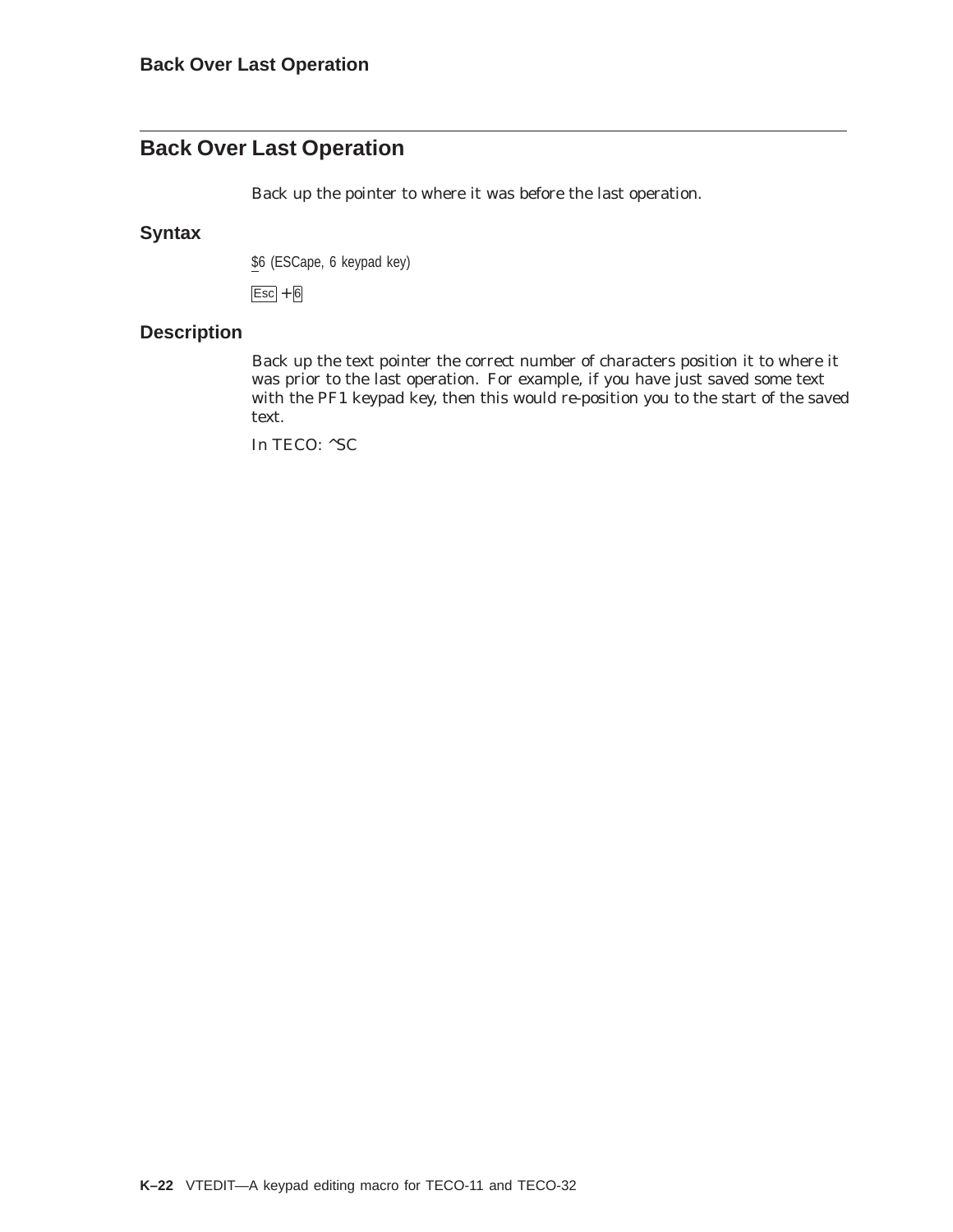## **K.2.2 Searching Text**

This section describes the commands which search for the occurrence of specific text strings.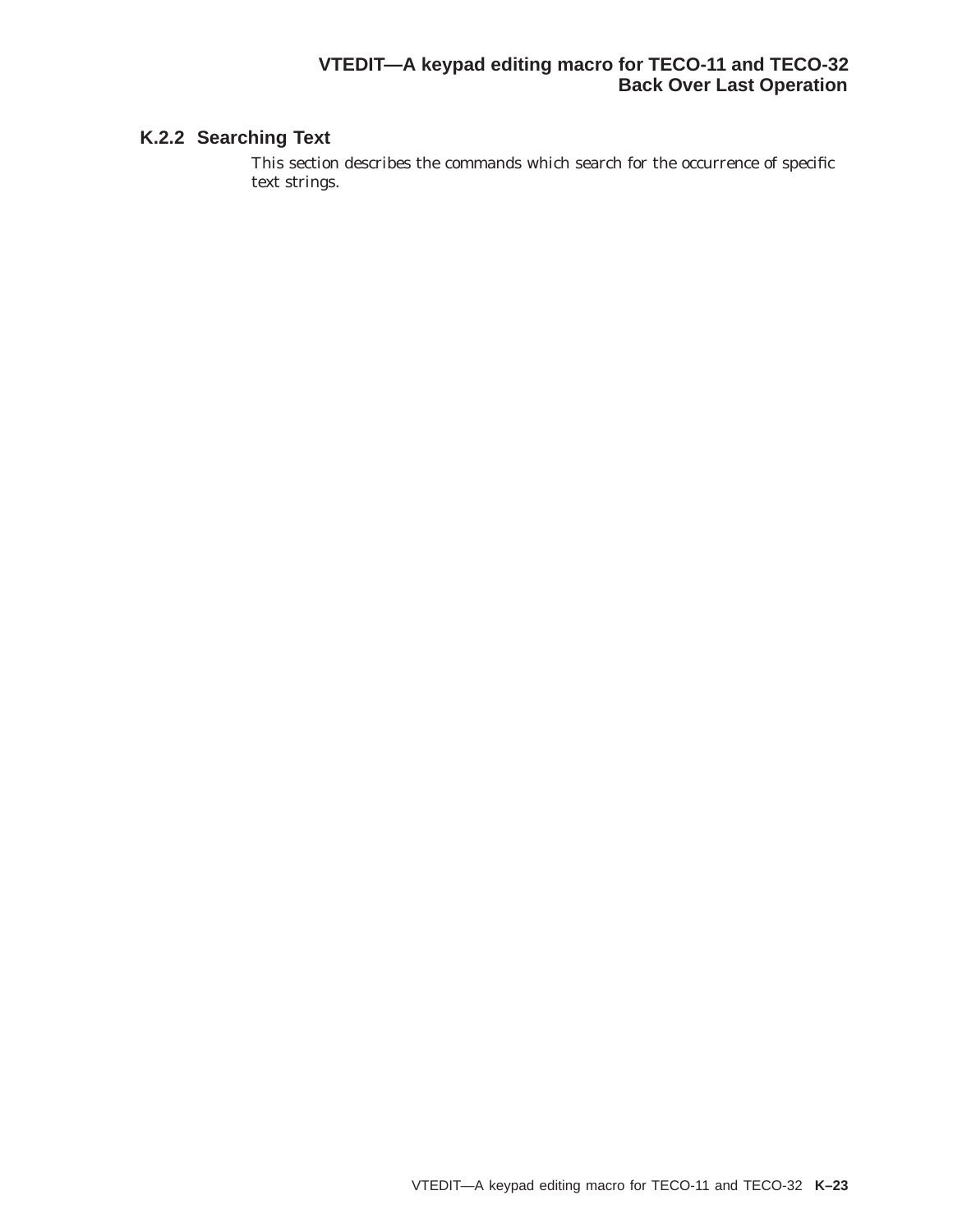# **Set Search Argument and Search Text Buffer**

Search the current text buffer for string.

### **Syntax**



### **Description**

Get a search argument from the keyboard and search for the nth occurence of it in the text buffer. When you type the ENTER key, VTEDIT erases the top two lines of the screen and prompts you for a search argument with 'Buffer search:'. Your previous search argument (from any kind of search) is initially displayed following the prompt. If you wish to reuse your previous argument, simply type either the keypad period (.) or a double ESCape. To edit your previous argument, type an initial RUBOUT. This deletes the last character of your argument, but retains the rest as if you had just entered it. Further editing and/or entry is now done in the normal way. Any other initial keystroke erases the entire previous search argument; you may now proceed to enter your new argument. The search argument may be any valid TECO search construct. Your search string appears on the screen as you type. You can use RUBOUT to edit your typing, and you can type CTRL/U to abandon the entry of the search string, abort the search command, and clean up the screen. When you are ready to perform the search, type either the keypad period (.) or a double ESCape. VTEDIT cleans up the screen, saves the search argument, and positions the pointer after the nth occurence of the string within the text buffer. If n is negative, the search is done backwards in the buffer. If the string is found and there is no active mark set, the found string is shown in reverse video (on those terminals that support it) until the next keystroke. If the string is not found, VTEDIT moves the pointer to the start of the text buffer and sounds the bell.

In TECO: n:Stext\$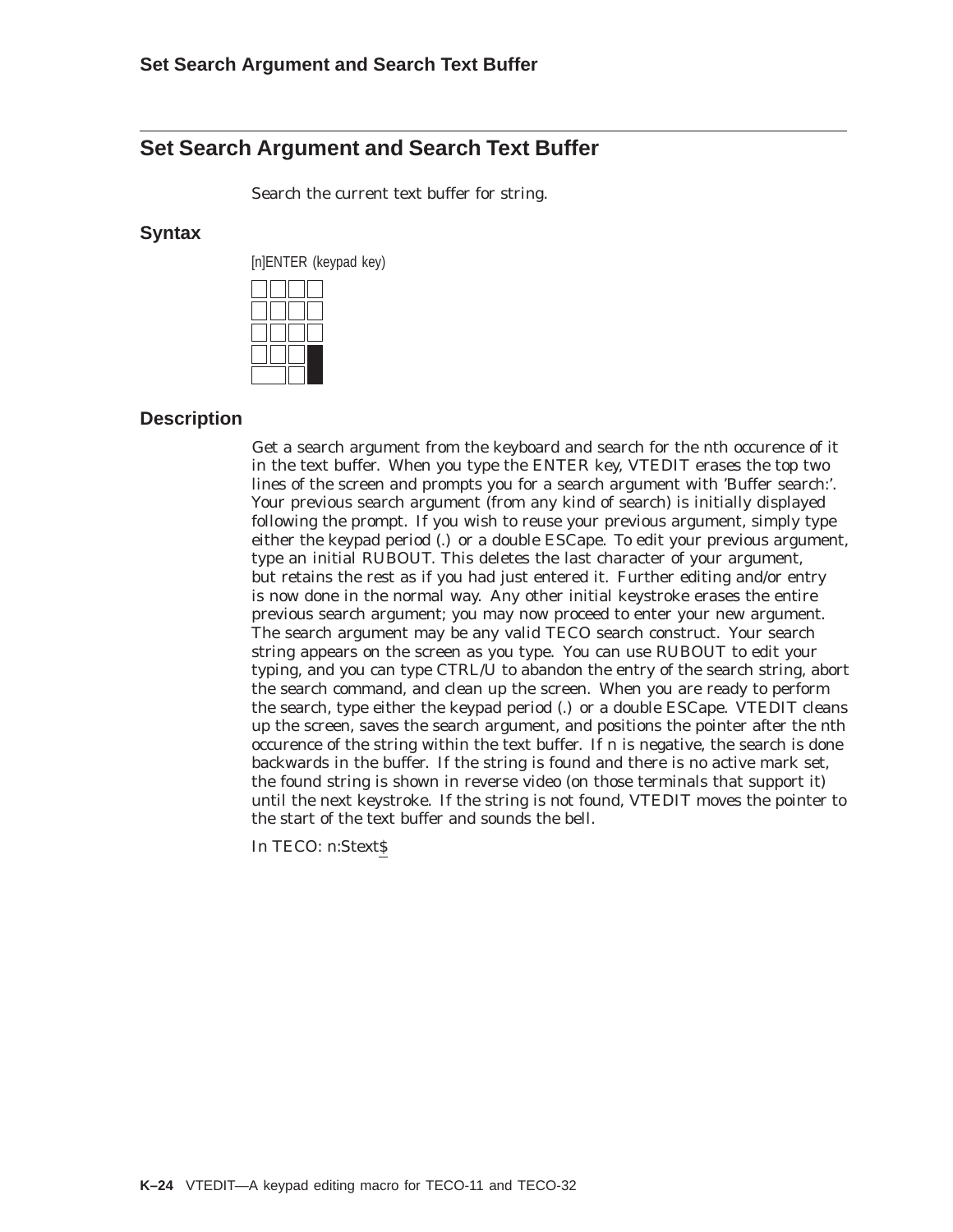## **Set Search Argument and Search through File**

Search the rest of the file for string.

#### **Syntax**

[n]CTRL/N

 $Ctrl + N$ 

### **Description**

This command is similar to the previous one, but performs a through the whole file search. If you do not have an open output file, the terminal bell rings and the command is ignored. The prompt is 'File search:'. During the file searching, the cursor is positioned in the upper left corner of the screen. If the nth occurance is not found, the bell sounds (the text buffer will be empty).

In TECO: n:Ntext\$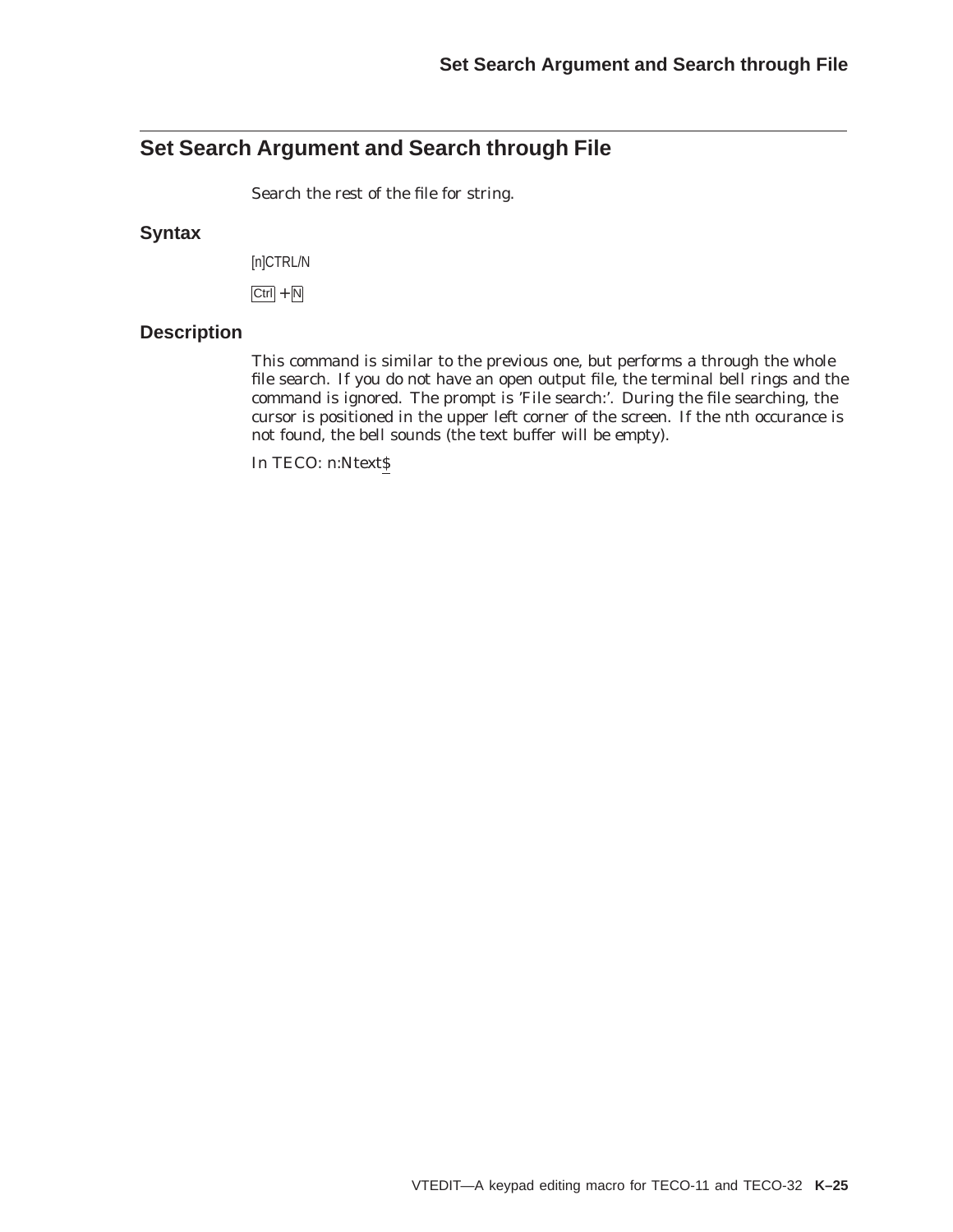## **Set Search Argument and Destructively Search File**

Search the rest of the file for a string without output.

#### **Syntax**

[n]\$CTRL/N

 $\overline{|\text{Esc}|} + \overline{|\text{Ctrl}|} + \overline{|\text{N}|}$ 

#### **Description**

This command is similiar to the previous one, but doesn't output passed over text. If you have an open output file and destructive mode (bit 1, value 2) in the TECO edit mode flag (ED) is not set, the terminal bell rings and the command is ignored. The prompt is 'Destructive file search:'. During the file searching, the cursor is positioned in the upper left corner of the screen. If the nth occurance is not found, the bell sounds (the text buffer will be empty).

In TECO: n:\_text\$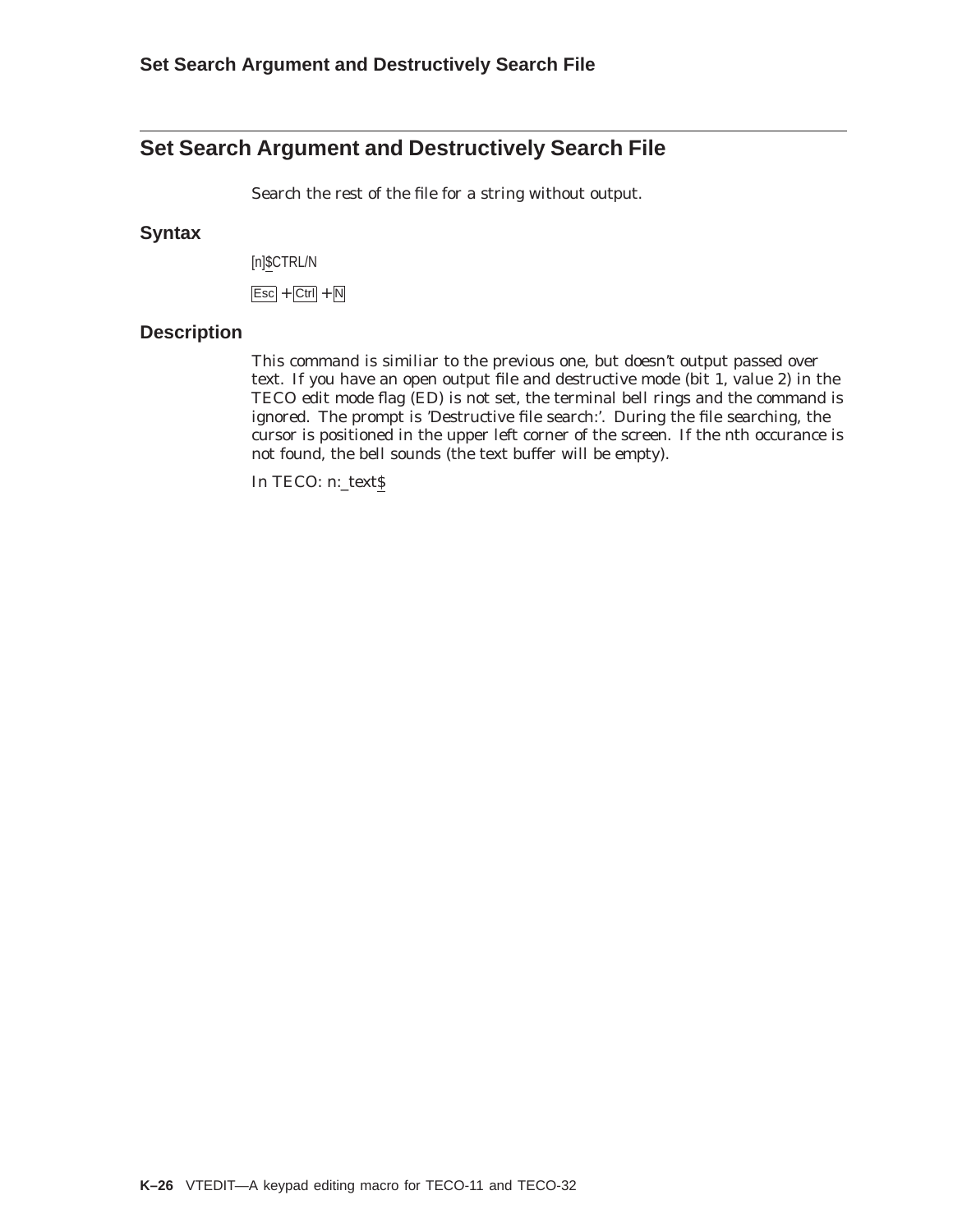# **Search Again**

Perform the same search as before.

### **Syntax**



#### **Description**

Search in the text buffer for the nth occurence of the search argument which was most recently saved via any search command. If n is negative, the search is done backwards in the buffer. If you have not yet used the ENTER command, VTEDIT searches for the string you most recently searched for from TECO before you started VTEDIT. If the string is not found, VTEDIT moves the pointer to the start of the text buffer and sounds the bell.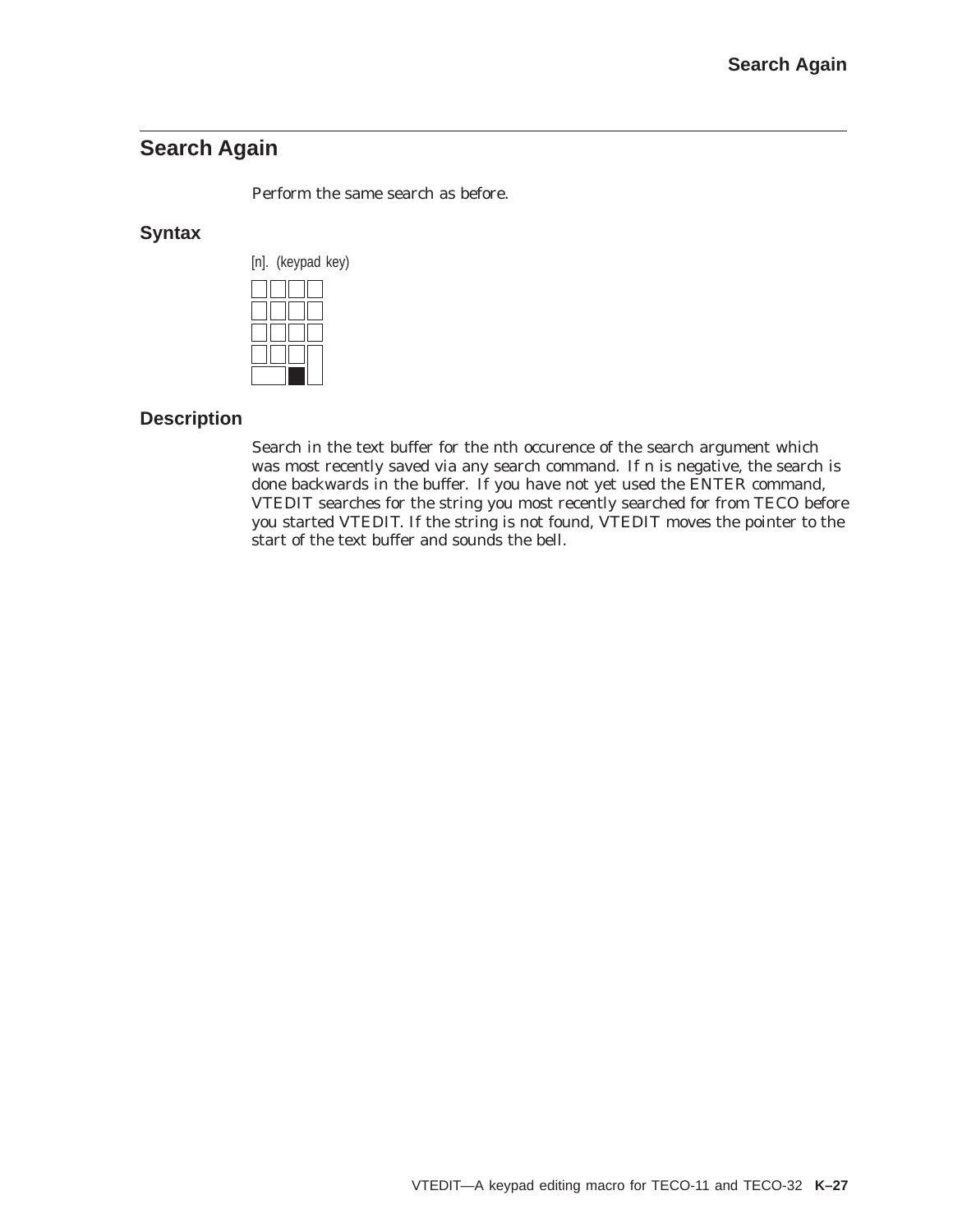## **K.2.3 Deleting Text**

This section describes the commands for deleting text.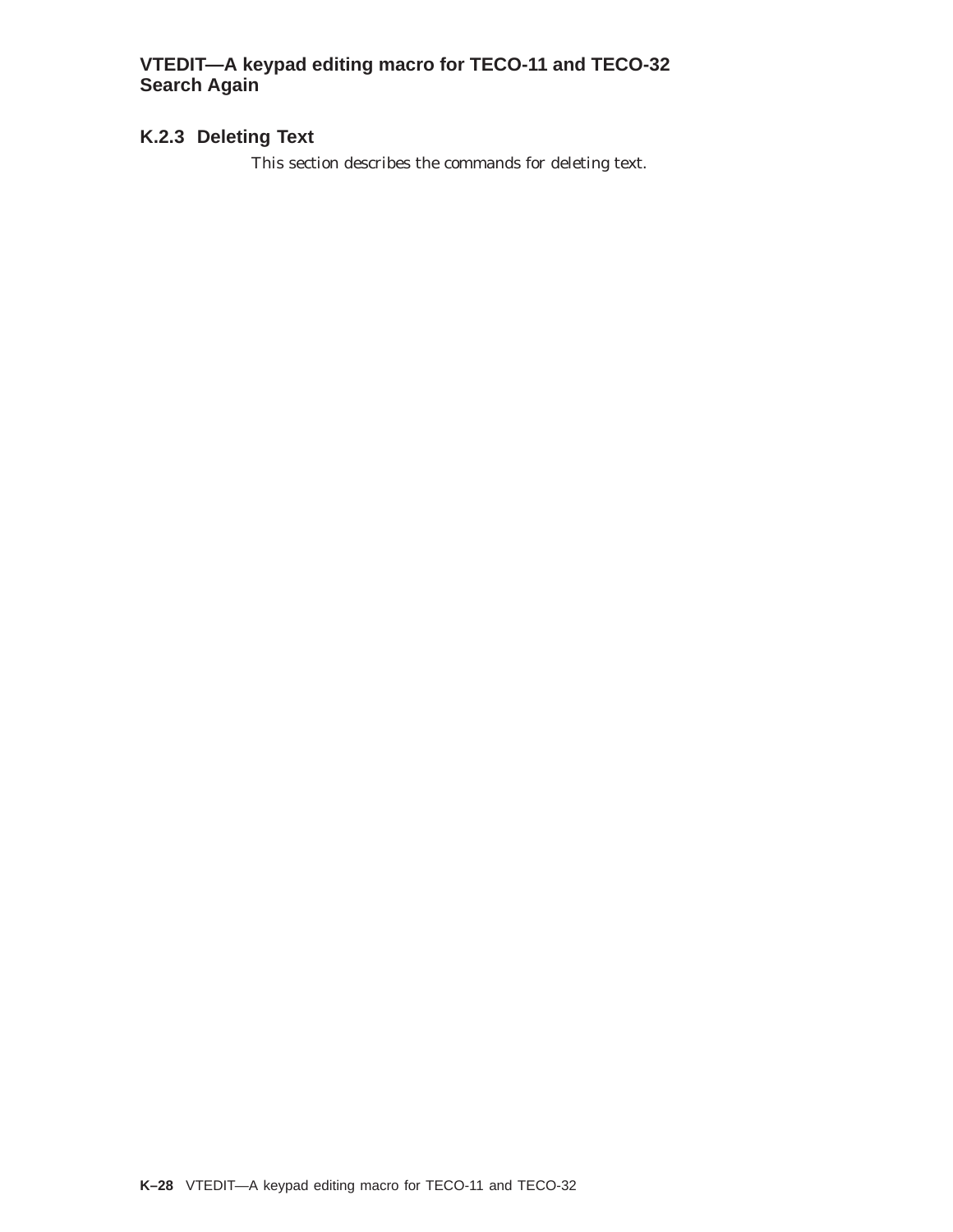# **Rub Out Character**

Delete the character before the pointer.

## **Syntax**

[n]DEL

 $\overline{$ 

## **Description**

Delete n characters before the text pointer, starting with the character before the cursor.

In TECO: –nD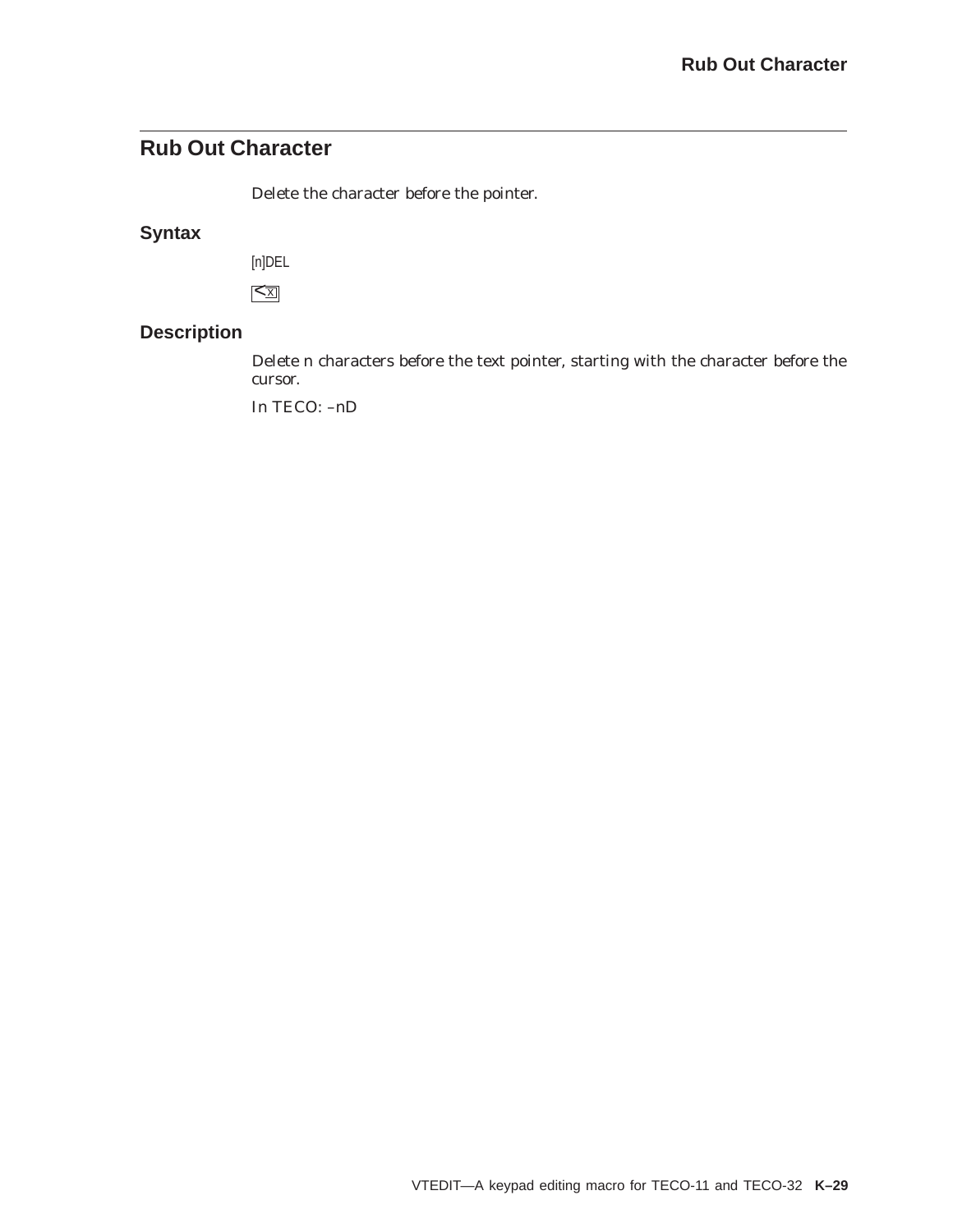# **Delete Character**

Delete the character after the pointer.

## **Syntax**



## **Description**

Delete n characters, starting with the character under the cursor.

In TECO: nD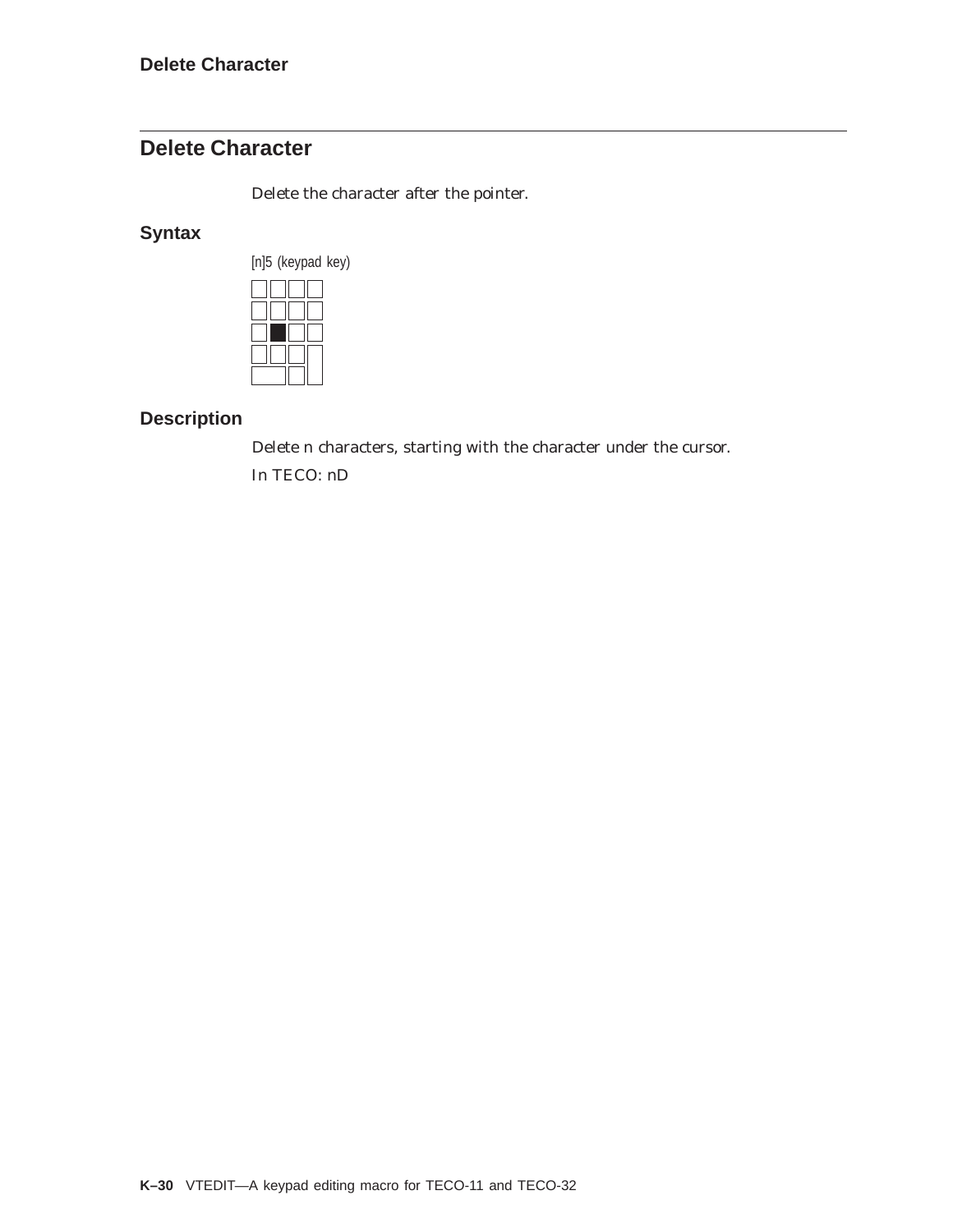# **Rub Out Word**

Delete the word before the pointer.

## **Syntax**

[n]CTRL/B

 $Ctrl + B$ 

### **Description**

Delete the text between the start of the nth previous word and the current text pointer.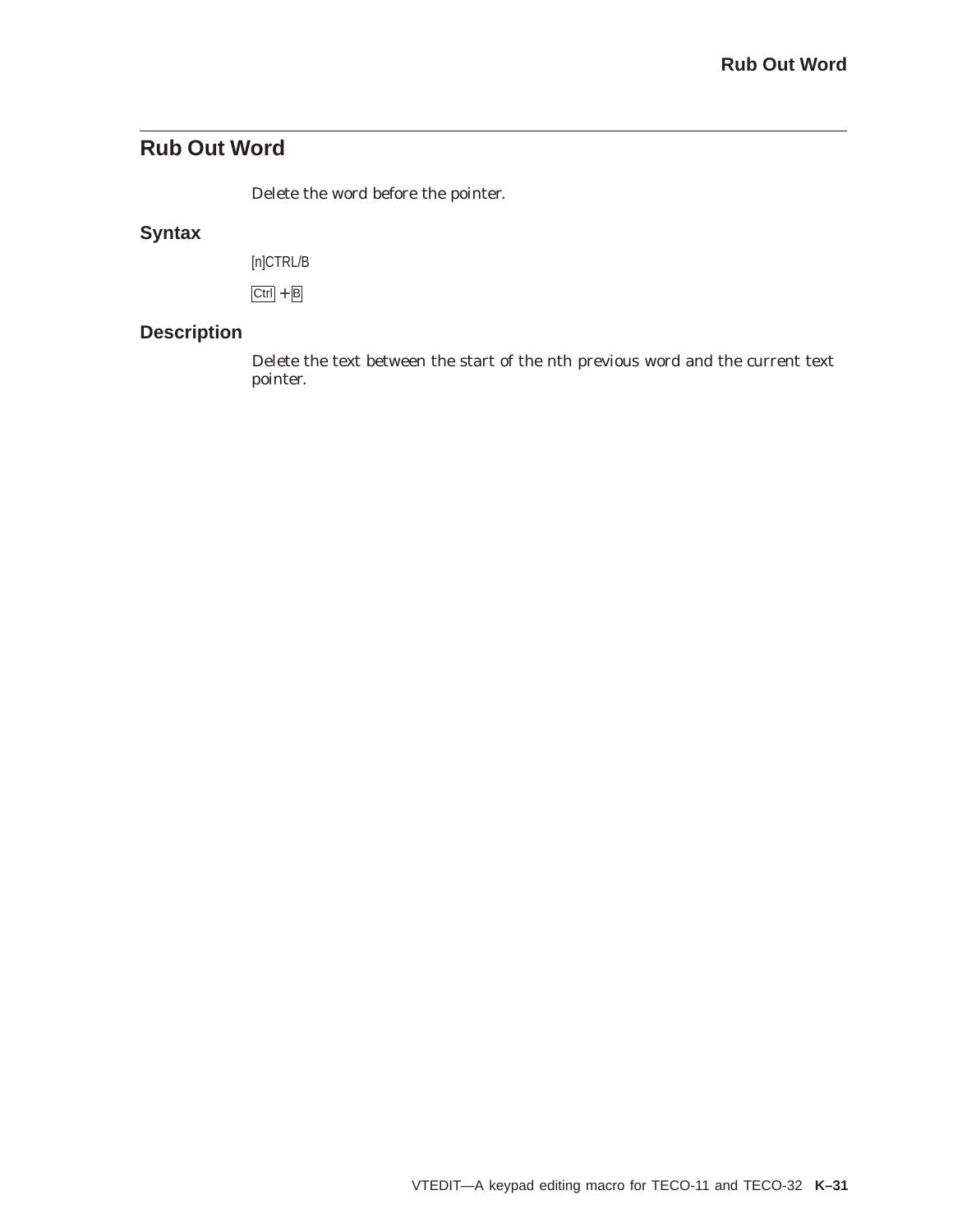# **Delete Word**

Delete the word after the pointer.

## **Syntax**

[n]\$CTRL/B

 $\overline{Esc}$  +  $\overline{Ctrl}$  +  $\overline{B}$ 

## **Description**

Delete the text between the current text pointer and the start of the n+1st word beyond the pointer.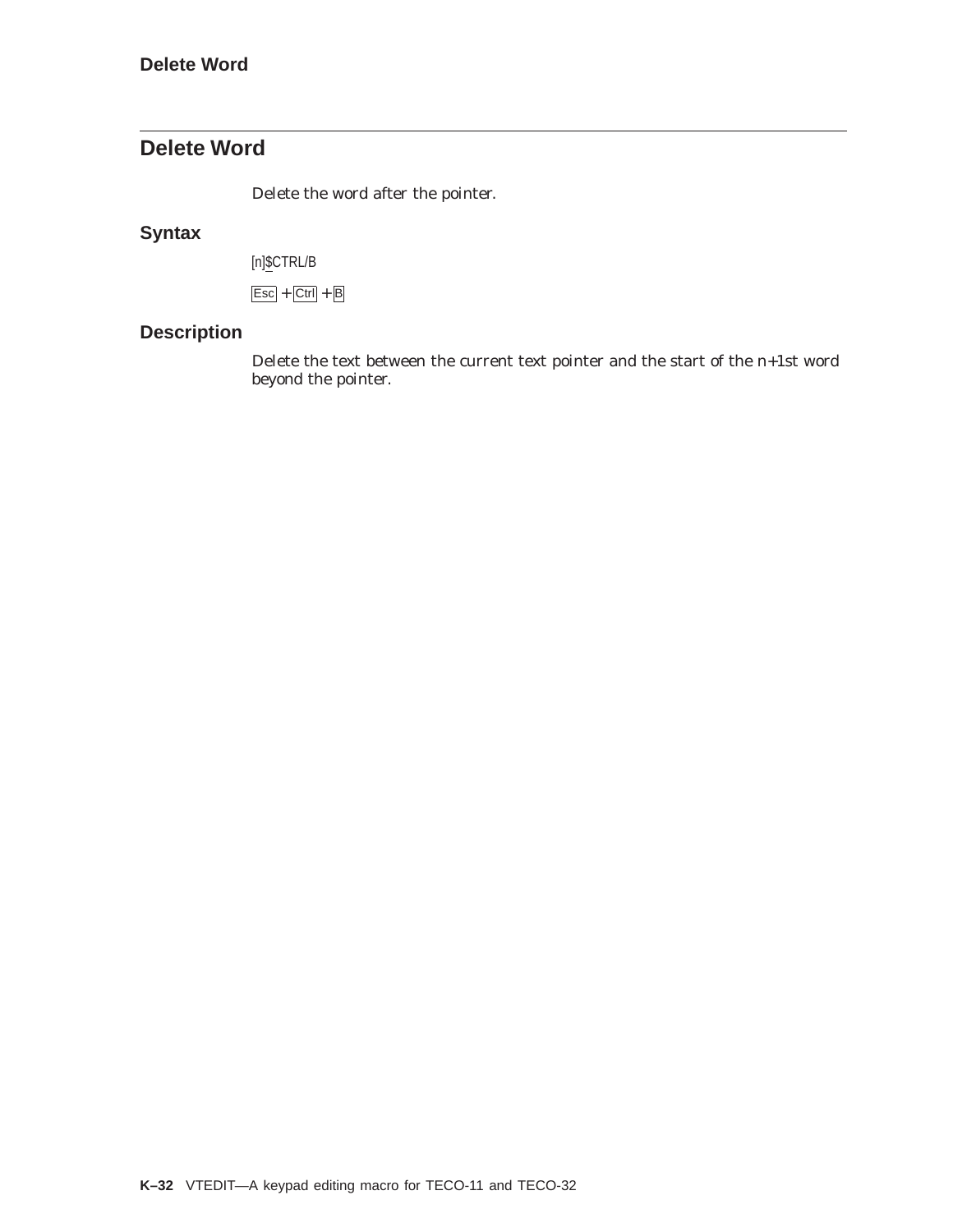# **Rub Out Line**

Delete from start-of-line to pointer.

## **Syntax**

CTRL/U

 $Ctrl + U$ 

### **Description**

Delete the text between the start of the current line and the text pointer. In TECO: 0K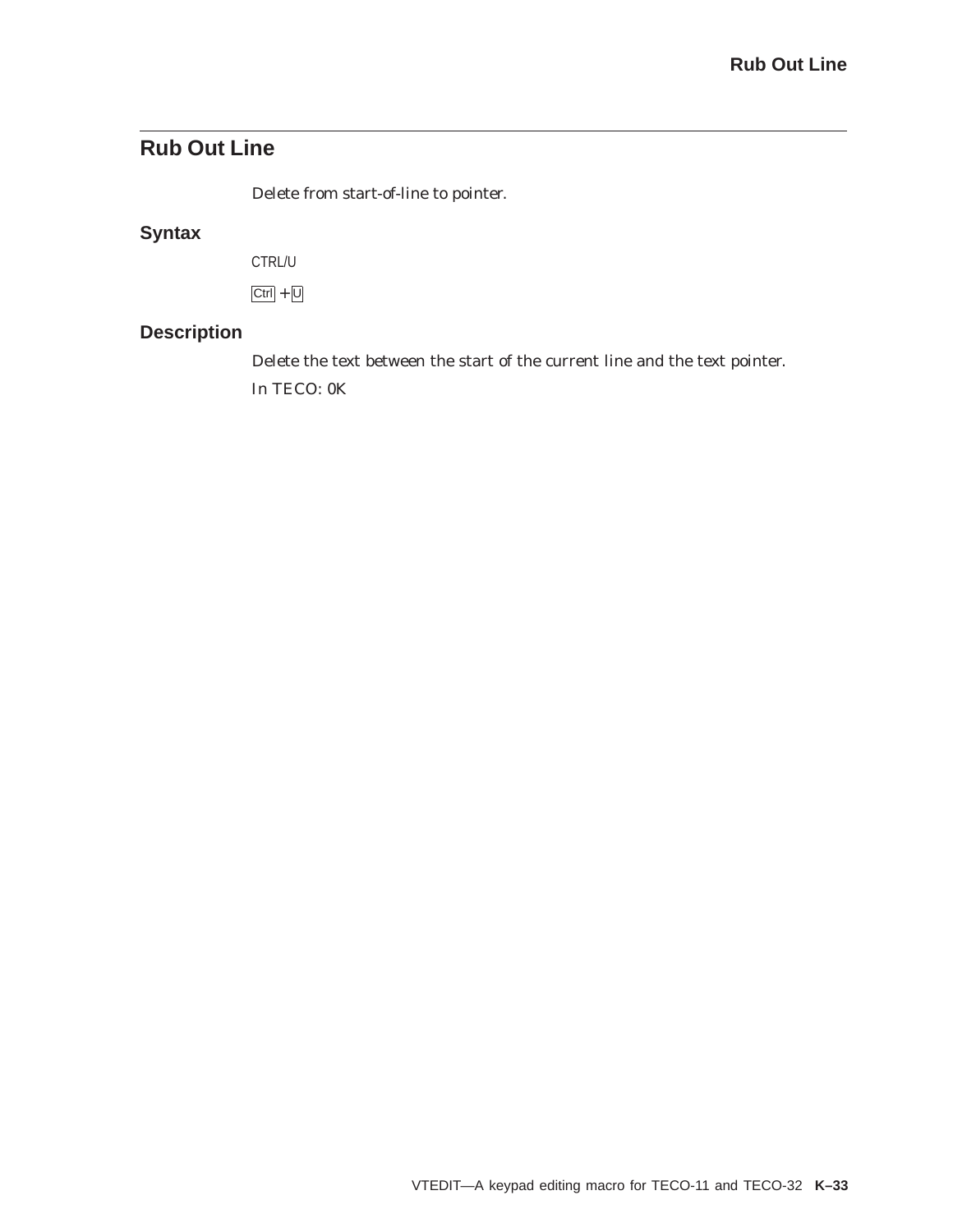# **Delete Line**

Delete the rest of the line.

## **Syntax**

[n]CTRL/K

 $Ctrl + K$ 

## **Description**

Delete n lines of text, starting at the current text pointer (the character under the cursor). If n is not given but a mark is set, delete the text between the mark and the current text pointer. Otherwise, delete one line.

In TECO: nK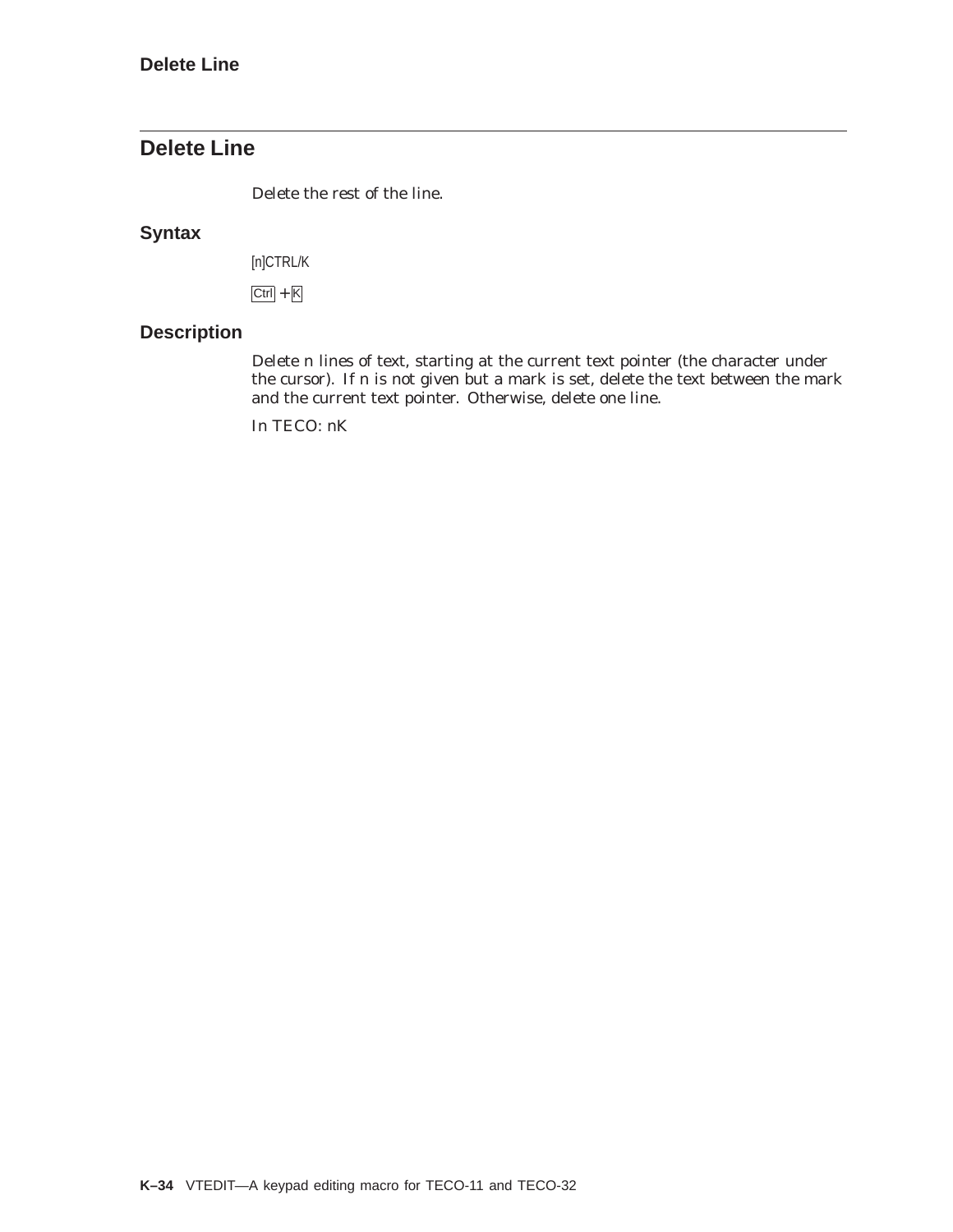## **Delete Rest of Line**

Delete from the pointer to end-of-line.

### **Syntax**

[n]CTRL/D

 $Ctrl + D$ 

### **Description**

Delete the text between the current text pointer and the end of the nth line from the pointer. The carriage return and line feed at the end of the nth line (if any) are not deleted.

In TECO: nK 13IS 10IS 2R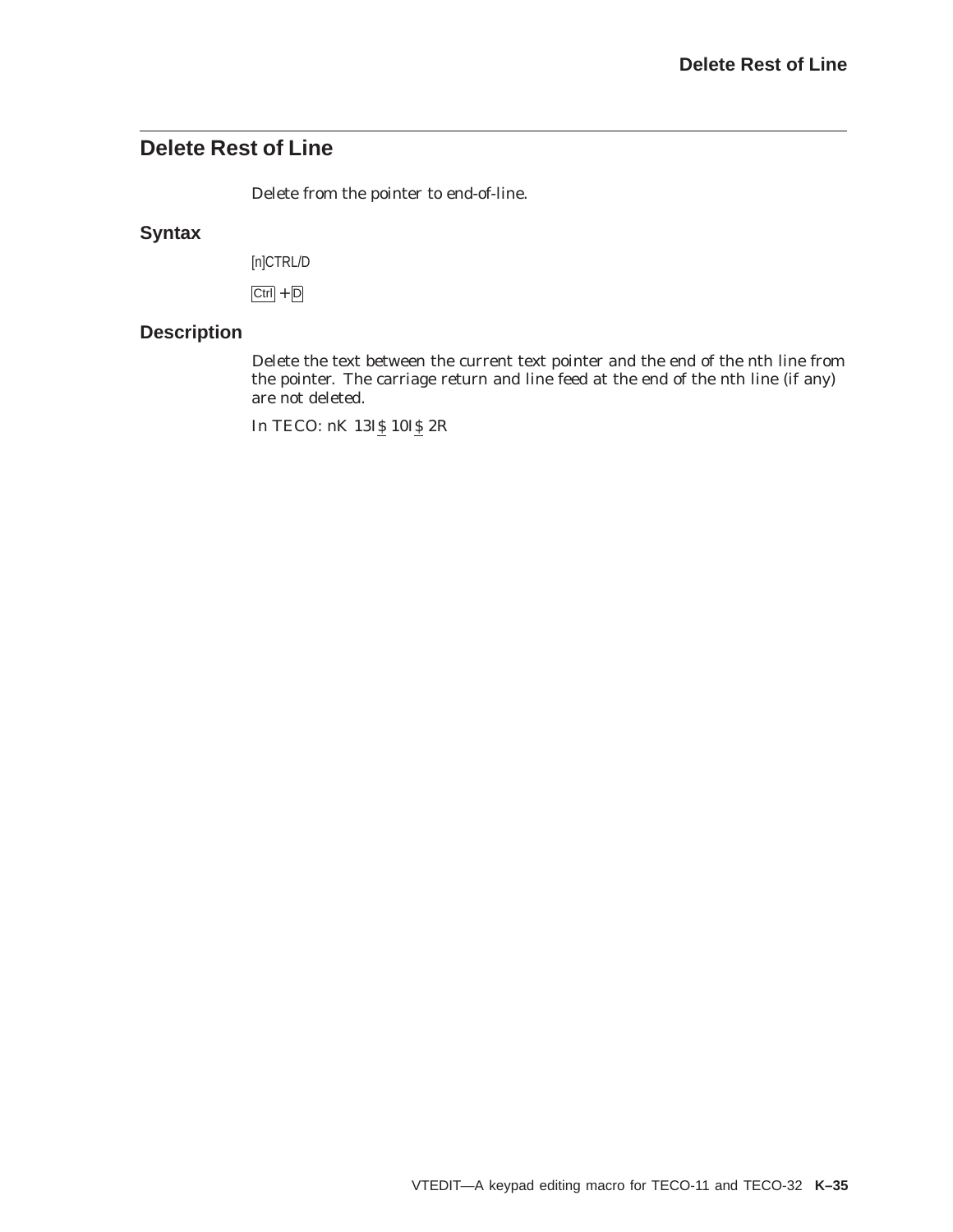# **Delete or Restore Text**

Delete selected text or restore what was just deleted.

### **Syntax**



### **Description**

If the previous keystroke was a VTEDIT deletion command, restore the deleted text and return the buffer pointer to its former position. Otherwise, delete the spanned text block. The spanned text is the text most recently located or inserted in the text buffer via a Cut, Paste, Search, Get, or Exchange command, or by a restoring 6.

In TECO:  $+^{\wedge}$ S,.K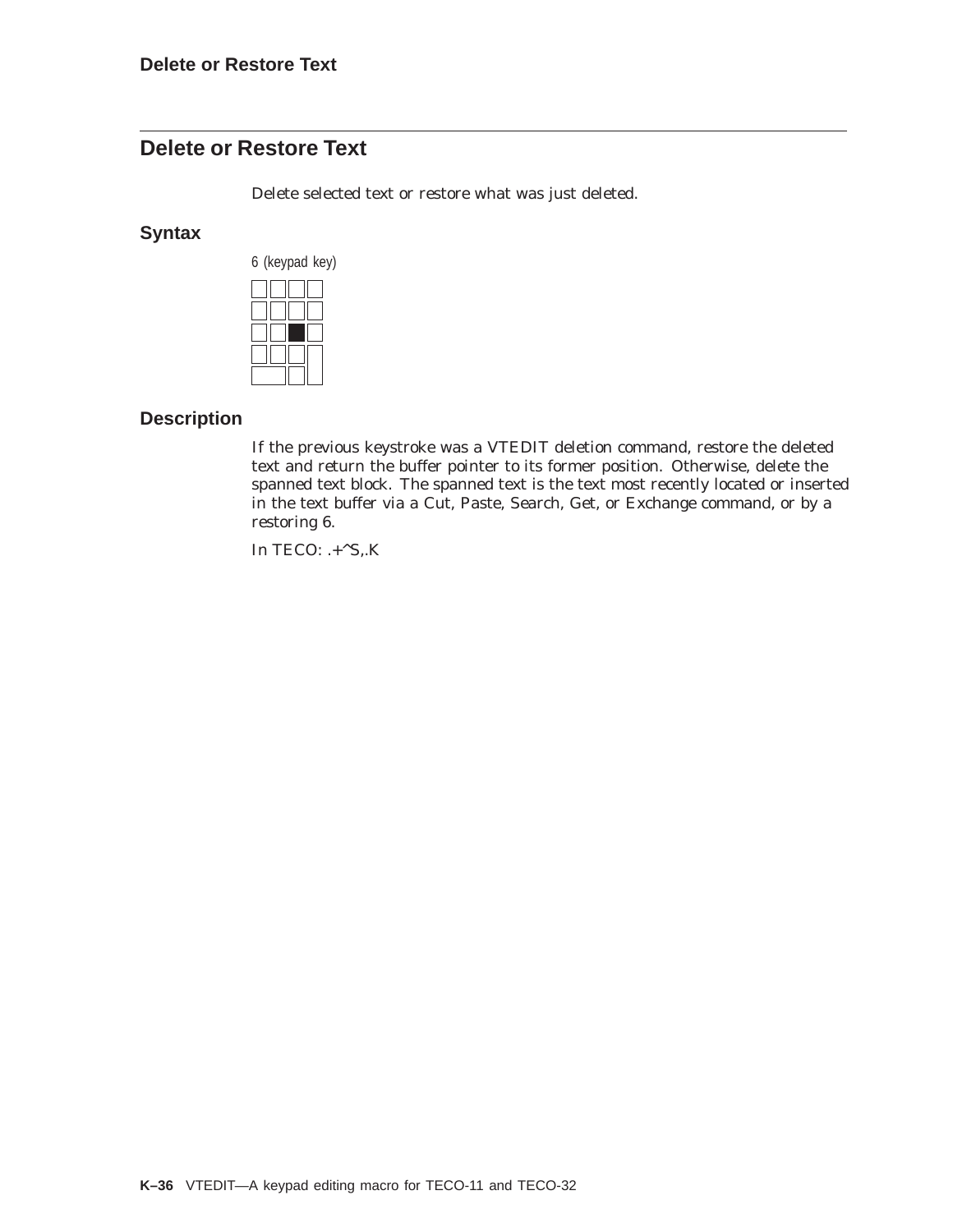## **K.2.4 Inserting and Moving Text**

This section describes the commands that insert and move text.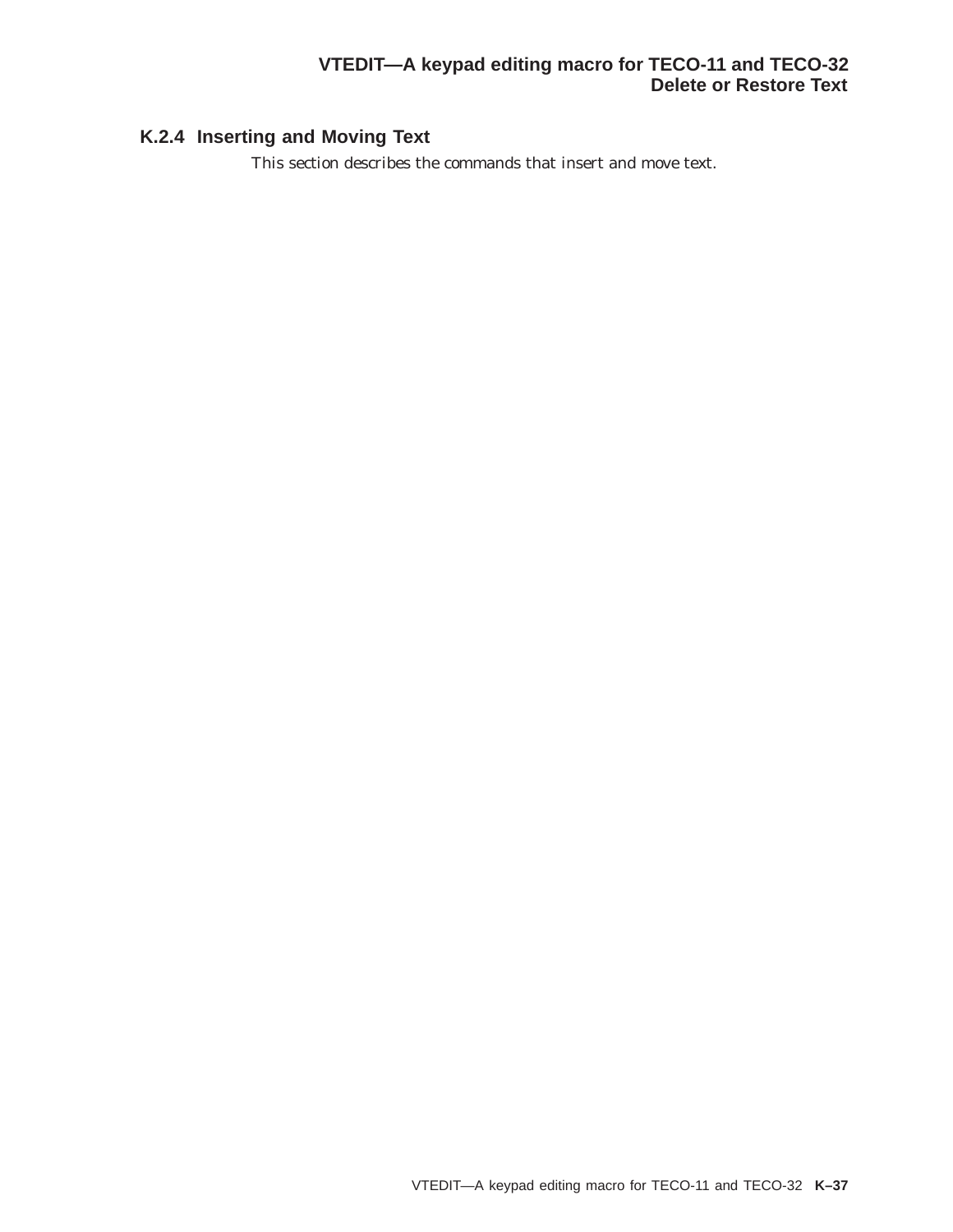# **Open Line**

Insert an empty line into the text buffer.

## **Syntax**



## **Description**

Insert n return/line feed sequences after the current text pointer. The effect of this command is to move the rest of the text on the current line down to a new line.

In TECO: n<13I\$ 10I\$> 2\*nR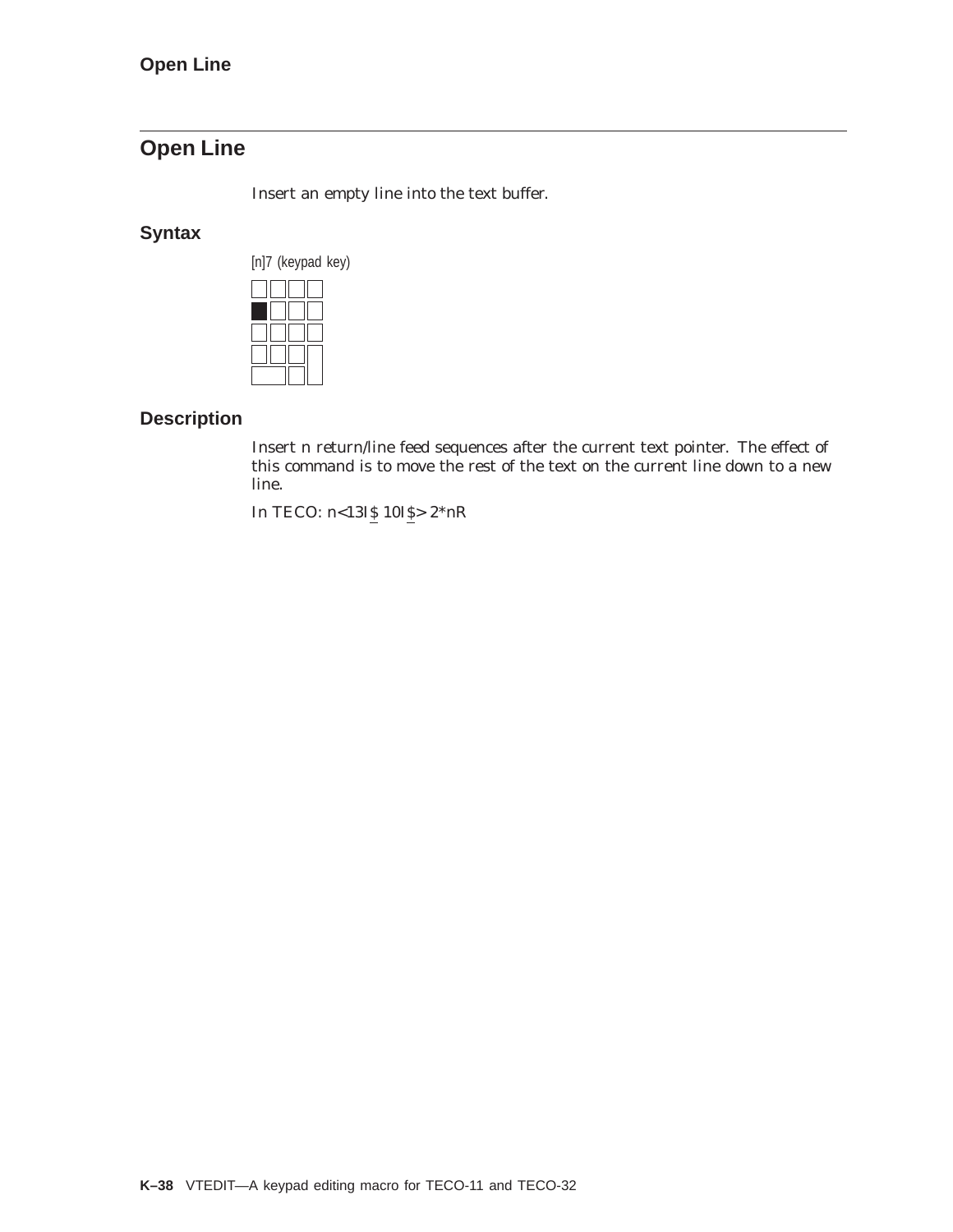## **Get Q-register Contents**

Load q-register into text buffer.

### **Syntax**

CTRL/Gq

 $\overline{C}$ trl +  $\overline{G}$  +  $\overline{q}$ 

### **Description**

Insert the contents of Q-register q in the text buffer. In this command, q can be any alphabetic or numeric Q-register name, or it can be either of the special names '\*' (file name buffer) and '\_' (search string buffer).

In TECO: Gq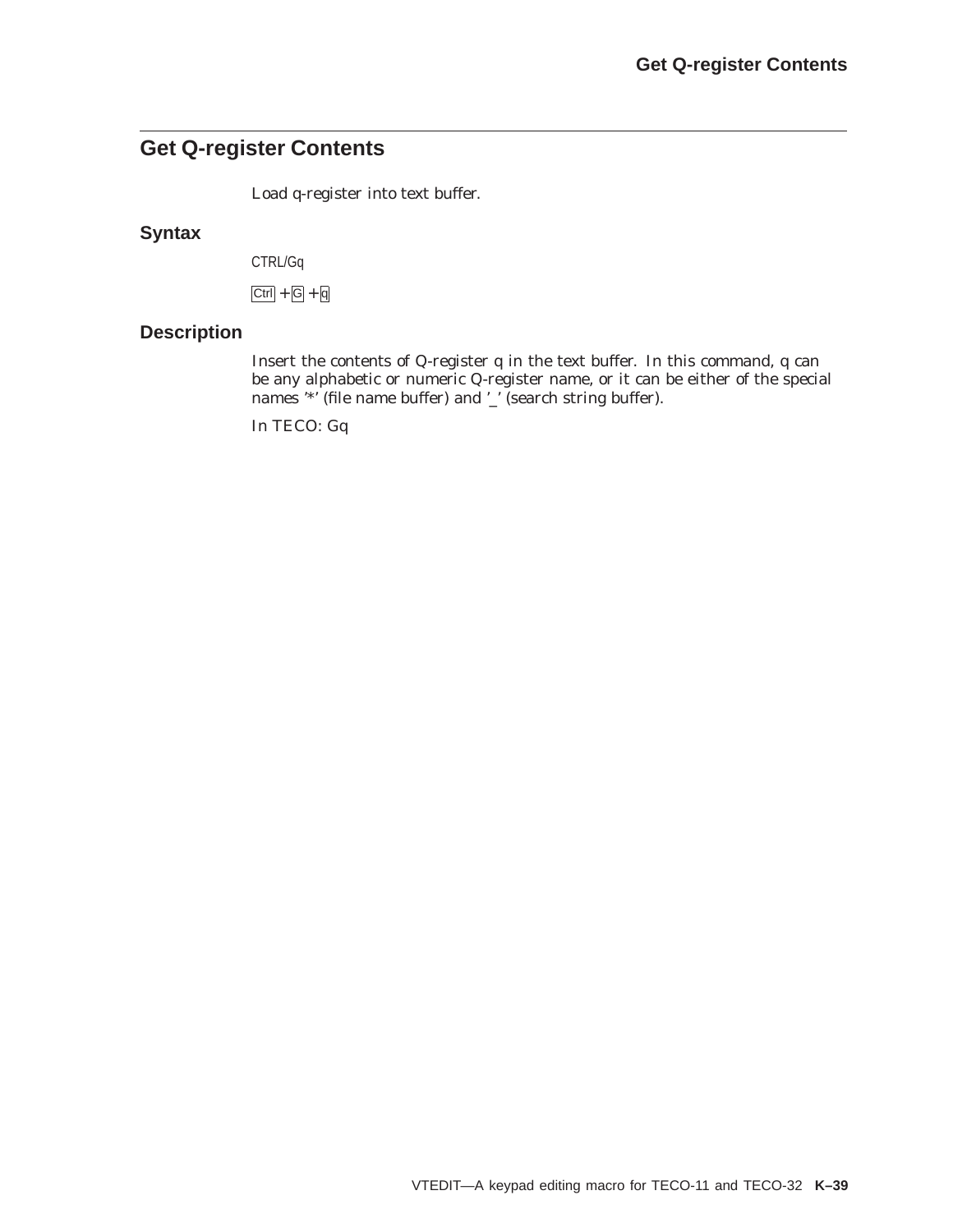# **Load Q-register**

Load q-register from text buffer.

#### **Syntax**

[n]CTRL/X[:]q

 $Ctrl + X + q$ 

### **Description**

Copy n lines from the text buffer into Q-register q. If n is not given and there is a mark set, copy the text between the mark and the current text pointer. Otherwise, copy one line. VTEDIT moves the text pointer to the end of the copied text. If the colon is present, append the text to the Q-register instead of copying it. You can not specify Q-register I.

**Note**

If you are using VAX/VMS, CTRL/X is intercepted by the terminal service as cancel all type ahead. You can use a combination of CTRL/T and CTRL/G to cut and restore text to Q-registers.

In TECO: nXq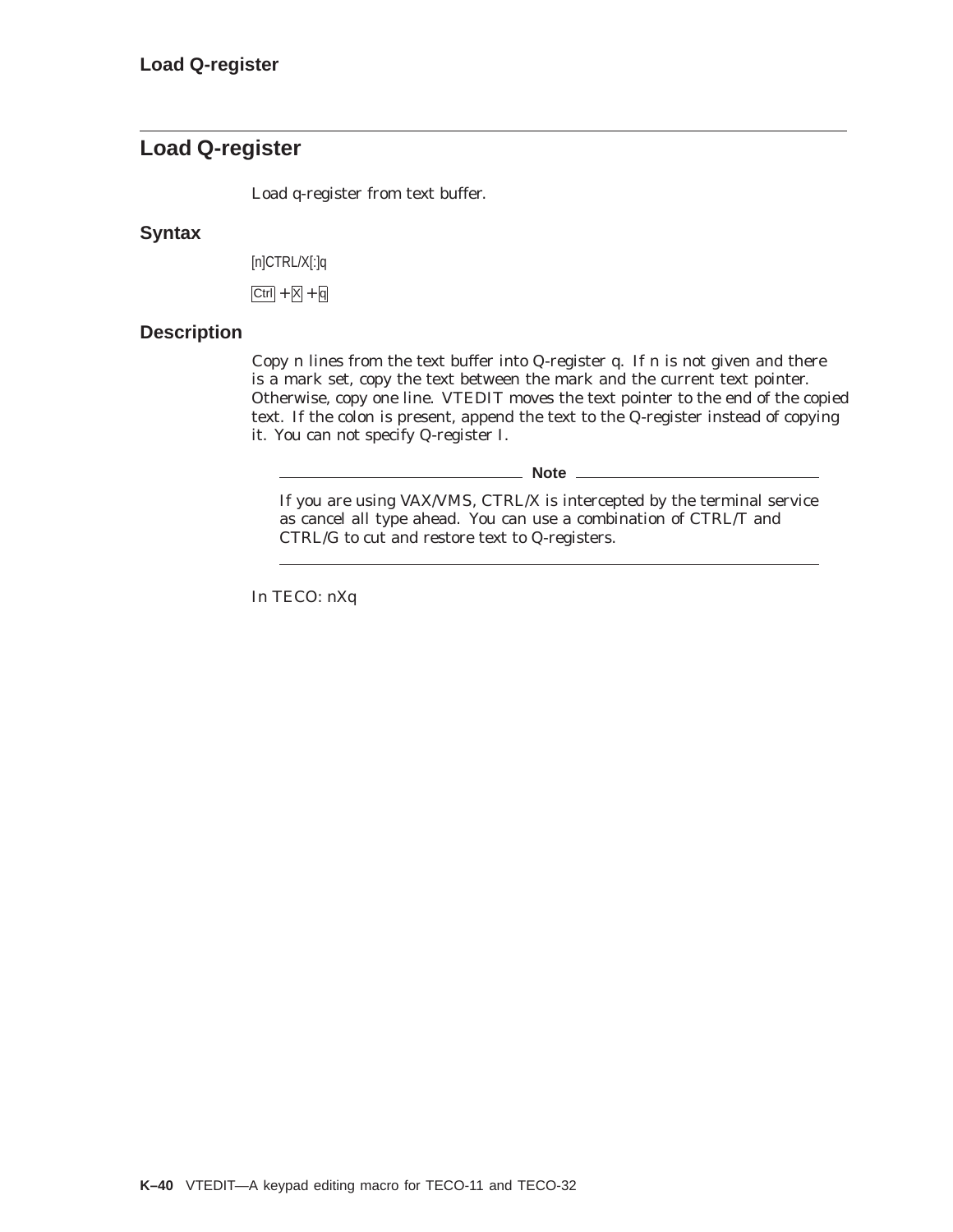# **Load Q-register and Delete Text**

Load q-register from text buffer and delete.

## **Syntax**

[n]CTRL/T[:]q

 $Ctrl + T + q$ 

## **Description**

Similar to CTRL/X, but delete the copied text.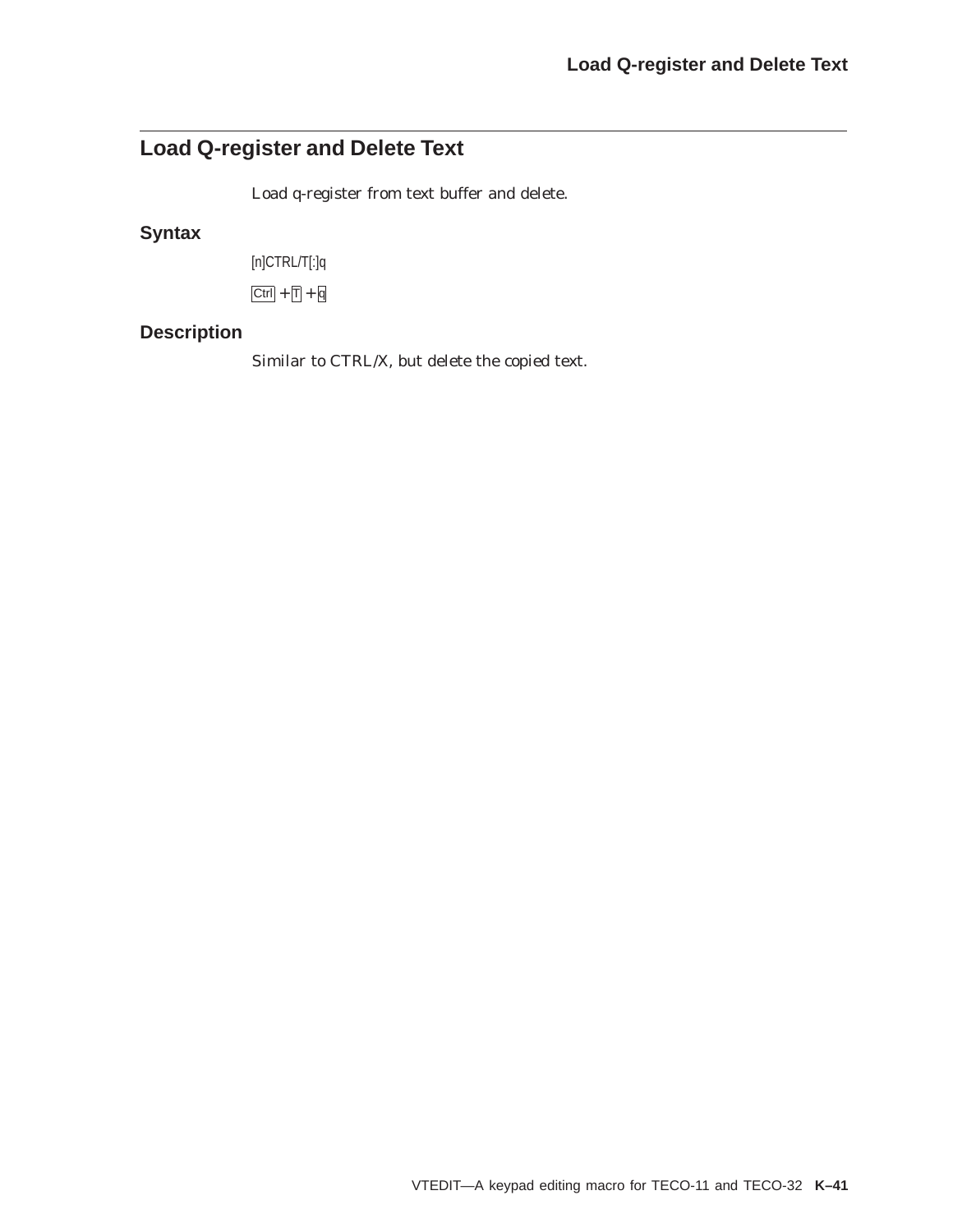# **Save Text**

Save text into the cut buffer.

#### **Syntax**



#### **Description**

Copy n lines from the text buffer into the VTEDIT cut buffer. If n is not given and there is a mark set, copy the text between the mark and the current text pointer. Otherwise, copy one line. VTEDIT moves the text pointer to the end of the copied text. If you repeatedly type the PF1 key with no intervening keystrokes, VTEDIT appends successive lines of text to the cut buffer. You can delete the text which was cut by typing the 6 keypad key.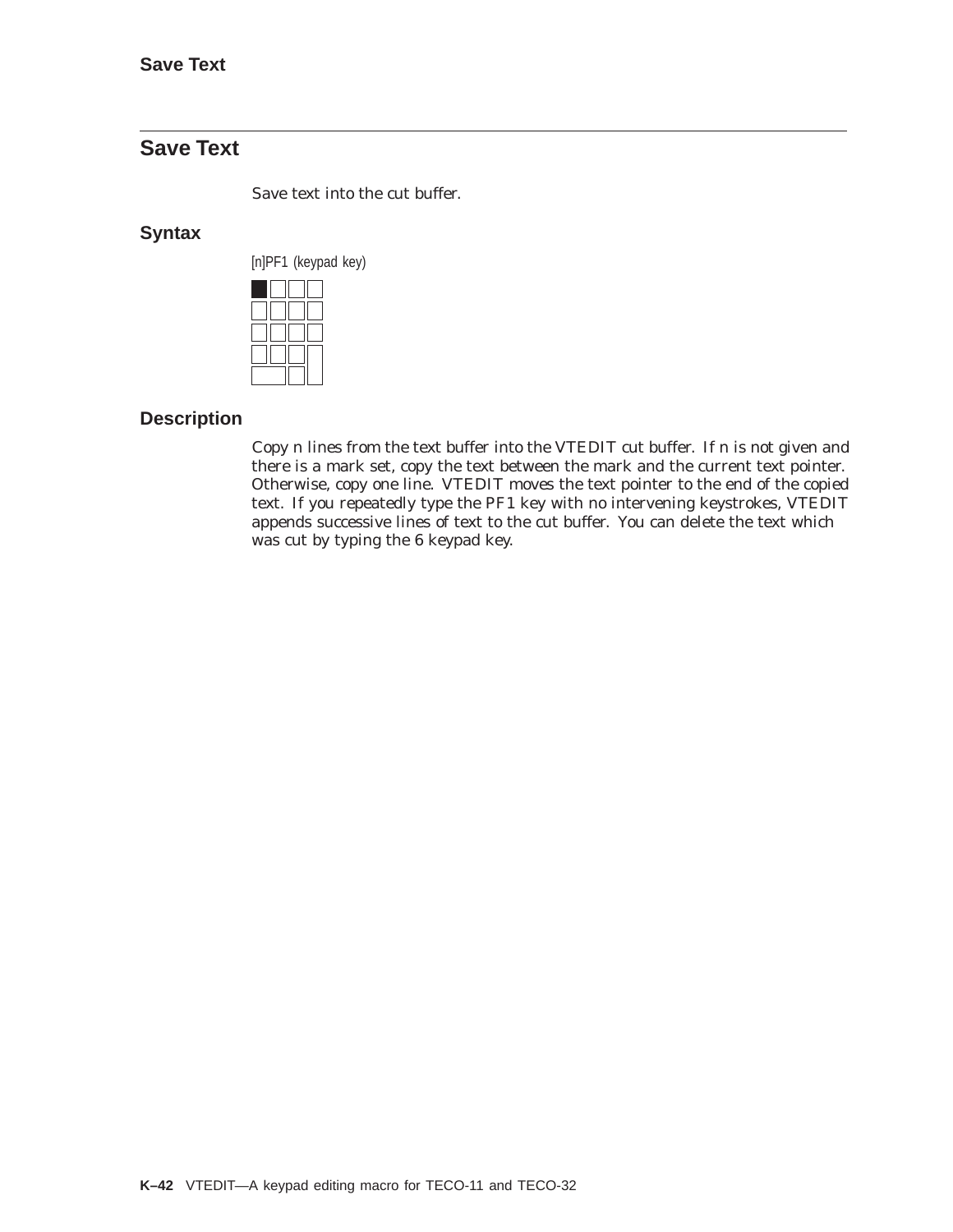# **Paste Text**

Insert cut buffer into text.

## **Syntax**



## **Description**

Insert the contents of the cut buffer into the text buffer.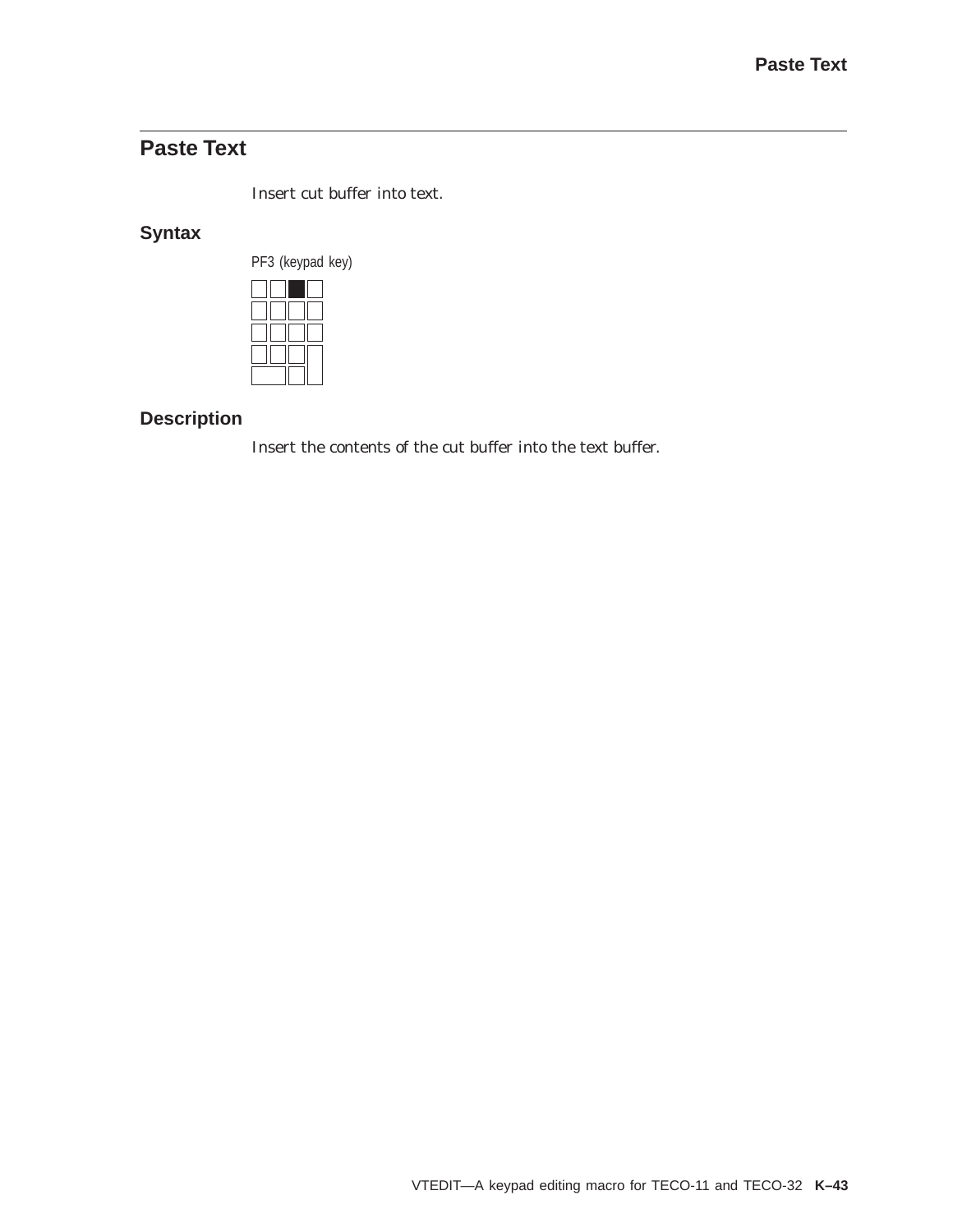# **Insert ASCII Value**

Insert literal character in text buffer.

#### **Syntax**

[n]CTRL/\

 $Ctrl + \n$ 

### **Description**

Accept a character from the terminal and insert into the text buffer the string representing the ASCII value of that character. If n is present, insert the string representing n and do not accept an extra character. VTEDIT inserts the number using the radix that was set when you started the macro. You can change this radix by executing a TECO command with the PF2 key or CTRL/E function.

In TECO:  $\wedge \wedge x \wedge$  (where x is the next character you type)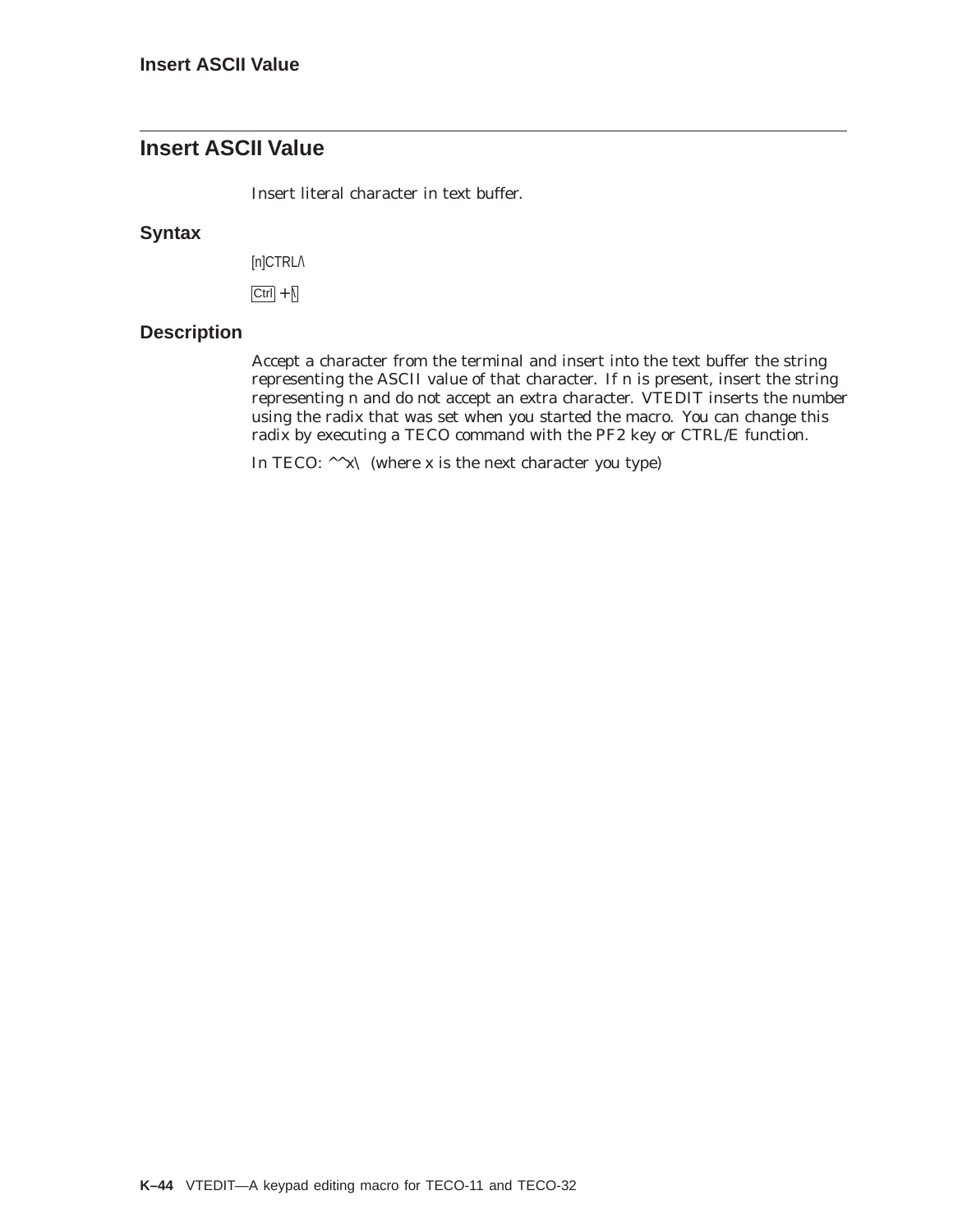# **Insert Special Character**

Insert character into the text buffer.

## **Syntax**



### **Description**

Insert into the text buffer the character whose ASCII value is n.

In TECO: nIS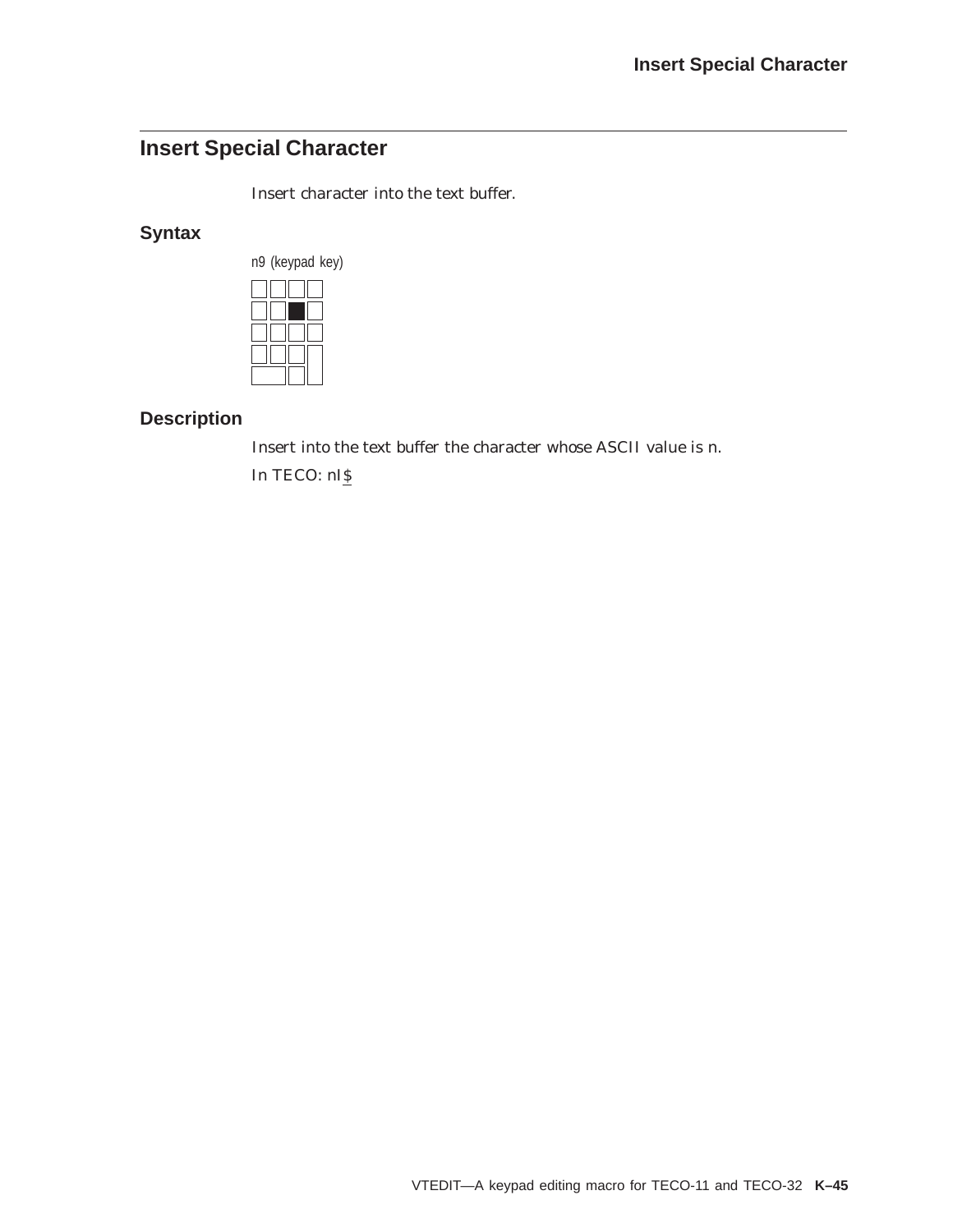### **VTEDIT—A keypad editing macro for TECO-11 and TECO-32 Insert Special Character**

## **K.2.5 Advancing through the Input File**

This section describes the commands that are used to read the input file.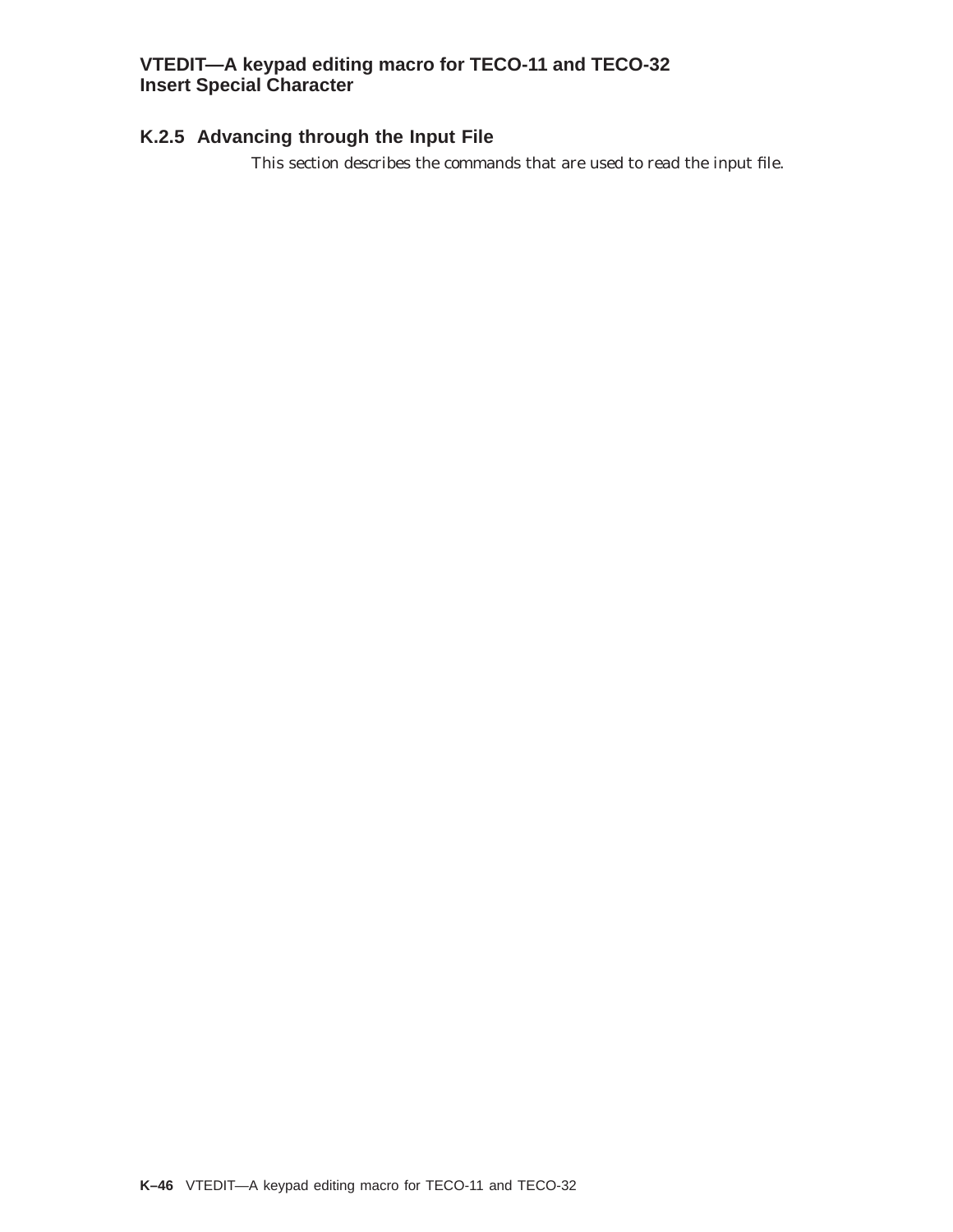# **Advance Page**

Move pointer across pages of text.

## **Syntax**



### **Description**

Go forward n pages in the file(s) being edited. If you do not have an open output file, the terminal bell sounds and the command is ignored.

In TECO: nP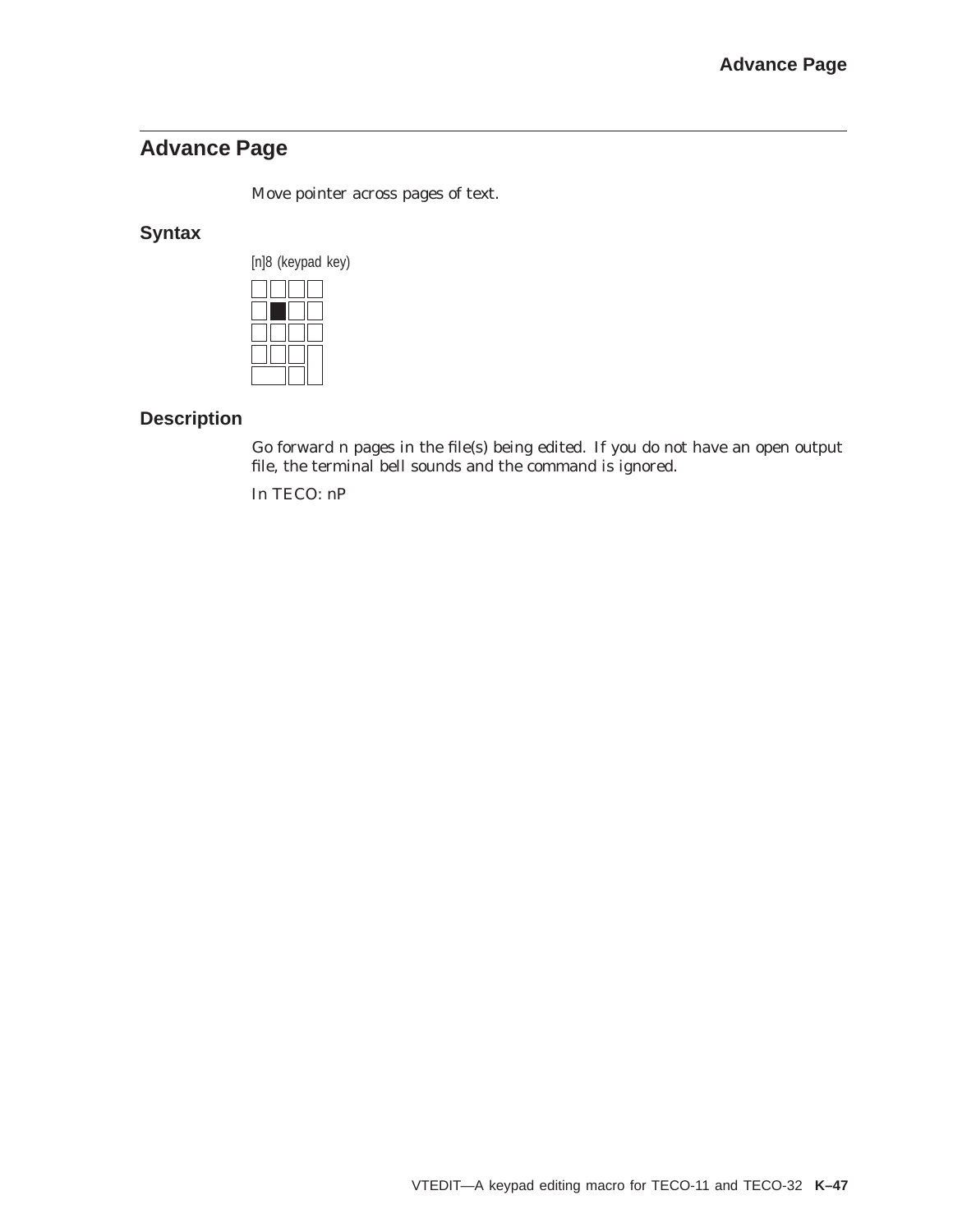# **Append Page or Line**

Append a page or a line of text to the buffer.

#### **Syntax**

[n]CTRL/A

 $Ctrl + A$ 

### **Description**

Append the next n pages from the input file to the current text buffer. If n is 0, append only one line from the file. If n is negative (e.g., \$–CTRL/A), keep appending pages from the input file until end-of-file. If there are form feeds separating the text in the file, VTEDIT inserts form feeds in the text buffer.

In TECO: n< ^E"T 12I\$ ' A >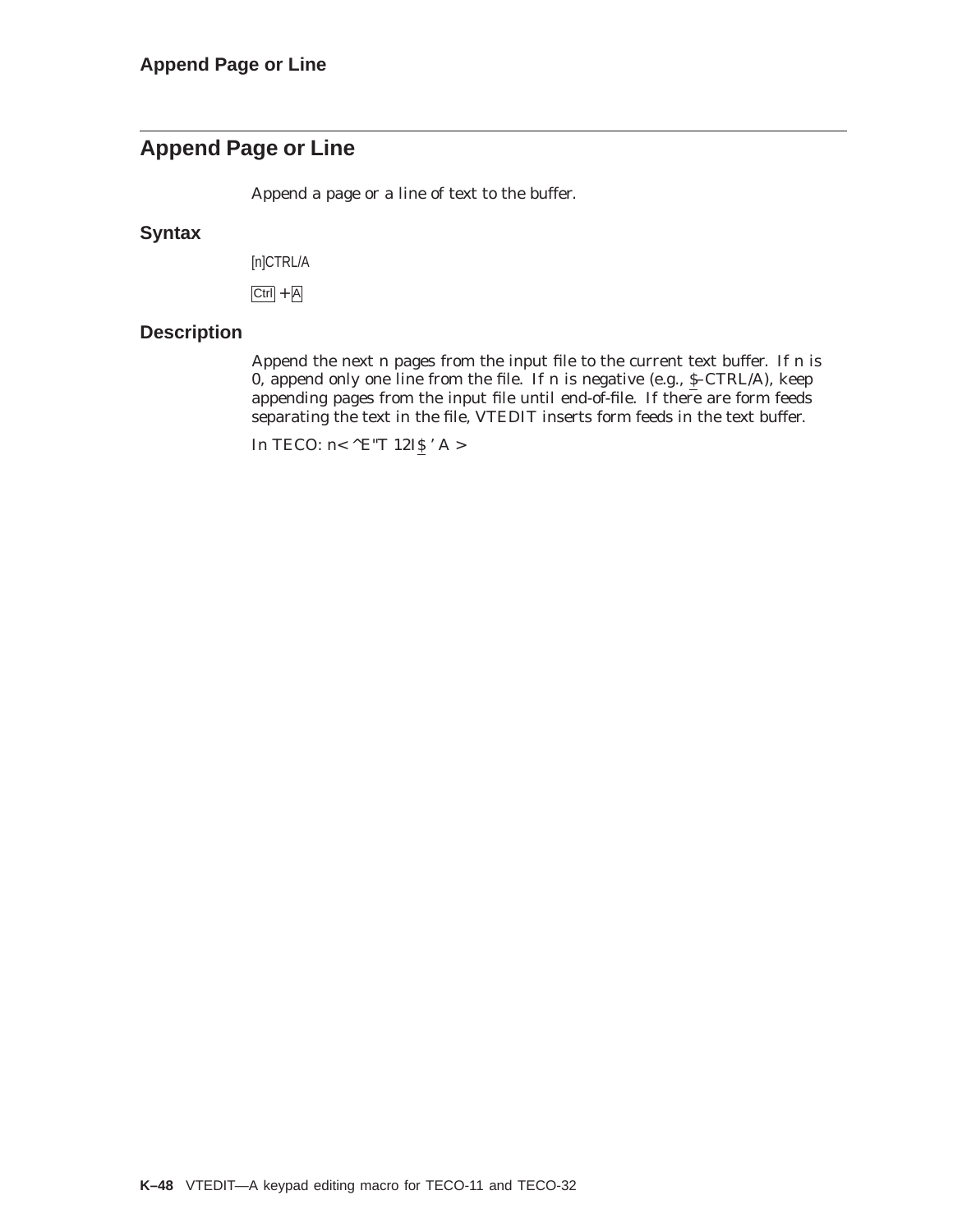# **Append Page or Line with no Form Feeds**

Append a page or a line of text and discard form feeds.

#### **Syntax**

[n]\$CTRL/A

 $\left| \mathsf{Esc} \right| + \left| \mathsf{Ctrl} \right| + \left| \mathsf{A} \right|$ 

### **Description**

Append the next n pages from the input file to the current text buffer, discarding any form feeds that appear in the input file. If n is negative (e.g., \$–\$CTRL/A), keep appending pages from the input file until end-of-file. If n is 0, append only one line from the file.

In TECO:  $n < A >$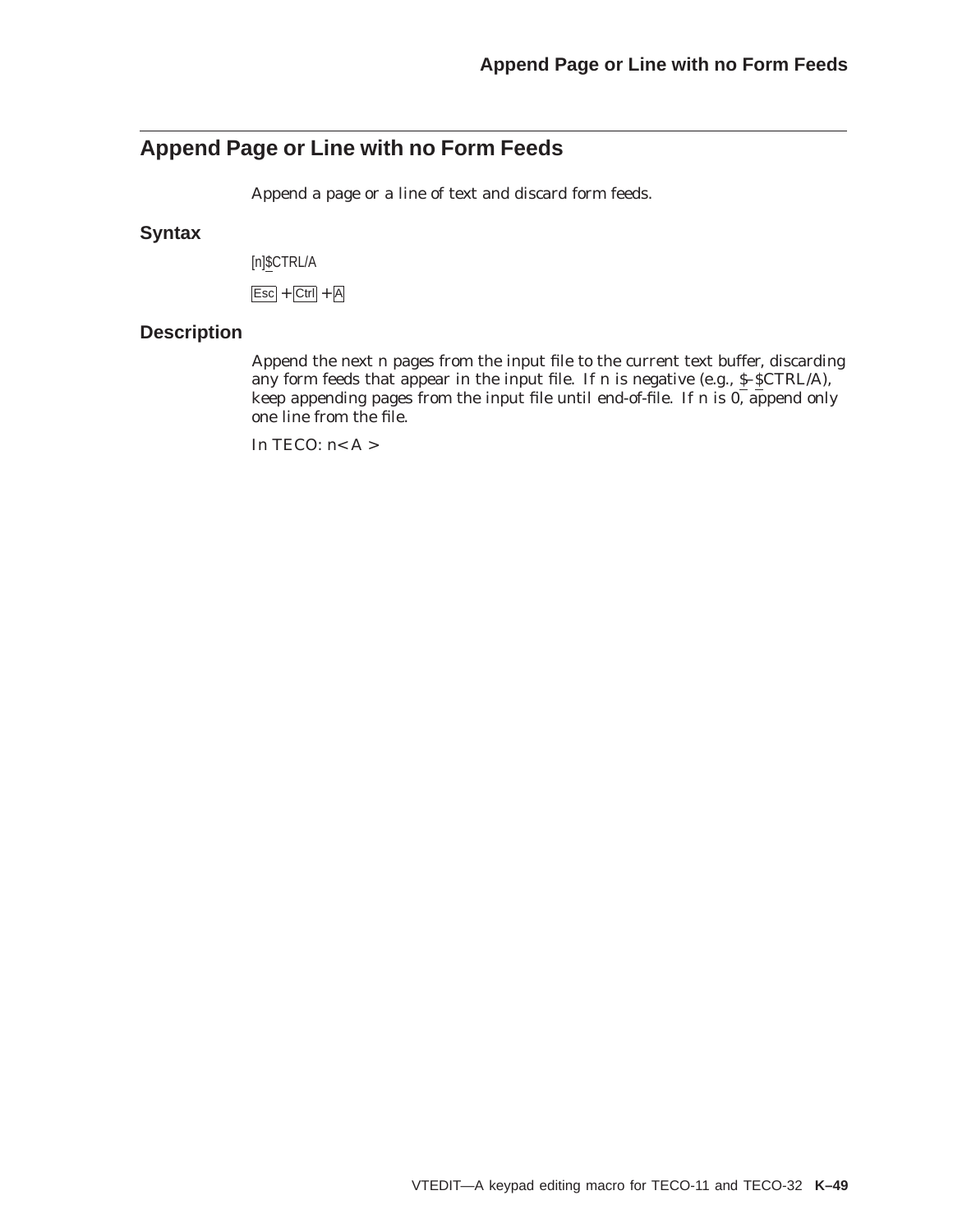# **Yank Page**

Get a new page from the input file.

### **Syntax**

[n]\$Y

 $\overline{Esc}$  +  $\overline{Y}$ 

### **Description**

Yank n pages, leaving the nth page in the text buffer. If you have an open output file and destructive mode (bit 1, value 2) in TECO's edit mode flag (ED) is not set, the terminal bell rings and the command is ignored.

In TECO:  $n < Y >$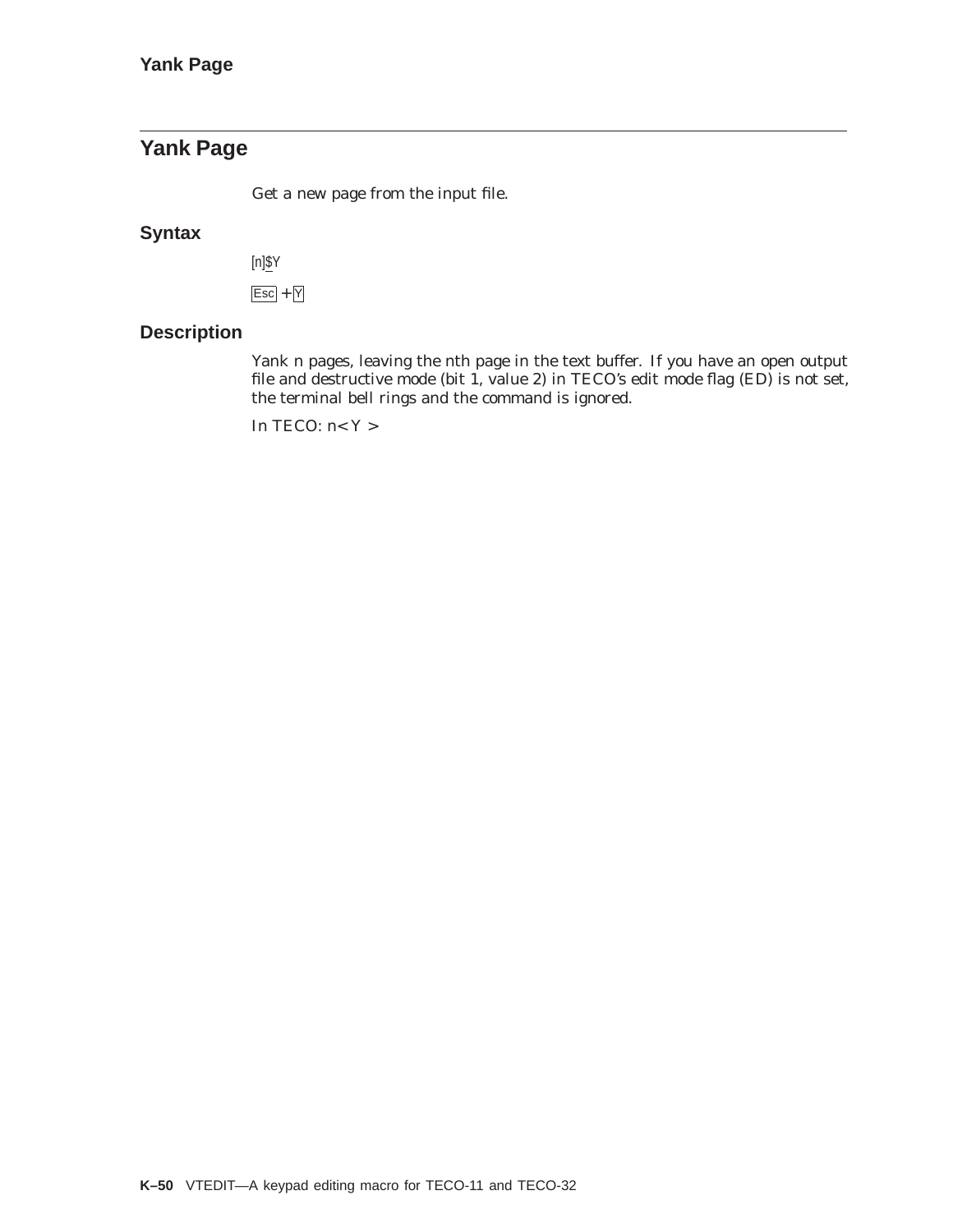## **Inhibit Yank Protection**

**Syntax**

 $\underline{$-\$Y}$  $\overline{Esc} + \overline{+}$  Esc +  $\overline{Y}$ 

### **Description**

This command inhibits yank protection; it sets destructive mode (bit 1, value 2) in TECO's edit mode flag (ED).

In TECO: 0,2ED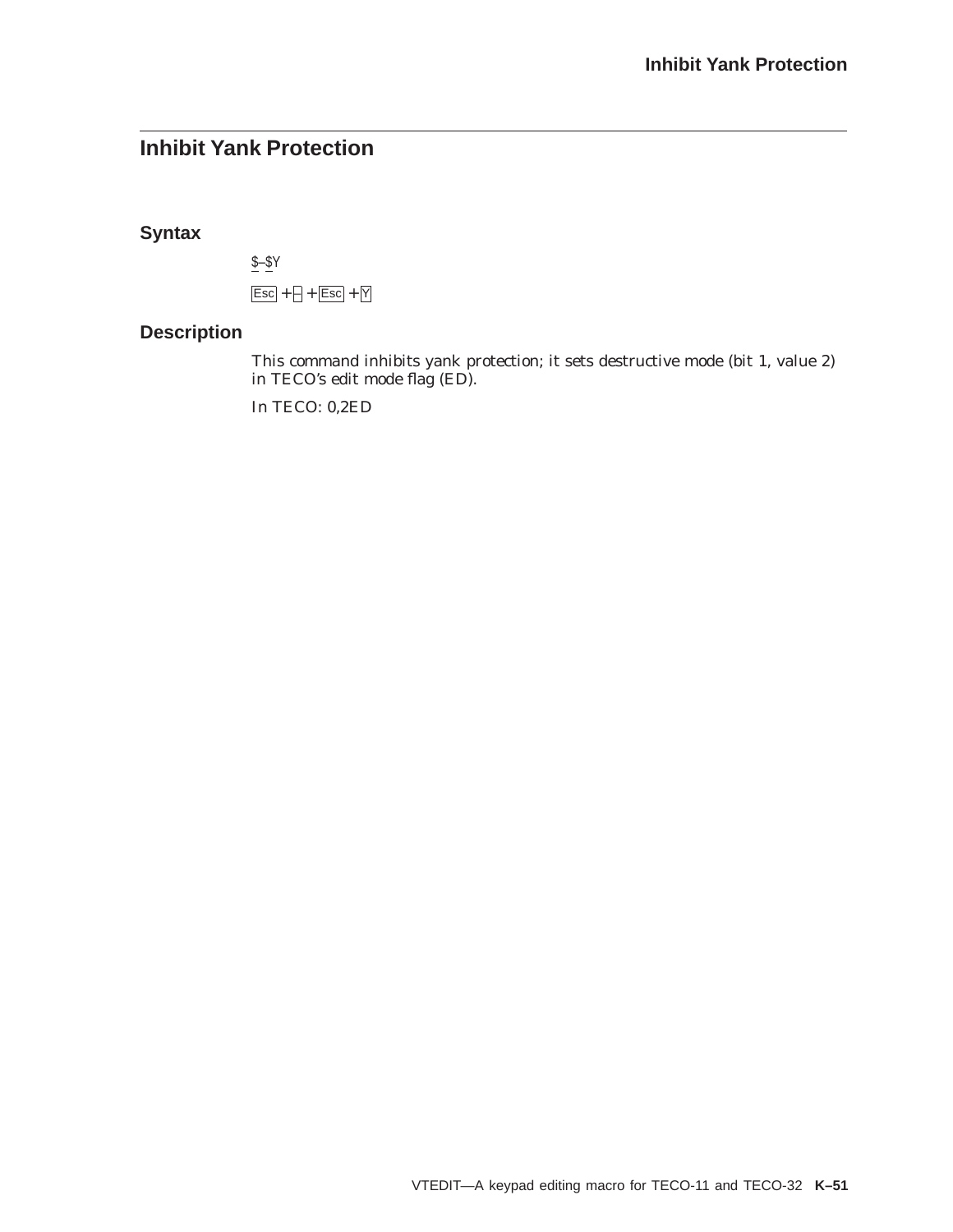# **Enable Yank Protection**

**Syntax**

\$0\$Y  $\overline{L}$  Esc +  $\overline{0}$  +  $\overline{L}$  Esc +  $\overline{Y}$ 

### **Description**

This command enables yank protection; it clears destructive mode (bit 1, value 2) in TECO's edit mode flag (ED).

In TECO: 2,0ED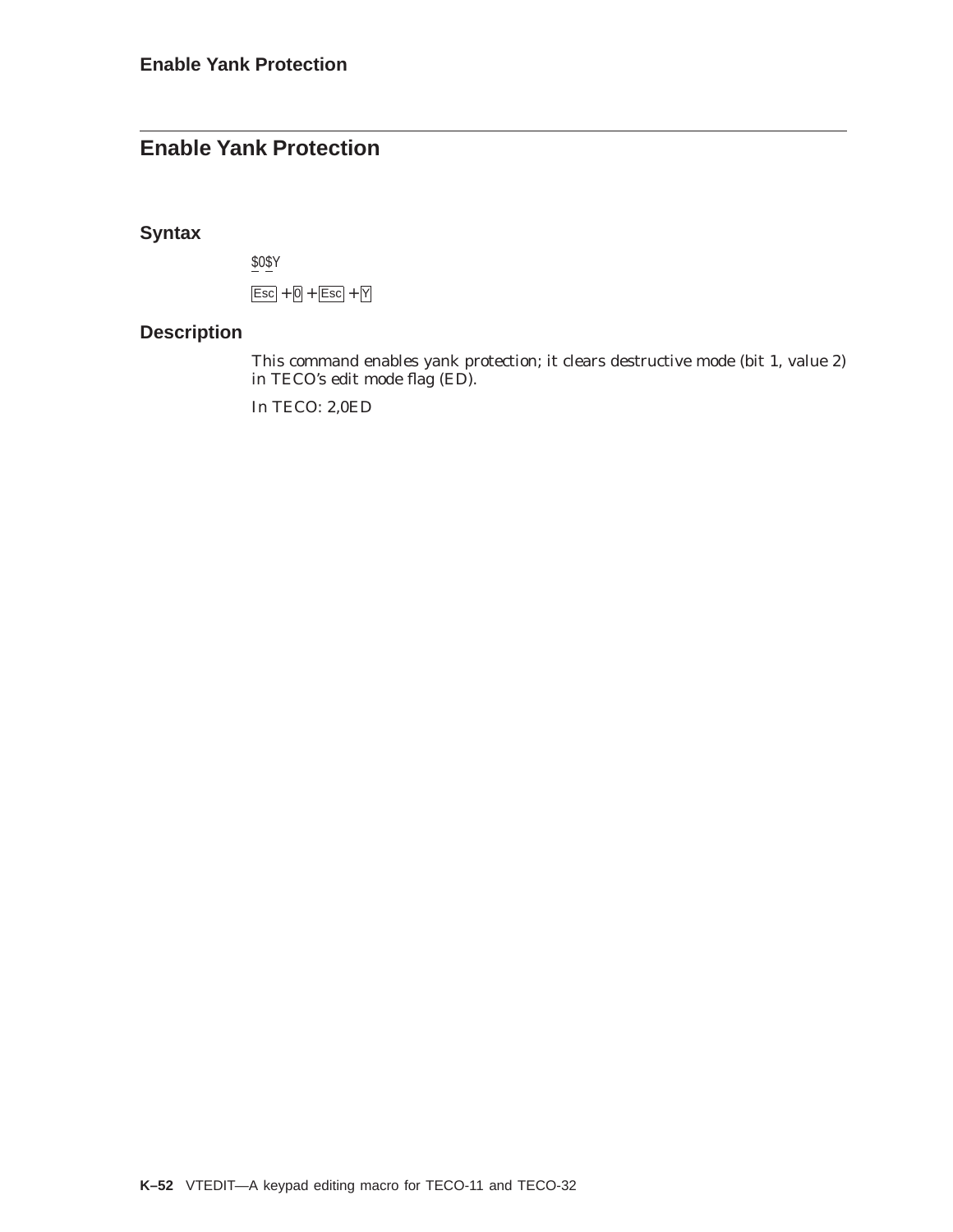## **K.2.6 Executing TECO commands**

This section describes the commands that enable you to execute TECO commands under control of the VTEDIT macro.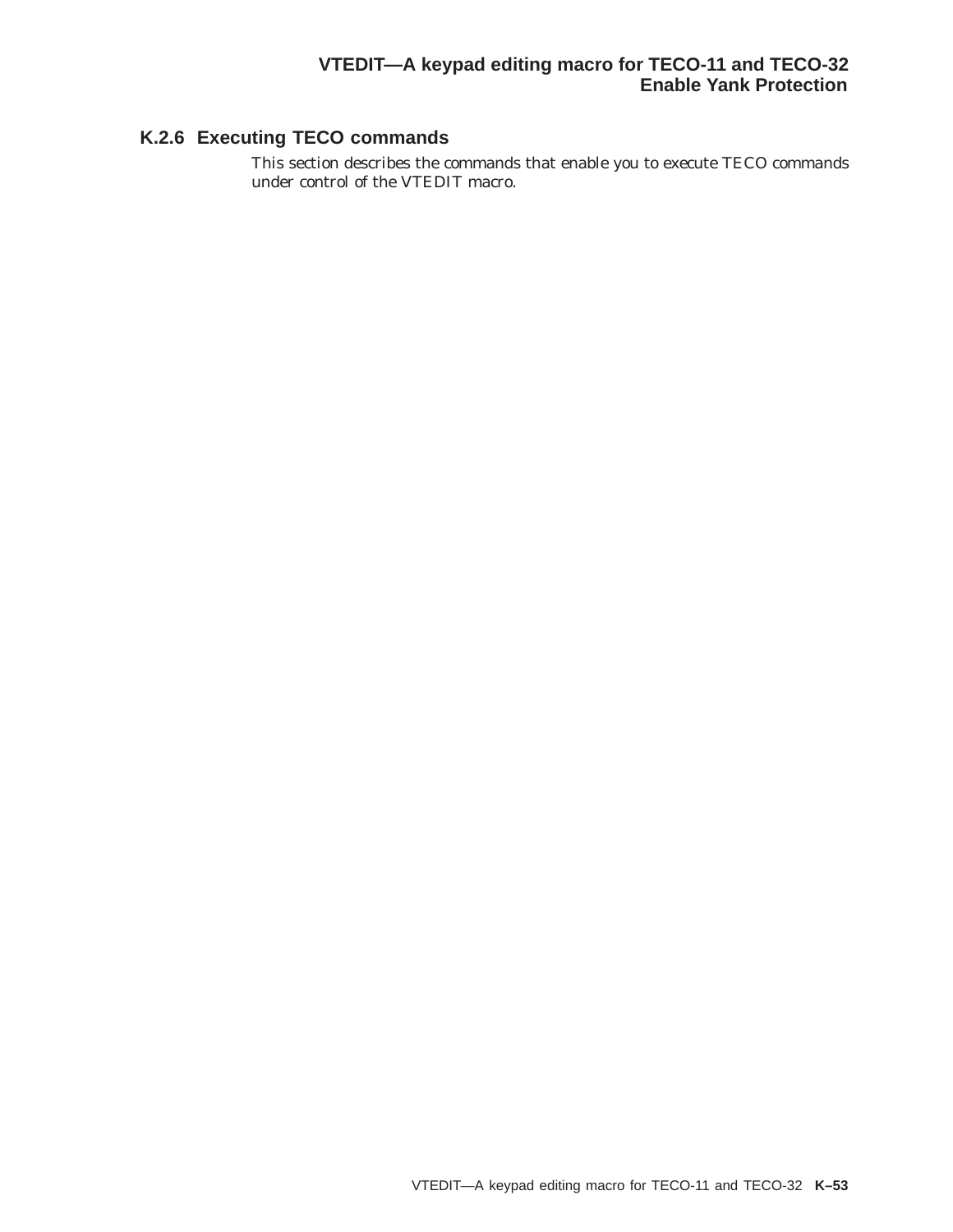# **Execute Q-register Macro**

Execute a macro contained in a q-register.

### **Syntax**

[n]CTRL/Eq

 $Ctrl + E + q$ 

### **Description**

Execute the macro in Q-register q. If n is present, use its value as an argument to the macro; if not, execute the macro with no argument. VTEDIT moves the cursor to the top left corner of the screen while the macro is being executed.

In TECO: nMq or Mq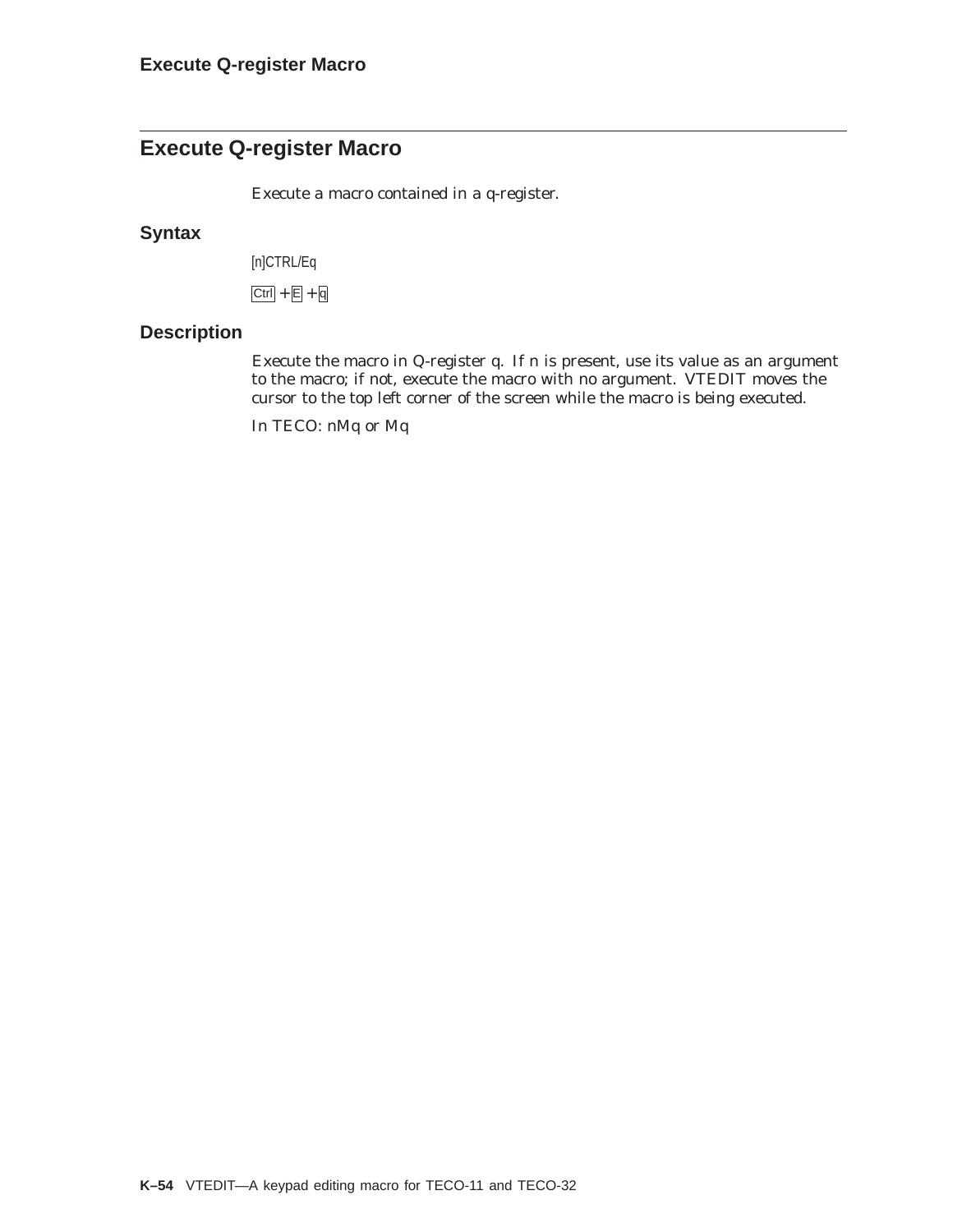## **Repeat Q-register Macro**

Repeatedly execute a macro in a q-register.

### **Syntax**

[n]\$CTRL/Eq

 $\boxed{\mathsf{Esc}} + \boxed{\mathsf{Ctrl}} + \boxed{\mathsf{E}} + \boxed{\mathsf{q}}$ 

### **Description**

Execute the macro in Q-register q in an iteration loop. If the value of n is zero, the iteration is infinite. Otherwise, n is the iteration count for the loop. If n is not given, this command is the same as CTRL/Eq.

In TECO:  $n < Mq > or < Mq >$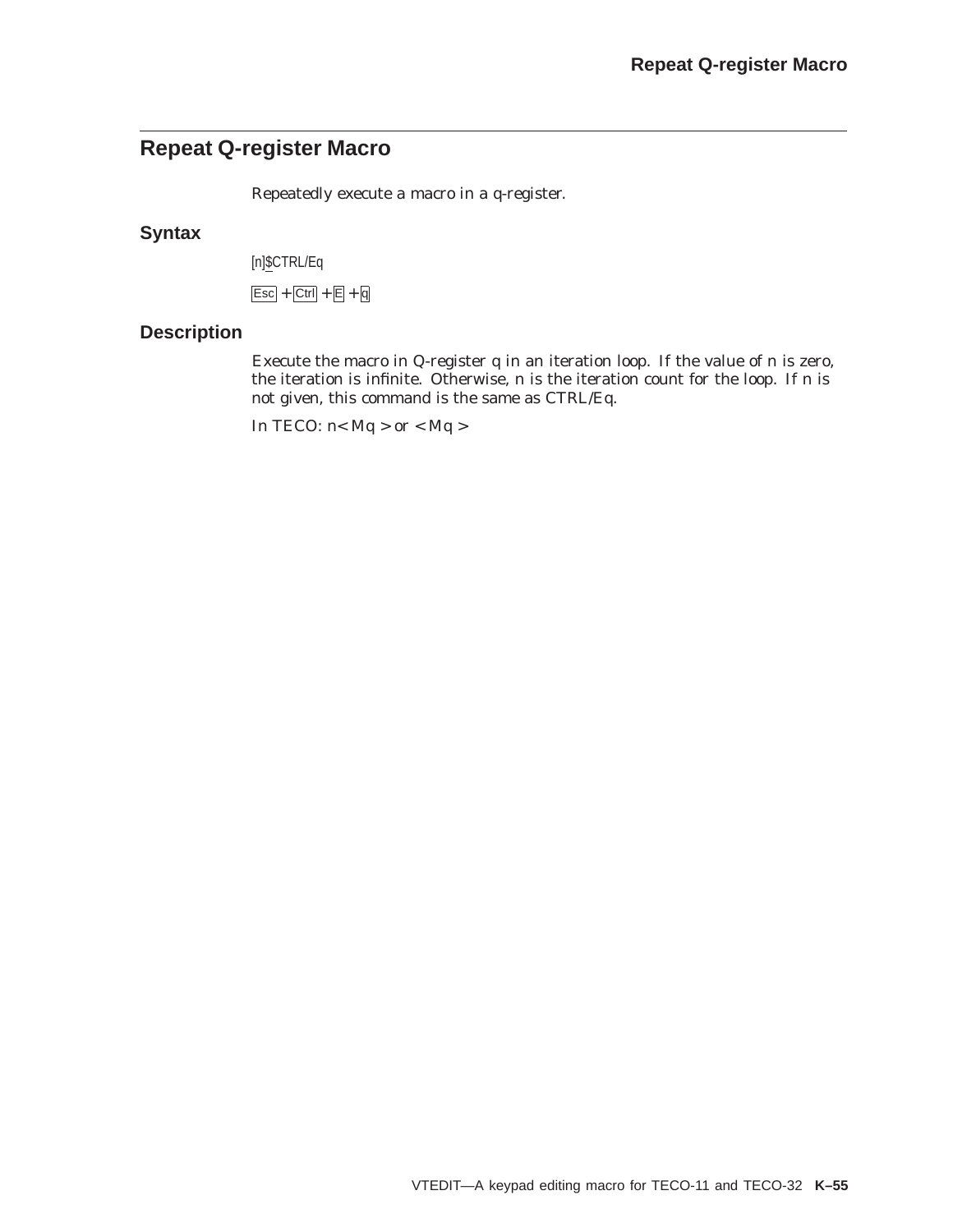## **Set TECO Command and Execute**

Load a TECO command and execute it.

#### **Syntax**



#### **Description**

Get a TECO command from the keyboard and execute it. When you type the PF2 keypad key, VTEDIT erases the top two lines of the screen and prompts you for a command. Your previous command string is initially displayed following the 'Command:' prompt. If you wish to reuse your previous command, simply type either the keypad period (.) or a double ESCape. To edit your previous command, type an initial RUBOUT. This deletes the last character of your command, but retains the rest as if you had just entered it. Further editing and/or entry is now done in the normal way. Any other initial keystroke erases the entire previous command string; you may now proceed to enter your new command. You may enter any valid TECO command string. Your command string appears on the screen as you type. You can use RUBOUT to edit your typing, and you can type CTRL/U to abandon the entry of the command, bypass command execution, and clean up the screen. When you are ready to execute the command, type the keypad period (.) or a double ESCape. VTEDIT cleans up the screen, saves the command string, and executes the command. VTEDIT moves the cursor to the top left corner of the screen while the command is being executed.

If n is present, its value is used as an argument to the TECO command string.

In TECO:

^U9command\$ nM9 ^U9command\$ M9

**Note**

VTEDIT truely stores the TECO command in Q-register 9. A subsequent CTRL/G 9 command will insert the command into the text buffer. To save the command in an alphabetic Q-register for later usage, You can use the following keystroke sequence:

| 9        | Keypad key 9 to set a mark         |
|----------|------------------------------------|
| CTRL/G 9 | Get TECO command from Q-register 9 |
| CTRL/T q | Take command away to Q-register q  |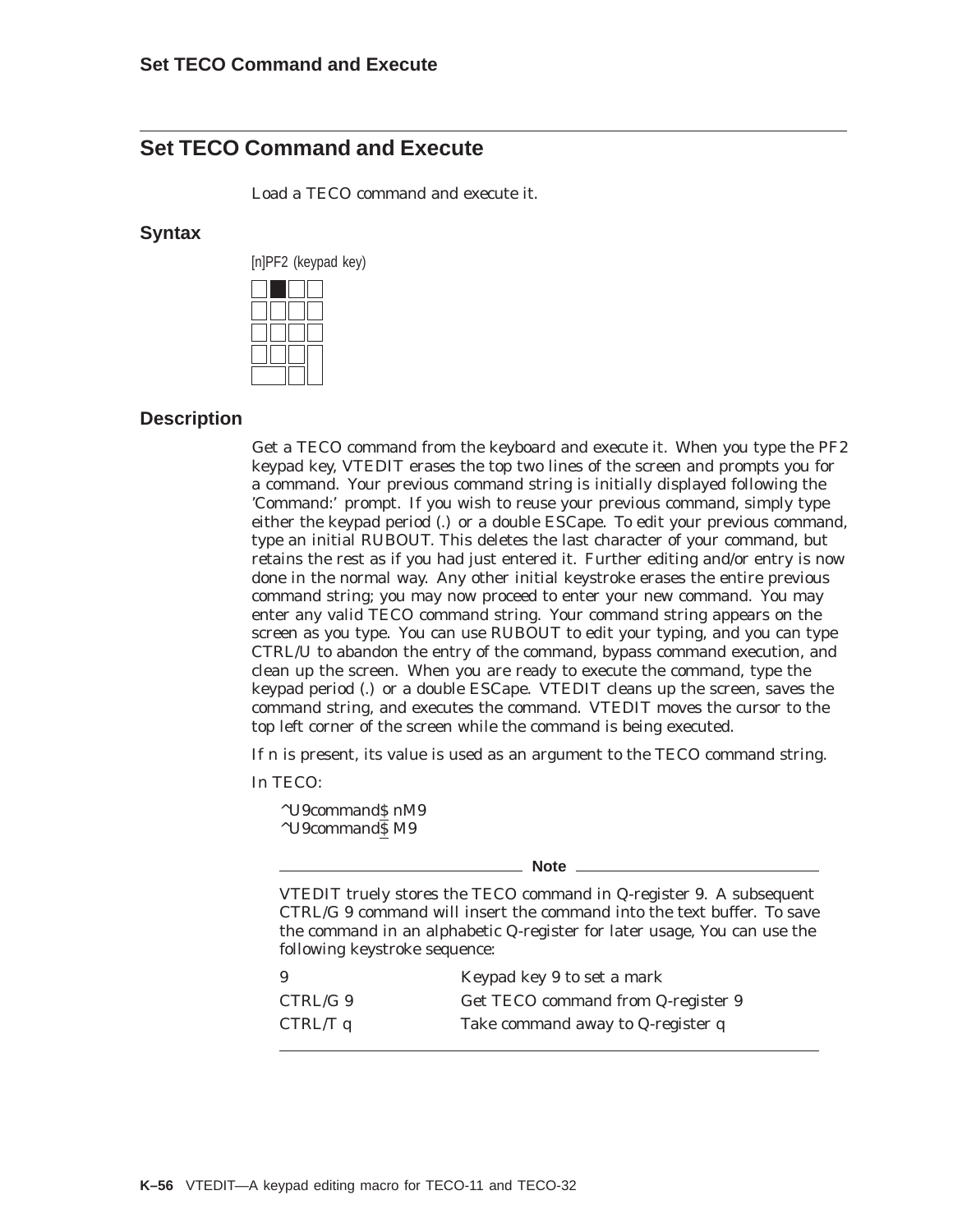# **Re-execute TECO Command**

Execute stored TECO command.

### **Syntax**

 $[n]$ \$\$

 $\overline{Esc}$  +  $\overline{Esc}$ 

### **Description**

Execute the TECO command most recently set with the PF2 keypad key. VTEDIT moves the cursor to the top left corner of the screen while the command is being executed.

If n is present, its value is used as an argument to the TECO command.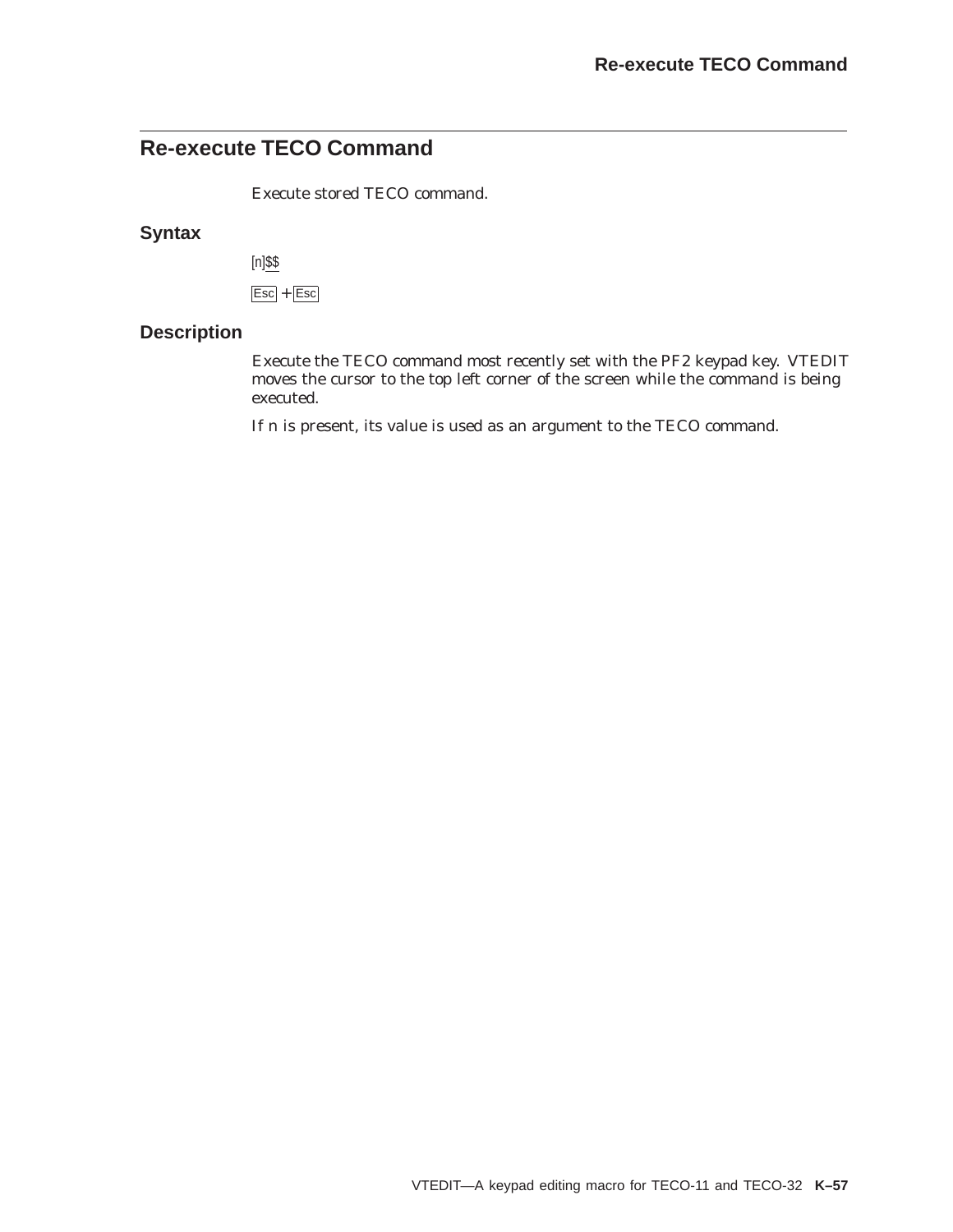## **Set TECO Command and Repeat Execution**

Get a TECO command and repeatedly execute it.

#### **Syntax**

[n]\$PF2 (keypad key)

 $\overline{Esc}$  +  $\overline{PF2}$ 

### **Description**

A TECO command is gotten from the keyboard just like the PF2 command. If n is present, the TECO command is executed n times. Else the TECO command is executed in an infinite iteration.

In TECO:

^U9command\$ n< M9 >  $^\wedge$  U9command<br>\$  $<$  M9  $>$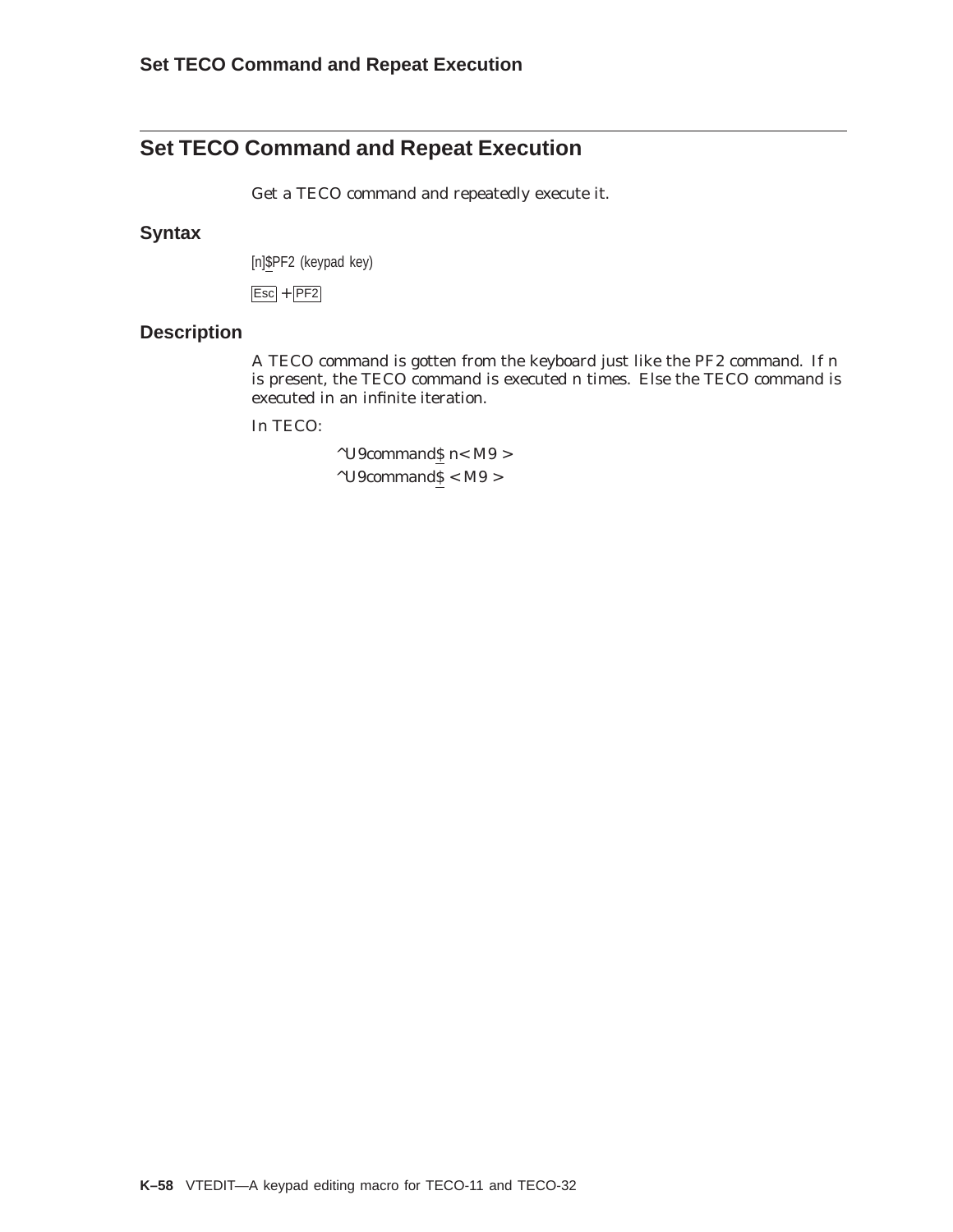# **Start/End Learning Mode**

Enter a command sequence and remember it.

#### **Syntax**

```
\underline{\$L}
```

```
\text{Esc} + \Box
```
### **Description**

VTEDIT can 'learn' a series of keystrokes and (re-)execute them upon request. An initial \$L puts VTEDIT into learning mode. Every subsequent keystroke is remembered by VTEDIT until another \$L is typed. To cancel a learned sequence or to ensure that you are out of learning mode, type \$L until the terminal bell sounds. The bell signals that the null learning sequence (i.e., \$L\$L) has been entered.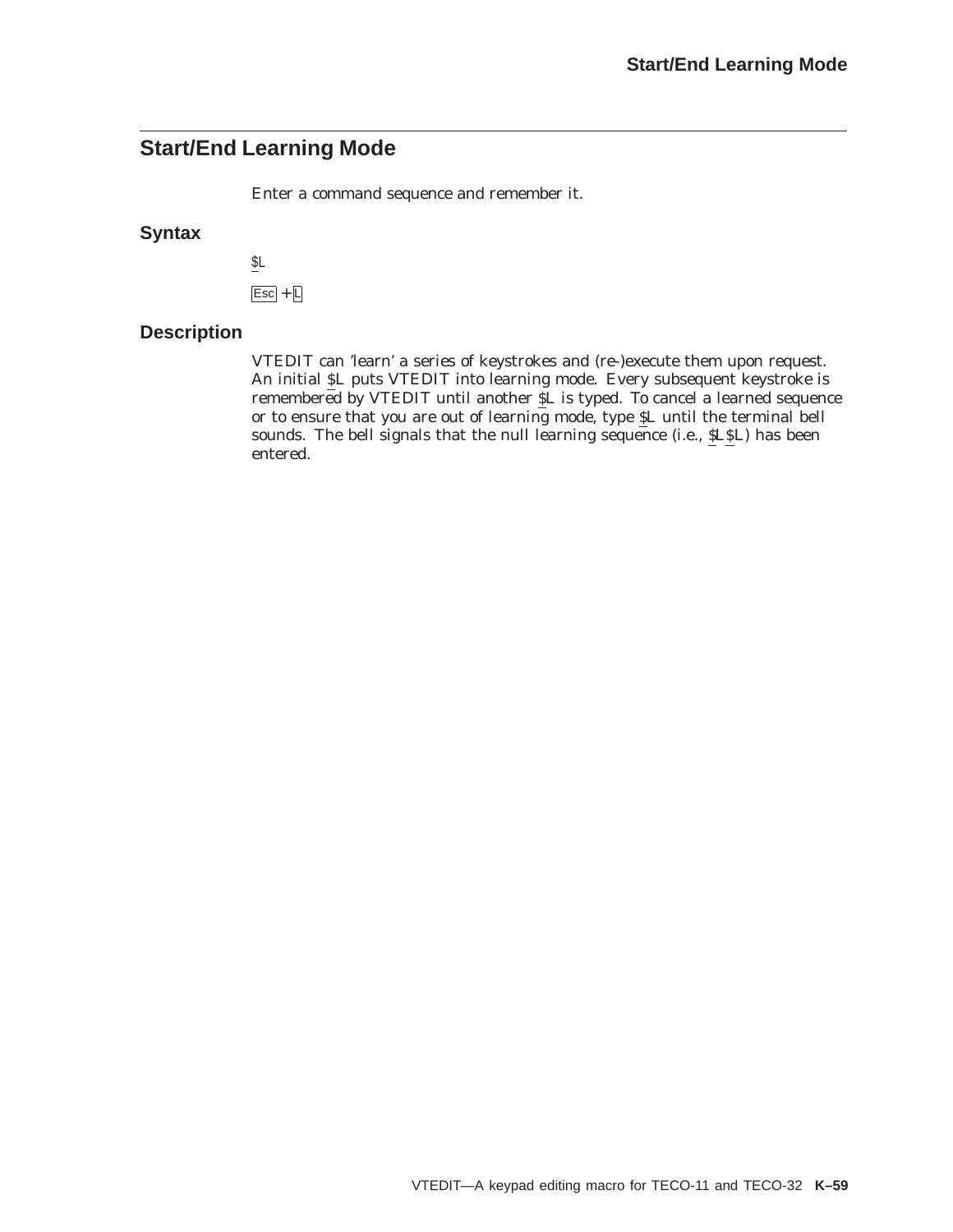## **Execute Learned Sequence**

Execute a previously remembered command sequence.

#### **Syntax**

 $[n]$  $X$ 

 $\overline{Esc}$  +  $\overline{X}$ 

### **Description**

This command causes VTEDIT to (re-)execute the previously learned keystroke sequence. If you do not have any learning sequence remembered, the terminal bell rings. The optional numeric argument is the number of times to execute the learned keystroke sequence.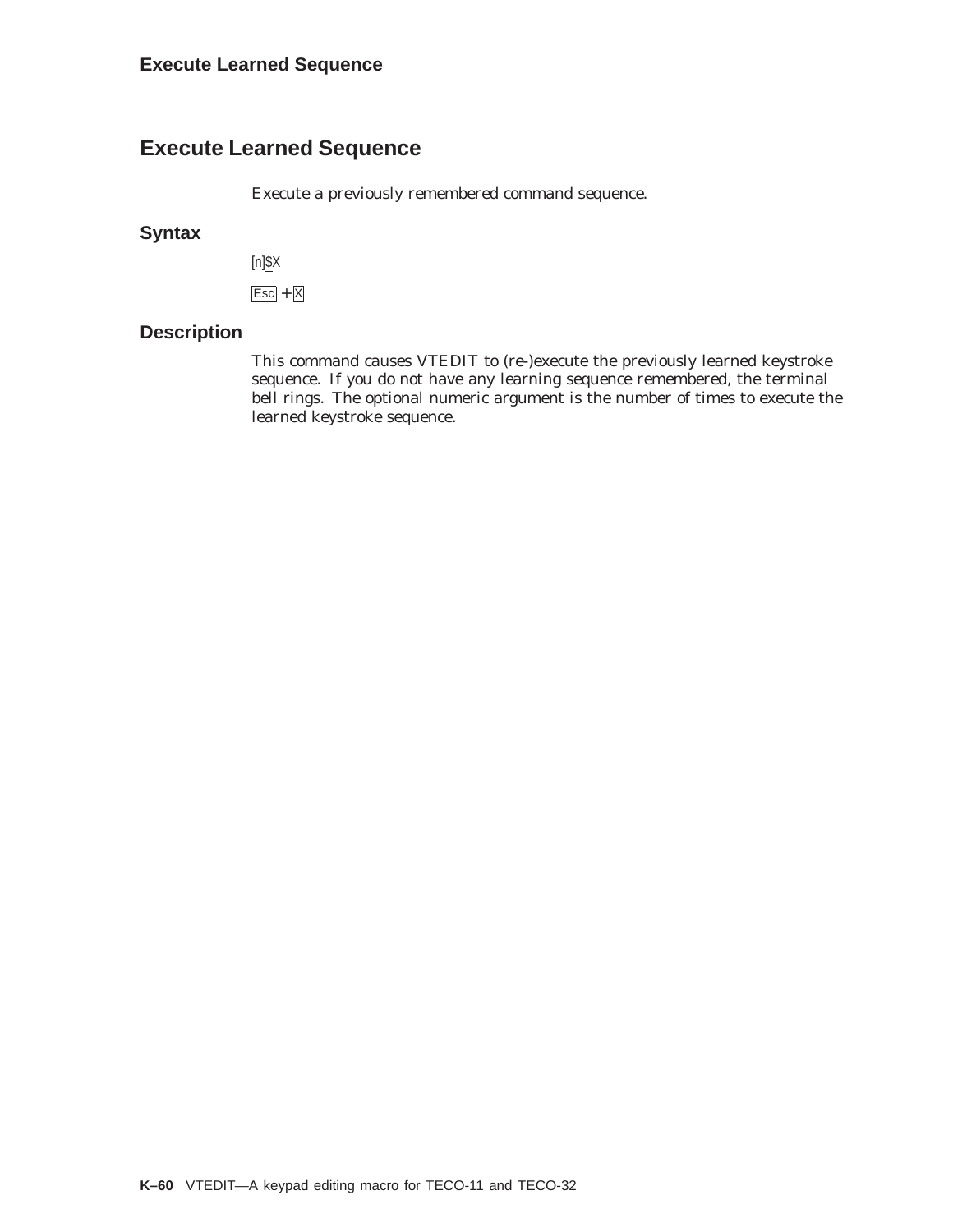### **VTEDIT—A keypad editing macro for TECO-11 and TECO-32 Execute Learned Sequence**

### **K.2.7 Controlling the Video Terminal**

This section describes the commands that are used to control the display.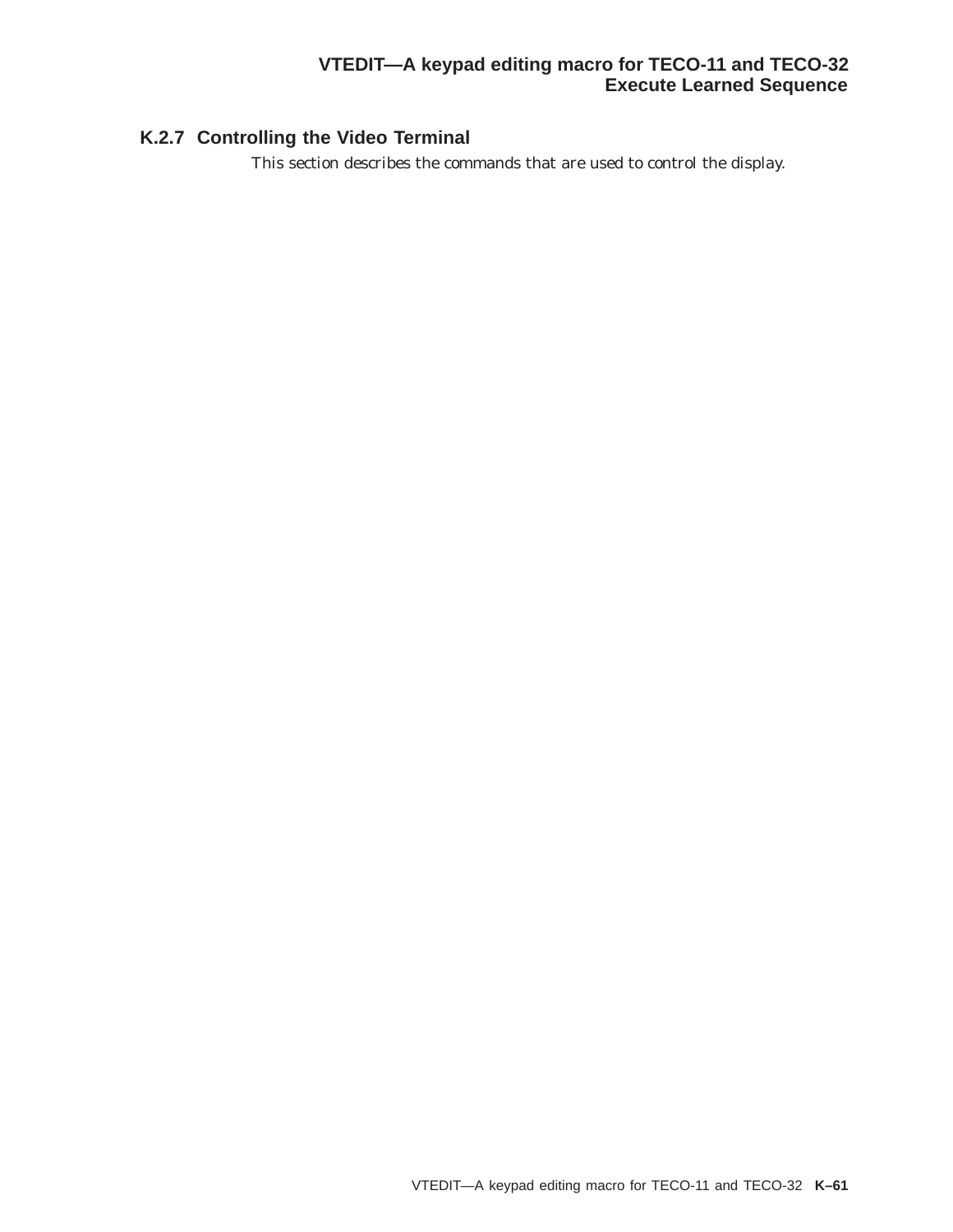## **Repaint Screen**

Repaint.

#### **Syntax**

CTRL/W

 $Ctrl + W$ 

### **Description**

Repaint the screen. This command is useful if the display on the screen is destroyed by a broadcast from the system manager. This command also restores special keypad mode on the editing keypad, and can be used if the terminal was powered down.

VTEDIT requests your terminal to send its terminal id as part of this command. You should, therefore, wait until the screen stops updating/flickering before further typing. As part of the screen repaint, a series of ESCape sequences are sent to the terminal.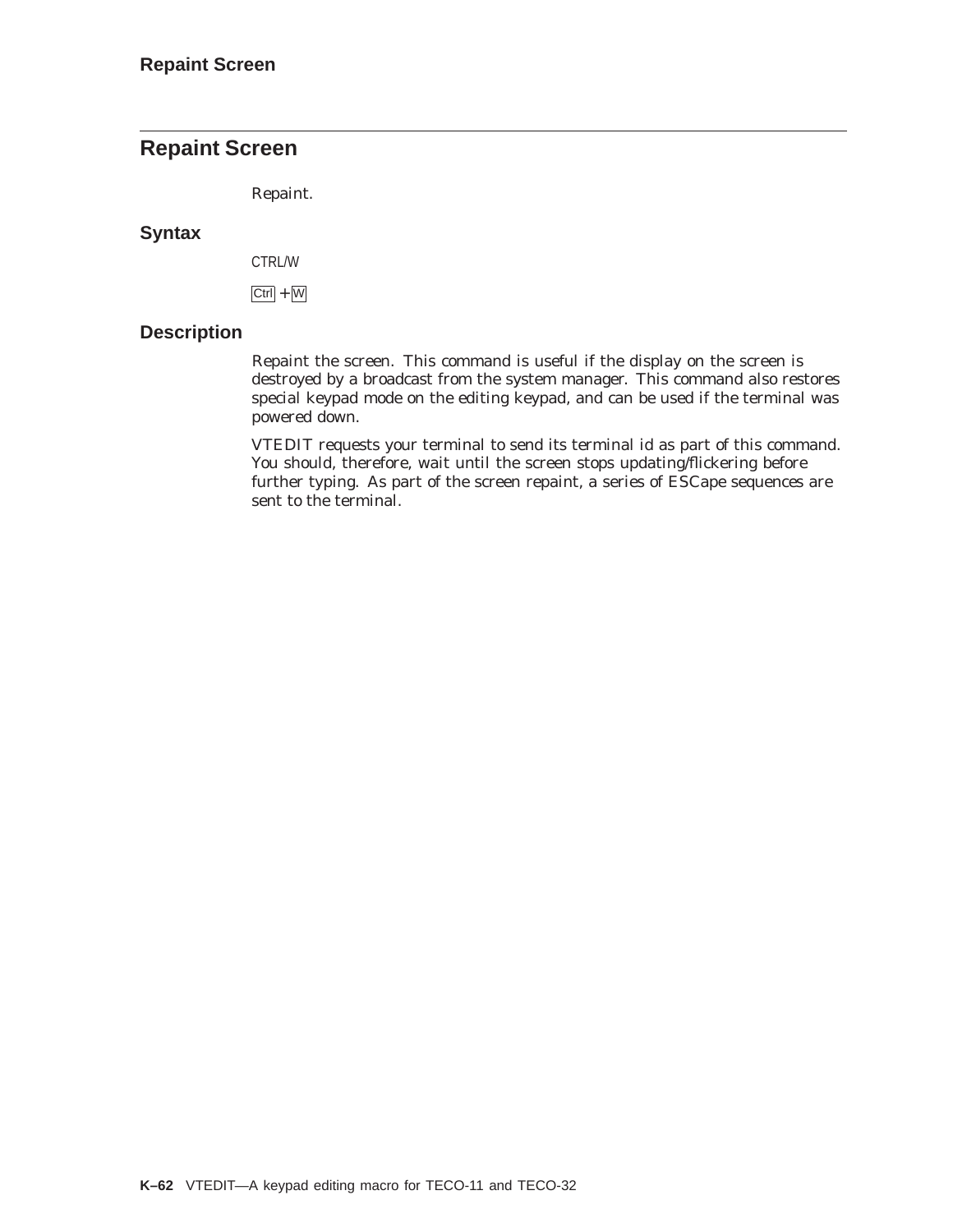## **Set Cursor Line**

Set the position of the line where the cursor remains.

### **Syntax**

nCTRL/W

 $n + |Ctrl| + |W|$ 

### **Description**

The cursor line is set to n. The scope driver will try to keep the cursor on the nth line of the screen. The initial value of this cursor line is 2/3rd's of the way down the screen (16 for 24 line screens).

An effective CTRL/W command is executed after setting the cursor line; please read the notes above.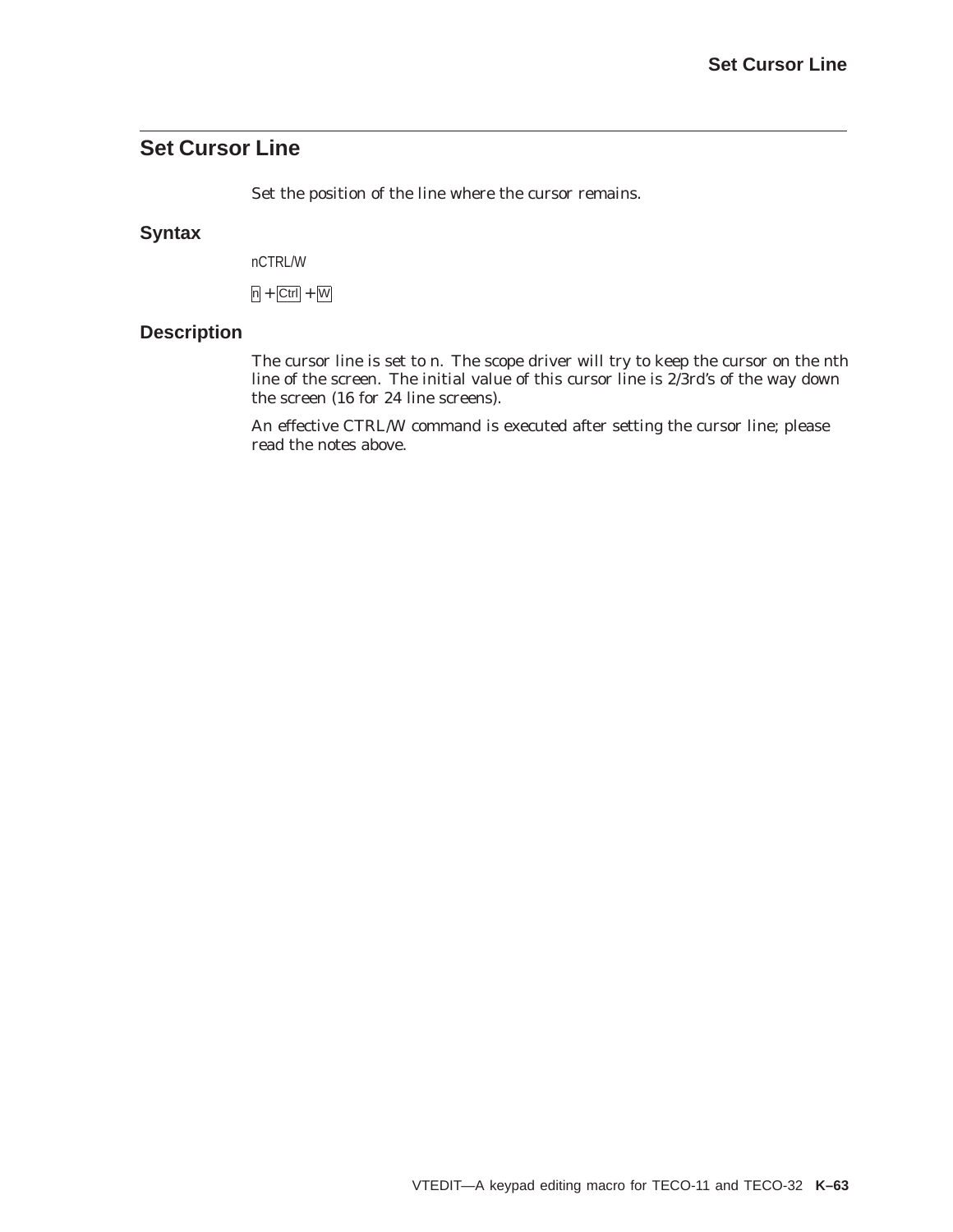## **Toggle See-all Display Mode**

Set screen mode so that all characters are displayed.

### **Syntax**

CTRL/V

 $Ctrl + V$ 

### **Description**

This command turns on the scope driver see-all mode, or turns it off if it is currently on.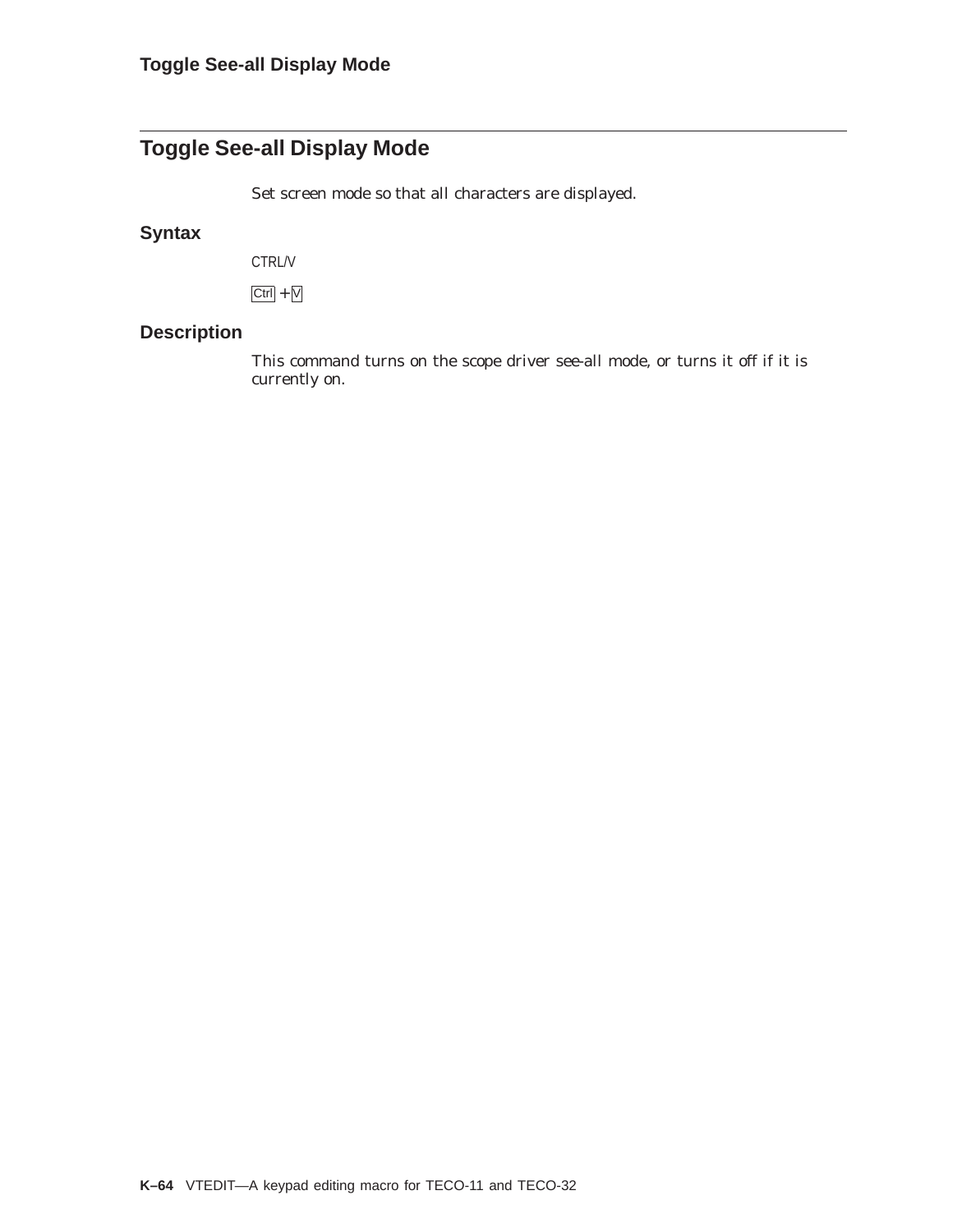## **Set Terminal Characteristics**

Set the characteristics of the terminal.

#### **Syntax**

nCTRL/V

 $n + |Ctrl + \nabla$ 

#### **Description**

Change the display characteristics of the terminal. VTEDIT requests your terminal to send its terminal id as part of this command. You should, therefore, wait until the screen stops updating/flickering before further typing. If you have selected some illegal terminal characteristic, VTEDIT should catch it and automatically establish something that will work.

If n has the value 0, VTEDIT tells the scope driver that your terminal is a VT52. Use this command only if TECO made a wrong guess when it started (which shouldn't happen) or if you detach and change terminal types during an editing session. The value 2 means that the terminal is a DEC\_CRT, but should be controlled in VT52 compatibility mode. The value 4 means that the terminal is a DEC\_CRT and should be controlled with ANSI standard escape sequences. This is the optimal setting for DEC\_CRT terminals, and must be used if you want to display 132 columns or to display the marked region in reverse video. When you change modes on a DEC\_CRT, the VTEDIT sends the proper escape sequence to the terminal to change its operation.

If n has an even value from 10 to 132, that value is used as the new width for the display. You must be in DEC\_CRT ANSI mode to set a width greater than 80. You can set a width narrower than terminal can display. Setting a width wider than your terminal can handle may cause unpredicatble results. Note that the scope driver reserves the last two characters of each line, and therefore can display only n–2 characters if the width is set to n. The default width is 80 characters when you start VTEDIT.

If n has a negative value from 10 to 24, it sets the height of the display. You should not use this command, unless you have a DEC\_CRT in ANSI mode which has the capability to change the hardware scrolling region.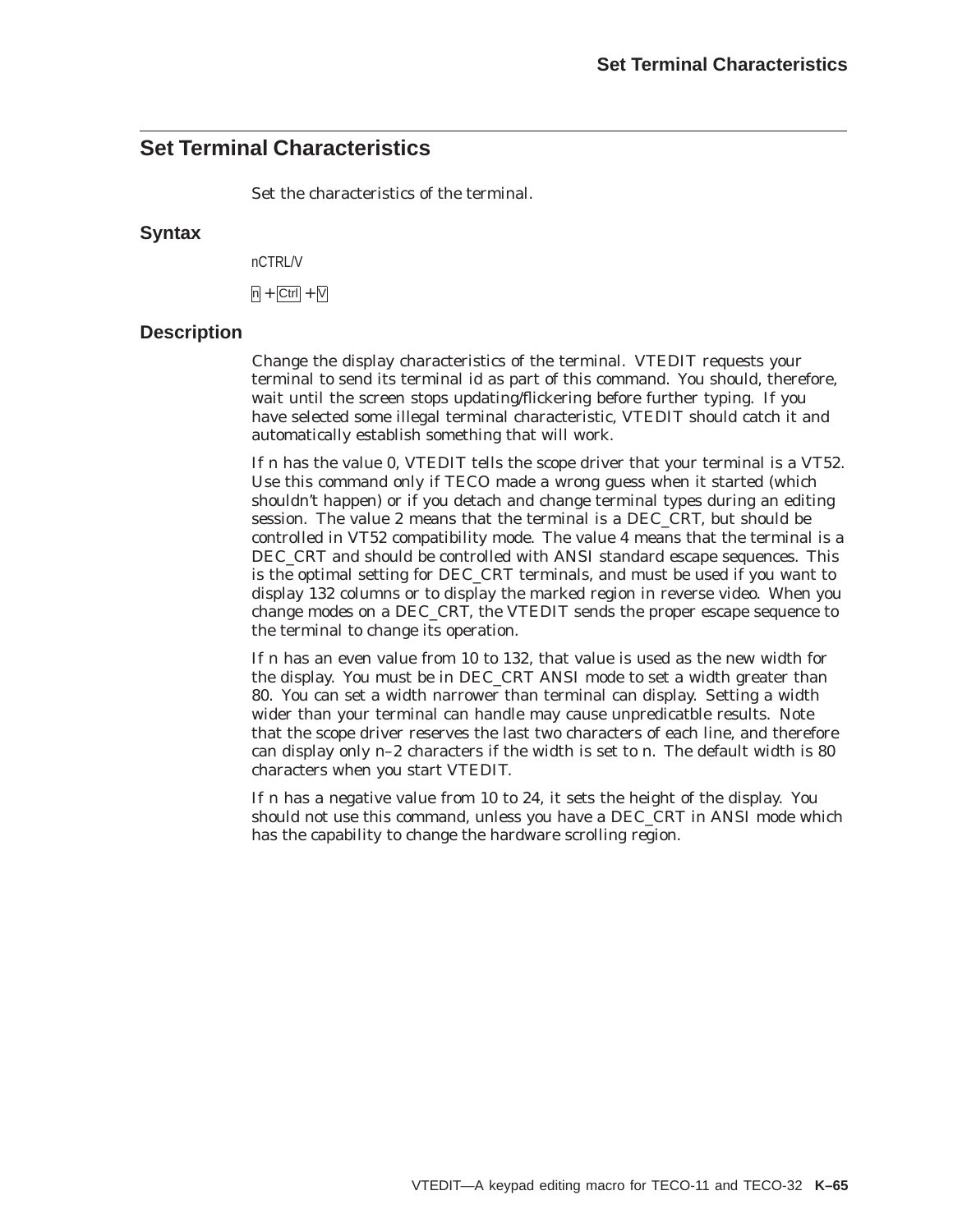### **Enter/Exit Screen Holding Mode**

Toggle hold screen mode.

#### **Syntax**

[n]\$CTRL/V

 $\overline{\text{Esc}}$  +  $\overline{\text{Ctrl}}$  +  $\overline{\text{VI}}$ 

### **Description**

This command toggles "holding screen" mode. In normal mode (the default), VTEDIT attempts to keep the cursor positioned on the line specified by the nCTRL/W command. Any advance or back line command will scroll the screen one line thus keeping the cursor in the same physical location on the screen. In holding screen mode, VTEDIT will only scroll the screen when the cursor position would have been off the screen. For example, an advance line from the last line on the screen or a back line from the top line on the screen will cause the screen to scroll and the cursor to be positioned at its default location, the line specified by nCTRL/W. This mode is useful for terminals without reverse scrolling capabilities and/or for operation over a low speed communication lines.

If n is present and has the value 0, holding screen mode is unconditionally turned off; if n is -1, holding screen mode is unconditionally turned on.

If n is positive, holding screen mode is turned on with the cursor limit set to n. VTEDIT will only scroll the screen if the cursor position would have been within the top or bottom n lines on the screen.

**Note**

This feature only works on VT52 terminals and should not be used on DEC\_CRT terminals.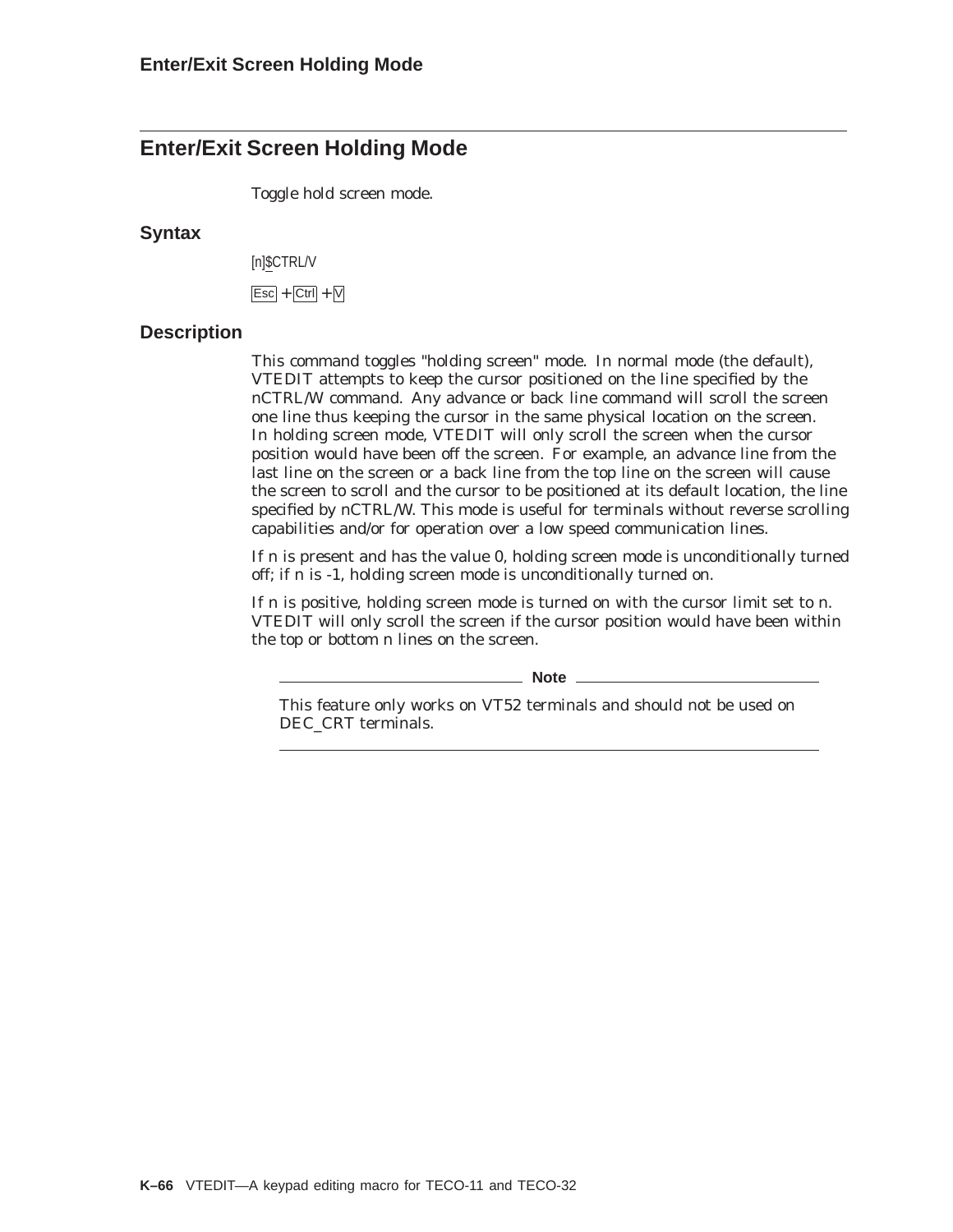### **K.2.8 Selecting Word Delimiters**

Several of the VTEDIT editing commands use the idea of a 'word' in the text buffer. Normally, words are delimited by sequences of spaces, tabs, commas, carriage returns, and line feeds. If you have a special editing application, you may require a different definition of a word. The following commands allow you to change that definition.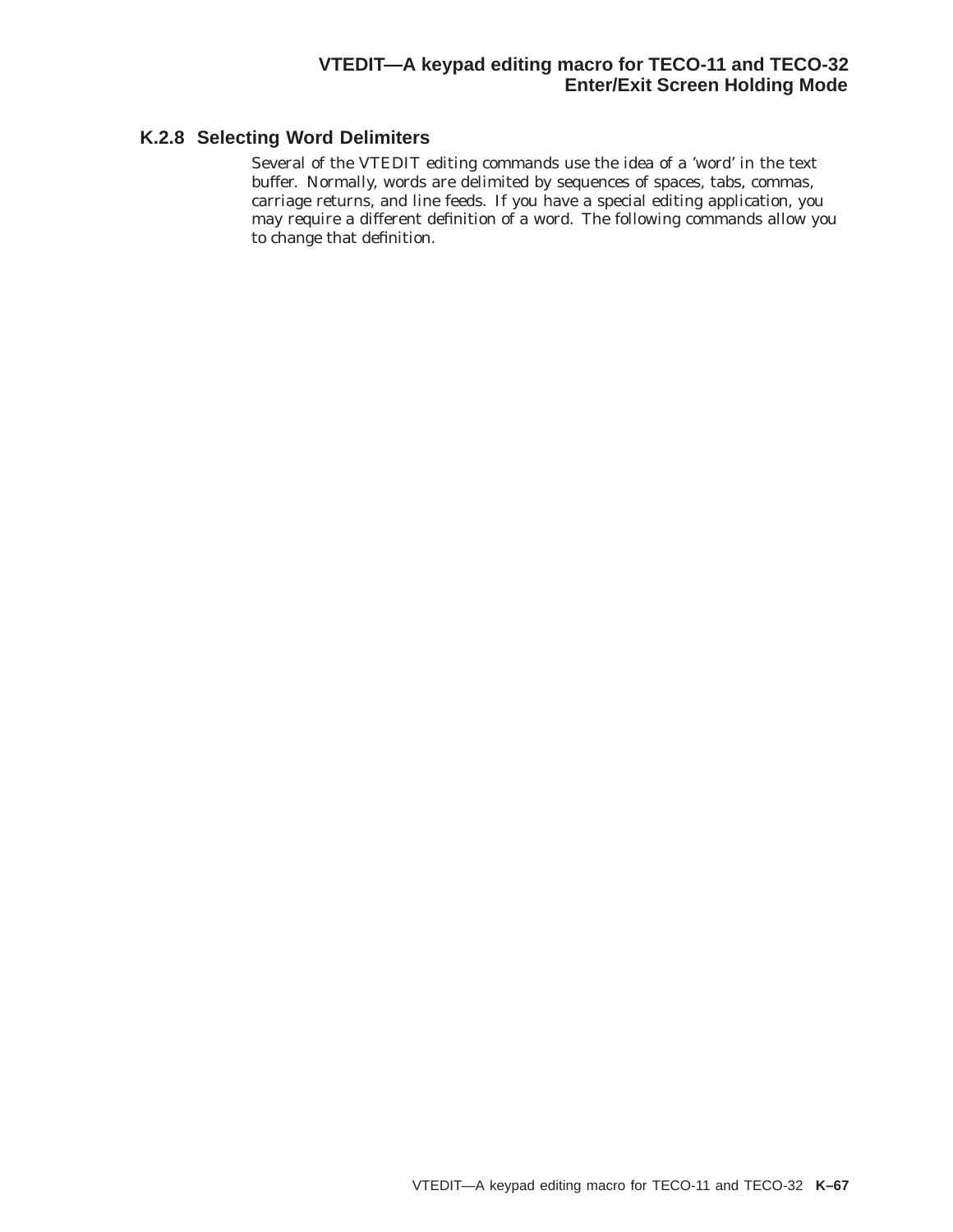## **Use Standard Words**

Set the standard word delimiting characters.

### **Syntax**

```
T\textsf{Esc} + \overline{\textsf{T}}
```
### **Description**

Restore the set of word delimiters to the standard set: space, tab, comma, carriage return, line feed.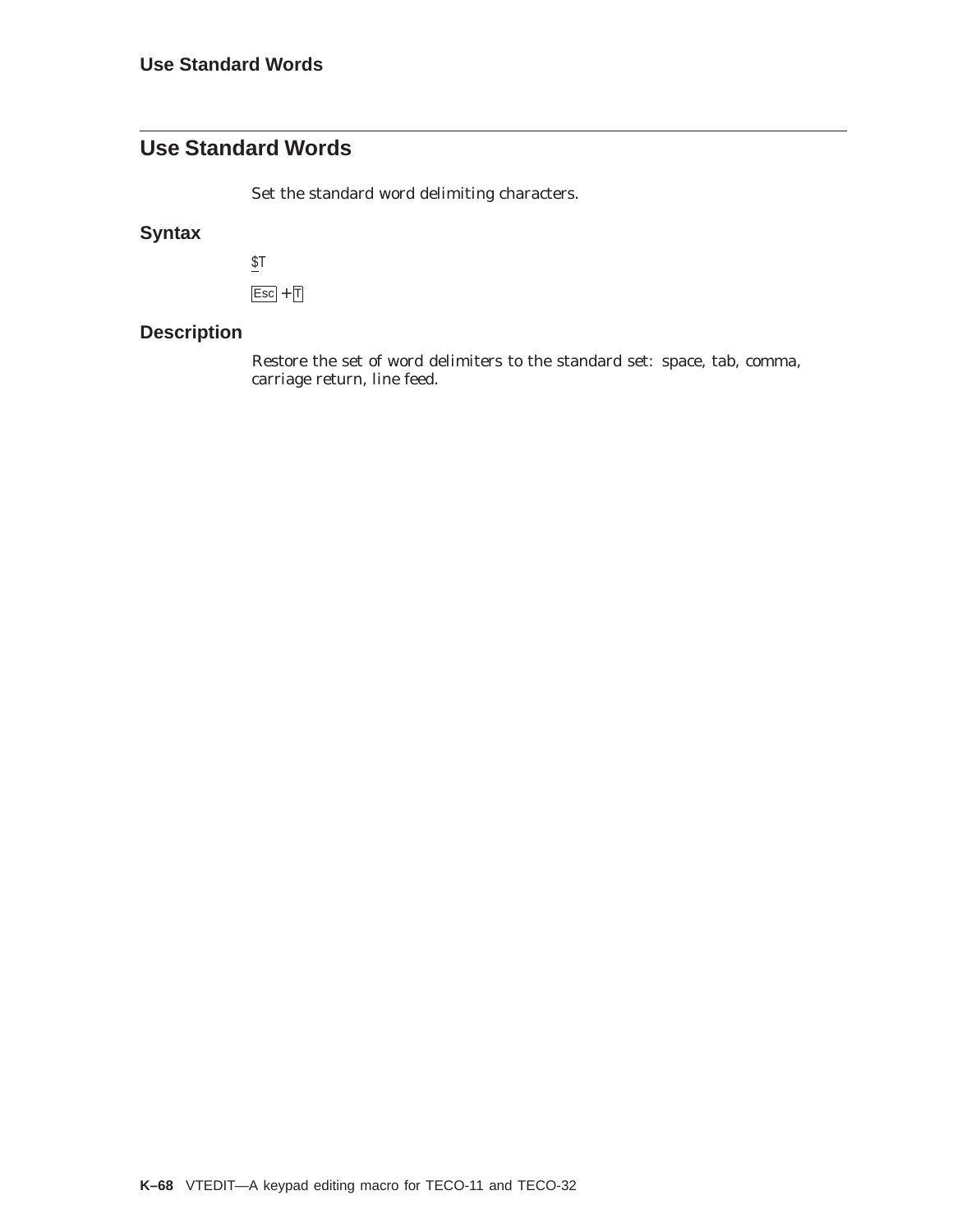## **Use BASIC-PLUS Words**

Use the BASIC-PLUS word delimiting characters.

### **Syntax**

\$0\$T  $\overline{Esc} + 0 + \overline{Esc} + 1$ 

### **Description**

Use a set of word delimiters appropriate for editing BASIC-PLUS code. This command appends the following special characters to the set of word delimiters:

 $() + - * ^ \wedge \ \vdots = : \ \ < \ \gt/$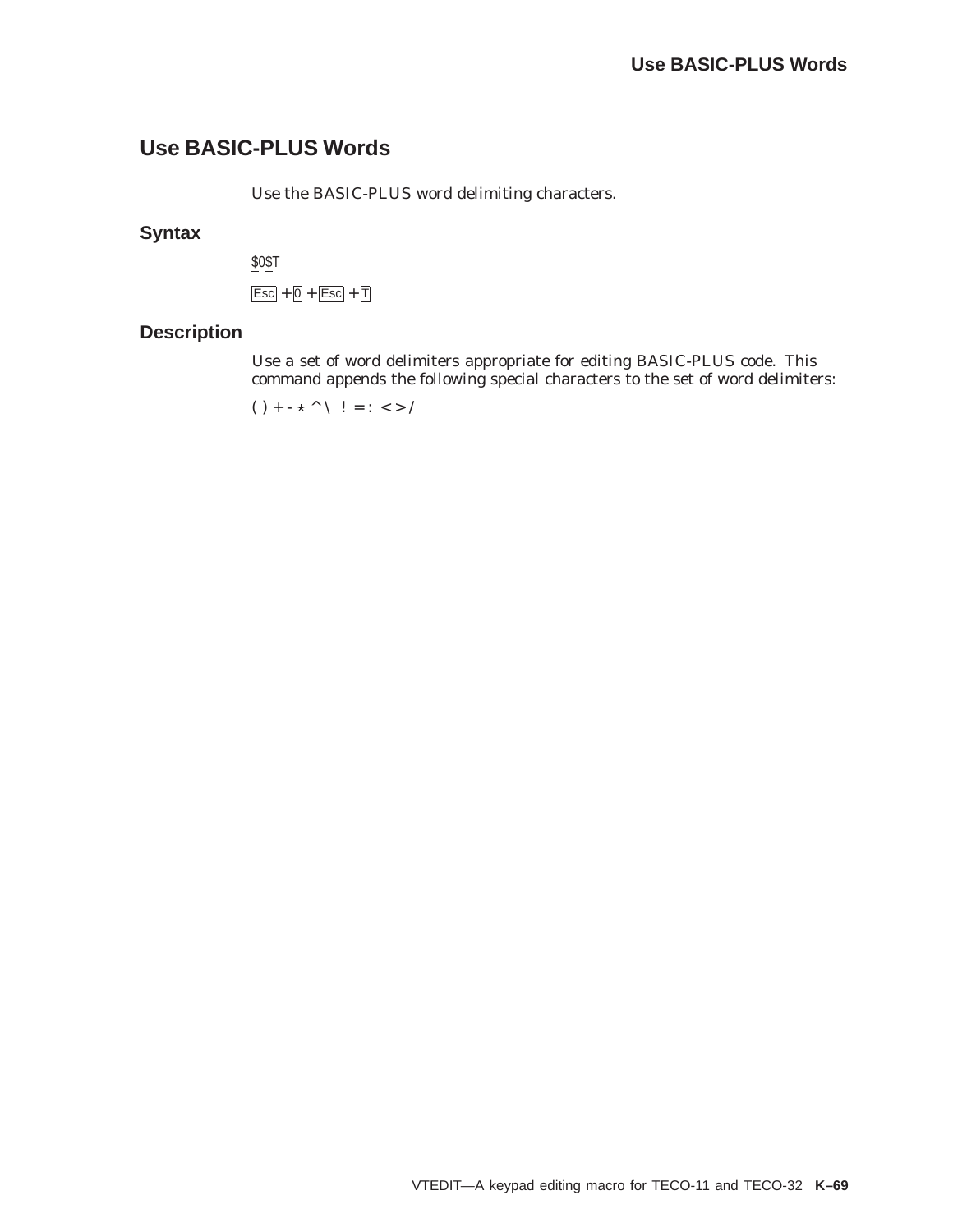## **Clear Delimiter Set**

Clear word delimiting characters.

### **Syntax**

 $\underline{\$ -\$T}$  $\boxed{\text{Esc}} + \boxed{+ \boxed{\text{ESC}}} + \boxed{1}$ 

### **Description**

Clear out the word delimiter set. You must follow this command by adding one or more word delimiters (see below).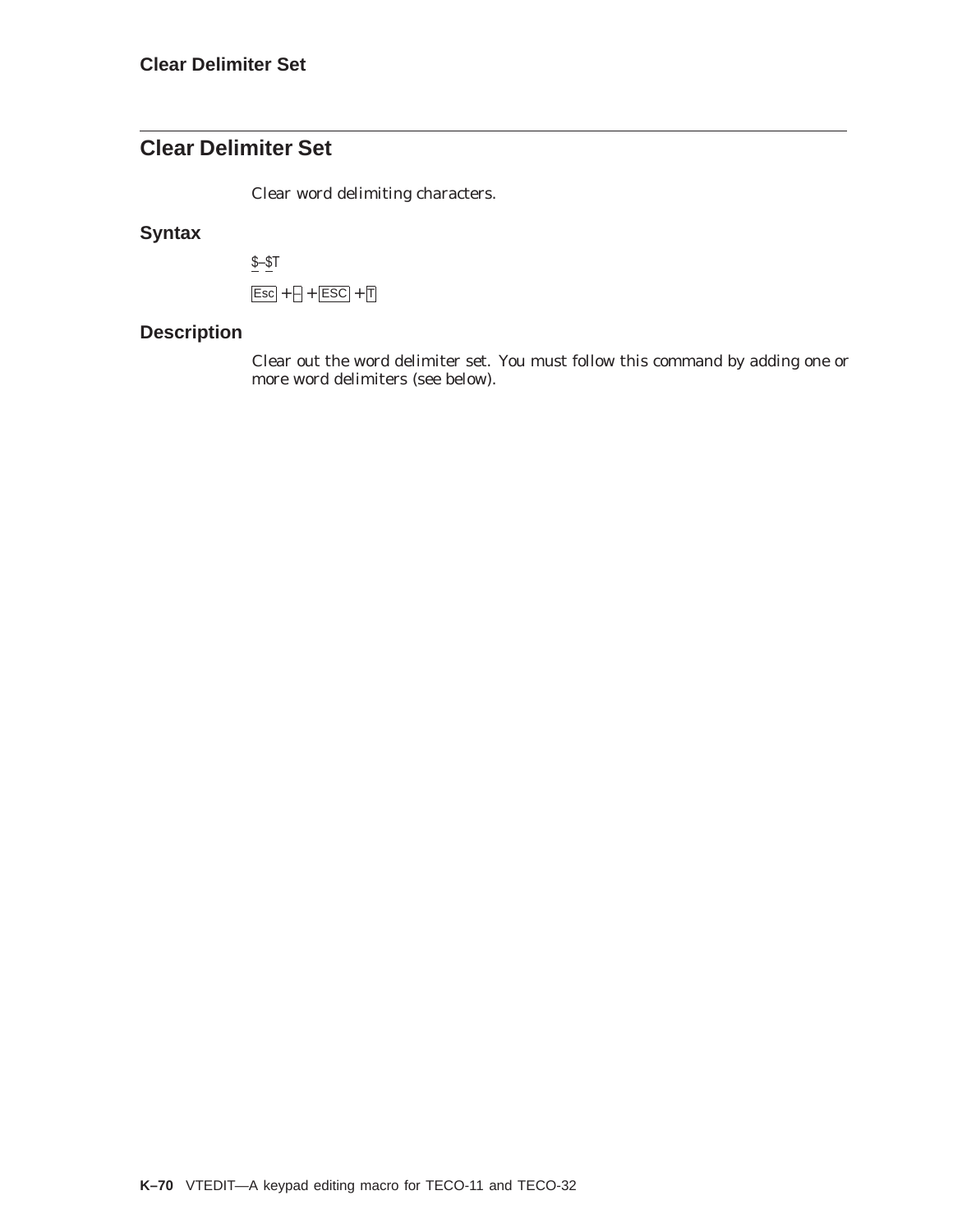## **Add Word Delimiter**

Add characters to the word delimiters.

### **Syntax**

n\$T

 $n + \boxed{\text{Esc}} + \boxed{\text{T}}$ 

### **Description**

Add the character whose ASCII value is n to the set of word delimiters. The value of n must be between 1 and 127.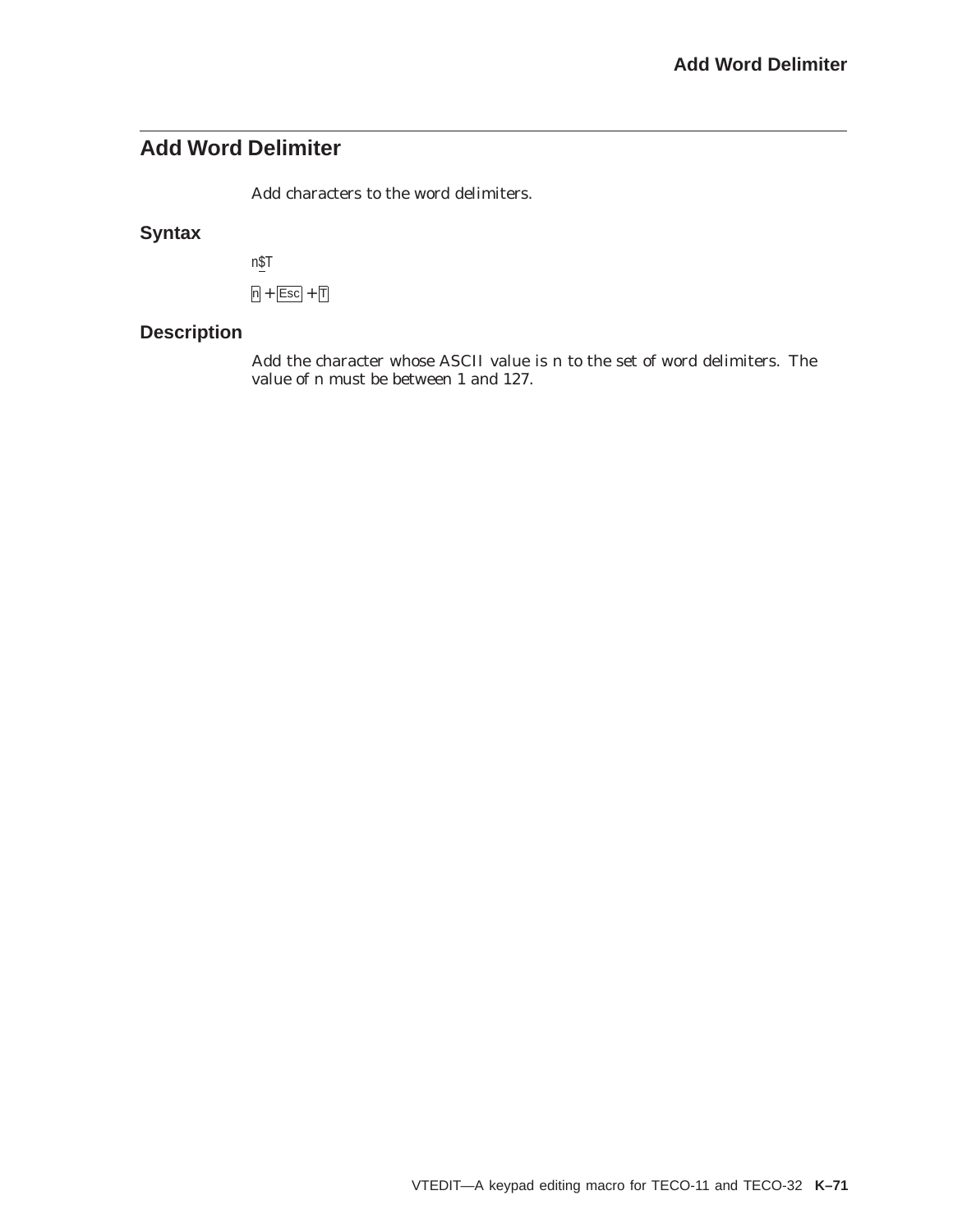## **Get Next Word**

Move word(s) from surrounding lines to current line.

#### **Syntax**

[n]\$N

 $\text{Esc}$  +  $\overline{\text{N}}$ 

### **Description**

Move the next n words to the current line. If n is positive, the cursor should be at the end of a line; the first n words of the next line(s) are moved to the end of the current line. If n is negative, the cursor should be at the beginning of a line; the last n words of the previous line(s) are moved to the beginning of the current line.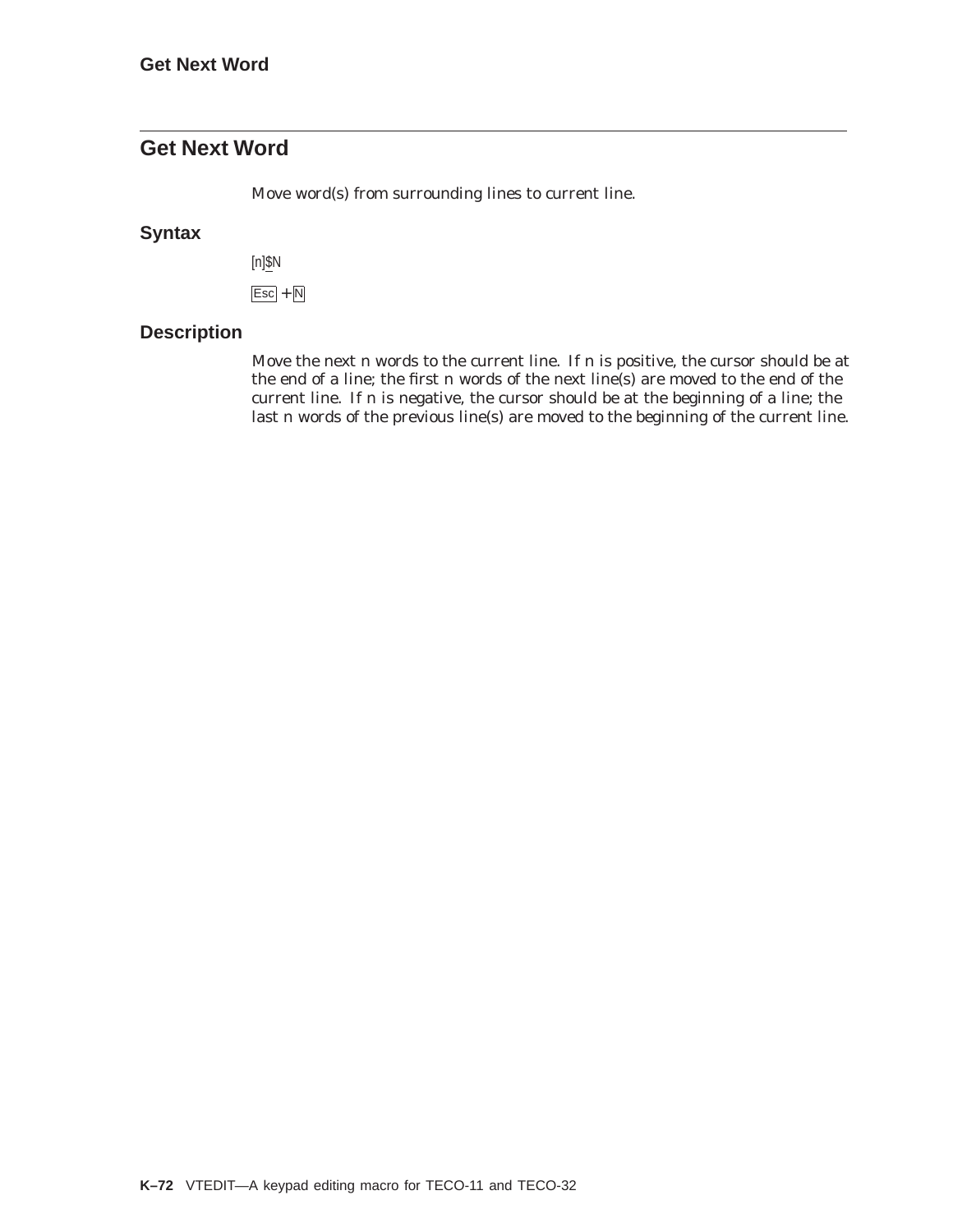### **K.2.9 Exiting**

This section describes the commands used to exit from VTEDIT and TECO.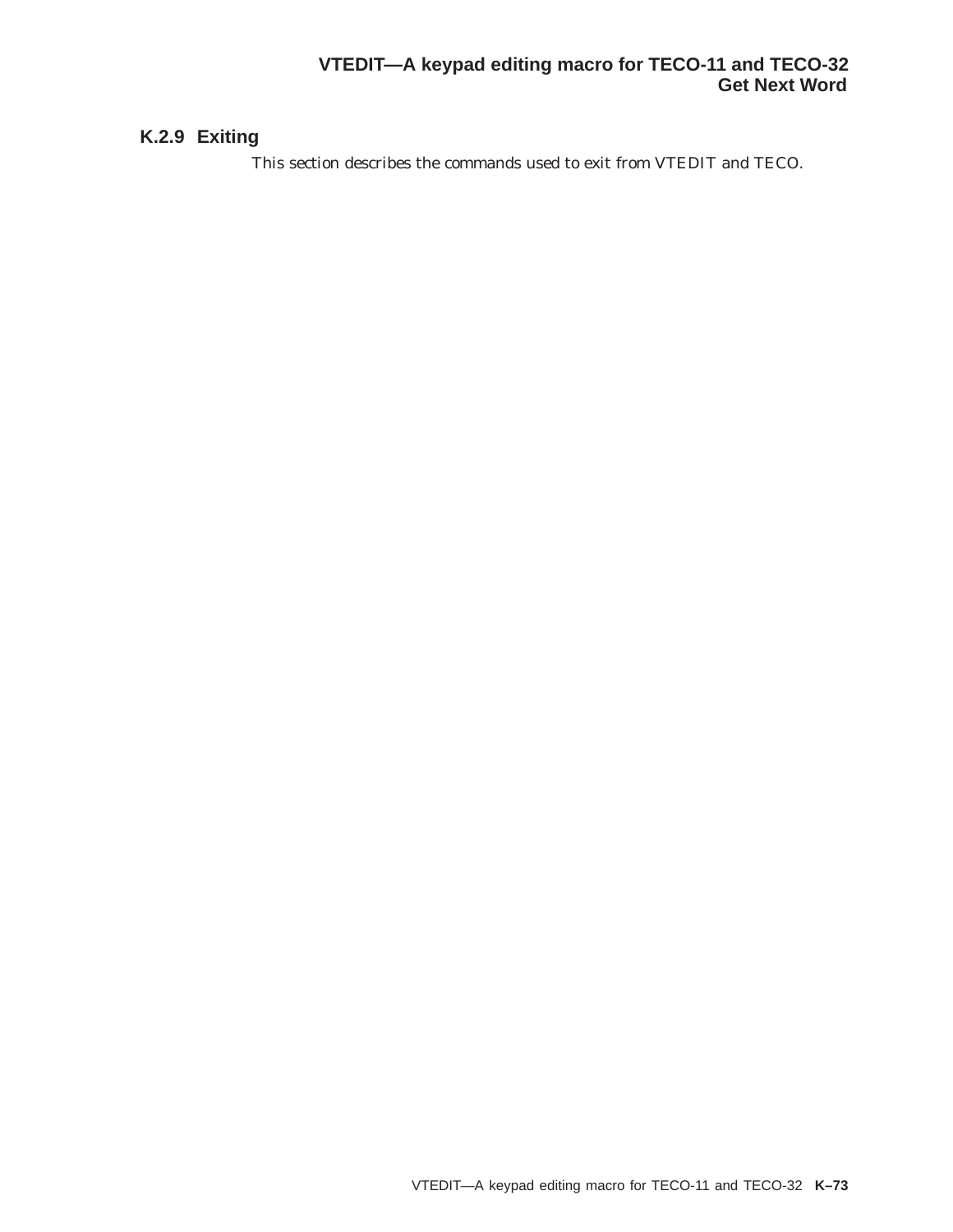## **Exit from VTEDIT**

**Syntax**

CTRL/Z or CTRL/C

 $Ctrl + 2 or$  Ctrl + C

### **Description**

Exit from the Video Terminal Editor macro to TECO's asterisk prompt.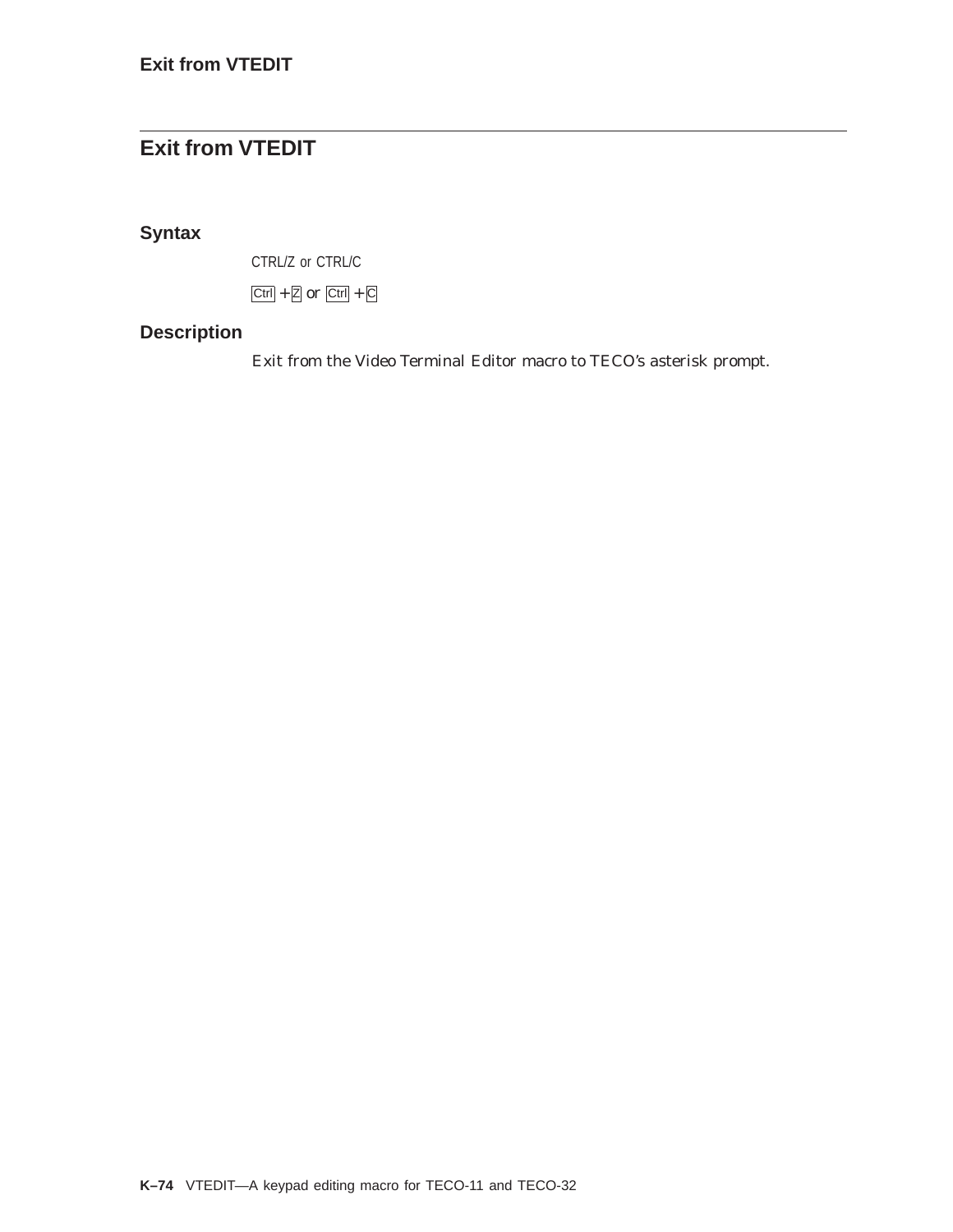## **Exit from TECO**

Exit from TECO.

### **Syntax**

\$CTRL/Z

 $\textsf{Esc} + \textsf{Ctrl} + \textsf{Z}$ 

### **Description**

Exit from the Video Terminal Editor macro and from TECO, copying the input file to the output file and closing both files. This command turns off special keypad mode and moves the cursor to the bottom of the screen.

In TECO: EX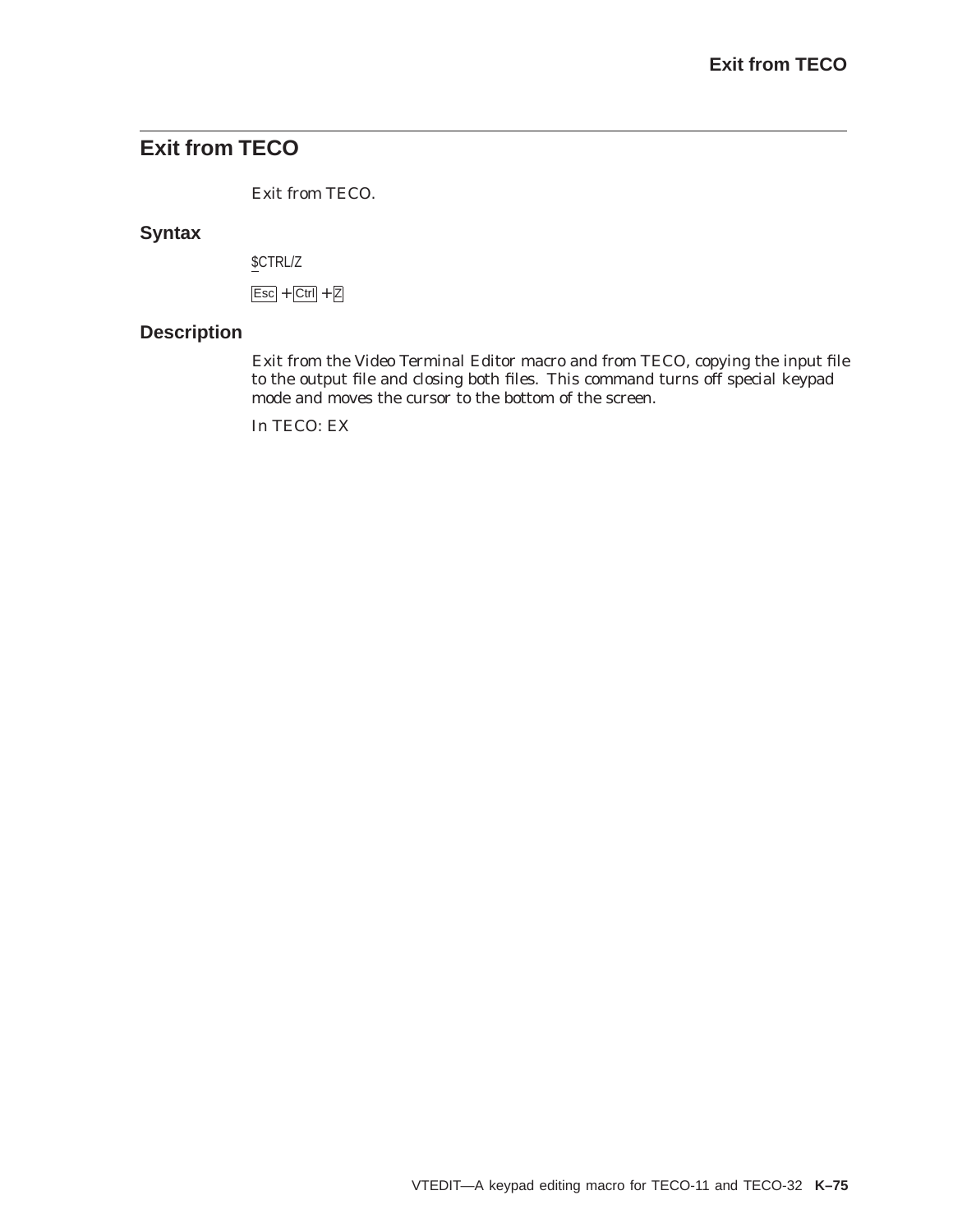## **Exit from TECO Without Preserving Output**

Exit from TECO and undo all changes.

### **Syntax**

\$–CTRL/Z

 $\overline{Esc} + \overline{+}$  Ctrl +  $\overline{Z}$ 

### **Description**

Delete any output file which may be open, undo any edit backup in effect, and exit from TECO. This command turns off special keypad mode and moves the cursor to the bottom of the screen.

In TECO: HK EK EX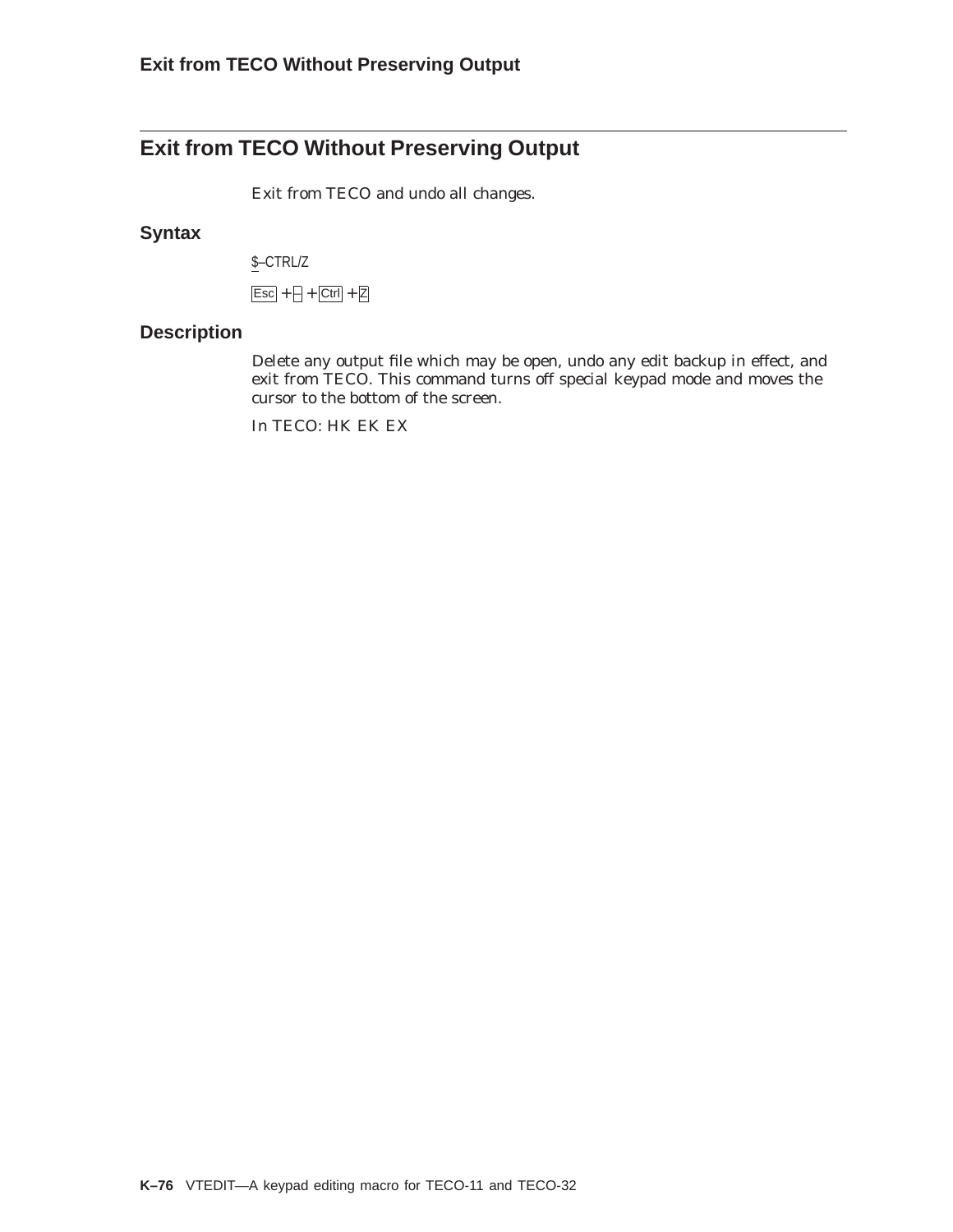### **VTEDIT—A keypad editing macro for TECO-11 and TECO-32 Exit from TECO Without Preserving Output**

### **K.2.10 Miscellaneous Commands**

This section describes the rest of the commands.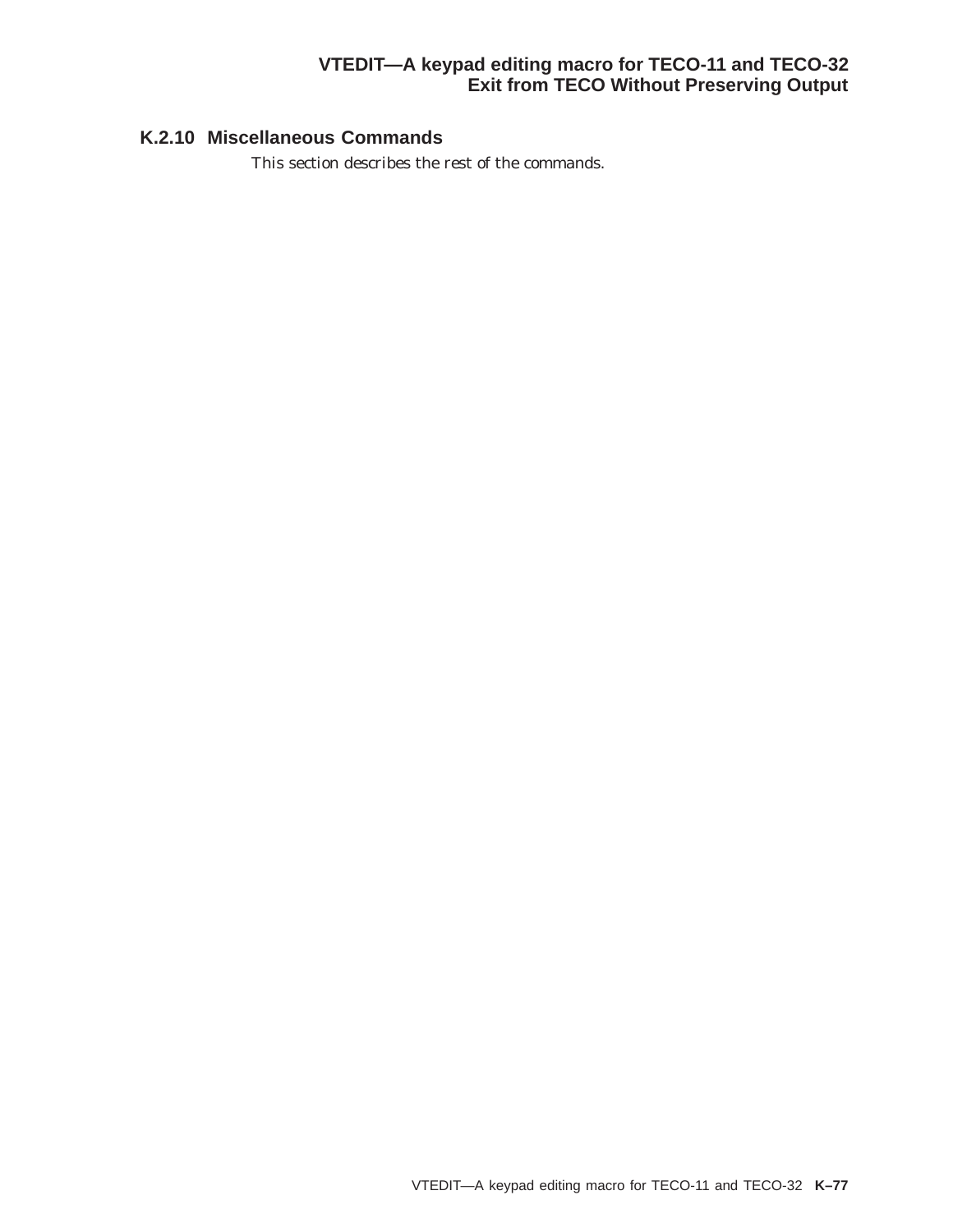## **Find Front of File**

Go back to the beginning of the file.

### **Syntax**

\$F  $\text{Esc}$  +  $\text{F}$ 

### **Description**

The current file open for editing is closed out and, then, re-opened. You are left positioned at the first page of the file. If you have no current output file the terminal bell sounds and the command is ignored.

In TECO: EC EBfileS Y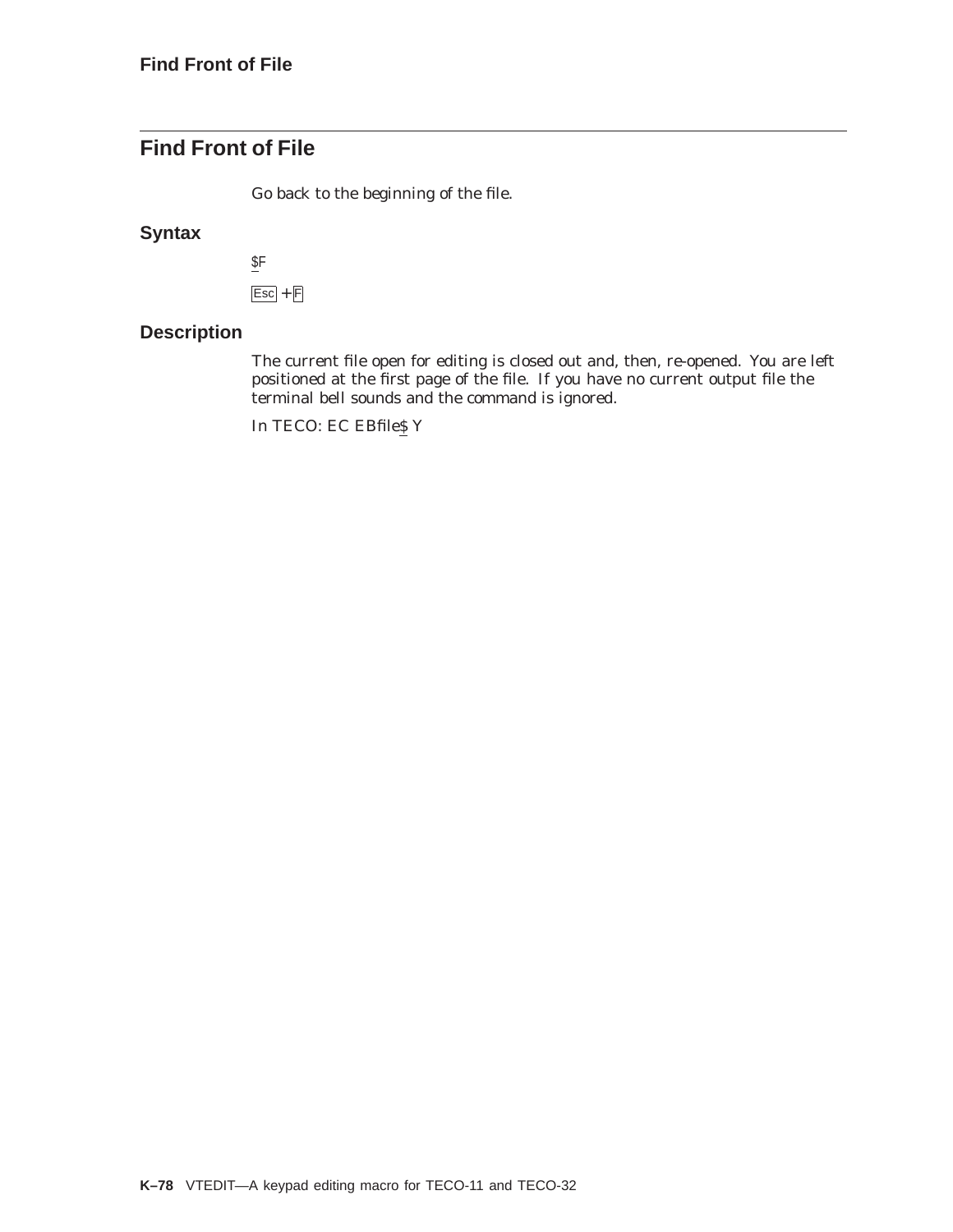## **Worry About Operating System Crashing**

Close the edit session and re-open at the current point.

### **Syntax**

\$1\$F  $\overline{Esc}$  +  $\overline{1}$  +  $\overline{Esc}$  +  $\overline{F}$ 

### **Description**

Close out the file currently open for editing, re-open it, and re-find your current editing position. Similiar to the command above, but automatically re-positions you to where you left off editing. This command is useful if your operating system tends to crash...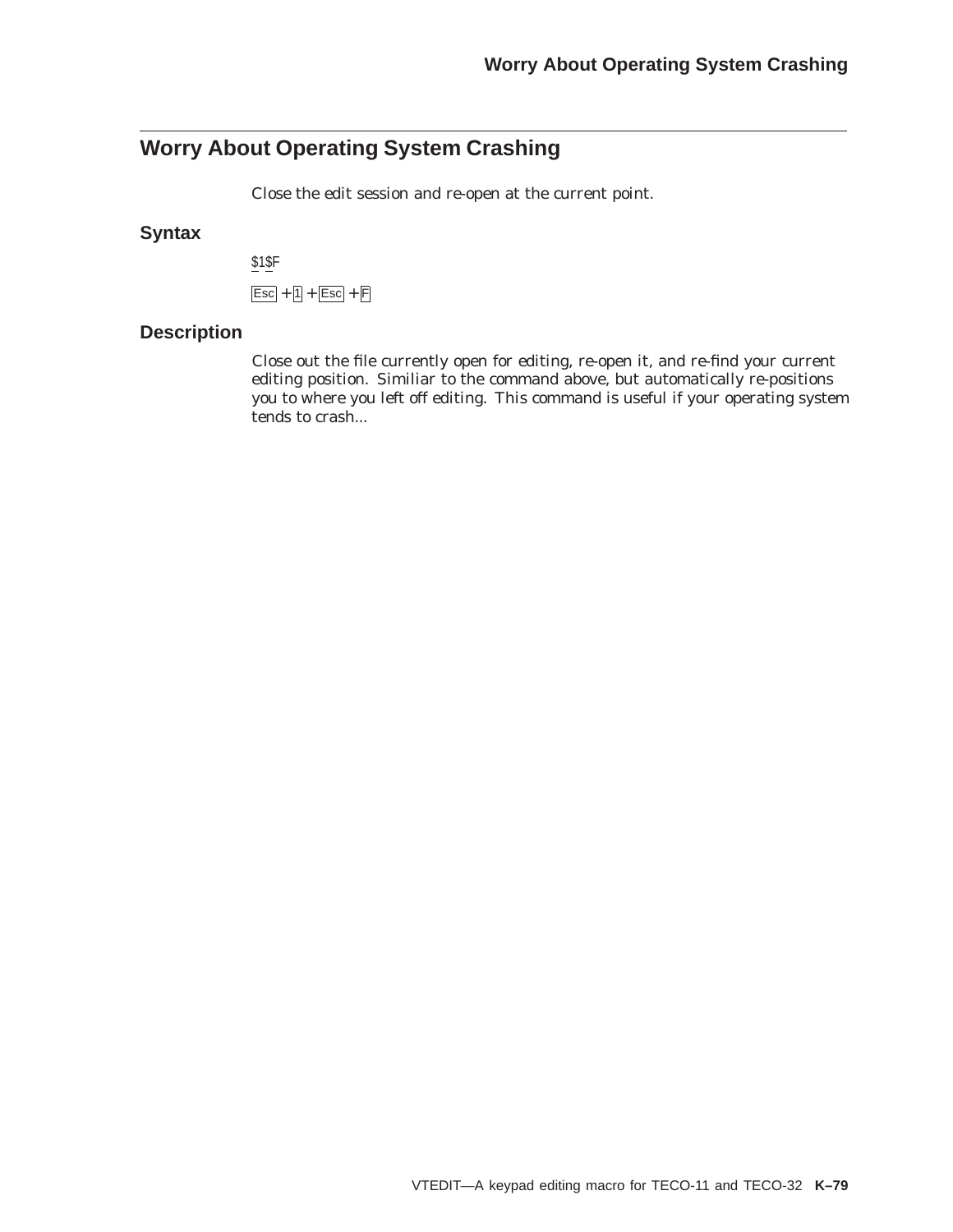## **Exit from TECO Marking Position**

Exit TECO but remember where you are.

#### **Syntax**

\$0\$F  $\overline{Esc} + \overline{0} + \overline{Esc} + \overline{F}$ 

### **Description**

Close out the file currently open for editing marking the current editing position. TECO's memory file is updated to reflect the file currently being edited and the /FIND switch is appended to the file specification. This command is used in conjunction with the command below.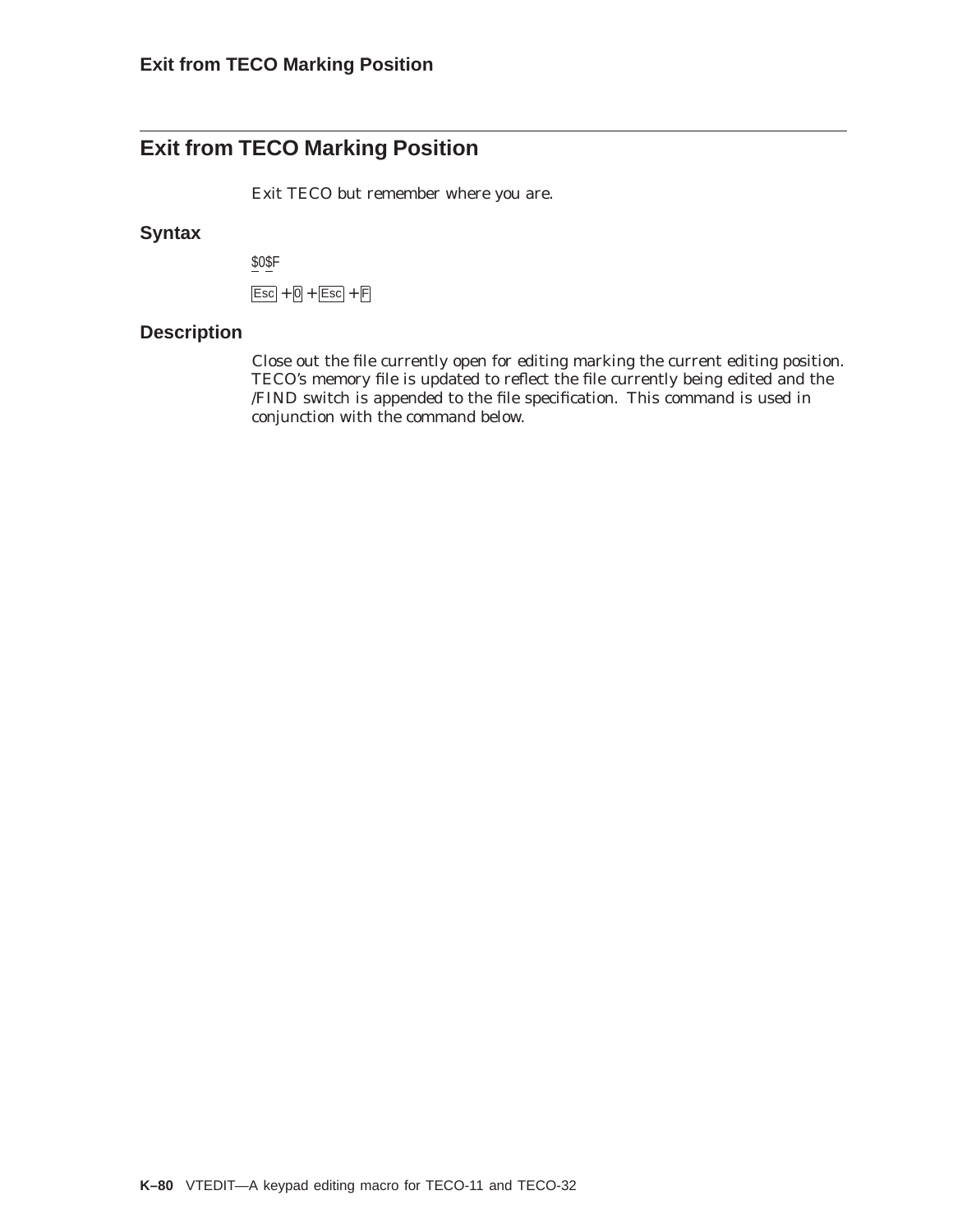## **Find Marked Position**

Find the point where you stopped editing.

### **Syntax**

$$
\frac{\$-\$F}{\$ESO} + \frac{F}{\$F} + \frac{F}{\$E} + \frac{F}{\$F}
$$

### **Description**

(Re-)find marked editing position. The editing position marked by some previous \$0\$F command is re-found.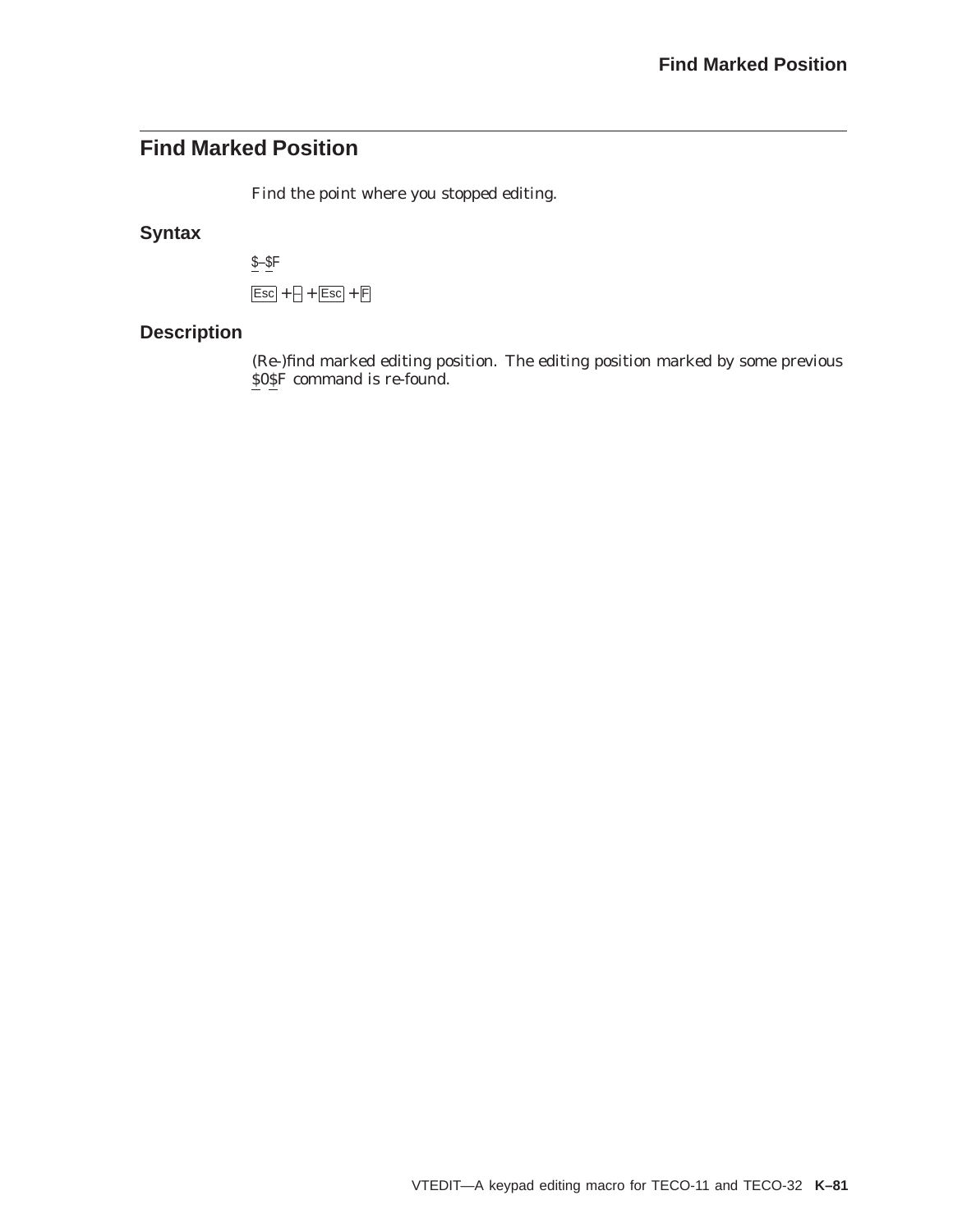## **Redisplay Keypad Layout**

Help for keypad.

**Syntax**

 $\underline{\$H}$ 

 $\overline{Esc}$  +  $\overline{H}$ 

### **Description**

Clear the screen and display the help text for the Video Terminal Editing macro. Type any non-keypad character to redisplay the text window and resume editing. VTEDIT does not insert that character into the text.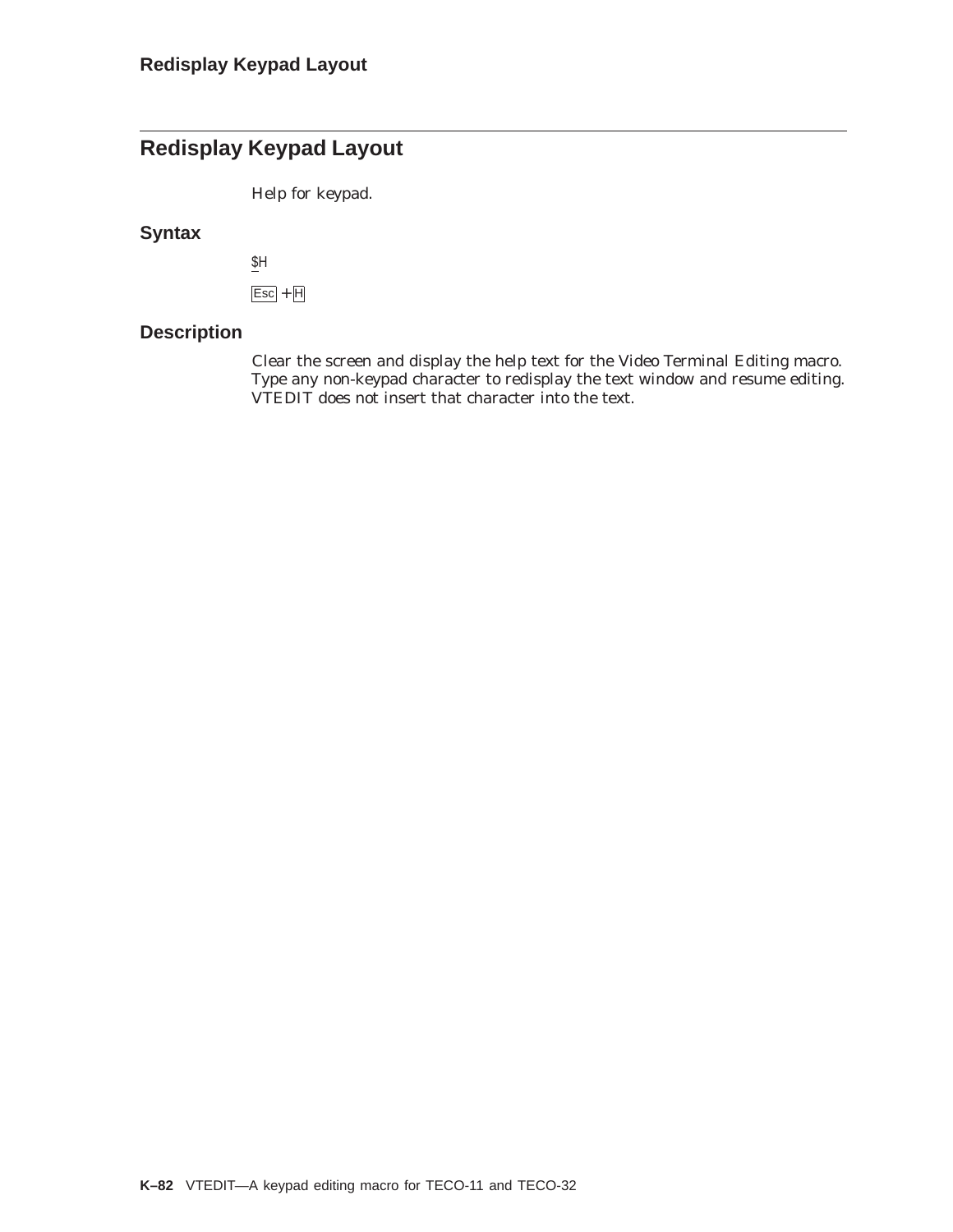## **Set Left Margin**

Set the position of the left margin.

#### **Syntax**

[n]\$M

 $Esc + M$ 

#### **Description**

Set the left margin at column n. If you have set a left margin, the VTEDIT automatically inserts enough tabs and spaces to get the cursor to the margin whenever you type a carriage return or an open line command (7 key on keypad). If n is negative, VTEDIT sets the margin to –n and uses only spaces for filling. If n is not present, the margin is set at the current column. If there is any text on the line when this you give this command, VTEDIT shifts it to the new margin.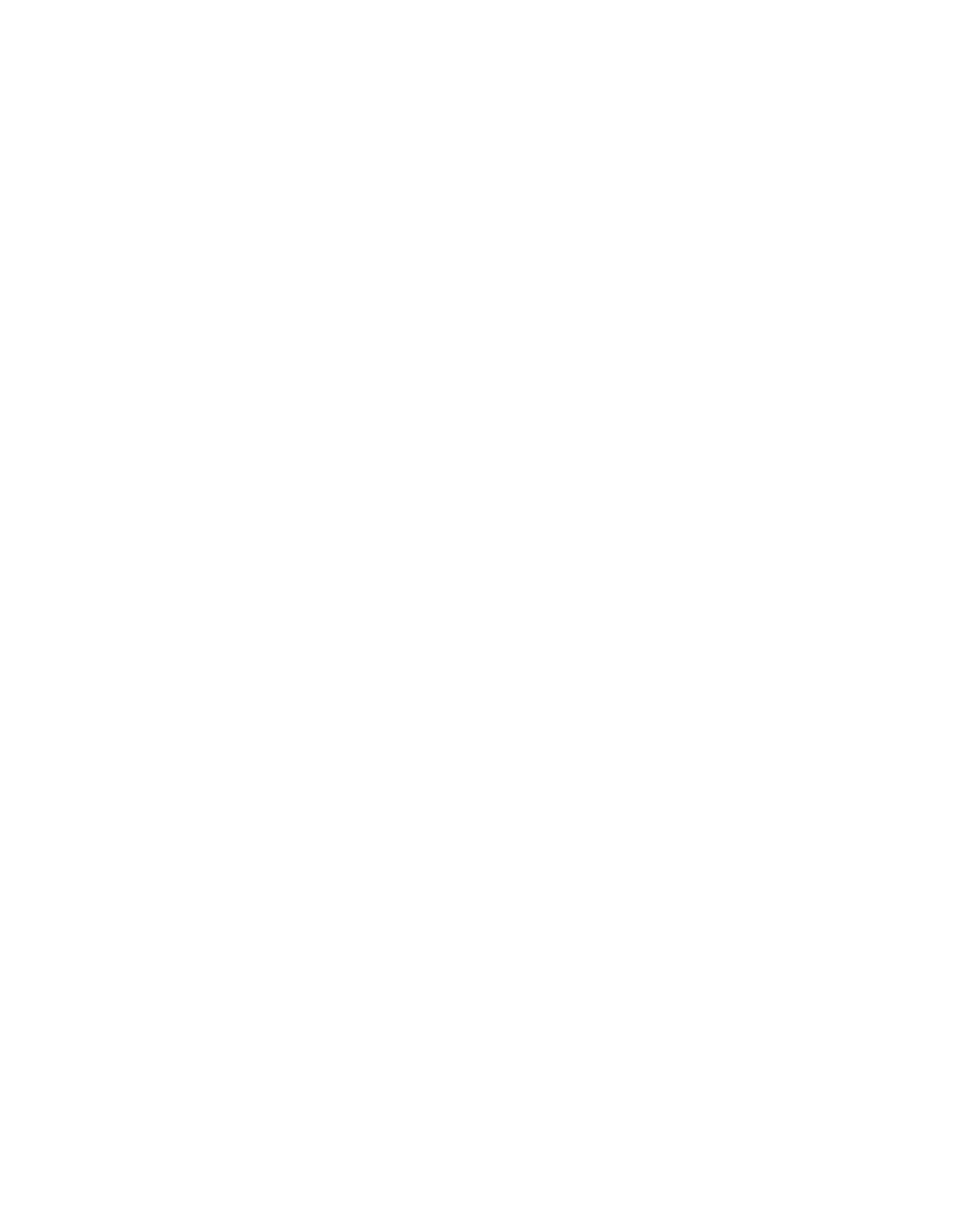**L**

# **Index to TECO commands and special characters**

| Char                 | <b>Meaning</b>                           | <b>Section</b>   |
|----------------------|------------------------------------------|------------------|
| <b>NULL</b>          | Discarded on input; Ignored in command   | 5.18.5           |
| $^{\wedge}$ A        | Output message to terminal               | 5.4              |
| $^{\wedge}B$         | Current date                             | 5.11             |
| $^{\wedge}{\rm C}$   | Stop execution                           | 4.1, 5.1.3, 5.13 |
| $^{\wedge}D$         | Set radix to decimal                     | 5.10             |
| $^{\wedge}E$         | Form Feed flag                           | 5.11             |
| $E$ <n></n>          | (Match char) Match ASCII code n          | 5.8              |
| $^{\wedge}EA$        | (Match char) Match alphabetics           | 5.8              |
| $^{\wedge}EB$        | (Match char) Match separator character   | 5.8              |
| $^\wedge \text{EC}$  | (Match char) Match Symbol Constituent    | 5.8              |
| $^\wedge \text{ED}$  | (Match char) Match numerics              | 5.8              |
| $^{\wedge}EGq$       | (Match char) Match contents of Q-reg     | 5.8              |
| $^{\wedge}{\rm EL}$  | (Match char) Match line terminators      | 5.8              |
| $^{\wedge}$ EMx      | (Match char) Match any number of x       | 5.8              |
| $^{\wedge}$ EQq      | (String char) Use contents of Q-reg q    | 5.8              |
| $^\wedge \text{ER}$  | (Match char) Match alphanumerics         | 5.8              |
| $^{\wedge}{\rm ES}$  | (Match char) Match non-null space/tab    | 5.8              |
| $^{\wedge}$ EUq      | (String char) Use ASCII code in Q-reg    | 5.8              |
| $^{\wedge}{\rm EV}$  | (Match char) Match lower case alphabetic | 5.8              |
| $^{\wedge}$ EW       | (Match char) Match upper case alphabetic | 5.8              |
| $^{\wedge}$ EX       | (Match char) Match any character         | 5.8              |
| E[]                  | (Match char) Match one of list           | 5.8              |
| $\mathsf{P}$         | Contents of console switch register      | 5.11             |
| $n^{\wedge}F$        | Return terminal number of job n          | 5.11             |
| $\mathcal{C} \cap G$ | Kill command string                      | 4.1              |
| $\wedge$ G <sp></sp> | Retype current command line              | 4.1              |
| $\wedge$ G*          | Retype current command input             | 4.1              |
| $^\wedge\text{H}$    | Current time of day                      | 5.11             |

**Table L–1 Index to TECO commands**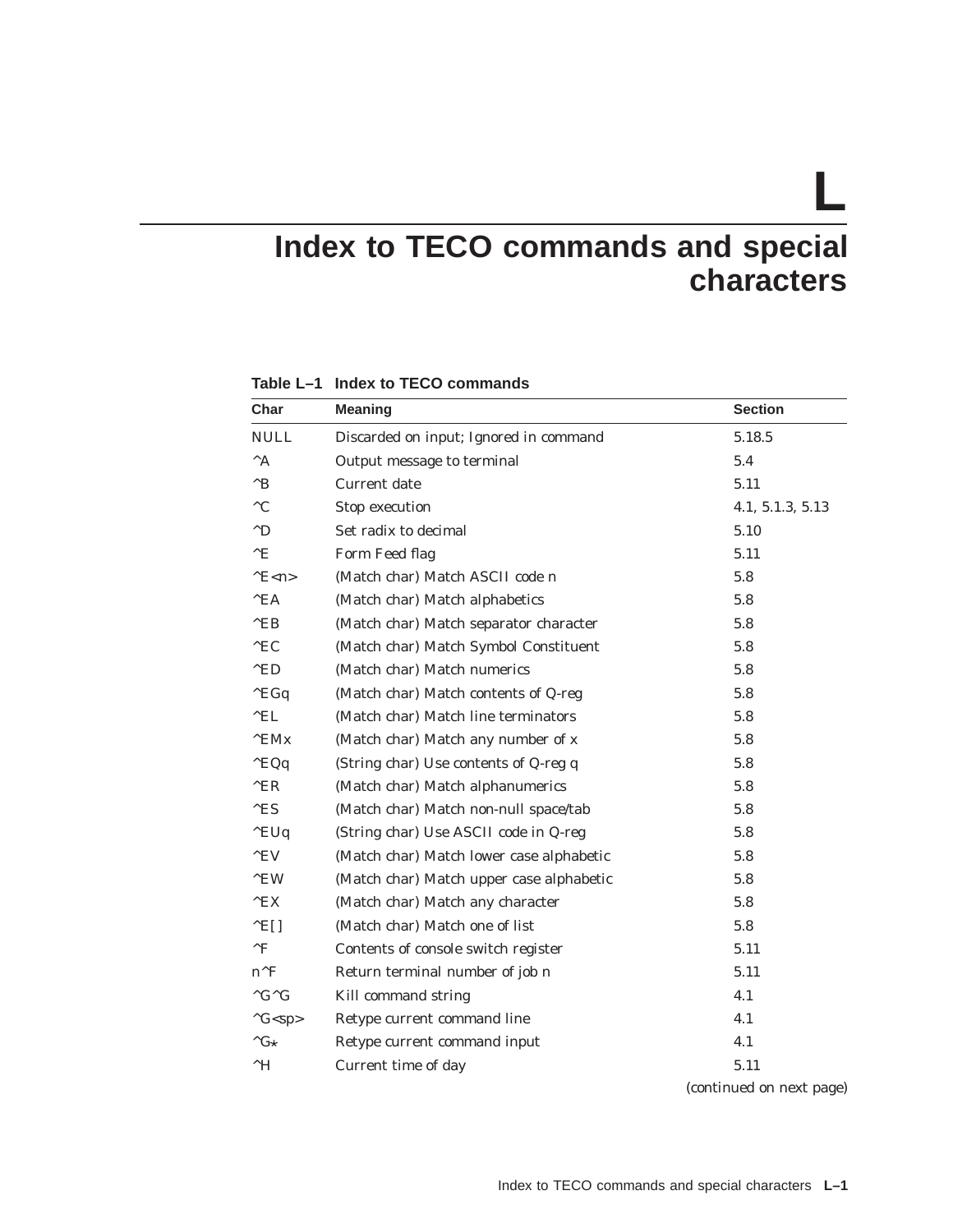### **Index to TECO commands and special characters**

| Char                       | <b>Meaning</b>                         | <b>Section</b> |
|----------------------------|----------------------------------------|----------------|
| <b>BS</b>                  | Back up and type one line              | 1.6.1, 4.1     |
| TAB                        | Insert tab and text                    | 5.6            |
| LF                         | Line terminator; Ignored in commands   | 1.2, 3.3, 5.18 |
| LF                         | Advance and type one line              | 1.6.1, 4.2     |
| <b>VT</b>                  | Line terminator; Not a TECO command    | 3.3            |
| FF                         | Page terminator; Output Form Feed      | 1.2, 3.3       |
| CR                         | End input line; Ignored in commands    | 1.2, 4.1, 5.18 |
| $^{\wedge}$ N              | End of file flag                       | 5.11           |
| $^{\wedge}$ Nx             | (Match char) Match all but x           | 5.8            |
| $^{\wedge}$ O              | Set radix to octal                     | 5.10           |
| $^{\wedge}$ O              | Kill terminal output                   | 5.4            |
| $^{\wedge}P$               | Not a TECO command                     |                |
| $^{\wedge}Q$               | Resume terminal output                 | 5.4            |
| $^{\wedge}Q$               | Convert line arg into character arg    | C.1, C.7       |
| $^{\wedge}Qx$              | (String char) Use x literally          | 5.8            |
| $^{\wedge}R$               | Value of current radix                 | 5.11           |
| $n^{\wedge}R$              | Set radix to n                         | 5.11           |
| $^{\wedge}Rx$              | (String char) Use x literally          | 5.8            |
| $^{\wedge}{\rm S}$         | -(length) of last referenced string    | 5.11           |
| $^{\wedge}S$               | Suspend terminal output                | 5.4            |
| $^{\wedge}S$               | Save last command string               | C.6            |
| $^{\wedge}S$               | (Match char) Match separator character | 5.8            |
| $\mathbf{r}$               | ASCII value of next character typed    | 5.11           |
| $\mathbf{r}$               | Read and decode next keystroke typed   | 5.11           |
| $n^{\wedge}T$              | Type ASCII character of value n        | 5.4            |
| $n:\hat{T}$                | Output binary byte of value n          | 5.4            |
| $\mathcal{N}$              | Kill command line                      | 4.1            |
| $^{\wedge}$ Uq             | Put string into Q-register q           | 5.9            |
| : $^{\wedge}$ Uq           | Append string to Q-register q          | 5.9            |
| $n^{\wedge}Uq$             | Put ASCII char "n" into Q-register q   | 5.9            |
| $n$ : $^{\wedge}$ Uq       | Append ASCII char "n" to Q-register q  | 5.9            |
| $\mathcal{N}$              | Enable lower case conversion           | 5.18.7         |
| $\mathcal{N}$ $\mathbf{V}$ | (String char) Force x to lower case    | 5.8            |
| $\mathcal{N}$              | Enable upper case conversion           | 5.18.7         |
| $\wedge$ W                 | Refresh scrolled display               | 4.2            |
| $^{\wedge}$ Wx             | (String char) Force x to upper case    | 5.8            |
| $^{\wedge}X$               | Search mode flag                       | 5.16           |
| $\mathbf{X}$               | (Match char) Match any character       | 5.8            |

**Table L–1 (Cont.) Index to TECO commands**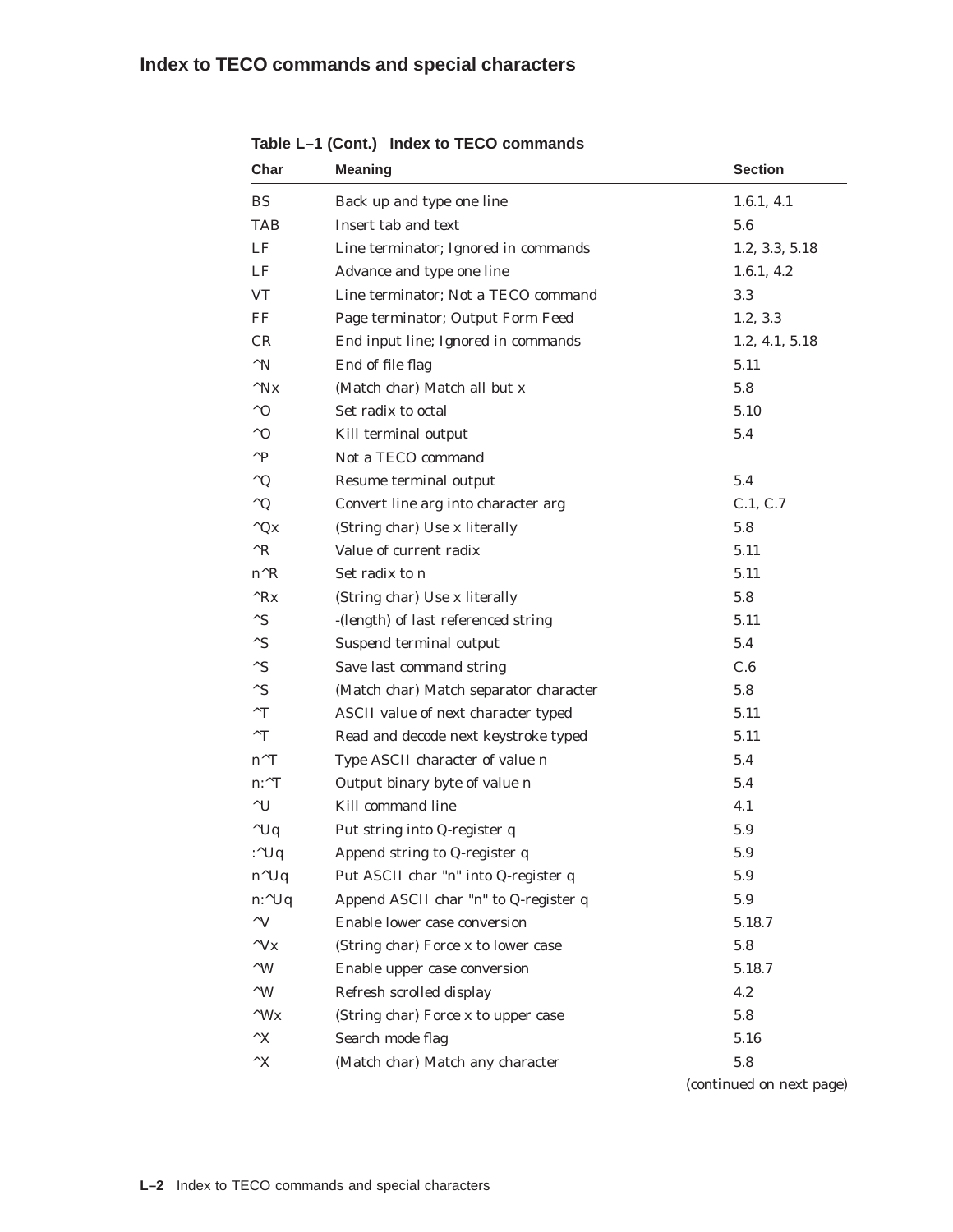| Char                             | <b>Meaning</b>                          | <b>Section</b> |
|----------------------------------|-----------------------------------------|----------------|
| $\mathsf{A} \mathbf{Y}$          | Equivalent to ".+ $^{\wedge}$ S,."      | 5.11           |
| $^{\wedge}Z$                     | Size of text in all Q-registers         | 5.11           |
| $^{\wedge}Z^{\wedge}Z^{\wedge}Z$ | Immediate exit from TECO                | 4.1            |
| <b>ESC</b>                       | String and command terminator           | 1.1, 4.1, 5.13 |
| <b>ESC</b>                       | String and command terminator           | 5.18.5         |
| $\sim$ [                         | String and command terminator           | 5.18.5         |
| $\wedge$                         | Not a TECO command                      |                |
| $^{\wedge}$                      | Not a TECO command                      |                |
| $\wedge \wedge_{\mathbf{X}}$     | ASCII value of x                        | 5.11           |
| $\wedge$                         | Ones complement (logical NOT)           | 5.10           |
| SP                               | Ignored in commands                     | 5.18           |
| Ţ                                | Define label                            | 5.13           |
|                                  | <b>Start conditional</b>                | 5.14           |
| n''<                             | Test for less than zero                 | 5.14           |
| $n" =$                           | Test for equal to zero                  | 5.14           |
| $n$ ">                           | Test for greater than zero              | 5.14           |
| n''A                             | Test for alphabetic                     | 5.14           |
| $n^nC$                           | Test for symbol constituent             | 5.14           |
| n"D                              | Test for numeric                        | 5.14           |
| n"E                              | Test for equal to zero                  | 5.14           |
| $\rm n^{\shortparallel}F$        | Test for false                          | 5.14           |
| $n^nG$                           | Test for greater than zero              | 5.14           |
| n"L                              | Test for less than zero                 | 5.14           |
| n''N                             | Test for not equal to zero              | 5.14           |
| n"R                              | Test for alphanumeric                   | 5.14           |
| $n$ "S                           | Test for successful                     | 5.14           |
| n''T                             | Test for true                           | 5.14           |
| n"U                              | Test for unsuccessful                   | 5.14           |
| n"V                              | Test for lower case                     | 5.14           |
| $n^{\prime\prime}W$              | Test for upper case                     | 5.14           |
| #                                | Logical OR                              | 5.10           |
| \$                               | Separate TECO commands                  | 5.18.5         |
| $n\%q$                           | Add n to Q-register q and return result | 5.9            |
| &                                | <b>Logical AND</b>                      | 5.10           |
|                                  | End conditional                         | 5.14           |
|                                  | <b>Expression grouping</b>              | 5.10           |
|                                  | <b>Expression grouping</b>              | 5.10           |
| $^\star$                         | Multiplication                          | 5.10           |

**Table L–1 (Cont.) Index to TECO commands**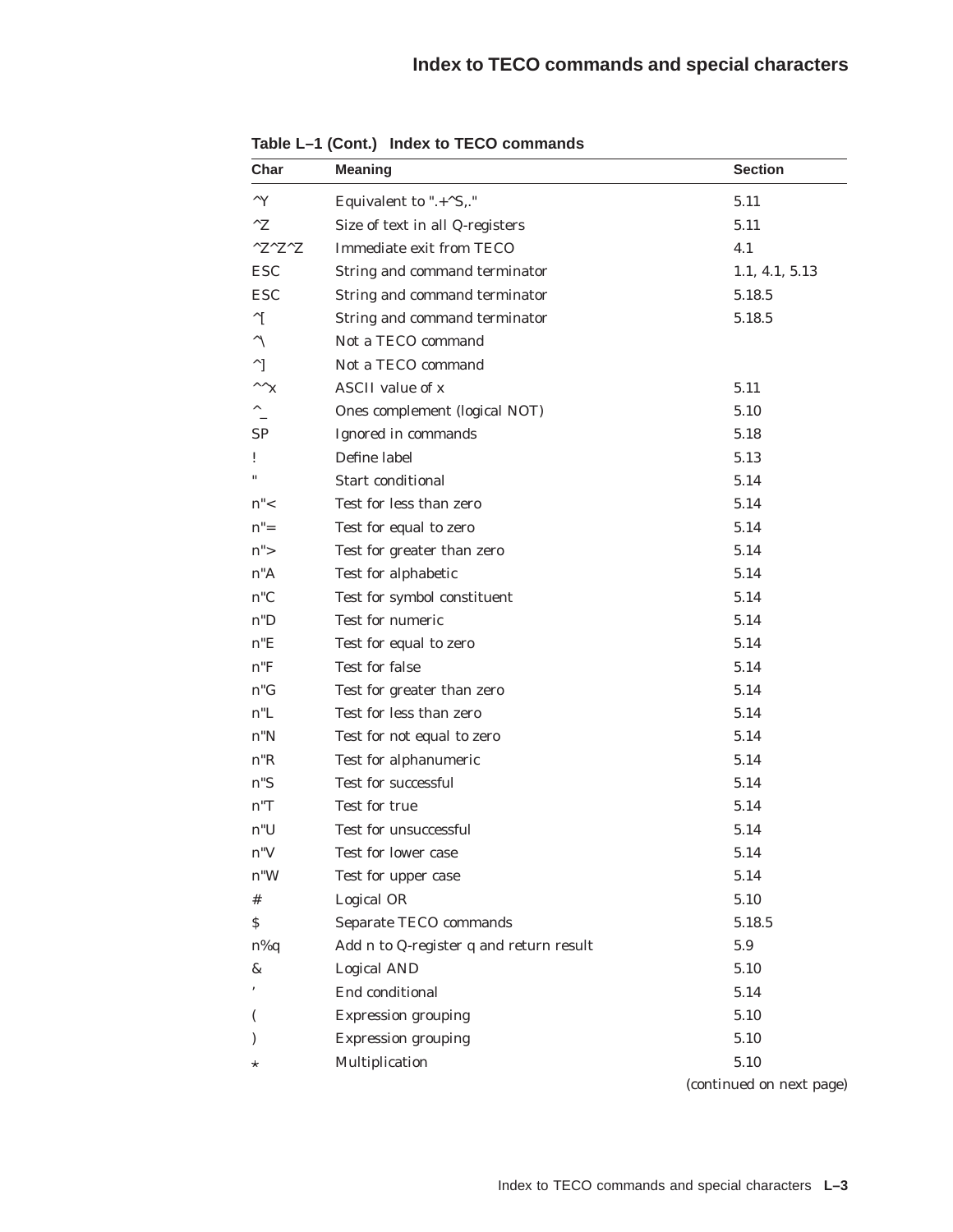### **Index to TECO commands and special characters**

| Char         | <b>Meaning</b>                          | <b>Section</b>           |
|--------------|-----------------------------------------|--------------------------|
| ∗q           | Save last command in Q-register q       | 4.2                      |
| $\hbox{ }$   | Addition                                | 5.10                     |
|              | Argument separator                      | 5.10                     |
|              | Subtraction or negation                 | 5.10                     |
|              | Current pointer position                | 5.11                     |
| $\prime$     | <b>Division</b>                         | 5.10                     |
| $\sqrt{2}$   | Type detailed explanation of error      | 4.2                      |
| $0-9$        | Digit                                   |                          |
|              | Modify next command                     | 3.2.3                    |
| ;            | Exit iteration on search failure        | 5.13                     |
| n;           | Exit iteration if n is positive         | 5.13                     |
| :;           | Exit iteration on search success        | 5.13                     |
| n::          | Exit iteration if n is negative         | 5.13                     |
| n<           | Iterate n times                         | 5.12                     |
|              | Type in decimal                         | 5.10                     |
| $=$ $=$      | Type in octal                           | 5.10                     |
| $=$ $==$     | Type in hexadecimal                     | 5.10                     |
| ∶≔           | Type in decimal, no carriage return     | 5.10                     |
| $:=$         | Type in octal, no carriage return       | 5.10                     |
| $:= ==$      | Type in hexadecimal, no carriage return | 5.10                     |
| >            | End iteration                           | 5.12                     |
| ?            | Toggle trace mode                       | 5.18.4                   |
| ?            | Type out command string in error        | 4.2                      |
| @            | Modify next text argument               | 3.2.2                    |
| A            | Append to buffer                        | 5.2                      |
| nA           | ASCII value of char in buffer           | 5.11                     |
| n:A          | Append n lines to buffer                | 5.2                      |
| B            | 0 - beginning of buffer                 | 5.11                     |
| nC           | Advance n characters                    | 5.3                      |
| nD           | Delete n characters                     | $5.5\,$                  |
| m, nD        | Delete between m and n                  | 5.5                      |
| <b>DELIM</b> | Character typed as surrogate for ESCape | 1.1, 3.2.2, 4.1,<br>5.16 |
| <b>DELIM</b> | Advance and type one line               | 1.6.1, 4.2               |
| E%q          | Write Q-register q into a file          | 5.1.6                    |
| EA           | Select secondary output stream          | 5.1.4                    |
| EB           | Open input and output                   | 5.1.1                    |
| EC           | Close out (copy in to out and close)    | 5.1.3                    |
|              |                                         |                          |

**Table L–1 (Cont.) Index to TECO commands**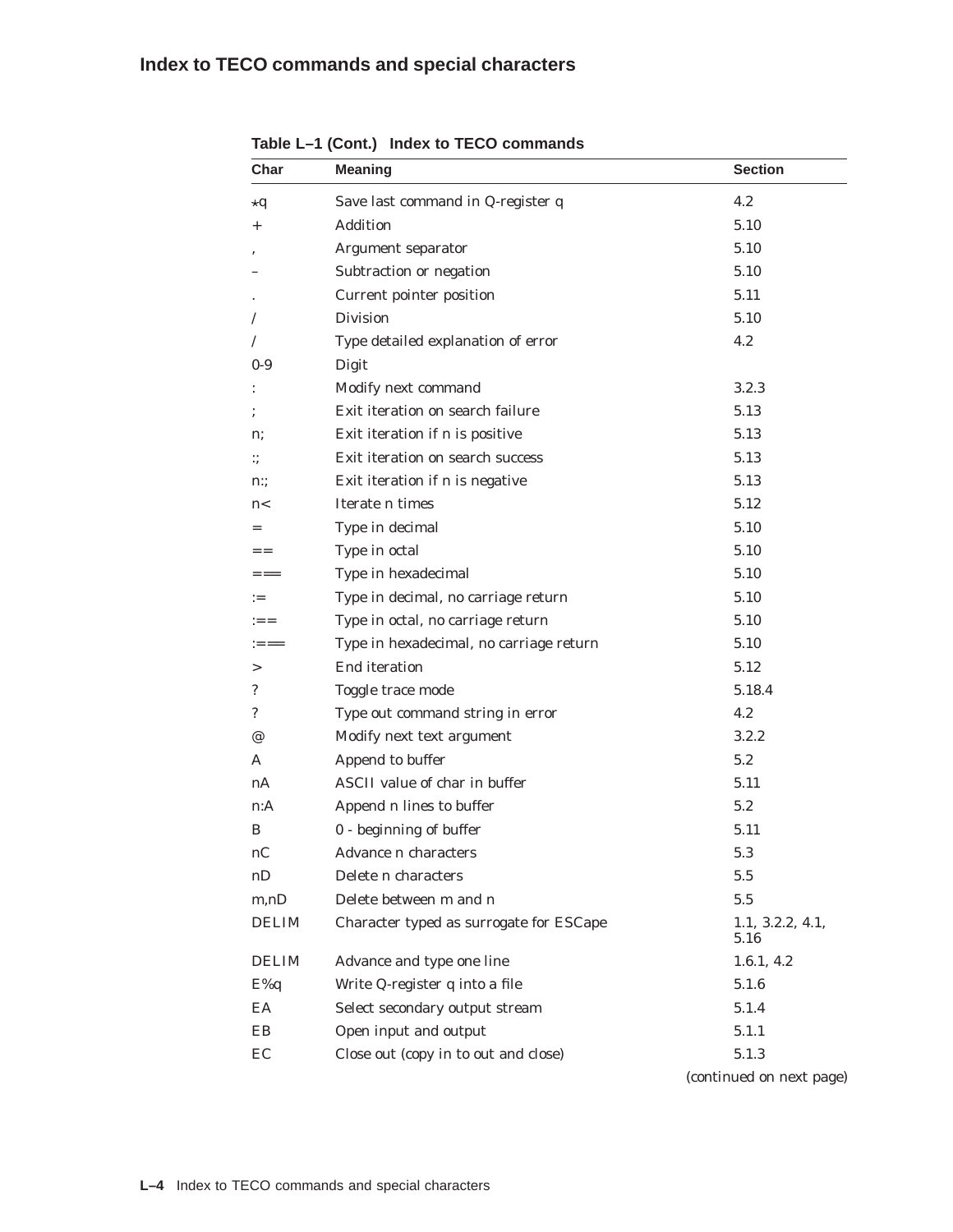| Char        | <b>Meaning</b>                     | <b>Section</b>          |
|-------------|------------------------------------|-------------------------|
| ED          | Edit mode flag                     | 5.16                    |
| EE          | ESCape surrogate character         | 5.16                    |
| EF          | Close output file                  | 5.1.3                   |
| EG          | Close out and exit with command    | 5.1.3                   |
| :EG         | Execute operating system function  | 5.1.3, C.3, C.4,<br>C.5 |
| EH          | Help level flag                    | 5.16                    |
| ΕI          | Open indirect command file         | 5.1.4                   |
| $m$ , $nEJ$ | Set environment characteristics    | 5.15                    |
| nEJ         | Return environment characteristics | 5.15                    |
| EK          | Kill output file                   | 5.1.3                   |
| EL          | Open log file                      | 5.1.3                   |
| nEM         | Position magtape                   | C.7                     |
| EN          | Wildcard lookup                    | 5.1.5                   |
| EO.         | Version of TECO                    | 5.11                    |
| nEO         | Set TECO to function as version n  | 5.16                    |
| EP          | Select secondary input stream      | 5.1.4                   |
| EQq         | Read file into Q-register q        | 5.1.6                   |
| ER          | Open input file                    | 5.1.1, 5.1.4            |
| ES          | Search verification flag           | 5.16                    |
| ЕT          | Type out control flag              | 5.16                    |
| EU          | Case flagging flag                 | 5.16                    |
| EV.         | Edit verify flag                   | 5.16                    |
| EW          | Open output file                   | 5.1.1, 5.1.4            |
| EX          | Close out and exit                 | 5.1.3                   |
| EY          | Read without yank protection       | 5.2                     |
| EZ          | Zero output tape                   | 5.1.3                   |
| nE          | Search without yank protection     | 5.7                     |
| F'          | Flow to end of conditional         | 5.13                    |
| F<          | Flow to start of iteration         | 5.13                    |
| F >         | Flow to end of iteration           | 5.13                    |
| F           | Flow to ELSE part of conditional   | 5.13                    |
| m,nFB       | Search between locations m and n   | 5.7                     |
| nFB         | Search, bounded by n lines         | 5.7                     |
| m,nFC       | Search and replace between m and n | 5.7                     |
| nFC         | Search and replace over n lines    | 5.7                     |
| nFD         | Search and delete string           | 5.5, 5.7                |
| nFK         | Search and delete intervening text | 5.5, 5.7                |

**Table L–1 (Cont.) Index to TECO commands**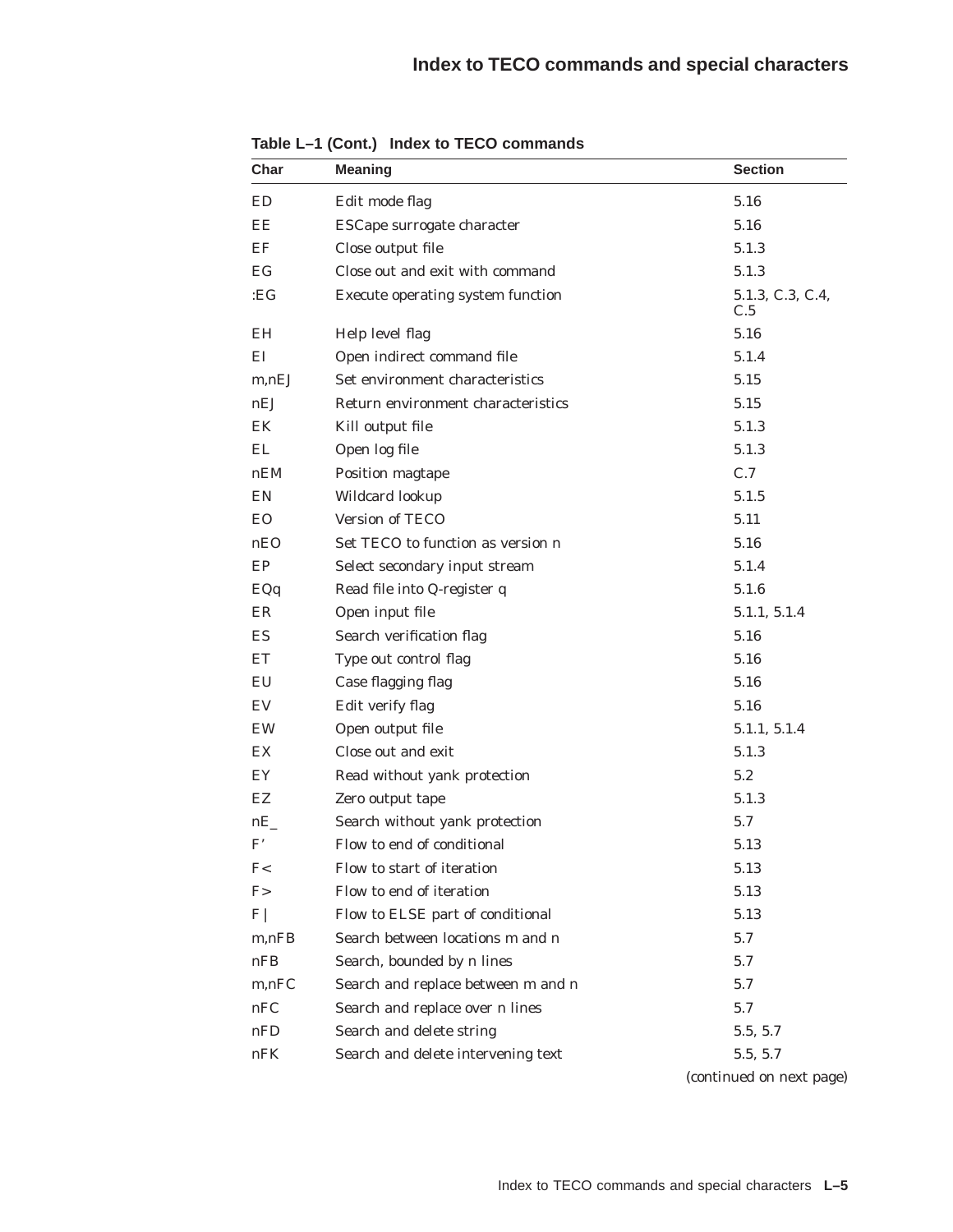### **Index to TECO commands and special characters**

| Char          | <b>Meaning</b>                                | <b>Section</b>           |
|---------------|-----------------------------------------------|--------------------------|
| nFN           | Global string replace                         | 5.7                      |
| FR            | Replace last string                           | 5.6                      |
| nFS           | Local string replace                          | 5.7                      |
| nF            | Destructive search and replace                | 5.7                      |
| Gq            | Get string from Q-register q into buf         | 5.9                      |
| $G\star$      | Get last filespec string into buffer          | C.1                      |
| : $Gq$        | Type Q-register q on terminal                 | 5.9                      |
| $G_{-}$       | Get last search string into buffer            | C.1                      |
| H             | Equivalent to "B,Z"                           | 5.11                     |
| 1             | Insert text                                   | 5.6                      |
| nI            | Insert ASCII character "n"                    | 5.6                      |
| nJ            | Move pointer to "n"                           | 5.3                      |
| nК            | Kill n lines                                  | 5.5                      |
| m,nK          | Delete between m and n                        | 5.5                      |
| nL            | Advance n lines                               | 5.3                      |
| Mq            | Execute string in Q-register q                | 5.9                      |
| nN            | Global search                                 | 5.7                      |
| 0             | Go to label                                   | 5.13                     |
| nO            | Computed goto                                 | 5.13                     |
| nP            | Advance or back up n pages                    | 5.2                      |
| m, nP         | Write out chars m to n                        | 5.2                      |
| nPW           | Write buffer n times                          | 5.2                      |
| $m, n$ PW     | Write out chars m to n                        | 5.2                      |
| Qq            | Number in Q-register q                        | 5.9, 5.11                |
| Qq            | Size of text in Q-register q                  | 5.9, 5.11                |
| nR            | Back up n characters                          | 5.3                      |
| nS            | Local search                                  | 5.7                      |
| m,nS          | Search for nth occurrence within m characters | C.1                      |
| ::S           | <b>Compare string</b>                         | 5.7                      |
| <b>SEEALL</b> | "View All" characters display mode            | 3.1                      |
| nT            | Type n lines                                  | 5.4                      |
| m, nT         | Type from m to n                              | 5.4                      |
| nUq           | Put number n into Q-register q                | 5.9                      |
| nV            | Type n current lines                          | 5.4                      |
| m, nV         | Type m before & n after current line          | 5.4                      |
| W             | Scope "WATCH"                                 | 5.17.1                   |
| n:W           | Return scope characteristics                  | 5.17.1, C.1              |
| m,n:W         | Set scope characteristics                     | 5.17.1                   |
|               |                                               | (continued on next page) |

**Table L–1 (Cont.) Index to TECO commands**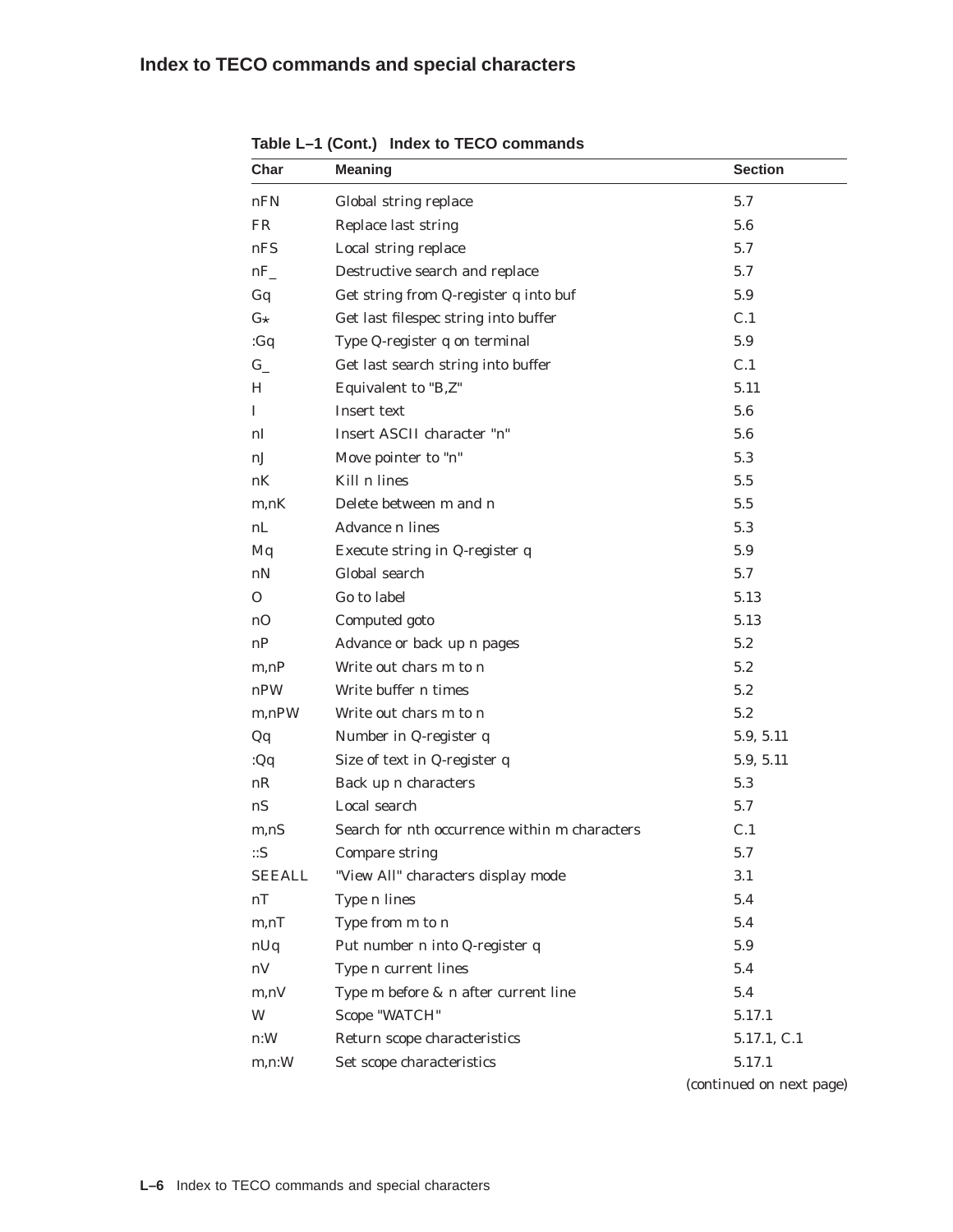| Char               | <b>Meaning</b>                           | <b>Section</b>           |
|--------------------|------------------------------------------|--------------------------|
| nXq                | Put n lines into Q-register q            | 5.9                      |
| m, nXq             | Put characters m to n into Q-register    | 5.9                      |
| n:Xq               | Append n lines to Q-register q           | 5.9                      |
| m,n:Xq             | Append characters m to n into Q-register | 5.9                      |
| Y                  | Read into buffer                         | 5.2                      |
| Z                  | End of buffer value                      | 5.11                     |
| $\left[ q \right]$ | Q-register push                          | 5.9                      |
| $\setminus$        | Value of digit string in buffer          | 5.10, 5.11               |
| $n\setminus$       | Convert n to digits in buffer            | 5.10                     |
| $\mathbf{q}$       | Q-register pop                           | 5.9                      |
| $n_{-}$            | Global search without output             | 5.7                      |
|                    | ESCape surrogate typeout                 | 1.1, 3.2.2, 4.1,<br>5.16 |
| $a-z$              | Treated the same as upper case A-Z       |                          |
| {                  | Not a TECO command                       |                          |
|                    | Start ELSE part of conditional           | 5.14                     |
| ∤                  | Not a TECO command                       |                          |
|                    | Not a TECO command                       |                          |
| DEL                | Delete last character typed in           | 4.1                      |

**Table L–1 (Cont.) Index to TECO commands**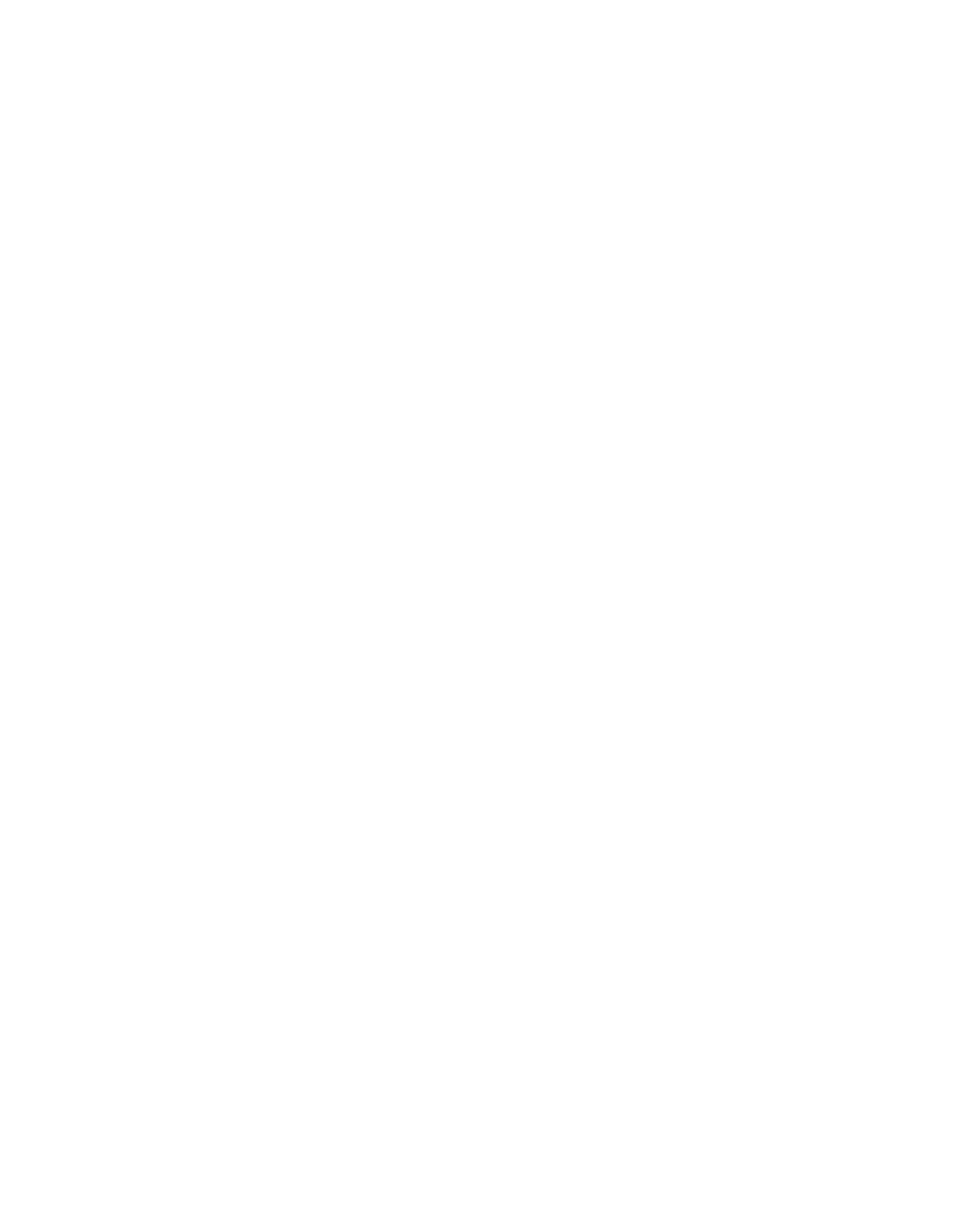# **Glossary of Obscure TECO Terms**

#### **Accent grave**

The ` character. Echoed for TECO's text and command string delimiter when an ESCape surrogate is in effect. Actually set as the ESCape surrogate by the 8192 ET bit.

#### **Abort-on-error bit**

The 128's bit of the ET flag. If this bit is set, then TECO will abort execution on encountering an error (after printing the error message) and control returns to the operating system. This bit is initially set when TECO starts up, but is reset whenever TECO issues its prompt.

#### **<ALTMODE>**

One of several characters that TECO treats specially for use as a delimiter. Known as ESCAPE in more recent times, but traditional TECO users will still go on ending their command strings with "ALT" "ALT".

#### **Anchored search**

A search (S) or search and replace (FS) command that is preceded by a ::. This indicates that the search must match the characters immediately following the current pointer position. If these characters do not match, no further searching is performed and the text buffer pointer does not move.

#### **Argument pair**

A command of the form m,n where m and n are numbers (or TECO commands that return numbers). When used before a command that normally acts on lines, the argument pair causes the command to work on characters. The characters specified by this argument pair is the set of characters between pointer positions m and n. The number m should normally be less than or equal to n.

#### **ASCII code**

The American Standard Code for Information Interchange. The code used by TECO to represent characters internally. Consult Appendix A for details.

#### **@-sign modified command**

A command that is preceded by an @-sign modifier.

#### **@-sign modifier**

An at-sign (@) that proceeds a command. It indicates to TECO that the string argument to the command is to delimited on both sides by a user-supplied delimiter rather than to be delimited only at the end by a TECO-designated delimiter (normally <ESCAPE>).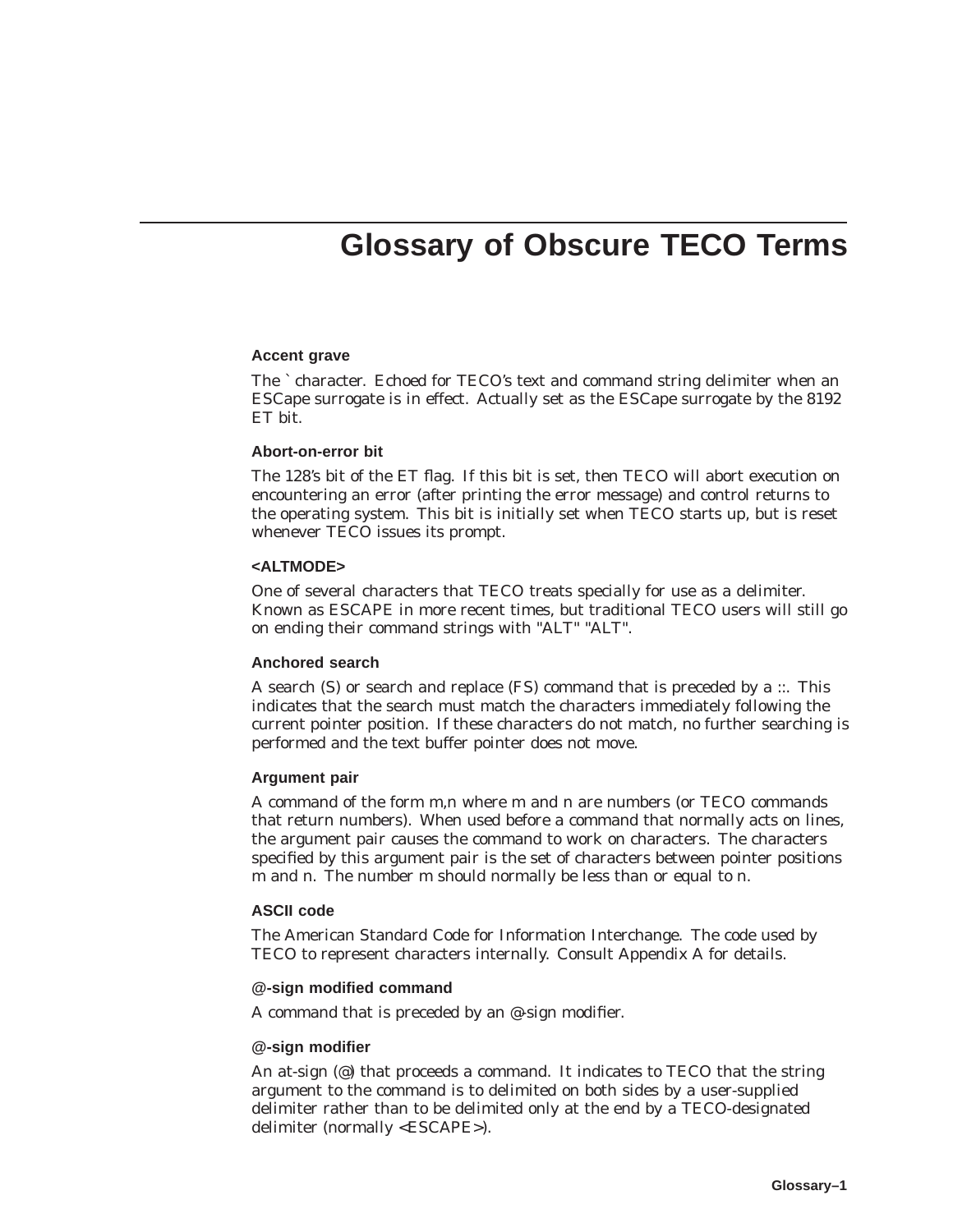#### **Automatic refresh**

A refresh of the buffer display done when scrolling is active (when 7:W is non-zero) just before TECO issues its asterisk prompt. Automatic refresh can be disabled by the 128 ED bit.

#### **Automatic type-out**

The feature of TECO that causes lines of text to be automatically typed out. The ES flag may be used to control the automatic type out of lines after search commands, and the EV flag may be used to cause automatic type out of lines after command execution.

#### **Auto-trace mode**

A mode that TECO goes into when the 4's bit of the EH (Help-level) flag is set. In this mode, TECO will automatically print out the erroneous command string after an error occurs.

#### **Backup protection**

The process of preserving the user's original file (as a backup) when editing that file with the EB (Edit with Backup) command.

#### **Backwards searches**

A search that proceeds in the backwards direction. If the string being looked for does not occur at the current pointer position, the pointer position is moved back one character and the search is tried again. This continues until the string is found or until the boundary of the search has been reached or until the beginning of the current text buffer has been reached. Backward searches are initiated by using a negative argument to a search command or by using an argument pair m,n with m greater than n to an FB or FC command.

#### **Bounded searches**

A search command that requires searching only a portion of the text buffer. Of particular importance is the case where you only want to search the current line for a given string. Bounded searches are accomplished using the FB command.

#### **Case flagging**

A mode of TECO wherein, on type out, it will flag alphabetic characters (in either upper or lower case) by preceding them with a single quote. Lower case flagging is particularly useful on terminals that do not display lower case. Case flagging is controlled by EU, the case flag. Setting EU to 0 sets lower case flagging mode; setting EU to 1 sets upper case flagging mode, and setting EU to -1 removes all case flagging.

#### **Character-oriented editor**

An editor that allows modification of single characters, so that if just one character of a line is wrong, the entire line does not have to be retyped. TECO is a character-oriented editor (although it has a number of facilities for dealing with text lines, too).

#### **Colon-modified command**

A command that is preceded by a colon (:) modifier.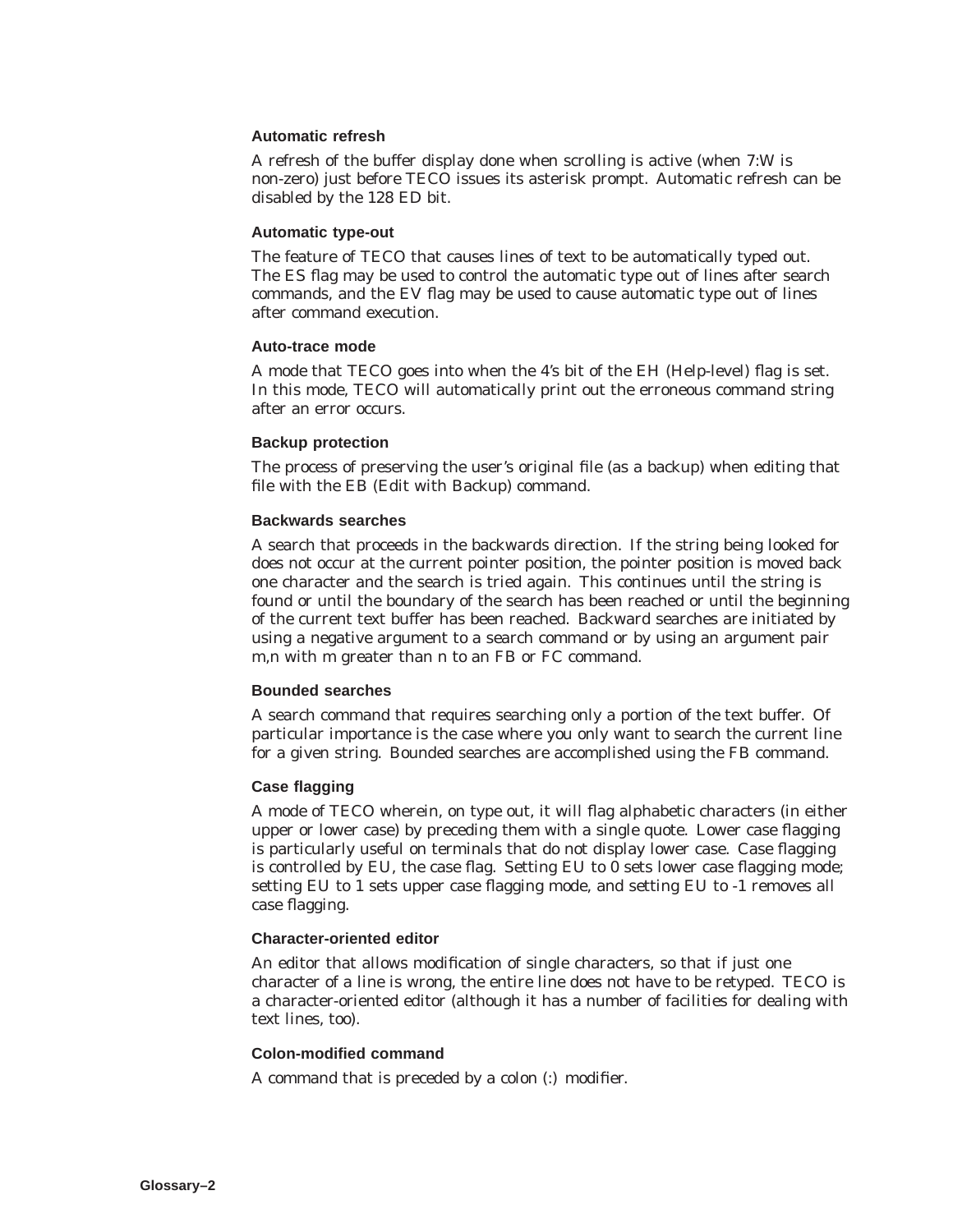#### **Colon-modifier**

A colon preceding a TECO command, used to indicate that the action of the command is to change. Frequently indicates that the command is to return a value (-1 if the command succeeded, 0 if the command failed).

#### **Command line**

The current line of the command string that is being typed into TECO.

#### **Command string scope editing**

The feature of TECO that is enabled when editing is performed on a CRT terminal. In this mode, typing the immediate action <DELETE> command causes the character deleted from the command string to physically disappear from the screen. Other commands, such as <CTRL/U> also behave differently, taking best advantage of the properties of a video terminal.

#### **Command string**

The string of TECO commands that is currently being typed into TECO, or is currently being executed by TECO.

#### **Comment**

An informative message used within a TECO program, to make the code more readable. The comment explains the meaning and purpose of the associated TECO commands. The comment is enclosed in exclamation marks.

#### **Compile-class command**

A set of operating systems commands (such as COMPILE) that causes compilation (translation) of a source file written in a computer language into machine instructions. The EG` command is useful to finish an editing session and re-execute the last compile-class command (normally a command that compiles the file that was just edited).

#### **Conditional**

A TECO language construct used to specify code to be conditionally executed depending upon the results of some test. The most general form of the TECO conditional is  $n''X$  <then-clause> | <else-clause> ' which tests the number  $n$ using condition X (See Section 5.13 for details). The commands specified by the <then-clause> are executed if the condition succeeds, otherwise the commands specified by the <else-clause> are executed.

#### **Control-character**

An ASCII character whose octal code is in the range 0-37. Usually denoted in this manual by  $\langle \text{CTR} \mid X \rangle$  where X is the character whose ASCII code is 100 (octal) greater than the ASCII code for the control character being represented. TECO displays such a character as  $\Delta X$  (Caret-X) except for  $\Delta X$ ,  $\Delta Y$ ,  $\Delta Y$ ,  $\Delta Y$ ,  $\Delta Y$ ,  $\Delta Y$ ,  $\Delta Y$ ,  $\Delta Y$ ,  $\Delta Y$ ,  $\Delta Y$ <FF>, and <CR> which have their normal display, and <ESC> which is displayed as \$ (dollar sign) or, if a user-designated ESCAPE surrogate is in effect, as ` (accent grave). Anytime a single control-character, <CTRL/X> is a valid TECO command, the two-character sequence,  $^{\wedge}X$ , may be used instead.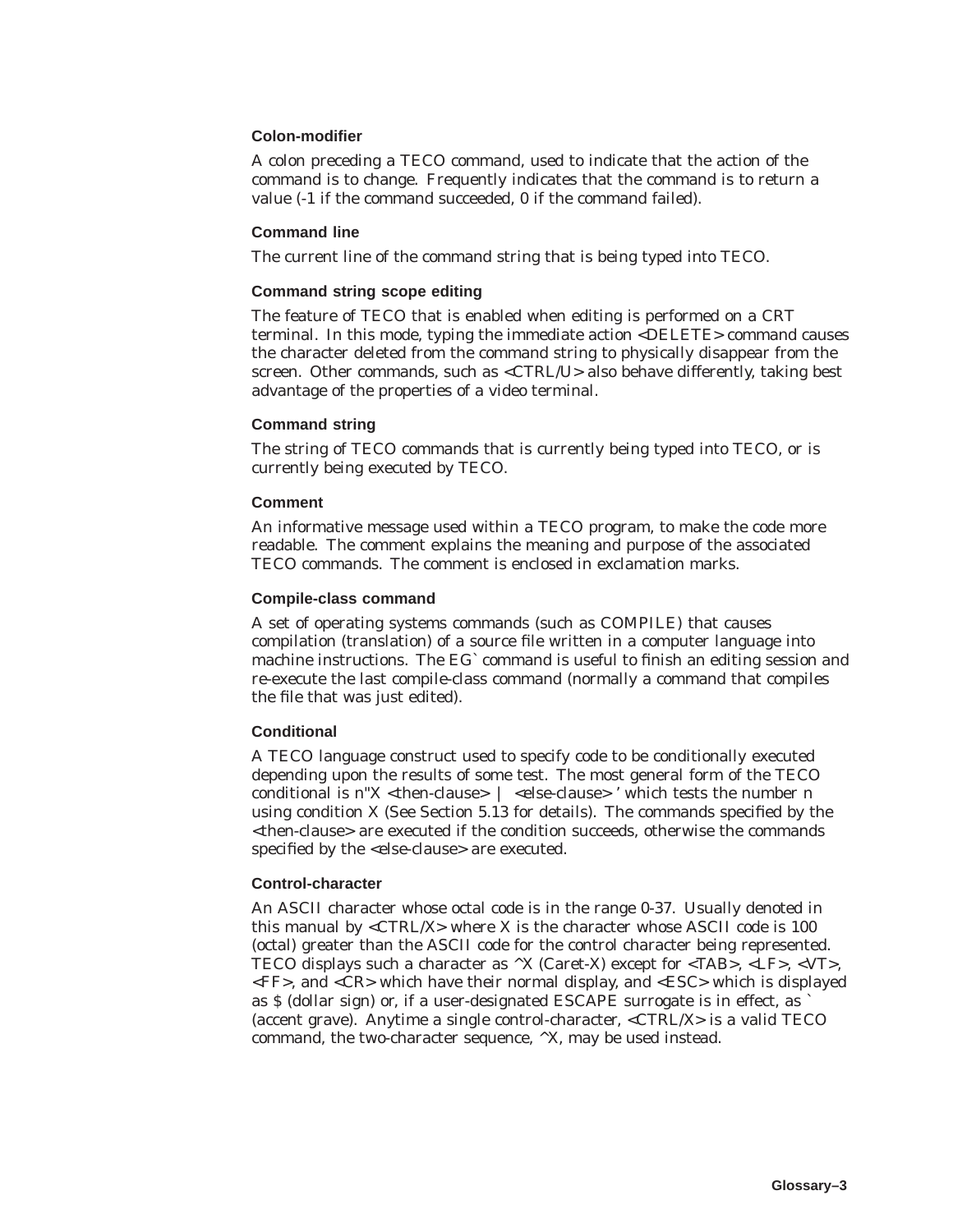#### **<CTRL/C> trapping**

A mode of operation wherein a TECO macro will regain control (rather than TECO) when <CTRL/C> or <CTRL/C><CTRL/C> is typed on the user's terminal to abort execution of the current command string. <CTRL/C> trapping is enabled by setting the high-order bit of the ET flag.

#### **Current character**

The character immediately following the current text buffer pointer position.

#### **Cursor**

A visible pattern on a CRT terminal (usually blinking) that would specify to a true scope editor (like VTEDIT) the current location of the text buffer pointer, or which would specify the location where subsequently typed characters would be displayed.

#### **<DELIM>**

Terminology in this manual for an ESCape typed at the terminal and passed to TECO. On newer terminals, there may be no ESCape key. Some versions of TECO provide for an "ESCape surrogate", a user-designated key which is to cause transmission of an ESCape to TECO. The term <DELIM> is used to indicate an ESCape transmitted to TECO whether it was generated by the designated "surrogate" key or by a "real" ESCape key. An ESCape types out as ` when a surrogate is active, but as \$ when no surrogate is active.

#### **Destructive search**

A form of global search in which pages of text that are passed over (because they did not contain the string being searched for) are discarded rather than written to the output file. Destructive searches are initiated in TECO via use of the \_ command.

#### **Display editor**

A true display editor is on which makes efficent use of a CRT terminal or display scope. Such an editor maintains a "window" into the text being edited. As characters are typed on the terminal, these characters immediately are entered into the text buffer and the window is immediately updated to reflect this change. With the help of some macro support, TECO can be made to be a true display editor. A more modest use of a CRT terminal (and which requires no macro support) is scrolling, q.v.

#### **Dot**

A mnemonic for "the current text buffer pointer position". Stems from the fact that the . (dot, or period) TECO command returns this number as its value.

#### **E command**

One of several two-character TECO commands that start with the letter 'E'.

#### **Echo mode**

A normal mode of operation in which TECO will automatically echo (display) each character that is typed in response to a  $\wedge T$  command. Opposite of no-echo mode. This mode is controlled by the 8's bit of the ET flag. (0 means no-echo mode.)

#### **ED flag**

The edit level flag.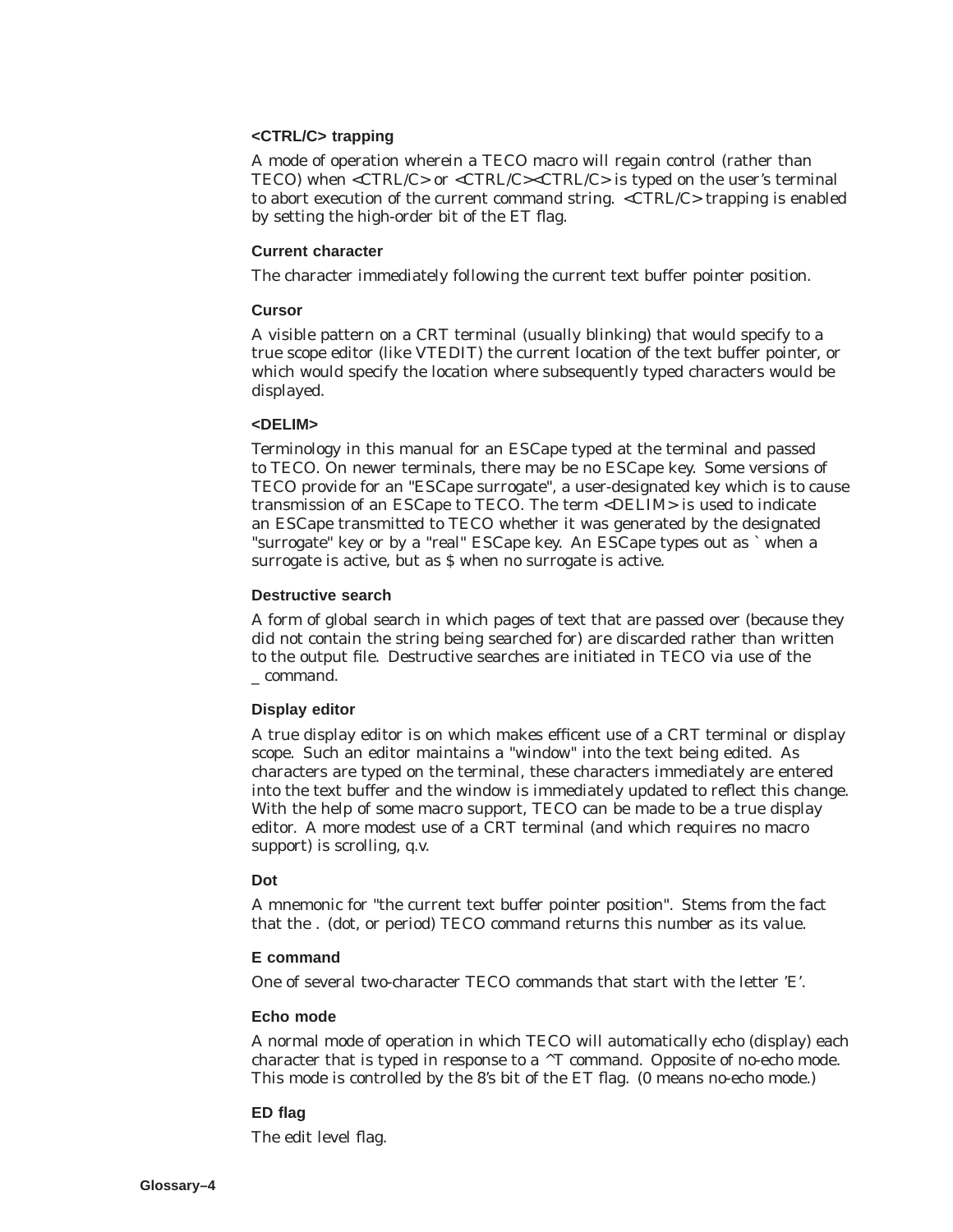# **Edit-class command**

A type of operating system command (such as MAKE and TECO) that specifies that file editing is to occur. Many operating systems remember the argument specified with the last Edit-class command, so that the next time an edit-class command is used without an argument, the previous argument can be recalled.

# **Edit level flag**

A bit-encoded flag, referenced by the ED command, that describes how TECO should behave with reference to certain features. See Section 5.16 for more details.

### **Edit verify flag**

A flag that describes how TECO should act after processing of a command string. This flag can be set so that TECO will display the line just edited on the terminal after each command. See Section 5.16 for more details.

# **EH flag The help level flag.**

Either-case search mode A standard mode of operation in which alphabetic characters specified within a search string are permitted to match a corresponding character of either upper or lower case.

## **Else-clause**

The part of a conditional command that is executed if the condition is not satisfied. In TECO, these are the commands that occur between the | and the ' characters within the conditional construct.

# **End-of-file flag**

A read-only flag, referenced by the ^N command that specifies whether or not end-of-file has been seen on the currently selected input stream. A value of 0 means that end-of-file has not been seen; a value of -1 means that end-of-file has been reached. This flag is initially 0 and is reset to 0 each time a new file is selected for input.

## **EO level**

The current version level of TECO-10.

# **ES flag**

The search verification flag.

### **<ESCAPE>**

The character whose ASCII code is 33 (octal). It is a general-purpose delimiter used by TECO. Traditionally known as an <ALTMODE>. When no ESCape surrogate is active, an ESCape types out as \$ (dollar sign). See also <DELIM>.

### **ESCape surrogate**

A character (designated via the 8192 ET bit, or via the EE flag) which causes an ESCape to be transmitted to TECO. When an ESCape surrogate is active, an ESCape types out as ` (accent grave). See also <DELIM>.

# **ET flag**

The terminal characteristics flag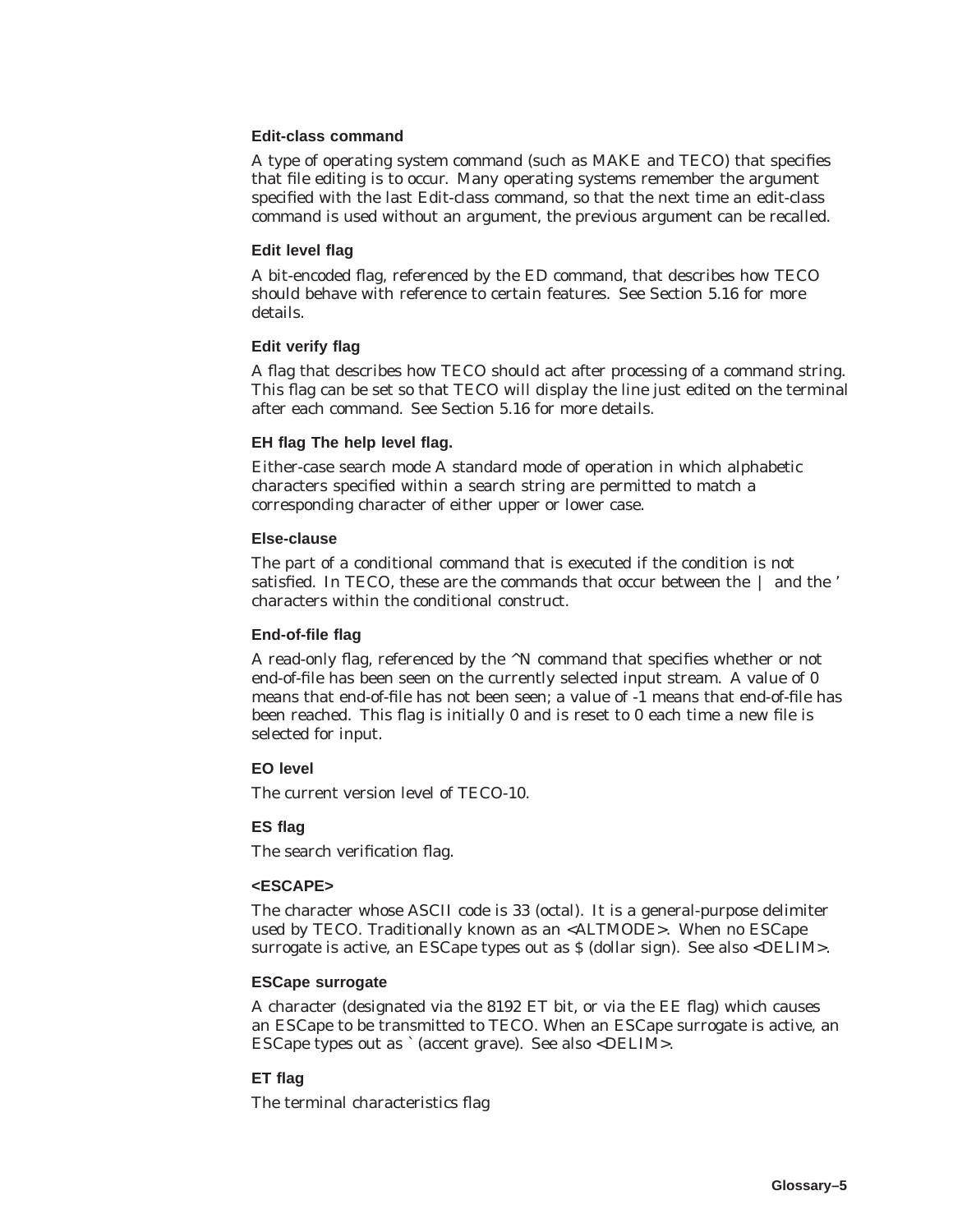# **EU flag**

The upper/lower case flag.

# **EV flag**

The edit verify flag.

# **Exact-case search mode**

A mode of operation in which alphabetic characters within a search string must match the exact case (upper case or lower case) of characters specified.

# **Exit Protection**

A protective feature of TECO that prevents a user from exiting TECO if a potential los of data is imminent. The EX and EG commands are aborted (with the ?NFO error message) if there is text in the text buffer, but no output file is open.

# **F command**

One of several two-character TECO commands that start with the letter 'F'.

# **Flag**

A data register used by TECO to control various modes of operation. The contents of the flag are set by specifying the new value before the flag name; and the contents are returned by using the flag name without a numeric argument. The TECO flags are:  $\Delta X$ ,  $\Delta E$ ,  $\Delta N$ , ED, EE, EH, EO, ES, ET, EU, and EV.

## **Flow command**

A TECO-11 command that is used to flow (branch) to a particular flow control character. The flow commands are  $F<$ ,  $F>$ ,  $F'$ , and  $F$  | .

# **Form feed flag**

A read-only flag, referenced by the  $\wedge$ E command that specifies whether the previous append from the input file terminated because of encountering a form feed character in the input file, or because the text buffer became nearly full. The value of this flag is automatically set to -1 by TECO if input is terminated by the presence of a form feed character in the input file.

## **Garbage collection**

A process used by TECO-10 to collect unused memory when more memory is required.

## **Global Q-register**

A Q-register available throughout all macro levels (including "outside", or at prompt level). Global Q-registers are named A-Z and 0-9. See also Local Q-Registers, and Section 3.3.2.

### **Global search**

A type of search that continues through the entire input file until the specified characters are found. Successive pages of the file are read into the text buffer and then written out into the output file (if the string is not located). Global searches in TECO are initiated via the N command.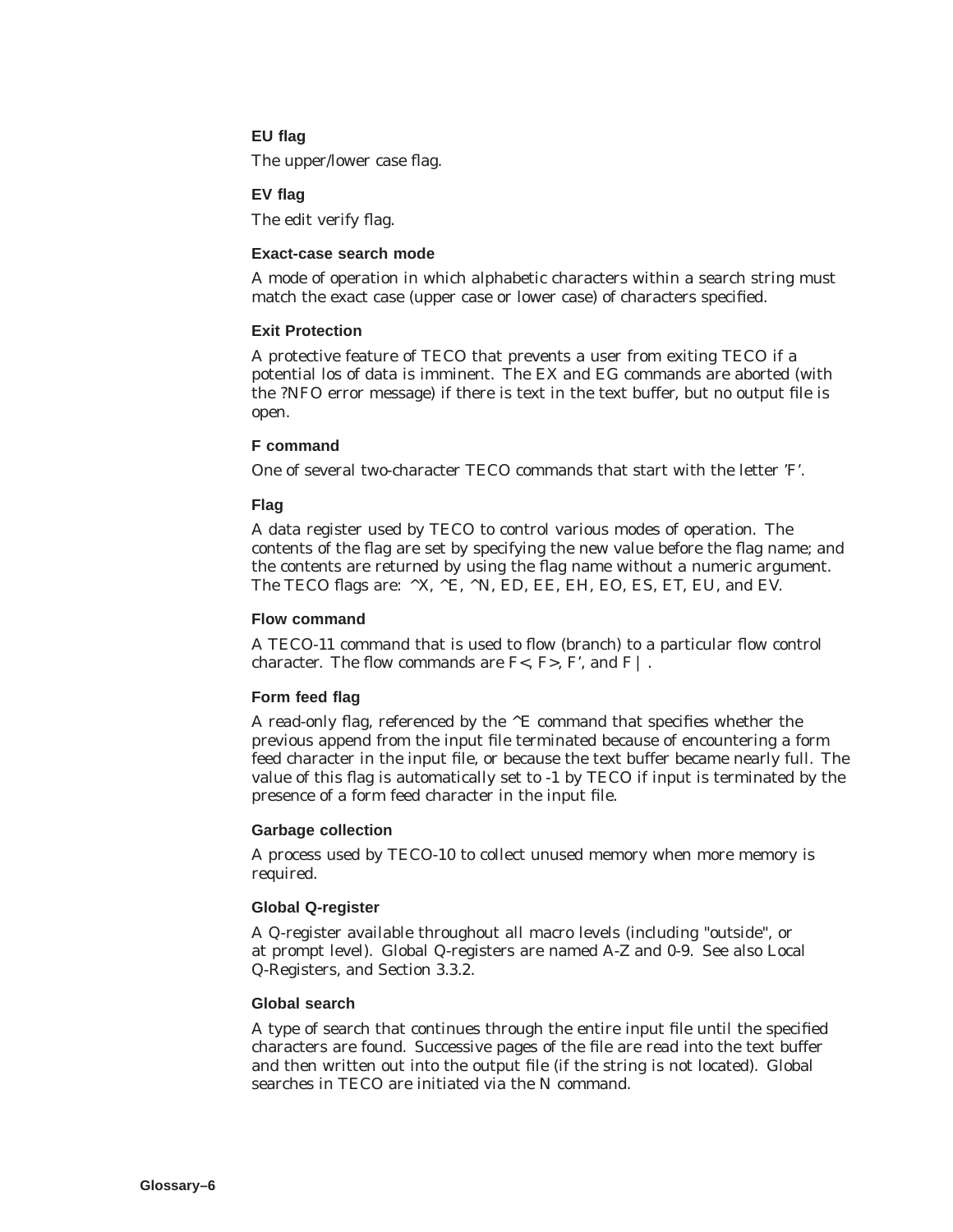# **Hard-copy editing mode**

A mode of operation that TECO uses when the user's terminal is not a CRT. In this mode, when a character is rubbed out using the <DELETE> key, the rubbed-out character is re-typed on the terminal as a visible indication that this character was rubbed out. Opposite of scope editing mode. This mode can be entered, even on a scope terminal, by turning off the 2's bit of the ET flag.

#### **Help level flag**

A bit-encoded flag, referenced by the EH command, that controls properties of TECO having to do with error messages and user assistance.

#### **Immediate command**

A special command to TECO that takes immediate effect, requiring no <DELIM>s to begin its execution.

### **"Immediate action editing characters"**

are commands such as <DELETE> and <CTRL/U>, which perform editing of the TECO command string currently being typed in. See Section 4.1.

### **"Immediate inspection commands"**

are single-character commands which can be typed as the very first character after TECO's prompting asterisk, and which cause the current location counter to be moved by one line and the new current line to be typed out. Examples are <LF> and <BS>. See Section 1.6.1.

#### **"Immediate action commands"**

are other commands which may be typed right after TECO's prompting asterisk, such as the  $\star q$  to save the previously-typed command in a Q-register or the  $\wedge W$  to re-display a scrolling buffer window. See Section 4.2.

#### **"Immediate ESCape sequence commands"**

are invoked by keys which generate escape sequences, such as "arrow" or "auxiliary keypad" keys. See Section 4.4. Such commands are usually used to perform editing of the TECO command string currently being entered into TECO. For example, the commands <DELETE> and <CTRL/U> are immediate action commands.

## **Iteration**

A language construct that permits a sequence of operations to be re-executed indefinitely or a given number of times. In TECO, this is accomplished by enclosing the commands in angle brackets.

#### **Kernel**

The TECO-11 kernel refers to the TECO-11 module that implements all those features of TECO-11 that are common to all PDP-11 operating systems. Operating system specific features and the interface to the operating system is accomplished by linking an I/O module tailored for the desired operating system with the kernel.

### **Keypad editor**

A true scope editor that uses special keys on the terminal (such as a VT52 or VT100) to control editing functions. VTEDIT is an example of a keypad editor.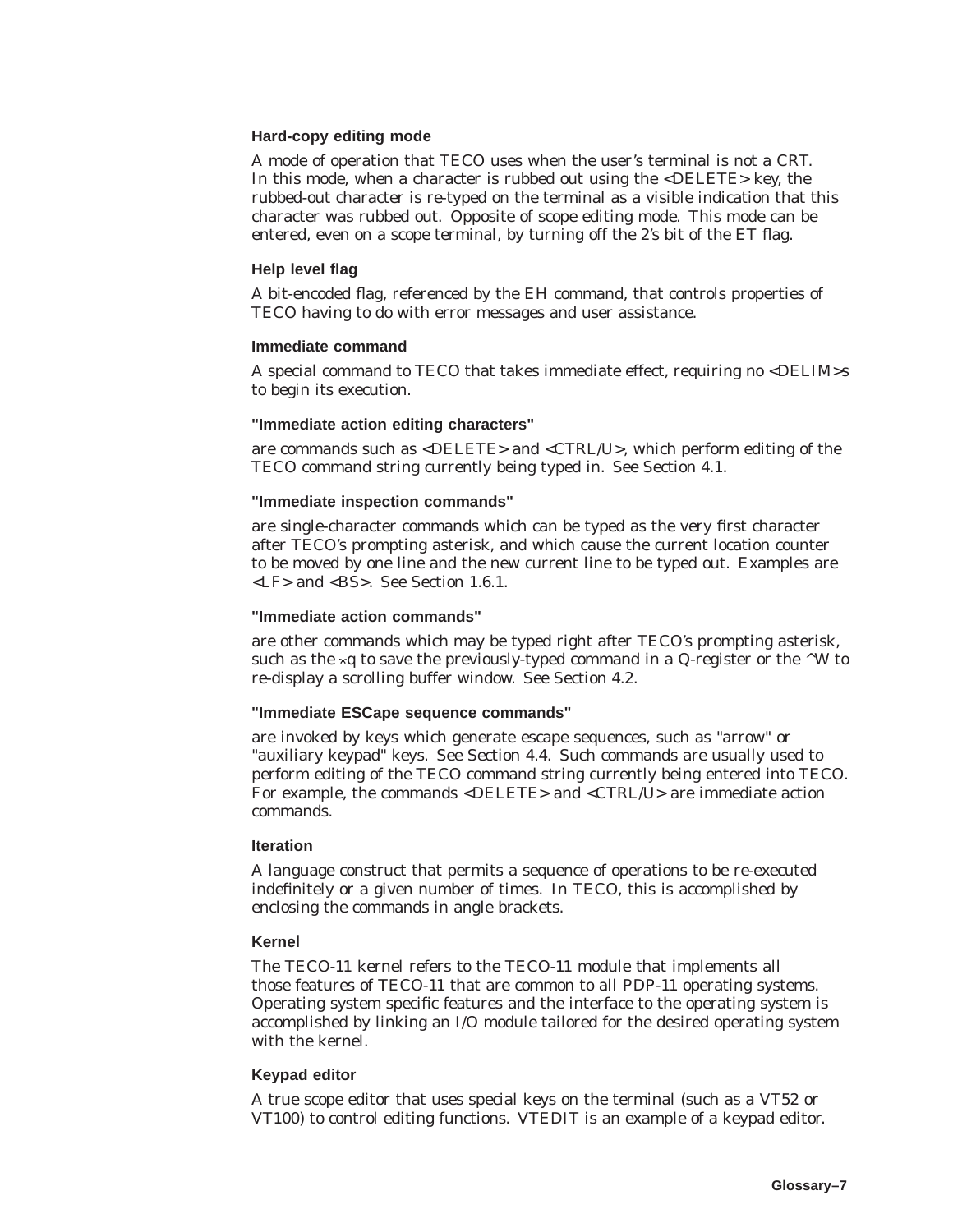# **Line**

A portion of text delimited by  $\langle LF \rangle$ ,  $\langle VT \rangle$ ,  $\langle FF \rangle$ , or the beginning or end of the text buffer. The final delimiter is considered to be part of the line.

## **Line-numbered file**

In TOPS-10, an ASCII file that contains line numbers embedded in the start of each line. TECO does not require these line numbers, but can handle them if they are present. They can also be generated or suppressed via the /GENLSN and /SUPLSN switches respectively.

# **Line-oriented editor**

An editor that primarily uses line numbers to direct editing, and most of whose commands are line-oriented. TECO is a character-oriented editor, but also has many facilities that work with lines.

Line-wrap mode A standard mode of TECO's window support wherein lines that are too long to fit on a single physical line of the user's terminal are automatically continued on the next line. Opposite of truncate mode.

# **Literal type-out mode**

A mode that TECO can be put into by setting the 1's bit in the ET flag, or (for a single character on a one-shot basis) by using the :^T command. In this mode, any characters typed by a TECO program via use of one of the commands T, V, ^A, or :G, will be displayed on the user's terminal without any modification. When not in this mode, TECO will convert characters that normally do not print to a form that can be displayed on the user's terminal (e.g.  $\langle \text{CTRL/X} \rangle$  displays as  $\Delta$ X and <ESCAPE> displays as \$ or, if a user-designated ESCAPE surrogate is in effect, as `). Literal type out mode is useful when trying to do real-time displays on a CRT terminal. Normal (up-arrow) mode is particularly useful to let you see what characters are really in your file.

# **Local Q-register**

A Q-register available to only a single macro level (including "outside", or at prompt level). The local Q-registers for a particular macro level are automatically saved and restored by TECO around execution of a lower-level macro. Local Q-registers are named .A-.Z and .0-.9. See also Global Q-Registers, and Section 3.3.2.

# **Log file**

An audit trail that TECO-10 can keep showing all the commands that were typed to TECO and/or all the type out made by TECO. This is useful for reviewing what went wrong with a 'bad' edit. The log file is initiated with the EL command (see Appendix C).

### **Macro**

A sequence of TECO commands intended to be loaded into a Q-register and executed as a TECO program.

# **Macro level**

Two commands within the same TECO macro are said to be at the same macro level. When one TECO macro calls another, the calling macro is said to be at the higher macro level, and the called macro at the lower macro level.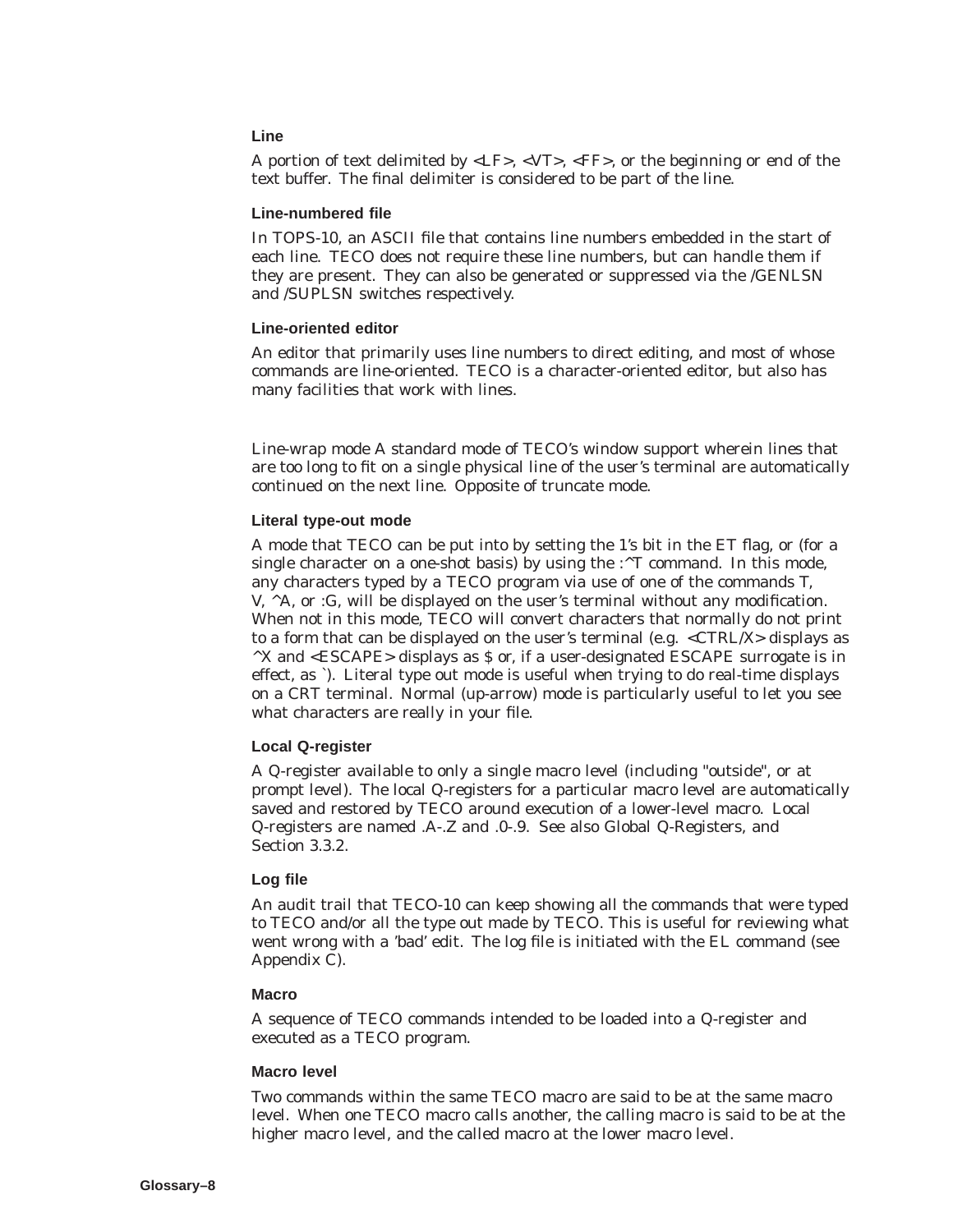# **Match control construct**

A command, consisting of certain special characters, used within a search string to indicate to TECO that special groups of characters are permitted to match at this point.

### **Memory expansion**

TECO's act of acquiring additional storage from the operating system when the currently allocated storage is insufficient to handle the current TECO command. Typically, TECO will attempt to acquire this additional memory before it completely runs out of memory, so as to allow a 'buffer zone' for the user. This allows him to complete a few more commands even in the case where TECO is unable to get more memory. The informative message "[nK Bytes]" or its equivalent is printed on the terminal informing the user that memory usage has expanded.

# **Mung**

A recursive acronym for "Mung Until No Good"; an act applied by novice TECO users to their source files.

## **MUNG command**

An operating system command used to invoke a pre-written TECO program. The most general form of this command is "MUNG file,data" where "file" is the name of a TECO source program, and "data" is data to be passed to that program.

### **No-echo mode**

A mode of operation in which TECO will not automatically echo (display) the character typed by the user in response to the ^T command. This mode is entered by setting the 8's bit of the ET flag. Opposite of echo mode.

# **Page**

A portion of text delimited by form feeds. The form feeds are not considered to be part of the page. Sometimes the term 'page' is used to refer to all the text currently in the text buffer.

### **Panic Mode**

A condition that occurs (on small, single-user operating systems), when, in the middle of outputting during an edit, the output device fills up so that the I/O transfer cannot continue. TECO recovers gracefully from this condition by printing the ?FUL error message and returning control to TECO without any loss of data. At this point, the user closes the current output file and opens another one on another device (with more room) and resumes editing. At a subsequent time, the two parts of his file can be concatenated back together.

# **Pipeline editor**

An editor which only makes sequential edits to a file. The file to be edited is read into the text buffer one piece at a time. Each piece is edited and then written out. Once a piece has been written out, further editing to that piece is not possible unless the output file is re-opened in a later edit as a new file to be edited. TECOs are pipeline editors, with the exception of TECO-11 on VAX/VMS (which offers the capability to page backwards as well as forward).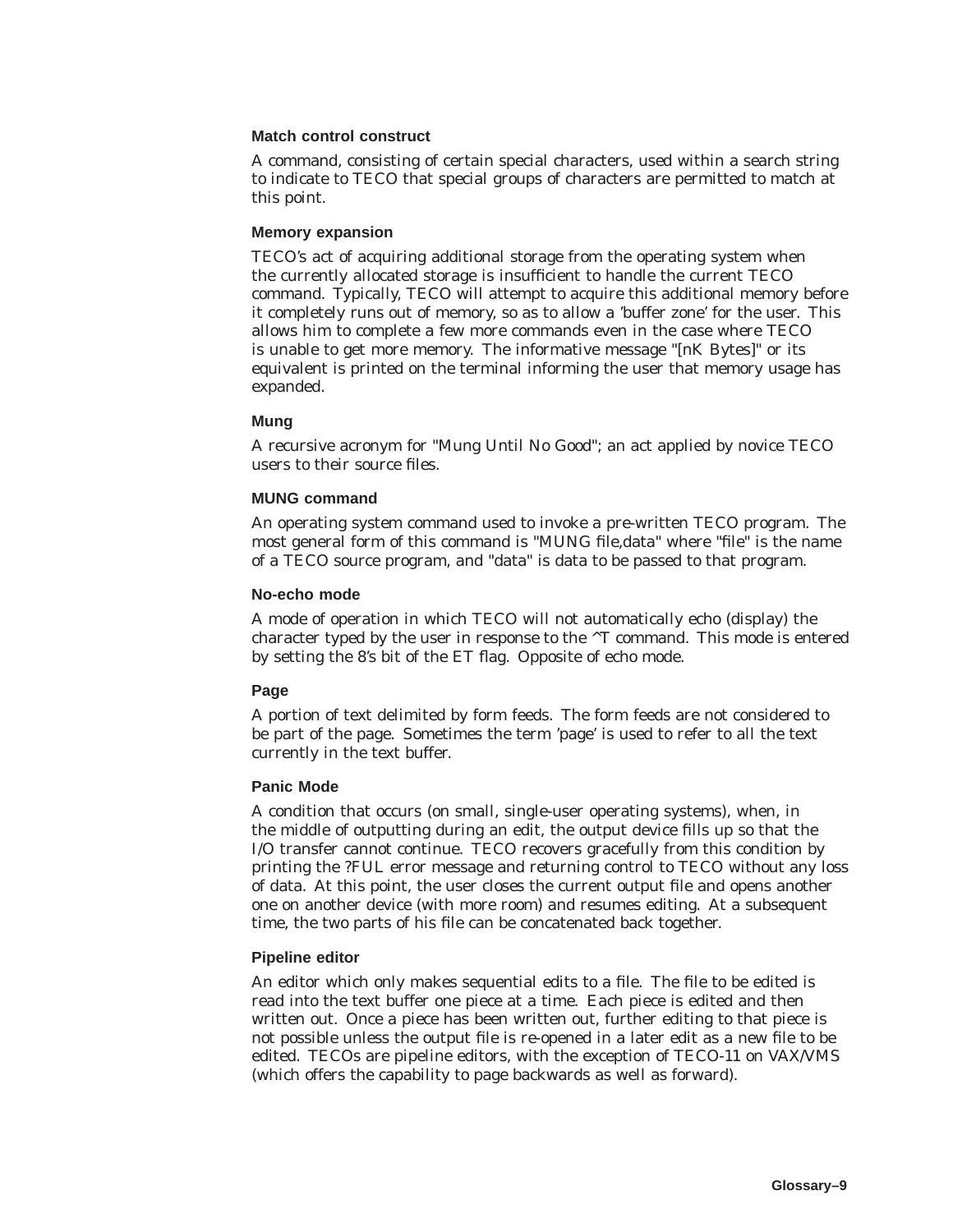# **Pointer preservation mode**

A mode of operation in which the text buffer pointer will not change after a failing search. This mode is controlled by the 16's bit of the ED flag.

## **Primary input stream**

A term used by TECO-11 to refer to the main input file that TECO is using.

## **Primary output stream**

A term used by TECO-11 to refer to the main output file that TECO is using.

# **Prompt level**

A TECO command is said to be executed from prompt level if it was typed in directly in response to TECO's prompt, as opposed to being executed from a macro.

# **Q-register**

One of 36 global or 36 local user-accessible registers provided by TECO. Each Q-register can hold both a number and a string of text. Of particular importance is the ability to store TECO command strings in Q-registers to be used as "macros".

# **Q-register push down list**

A last-in first-out stack available to users for saving and restoring the contents of Q-registers.

## **Read-with-no-wait mode**

A mode of operation in which the  $\Delta T$  command will not hang until a key is typed on the user's terminal. In this mode, if no key has been struck, TECO returns a -1 as the value of the ^T command. This mode is entered by setting the 32's bit of the ET flag.

# **Scrolling**

A form of TECO operation available on CRT terminals capable of supporting split-screen operation. The bottom n lines are used for TECO's asterisk prompt and the usual typed command lines; the remaining lines above are used for an automatically-updated window into the text buffer. A valuable training aid: one can experiment with TECO commands and immediately observe their effects. Not a bad idea for advanced users, either. Controlled by the n,7:W command.

### **SEALL mode**

A mode of window operation in which all characters have a distinctive visible display, including characters such as <TAB>, <CR>, and <LF>, which normally do not print. Controlled by the 3:W flag (see Section 5.17). Also known as "View all" mode.

# **Search verification flag**

A flag, referenced by the ES command, that controls the action of TECO subsequent to the execution of a command string containg a search command. Proper setting of this flag will enable the user to verify that the search located the correct string, by having the line containing the string found displayed on the terminal. See Section 5.16 for more details.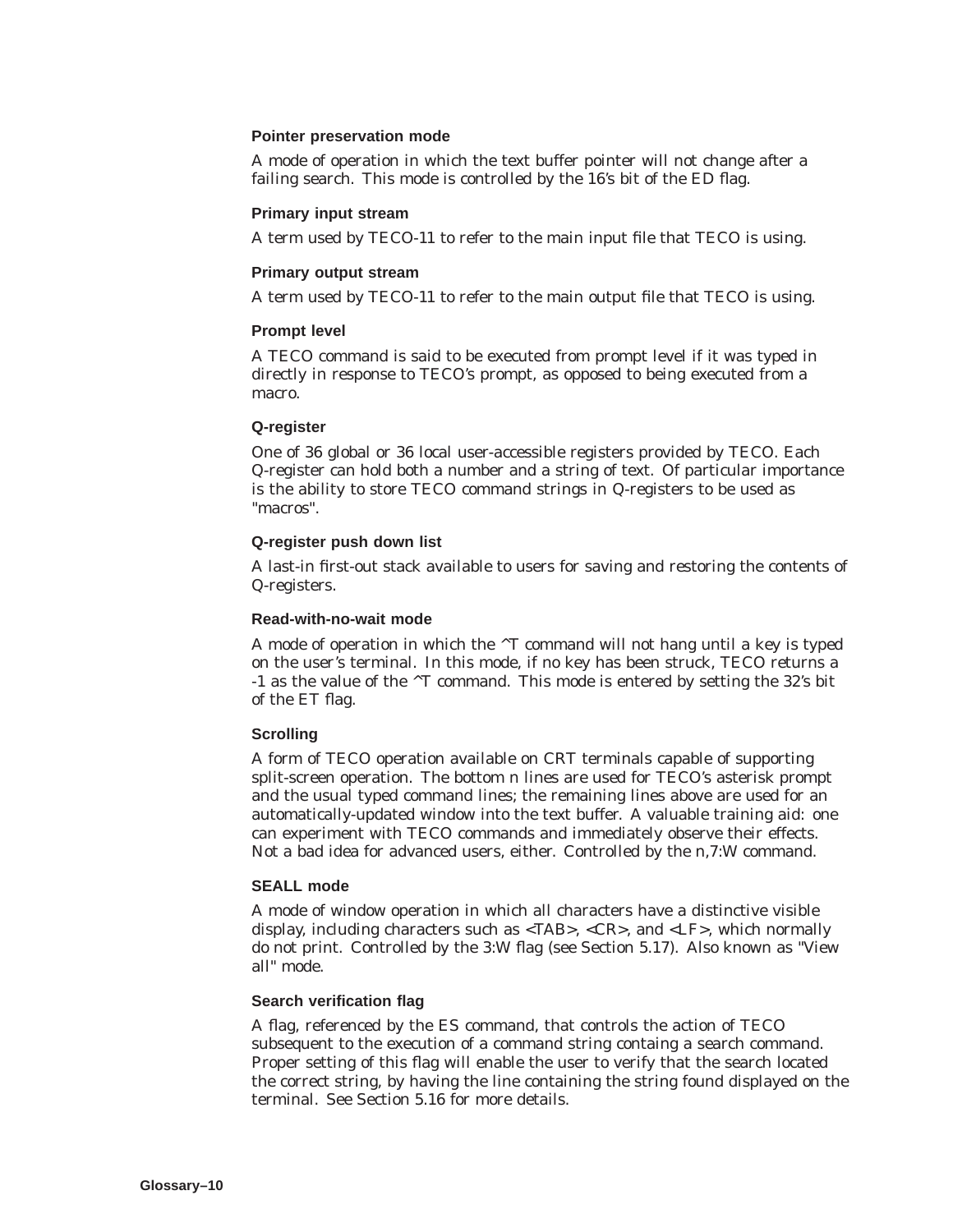# **Search mode flag**

A flag, referenced by the  $^{\wedge}X$  command, that controls how TECO treats alphabetical characters within search strings. This flag is used to put TECO into either exact-case mode, or either-case mode. If the  $^{\wedge}X$  flag is set to 0, then either case matches in searches. If the  $^{\wedge}X$  flag is set to 1, then exact case matches are required.

# **Secondary input stream**

A term used by TECO-11 to refer to an auxiliary input "channel" that was formed by use of the EP command.

### **Secondary output stream**

A term used by TECO-11 to refer to an auxiliary output "channel" that was formed by use of the EA command. See Section 5.1.4 for details.

# **Scope editing mode**

A mode of TECO in which command line scope editing (q.v.) algorithms are used. This mode is enabled by setting the 2's bit of the ET flag. It is usually automatically enabled by TECO if the operating system can detect that the user has invoked TECO from a scope terminal. Opposite of hard-copy editing mode.

# **Split Q-registers**

The feature of TECO that permits storing of both a number and a string within a Q-register. Each Q-register can be considered to consist of two compartments.

## **String build construct**

A command, consisting of special characters, used within a text argument to build up the contents of the text argument from other components.

# **SUPER TECO mode**

A mode of TECO-8 wherein TECO will read past the end-of-file mark (CTRL/Z) of a sequential ASCII file. This mode is enabled by using the /S switch on an ER or EB command and is terminated when an ER or EB command is issued with no /S switch. This mode is useful for scanning through mass storage devices in an attempt to recover data from files that had previously been deleted.

### **Switch**

A construct of the form /SWITCH used within a command that takes a filespecification, to modify the action of the command or attributes of the file specified. Also known as a qualifier.

# **Tag**

A label specified within exclamation marks to mark a point within a TECO program. Control can be transferred to this point by the use of a GOTO (Otag`) command.

# **TECO**

Text Editor and COrrector program.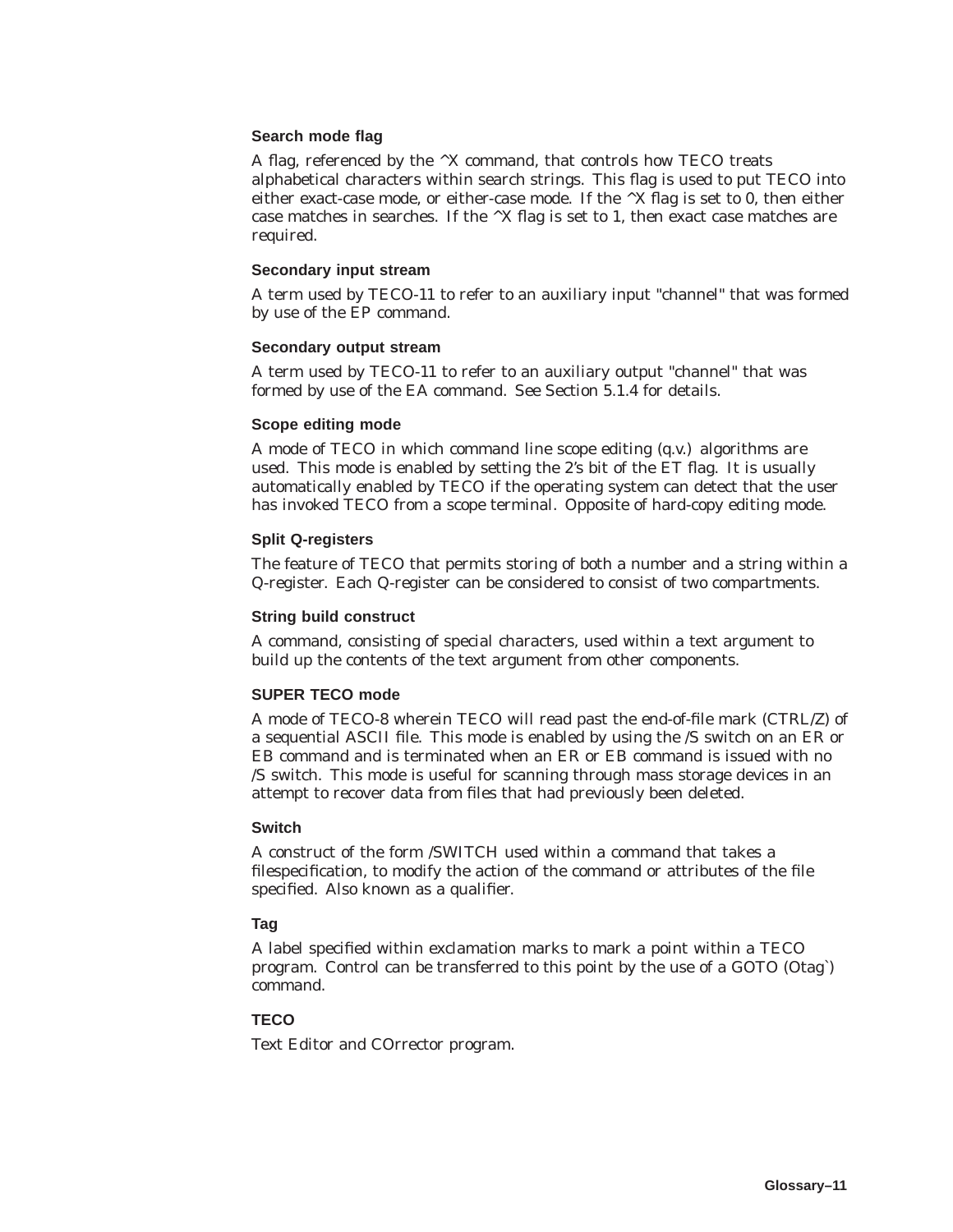## **TECO.INI**

A file containing TECO commands that is used as a user's private initialization file. When TECO starts up, it looks for such a file in the user's area, and if it finds one, the TECO commands in this file are executed before editing commences.

## **TECO.TEC**

A TECO macro used by many operating systems to parse the user's edit-class commands.

### **TECO I/O mode**

A mode of I/O operation under the RSTS/E and RSX-11 operating systems, in which the system buffers most characters and returns control to the caller (usually TECO) only when interesting characters (such as <DELETE>, <DELIM>, etc.) are typed.

## **TECO's prompt**

Refers to the asterisk  $(*)$  that TECO prints to indicate that it is ready to accept commands.

# **TECO SIG**

A DECUS Special Interest Group, consisting of users who are dedicated to the spread of, improvement of, and standardization of TECO.

# **Terminal characteristics flag**

A bit-encoded flag, referenced via the ET command, that contains information about the user's terminal terminal and specifies in what manner TECO should support it.

## **Text buffer**

The main buffer used by TECO to hold the text to be edited.

### **Text buffer pointer**

A pointer that marks the position within the text buffer where TECO is currently 'at'. This pointer always points to positions between characters; it never points at a character. The current character is considred to be the character immediately to the right of the current position of the text buffer pointer.

# **Then-clause**

The set of commands within a conditional that are executed if the condition is satisfied. In TECO, these commands immediately follow the "X at the start of the conditional. They are terminated by a | or ' character.

### **Tracing**

The act of watching the command-by-command execution of a TECO program. This is accomplished by putting TECO into trace mode, via use of the ? command.

### **Trace mode**

A mode of TECO wherein each command that is executed by TECO is also displayed on the user's terminal as it is being executed. This mode is useful for debugging complicated TECO programs. TECO is toggled in and out of this mode via use of the ? command. See Section 5.18.4 for more details.